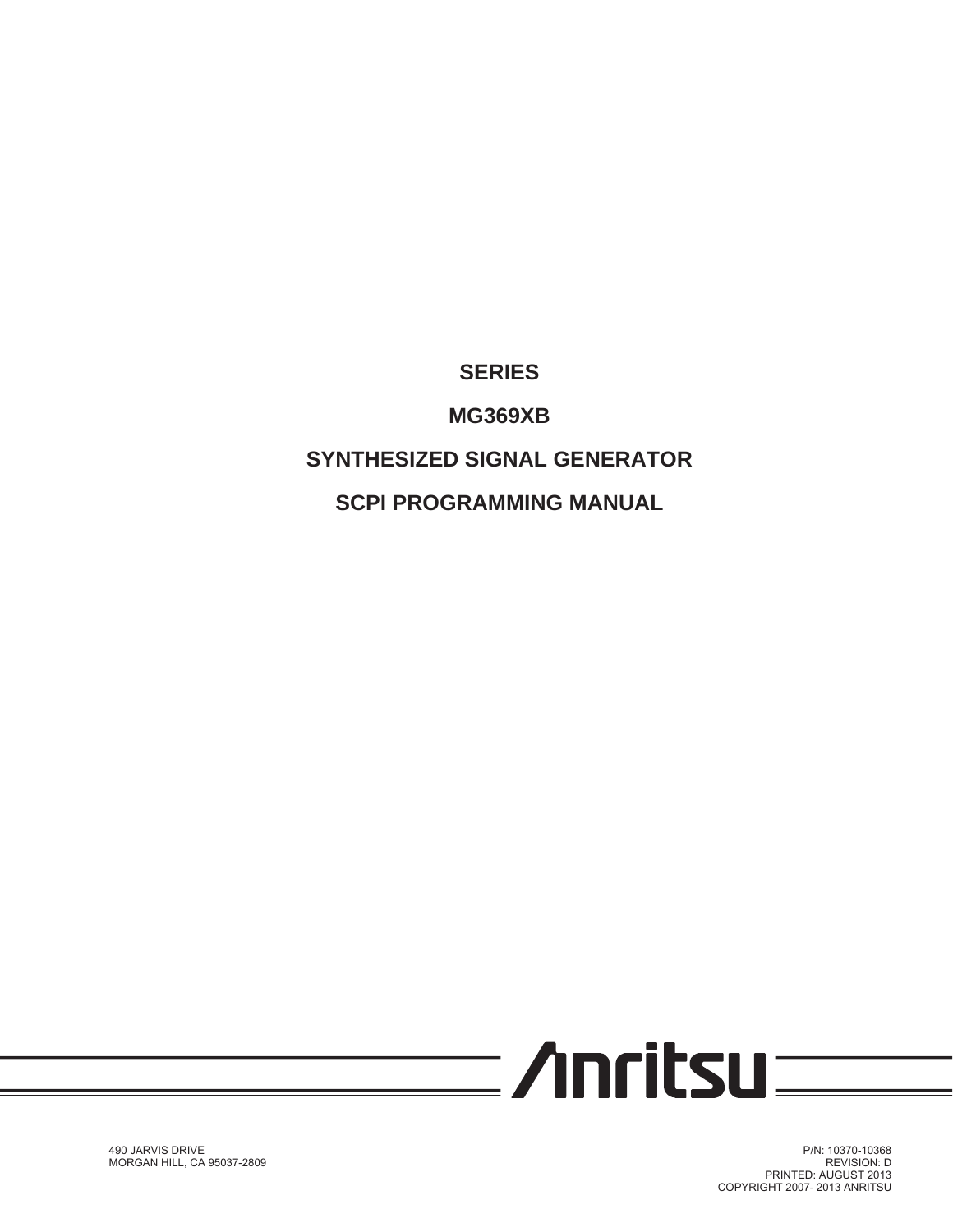### **WARRANTY**

The Anritsu product(s) listed on the title page is (are) warranted against defects in materials and workmanship for one year from the date of shipment.

Anritsu's obligation covers repairing or replacing products which prove to be defective during the warranty period. Buyers shall prepay transportation charges for equipment returned to Anritsu for warranty repairs. Obligation is limited to the original purchaser. Anritsu is not liable for consequential damages.

### **LIMITATION OF WARRANTY**

The foregoing warranty does not apply to Anritsu connectors that have failed due to normal wear. Also, the warranty does not apply to defects resulting from improper or inadequate maintenance by the Buyer, unauthorized modification or misuse, or operation outside of the environmental specifications of the product. No other warranty is expressed or implied, and the remedies provided herein are the Buyer's sole and exclusive remedies.

### **TRADEMARK ACKNOWLEDGEMENTS**

Adobe Acrobat is a registered trademark of Adobe Systems Incorporated.

### **NOTICE**

Anritsu Company has prepared this manual for use by Anritsu Company personnel and customers as a guide for the proper installation, operation, and maintenance of Anritsu Company equipment and computor programs. The drawings, specifications, and information contained herein are the property of Anritsu Company, and any unauthorized use or disclosure of these drawings, specifications, and information is prohibited; they shall not be reproduced, copied, or used in whole or in part as the basis for manufacture or sale of the equipment or software programs without the prior written consent of Anritsu Company.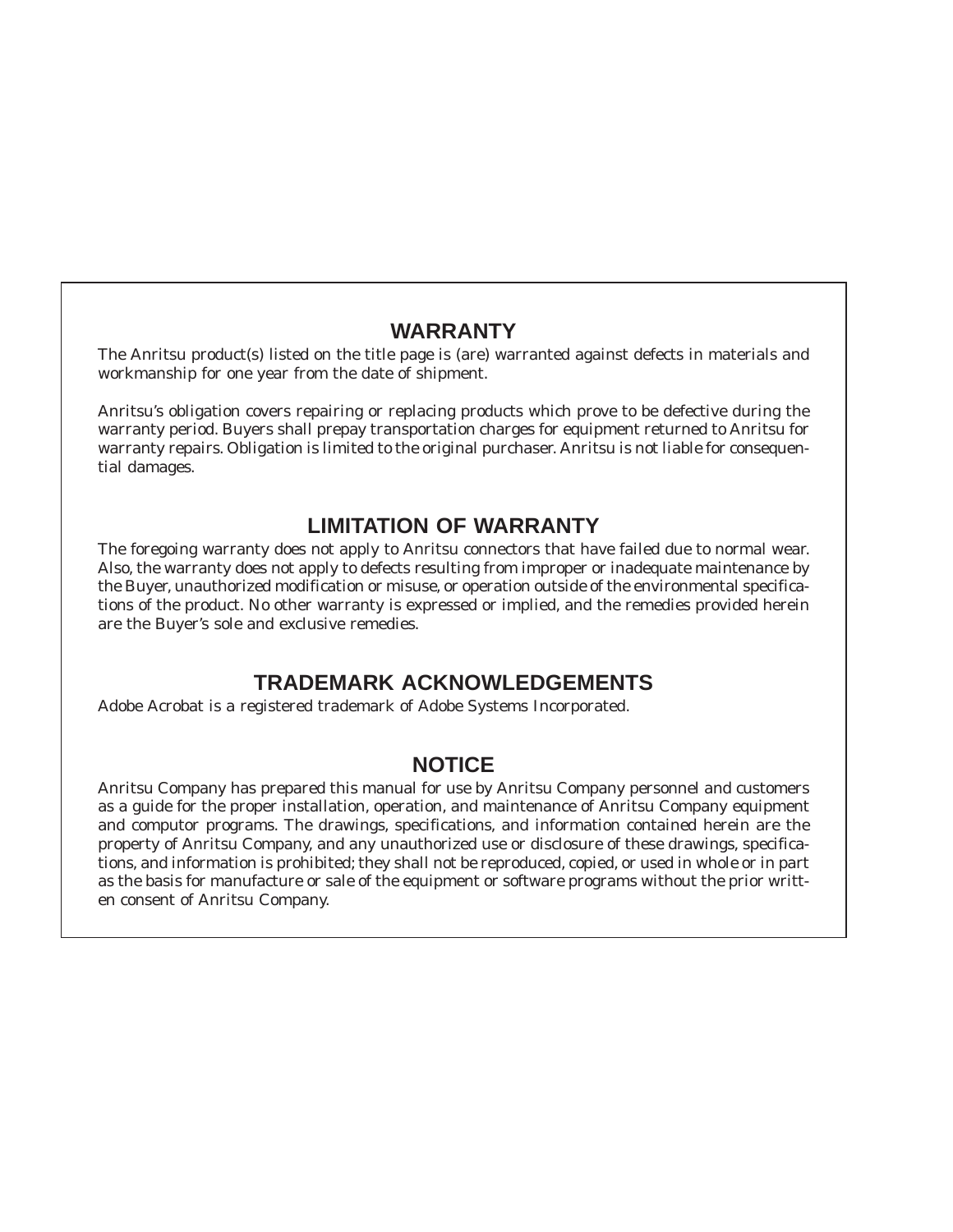# DECLARATION OF CONFORMITY

Manufacturer's Address: Microwave Measurements Division 490 Jarvis Drive Morgan Hill, CA 95037-2809 **USA** 

declares that the product specified below:

| <b>Product Name:</b> | Signal Generator          |
|----------------------|---------------------------|
| Model Number:        | MG3691B, MG3692B, MG3693B |
|                      | MG3694B, MG3695B, MG3696B |

conforms to the requirement of:

EMC Directive 89/336/EEC as amended by Council Directive 92/31/EEC & 93/68/EEC Low Voltage Directive 73/23/EEC as amended by Council directive 93/68/EEC

#### **Electromagnetic Interference:**

| Emissions: | CISPR 11:1990/EN55011: 1991 Group 1 Class A<br>EN 61000-3-2:1995 Class A<br>EN 61000-3-3:1995 Class A                                                                                                                                                                                                             |
|------------|-------------------------------------------------------------------------------------------------------------------------------------------------------------------------------------------------------------------------------------------------------------------------------------------------------------------|
| Immunity:  | EN 61000-4-2:1995/EN61326-1: 1997 - 4kV CD, 8kV AD<br>EN 61000-4-3:1997/ EN61326-1: 1997-3V/m<br>EN 61000-4-4:1995/ EN61326-1997: 1997 - 0.5kV SL, 1kV PL<br>EN 61000-4-5:1995/ EN61326-1997: 1997 - 1kV L-L, 2kV L-E<br>EN 61000-4-6:1994/EN61326: 1998 - 3V<br>EN 61000-4-11:1994/EN61326: 1998 - 100% @ 20msec |

#### **Electrical Safety Requirement:**

Product Safety: EN61010-1:2001

Morgan Hill, CA

Fine hel

Eric McLean, Corporate Quality Director

 $14$  DEC  $2004$ 

European Contact: For Anritsu product EMC & LVD information, contact Anritsu LTD, Rutherford Close, Stevenage Herts, SG1 2EF UK, (FAX 44-1438-740202)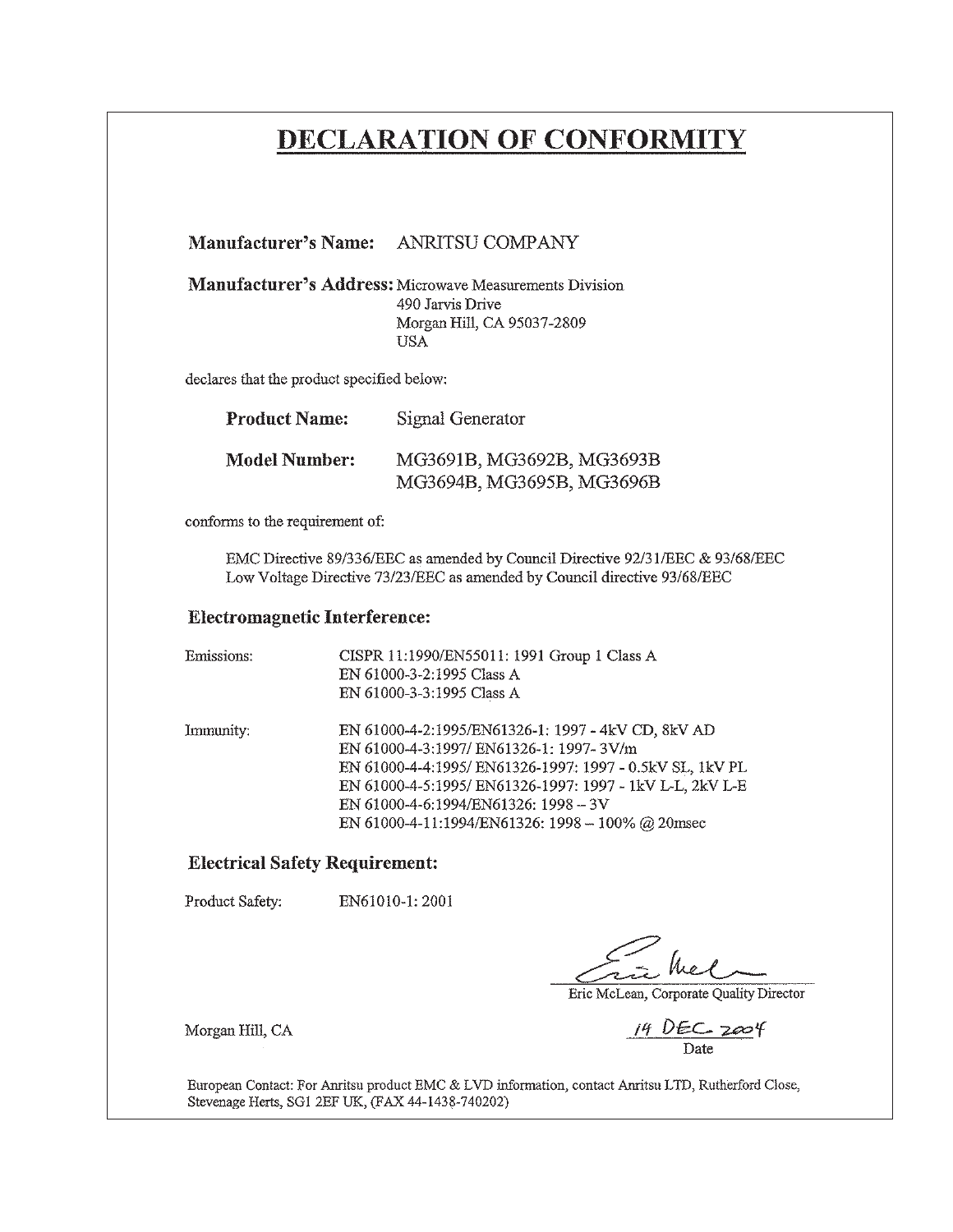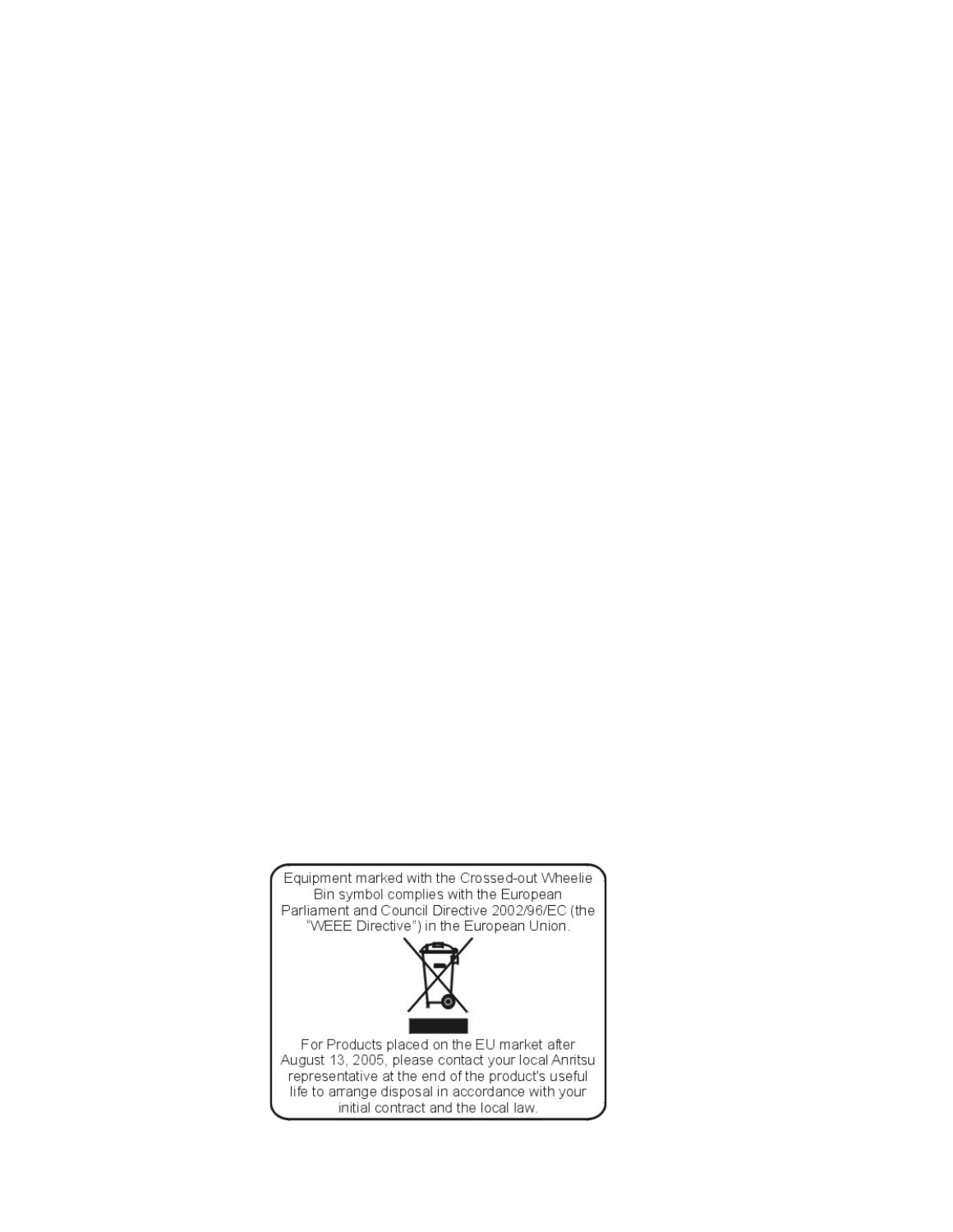## *[Chapter 1 General GPIB Information](#page-10-0)*

| $1 - 1$ | SCOPE OF MANUAL $\ldots$ 1-3                                                      |
|---------|-----------------------------------------------------------------------------------|
|         | GPIB Programming Manual 1-3                                                       |
| $1 - 2$ |                                                                                   |
| $1 - 3$ | INSTRUMENT COMPATIBILITY 1-4                                                      |
| $1-4$   | IEEE-488 INTERFACE BUS DESCRIPTION 1-4                                            |
|         | Functional Elements. 1-6                                                          |
|         | $1 - 7$                                                                           |
|         | Data Bus Description<br>$1 - 7$<br>Data Byte Transfer Control Bus Description 1-8 |
|         | General Interface Management Bus Description . 1-9                                |
|         | Device Interface Function Capability 1-10                                         |
|         | Message Types 1-11                                                                |
| $1 - 5$ | MG369XB GPIB OPERATION 1-13                                                       |
|         | Setting GPIB Operating Parameters 1-13                                            |
|         | Selecting the Interface Language 1-14                                             |
|         | Response to GPIB Interface Function Messages . 1-14                               |
|         | <b>Chapter 2 Programming with SCPI Commands</b>                                   |
| $2 - 1$ | INTRODUCTION $\ldots$ , , , , , , , , , , , , , , , , 2-3                         |
| $2 - 2$ | INTRODUCTION TO SCPI PROGRAMMING 2-3                                              |
|         | SCPI Command Types. 2-3                                                           |
|         | Common Commands 2-4                                                               |
|         | Required and Optional SCPI Commands 2-4                                           |
|         | Query Commands 2-4<br>Command Names 2-5                                           |
|         | Hierarchical Command Structure 2-6                                                |
|         | Data Parameters. 2-7                                                              |
|         | Unit Suffixes 2-7                                                                 |
| $2 - 3$ | NOTATIONAL CONVENTIONS 2-8                                                        |
|         | General Notations 2-8                                                             |
|         | Parameter Notations. 2-9                                                          |
|         | Notational Examples $\ldots \ldots \ldots \ldots \ldots 2-10$                     |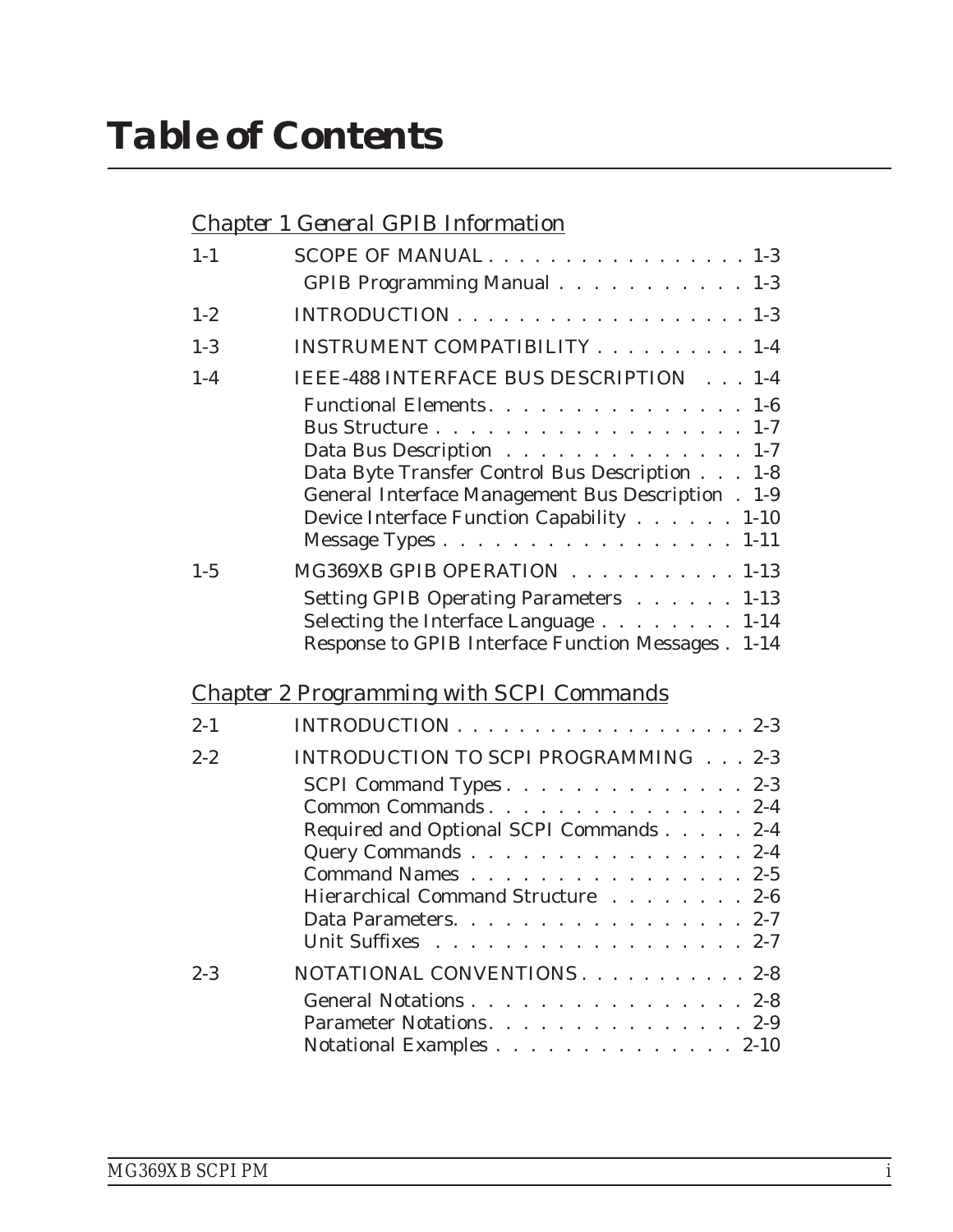### Table of Contents (Continued)

| $2 - 4$ | SCPI INTERFACE LANGUAGE SELECTION. 2-11                    |
|---------|------------------------------------------------------------|
|         | Front Panel Selection. 2-11<br>Remote Selection 2-11       |
| $2 - 5$ | STATUS SYSTEM PROGRAMMING. 2-12                            |
|         | Status Group Registers2-12<br>Status Group Reporting. 2-14 |
| $2 - 6$ | TRIGGER SYSTEM PROGRAMMING. 2-19                           |
|         | Trigger System Operation 2-19                              |

# *[Chapter 3 Programming Commands](#page-44-0)*

| $3-1$    |                                                                  |
|----------|------------------------------------------------------------------|
| $3 - 2$  | COMMON COMMANDS 3-3                                              |
|          | IEEE 488.2 Mandated Commands 3-3<br>Optional Common Commands 3-5 |
| $3-3$    | SUBSYSTEM COMMANDS 3-6                                           |
| $3 - 4$  | ABORT COMMAND (SUBSYSTEM). 3-7                                   |
| $3 - 5$  | CONTROL SUBSYSTEM. 3-8                                           |
| $3-6$    | DIAGNOSTIC SUBSYSTEM 3-13                                        |
| $3 - 7$  | DISPLAY SUBSYSTEM 3-14                                           |
| $3 - 8$  | INITIATE SUBSYSTEM 3-15                                          |
| $3-9$    | OUTPUT SUBSYSTEM 3-17                                            |
| $3-10$   | SOURCE SUBSYSTEM 3-21                                            |
| $3 - 11$ | STATUS SUBSYSTEM. 3-129                                          |
| $3 - 12$ | SYSTEM SUBSYSTEM 3-141                                           |
| $3 - 13$ | TRIGGER SUBSYSTEM 3-145                                          |
| $3 - 14$ | :TSWeep COMMAND. 3-150                                           |
| $3 - 15$ | UNIT SUBSYSTEM 3-151                                             |
|          |                                                                  |

# *[Chapter 4 Error Messages](#page-196-0)*

|       | $4-1$ INTRODUCTION 4-3    |
|-------|---------------------------|
| $4-2$ | ERROR QUERY. $\ldots$ 4-3 |
| $4-3$ |                           |
| $4-4$ | ERROR CODES4-4            |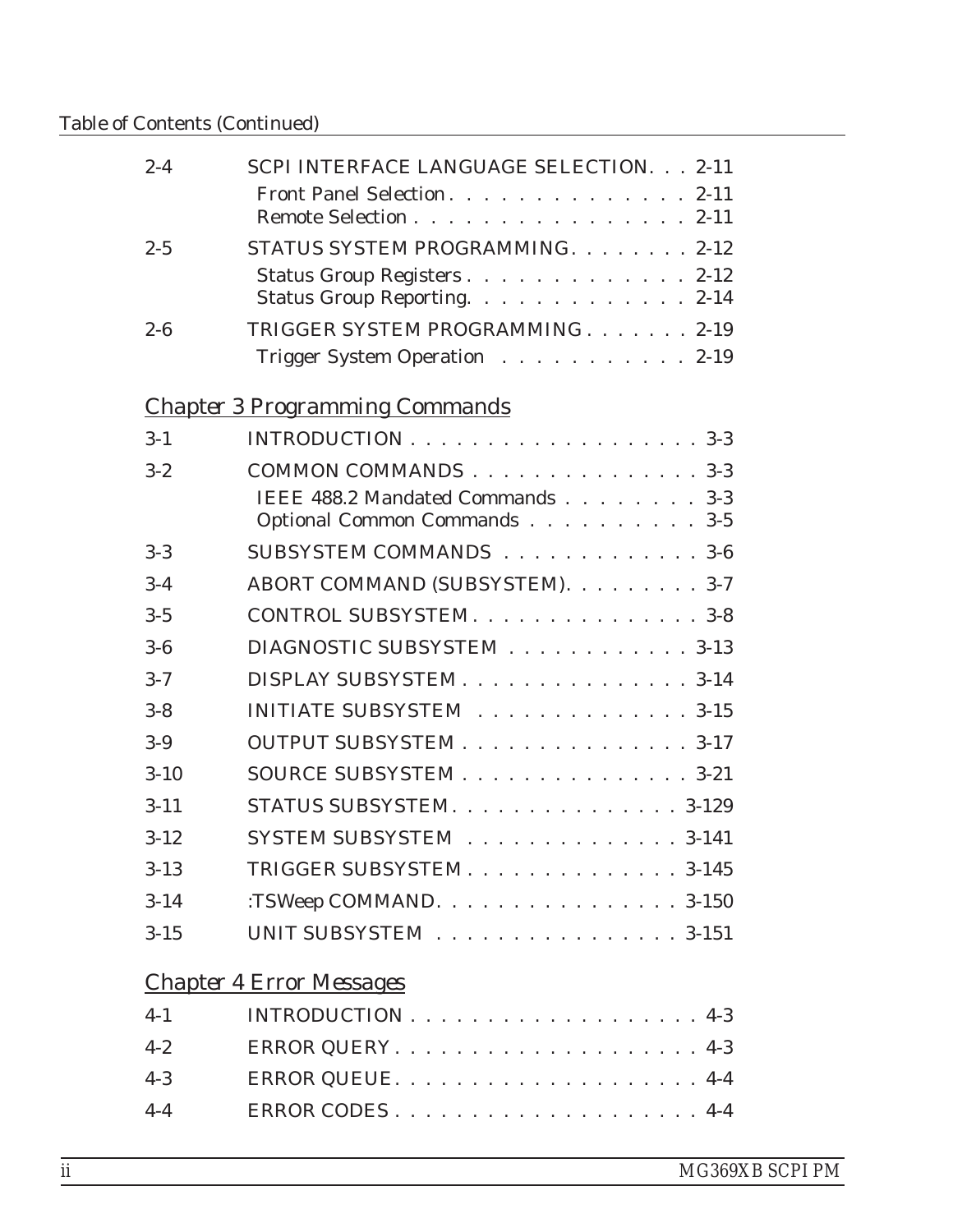## *Table of Contents (Continued)*

| $4 - 5$           |                                     |
|-------------------|-------------------------------------|
| $4-6$             | COMMAND ERRORS. 4-5                 |
| $4 - 7$           | EXECUTION ERRORS 4-10               |
| $4 - 8$           | DEVICE-SPECIFIC ERRORS. 4-16        |
| $4-9$             | QUERY ERRORS 4-18                   |
| $4 - 10$          | PARSER ERRORS4-19                   |
| $4 - 11$          | SELF-TEST ERRORS4-20                |
|                   | Appendix A Overall Command Tree     |
| $A-1$             |                                     |
| <i>Appendix B</i> | <b>SCPI Conformance Information</b> |
| $B-1$             |                                     |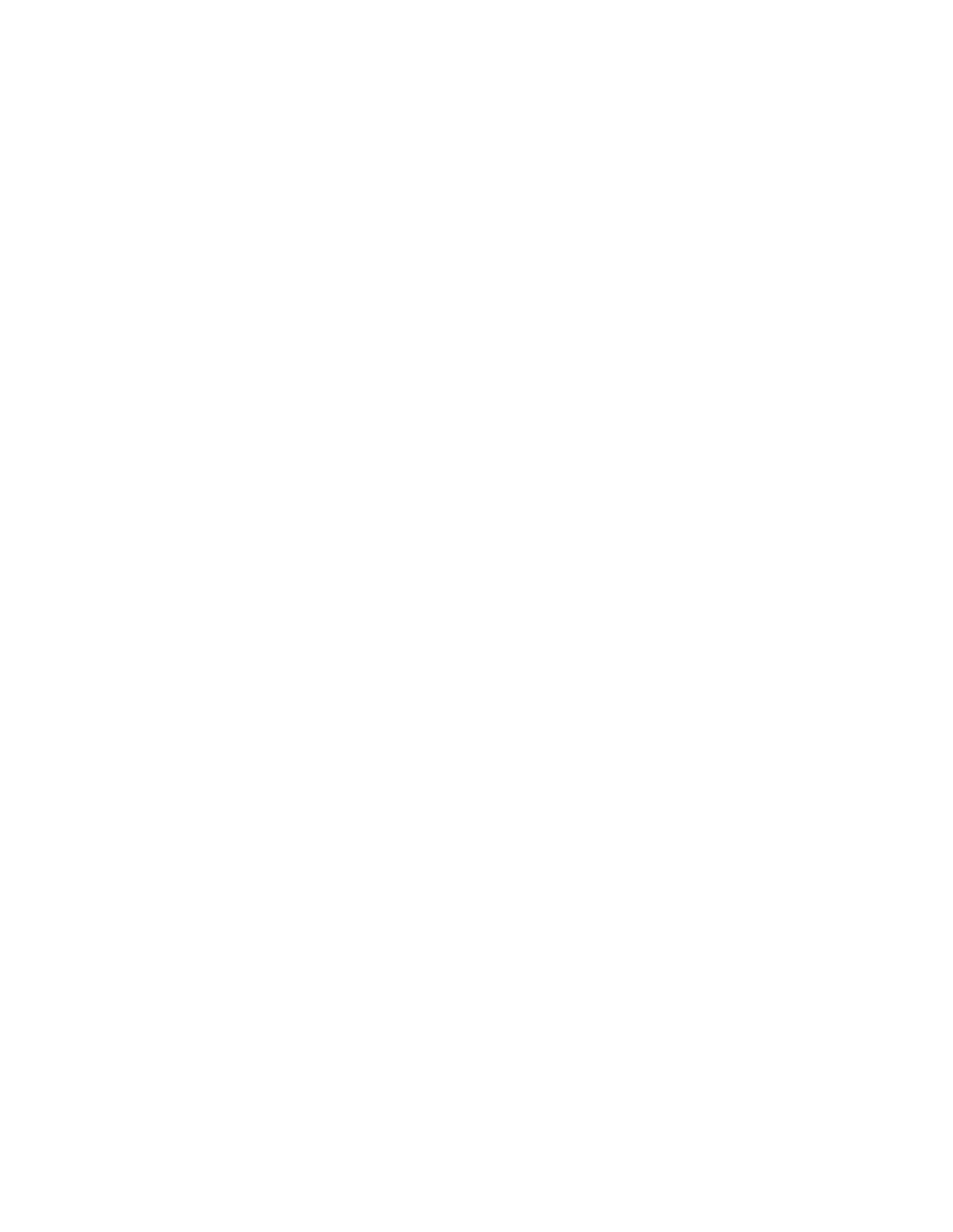# *Chapter 1 General GPIB Information*

# *Table of Contents*

| $1 - 1$ | SCOPE OF MANUAL1-3                                                                                                                                                                                                                                   |
|---------|------------------------------------------------------------------------------------------------------------------------------------------------------------------------------------------------------------------------------------------------------|
|         | GPIB Programming Manual 1-3                                                                                                                                                                                                                          |
| $1 - 2$ |                                                                                                                                                                                                                                                      |
| $1-3$   | INSTRUMENT COMPATIBILITY 1-4                                                                                                                                                                                                                         |
| $1-4$   | IEEE-488 INTERFACE BUS DESCRIPTION 1-4                                                                                                                                                                                                               |
|         | Functional Elements. 1-6<br>Bus Structure 1-7<br>Data Bus Description 1-7<br>Data Byte Transfer Control Bus Description 1-8<br>General Interface Management Bus Description . 1-9<br>Device Interface Function Capability 1-10<br>Message Types 1-11 |
| $1 - 5$ | MG369XB GPIB OPERATION 1-13<br>Setting GPIB Operating Parameters 1-13<br>Selecting the Interface Language 1-14<br>Response to GPIB Interface Function Messages . 1-14                                                                                |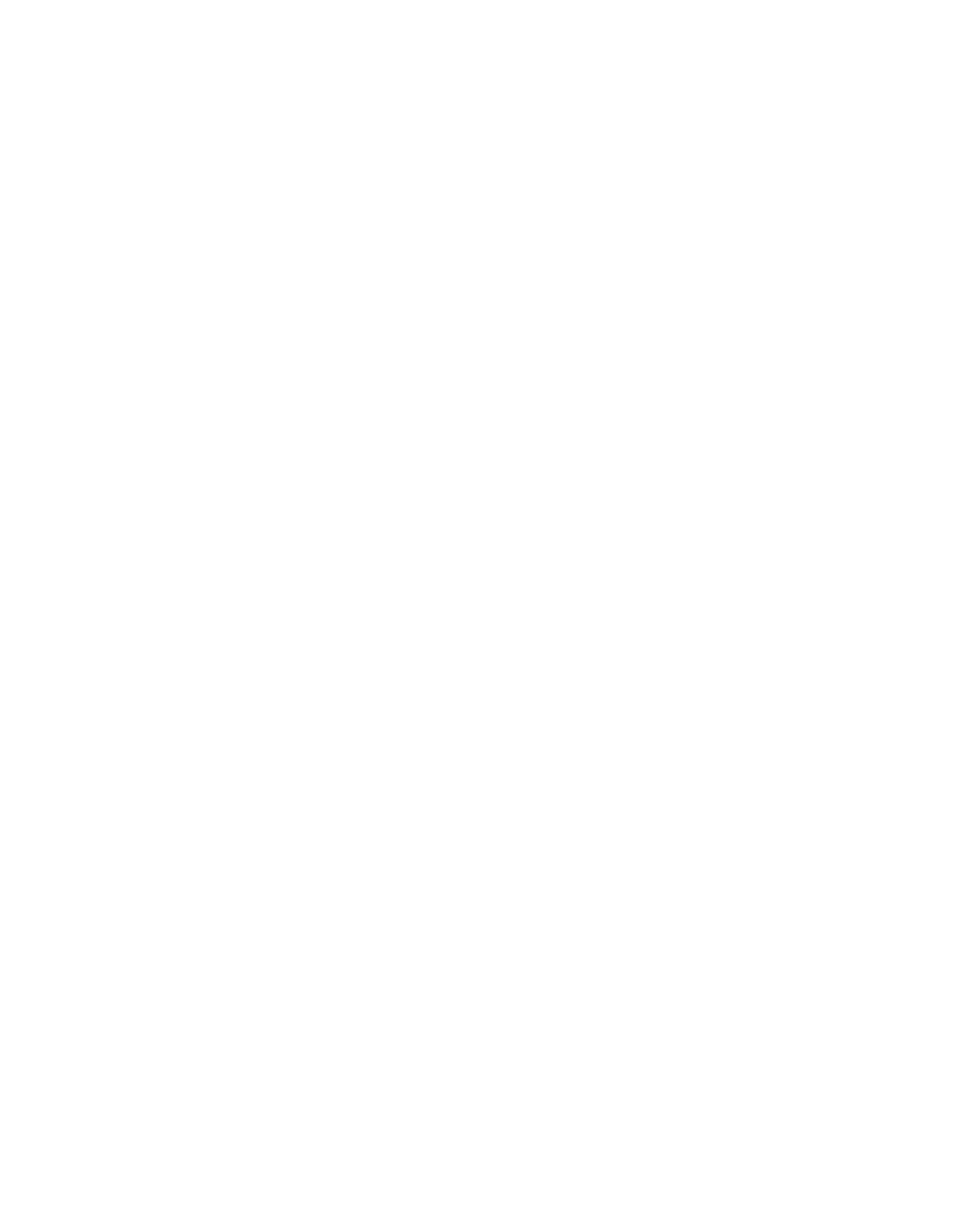# <span id="page-10-0"></span>*Chapter 1 General GPIB Information*

*1-1 SCOPE OF MANUAL* This manual provides information for remote operation of the Series MG369XB Synthesized High Performance Signal Generators using commands sent from an external controller via the IEEE-488 General Purpose Interface Bus (GPIB). It includes the following:

- □ A general description of the GPIB and the bus data transfer and control functions
- □ A listing of the IEEE-488 Interface Function Messages recognized by the signal generator with a description of its response
- A complete listing and description of all the Standard Commands for Programmable Instruments (SCPI) commands that can be used to control signal generator operation with examples of command usage

This manual is intended to be used in conjunction with the Series MG369XB Synthesized Signal Generator Operation Manual, P/N: 10370-10365. Refer to that manual for general information about the MG369XB, including equipment set up and front panel (manual mode) operating instructions.

*GPIB Programming Manual* In addition to the SCPI programming commands described in this manual, the signal generator's GPIB interface also accepts and implements a set of MG369XB GPIB product-specific (NATIVE) commands. These GPIB commands are listed and described in the Series MG369XB Synthesized Signal Generator GPIB Programming Manual, P/N: 10370-10366.

*1-2 INTRODUCTION* This chapter provides a general description of the GPIB and the bus data transfer and control functions. It also contains a listing of the MG369XB's GPIB interface function subset capability and response to IEEE-488 interface function messages.

> The GPIB information presented in this chapter is general in nature. For complete and specific information, refer to the following documents: ANSI/IEEE Std 488.1-1987 *IEEE Standard Digital Interface for Programmable Instrumentation* and ANSI/IEEE Std 488.2-1987 *IEEE Standard Codes, Formats, Protocols and Common Commands*. These documents precisely define the total specification of the mechanical and electrical interface, and of the data transfer and control protocols.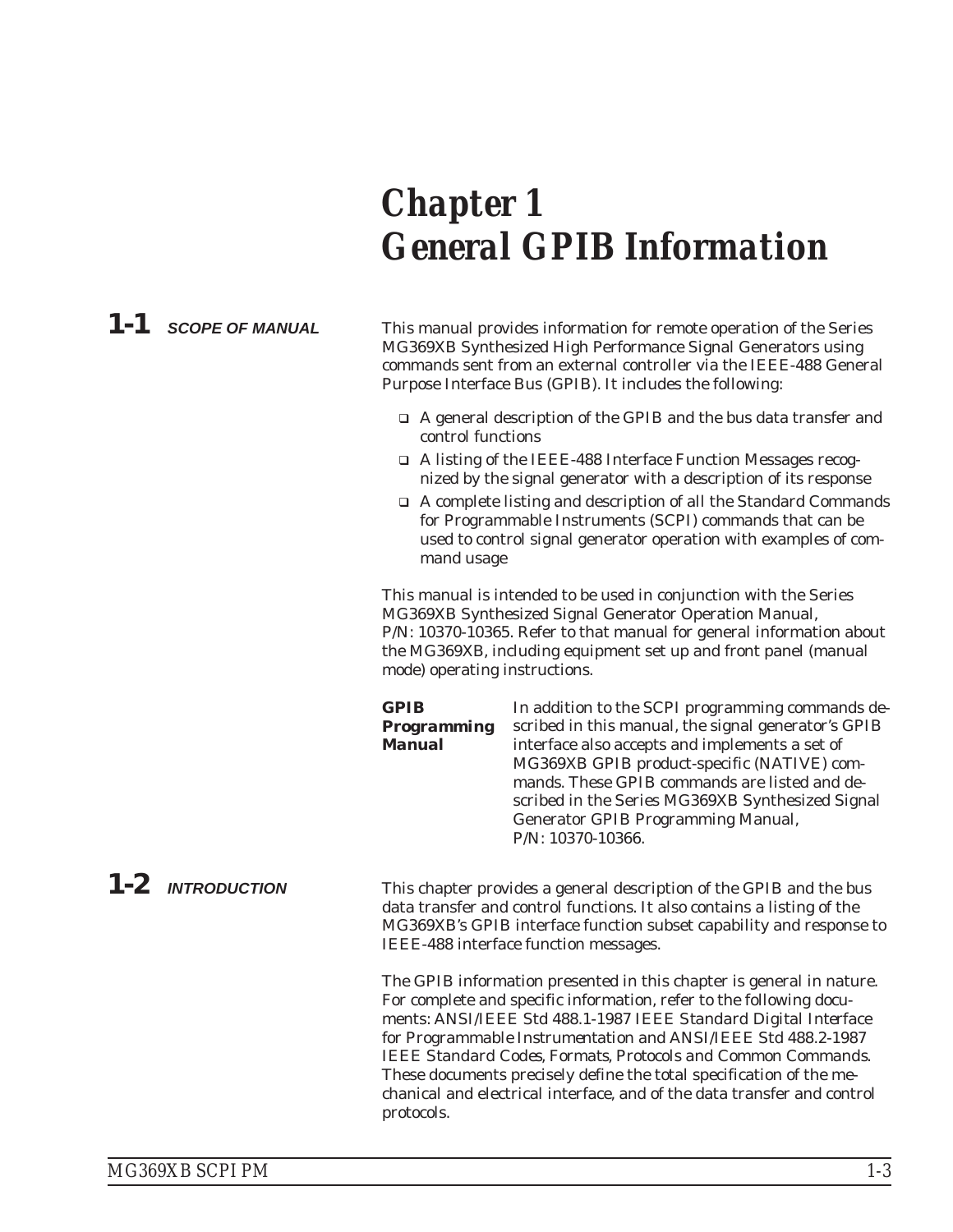<span id="page-11-0"></span>

| $1-3$   | <b>INSTRUMENT</b><br><b>COMPATIBILITY</b>           | Most instruments in the MG3690B series are compatible with SCPI<br>programming commands; however, some early production instruments<br>offered SCPI programmability as a special option SM5821. SCPI pro-<br>grammability became standard starting with instrument serial num-<br>ber 082001.<br>To verify that your MG3690B instrument is compatible with SCPI<br>commands, verify that the serial number is 082001 or above, or that<br>the rear panel indicates that special option SM5821 is installed.                                                                                            |
|---------|-----------------------------------------------------|--------------------------------------------------------------------------------------------------------------------------------------------------------------------------------------------------------------------------------------------------------------------------------------------------------------------------------------------------------------------------------------------------------------------------------------------------------------------------------------------------------------------------------------------------------------------------------------------------------|
| $1 - 4$ | <b>IEEE-488 INTERFACE</b><br><b>BUS DESCRIPTION</b> | The IEEE-488 General Purpose Interface Bus (GPIB) is an instrumen-<br>tation interface for integrating instruments, computers, printers, plot-<br>ters, and other measurement devices into systems. The GPIB uses 16<br>signal lines to effect transfer of information between all devices con-<br>nected to the bus.                                                                                                                                                                                                                                                                                  |
|         |                                                     | The following requirements and restrictions apply to the GPIB:<br>$\Box$ No more than 15 devices can be interconnected by one contiguous<br>bus; however, an instrumentation system may contain more than<br>one interface bus<br>$\Box$ The maximum total cumulative cable length for one interface bus<br>may not exceed twice the number of devices connected (in me-<br>ters), or 20 meters—whichever is less<br>$\Box$ A maximum data rate of 1 Mb/s across the interface on any sig-<br>nal line<br>$\Box$ Each device on the interface bus must have a unique address,<br>ranging from 00 to 30 |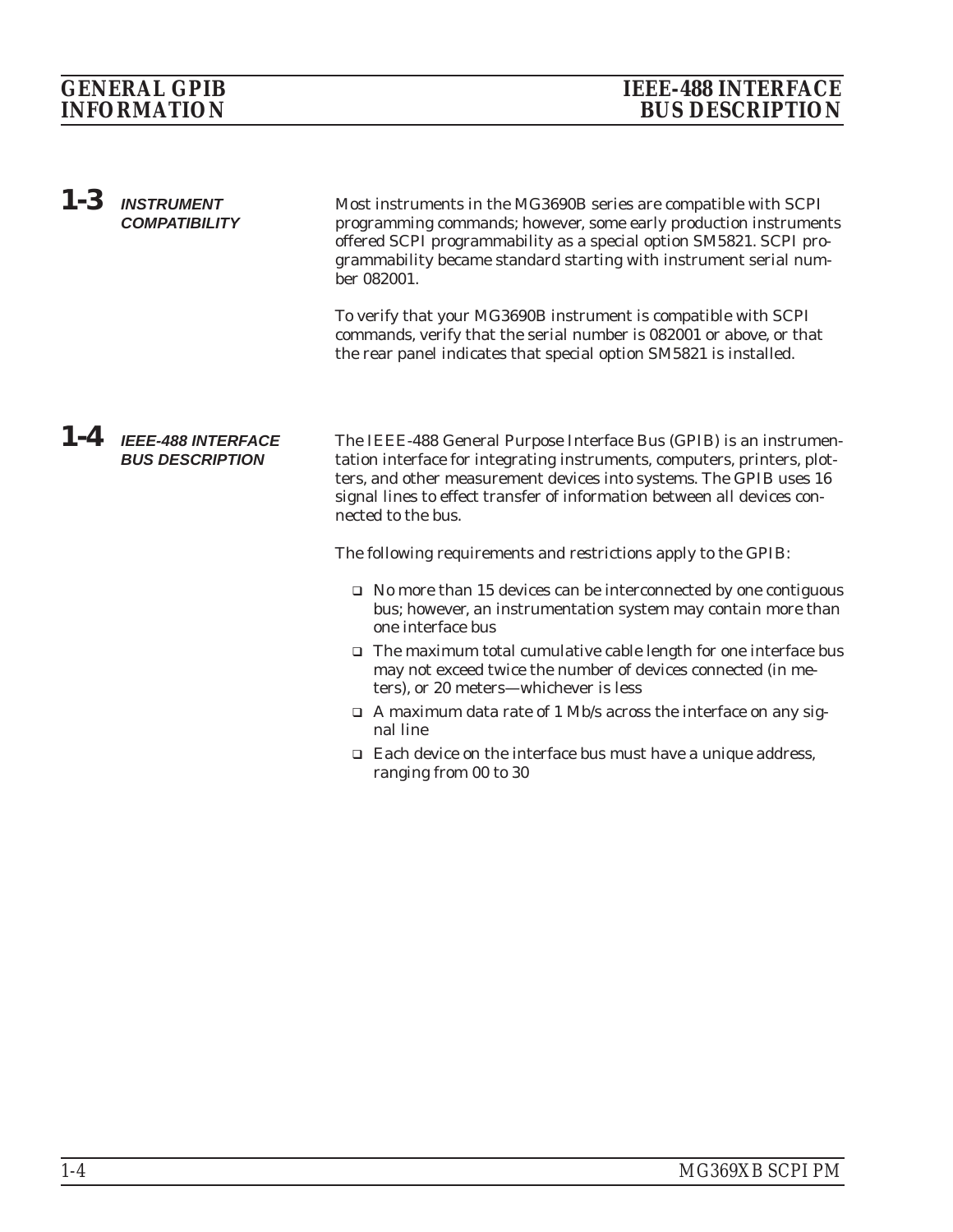The devices on the GPIB are connected in parallel, as shown in Figure 1-1. The interface consists of 16 signal lines and 8 ground lines in a shielded cable. Eight of the signal lines are the data lines, DIO 1 thru DIO 8. These data lines carry messages (data and commands), one byte at a time, among the GPIB devices. Three of the remaining lines are the handshake lines that control the transfer of message bytes between devices. The five remaining signal lines are referred to as interface management lines.



*Figure 1-1. Interface Connections and GPIB Bus Structure*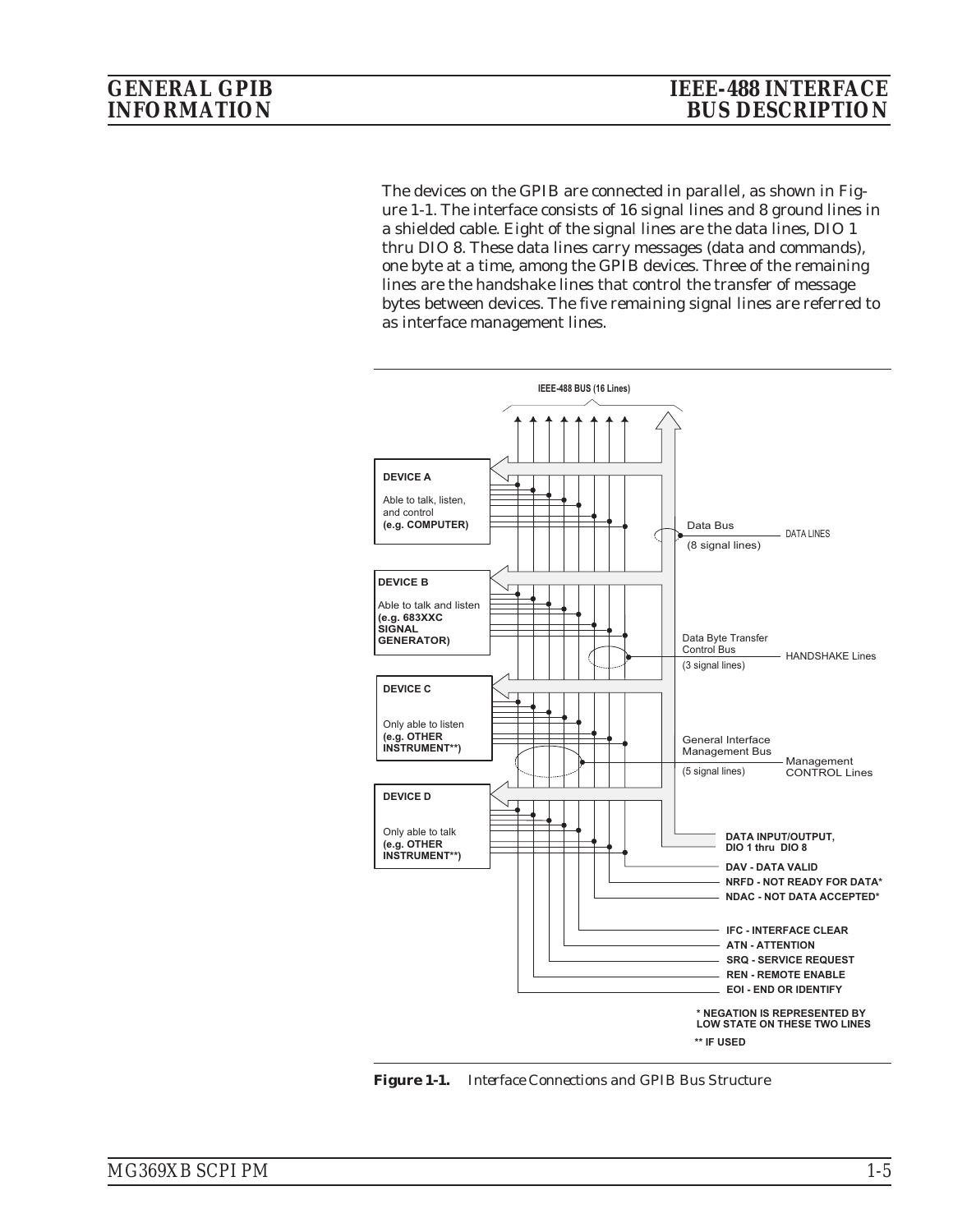<span id="page-13-0"></span>The following paragraphs provide an overview of the GPIB including a description of the functional elements, bus structure, bus data transfer process, interface management bus, device interface function requirements, and message types.

*Functional Elements*

Effective communications between devices on the GPIB requires three functional elements; a *talker*, a *listener*, and a *controller*. Each device on the GPIB is categorized as one of these elements depending on its current interface function and capabilities.

#### **Talker**

A talker is a device capable of sending devicedependent data to another device on the bus when addressed to talk. Only one GPIB device at a time can be an active talker.

#### **Listener**

A listener is a device capable of receiving devicedependent data from another device on the bus when addressed to listen. Any number of GPIB devices can be listeners simultaneously.

#### **Controller**

A controller is a device, usually a computer, capable of managing the operation of the GPIB. Only one GPIB device at a time can be an active controller. The active controller manages the transfer of device-dependent data between GPIB devices by designating who will talk and who will listen.

#### **System Controller**

The system controller is the device that always retains ultimate control of the GPIB. When the system is first powered-up, the system controller is the active controller and manages the GPIB. The system controller can pass control to a device, making it the new active controller. The new active controller, in turn, may pass control on to yet another device. Even if it is not the active controller, the system controller maintains control of the Interface Clear (IFC) and Remote Enable (REN) interface management lines and can thus take control of the GPIB at anytime.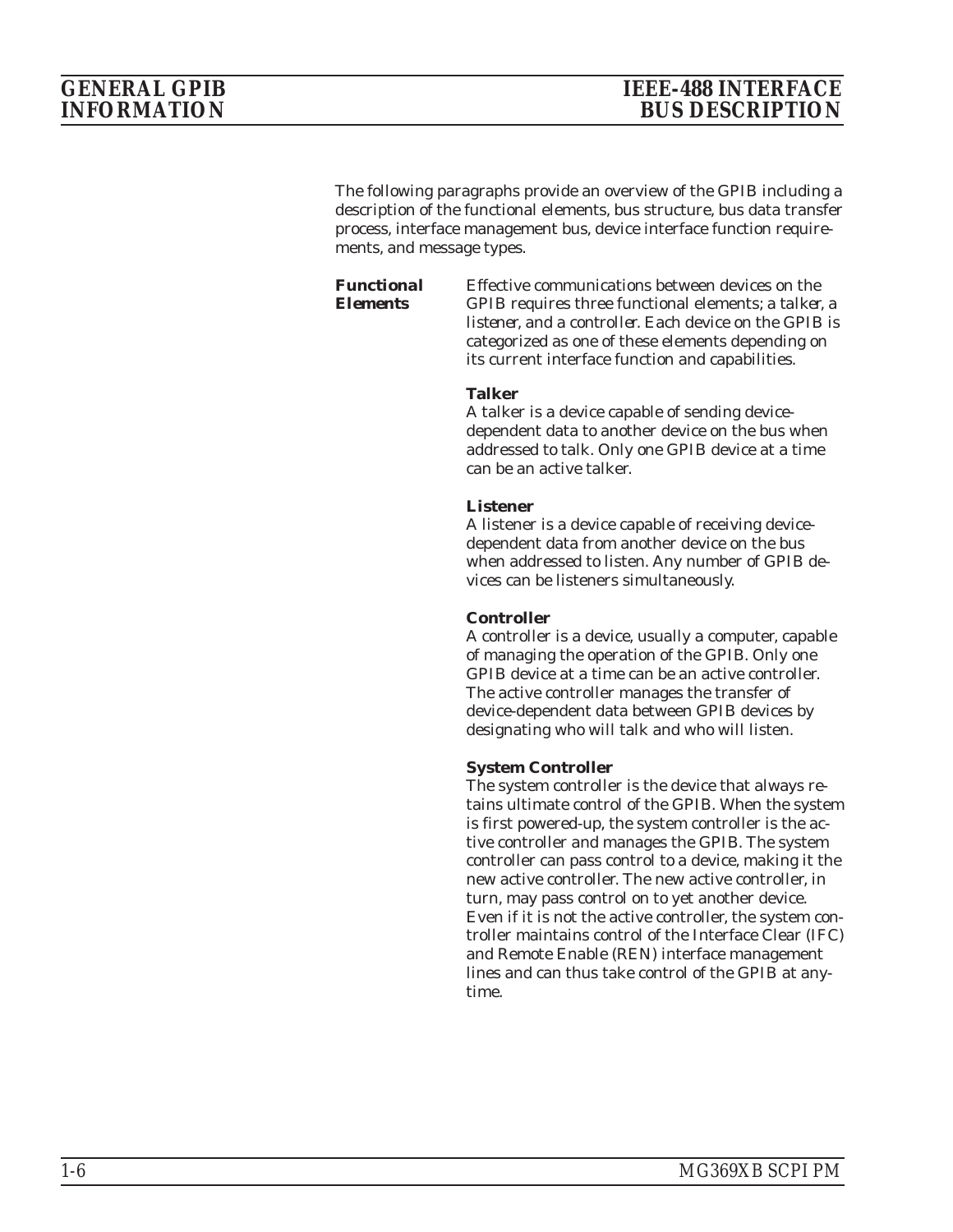#### <span id="page-14-0"></span>*Bus Structure* The GPIB uses 16 signal lines to carry data and commands between the devices connected to the bus. The interface signal lines are organized into three functional groups.

- □ Data Bus (8 lines)
- □ Data Byte Transfer Control Bus (3 lines)
- □ General Interface Management Bus (5 lines)

The signal lines in each of the three groups are designated according to function. Table 1-1 lists these designations.

| Table 1-1. Interface Bus Signal Line Designations |
|---------------------------------------------------|
|                                                   |

| <b>Bus Type</b>                                  | <b>Signal Line</b><br><b>Name</b>                    | <b>Function</b>                                                                     |
|--------------------------------------------------|------------------------------------------------------|-------------------------------------------------------------------------------------|
| Data Bus                                         | DIO1-DIO8                                            | Data Input/Output, 1 thru 8                                                         |
| Data Byte<br>Transfer<br><b>Control Bus</b>      | DAV<br><b>NRFD</b><br><b>NDAC</b>                    | Data Available<br>Not Ready For Data<br>Not Data Accepted                           |
| General<br>Interface<br>Management<br><b>Bus</b> | ATN<br><b>IFC</b><br><b>SRQ</b><br><b>RFN</b><br>EOI | Attention<br>Interface Clear<br>Service Request<br>Remote Enable<br>End Or Identify |

#### *Data Bus Description*

The data bus is the conduit for the transfer of data and commands between the devices on the GPIB. It contains eight bi-directional, active-low signal lines —DIO 1 thru DIO 8. Data and commands are transferred over the data bus in byte-serial, bit-parallel form. This means that one byte of data (eight bits) is transferred over the bus at a time. DIO 1 represents the least-significant bit (LSB) in this byte and DIO 8 represents the most-significant bit (MSB). Bytes of data are normally formatted in seven-bit ASCII (American Standard Code for Information Interchange) code. The eighth (parity) bit is not used.

Each byte placed on the data bus represents either a command or a data byte. If the Attention (ATN) interface management line is TRUE while the data is transferred, then the data bus is carrying a bus command which is to be received by every GPIB device. If ATN is FALSE, then a data byte is being transferred and only the active listeners will receive that byte.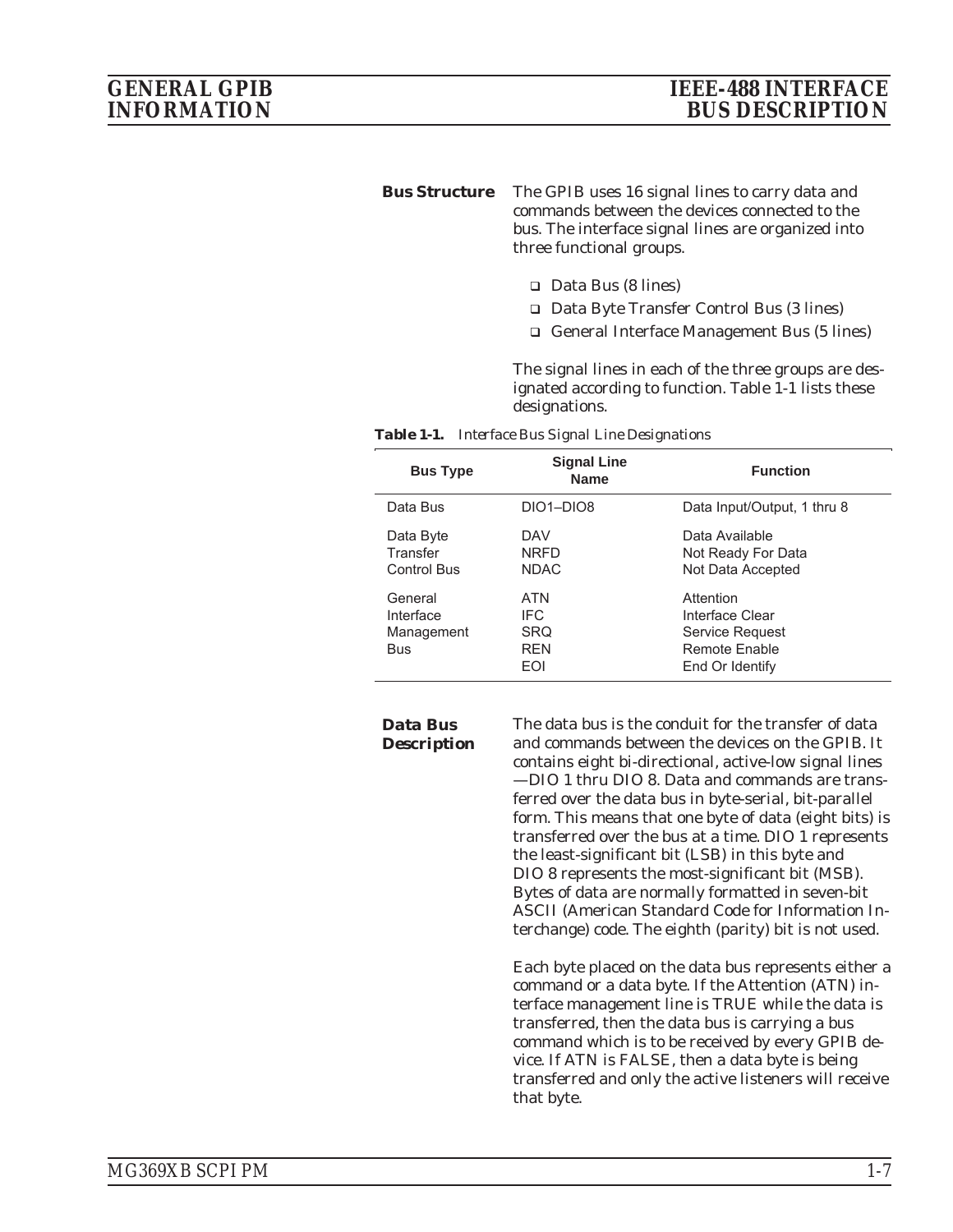<span id="page-15-0"></span>

*Figure 1-2. Typical GPIB Handshake Operation*

*Data Byte Transfer Control Bus Description*

Control of the transfer of each byte of data on the data bus is accomplished by a technique called the "three-wire handshake", which involves the three signal lines of the Data Byte Transfer Control Bus. This technique forces data transfers at the speed of the slowest listener, which ensures data integrity in multiple listener transfers. One line (DAV) is controlled by the talker, while the other two (NRFD and NDAC) are wired-OR lines shared by all active listeners. The handshake lines, like the other GPIB lines, are active low. The technique is described briefly in the following paragraphs and is depicted in Figure 1-2. For further information, refer to ANSI/IEEE Std 488.1.

#### **DAV (Data Valid)**

This line is controlled by the active talker. Before sending any data, the talker verifies that NDAC is TRUE (active low) which indicates that all listeners have accepted the previous data byte. The talker then places a byte on the data lines and waits until NRFD is FALSE (high) which indicates that all addressed listeners are ready to accept the information. When both NRFD and NDAC are in the proper state, the talker sets the DAV line TRUE (active low) to indicate that the data on the bus is valid (stable).

#### **NRFD (Not Ready For Data)**

This line is used by the listeners to inform the talker when they are ready to accept new data. The talker must wait for each listener to set the NRFD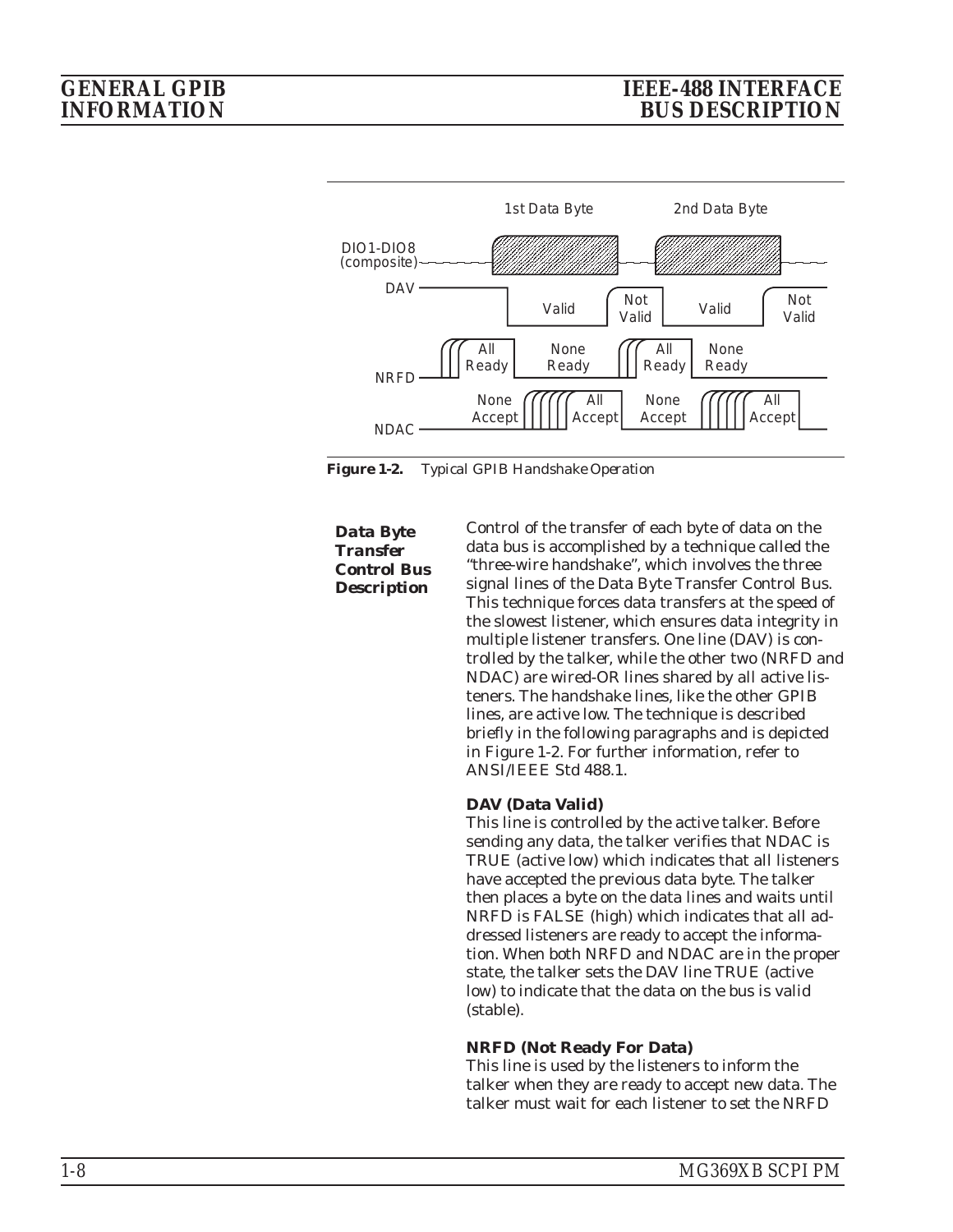<span id="page-16-0"></span>line FALSE (high) which they will do at their own rate. This assures that all devices that are to accept the data are ready to receive it.

#### **NDAC (Not Data Accepted)**

This line is also controlled by the listeners and is used to inform the talker that each device addressed to listen has accepted the data. Each device releases NDAC at its own rate, but NDAC will not go FALSE (high) until the slowest listener has accepted the data byte.

*General Interface Management Bus Description*

The general interface management bus is a group of five signal lines used to manage the flow of information across the GPIB. A description of the function of each of the individual control lines is provided below.

#### **ATN (Attention)**

The active controller uses the ATN line to define whether the information on the data bus is a command or is data. When ATN is TRUE (low), the bus is in the command mode and the data lines carry bus commands. When ATN is FALSE (high), the bus is in the data mode and the data lines carry devicedependent instructions or data.

#### **EOI (End or Identify)**

The EOI line is used to indicate the last byte of a multibyte data transfer. The talker sets the EOI line TRUE during the last data byte.

The active controller also uses the EOI line in conjunction with the ATN line to initiate a parallel poll sequence.

#### **IFC (Interface Clear)**

Only the system controller uses this line. When IFC is TRUE (low), all devices on the bus are placed in a known, quiescent state (unaddressed to talk, unaddressed to listen, and service request idle).

#### **REN (Remote Enable)**

Only the system controller uses this line. When REN is set TRUE (low), the bus is in the remote mode and devices are addressed either to listen or to talk. When the bus is in remote and a device is addressed, it receives instructions from the GPIB rather than from its front panel. When REN is set FALSE (high), the bus and all devices return to local operation.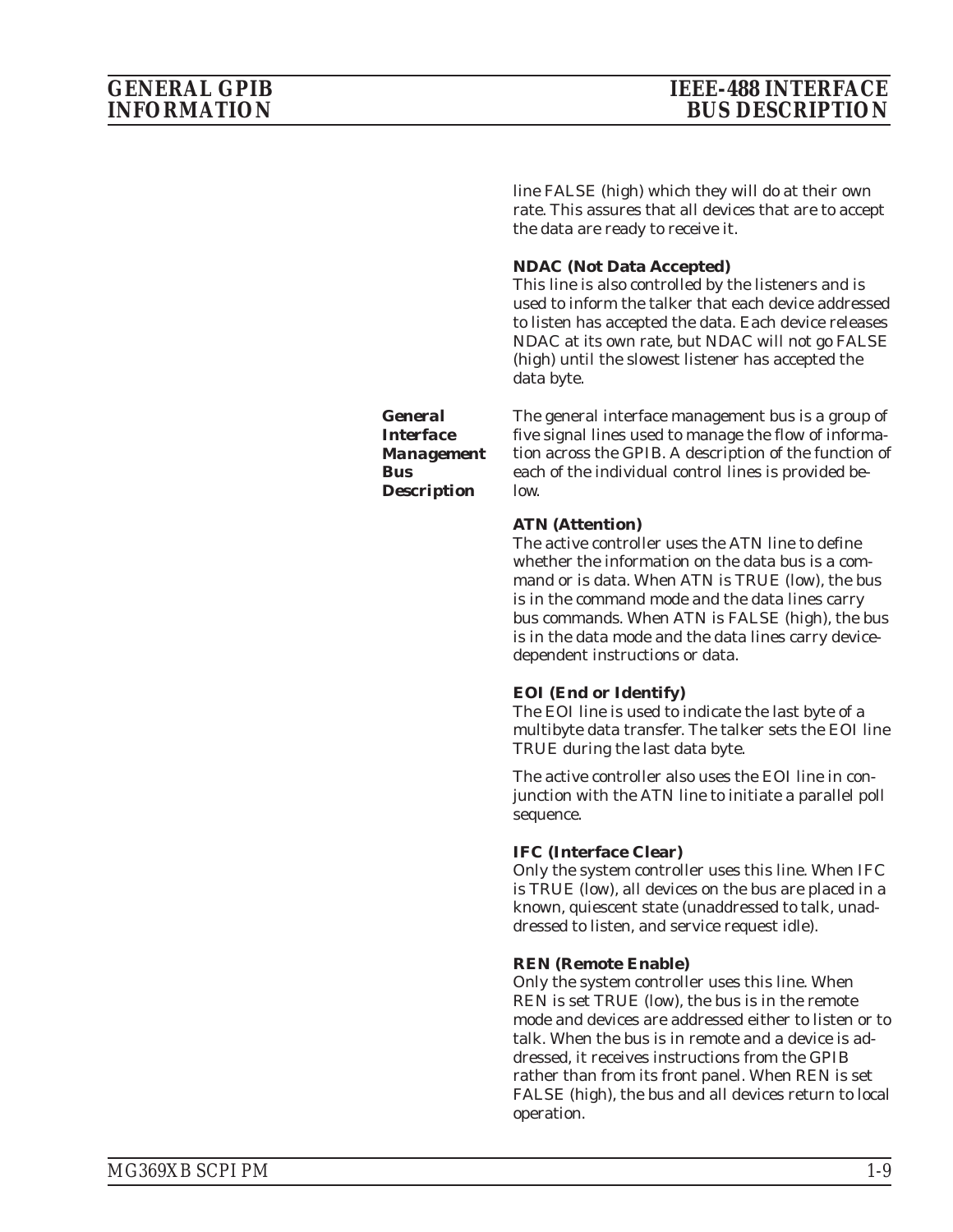### <span id="page-17-0"></span>*GENERAL GPIB IEEE-488 INTERFACE INFORMATION BUS DESCRIPTION*

#### **SRQ (Service Request)**

The SRQ line is set TRUE (low) by any device requesting service by the active controller.

*Device Interface Function Capability* An interface function is the GPIB system element which provides the basic operational facility through which a device can receive, process, and send messages. Each specific interface function may only send or receive a limited set of messages within particular classes of messages. As a result, a set of interface functions is necessary to achieve complete communications among devices on the GPIB. ANSI/IEEE Std 488.1 defines each of the interface functions along with its specific protocol.

ANSI/IEEE Std 488.2 specifies the minimum set of IEEE 488.1 interface capabilities that each GPIB device must have. This minimum set of interface functions assures that the device is able to send and receive data, request service, and repond to a device clear message. Table 1-2 lists the interface function capability of the series MG369XB signal generator.

| <b>Function</b><br><b>Identifier</b> | <b>Function</b>                         | <b>MG369XB Capability</b>                                                                                                                         |
|--------------------------------------|-----------------------------------------|---------------------------------------------------------------------------------------------------------------------------------------------------|
| AH <sub>1</sub>                      | Acceptor Handshake                      | <b>Complete Capability</b>                                                                                                                        |
| SH <sub>1</sub>                      | Source Handshake                        | <b>Complete Capability</b>                                                                                                                        |
| T <sub>6</sub>                       | Talker                                  | No Talk Only (TON)                                                                                                                                |
| $\overline{4}$                       | Listener                                | No Listen Only (LON)                                                                                                                              |
| SR <sub>1</sub>                      | Service Request                         | <b>Complete Capability</b>                                                                                                                        |
| R11                                  | Remote/Local                            | Complete Capability                                                                                                                               |
| PP <sub>1</sub>                      | Parallel Poll                           | Complete Capability                                                                                                                               |
| DC <sub>1</sub>                      | Device Clear                            | Complete Capability                                                                                                                               |
| DT <sub>1</sub>                      | Device Trigger                          | Complete Capability                                                                                                                               |
| C <sub>0</sub> , 1, 2, 3,<br>28      | <b>Controller Capability</b><br>Options | C0, No Capability;<br>C1, System Controller;<br>C2, Send IFC and Take Charge;<br>C <sub>3</sub> , Send REN;<br>C <sub>28</sub> , Send IF Messages |
| E <sub>2</sub>                       | <b>Tri-State Drivers</b>                | Three-state bus drivers                                                                                                                           |

*Table 1-2. MG369XB Interface Function Capability*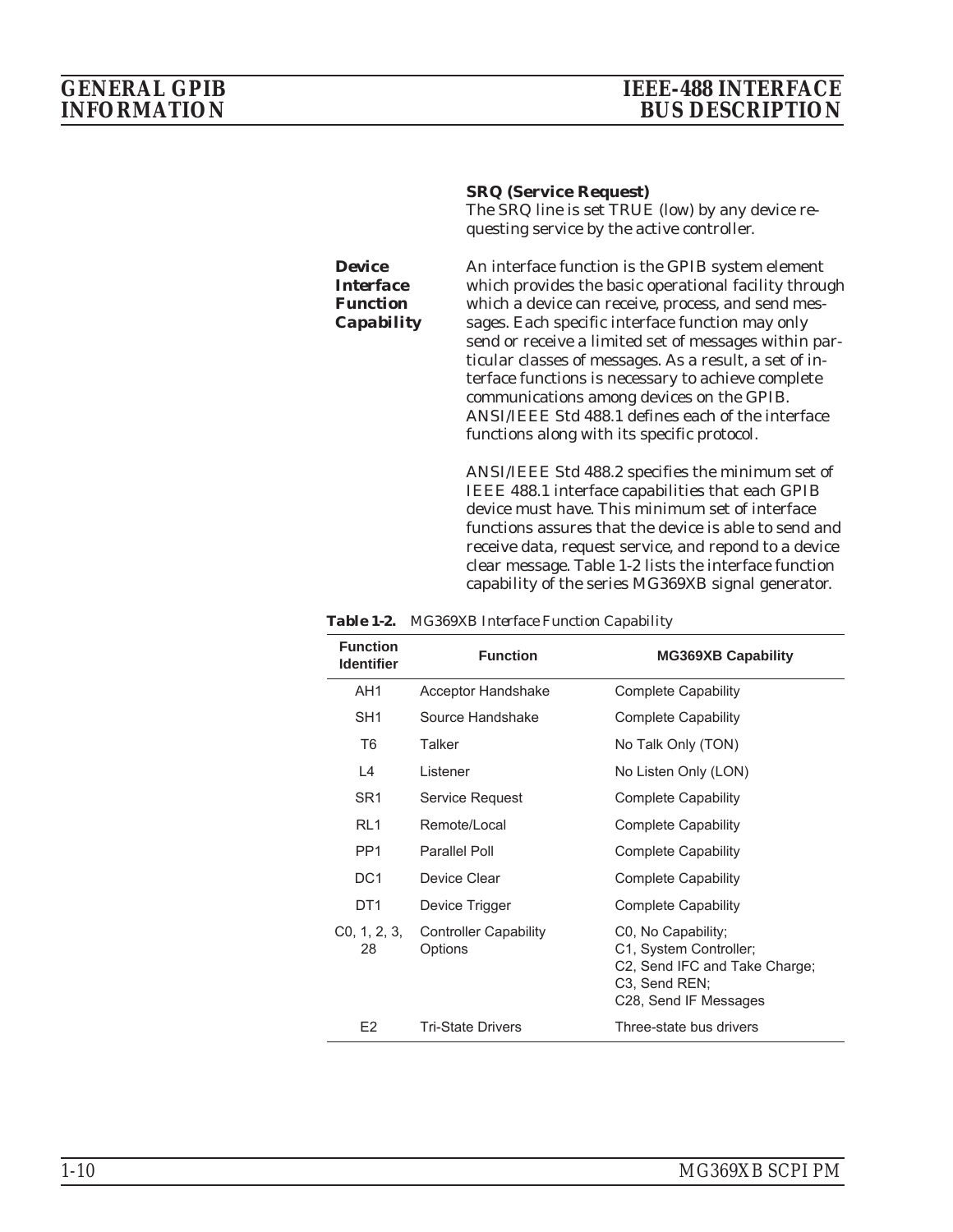<span id="page-18-0"></span>*Message Types* There are three types of information transmitted over the GPIB—interface function messages, device-specific commands, and data and instrument status messages.

#### **Interface Function Messages**

The controller manages the flow of information on the GPIB using interface function messages, usually called *commands* or *command messages*. Interface function messages perform such functions as initializing the bus, addressing and unaddressing devices, and setting device modes for remote or local operation.

There are two types of commands—multiline and uniline. Multiline commands are bytes sent by the active controller over the data bus (DIO1-DIO8) with ATN set TRUE. Uniline commands are signals carried by the individual interface management lines.

The user generally has control over these commands; however, the extent of user control depends on the implementation and varies with the specific GPIB interface hardware and software used with the external controller.

#### **Device-Specific Commands**

These commands are keywords or mnemonic codes sent by the external controller to control the setup and operation of the addressed device or instrument. The commands are normally unique to a particular instrument or class of instruments and are described in its documentation.

Device-specific commands are transmitted over the data bus of the GPIB to the device in the form of AS-CII strings containing one or more keywords or codes.They are decoded by the device's *internal controller* and cause the various instrument functions to be performed.

#### **Data and Instrument Status Messages**

These messages are sent by the device to the external controller via the GPIB. They contain measurement results, instrument status, or data files that the device transmits over the data bus in response to specific requests from the external controller. The contents of these messages are instrument specific and may be in the form of ASCII strings or binary data.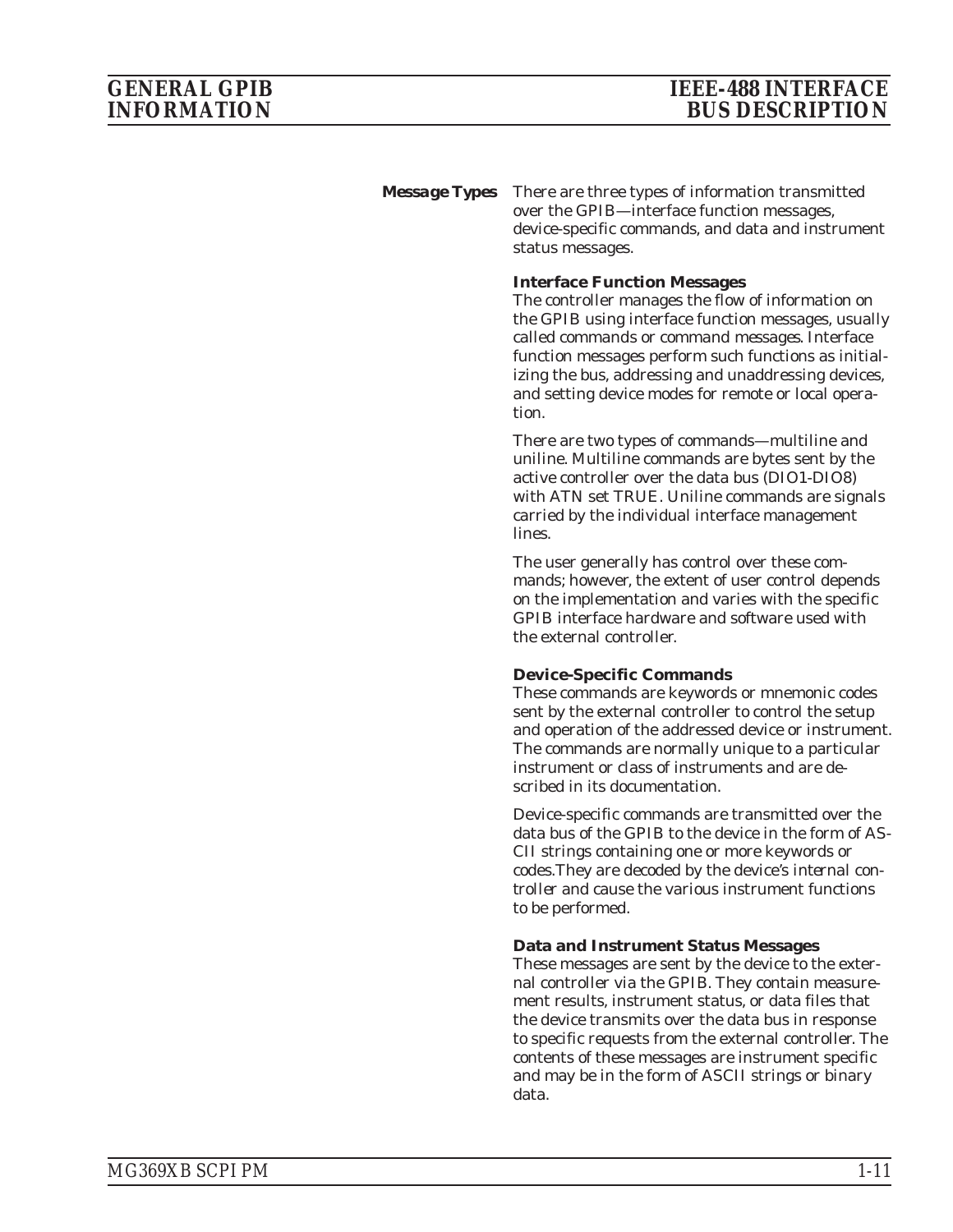In some cases data messages will be transmitted from the external controller to the device. For example, messages to load calibration data.

An SRQ (service request) is an interface function message sent *from the device* to the external controller to request service from the controller, usually due to some predetermined status condition or error. To send this message, the device sets the SRQ line of the General Interface Management Bus true, then sends a status byte on the data bus lines.

An SRQ interface function message is also sent by the device in response to a serial poll message from the controller, or upon receiving an Output Status Byte(s) command from the controller. The protocols associated with the SRQ functions are defined in the ANSI/IEEE Std 488.2 document.

The manner in which interface function messages and device-specific commands are invoked in programs is implementation specific for the GPIB interface used with the external controller. Even though both message types are represented by mnemonics, they are implemented and used in different ways.

Normally, the interface function messages are sent automatically by the GPIB driver software in response to invocation of a software function. For example, to send the IFC (Interface Clear) interface fuction message, one would call the ibsic function of the National Instruments software driver. On the other hand, the command \*RST (Reset) is sent in a command string to the addressed device. In the case of the National Instruments example, this would be done by using the ibwrt function call.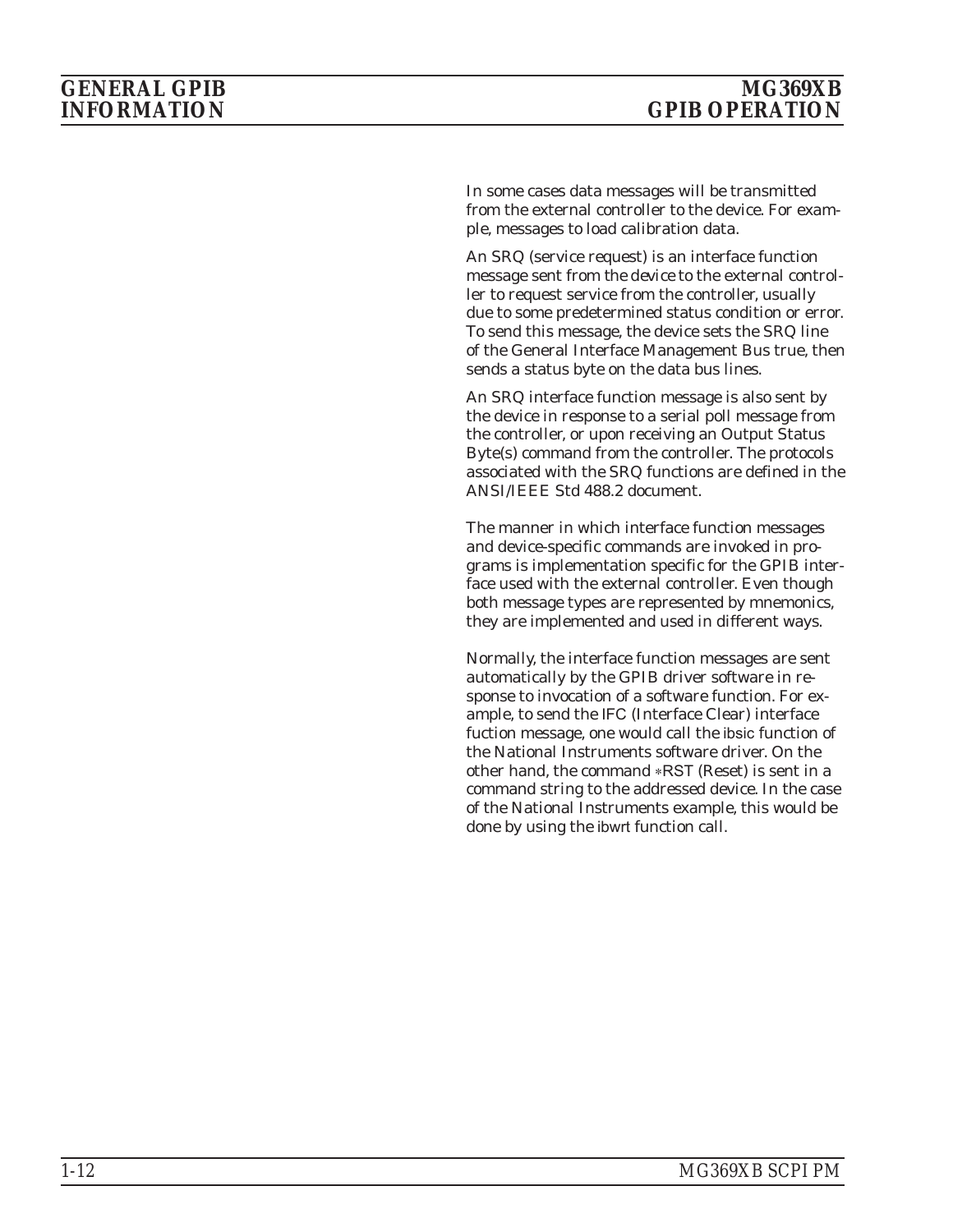<span id="page-20-0"></span>*1-5 MG369XB GPIB OPERATION*

| <b>Table 1-5.</b> MGJ09AD Response to GFTD Interface Punction messages |                                    |                                                                                                                                                                     |                                 |
|------------------------------------------------------------------------|------------------------------------|---------------------------------------------------------------------------------------------------------------------------------------------------------------------|---------------------------------|
| <b>Interface Function Message</b>                                      | <b>Addressed</b><br><b>Command</b> | <b>MG369XB Response</b>                                                                                                                                             | <b>Series</b><br><b>MG36</b>    |
| Device Clear (DCL)<br><b>Selected Device Clear</b><br>(SDC)            | <b>No</b><br>Yes                   | Resets the MG369XB to its default<br>state. (Equivalent to sending the<br>*RST command.)                                                                            | 9XB<br>$Syn-$<br>the-           |
| Go To Local (GTL)                                                      | Yes                                | Returns the MG369XB to local (front<br>panel) control.                                                                                                              | sized<br>Sig-<br>nal            |
| Group Execute Trigger<br>(GET)                                         | Yes                                | Executes a string of commands, if<br>programmed.                                                                                                                    | Gen-<br>erator                  |
| Interface Clear (IFC)                                                  | <b>No</b>                          | Stops the MG369XB GPIB interface<br>from listening or talking. (The front<br>panel controls are not cleared.)                                                       | func-<br>tions,<br>set-         |
| Local Lockout (LLO)                                                    | <b>No</b>                          | Disables the front panel menu<br>RETURN TO LOCAL soft-key.                                                                                                          | tings,<br>and<br>oper-          |
| Remote Enable (REN)                                                    | <b>No</b>                          | Places the MG369XB under remote<br>(GPIB) control when it has been ad-<br>dressed to listen.                                                                        | ating<br>mode<br>$s$ (ex-       |
| Serial-Poll Enable (SPE)                                               | <b>No</b>                          | Outputs the serial-poll status byte.                                                                                                                                | cept                            |
| Serial-Poll Disable (SPD)                                              | No                                 | Disables the serial-poll function.                                                                                                                                  | for<br>power                    |
| Parallel-Poll Configure (PPC)                                          | Yes                                | Responds to a parallel-poll message on/sta<br>(PPOLL) by setting assigned data<br>bus line to the logical state (1,0) that are<br>indicates its correct SRQ status. | ndby)<br>con-                   |
| Parallel-Poll Unconfigure<br>(PPU)                                     | <b>No</b>                          | Disables the parallel-poll function.                                                                                                                                | trolla-<br>ble<br>using<br>com- |

|  | Table 1-3. MG369XB Response to GPIB Interface Function Messages |
|--|-----------------------------------------------------------------|
|--|-----------------------------------------------------------------|

mand

s sent from an external controller via the GPIB. When in the remote (GPIB) mode, the signal generator functions as both a listener and a talker. The GPIB interface function capability of the MG369XB is listed in Table 1-2 (page 1-10).

*Setting GPIB Operating Parameters* The MG369XB leaves the factory with the GPIB address value set to 5 and the data delimiting terminator set to carriage return and line feed (CR/LF). A different address value can be entered from the front panel using the Configure GPIB menu. Using this same menu, the data delimiting terminator can be changed to carriage return (CR) only. Refer to the Series MG369XB Synthesized Signal Generator Operation Manual for the procedure.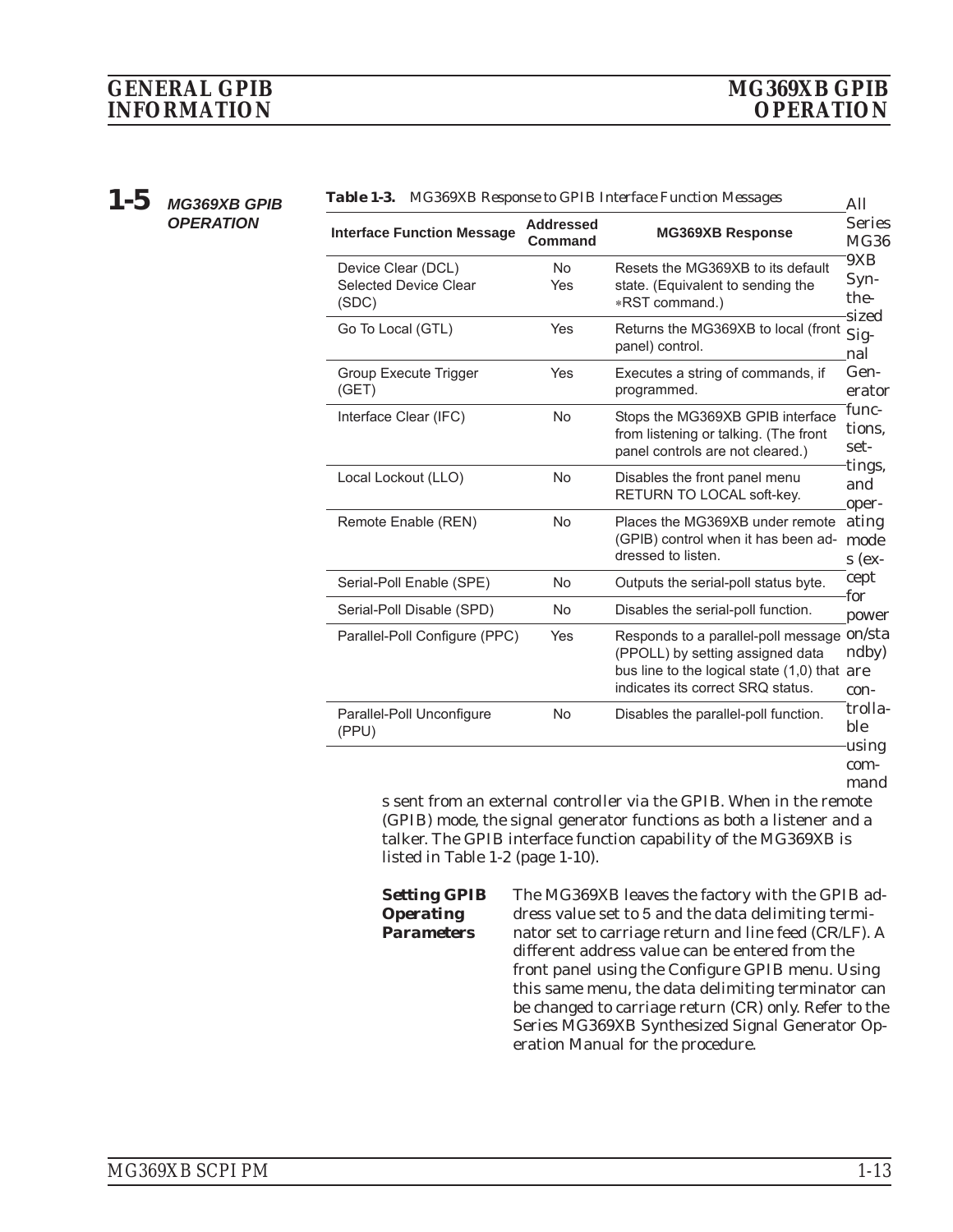<span id="page-21-0"></span>

| <b>Selecting the</b><br><b>Interface</b><br>Language                                        | Series MG369XB Synthesized Signal Generators<br>with the SCPI option can be remotely operated us-<br>ing one of two external interface languages-Native<br>or SCPI. The Native interface language uses a set of<br>MG369XB GPIB product specific commands to con-<br>trol the instrument; the SCPI interface language<br>uses a set of the Standard Commands for Program-<br>mable Instruments (SCPI) commands to control the<br>unit. Selecting which of these external interface lan-<br>guages is to be used can be made from the front<br>panel using the Configure GPIB menu. Refer to<br>page 2-11 for the procedure. |
|---------------------------------------------------------------------------------------------|-----------------------------------------------------------------------------------------------------------------------------------------------------------------------------------------------------------------------------------------------------------------------------------------------------------------------------------------------------------------------------------------------------------------------------------------------------------------------------------------------------------------------------------------------------------------------------------------------------------------------------|
| <b>Response to</b><br><b>GPIB</b><br><b>Interface</b><br><b>Function</b><br><b>Messages</b> | Table 1-3 (page 1-14) lists the GPIB interface func-<br>tion messages that the MG369XB will recognize and<br>respond to. With the exception of the Device Clear<br>and Selected Device Clear messages, these messages<br>affect only the operation of the MG369XB GPIB in-<br>terface. The signal generator's response for each<br>message is indicated.                                                                                                                                                                                                                                                                    |
|                                                                                             | Interface function messages are transmitted on the<br>GPIB data lines and interface management lines as<br>either unaddressed or addressed commands. The<br>manner in which these messages are invoked in pro-<br>grams is implementation dependent. For program-<br>ming information, refer to the documentation<br>included with the GPIB interface used for the exter-<br>nal controller.                                                                                                                                                                                                                                |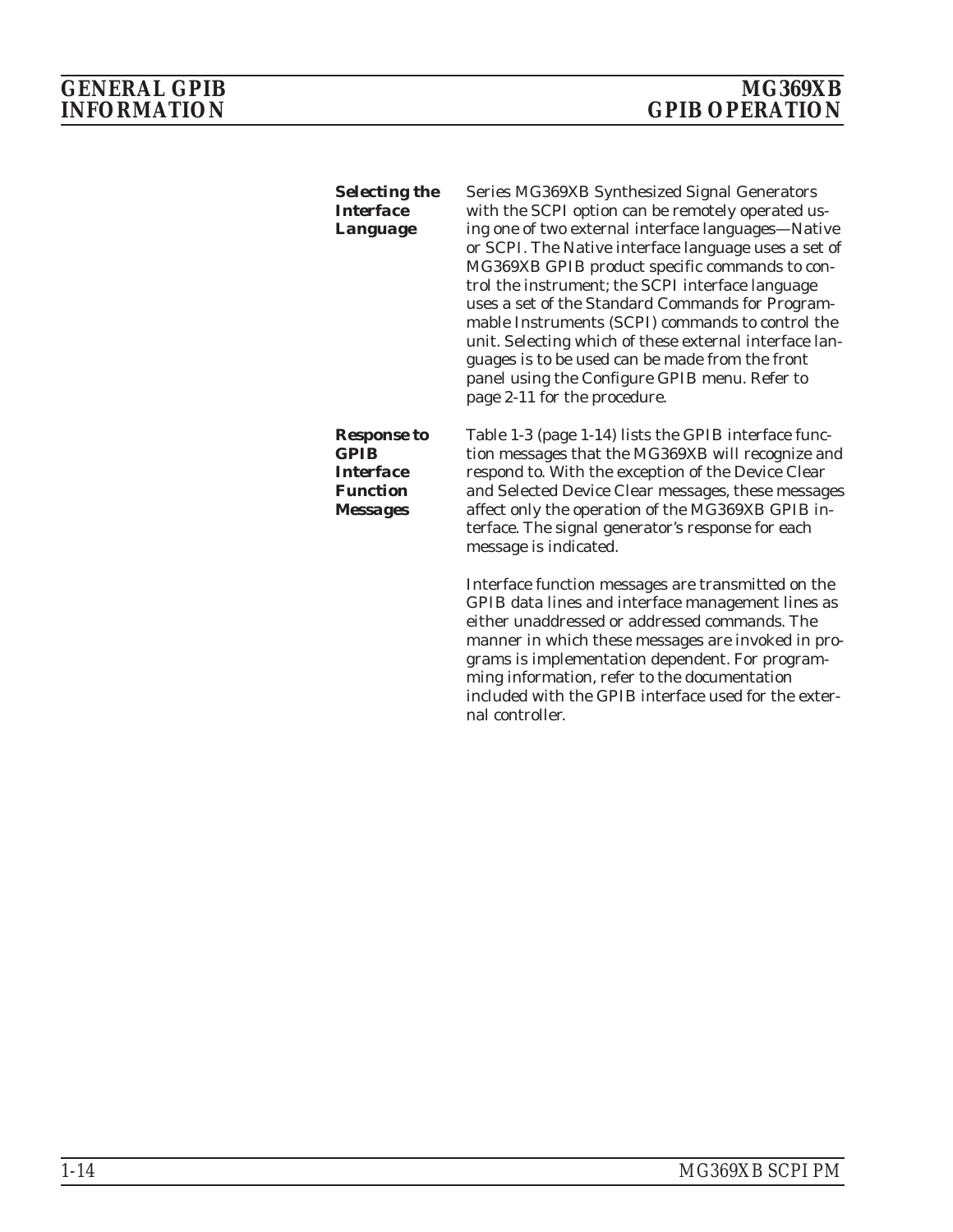# *Chapter 2 Programming with SCPI Commands*

# *Table of Contents*

| $2 - 1$ |                                                                                                                                                                                                                         |
|---------|-------------------------------------------------------------------------------------------------------------------------------------------------------------------------------------------------------------------------|
| $2 - 2$ | INTRODUCTION TO SCPI PROGRAMMING 2-3                                                                                                                                                                                    |
|         | SCPI Command Types 2-3<br>Common Commands. 2-4<br>Required and Optional SCPI Commands 2-4<br>Query Commands 2-4<br>Command Names 2-5<br>Hierarchical Command Structure 2-6<br>Data Parameters. 2-7<br>Unit Suffixes 2-7 |
| $2 - 3$ | NOTATIONAL CONVENTIONS. 2-8<br>General Notations 2-8<br>Parameter Notations. 2-9<br>Notational Examples 2-10                                                                                                            |
| $2 - 4$ | SCPI INTERFACE LANGUAGE SELECTION. 2-11<br>Front Panel Selection. 2-11<br>Remote Selection 2-11                                                                                                                         |
| $2 - 5$ | STATUS SYSTEM PROGRAMMING. 2-12<br>Status Group Registers 2-12<br>Status Group Reporting. 2-14                                                                                                                          |
| $2 - 6$ | TRIGGER SYSTEM PROGRAMMING 2-19<br>Trigger System Operation 2-19                                                                                                                                                        |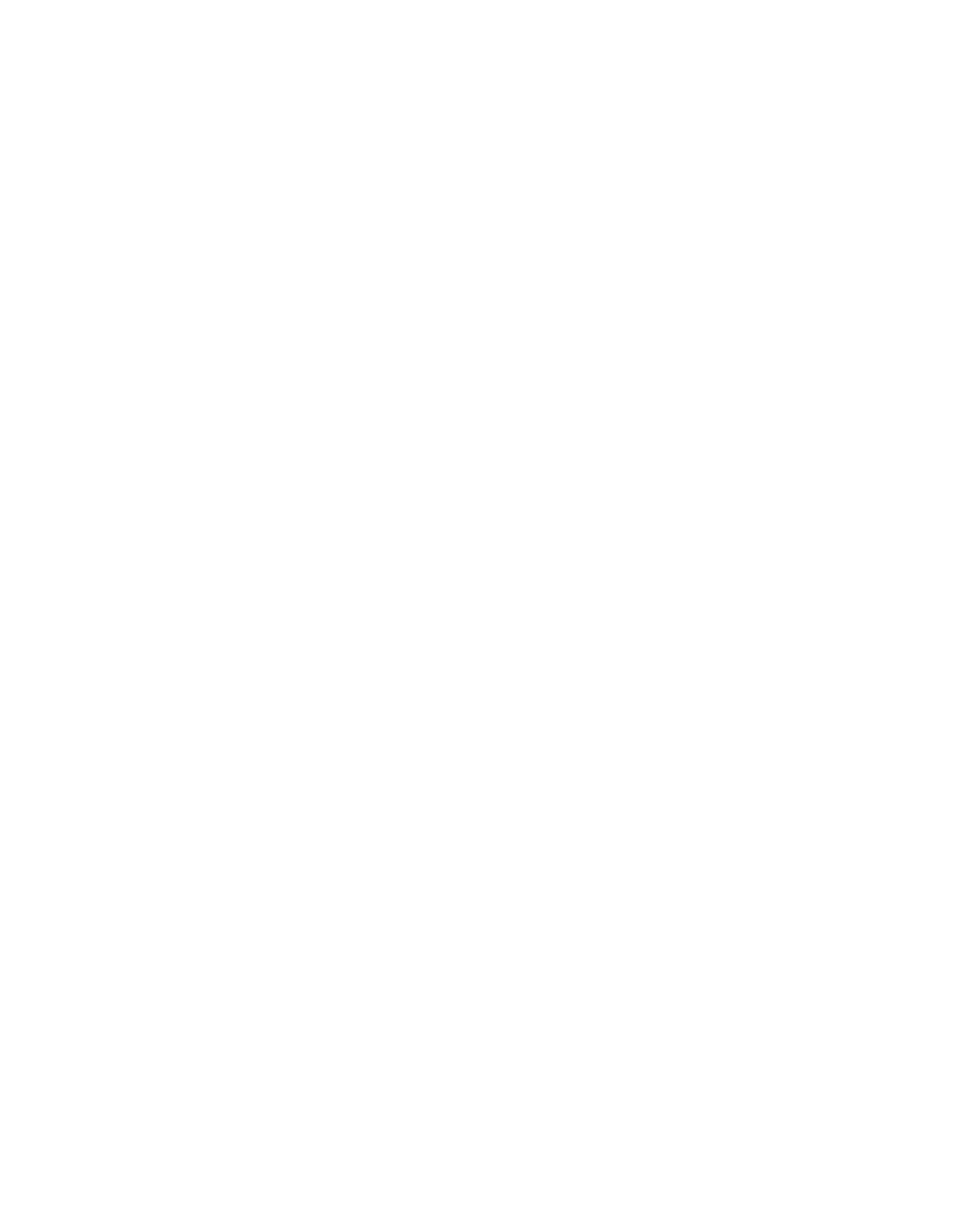# <span id="page-24-0"></span>*Chapter 2 Programming with SCPI Commands*

| $2 - 1$ | <b>INTRODUCTION</b>                               | This chapter provides an introduction to SCPI programming that in-<br>cludes descriptions of the command types, hierarchial command struc-<br>ture, data parameters, and notational conventions. Information on<br>MG369XB status system and trigger system programming is also pro-<br>vided. |                                                                                                                                                                                                                                                                                                                                                                                                                                                                                                                                                                                                                                                                                                            |
|---------|---------------------------------------------------|------------------------------------------------------------------------------------------------------------------------------------------------------------------------------------------------------------------------------------------------------------------------------------------------|------------------------------------------------------------------------------------------------------------------------------------------------------------------------------------------------------------------------------------------------------------------------------------------------------------------------------------------------------------------------------------------------------------------------------------------------------------------------------------------------------------------------------------------------------------------------------------------------------------------------------------------------------------------------------------------------------------|
| $2 - 2$ | <b>INTRODUCTION TO SCPI</b><br><b>PROGRAMMING</b> | tor.                                                                                                                                                                                                                                                                                           | The Standard Commands for Programmable Instruments (SCPI) de-<br>fines a set of standard programming commands for use by all SCPI<br>compatible instruments. SCPI is intended to give the ATE user a con-<br>sistent environment for program development. It does so by defining<br>controller messages, instrument responses, and message formats for<br>all SCPI compatible instruments. The IEEE-488 (GPIB) interface for<br>the MG369XB was designed to conform to the requirements of SCPI<br>1993.0. The set of SCPI commands implemented by the MG369XB<br>GPIB interface provides a comprehensive set of programming func-<br>tions covering all the major functions of the MG369XB signal genera- |
|         |                                                   | <b>SCPI</b><br><b>Command</b>                                                                                                                                                                                                                                                                  | SCPI commands, which are also referred to as SCPI<br>instructions, are messages to the instrument to per-                                                                                                                                                                                                                                                                                                                                                                                                                                                                                                                                                                                                  |

*Types*

form specific tasks. The MG369XB command set includes:

- "Common" commands (IEE488.2 mandated commands)
- □ SCPI required commands
- SCPI optional commands (per SCPI 1993.0)
- SCPI compliant commands that are unique to the MG369XB

The SCPI conformance information for the MG369XB command set is contained in Appendix B—SCPI Conformance Information.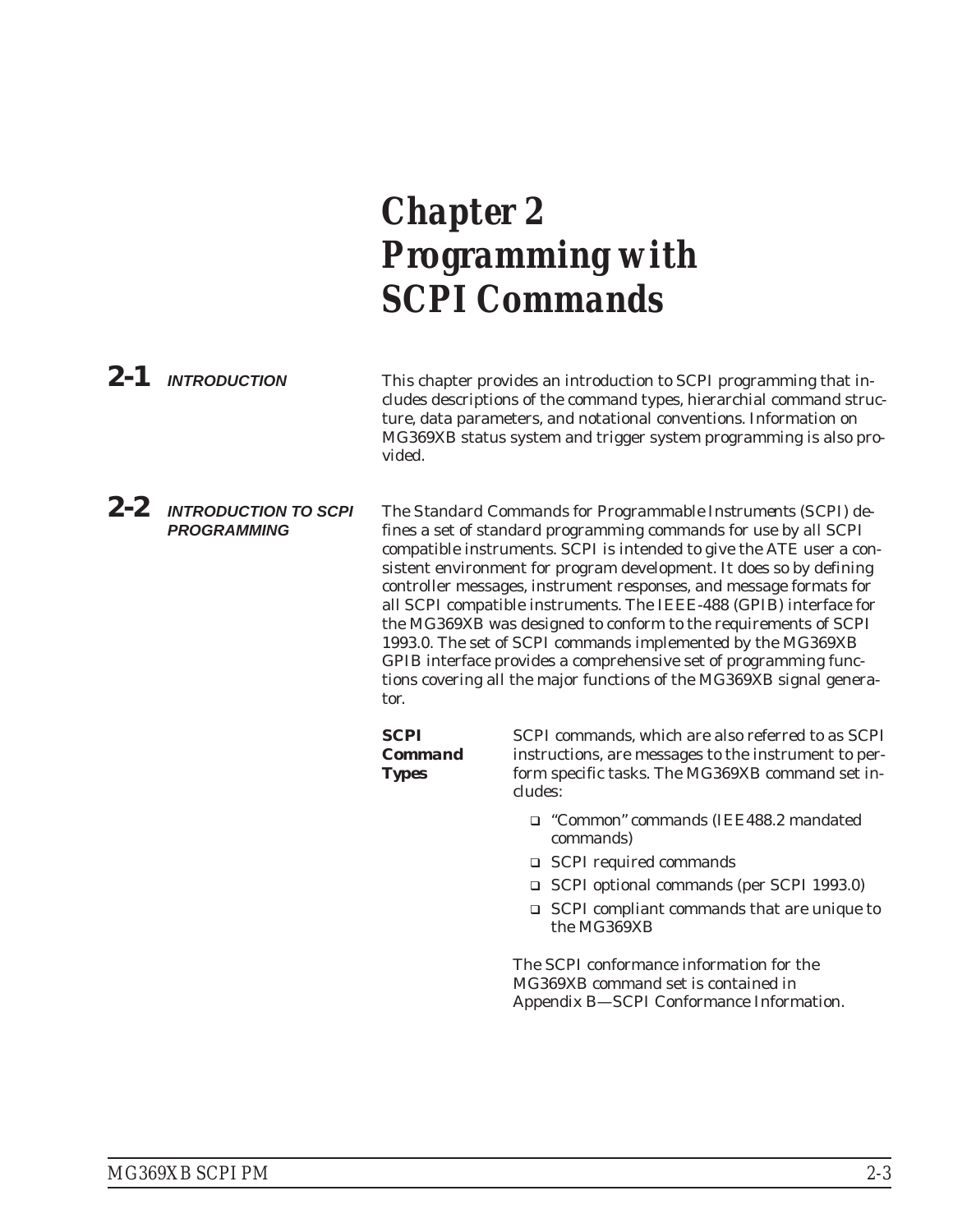# <span id="page-25-0"></span>*PROGRAMMING WITH INTRODUCTION TO*

# *SCPI COMMANDS SCPI PROGRAMMING*

| <b>Common Commands</b>        |             | <b>Common</b>                           | The required common commands are IEEE-488.2                                                                           |
|-------------------------------|-------------|-----------------------------------------|-----------------------------------------------------------------------------------------------------------------------|
| $*CLS$                        | *RST        | <b>Commands</b>                         | mandated commands that are defined in                                                                                 |
| $*ESE$                        | $*SRE$      |                                         | IEEE-488.2 and must be implemented by all SCPI<br>compatible instruments. These commands (see table                   |
| $*ESE?$                       | $*SRE?$     |                                         | at left) are identified by the asterisk (*) at the                                                                    |
| $*ESR?$                       | $*STB?$     |                                         | beginning of the command keyword. These                                                                               |
| $*IDN?$                       | *TST?       |                                         | commands are used to control instrument status                                                                        |
| $*$ OPC                       | $*WAI$      |                                         | registers, status reporting, synchronization, and                                                                     |
| $*OPC?$                       |             |                                         | other common functions. The common commands<br>and their syntax are described in detail in Chapter<br>3, Section 3-2. |
| <b>SCPI Required Commands</b> |             | <b>Required and</b>                     | The required SCPI commands are listed in the table                                                                    |
| :STATus                       |             | <b>Optional SCPI</b><br><b>Commands</b> | at left and are described in detail in Chapter 3, Sec-<br>tions 3-11 and 3-12. The optional SCPI commands             |
| :OPERation                    |             |                                         | and MG369XB unique commands comprise the re-                                                                          |
| $[:EVENT]$ ?                  |             |                                         | mainder (major portion) of the MG369XB command                                                                        |
|                               | :CONDition? |                                         | set. They control the majority of the programmable                                                                    |
| :ENABle<br>:PRESet            |             |                                         | functions of the MG369XB. They are described in                                                                       |
| :QUEStionable                 |             |                                         | detail in Chapter 3 starting in Section 3-3.                                                                          |
| $[$ :EVENt]?                  |             |                                         |                                                                                                                       |
|                               | :CONDition? | <b>Query</b><br><b>Commands</b>         | All commands, unless specifically noted in the                                                                        |
| :ENABle                       |             |                                         | syntax descriptions in Chapter 3, have a query form.<br>As defined in IEEE-488.2, a query is a command                |
| :SYSTem                       |             |                                         | with a question mark symbol appended (examples:                                                                       |
| ERRor?                        |             |                                         | *ESR?, and :FREQuency:CENTer?). When a query                                                                          |
| :VERSion?                     |             |                                         | form of a command is received, the current setting                                                                    |
|                               |             |                                         | associated with the command is placed in the output<br>buffer.                                                        |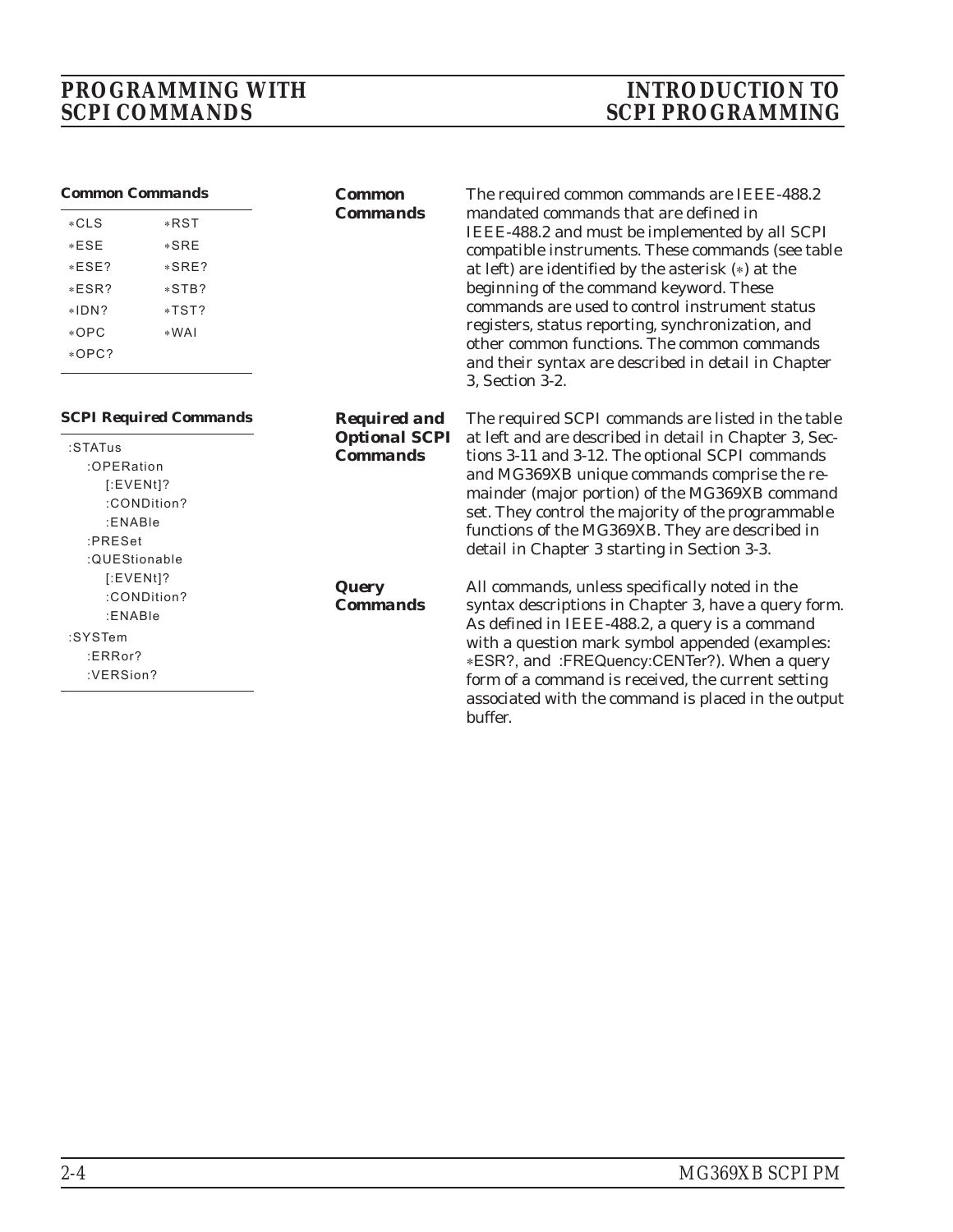<span id="page-26-0"></span>*Command Names*

Typical SCPI commands consist of one or more keywords, parameters, and punctuation. SCPI command keywords can be a mixture of upper and lower case characters. Except for common commands, each keyword has a long and a short form. In this manual, the long form is presented with the short form in upper case and the remainder in lower case. For example, the long form of the command keyword to control the instrument display is: DISPlay.

The short form keyword is usually the first four characters of the long form (example: DISP for DISPlay). The exception to this is when the long form is longer than four characters and the fourth character is a vowel. In such cases, the vowel is dropped and the short form becomes the first three characters of the long form. Example: the short form of the keyword POWer is POW.

Some command keywords may have a numeric suffix to differentiate between multiple instrument features such as dual channel inputs. For example: keywords EXTernal1 and EXTernal2 (or EXT1 and EXT2).

As with any programming language, the exact command keywords and command syntax must be used. The syntax of the individual commands is described in detail in Chapter 3. Unrecognized versions of long form or short form commands, or improper syntax, will generate an error. Error reporting is described in Chapter 4.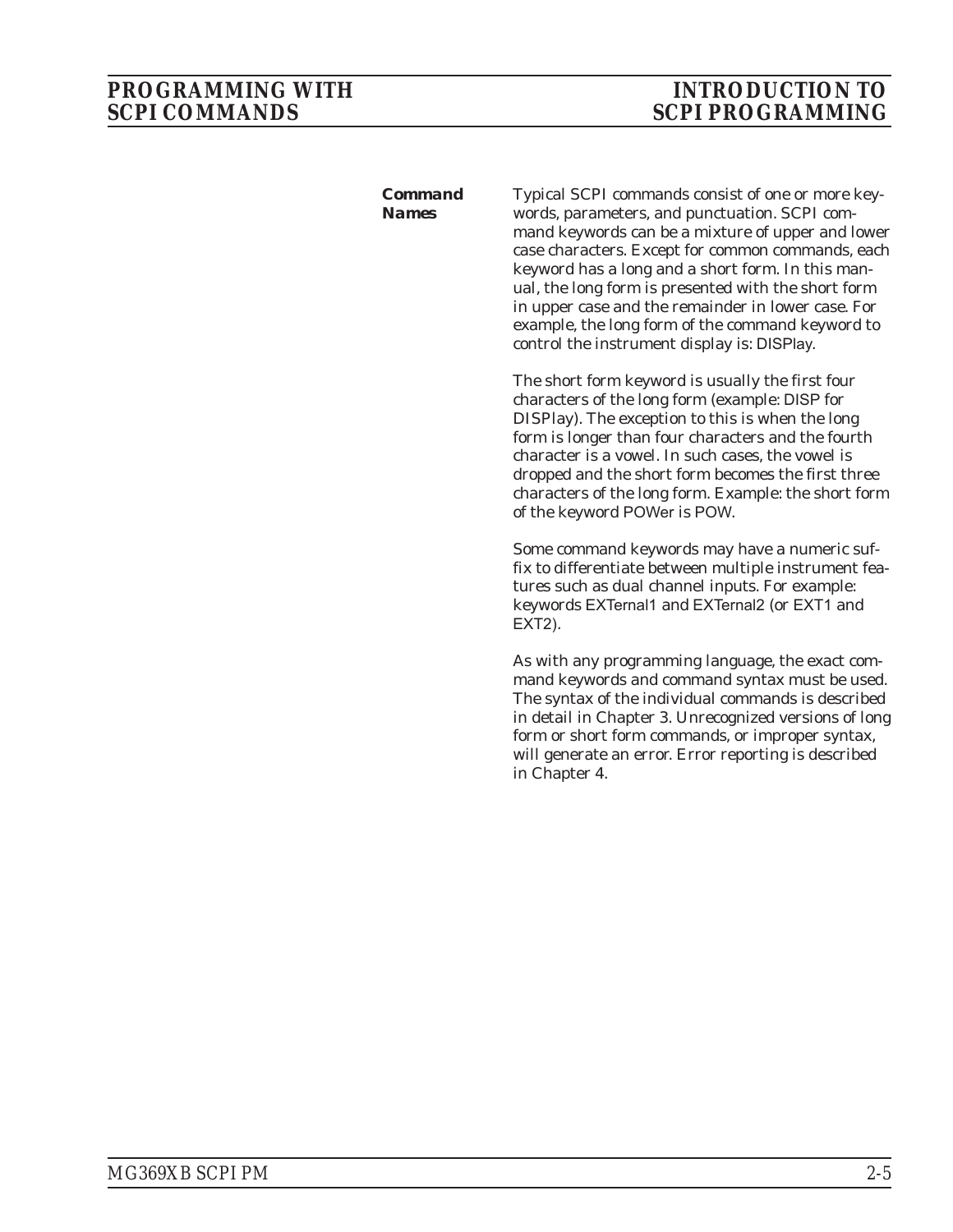<span id="page-27-0"></span>*Hierarchical Command Structure* All SCPI commands, except the common commands, are organized in a hierarchical structure similar to the inverted tree file structure used in most computers. The SCPI standard refers to this structure as "the Command Tree." The command keywords that correspond to the major instrument control functions are located at the top of the command tree. The command keywords for the MG369XB SCPI command set are shown in the diagram below.



All MG369XB SCPI commands, except the ABORt command, have one or more subcommands (keywords) associated with them to further define the instrument function to be controlled. The subcommand keywords may in turn also have one or more associated subcommands (keywords). Each subcommand level adds another layer to the command tree. The command keyword and its associated subcommand keywords form a portion of the command tree called a command *subsystem*. The :CONTrol command subsystem is shown below.



An overall command tree for the MG369XB SCPI command set is shown in Figure A-1 of Appendix A.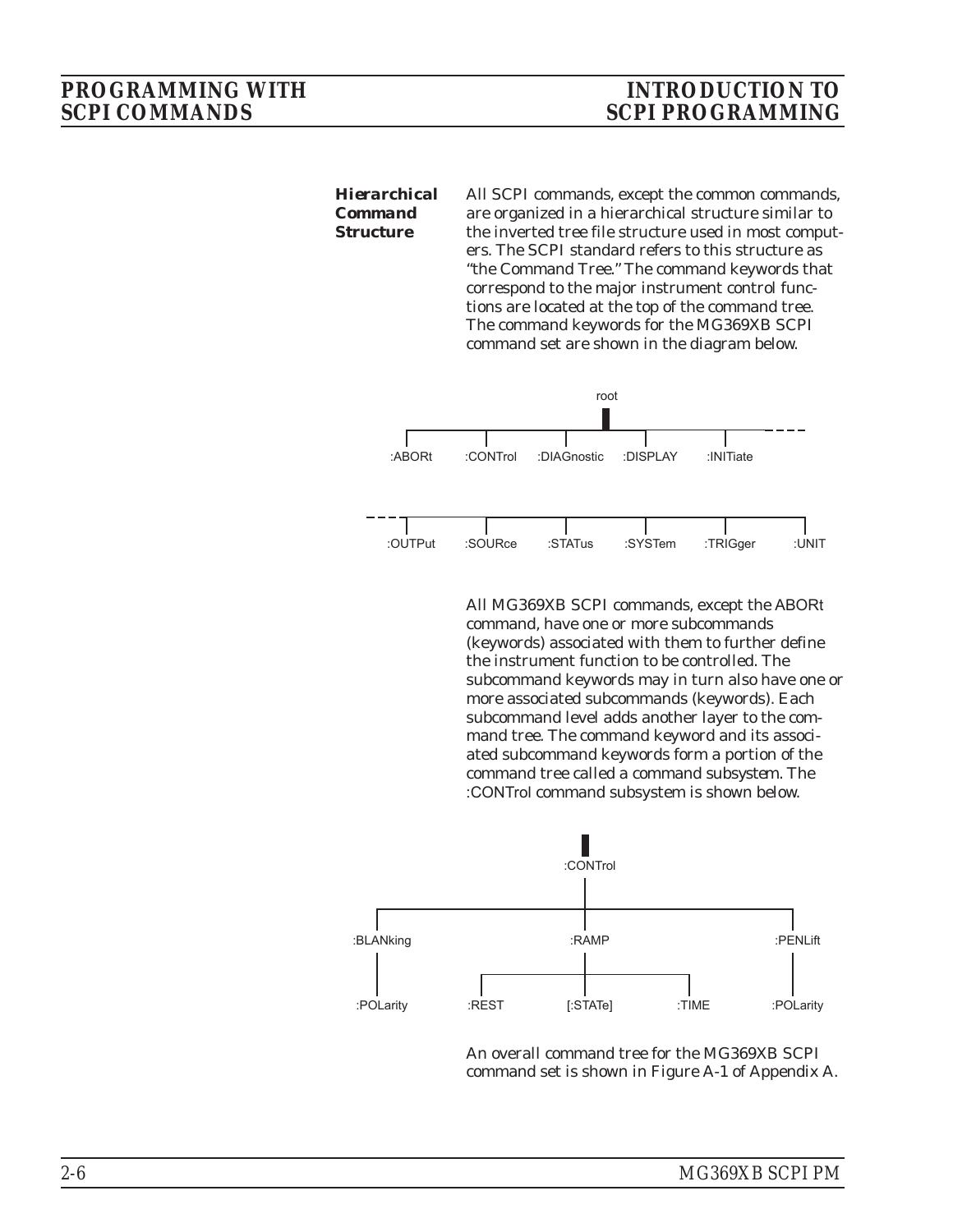#### <span id="page-28-0"></span>*Data Parameters*

Data parameters, referred to simply as "parameters," are the quantitative values used as arguments for the command keywords. The parameter type associated with a particular SCPI command is determined by the type of information required to control the particular instrument function. For example, Boolean (ON | OFF) type parameters are used with commands that control switch functions.

The command descriptions in Chapter 3 specify the type of data parameter to be used with each command. The most commonly used parameter types are numeric, extended numeric, discrete, and Boolean.

#### **Numeric**

Numeric parameters comprise integer numbers, or any number in decimal or scientific notation and may include polarity signs. This includes <NR1>, <NR2>, and <NR3> numeric data as defined in Parameter Notations on page 2-9. This type of numeric element is abbreviated as <NRf> throughout this document.

#### **Extended Numeric**

Extended numeric parameters include values such as MAXimum and MINimum.

#### **Discrete**

Discrete parameters, such as INTernal and EXTernal, are used to control program settings to a predetermined finite value or condition.

#### **Boolean**

Boolean parameters represent binary conditions and may be expressed as ON, OFF or 1, 0.

*Unit Suffixes* Unit suffixes are not required for data parameters, provided the values are scaled for the global default units. The MG369XB SCPI default units are: Hz (Hertz) for frequency related parameters and S (seconds) for time related parameters. For example, the command below sets the MG369XB output frequency to 3 GHz.

:SOURce:FREQuency:CW 3000000000

The global default units may be changed via use of the :UNIT Subsystem commands described in Chapter 3, Section 3-15.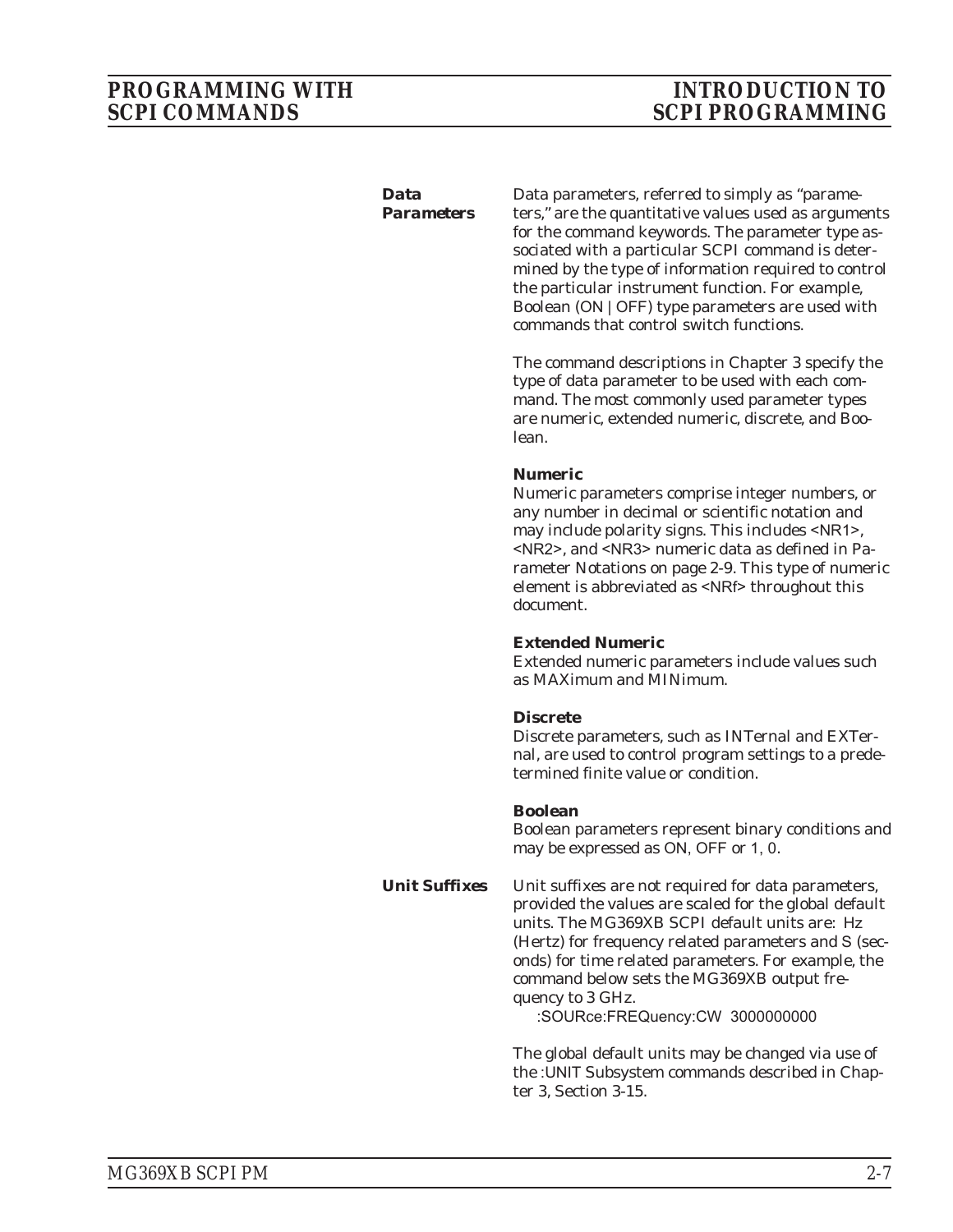### <span id="page-29-0"></span>*PROGRAMMING WITH NOTATIONAL* **SCPI COMMANDS**

*2-3 NOTATIONAL CONVENTIONS*

The SCPI interface standardizes command syntax and style that simplifies the task of programming across a wide range of instrumentation. As with any programming language, the exact command keywords and command syntax must be used. Unrecognized commands, or improper syntax, will generate an error (refer to Chapter 4 for error reporting).

| <b>General</b><br><b>Notations</b> | The syntax conventions that are used for all SCPI<br>command keywords and data parameter descrip-<br>tions in this manual are described below: |                                                                                                                                                                                                                                                                                        |  |
|------------------------------------|------------------------------------------------------------------------------------------------------------------------------------------------|----------------------------------------------------------------------------------------------------------------------------------------------------------------------------------------------------------------------------------------------------------------------------------------|--|
|                                    | $\ddot{\cdot}$                                                                                                                                 | A colon links command keywords together to<br>form commands. The colon is not an actual part<br>of the keyword but is a signal to the SCPI inter-<br>face parser. A colon must precede a root key-<br>word immediately following a semicolon (See<br>Notational Examples on page 2-10) |  |
|                                    | ;                                                                                                                                              | A semicolon separates commands if multiple<br>commands are placed on a single program line<br>(See Notational Examples on page 2-10)                                                                                                                                                   |  |
|                                    | H.                                                                                                                                             | Square brackets enclose one or more optional<br>parameters                                                                                                                                                                                                                             |  |
|                                    | $\{\}$                                                                                                                                         | Braces enclose one or more parameters that<br>may be included one or more times                                                                                                                                                                                                        |  |
|                                    | I                                                                                                                                              | A vertical bar indicates "or" and is used to sepa-<br>rate alternative parameter options<br>Example: ON   OFF is the same as ON or OFF                                                                                                                                                 |  |
|                                    |                                                                                                                                                | <> Angle brackets enclose parameter descriptions                                                                                                                                                                                                                                       |  |
|                                    |                                                                                                                                                | ::= means "is defined as" For example:<br><a>::=<br/>b&gt;<c> indicates that <b><c> can<br/>replace <math><a></a></math></c></b></c></a>                                                                                                                                               |  |
|                                    | sp                                                                                                                                             | space(s), referred to as whitespace, must be<br>used to separate keywords from their associ-                                                                                                                                                                                           |  |

ated data parameters. It *must not* be used between keywords, or inside keywords

**XXX** indicates a root command name

For further information about SCPI command syntax and style, refer to the *Standard Commands for Programmable Instruments (SCPI) 1993.0* document.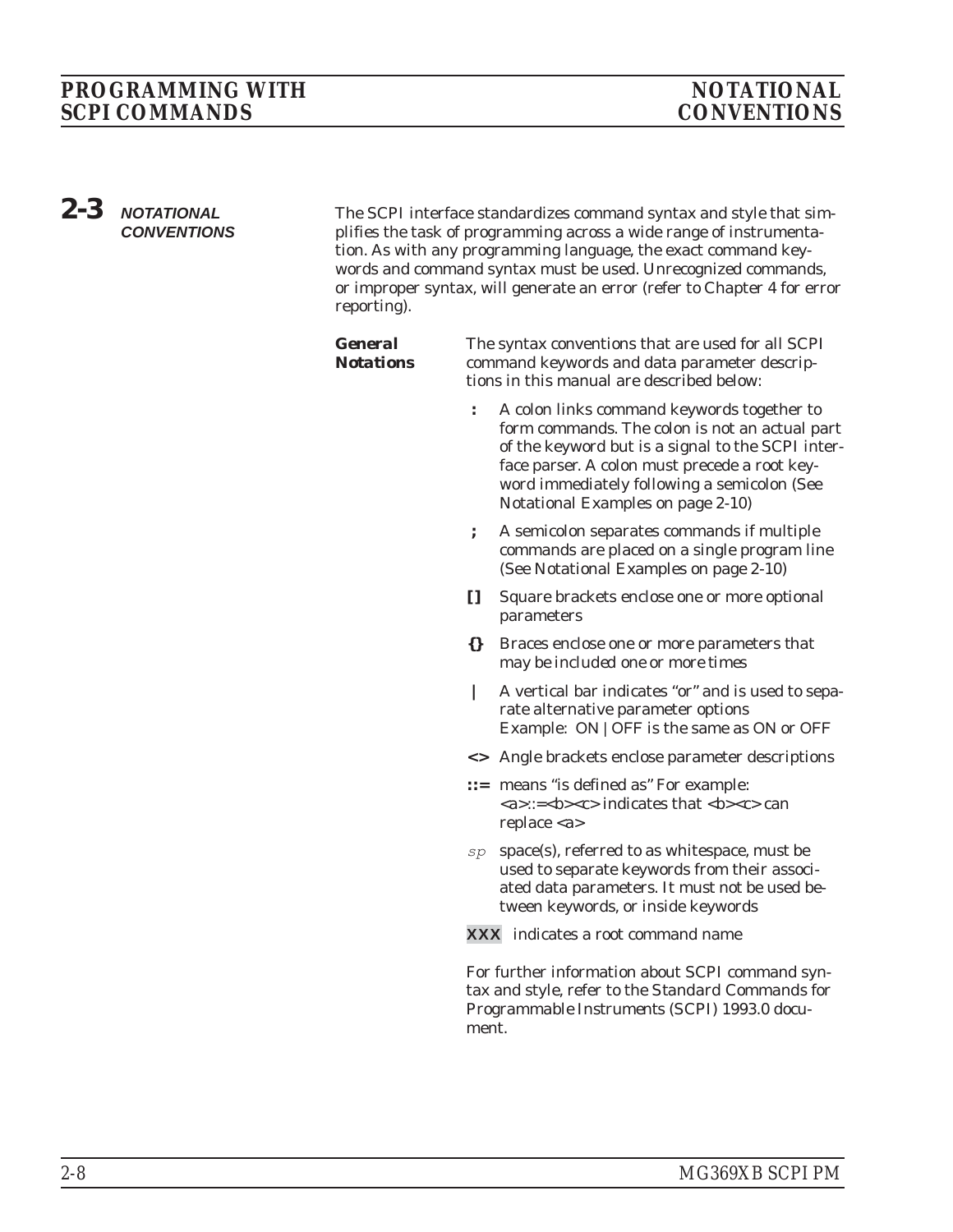### <span id="page-30-0"></span>*PROGRAMMING WITH NOTATIONAL* **SCPI COMMANDS**

| <b>Parameter</b><br><b>Notations</b> | The following syntax conventions are used for all<br>data parameter descriptions in this manual                                                                                                                 |
|--------------------------------------|-----------------------------------------------------------------------------------------------------------------------------------------------------------------------------------------------------------------|
|                                      | <b><arg></arg></b> ::=a generic command argument consisting<br>of one or more of the other data types                                                                                                           |
|                                      | $6 NRR1$ ::=boolean values in $\leq NRT$ format:<br>numeric 1 or 0                                                                                                                                              |
|                                      | <boolean> ::= ON   OFF. Can also be represented as<br/>1 or 0, where 1 means ON and 0 means<br/>OFF. Boolean parameters are always<br/>returned as 1 or 0 in <nr1> format by<br/>query commands</nr1></boolean> |
|                                      | $\leq$ integer $\geq$ ::= an unsigned integer without a decimal<br>point (implied radix point)                                                                                                                  |
|                                      | $\langle$ NR1> ::= a signed integer without a decimal point<br>(implied radix point)                                                                                                                            |
|                                      | $\langle$ NR2> ::= a signed number with an explicit radix<br>point                                                                                                                                              |
|                                      | <nr3> ::= a scaled explicit decimal point numeric<br/>value with and exponent (e.g., floating point<br/>number)</nr3>                                                                                           |
|                                      | $\langle$ NRf> ::= <nr1> <nr2> <nr3></nr3></nr2></nr1>                                                                                                                                                          |
|                                      | <nv> ::=SCPI numeric value: <nrf> MIN MAX UP<br/> DOWN DEF NAN INF NINF or other types</nrf></nv>                                                                                                               |
|                                      | <char> ::=<character data="" program=""><br/>Examples: CW, FIXed, UP, and DOWN</character></char>                                                                                                               |
|                                      | <string> ::=<string data="" program=""><br/>ASCII characters surrounded by double<br/>quotes, example: "OFF"</string></string>                                                                                  |
|                                      | <block> ::=IEEE-488.2 block data format</block>                                                                                                                                                                 |
|                                      | $\langle N \mathsf{A} \rangle ::= \mathsf{Not}\ \mathsf{Applicable}$                                                                                                                                            |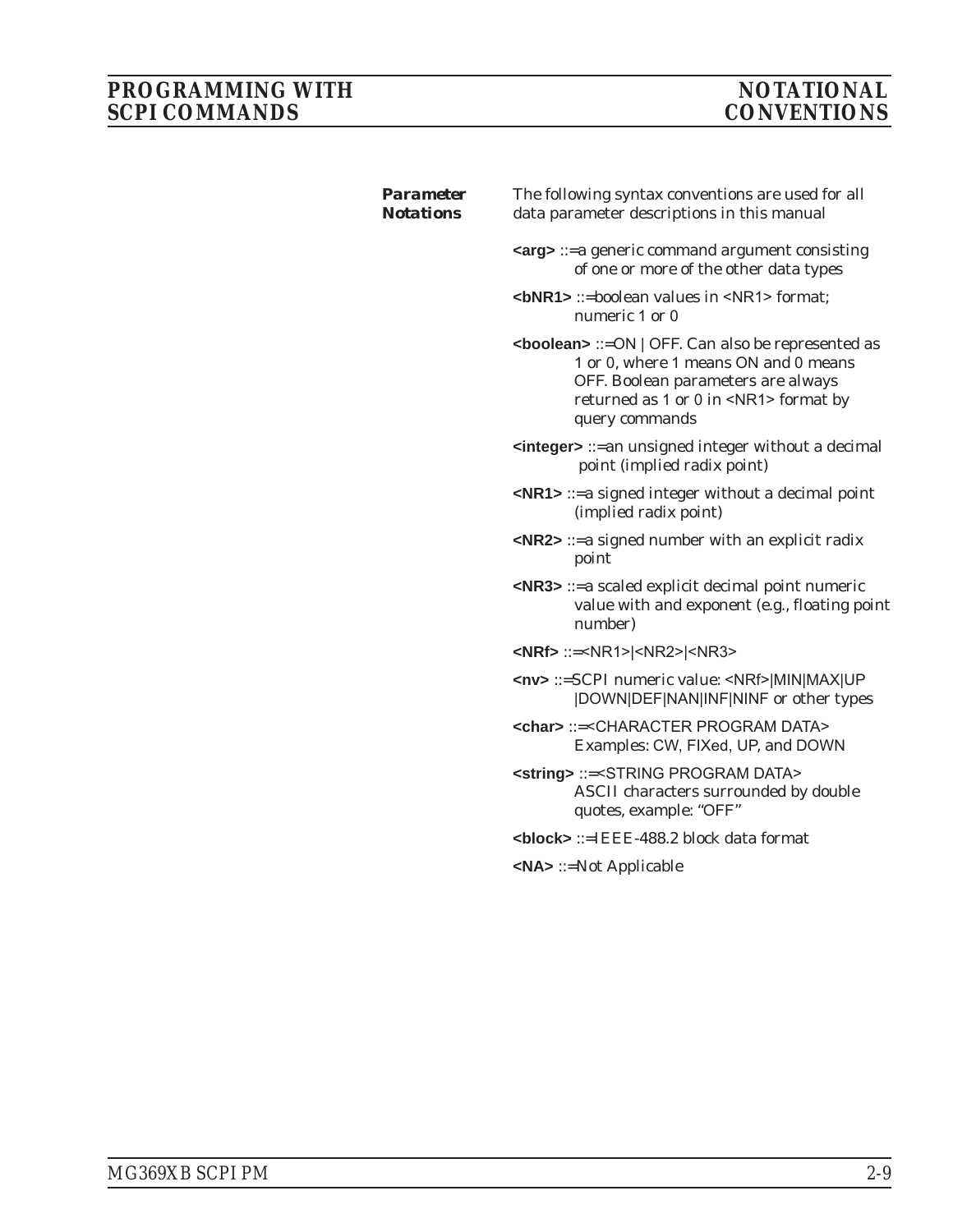### <span id="page-31-0"></span>*PROGRAMMING WITH NOTATIONAL* **SCPI COMMANDS**

| <b>Notational</b><br><b>Examples</b> | The following is an example showing command syn-<br>tax (It is not an actual command):                                                                                                                                                                                                                                                                                |
|--------------------------------------|-----------------------------------------------------------------------------------------------------------------------------------------------------------------------------------------------------------------------------------------------------------------------------------------------------------------------------------------------------------------------|
|                                      | [SOURce]:POWer[:LEVel][:IMMediate][:AMPLitude]<br>:STEP[:INCRement] sp dBm DOWN UP                                                                                                                                                                                                                                                                                    |
|                                      | Command statements read from left to right and<br>from top to bottom. In the command statement<br>above, the :STEP keyword immediately follows the<br>:AMPLitude keyword with no separating space. A<br>space $(sp)$ is used between the command string<br>and its argument (a <nv> type data parameter).</nv>                                                        |
|                                      | Note that the first keyword in the command string<br>does not require a leading colon; however, it is good<br>practice to always use a leading colon for all key-<br>words. Note also that the :SOURce keyword is op-<br>tional. This is a SCPI convention for all voltage or<br>signal source type instruments that allows shorter<br>command statements to be used. |
|                                      | The following is an example of a multiple command<br>statement that uses two seperate commands in a<br>single statement. Note the semicolon used to join<br>the commands. (Also note the leading colon used im-<br>mediately after the semicolon.)                                                                                                                    |
|                                      | :FREQuency:STARt 10E6;:FREQuency:STOP 20E9                                                                                                                                                                                                                                                                                                                            |
|                                      |                                                                                                                                                                                                                                                                                                                                                                       |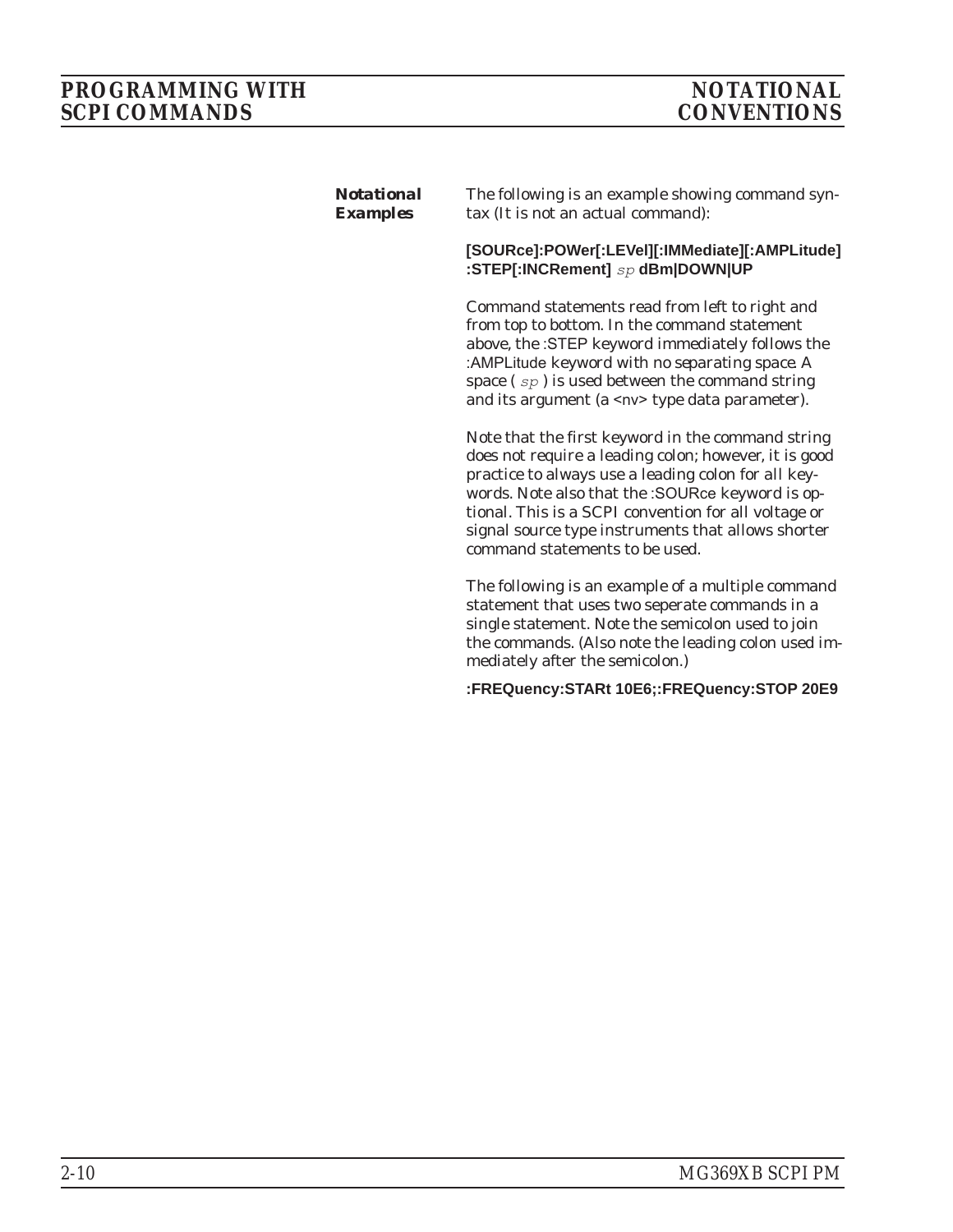<span id="page-32-0"></span>*2-4 SCPI INTERFACE LANGUAGE SELECTION*

The Series MG369XB Synthesized Signal Generator can be remotely operated using one of two external interface languages—Native or SCPI. (The Native interface language uses a set of MG369XB GPIB product specific commands to control the instrument.) Before programming with SCPI commands it is necessary to select SCPI as the external interface language.

*Front Panel Selection* SCPI can be selected as the MG369XB interface language from the front panel Configure GPIB menu. To access the Configure GPIB Menu, first press the **SYSTEM** main menu key on the front panel to access the System menu. At the menu display, press **Config** to access the System Configuration menu. Then, press **GPIB** . The Configure GPIB menu is displayed. The Configure GPIB menu has an additional menu display. Language selection is made from this additional menu. To access the additional menu, press **More** . At the menu, press **SCPI / Native** to select SCPI. The language selection will appear on the display. *Remote Selection* SCPI can be selected as the MG369XB interface language during remote operations. To change the interface language from Native to SCPI use the command **SYST:LANG "SCPI"**

Do not use the long form of the command and do not use a leading colon (:) with the command. The command :SYSTem:LANGuage "SCPI" results in a syntax error.

#### *NOTE*

When the MG369XB signal generator is remotely operated using the SCPI interface lanuage, cycling the power returns the instrument to a reset condition.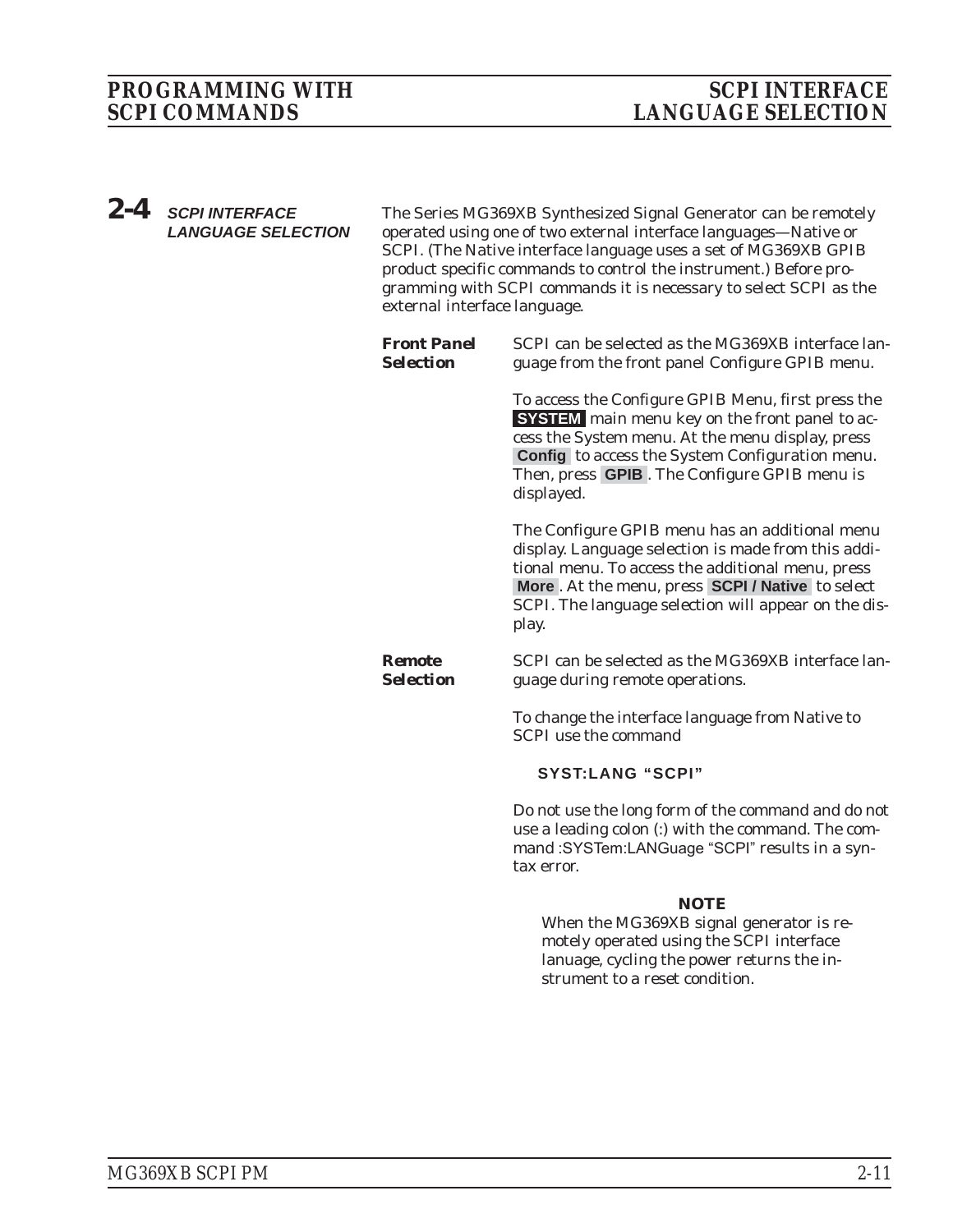# <span id="page-33-0"></span>*PROGRAMMING WITH STATUS SYSTEM*

# *SCPI COMMANDS PROGRAMMING*

### *2-5 STATUS SYSTEM PROGRAMMING*

The MG369XB status system (shown in Figure 2-1) consists of the following SCPI-defined status-reporting structures:

- □ The Instrument Summary Status Byte Group
- □ The Standard Event Status Group
- □ The Operational Status Group

*Registers*

□ The Questionable Status Group

The following paragraphs describe the registers that make up a status group and explain the status information that each status group provides.

*Status Group* In general, a status group consists of a condition register, a transition filter, an event register, and an enable register. Each component is briefly described in the following paragraphs.

#### **Condition Register**

The condition register is continuously updated to reflect the current status of the MG369XB. There is no latching or buffering for this register, it is updated in real time. Reading the contents of a condition register does not change its contents.

#### **Transition Filter**

The transition filter is a special register that specifies which types of bit state changes in the condition register will set corresponding bits in the event register. Negative transition filters (NTR) are used to detect condition changes from True (1) to False (0); postive transition filters (PTR) are used to detect condition changes from False (0) to True (1). Setting both positive and negative filters True allows an event to be reported anytime the condition changes. Transition filters are read-write. Transition filters are unaffected by queries or \*CLS (clear status) and -RST commands.

The command :STATus:PRESet sets all negative transition filters to all 0's and sets all positive transition filters to all 1's.

#### **Event Register**

The event register latches transition events from the condition register as specified by the transition filter. Bits in the event register are latched, and once set they remain set until cleared by a query or a -CLS command. Event registers are read only.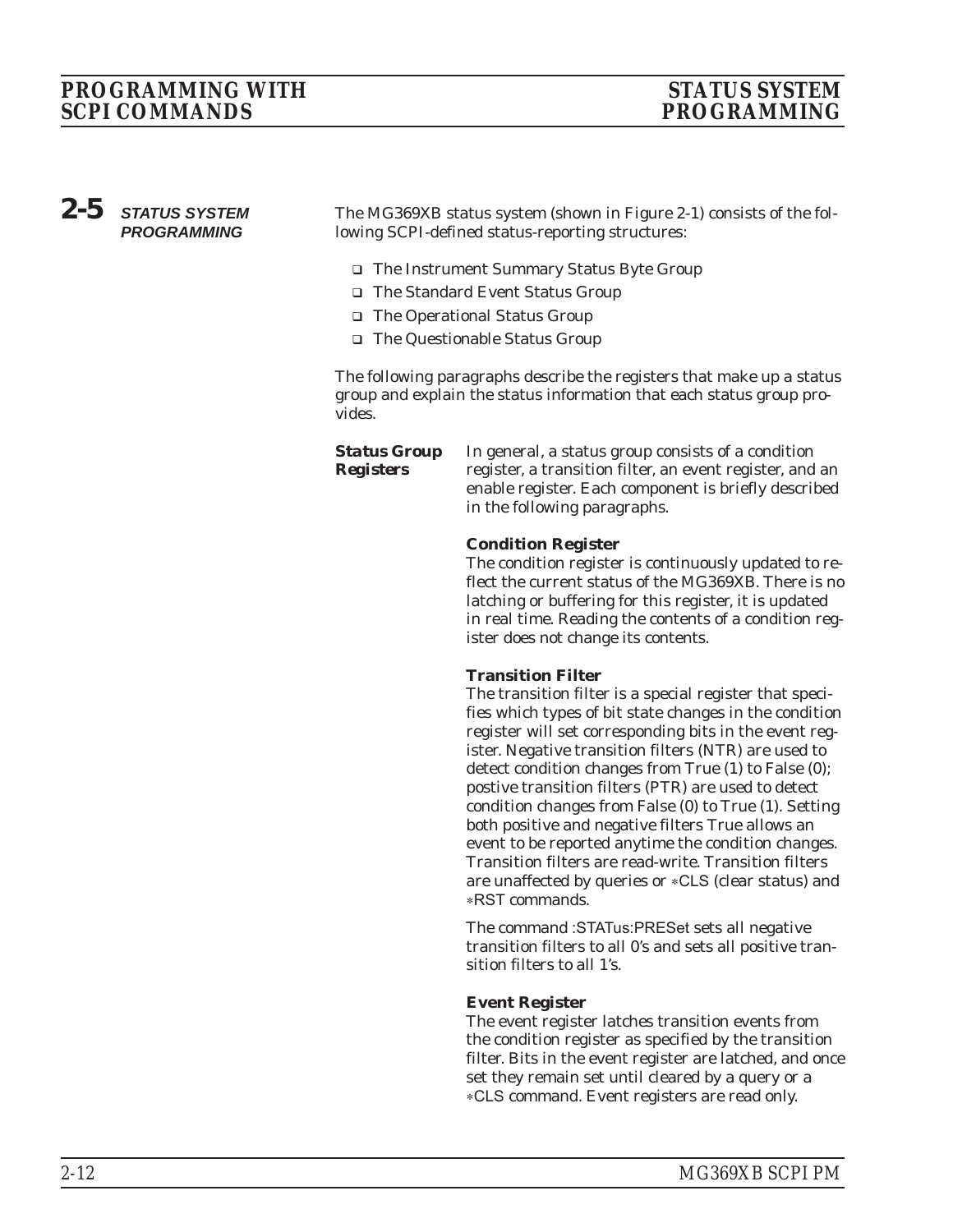

### *PROGRAMMING WITHSCPI COMMANDS*

### *STATUS SYSTEMPROGRAMMING*

| <b>Bit Weight</b> |     |                |       |  |
|-------------------|-----|----------------|-------|--|
|                   |     | b8             | 256   |  |
|                   | 2   | b <sub>9</sub> | 512   |  |
|                   | 4   | <b>b10</b>     | 1024  |  |
|                   | 8   | b11            | 2048  |  |
|                   | 16  | <b>b12</b>     | 4096  |  |
|                   | 32  | b13            | 8192  |  |
|                   | 64  | <b>b14</b>     | 16384 |  |
|                   | 128 | b15            | 32768 |  |

*Figure 2-1. MG369XB Status-Reporting Structure*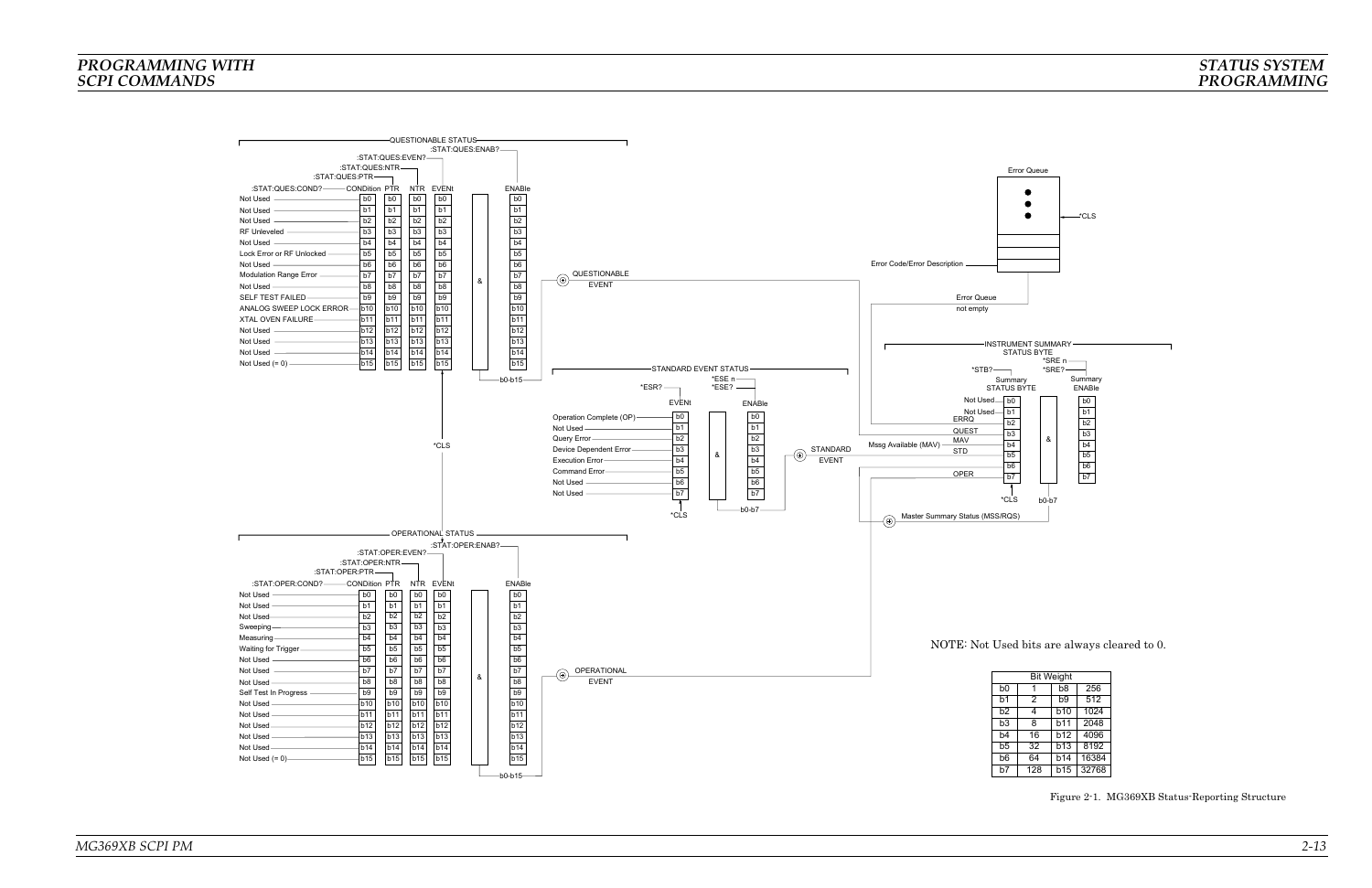#### <span id="page-35-0"></span>**Enable Register**

The enable register specifies the bits in the event register that can produce a summary bit. The MG369XB logically ANDs corresponding bits in the event and enable registers, and ORs all the resulting bits to obtain a summary bit. Summary bits are recorded in the Summary Status Byte. Enable registers are read-write. Querying an enable register does not affect it.

The command :STATus:PRESet sets the Operational Status Enable register and the Questionable Status Enable register to all 0's.

*Status Group Reporting* The state of certain MG369XB hardware and operational events and conditions can be determined by programming the status system. As shown in Figure 2-1, the three lower status groups provide status information to the Summary Status Byte group. The Summary Status Byte group is used to determine the general nature of an event or condition and the other status groups are used to determine the spe-

cific nature of the event or condition.

#### *NOTE*

Programming commands for the status system, including examples of command usage, can be found in Chapter 3.

The following paragraphs explain the information that is provided by each status group.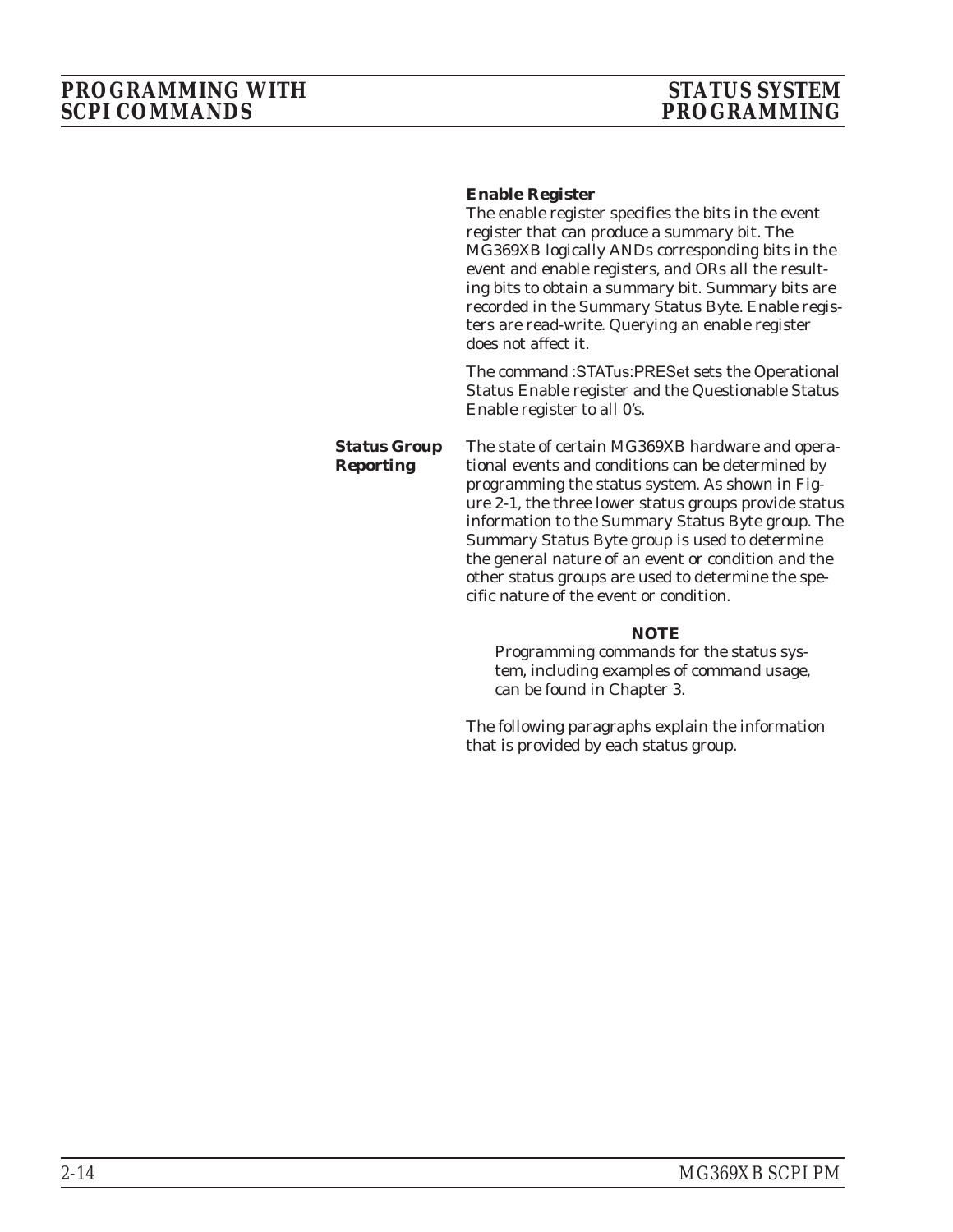#### **Summary Status Byte Group**

The Summary Status Byte group, consisting of the Summary Status Byte Enable register and the Summary Status Byte, is used to determine the general nature of a MG369XB event or condition. The bits in the Summary Status Byte provide the following information:

#### **Bit Description**

- 0,1 Not Used. These bits are always set to 0.
- 2 Set to indicate the Error Queue contains data. The Error Query command can then be used to read the error message(s) from the queue.
- 3 Set to indicate the Questionable Status summary bit has been set. The Questionable Status Event register can then be read to determine the specific condition that caused the bit to be set.
- 4 Set to indicate that the MG369XB has data ready in its output queue.
- 5 Set to indicate that the Standard Event Status summary bit has been set. The Standard Event Status register can then be read to determine the specific event that caused the bit to be set.
- 6 Set to indicate that the MG369XB has at least one reason to require service. This bit is also called the Master Summary Status Bit (MSS). The individual bits in the Status Byte are ANDed with their corresponding Service Request Enable Register bits, then each bit value is ORed and input to this bit.
- 7 Set to indicate that the Operational Status summary bit has been set. The Operational Status Event register can then be read to determine the specific condition that caused the bit to be set.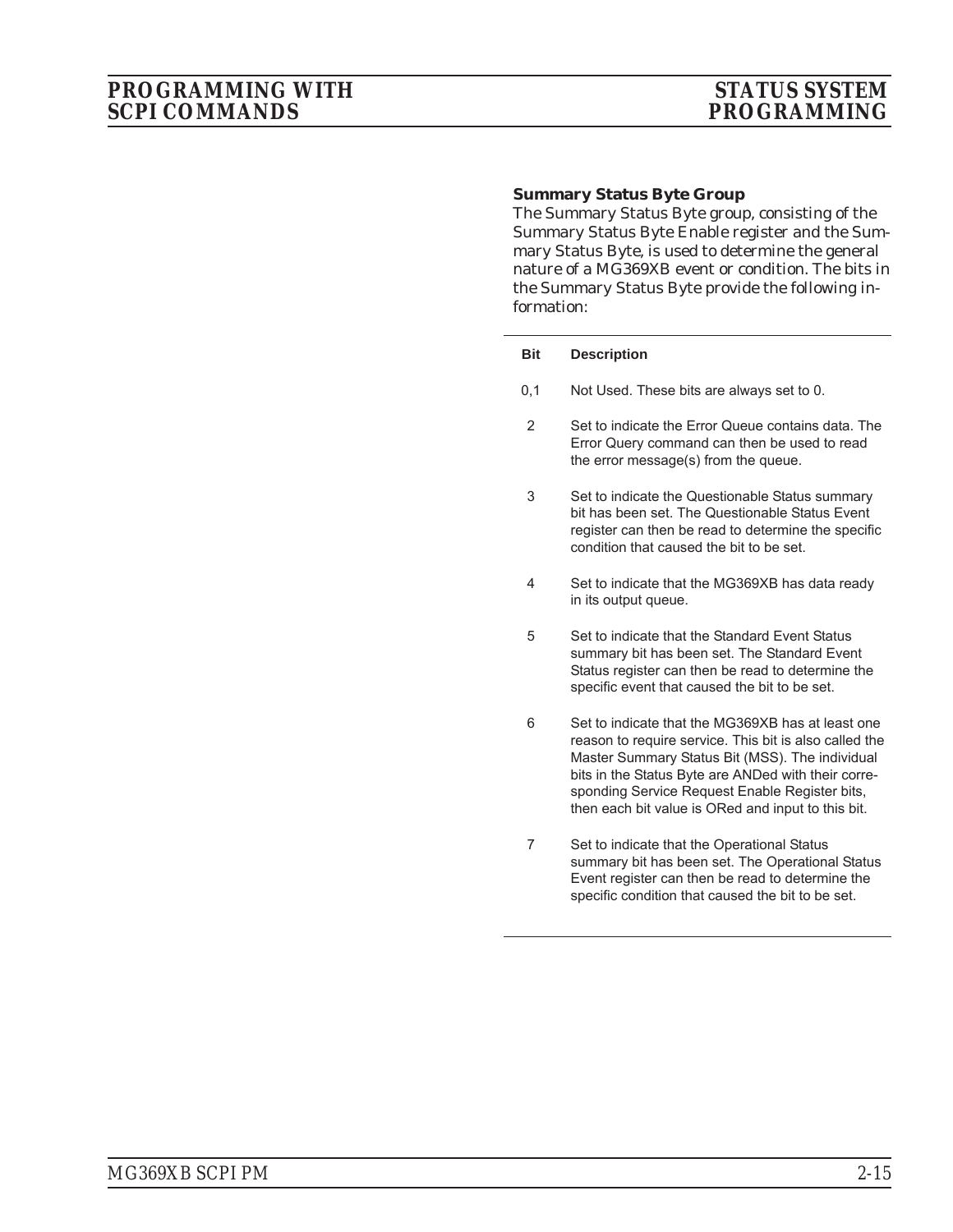#### **Standard Event Status Group**

The Standard Event Status group, consisting of the Standard Event Status register (an Event register) and the Standard Event Status Enable register, is used to determine the specific event that set bit 5 of the Summary Status Byte. The bits in the Standard Event Status register provide the following information:

#### **Bit Description**

- 0 Set to indicate that all pending MG369XB operations were completed following execution of the "-OPC" command.
- 1 Not Used. The bit is always set to 0.
- 2 Set to indicate that a query error has occurred. Query errors have SCPI error codes from –499 to  $-400.$
- 3 Set to indicate that a device-dependent error has occurred. Device-dependent errors have SCPI error codes from –399 to –300 and 1 to 32767.
- 4 Set to indicate that an execution error has occurred. Execution errors have SCPI error codes from –299 to –200.
- 5 Set to indicate that a command error has occurred. Command errors have SCPI error codes from –199 to –100.
- 6,7 Not Used. The bits are always set to 0.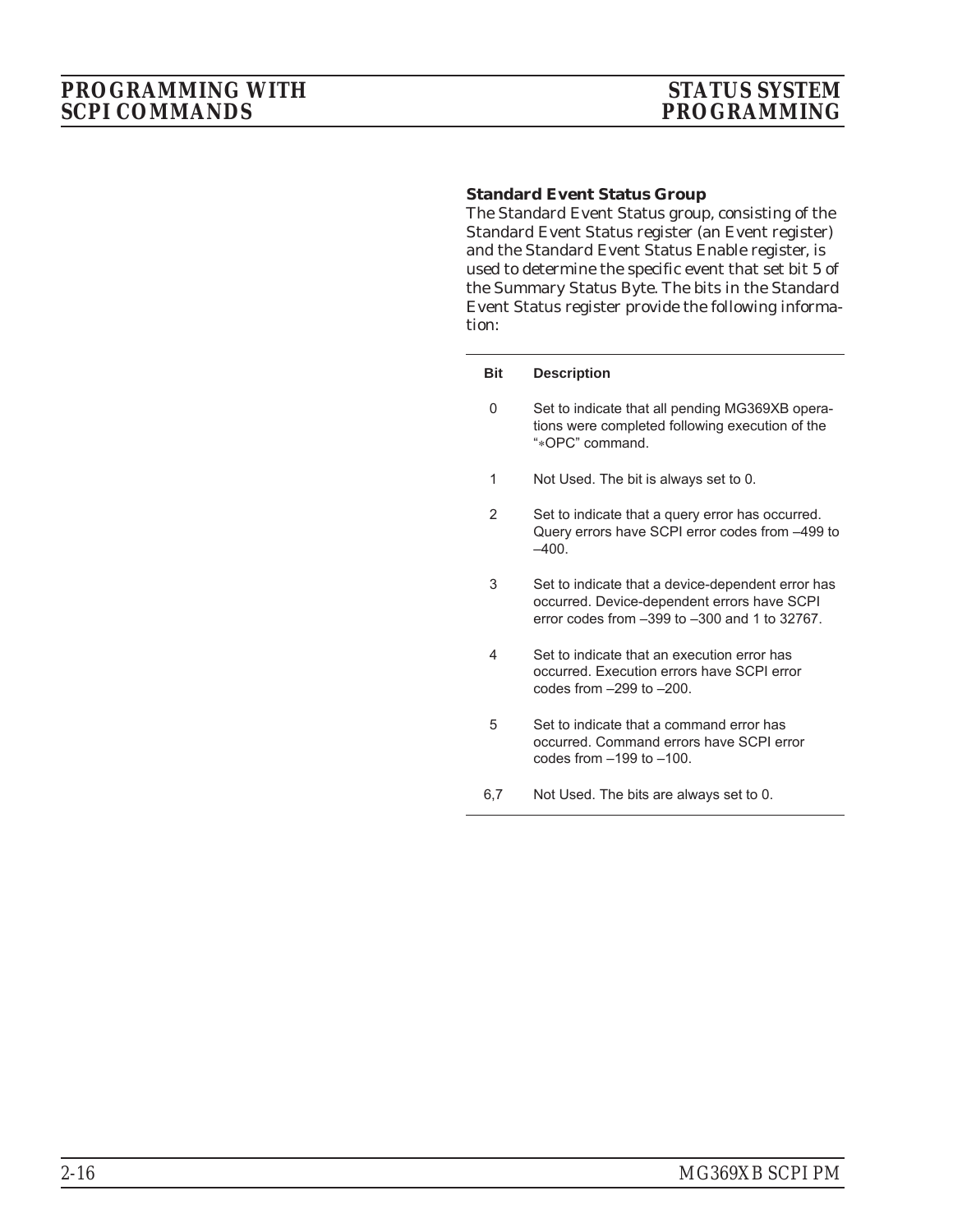#### **Operational Status Group**

The Operational Status group, consisting of the Operational Condition register, the Operational Positive Transition register, the Operational Negative Transition register, the Operational Event register, and the Operational Event Enable register, is used to determine the specific condition that set bit 7 in the Summary Status Byte. The bits in the Operational Event register provide the following information:

| <b>Bit</b> | <b>Description</b>                                                           |
|------------|------------------------------------------------------------------------------|
| $0 - 2$    | Not Used. The bits are always set to 0.                                      |
| 3          | Set to indicate that a sweep is in progress.                                 |
| 4          | Set to indicate that the MG369XB is measuring.                               |
| 5          | Set to indicate that the MG369XB is in an armed<br>"wait for trigger" state. |
| 6          | Not Used. The bit is always set to 0.                                        |
| 7          | Not Used. The bit is always set to 0.                                        |
| 8          | Not Used. The bit is always set to 0.                                        |
| 9          | Set to indicate that MG369XB self-test is in<br>progress.                    |
| 10-14      | Not Used. The bits are always set to 0.                                      |
| *15        | Always 0. The use of Bit 15 is not allowed by<br>SCPI.                       |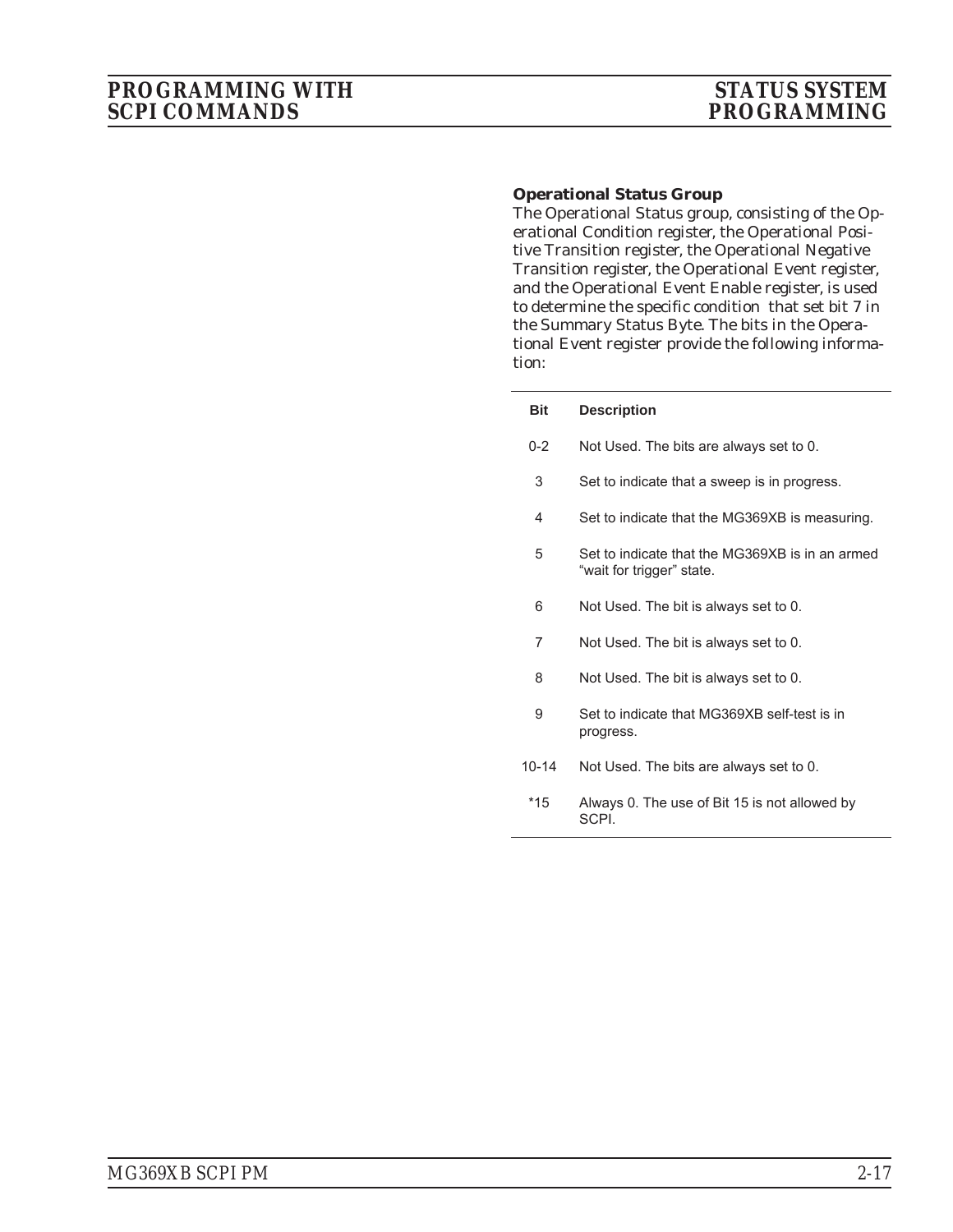### **Questionable Status Group**

The Questionable Status group, consisting of the Questionable Condition register, the Questionable Positive Transition register, the Questionable Negative Transition register, the Questionable Event register, and the Questionable Event Enable register, is used to determine the specific condition that set bit 3 in the Summary Status Byte. The bits in the Questionable Event register provide the following information:

| <b>Bit</b>     | <b>Description</b>                                              |
|----------------|-----------------------------------------------------------------|
| $0 - 2$        | Not Used. The bits are always set to 0.                         |
| 3              | Set to indicate an RF unleveled condition.                      |
| 4              | Not Used. The bit is always set to 0.                           |
| 5              | Set to indicate a phase-lock error or RF unlocked<br>condition. |
| 6              | Not Used. The bit is always set to 0.                           |
| $\overline{7}$ | Set to indicate a modulation range error.                       |
| 8              | Not Used. The bit is always set to 0.                           |
| 9              | Set to indicate that self-test failed.                          |
| 10             | Set to indicate an analog sweep phase-lock error.               |
| 11             | Set to indicate a failure of the crystal oven.                  |
| $12 - 14$      | Not Used. The bits are always set to 0.                         |
| $*15$          | Always 0. The use of Bit 15 is not allowed by<br>SCPI.          |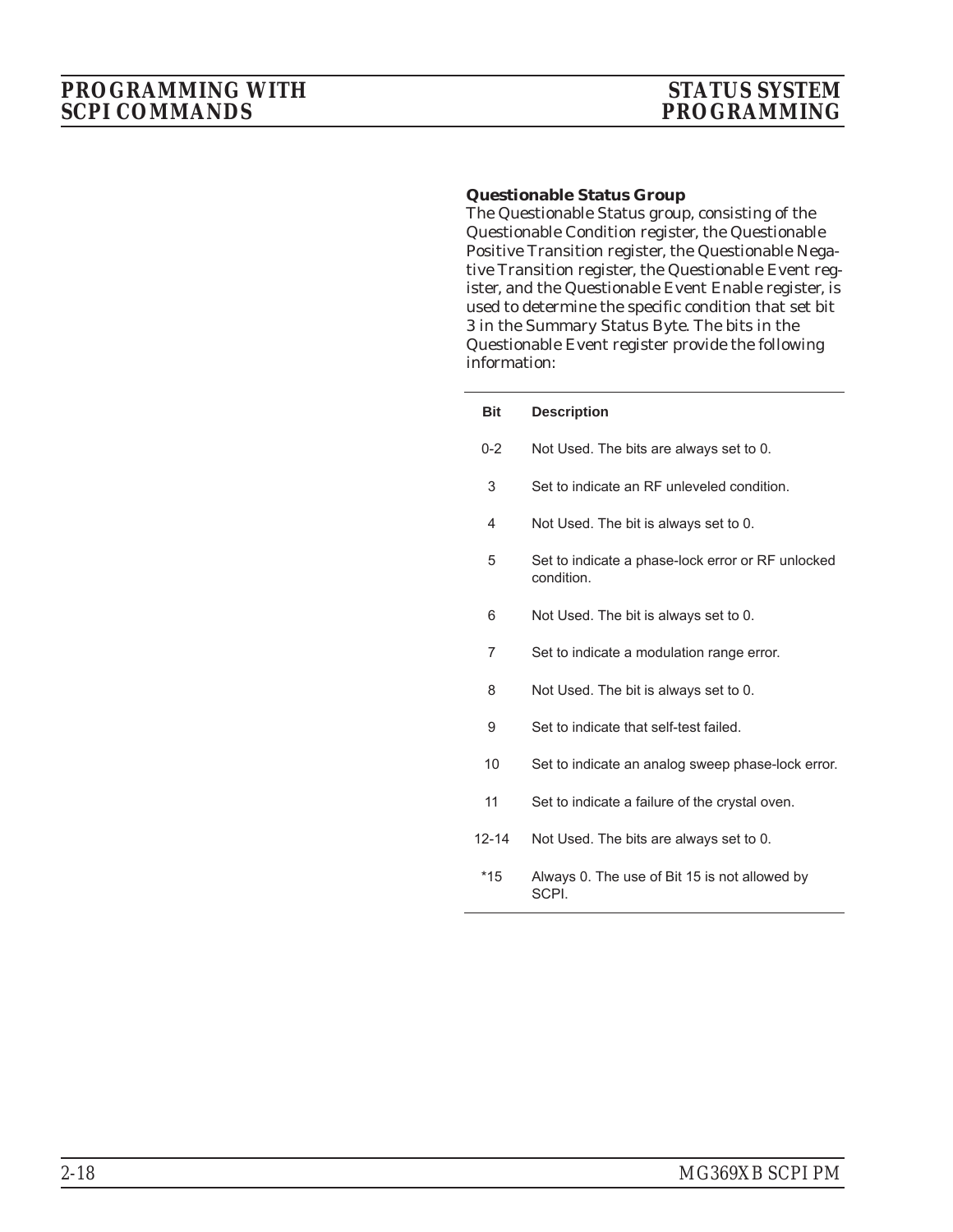*2-6 TRIGGER SYSTEM PROGRAMMING*

The MG369XB trigger system is used to synchronize signal generator actions with software trigger commands. The MG369XB follows the layered trigger model used in SCPI instruments. The following paragraphs describe operation and programming of the signal generator trigger system. The structure and components of the MG369XB trigger model are shown in Figure 2-2.



*Figure 2-2. MG369XB Trigger Model*

*Trigger System*

*Operation* Turning power on, or sending \*RST or :ABORt forces the trigger system into the *idle* state. The trigger system remains in the *idle* state until it is initiated. Trigger system initiation can happen on a continuous basis (:INITiate:CONTinuous ON) or on a demand basis (:INITiate:CONTinuous OFF). When the command :INITiate:CONTinuous is set to OFF, the trigger system is initiated by the :INITiate[:IMMediate] command. Note that \*RST sets :INITiate:CONTinuous to OFF.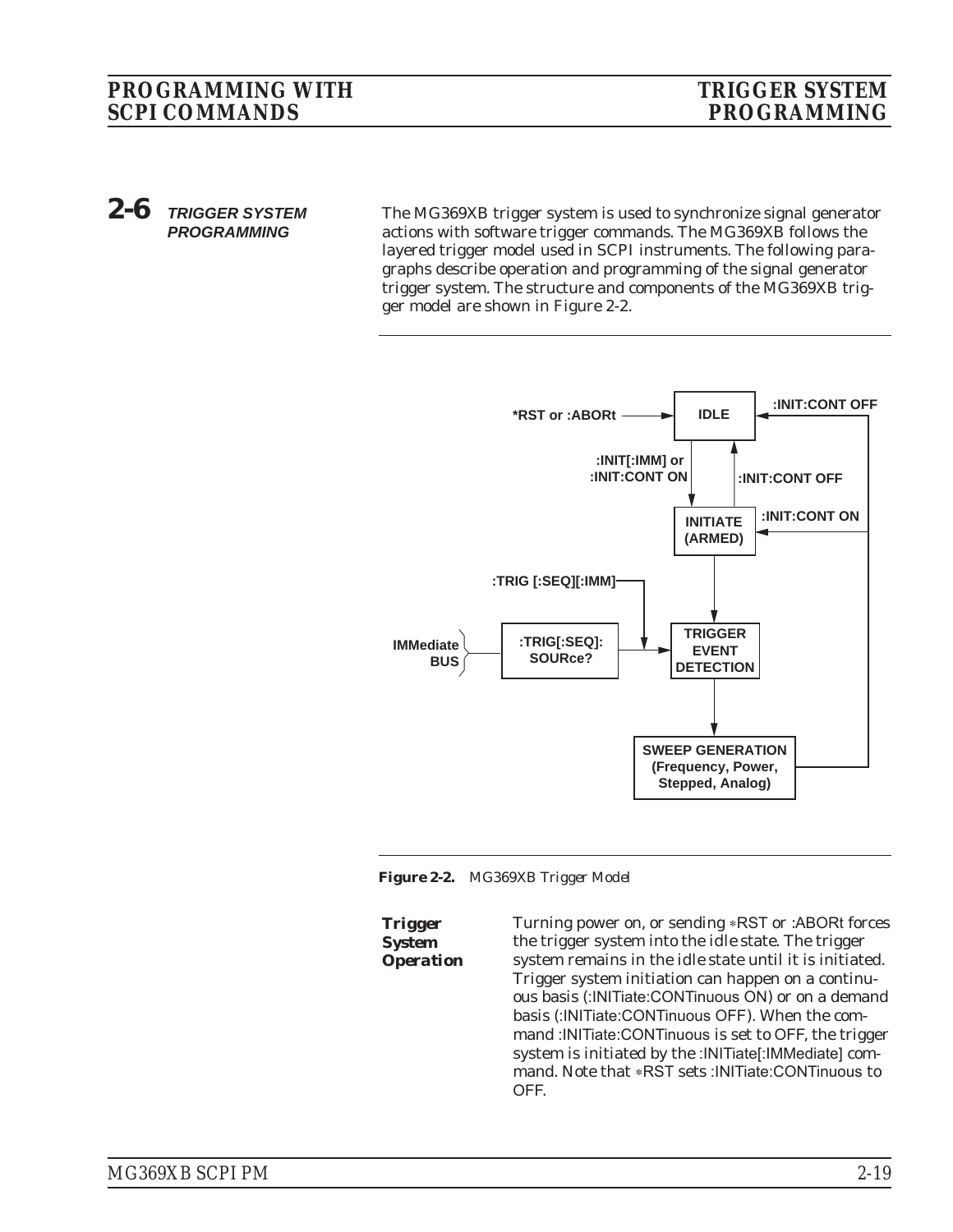Once initiated, the trigger system enters an *armed* (wait for trigger) state. The trigger signal selected by the command :TRIGger[:SEQuence]:SOURce is examined until a TRUE condition is detected. The trigger signal selections are:

| <b>IMMediate</b> | the trigger signal is always TRUE.    |
|------------------|---------------------------------------|
| <b>BUS</b>       | the trigger signal is either the GPIB |
|                  | <get> (Group Execute Trigger)</get>   |
|                  | message or the *TRG command.          |
| <b>HOLD</b>      | the trigger signal is never TRUE.     |

When a TRUE condition is detected, sweep generation of the selected sweep starts.

The command :TRIGger[:SEQuence][:IMMediate] provides a one-time override of the normal downward path in the trigger-event-detection state by forcing a TRUE trigger signal regardless of the setting for :TRIGger[:SEQuence]:SOURce.

Upon sweep completion, if :INITiate:CONTinuous is set OFF, the trigger system returns to the *idle* state. If :INITiate:CONTinuous is set to ON, the trigger system returns to the *armed* (wait for trigger) state.

#### **Auto Trigger Mode**

Setting the command :INITiate:CONTinuous to ON and the command :TRIGger[:SEQuence]:SOURce to IMMediate, places the trigger system in an auto trigger mode. This causes continuous generation of the selected sweep.

#### **ABORt**

The :ABORt command resets any sweep in progress and immediately returns the trigger system to the *idle* state. Unlike \*RST, :ABORt does not change the settings programmed by other commands.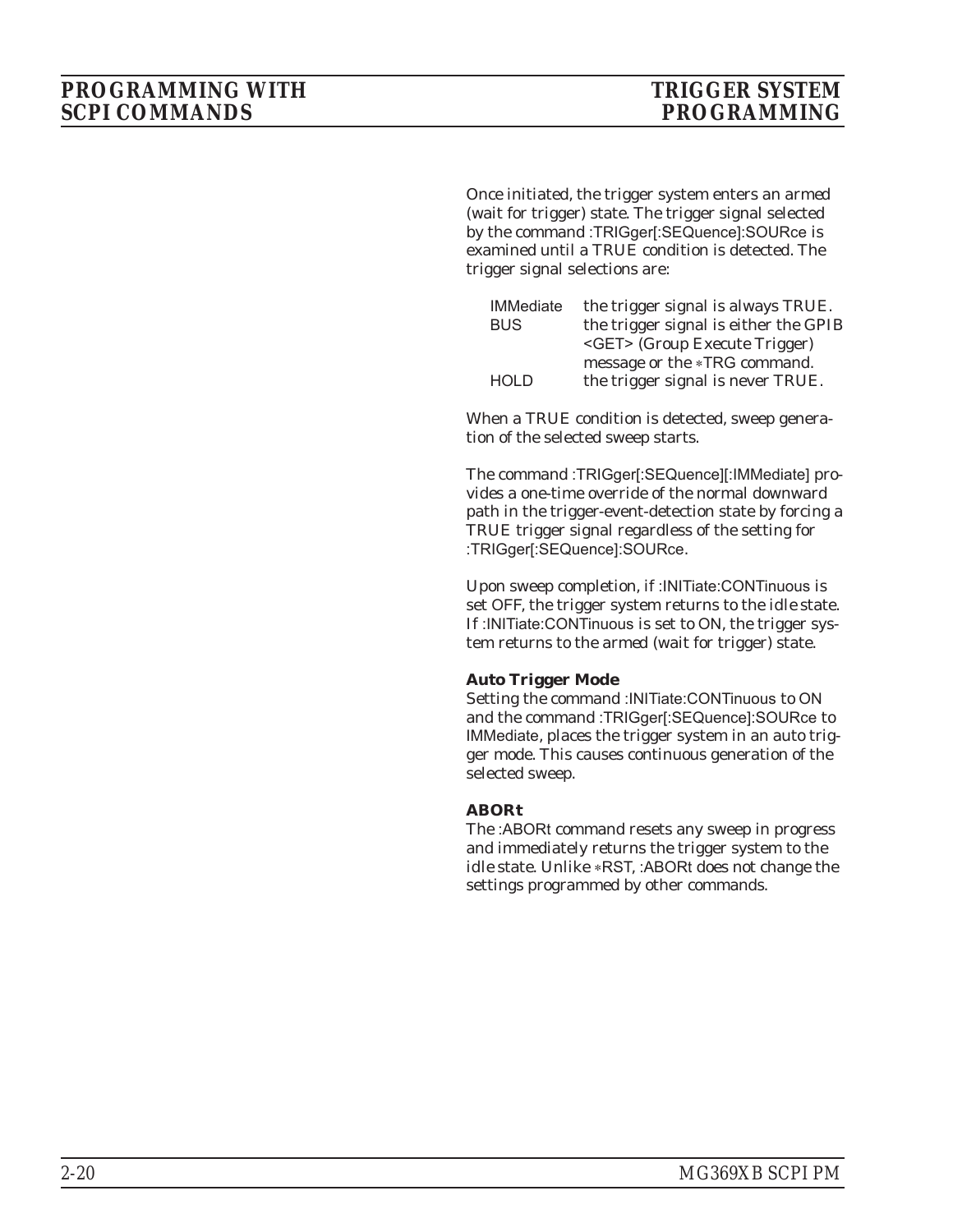# *Chapter 3 Programming Commands*

# *Table of Contents*

| $3 - 1$  |                                                                  |
|----------|------------------------------------------------------------------|
| $3 - 2$  | COMMON COMMANDS 3-3                                              |
|          | IEEE 488.2 Mandated Commands 3-3<br>Optional Common Commands 3-5 |
| $3 - 3$  | SUBSYSTEM COMMANDS 3-6                                           |
| $3 - 4$  | ABORT COMMAND (SUBSYSTEM). 3-7                                   |
| $3 - 5$  | CONTROL SUBSYSTEM. 3-8                                           |
| $3-6$    | DIAGNOSTIC SUBSYSTEM 3-13                                        |
| $3 - 7$  | DISPLAY SUBSYSTEM 3-14                                           |
| $3 - 8$  | INITIATE SUBSYSTEM 3-15                                          |
| $3-9$    | OUTPUT SUBSYSTEM 3-17                                            |
| $3 - 10$ | SOURCE SUBSYSTEM 3-21                                            |
| $3 - 11$ | STATUS SUBSYSTEM. 3-127                                          |
| $3 - 12$ | SYSTEM SUBSYSTEM 3-139                                           |
| $3 - 13$ | TRIGGER SUBSYSTEM 3-143                                          |
| $3 - 14$ | :TSWeep COMMAND. 3-148                                           |
| $3 - 15$ | UNIT SUBSYSTEM. 3-149                                            |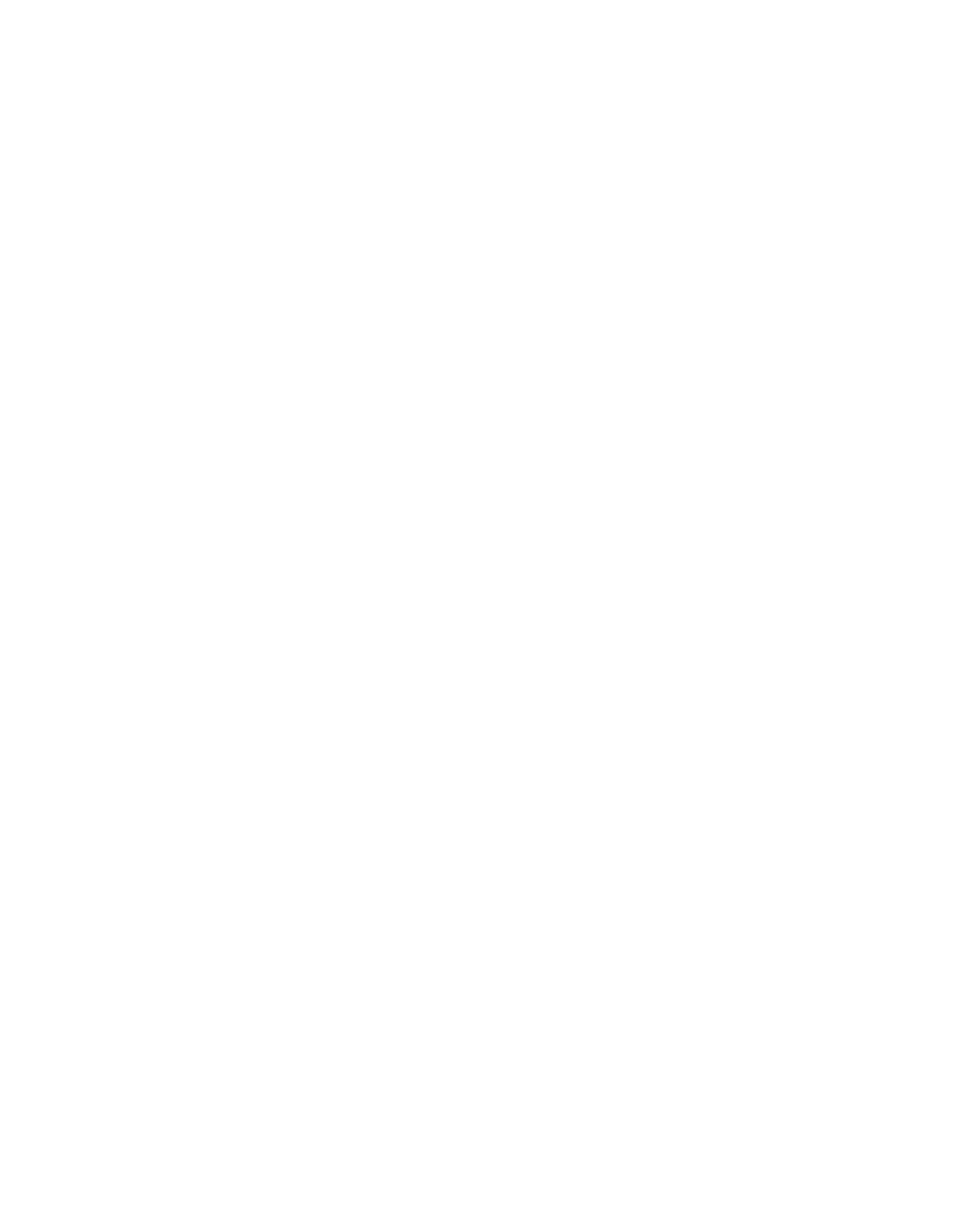# *Chapter 3 Programming Commands*

| $3 - 1$ | <b>INTRODUCTION</b>    | This chapter contains information on all SCPI programming com-<br>mands accepted and implemented by the Series MG369XB<br><b>Synthesized Signal Generator.</b>                                                                                                                                        |                                                                                                                                                                                                                                                                                                                                                                                                                                                                                                                                                                                                                           |  |
|---------|------------------------|-------------------------------------------------------------------------------------------------------------------------------------------------------------------------------------------------------------------------------------------------------------------------------------------------------|---------------------------------------------------------------------------------------------------------------------------------------------------------------------------------------------------------------------------------------------------------------------------------------------------------------------------------------------------------------------------------------------------------------------------------------------------------------------------------------------------------------------------------------------------------------------------------------------------------------------------|--|
| $3 - 2$ | <b>COMMON COMMANDS</b> | Common commands are used to control instrument status registers,<br>status reporting, synchronization, data storage, and other common<br>functions. All common commands are identified by the leading asterisk<br>in the command word. The common commands are fully defined in<br><b>IEEE 488.2.</b> |                                                                                                                                                                                                                                                                                                                                                                                                                                                                                                                                                                                                                           |  |
|         |                        | <b>IEEE 488.2</b><br><b>Mandated</b>                                                                                                                                                                                                                                                                  | The MG369XB implements the following<br>IEEE-488.2 mandated common commands.                                                                                                                                                                                                                                                                                                                                                                                                                                                                                                                                              |  |
|         |                        | <b>Commands</b>                                                                                                                                                                                                                                                                                       | <b>*CLS (Clear Status Command)</b><br>Clear the Status Byte, the Data Questionable Event<br>Register, the Standard Event Status Register, the<br>Standard Operation Status Register, the error<br>queue, the OPC pending flag, and any other regis-<br>ters that are summarized in the Status Byte.<br><b>*ESE</b> $sp$ <nv> (Standard Event Status Enable<br/><b>Command</b>)<br/>Sets the Standard Event Status Enable Register<br/>bits. The binary weighted <nr1> data parameter<br/>used with this command must have a value between<br/>0 to 255. Refer to "Status System Programming" in<br/>Chapter 2.</nr1></nv> |  |
|         |                        |                                                                                                                                                                                                                                                                                                       | *ESE? (Standard Event Status Enable Query)?<br>Returns the value of the Standard Event Status En-<br>able Register in <nr1> format. Refer to "Status Sys-<br/>tem Programming" in Chapter 2.</nr1>                                                                                                                                                                                                                                                                                                                                                                                                                        |  |
|         |                        |                                                                                                                                                                                                                                                                                                       | <b>*ESR? (Standard Event Status Register Query)</b><br>Returns the value of the Standard Event Status<br>Register in <nr1> format. This command clears the<br/>Standard Event Status Register. Refer to "Status<br/>System Programming" in Chapter 2.</nr1>                                                                                                                                                                                                                                                                                                                                                               |  |
|         |                        |                                                                                                                                                                                                                                                                                                       | *IDN? (Identification Query)                                                                                                                                                                                                                                                                                                                                                                                                                                                                                                                                                                                              |  |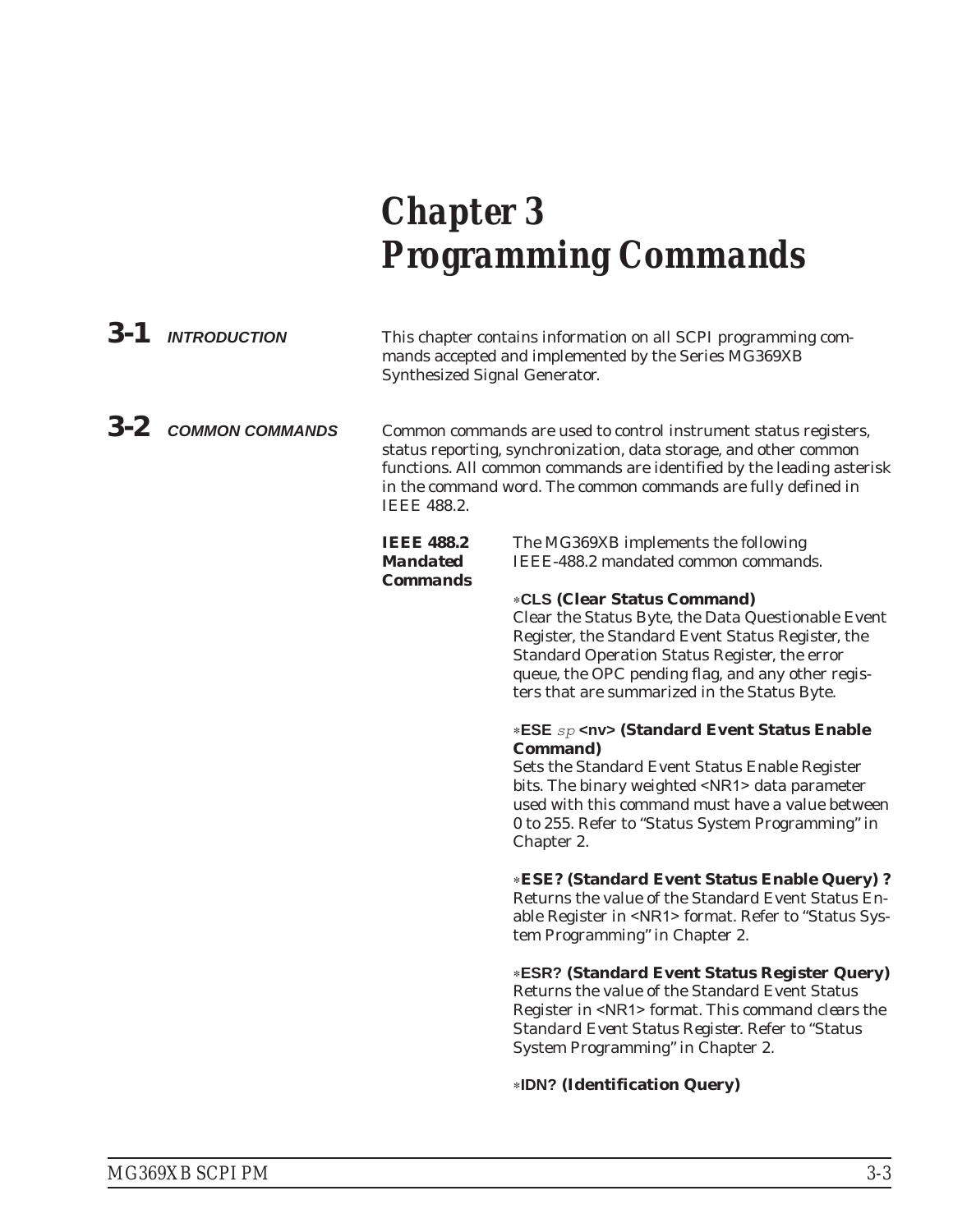This query returns an instrument identification string in IEEE- 488.2 specified <NR1> format (four fields separated by commas). The fields are: <Manufacturer>, <Model>, <Serial #>, <Firmware revision level>; where the actual model number, serial number, and firmware version of the MG369XB queried will be passed.

#### -**OPC (Operation Complete Command)**

Enables the Operation Complete bit in the Standard Event Status Register after all pending operations are complete.

#### -**OPC? (Operation Complete Query)**

Places an ASCII "1" in the Output Queue and sets the MAV bit true in the Status Byte when all pending operations are completed (per IEEE-488.2 section 12.5.3). Message is returned in <NR1> format.

#### -**RST (Reset Command)**

Resets the MG369XB to a pre-defined condition with all user programmable parameters set to their default values. These default parameter values are listed under each SCPI command in this manual. This command does not affect the Output Queue, Status Byte Register, Standard Event Register, or calibration data.

#### *NOTE*

*This command clears the current front panel setup*. If this setup is needed for future testing, save it as a stored setup using the \*SAV command before issuing the \*RST command.

#### **-SRE** *sp* **<nv> (Service Request Enable Command)**

Sets the Service Request Enable Resister bits. The integer data parameter used with this command must have a value between 0 to 255. A zero value resets the register. Refer to "Status System Programming" in Chapter 2.

#### -**SRE? (Service Request Enable Query)**

Returns the value of the Service Request Enable Register in <NR1> format. Bit 6 is always zero.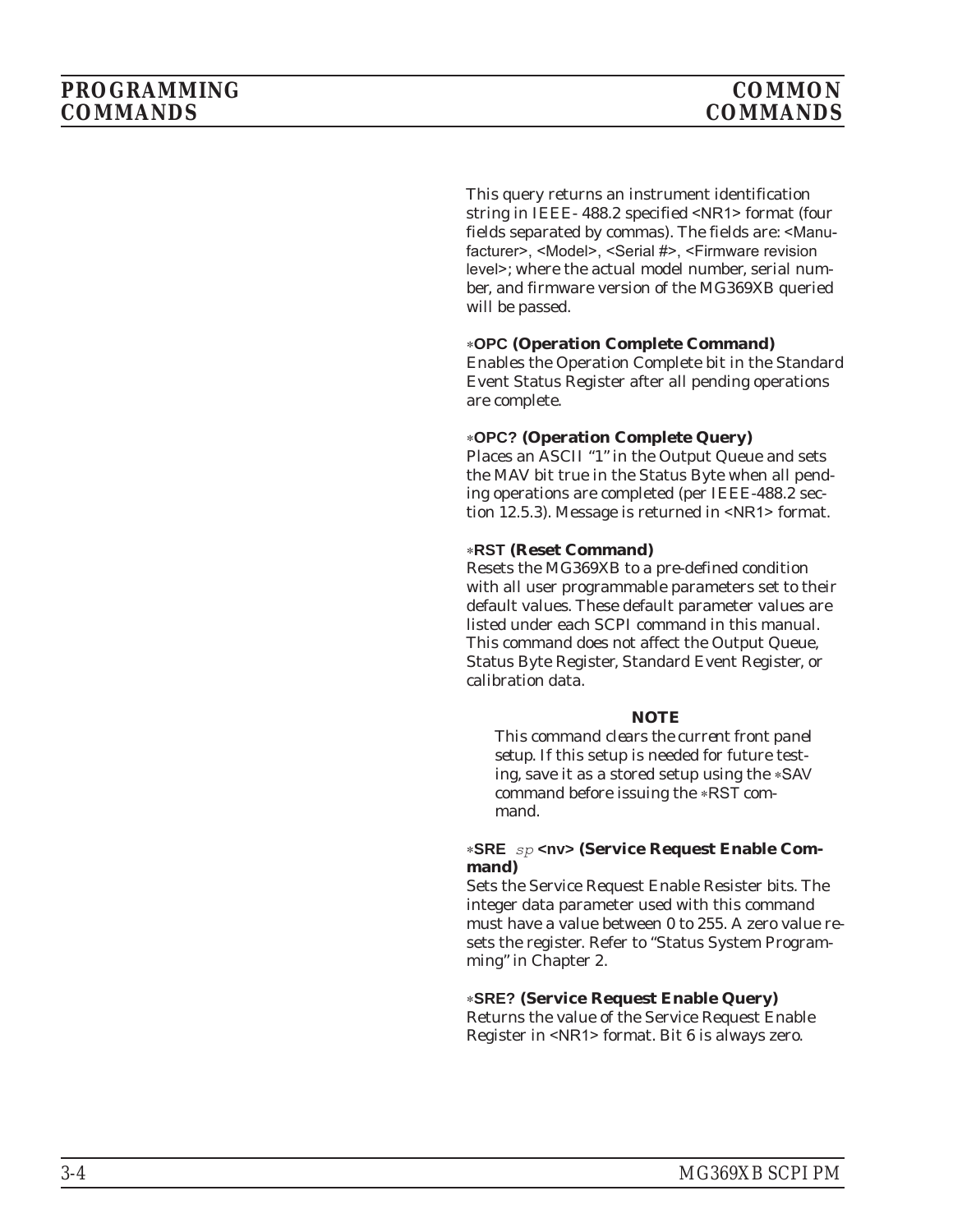#### **CAUTION**

MG369XB self-test requires RF output power to be on. *Always* disconnect sensitive equipment from the unit before performing a self-test.

> *Optional Common Commands*

#### -**STB? (Read Status Byte Query)**

Returns the content of the Status Byte Register (bits 0–5 and 7). Bit 6 is the Master Summary Status bit value. This command does not reset the status byte values.

#### -**TST? (Self-Test Query)**

Causes the MG369XB to perform a full internal self-test. Status messages that indicate self-test results are placed in the error queue in the order they occur. Bits in the status register are also affected.

Returns the number of errors placed in the error queue. 0 means the unit passed self-test.

#### -**WAI (Wait-to-Continue Command)**

This command suspends the execution of any further commands or queries until all operations for pending commands are completed. For example, the command \*TRG;\*WAI permits synchronous sweep operation. It causes the MG369XB to start a sweep and wait until the sweep is complete before executing the next command.

The MG369XB implements the following IEEE 488.2 optional common commands:

#### -**OPT? (Option Identification Query)**

This command returns a string identifying any device options.

## **-RCL** *sp* **<n> (Recall Stored State)**

This command restores the MG369XB to a front panel setup state that was previously saved to local (instrument) memory using the \*SAV command (below). The -RCL *sp* <n> command restores setup <n>, where n shall be in the range of 0 to 9.

## **-SAV** *sp* **<n> (Save Current State)**

Saves the current front panel setup parameters in local (instrument) memory. The new stored setup state will be assigned the Setup Number specified by <n>, where n shall be in the range of 0 to 9.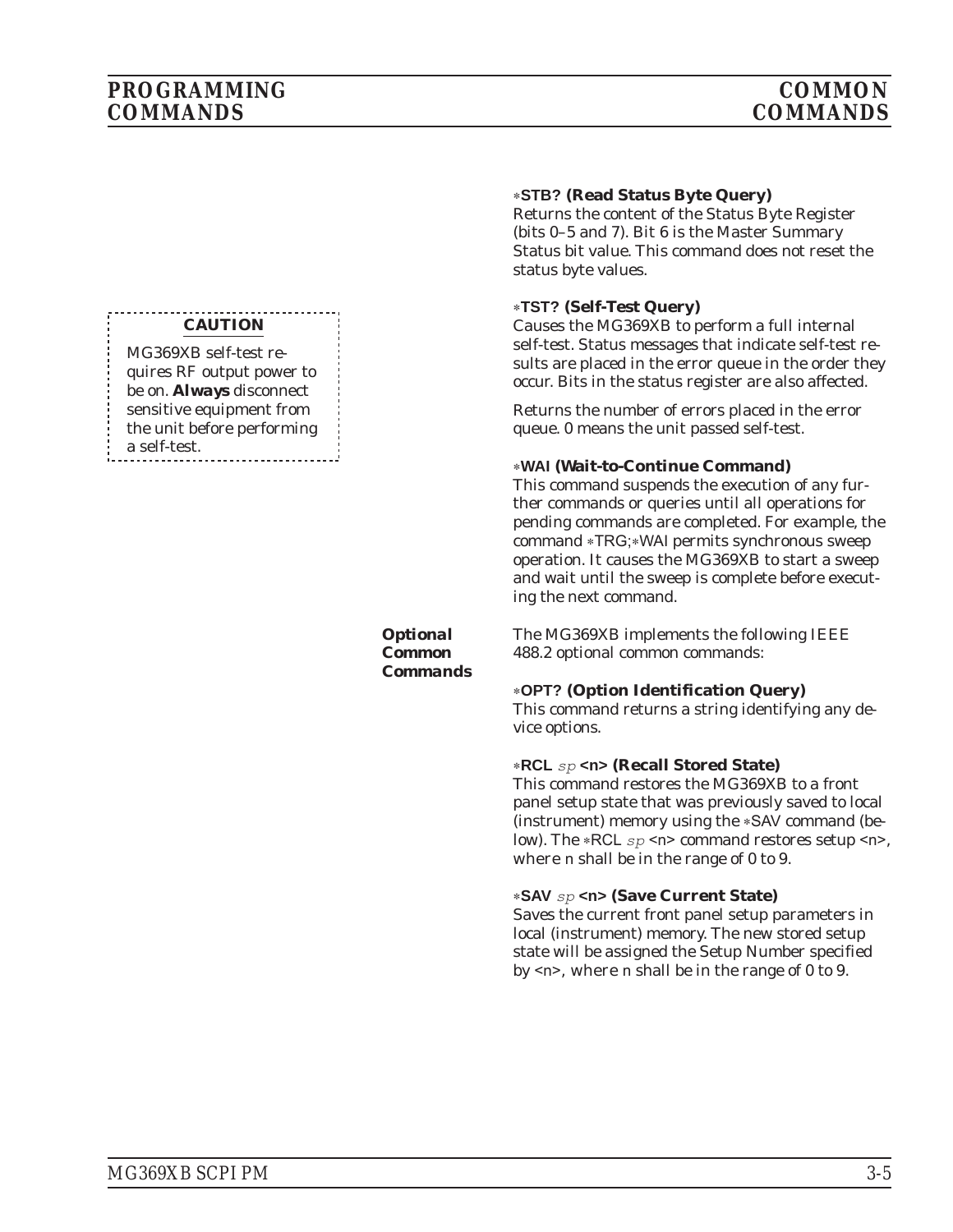#### -**TRG (Trigger Command)**

Triggers instrument if :TRIGger:SOURce command data parameter is BUS. Refer to INITiate and TRIGger subsystem commands.)

Performs the same function as the Group Execute Trigger <GET> command defined in IEEE 488.1.

#### *3-3 SUBSYSTEM COMMANDS* Subsystem commands control all signal generator functions and some general purpose functions. All subsystem commands are identified by the colon used between keywords, as in :INITiate:CONTinuous.

The following information is provided for each subsystem command.

- The path from the subsystem root command
- □ The data parameters used as arguments for the command. This includes the parameter type, the available parameter choices, the range for numeric parameters, and the default parameter that is set by the \*RST command
- A description of the purpose of the command
- □ The query form of the command (if applicable)
- An example of the use of the command
- □ Where necessary, notes are included to provide additional information about the command and its usage

An overall command tree for the MG369XB SCPI command set is shown in Figure A-1 of Appendix A.

#### *3-6 MG369XB SCPI PM*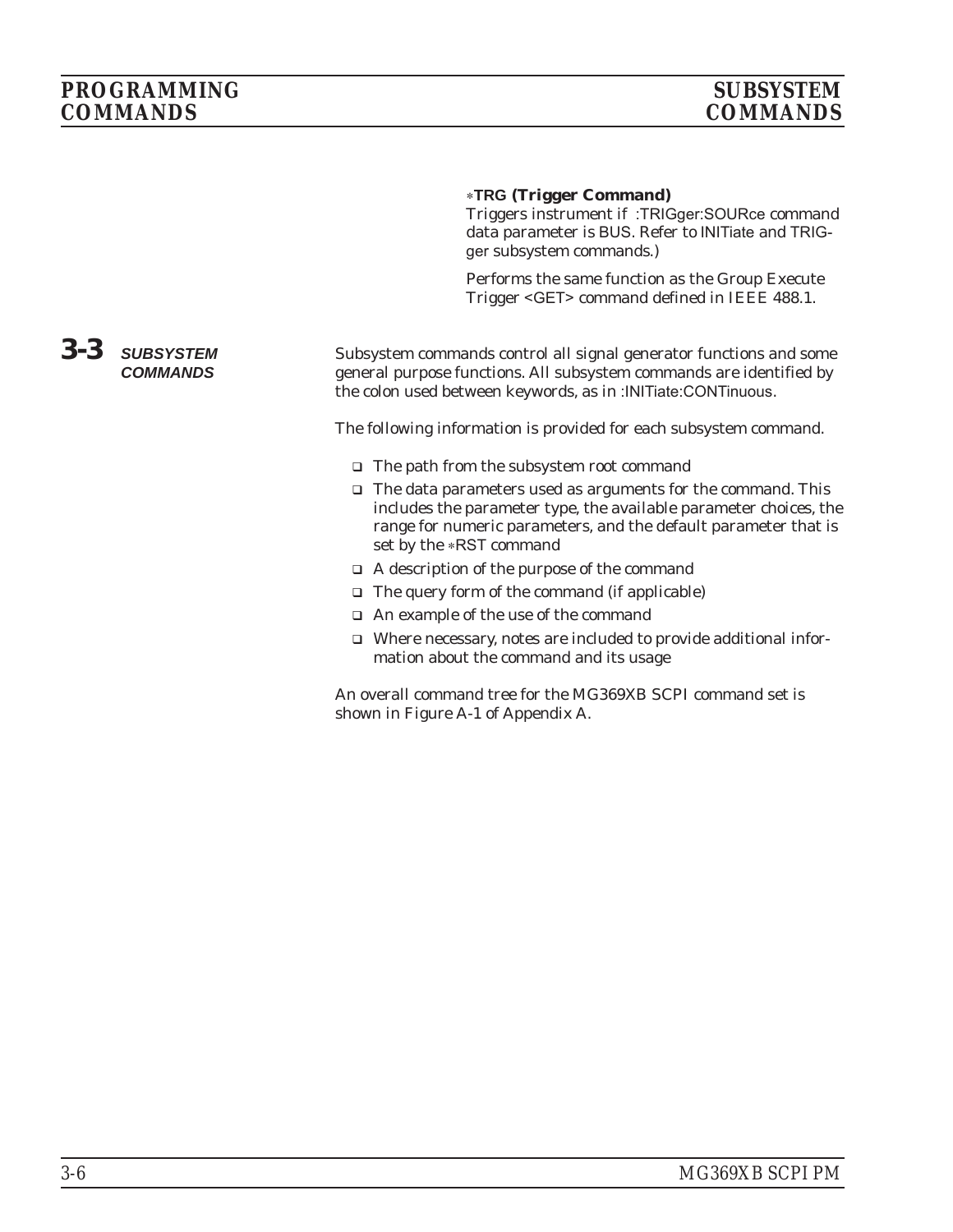*3-4 ABORT COMMAND (SUBSYSTEM)*

The :ABORt command is a single command subsystem. There are no subcommands or associated data parameters, as shown below. The :ABORt command, along with the :TRIGger and :INITiate commands, comprise the "Trigger Group" of commands.

#### **:ABORt**

| Parameters: None        |                                                                                                                           |
|-------------------------|---------------------------------------------------------------------------------------------------------------------------|
|                         | Description: Forces the trigger system to the <i>idle</i> state. Any sweep<br>in progress is aborted as soon as possible. |
| <b>Query Form:</b> None |                                                                                                                           |
| Example: : ABORt        | Sets MG369XB trigger system to idle state.                                                                                |
| Associated              |                                                                                                                           |

commands: :TRIGger and :INITiate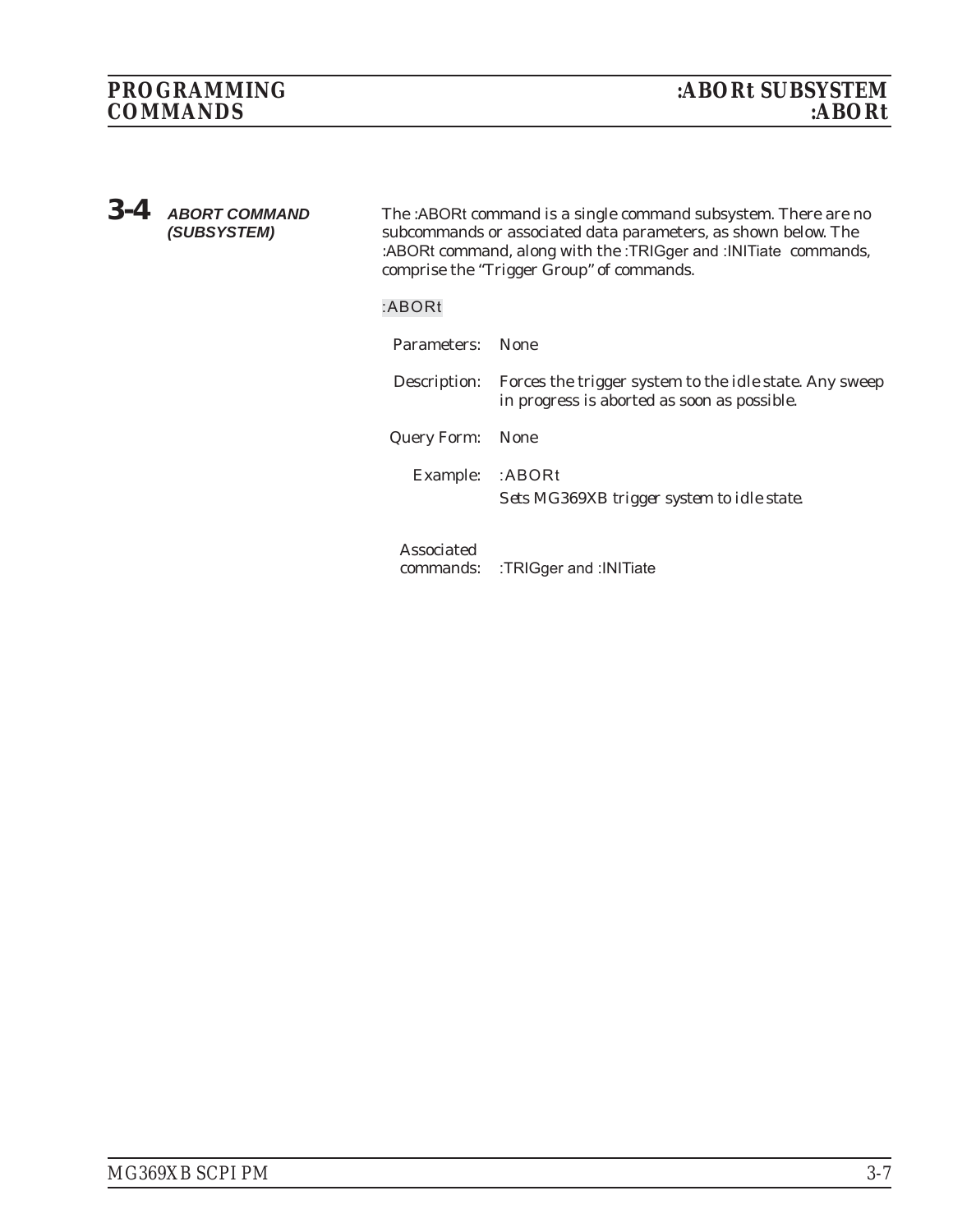*3-5 CONTROL SUBSYSTEM* The :CONTrol subsystem sets the state of the following rear panel control outputs; RETRACE BLANK OUT, PENLIFT OUT, and HORIZ OUT. The subsystem commands and parameters are described below:

| <b>KEYWORD</b>                              | <b>PARAMETER FORM</b>                                                     | <b>NOTES</b>                                    |
|---------------------------------------------|---------------------------------------------------------------------------|-------------------------------------------------|
| :CONTrol                                    |                                                                           |                                                 |
| :BLANking<br>:POLarity                      | <b>NORMallINVerted</b>                                                    | Default: NORmal                                 |
| $:$ <b>PENLift</b><br>:POLarity             | <b>NORMallINVerted</b>                                                    | Default: NORmal                                 |
| : <b>RAWP</b><br>:REST<br>[:STATE]<br>:TIME | <b>STARt STOP</b><br><boolean><br/><numeric value=""></numeric></boolean> | Default: STOP<br>Default: OFF<br>Default: 30 ms |

## **:CONTrol**

#### **:BLANking**

#### **:POLarity**

| Parameters:      | NORMal INVerted                                                                                                                                                                                                                         |
|------------------|-----------------------------------------------------------------------------------------------------------------------------------------------------------------------------------------------------------------------------------------|
| Type:            | <char></char>                                                                                                                                                                                                                           |
| Default:         | <b>NORMal</b>                                                                                                                                                                                                                           |
| Description:     | Sets the level of the rear panel RETRACE BLANK OUT<br>blanking signal output during sweep retrace as fol-<br>lows:<br>NORMal cause the blanking signal to be a $+5V$ level.<br>INVerted causes the blanking signal to be a $-5V$ level. |
| Query Form       | :CONTrol:BLANking:POLarity?                                                                                                                                                                                                             |
| <b>Examples:</b> | :CONTrol:BLANking:POLarity sp INVerted<br>Set a -5V level for the rear panel blanking signal out-<br>put during sweep retrace.                                                                                                          |
|                  | :CONTrol:BLANking:POLarity?<br>Requests the currently programmed level for the rear<br>panel blanking signal output during sweep retrace.                                                                                               |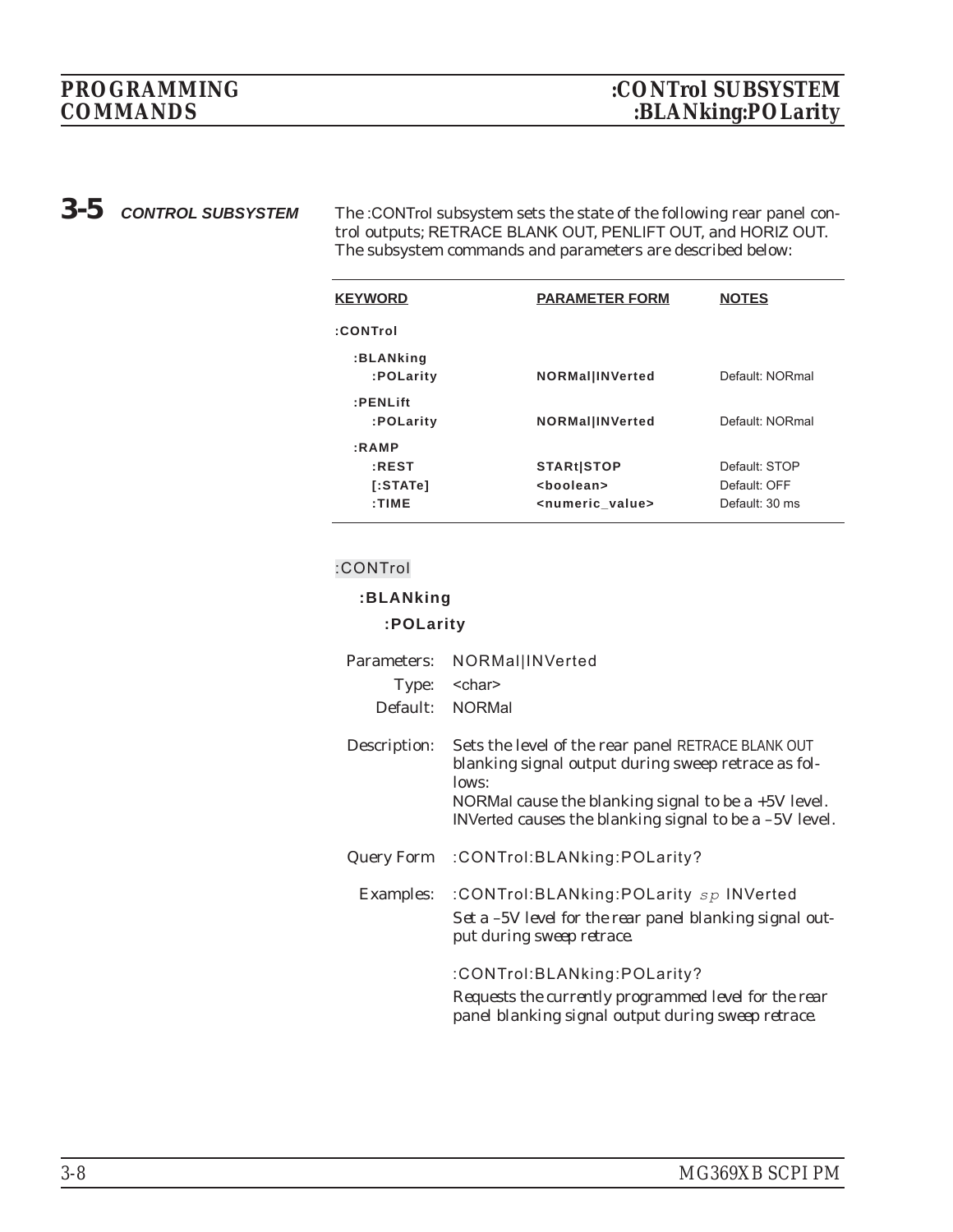| :CONTrol     |                                                                                                                                                                                                                                          |
|--------------|------------------------------------------------------------------------------------------------------------------------------------------------------------------------------------------------------------------------------------------|
| :PENLift     |                                                                                                                                                                                                                                          |
| :POLarity    |                                                                                                                                                                                                                                          |
| Parameters:  | NORMal   INVerted                                                                                                                                                                                                                        |
| Type:        | <char></char>                                                                                                                                                                                                                            |
|              | Default: NORMal                                                                                                                                                                                                                          |
| Description: | Sets the internal penlift relay contacts to control the<br>state of the rear panel PENLIFT OUT signal as fol-<br>lows:<br>NORMal sets the relay contacts to be normally open.<br>INVerted sets the relay contacts to be normally closed. |
|              | Query Form: : CONTrol: PENLift: POLarity?                                                                                                                                                                                                |
|              | Examples: : CONTrol: PENLift: POLarity sp INVerted<br>Set the penlift relay contacts to be normally closed.                                                                                                                              |
|              | :CONTrol:PENLift:POLarity?<br>Requests the currently programmed state of the penlift<br>relay contacts.                                                                                                                                  |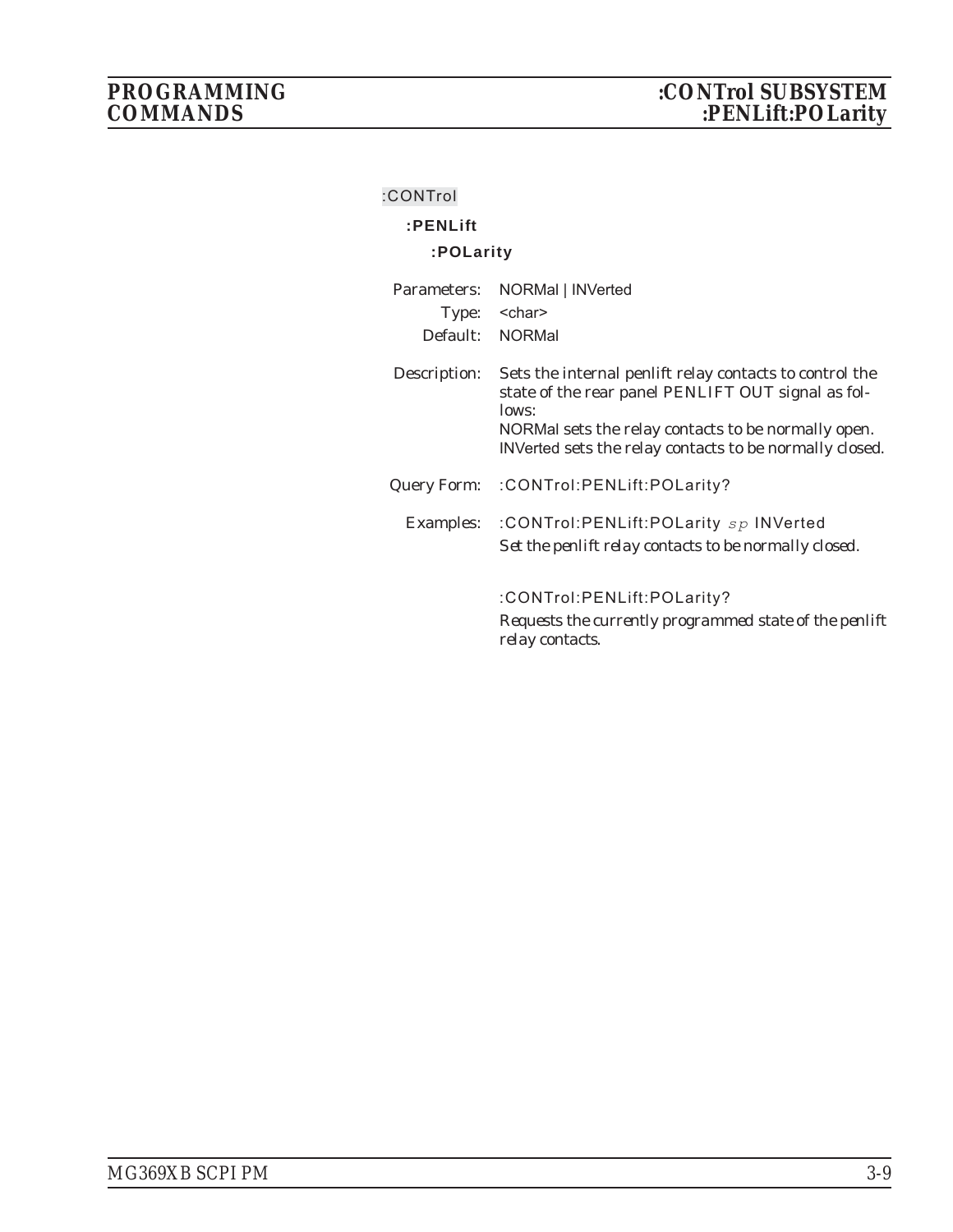| :CONTrol |  |  |  |
|----------|--|--|--|
|          |  |  |  |

# **:RAMP**

# **:REST**

| Parameters:   | STARt   STOP                                                                                                                                                                                                         |
|---------------|----------------------------------------------------------------------------------------------------------------------------------------------------------------------------------------------------------------------|
|               | Type: < char>                                                                                                                                                                                                        |
| Default: STOP |                                                                                                                                                                                                                      |
| Description:  | Sets the sweep rest point for the rear panel HORIZ OUT<br>sweep ramp as follows:<br>STARt sets the sweep to rest at the bottom of the<br>sweep ramp.<br>STOP sets the sweep to rest at the top of the sweep<br>ramp. |
| Query Form:   | :CONTrol:RAMP:REST?                                                                                                                                                                                                  |
|               | Examples: : CONTrol:RAMP:REST sp STOP<br>Set the sweep to rest at the top of the sweep ramp.                                                                                                                         |
|               | :CONTrol:RAMP:REST?<br>Requests the currently programmed rest point for the<br>sweep ramp.                                                                                                                           |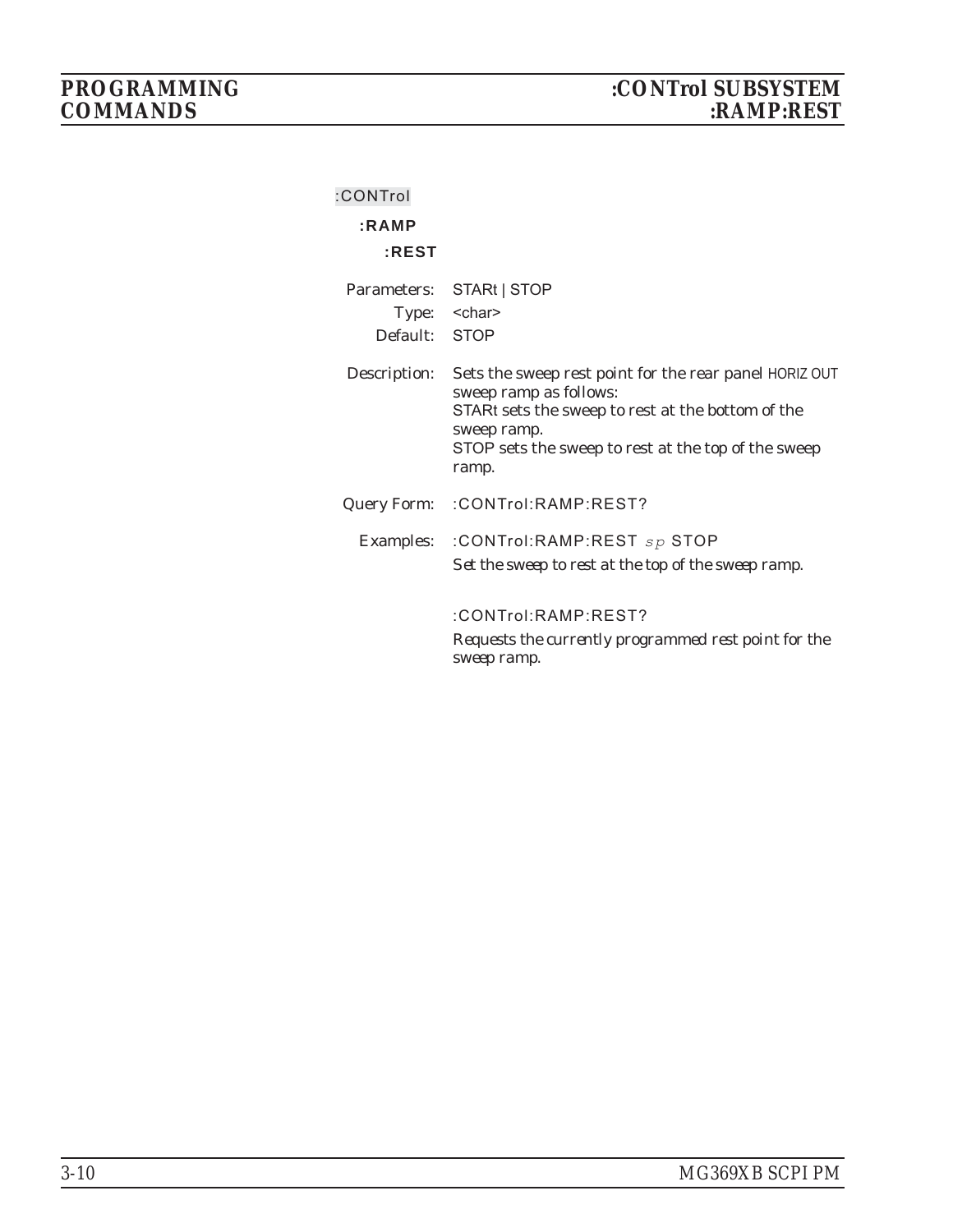| :CONTrol     |                                                                                              |
|--------------|----------------------------------------------------------------------------------------------|
| :RAMP        |                                                                                              |
| [:STATE]     |                                                                                              |
| Parameters:  | $ON$   OFF   1   0                                                                           |
|              | Type: <boolean></boolean>                                                                    |
| Default: OFF |                                                                                              |
| Description: | Turns the rear panel HORIZ OUT sweep ramp signal<br>on/off.                                  |
|              | Query Form: :CONTrol:RAMP[:STATe]?                                                           |
|              | Examples: : CONTrol:RAMP:STATe sp ON<br>Turns the rear panel HORIZ OUT sweep ramp signal on. |
|              |                                                                                              |
|              | :CONTrol:RAMP:STATe?                                                                         |
|              | Requests the currently programmed state of the HORIZ<br>OUT sweep ramp signal.               |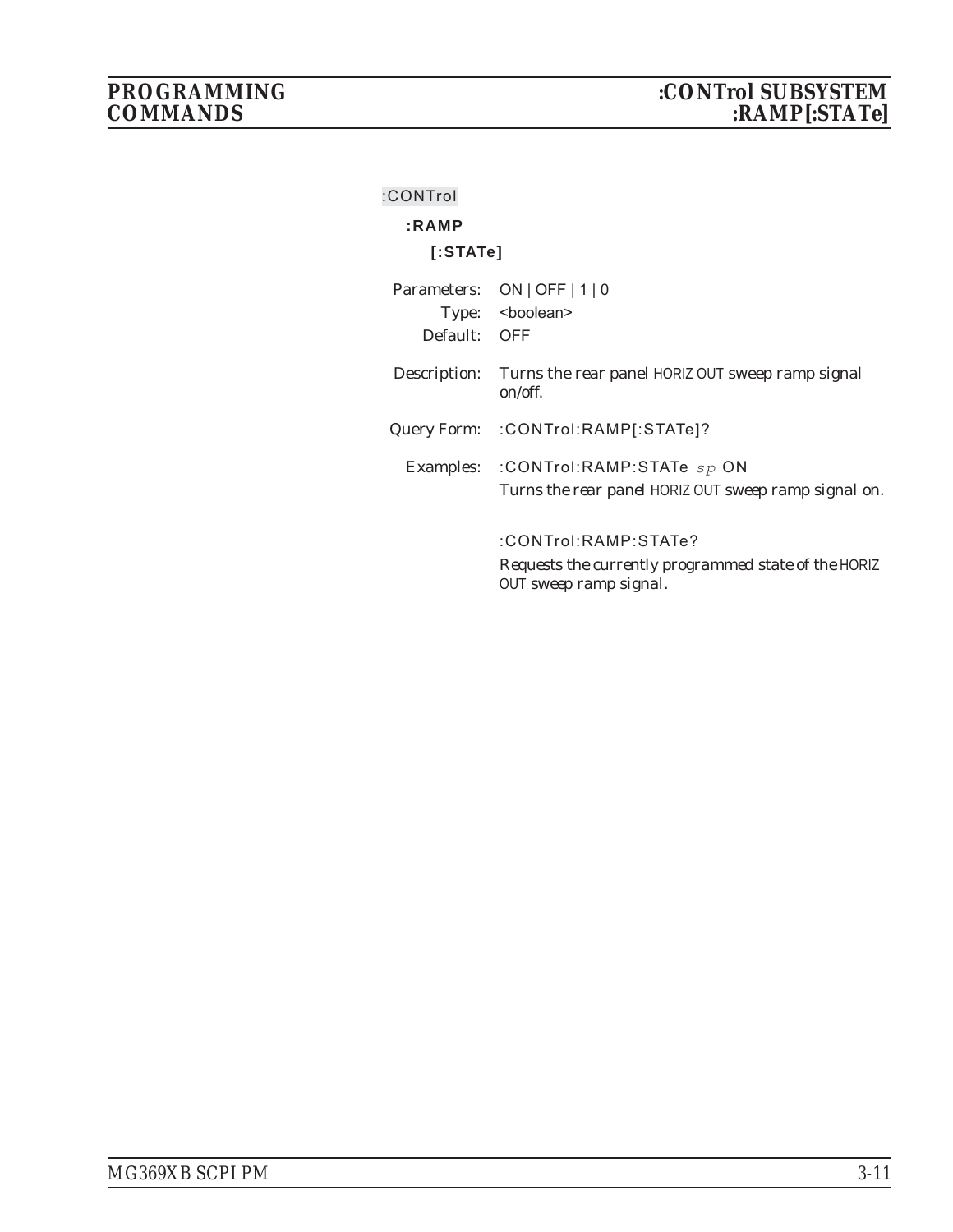| :CONTrol       |                                                                                                                                                                                            |
|----------------|--------------------------------------------------------------------------------------------------------------------------------------------------------------------------------------------|
| :RAMP          |                                                                                                                                                                                            |
| : TIME         |                                                                                                                                                                                            |
| Parameters:    | sweep time (in seconds)   MIN   MAX                                                                                                                                                        |
| Type:          | $ny$                                                                                                                                                                                       |
|                | Range: 30 ms to 99 sec                                                                                                                                                                     |
| Default: 30 ms |                                                                                                                                                                                            |
| Description:   | Sets the rear panel HORIZ OUT sweep ramp signal time<br>by changing the analog sweep time.<br>[:SOURce]:SWEep:TIME will also be changed.<br>May not be changed while the unit is sweeping. |
| Query Form:    | :CONTrol:RAMP:TIME?                                                                                                                                                                        |
| Examples:      | :CONTrol:RAMP:TIME $sp$ 100 ms<br>Sets the rear panel HORIZ OUT sweep ramp signal time<br>to $100$ ms.                                                                                     |
|                | :CONTrol:RAMP:TIME?                                                                                                                                                                        |
|                | Requests the currently programmed time for the HORIZ<br>OUT sweep ramp signal.                                                                                                             |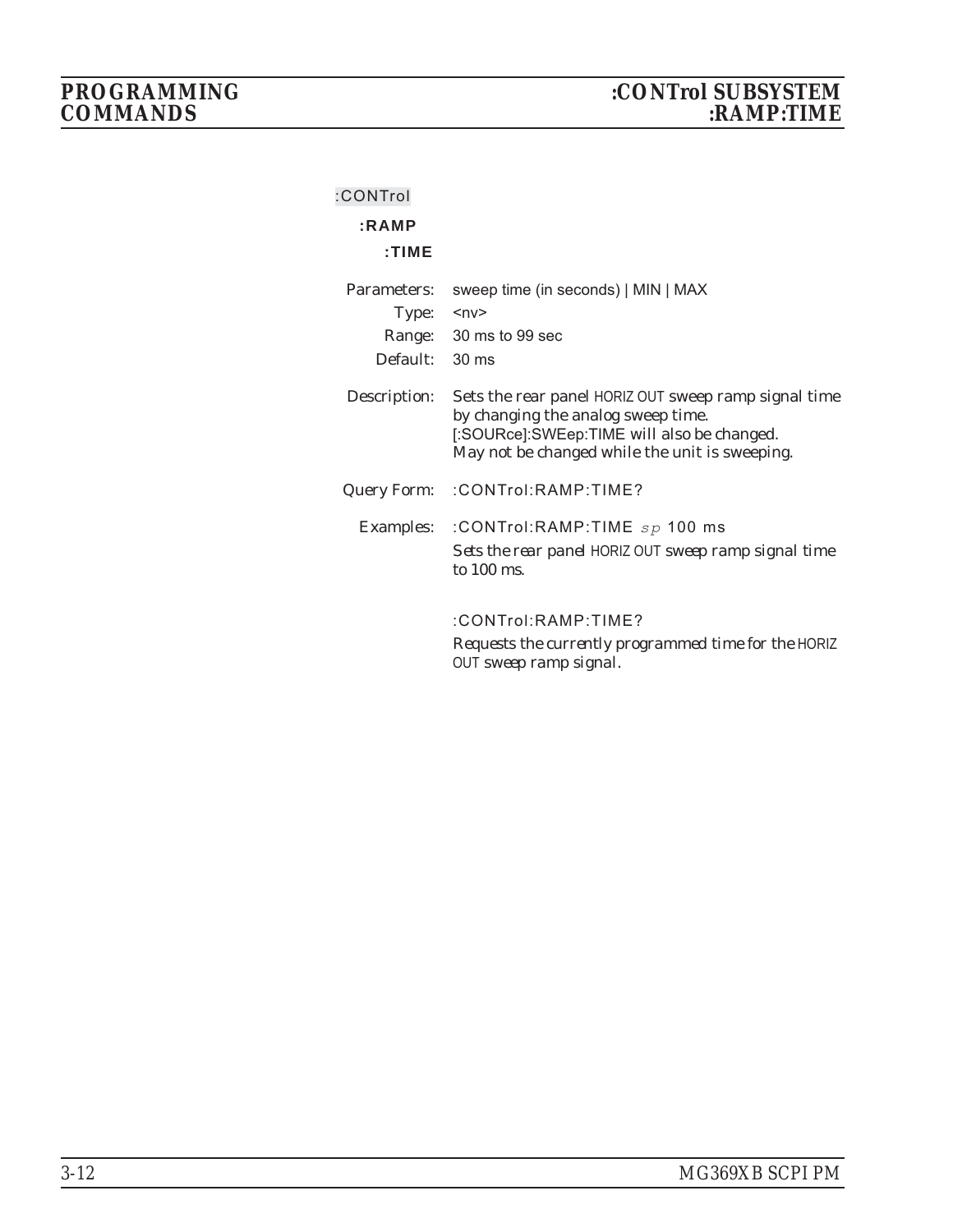# $COMMANDS$

*3-6 DIAGNOSTIC SUBSYSTEM*

The :DIAGnostic subsystem consists of the query command described below:

#### **KEYWORD**

**:DIAGnostic**

**:SNUM?**

**:DIAGnostic**

## **:SNUM?**

Description: Allows the serial number of the instrument to be read.

Query Form :DIAGnostic:SNUM?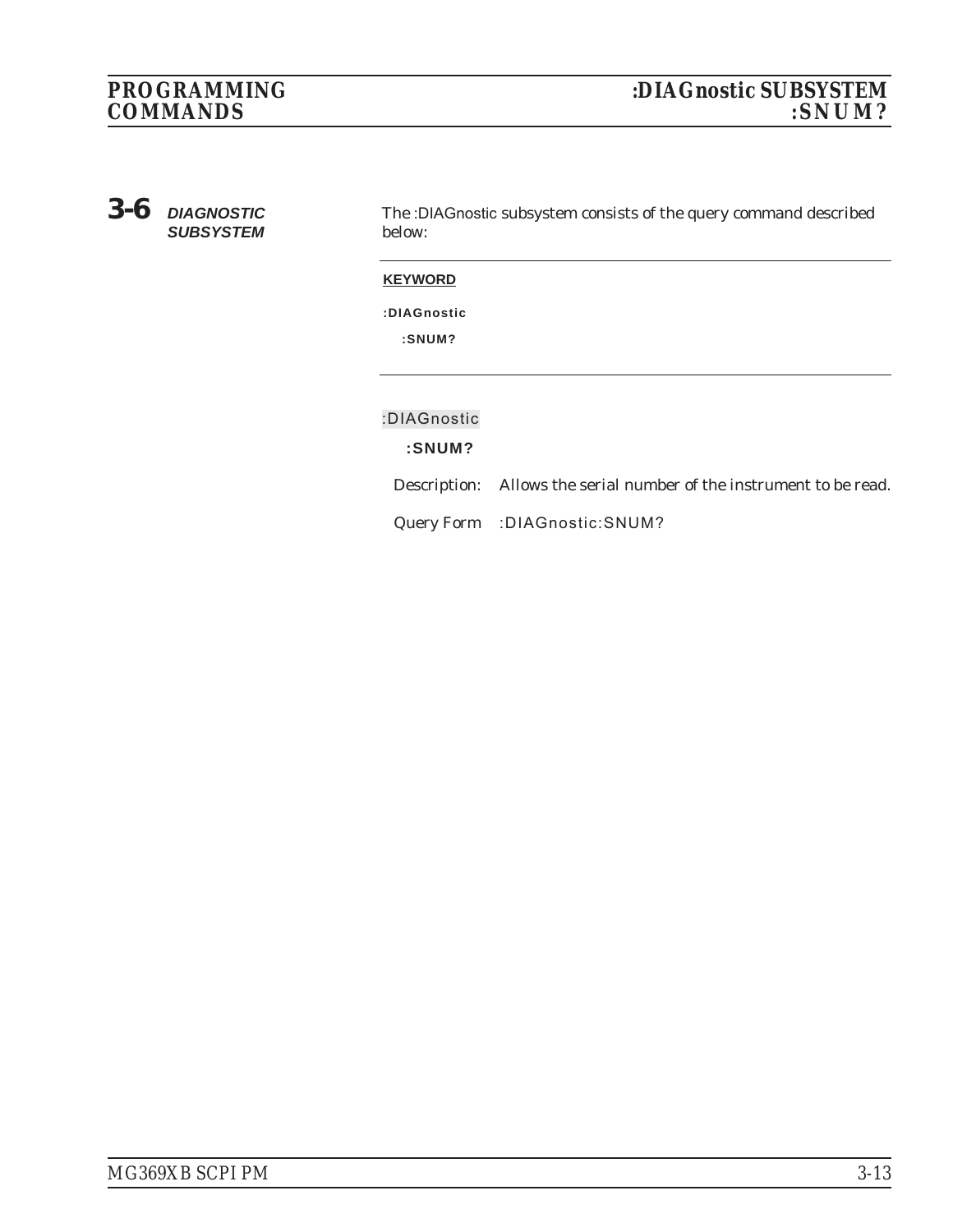*3-7 DISPLAY SUBSYSTEM* The :DISPlay subsystem controls the display of all frequency, power level, and modulation parameters on the front panel data display.

| <b>KEYWORD</b>               | <b>PARAMETER FORM</b>                                                                                                                                                                  | <b>NOTES</b> |
|------------------------------|----------------------------------------------------------------------------------------------------------------------------------------------------------------------------------------|--------------|
| :DISPlay                     |                                                                                                                                                                                        |              |
| [:WINDow]<br>:TEXT<br>:STATe | <boolean></boolean>                                                                                                                                                                    | Default ON   |
|                              |                                                                                                                                                                                        |              |
| :DISPlay                     |                                                                                                                                                                                        |              |
| [:WINDow]                    |                                                                                                                                                                                        |              |
| :TEXT                        |                                                                                                                                                                                        |              |
| :STATe                       |                                                                                                                                                                                        |              |
| Parameters:                  | $ON$   OFF   1   0                                                                                                                                                                     |              |
| Type:                        | <boolean></boolean>                                                                                                                                                                    |              |
| Default:                     | ON                                                                                                                                                                                     |              |
| Description:                 | Turns the display of the frequency, power level, and<br>modulation parameters on the front panel data dis-<br>play on/off.                                                             |              |
| Query Form                   | :DISPlay:TEXT:STATe?                                                                                                                                                                   |              |
| Example:                     | :DISPlay:TEXT:STATe sp OFF<br>Turns off the display of the frequency, power level, and<br>modulation parameters on the MG369XB front panel<br>data display (Secure mode of operation). |              |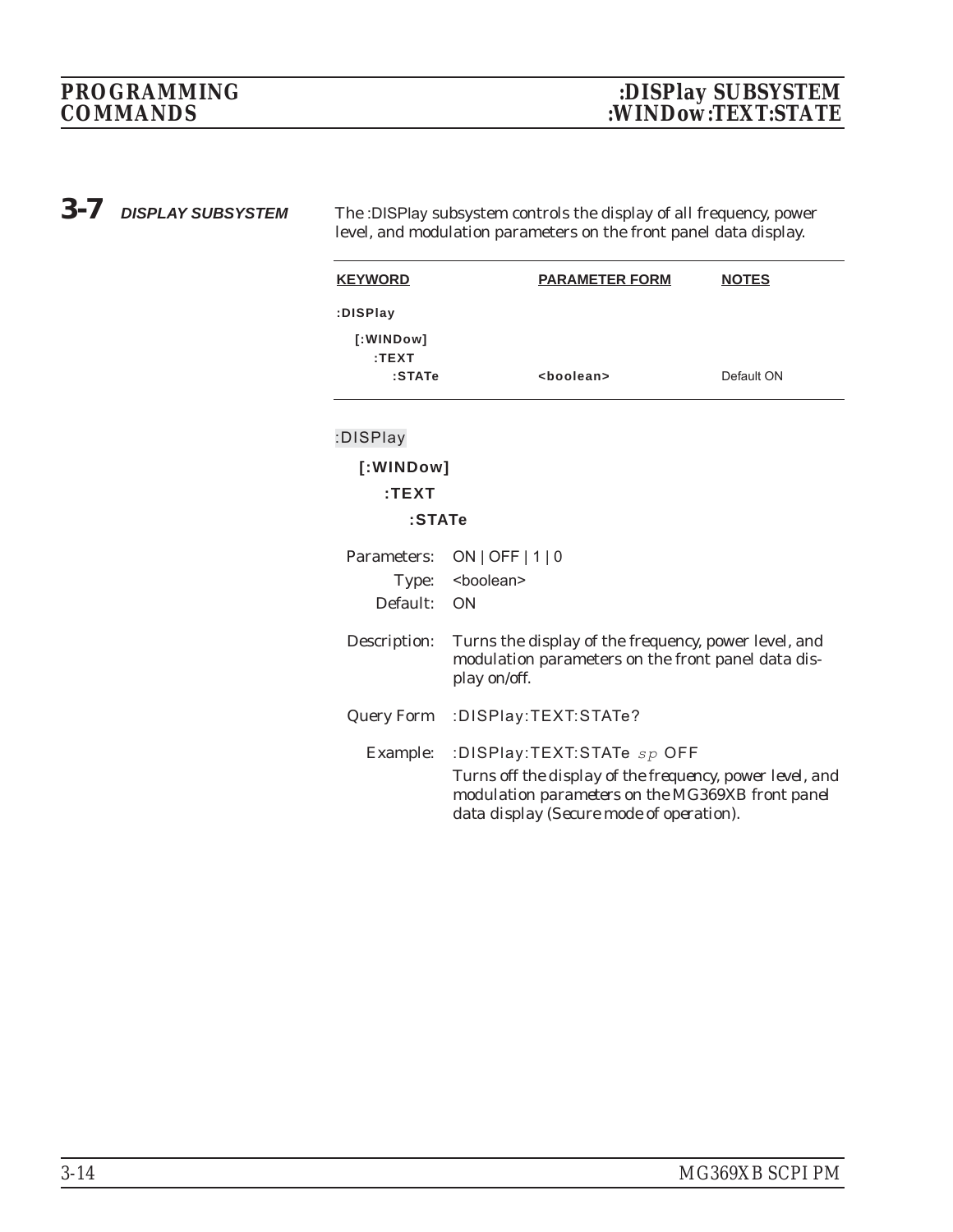*3-8 INITIATE SUBSYSTEM* The :INITiate subsystem controls the state of the MG369XB trigger system. The subsystem commands and parameters are described below. The :INITiate commands, along with the :ABORt and :TRIGger commands, comprise the Trigger Group of commands.

| <b>KEYWORD</b> | <b>PARAMETER FORM</b> | <b>NOTES</b> |
|----------------|-----------------------|--------------|
| $:$ INITiate   |                       |              |
| [:IMMediate]   | (none)                |              |
| :CONTinuous    | <boolean></boolean>   | Default: OFF |

#### **:INITiate**

#### **[:IMMediate]**

| Parameters:      | none                                                                                                                                                                                                         |
|------------------|--------------------------------------------------------------------------------------------------------------------------------------------------------------------------------------------------------------|
| Description:     | Places the MG369XB trigger system into the <i>armed</i><br>state from the <i>idle</i> state. If trigger system is not in<br>idle state, or if : INITiate: CONTinuous is ON, will pro-<br>duce $error -213$ . |
| Query Form: None |                                                                                                                                                                                                              |
| Example:         | :INITiate:IMMediate<br>Sets MG369XB trigger to the armed state.                                                                                                                                              |
|                  |                                                                                                                                                                                                              |

Associated commands: :ABORt and :TRIGger

#### NOTES:

When :INITiate or :TSWeep is received by the MG369XB, all sweep-related parameters are checked for compatibility and bounds. The system will not arm is any errors exist. These errors are reported in the error queue.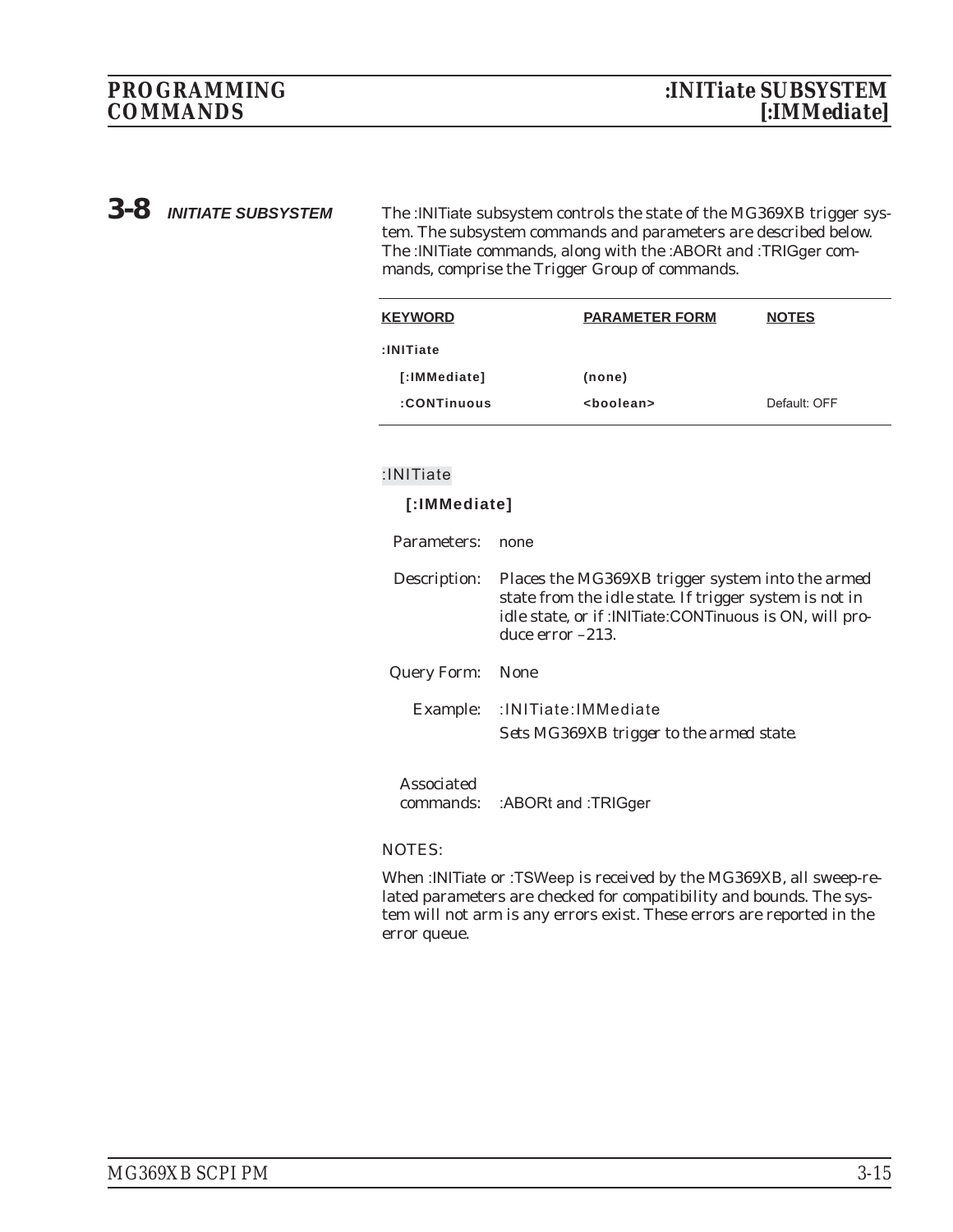#### **:INITiate**

#### **:CONTinuous**

| Default: OFF | Parameters: ON   OFF   1   0<br>Type: <boolean></boolean>                                     |
|--------------|-----------------------------------------------------------------------------------------------|
| Description: | Continuously rearms the MG369XB trigger system af-<br>ter completion of a triggered sweep.    |
|              | Query Form: : INITiate: CONTinuous?                                                           |
|              | Examples: : INITiate: CONTinuous $sp$ ON<br>Sets MG369XB trigger to continuously armed state. |
| Associated   |                                                                                               |

commands: :ABORt and TRIGger

#### NOTE:

:INITiate:CONTinuous ON has the same action as :INITiate:IMMediate plus it sets an internal flag that causes the trigger system to rearm after completing a triggered action.

If :TRIGger:SOURce IMMediate, :INITiate will start a sweep if one is not already in progress. In this case, to abort and restart a sweep either send :ABORt;:INITiate or :TSWeep.

If the trigger system is not idle, :INITiate will cause the error: –213, "Init ignored, trigger not idle"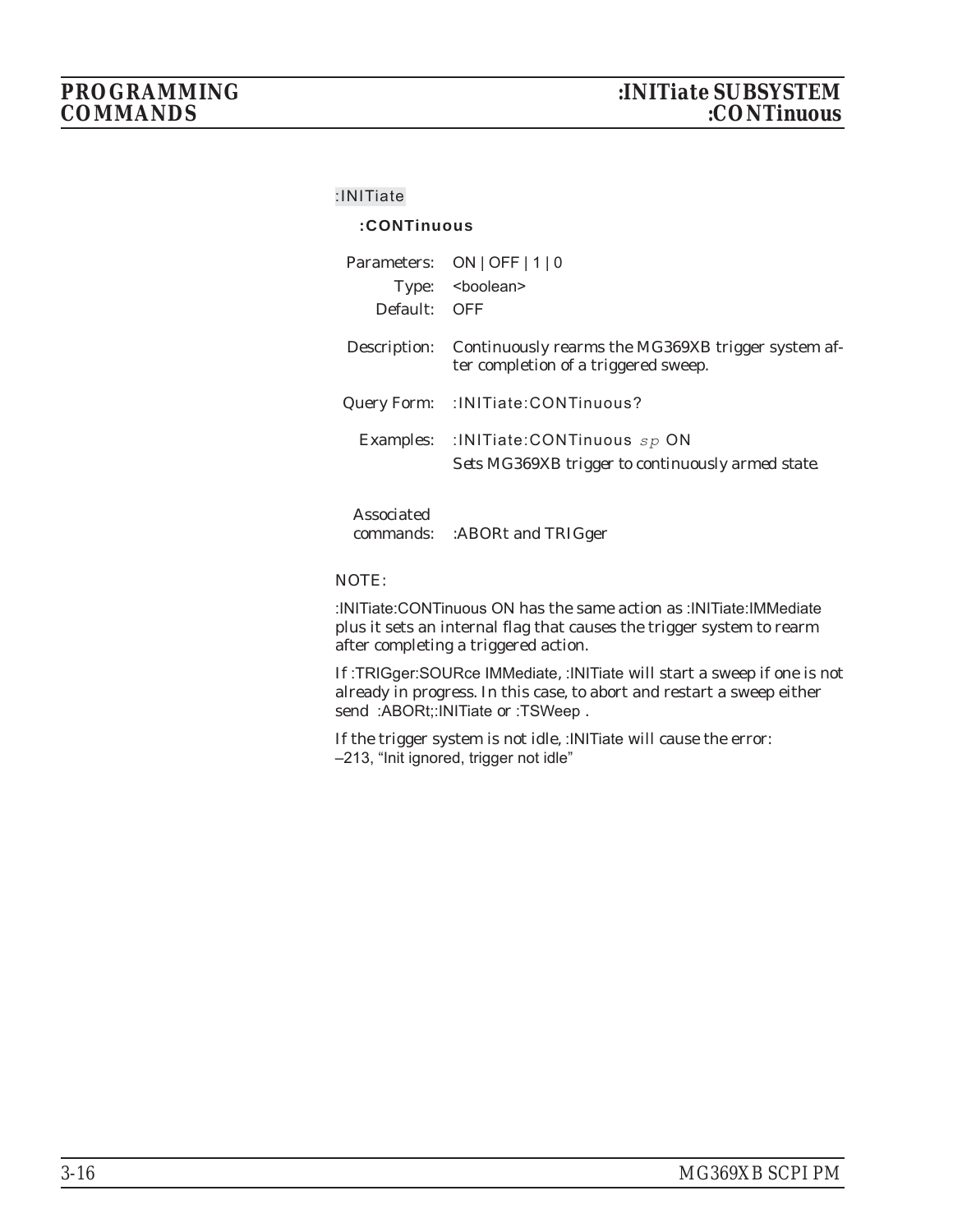*3-9 OUTPUT SUBSYSTEM* The :OUTPut subsystem controls the MG369XB RF output power. The commands are used to turn the RF output power on/off and to set the state of the RF output power during frequency changes in CW and step sweep modes and during sweep retrace. The subsystem commands and parameters are described below:

| <b>KEYWORD</b> | <b>PARAMETER FORM</b> | <b>NOTES</b> |
|----------------|-----------------------|--------------|
| :OUTPut        |                       |              |
| [:STATE]       | <boolean></boolean>   | Default: OFF |
| :PROTection    | <boolean></boolean>   | Default: ON  |
| $:$ RETRace    | <boolean></boolean>   | Default: OFF |
| $:$ IMPedance? |                       |              |
|                |                       |              |

#### **:OUTPut**

### **[:STATe]**

| Parameters: ON   OFF   1   0                                          |
|-----------------------------------------------------------------------|
| Type: <boolean></boolean>                                             |
| Default: OFF (see note below)                                         |
| Description: Turns MG369XB RF output power on/off.                    |
| Query Form : OUTPut[:STATe]?                                          |
| Example: : OUTPut: STATe $sp$ ON<br>Turns MG369XB RF output power on. |
|                                                                       |

#### NOTE:

The SCPI programming mode reset default for RF output power state is OFF.

The MG369XB Native GPIB programming mode reset default for the RF output power state is ON.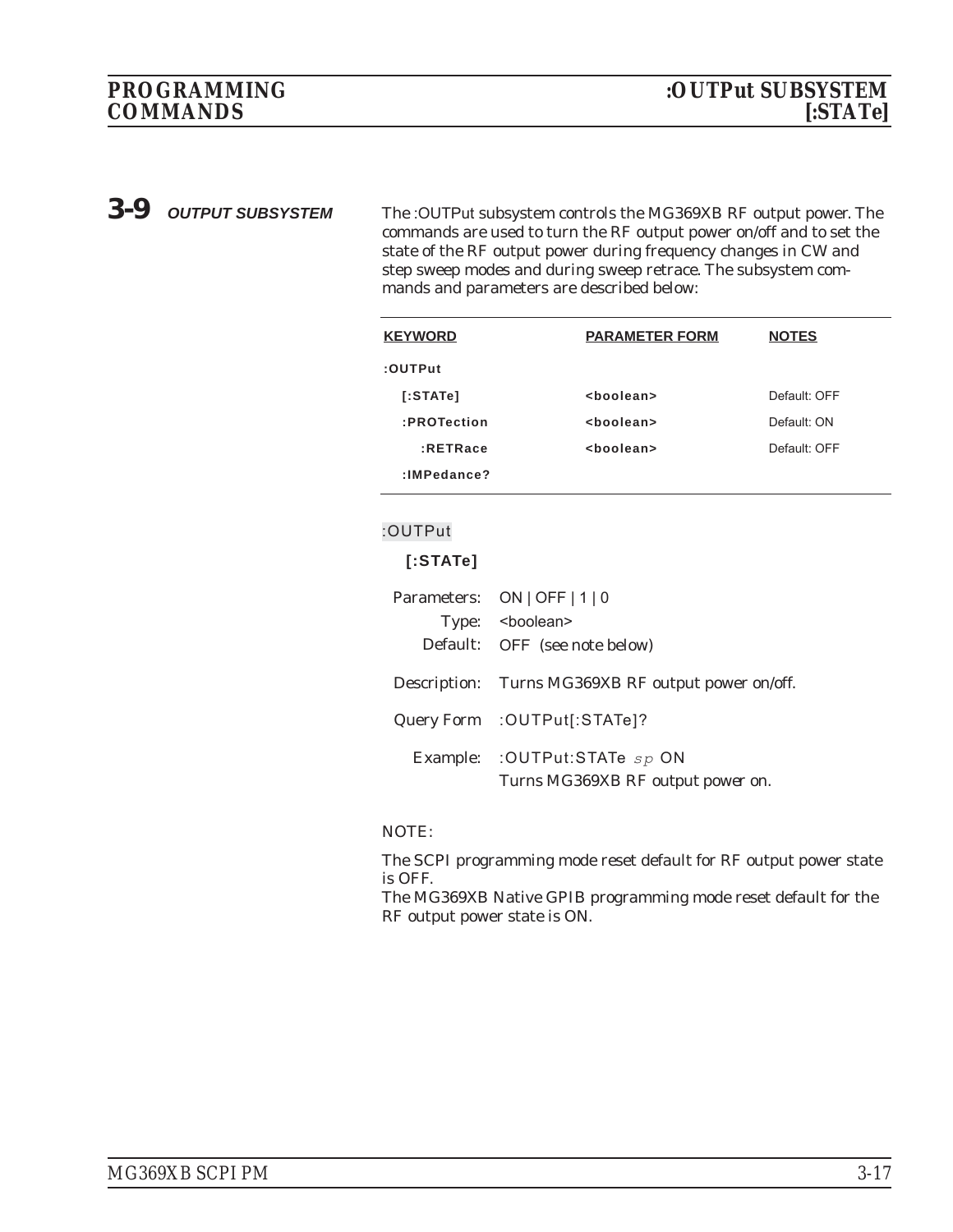## **:OUTPut**

### **:PROTection**

| Parameters:<br>Type:<br>Default: | $ON$   OFF   1   0<br><boolean><br/>ON</boolean>                                                                                                                   |
|----------------------------------|--------------------------------------------------------------------------------------------------------------------------------------------------------------------|
| Description:                     | ON causes the MG369XB RF output to be turned off<br>(blanked) during frequency changes in CW or step<br>sweep mode. OFF leaves RF output turned on<br>(unblanked). |
| Query Form                       | :OUTPut:PROTection?                                                                                                                                                |
|                                  | Example: : OUTPut:PROTection sp OFF<br>Causes the MG369XB RF output signal to be left on<br>during frequency changes in CW or step sweep mode.                     |
|                                  | :OUTPut:PROTection?<br>Requests the currently programmed state of the<br>MG369XB RF output during frequency changes in CW<br>or step sweep mode.                   |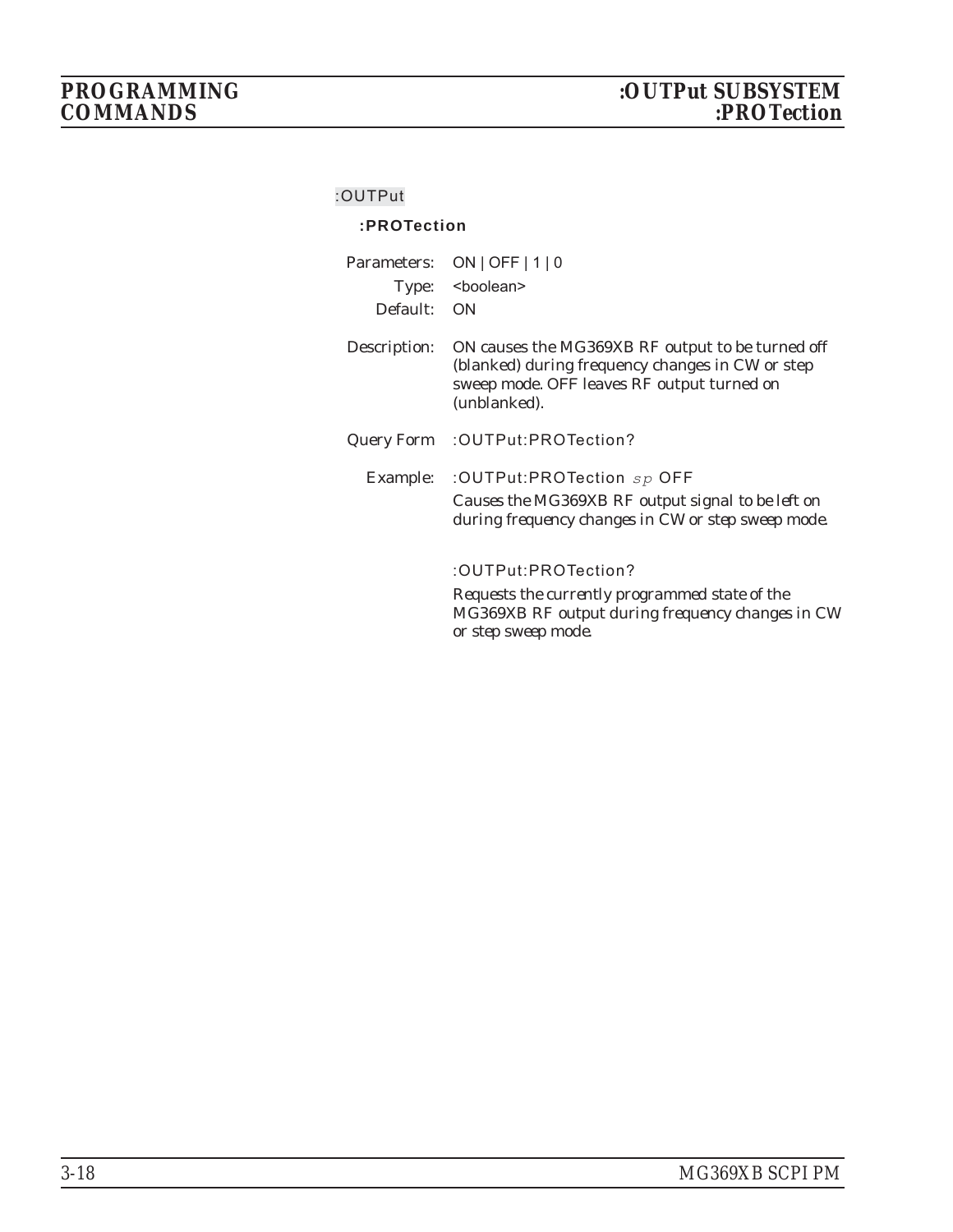## **:OUTPut**

# **:PROTection**

# **:RETRace**

| Parameters:  | $ON$   OFF $ 1 0$                                                                                            |
|--------------|--------------------------------------------------------------------------------------------------------------|
|              | Type: <boolean></boolean>                                                                                    |
| Default:     | - OFF                                                                                                        |
| Description: | ON causes the MG369XB RF output to be turned off<br>during sweep retrace. OFF leaves RF output turned<br>on. |
|              | Query Form : OUTPut: PROTection: RETRace?                                                                    |
| Example:     | :OUTPut:PROTection:RETRace sp ON<br>Turns the MG369XB RF output off during sweep re-<br>trace.               |
|              | :OUTPut:PROTection:RETRace?<br>Requests the currently programmed state of the                                |

*MG369XB RF output during sweep retrace.*

*MG369XB SCPI PM 3-19*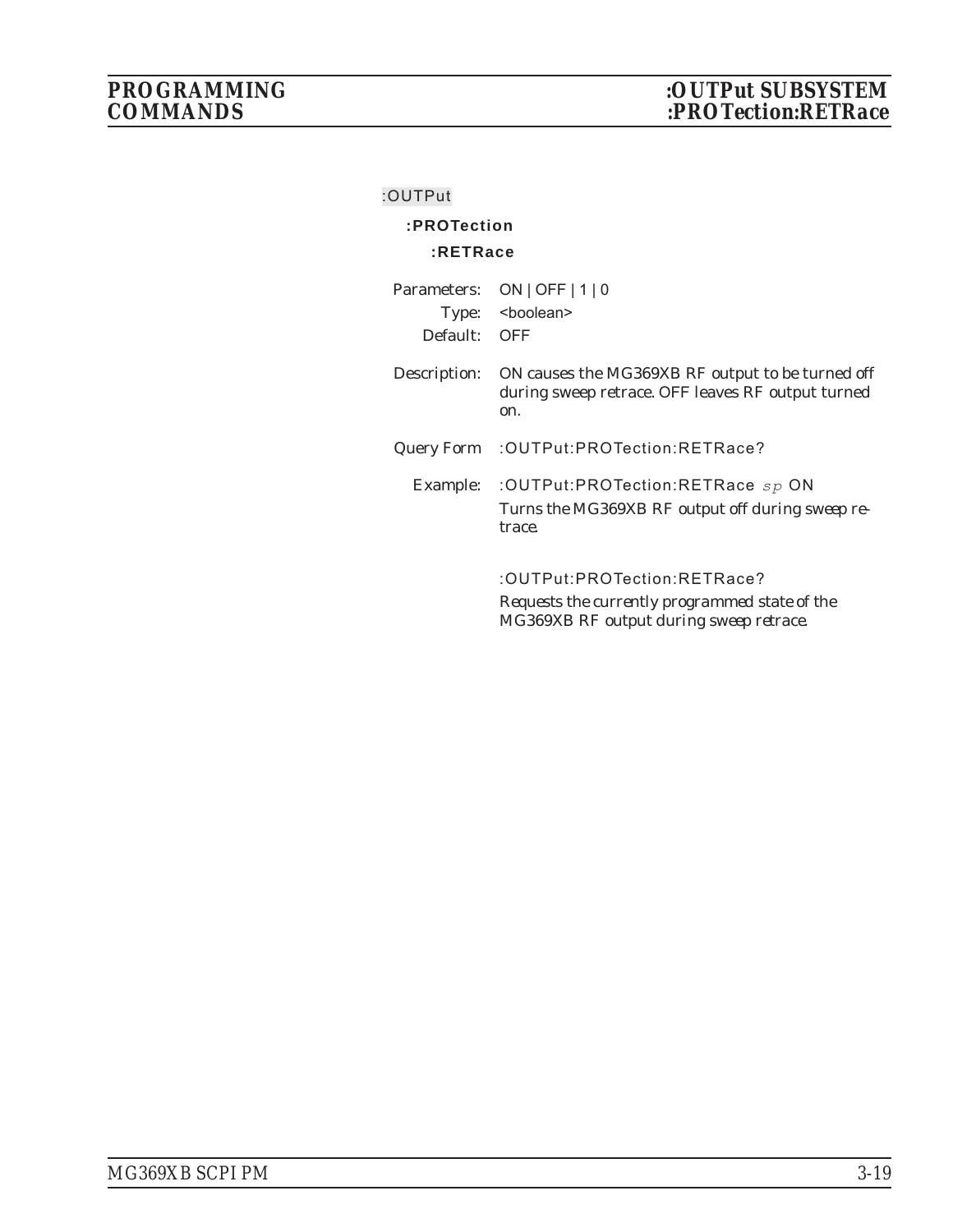#### **:OUTPut**

# **:IMPedance?**

| Description: Queries the MG369XB RF output impedance. The im- |
|---------------------------------------------------------------|
| pedance is nominally 50 ohms and is not settable.             |

Query Form :OUTPut:IMPedance?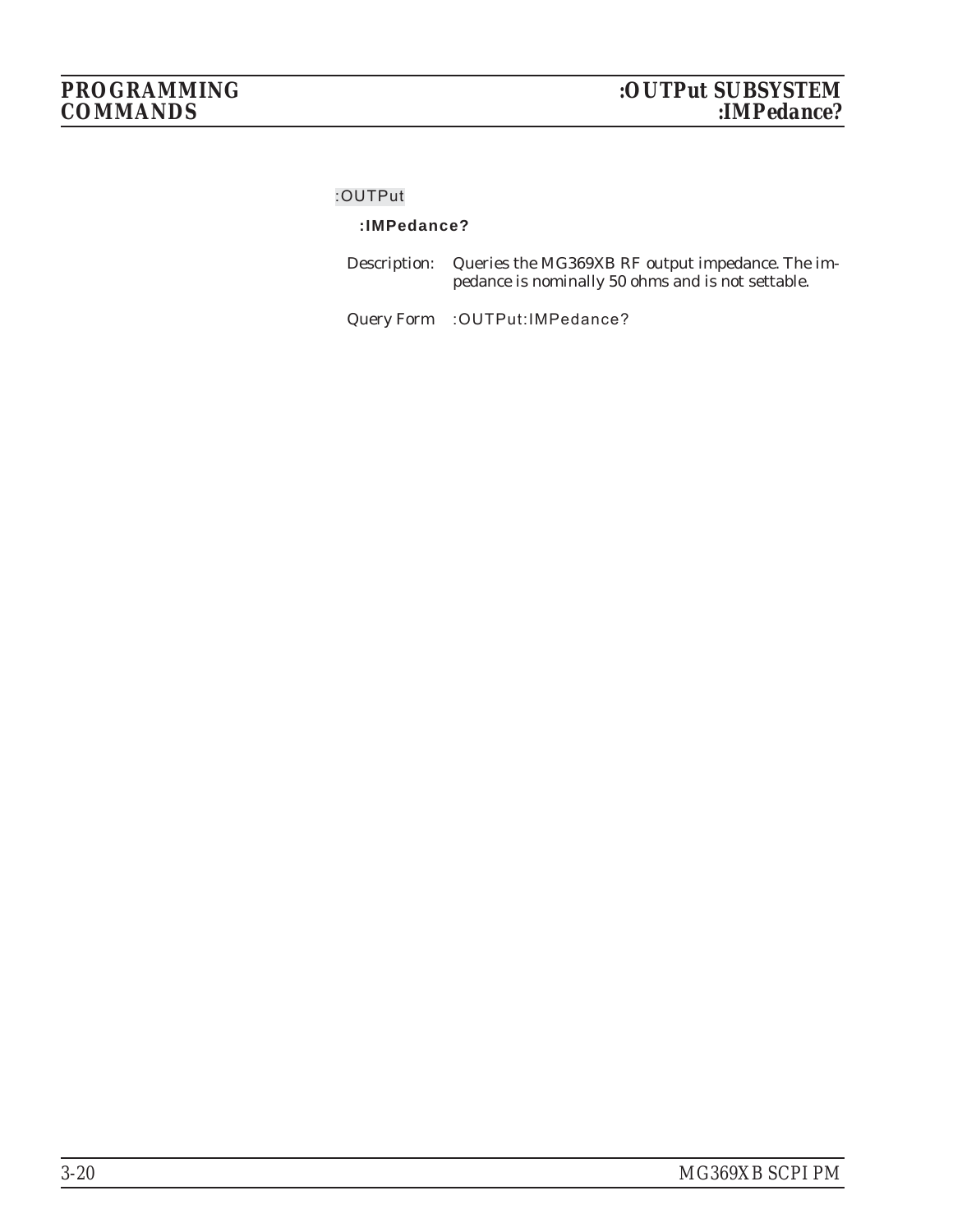*3-10 SOURCE SUBSYSTEM* The [:SOURce] subsystem provides control of a majority of the MG369XB functions. The subsystem commands are used to control the frequency, power level, and modulation of the RF output signal. The [:SOURce] subsystem commands and parameters are listed in the table contained on this and the following three pages. The subsytem commands are described in detail on following pages.

> Note that the [:SOURce] keyword is optional for all command statements in the :SOURce subsystem.

| <b>KEYWORD</b> | <b>PARAMETER FORM</b>                   | <b>NOTES</b>       |
|----------------|-----------------------------------------|--------------------|
| [:SOWRece]     |                                         |                    |
| : A M          |                                         |                    |
| :LOGSens       | <numeric_value></numeric_value>         | Default: 3 dB/V    |
| :SENSitivity   | <numeric value=""></numeric>            | Default: 50 PCT/V  |
| :LOGDepth      | <numeric value=""></numeric>            | Default: 3 dB      |
| :INTernal      |                                         |                    |
| : WAVE         | SINE   GAUSsian   RDOWn   RUP           | Default: SINE      |
|                | SQUare   TRIangle   UNIForm             |                    |
| :FREQuency     | <numeric_value></numeric_value>         | Default: 1 kHz     |
| :DEPTh         | <numeric_value></numeric_value>         | Default: 50 PCT    |
| :EXTernal      |                                         |                    |
| :SOURce        | <b>INTernal   EXTernal1   EXTernal2</b> | Default: EXTernal1 |
| :STATe         | <boolean></boolean>                     | Default: OFF       |
| :TYPE          | LINear   LOGarithmic                    | Default: LINear    |
| :CORRection    |                                         |                    |
| [:STATE]       | <boolean></boolean>                     | Default: OFF       |
| :CSET          |                                         |                    |
| :SELect        | <b>NONE   USER1   USER2   USER3  </b>   | Default: NONE      |
|                | <b>USER4   USER5</b>                    |                    |
| EEM            |                                         |                    |
| :INTernal      |                                         |                    |
| :WAVE          | SINE   GAUSsian   RDOWn   RUP           | Default: SINE      |
|                | SQUare   TRIangle   UNIForm             |                    |
| :FREQuency     | <numeric value=""></numeric>            | Default: 1 kHz     |
| :DEViation     | <numeric_value></numeric_value>         | Default: 1 MHz     |
| :MODE          | LOCKed1   LOCKed2   UNLocked            | Default: UNLocked  |
| :BWIDth        | <b>MIN   MAX</b>                        | Default: MIN       |
| :EXTernal      |                                         |                    |
| :SENSitivity   | <numeric value=""></numeric>            | Default: 1 MHz/V   |
| :SOURce        | <b>INTernal   EXTernal1   EXTernal2</b> | Default: EXTernal1 |
| $:$ STATe      | <boolean></boolean>                     | Default: OFF       |
|                |                                         |                    |

*:SOURce Subsystem Commands (1 of 4)*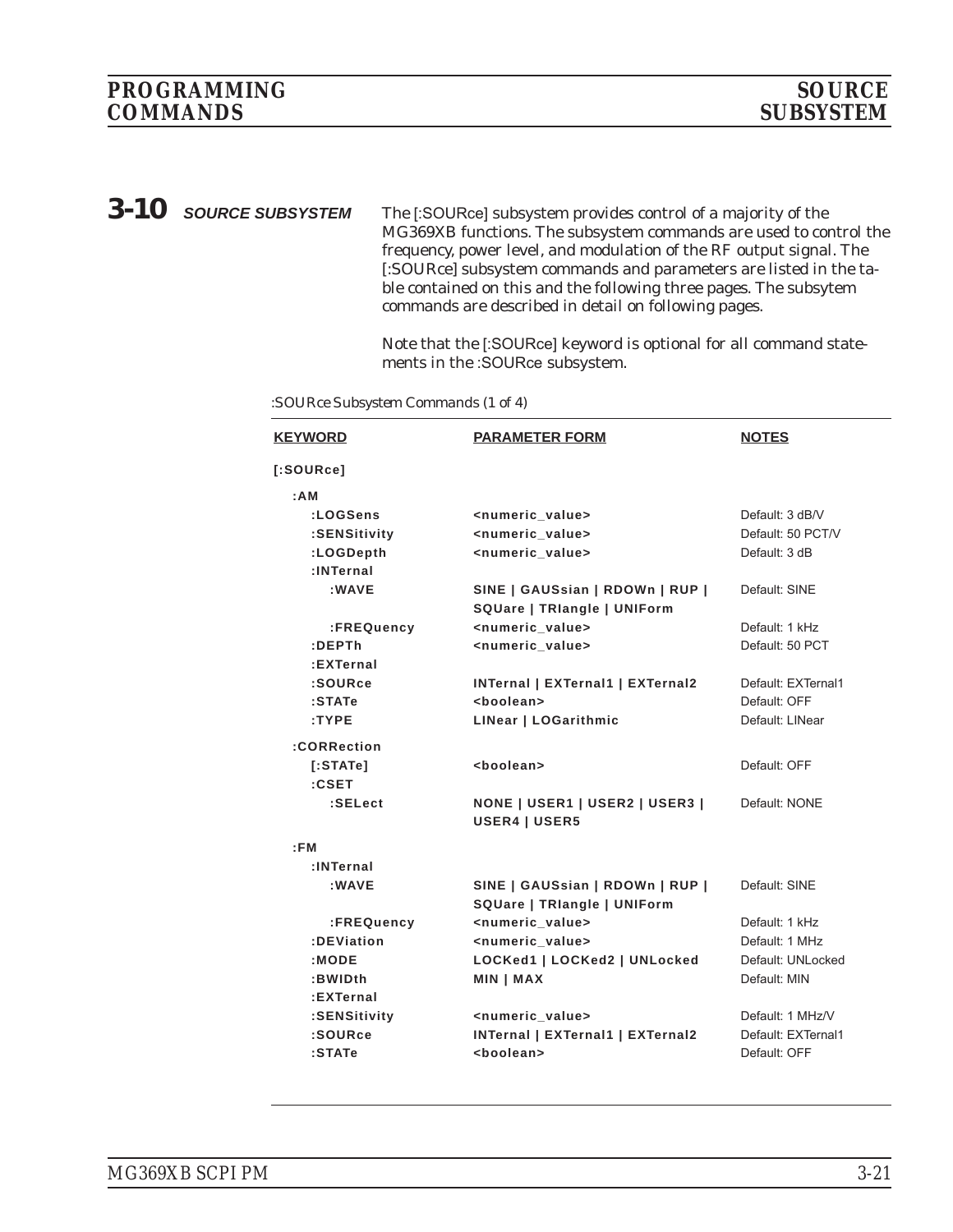# *PROGRAMMING SOURCE*  $COMMANDS$

| <b>KEYWORD</b>                   | <b>PARAMETER FORM</b>                                             | <b>NOTES</b>            |
|----------------------------------|-------------------------------------------------------------------|-------------------------|
| [:SOWRec]                        |                                                                   |                         |
| :FREQuency                       |                                                                   |                         |
| $[:CW   :$ FIXed]<br><b>STEP</b> | <numeric value=""></numeric>                                      | Default: (MIN+MAX)/2    |
| [:INCRement]                     | <numeric_value></numeric_value>                                   | Default: 0.1 GHz        |
| <b>CENTer</b>                    | <numeric value=""></numeric>                                      | Default: (MIN+MAX)/2    |
| : MODE                           | CW  FIXed  SWEep[1]   SWCW                                        | Default: CW             |
|                                  | ALSW   LIST[1]   LIST2   LIST3  <br>LIST <sub>4</sub>             |                         |
| :SPAN                            | <numeric_value></numeric_value>                                   | Default: MAX-MIN        |
| :FULL                            |                                                                   |                         |
| :STARt                           | <numeric_value></numeric_value>                                   | Default: MIN            |
| :STOP                            | <numeric_value></numeric_value>                                   | Default: MAX            |
| :MULTiplier                      | <numeric_value></numeric_value>                                   | Default: 1              |
| : $LIST < n$                     |                                                                   | Where: $1 \le n \le 4$  |
| : <b>INDEX</b>                   | <numeric_value></numeric_value>                                   | Default: 0              |
| :FREQuency                       | <numeric_value>{,<numeric_value>}</numeric_value></numeric_value> | Default: 5 GHz          |
| :POINts?                         |                                                                   |                         |
| :POWer<br>:POINts?               | <numeric_value>{,<numeric_value>}</numeric_value></numeric_value> | Default: 0 dBm          |
| :DWELI                           | <numeric_value></numeric_value>                                   | Default: 50 ms          |
| $:$ STARt                        | <numeric_value></numeric_value>                                   | Default: 0              |
| :STOP                            | <numeric_value></numeric_value>                                   | Default: 1999           |
| :CALCulate                       |                                                                   |                         |
| :MARKer <n></n>                  |                                                                   | Where: $1 \le n \le 10$ |
| :AOFF                            |                                                                   |                         |
| :FREQuency                       | <numeric_value></numeric_value>                                   | Default: OFF            |
| $:$ STATe                        | <boolean></boolean>                                               | Default: OFF            |
| :INTensity                       | <boolean></boolean>                                               | Default: OFF            |
| :VIDeo                           | <boolean></boolean>                                               | Default: POSitive       |
| :POLarity                        | <b>POSitive   NEGative</b>                                        |                         |
| :PM                              |                                                                   |                         |
| :BWIDth                          | MIN   MAX                                                         | Default: MIN            |
| :DEViation                       | <numeric value=""></numeric>                                      | Default: 1.0000 radians |
| :INTernal                        |                                                                   |                         |
| :WAVE                            | SINE   GAUSsian   RDOWn   RUP                                     | Default: SINE           |
|                                  | SQUARe   TRIangle   UNIForm                                       |                         |
| :FREQuency                       | <numeric_value></numeric_value>                                   | Default: 1 kHz          |
| :EXTernal                        |                                                                   |                         |
| :SENSitivity                     | <numeric_value></numeric_value>                                   | Default: 1,0000 radians |
| :SOURce                          | <b>INTernal   EXTernal1   EXTernal2</b>                           | Default: EXTernal1      |
| :STATe                           | <boolean></boolean>                                               | Default: OFF            |

*:SOURce Subsystem Commands (2 of 4)*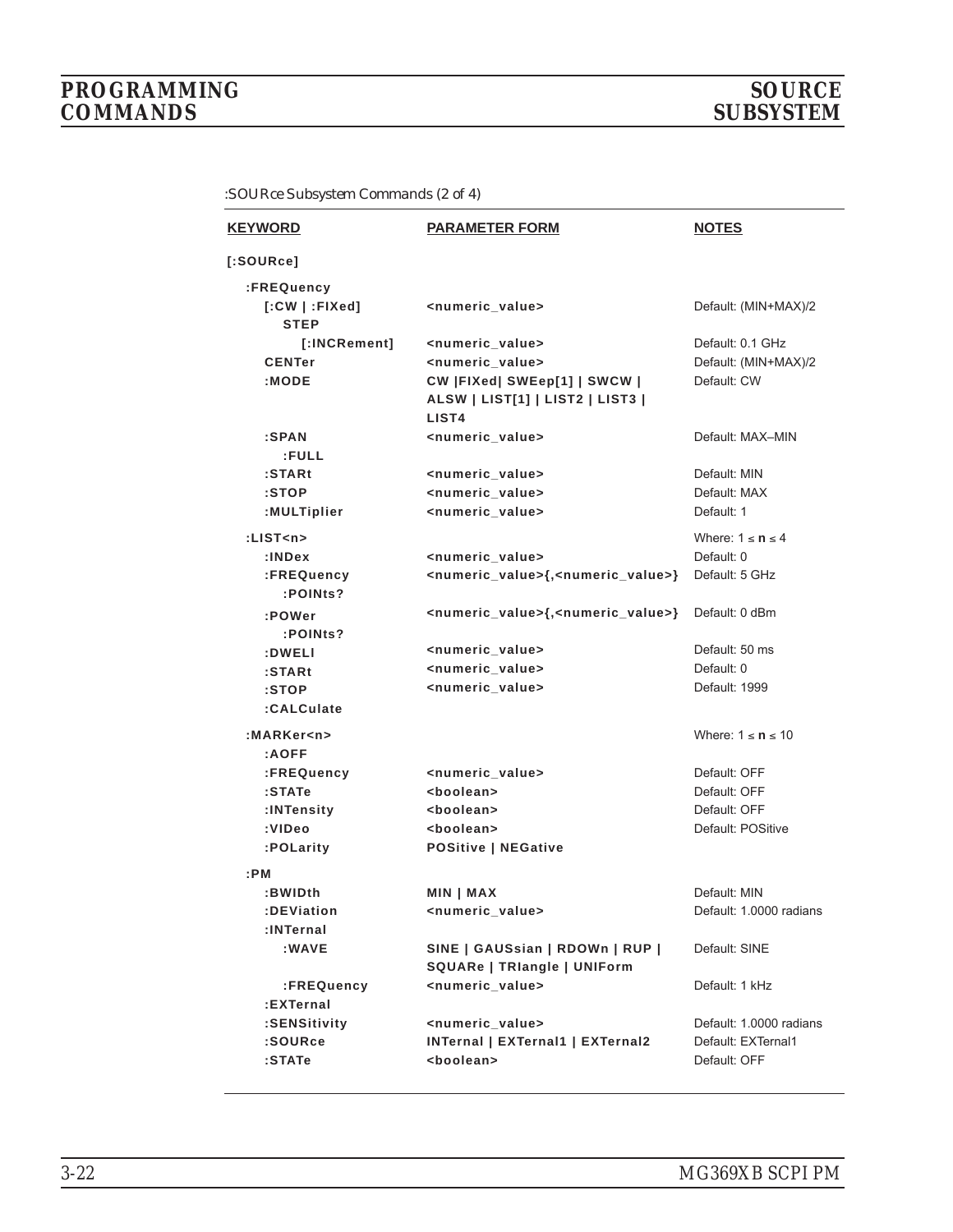| <b>KEYWORD</b>           | <b>PARAMETER FORM</b>                                         | <b>NOTES</b>           |
|--------------------------|---------------------------------------------------------------|------------------------|
| [:SOWRec]                |                                                               |                        |
| :POWer                   |                                                               |                        |
| [.LEVel]                 |                                                               |                        |
| [:IMMediate]             |                                                               |                        |
| [:AMPLitude]<br>$:$ STEP | <numeric_value></numeric_value>                               | Default: 0 dBm         |
| [:INCRement]             | <numeric_value></numeric_value>                               | Default: 0.1 dB        |
| <b>ALTernate</b>         | <numeric value=""></numeric>                                  | Default: 0 dBm         |
| :ALC                     |                                                               |                        |
| :SOURce                  | INTernal   DIODe[1]   DIODe2  <br>FIXed   PMETer[1]   PMETer2 | Default: INTernal      |
| :ATTenuation<br>$:$ STEP | <numeric value=""></numeric>                                  | Default: 0 dB          |
| [:INCRement]             | <numeric_value></numeric_value>                               | Default: 10 dB         |
| :AUTO                    | <boolean></boolean>                                           | Default: ON            |
| :DISPlay                 |                                                               |                        |
| :OFFSet                  | <numeric_value></numeric_value>                               | Default: 0 dB          |
| :STATe                   | <boolean></boolean>                                           | Default: OFF           |
| :SLOPe                   | <numeric value=""></numeric>                                  | Default: 128           |
| $:$ STEP                 |                                                               |                        |
| [:INCRement]             | <numeric_value></numeric_value>                               | Default: 1             |
| :STATe                   | <boolean></boolean>                                           | Default: OFF           |
| :PIVot                   | <numeric value=""></numeric>                                  | Default: 2 GHz         |
| :MODE                    | CW   FIXed   SWEep[1]   SWEep2                                | Default: FIXed         |
|                          | ALSW   LIST[1]   LIST2   LIST3  <br>LIST4                     |                        |
| :CENTer                  | <numeric_value></numeric_value>                               | Default: (MIN+MAX)/2   |
| :SPAN                    | <numeric value=""></numeric>                                  | Default: (See Command) |
| :FULL                    |                                                               |                        |
| $:$ STARt                | <numeric_value></numeric_value>                               | Default: MIN           |
| :STOP                    | <numeric value=""></numeric>                                  | Default: MAX           |
|                          |                                                               |                        |

*:SOURce Subsystem Commands (3 of 4)*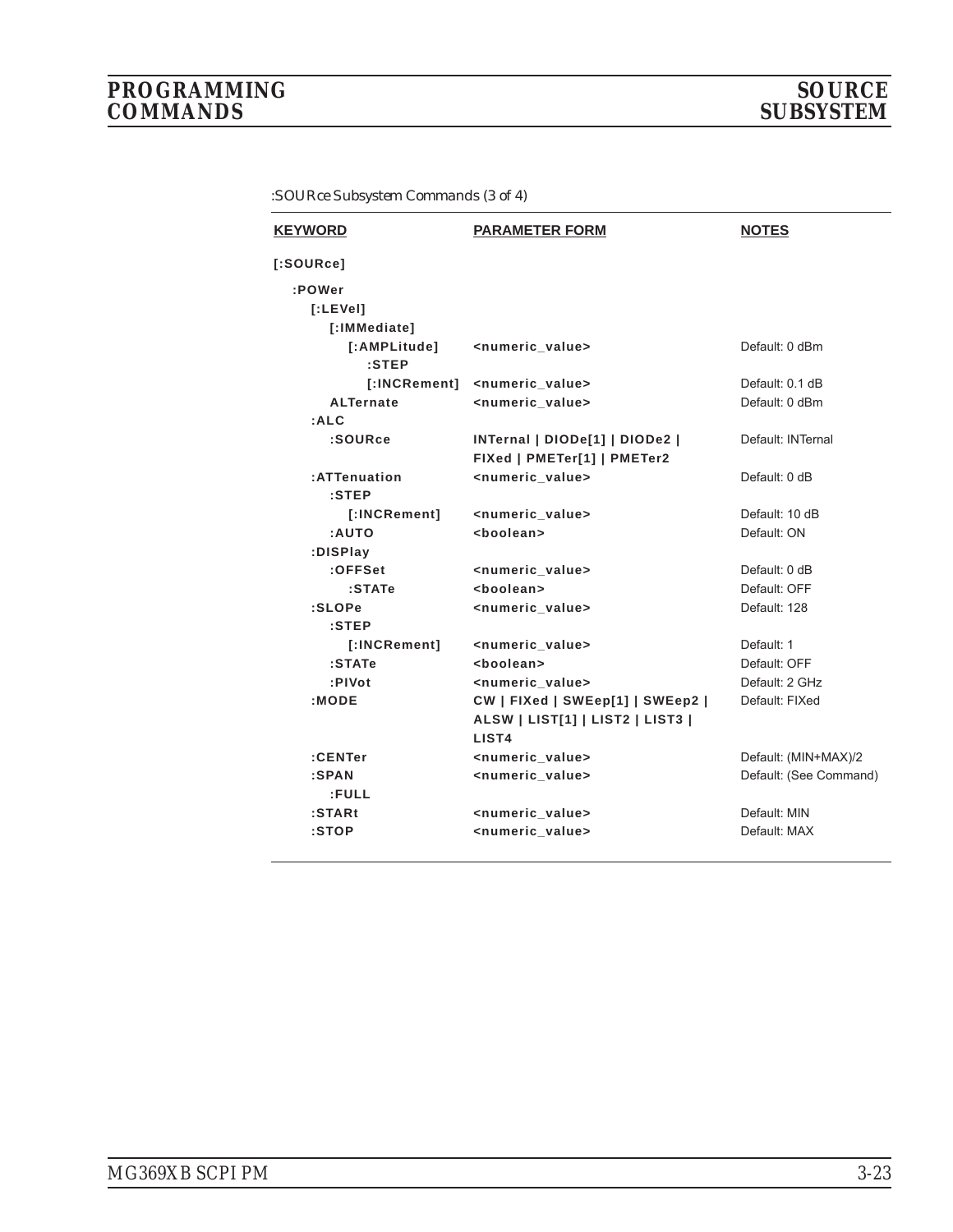# *PROGRAMMING SOURCE*  $COMMANDS$

| <b>KEYWORD</b> | <b>PARAMETER FORM</b>           | <b>NOTES</b>              |
|----------------|---------------------------------|---------------------------|
| [:SOWRec]      |                                 |                           |
| :PULM          |                                 |                           |
| :INTernal      |                                 |                           |
| :FREQuency     | <numeric_value></numeric_value> | Default: 1 kHz            |
| :POLarity      | <b>NORMal   INVerted</b>        | Default: NORMal           |
| :SOURce        | INTernal1   INTernal2           | Default: INTernal1        |
|                | <b>EXTernal1   EXTernal2</b>    |                           |
| :STATe         | <boolean></boolean>             | Default: OFF              |
| :PULSe         |                                 |                           |
| :COUNt         | <numeric_value></numeric_value> | Default: 1                |
| :DELay <n></n> | <numeric_value></numeric_value> | Default: $100 \mu s$      |
| :PERiod        | <numeric_value></numeric_value> | Default: 1 ms             |
| :WIDTh <n></n> | <numeric_value></numeric_value> | Default: $500 \mu s$      |
| :STEP          | <boolean></boolean>             | Default: OFF              |
| :STARt         | <numeric value=""></numeric>    | Default: $100 \mu s$      |
| :STOP          | <numeric_value></numeric_value> | Default: 100 us           |
| :INCRement     | <numeric_value></numeric_value> | Default: 100 µs           |
| : TIME         | <numeric_value></numeric_value> | Default: 1 ms             |
| :ROSCillator   |                                 |                           |
| :BANDwidth     |                                 |                           |
| :EXTernal      | <integer></integer>             | Default: 100 Hz           |
| :SOURce        | $INT$   EXT                     | Query Only                |
| :SCAN          |                                 |                           |
| :STATe         | <boolean></boolean>             | Default: OFF              |
|                |                                 |                           |
| :SWEep <n></n> |                                 | $SWEep1 = freq sweep;$    |
|                |                                 | SWEep2 = power sweep      |
|                |                                 | (see text).<br>Default: 1 |
| :DIRection     | UP   DOWN                       | Default: UP               |
| :GENeration    | <b>ANAlog   STEPped</b>         | Default: (See Command)    |
| :DWELI         | <numeric value=""></numeric>    | Default: 1 ms             |
| <b>AUTO:</b>   | <boolean></boolean>             | Default: ON               |
| :POINts        | <numeric_value></numeric_value> | Default: (See Command)    |
| [:FREQuency]   |                                 |                           |
| $:$ STEP       | <numeric_value></numeric_value> | Default: (See Command)    |
| :POWer         |                                 |                           |
| $:$ STEP       | <numeric_value></numeric_value> | Default: (See Command)    |
| :SPACing       | LINear   LOGarithmic            | Default: LINear           |
| :TIME          | <numeric_value></numeric_value> | Default: (See Command)    |
| :LLIMint       | <numeric_value></numeric_value> | Default: 2 ms             |
| <b>AUTO:</b>   | <boolean></boolean>             | Default: ON               |
|                |                                 |                           |

*:SOURce Subsystem Commands (4 of 4)*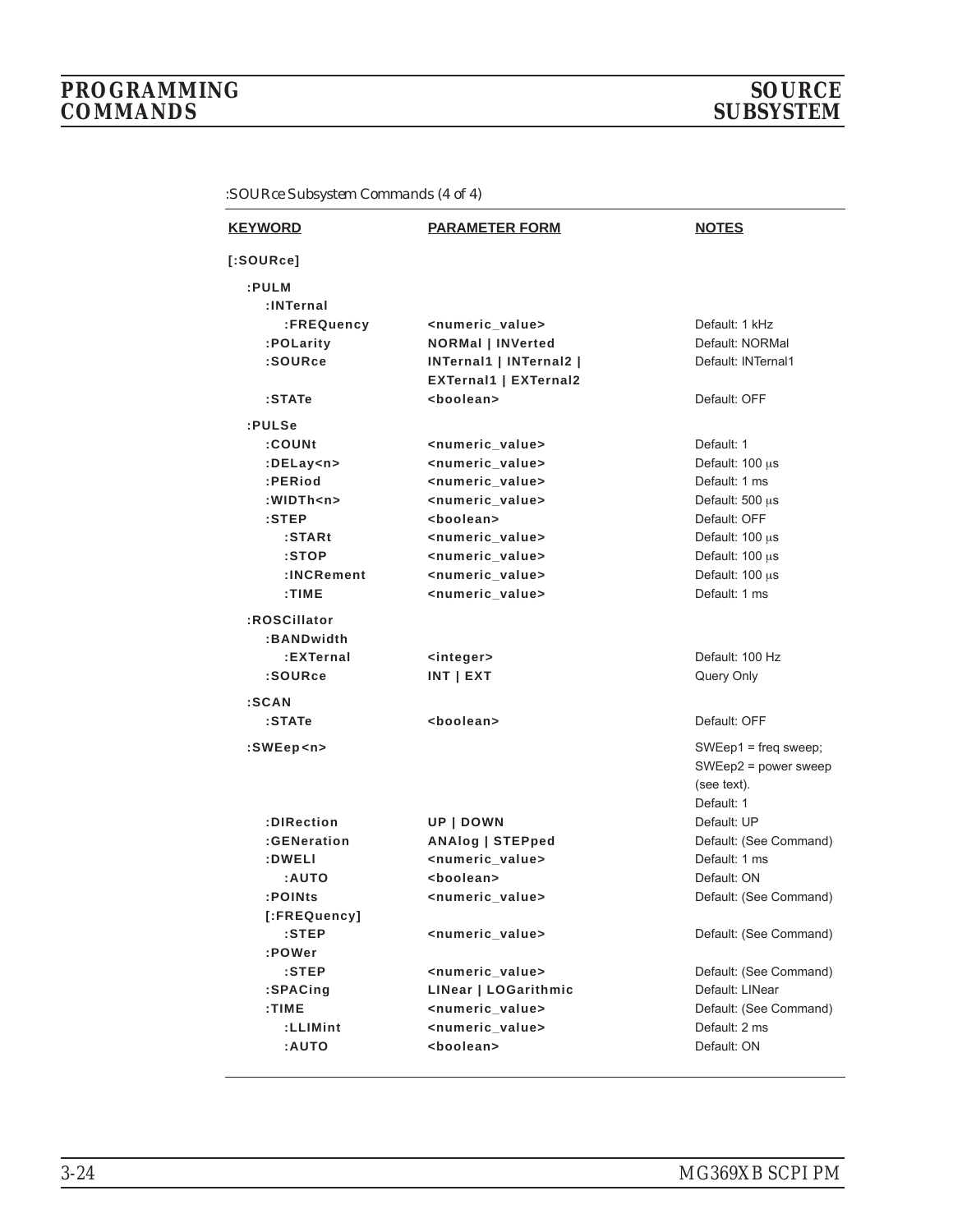The [:SOURce]:AM command and its subcommands comprise the AM Subsystem within the :SOURce subsystem. These commands control the Amplitude Modulation function of the MG369XB.

**[:SOURce]**

**:AM**

#### **:LOGSens**

| Parameters:       | sensitivity (in dB/V)                                                                                                     |
|-------------------|---------------------------------------------------------------------------------------------------------------------------|
|                   | Type: <nrf></nrf>                                                                                                         |
|                   | Range: 0 to 25 dB/V                                                                                                       |
| Default: $3 dB/V$ |                                                                                                                           |
| Description:      | Sets the AM sensitivity for the external AM Log<br>mode.                                                                  |
|                   | Query Form: [:SOURce]:AM:LOGSens?                                                                                         |
|                   | Example: [:SOURce]:AM:LOGSens $sp$ 20 dB/V<br>Set the AM sensitivity for the external AM Log mode to<br>$20 \text{ dB/V}$ |
|                   | [:SOURce]:AM:LOGSens?<br>Requests the currently programmed AM sensitivity<br>value for the external AM Log mode.          |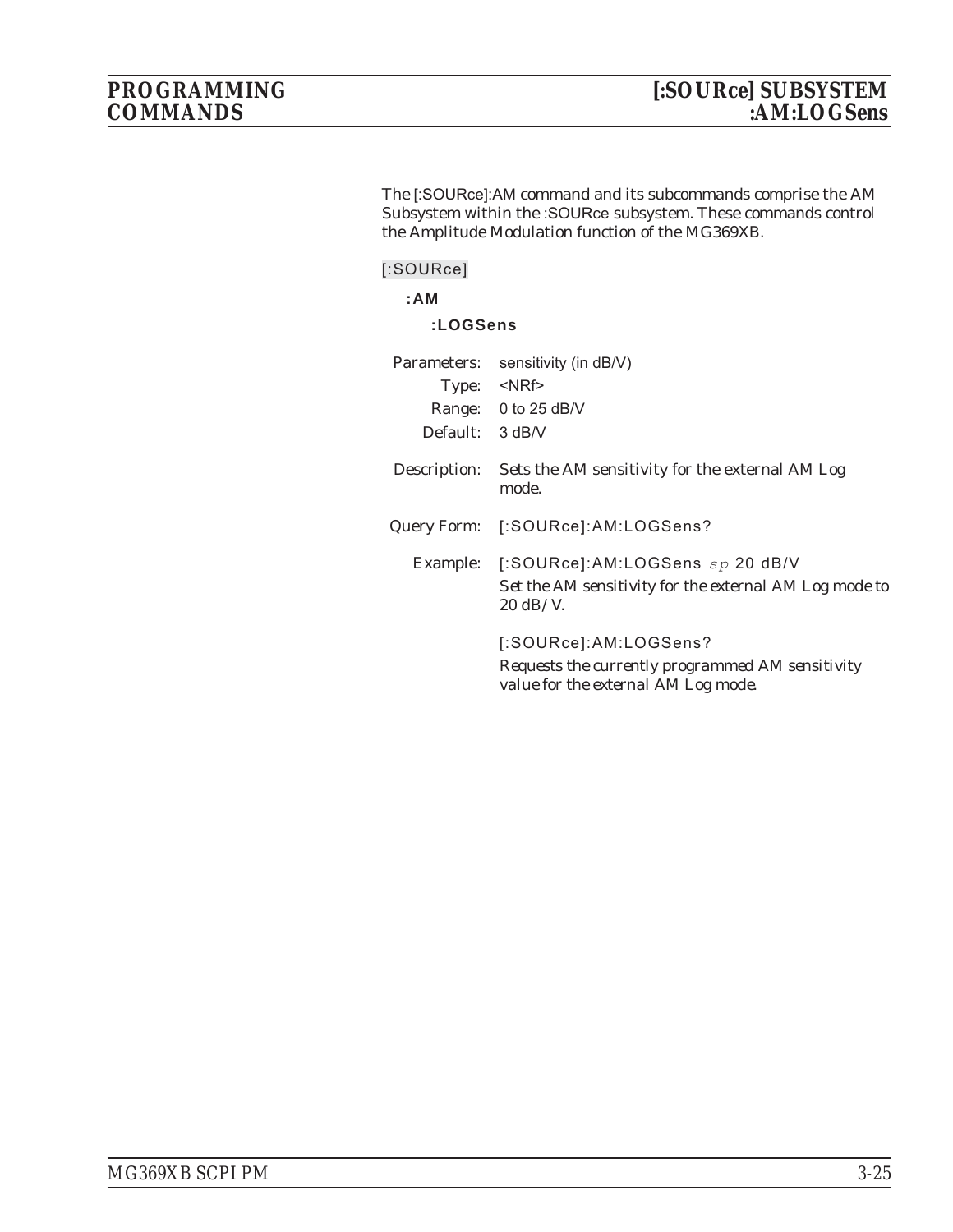# **[:SOURce]**

# **:AM**

# **:SENSitivity**

| Parameters:       | sensitivity (in Pct/V)                                                                                                  |
|-------------------|-------------------------------------------------------------------------------------------------------------------------|
|                   | Type: <nrf></nrf>                                                                                                       |
|                   | Range: 0 to 100 %/V                                                                                                     |
| Default: $50\%$ N |                                                                                                                         |
| Description:      | Sets the AM sensitivity for the external AM Linear<br>mode.                                                             |
|                   | Query Form: [:SOURce]:AM:SENSitivity?                                                                                   |
|                   | Example: [:SOURce]:AM:SENSitivity sp 80 Pct/V<br>Set the AM sensitivity for the external AM Linear<br>mode to 80 %/V.   |
|                   | [:SOURce]:AM:SENSitivity?<br>Requests the currently programmed AM sensitivity<br>value for the external AM Linear mode. |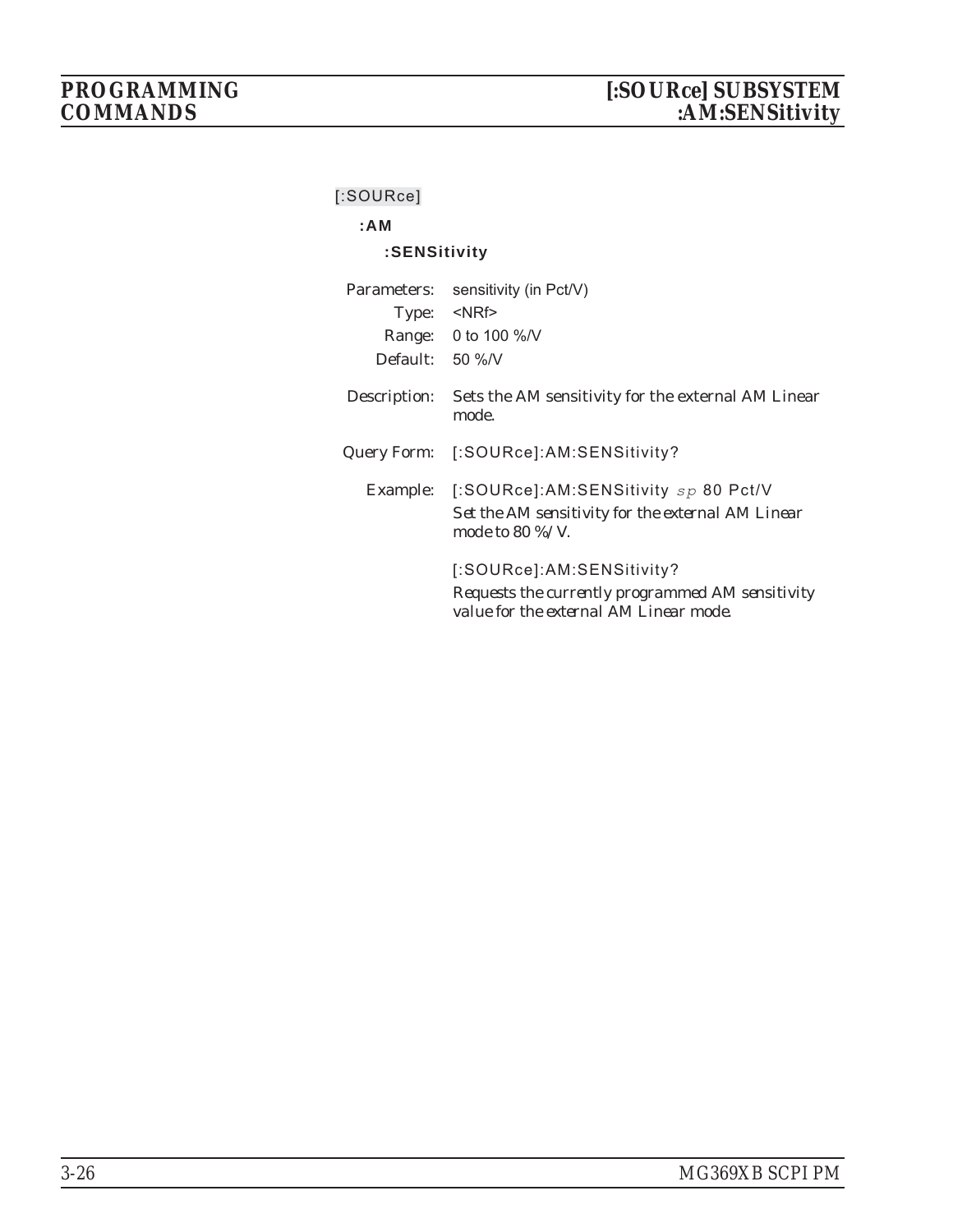# **[:SOURce]**

# **:AM**

# **:LOGDepth**

| Parameters:  | modulation depth (in dB)                                                                                            |
|--------------|---------------------------------------------------------------------------------------------------------------------|
| Type:        | $<$ NRf $>$                                                                                                         |
|              | Range: 0 to 25 dB                                                                                                   |
| Default:     | - 3 dB                                                                                                              |
| Description: | Sets the modulation depth of the AM signal in the in-<br>ternal AM Log mode.                                        |
| Query Form:  | [:SOURce]:AM:LOGDepth?                                                                                              |
| Example:     | [:SOURce]:AM:LOGDepth $sp$ 20 dB<br>Set the modulation depth in the internal AM Log mode<br>to 20 dB.               |
|              | [:SOURce]:AM:LOGDepth?<br>Requests the currently programmed modulation depth<br>value for the internal AM Log mode. |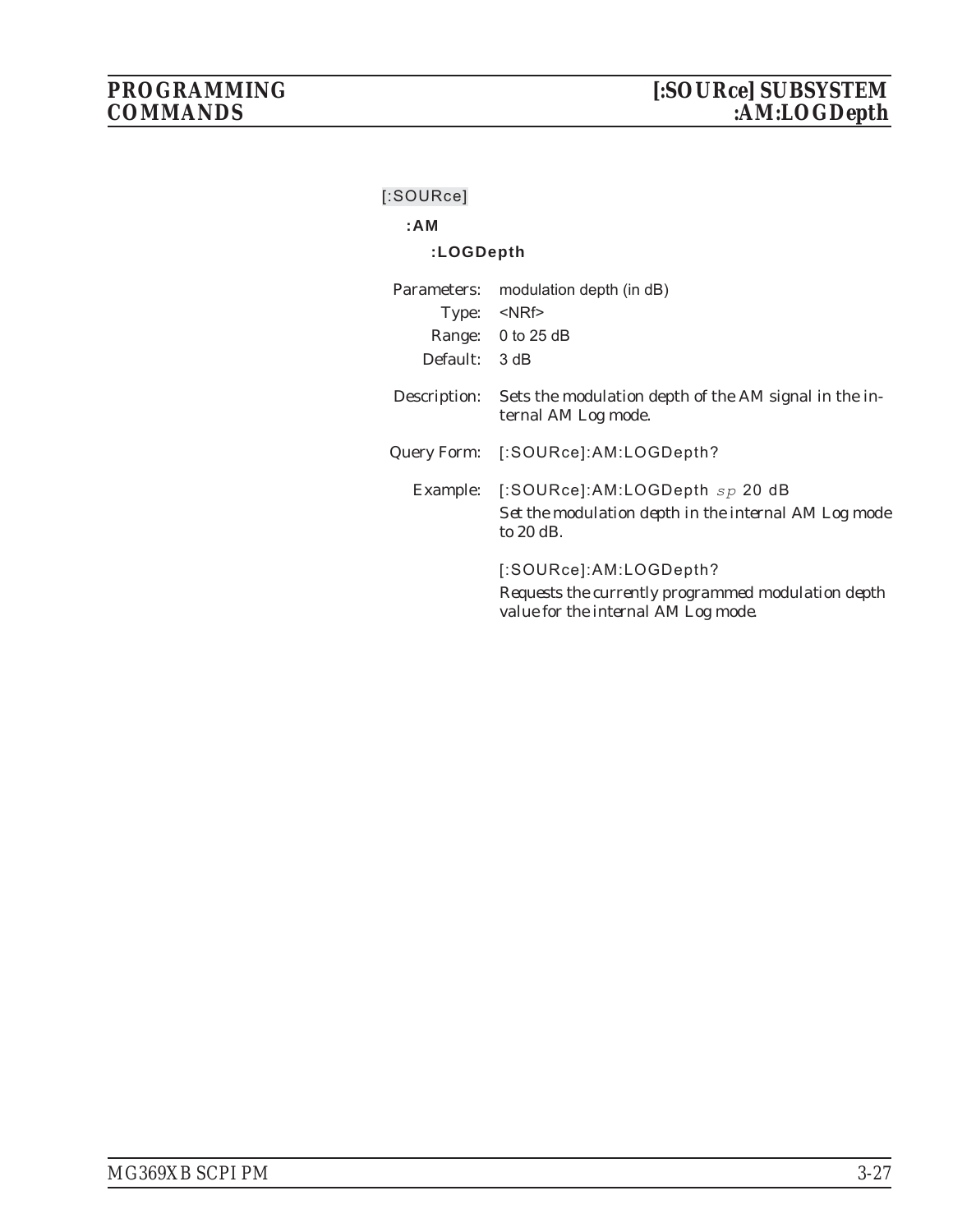| [:SOURce]            |                                                                                                                                                                                                                                                                                                                                                                                            |
|----------------------|--------------------------------------------------------------------------------------------------------------------------------------------------------------------------------------------------------------------------------------------------------------------------------------------------------------------------------------------------------------------------------------------|
| : A M                |                                                                                                                                                                                                                                                                                                                                                                                            |
| :INTernal            |                                                                                                                                                                                                                                                                                                                                                                                            |
| : WAVE               |                                                                                                                                                                                                                                                                                                                                                                                            |
| Parameters:<br>Type: | SINE   GAUSsian   RDOWn   RUP   SQUare  <br><b>TRlangle   UNIForm</b><br><char></char>                                                                                                                                                                                                                                                                                                     |
| Default: SINE        |                                                                                                                                                                                                                                                                                                                                                                                            |
| Description:         | Selects the modulating waveform (from the internal<br>AM generator) for the internal AM function, as fol-<br>lows:<br><b>SINE</b><br>Sine wave<br>$=$ $\qquad$<br>GAUSsian<br>Guassian noise<br>$=$<br>RDOWn<br>Negative ramp<br>$=$ $\,$<br><b>RUP</b><br>Positive ramp<br>$=$<br>SQUare =<br>Square wave<br>= Triangle wave<br>TRIangle<br><b>Uniform noise</b><br><b>UNIForm</b><br>$=$ |
|                      | Query Form: [:SOURce]:AM:INTernal:WAVE?                                                                                                                                                                                                                                                                                                                                                    |
| Example:             | [:SOURce]:AM:INTernal:WAVE sp TRIangle<br>Selects a triangle wave as the modulating waveform<br>for the internal AM function.                                                                                                                                                                                                                                                              |
|                      | [:SOURce]:AM:INTernal:WAVE?<br>Requests the currently selected modulating waveform<br>for the internal AM function.                                                                                                                                                                                                                                                                        |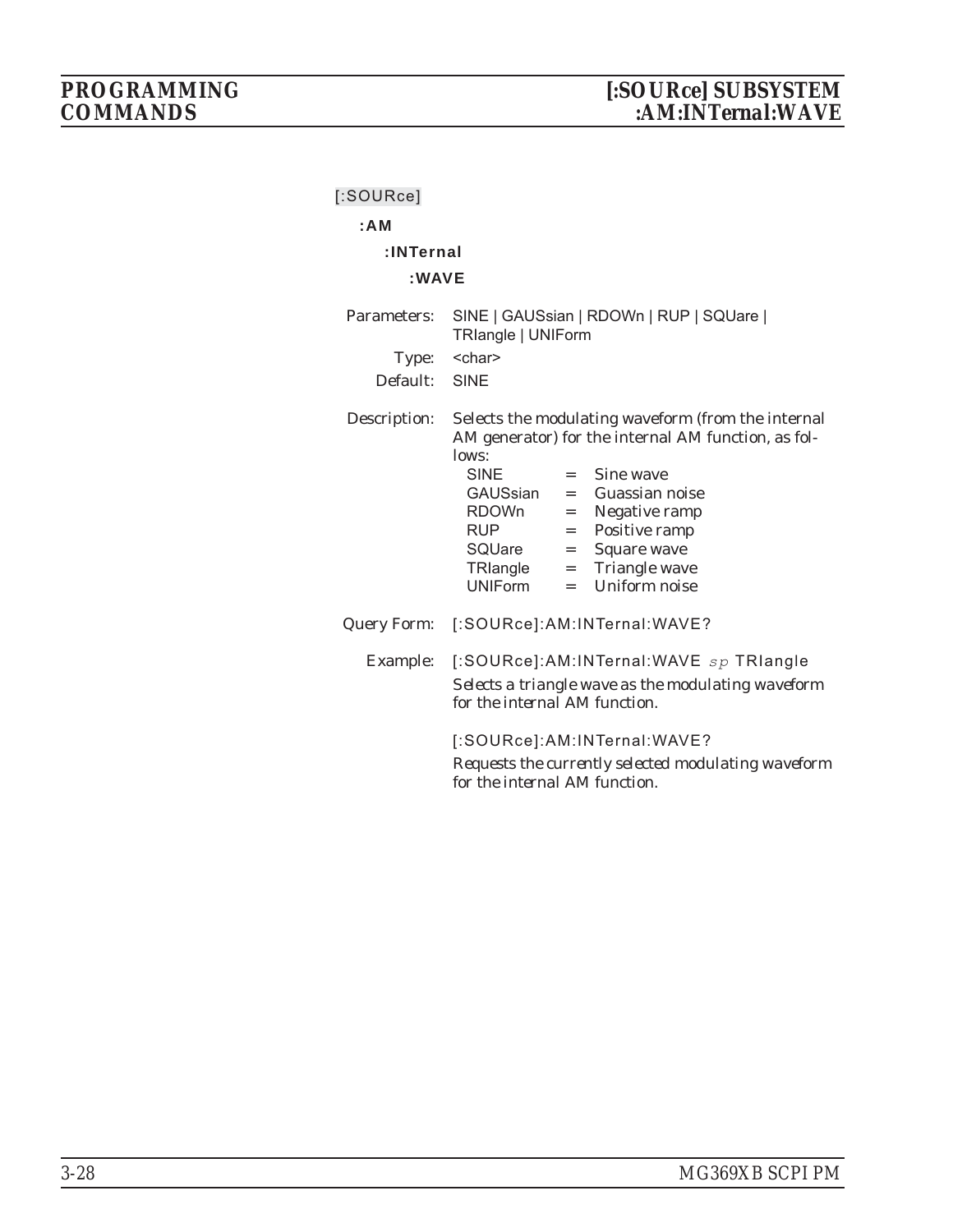# **[:SOURce]**

# **:AM**

# **:INTernal**

# **:FREQuency**

| Parameters:  | frequency                                                                                                                                    |
|--------------|----------------------------------------------------------------------------------------------------------------------------------------------|
| Type:        | $<$ NRf $>$                                                                                                                                  |
| Range:       | 0.1 Hz to 1 MHz for sine wave;<br>0.1 Hz to 100 kHz for square, triangle, and ramp wave-<br>forms                                            |
| Default:     | 1 kHz                                                                                                                                        |
| Description: | Sets the frequency of the modulating waveform for the<br>internal AM function (see : AM: INTernal: WAVE).                                    |
| Query Form:  | [:SOURce]:AM:INTernal:FREQuency?                                                                                                             |
| Example:     | [:SOURce]:AM:INTernal:FREQuency sp 50 kHz<br>Sets the frequency of the modulating waveform for the<br>internal AM function to 50 kHz.        |
|              | [:SOURce]:AM:INTernal:FREQuency?<br>Requests the currently programmed modulating wave-<br>form frequency value for the internal AM function. |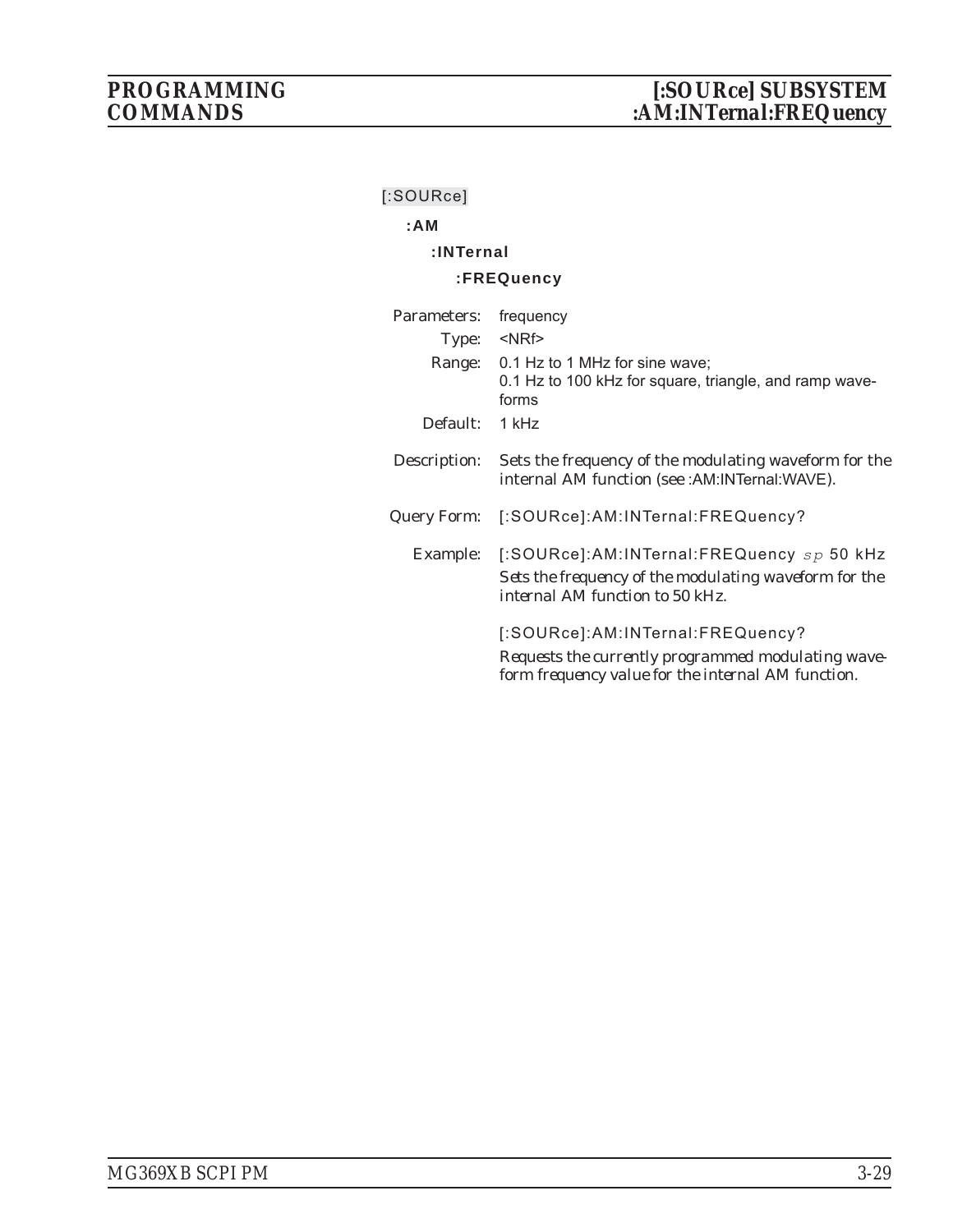| $[$ :SOURce] |                                                                                                                     |
|--------------|---------------------------------------------------------------------------------------------------------------------|
| :AM          |                                                                                                                     |
| :DEPTh       |                                                                                                                     |
| Parameters:  | modulation depth (in Pct)                                                                                           |
|              | Type: <nrf></nrf>                                                                                                   |
|              | Range: 0 to 100%                                                                                                    |
| Default: 50% |                                                                                                                     |
| Description: | Sets the modulation depth of the AM signal in the in-<br>ternal AM Linear mode.                                     |
|              | Query Form: [:SOURce]:AM:DEPTh?                                                                                     |
|              | Example: [:SOURce]:AM:DEPTh $sp 80$ Pct                                                                             |
|              | Set the modulation depth in the internal AM Linear<br>mode to 80%.                                                  |
|              | [:SOURce]:AM:DEPTh?<br>Requests the currently programmed modulation depth<br>value for the internal AM Linear mode. |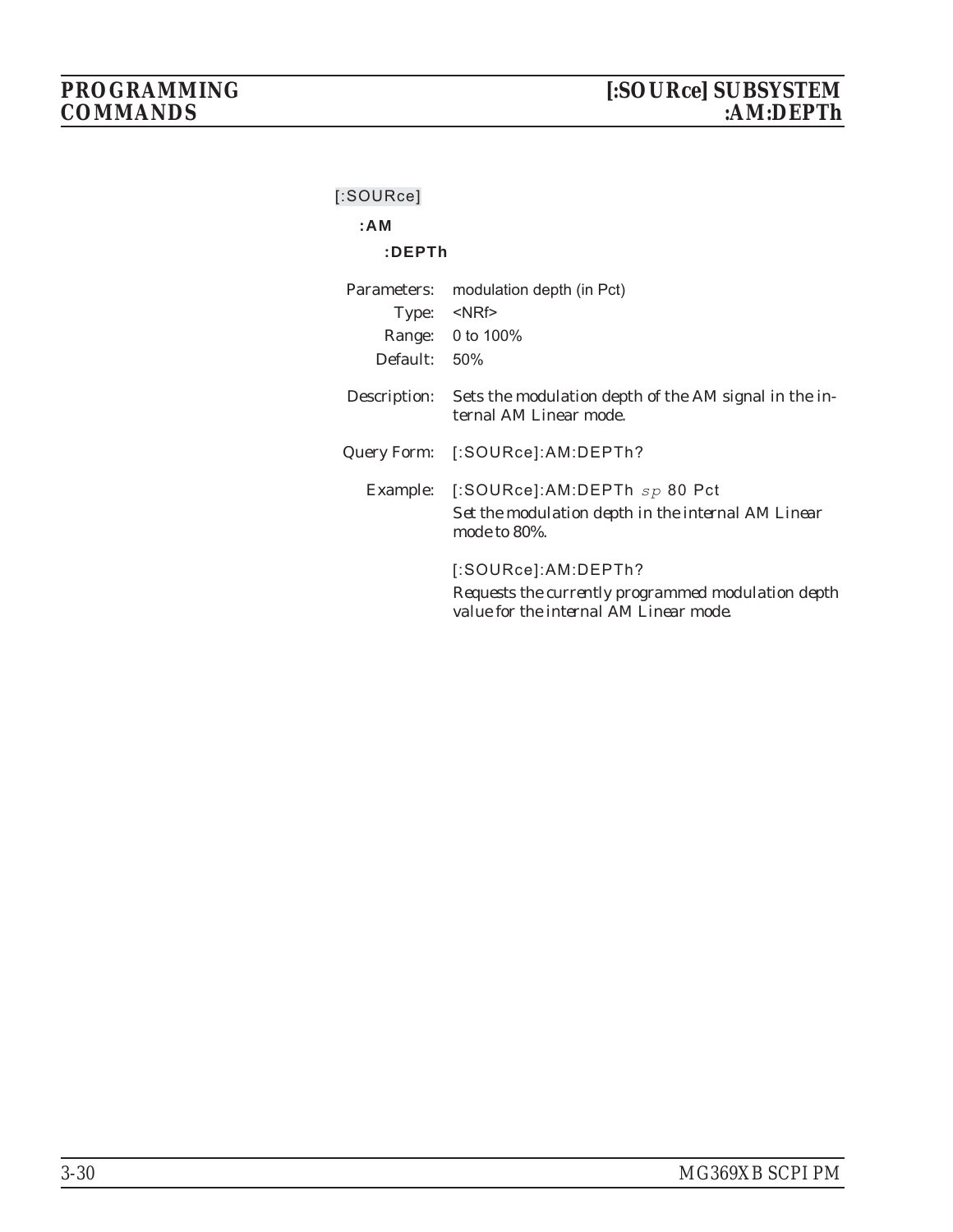| [:SOURce]    |                                                                                                                                                                        |  |
|--------------|------------------------------------------------------------------------------------------------------------------------------------------------------------------------|--|
| : A M        |                                                                                                                                                                        |  |
| :SOURce      |                                                                                                                                                                        |  |
| Parameters:  | INTernal   EXTernal1   EXTernal2<br>Type: < char><br>Default: EXTernal1                                                                                                |  |
| Description: | Selects the source of the AM modulating signal, as fol-<br>lows:<br>INTernal = Internal AM generator<br>EXTernal1 = Not used<br>EXTernal2 = Rear panel AM IN connector |  |
|              | Query Form [:SOURce]:AM:EXTernal:SOURce?                                                                                                                               |  |
|              | Example: [:SOURce]:AM:SOURce sp EXTernal2<br>Selects the rear panel AM IN connector as the active AM<br>modulating signal source.                                      |  |
|              | [:SOURce]:AM:SOURce?<br>Requests the currently programmed AM modulating<br>signal source.                                                                              |  |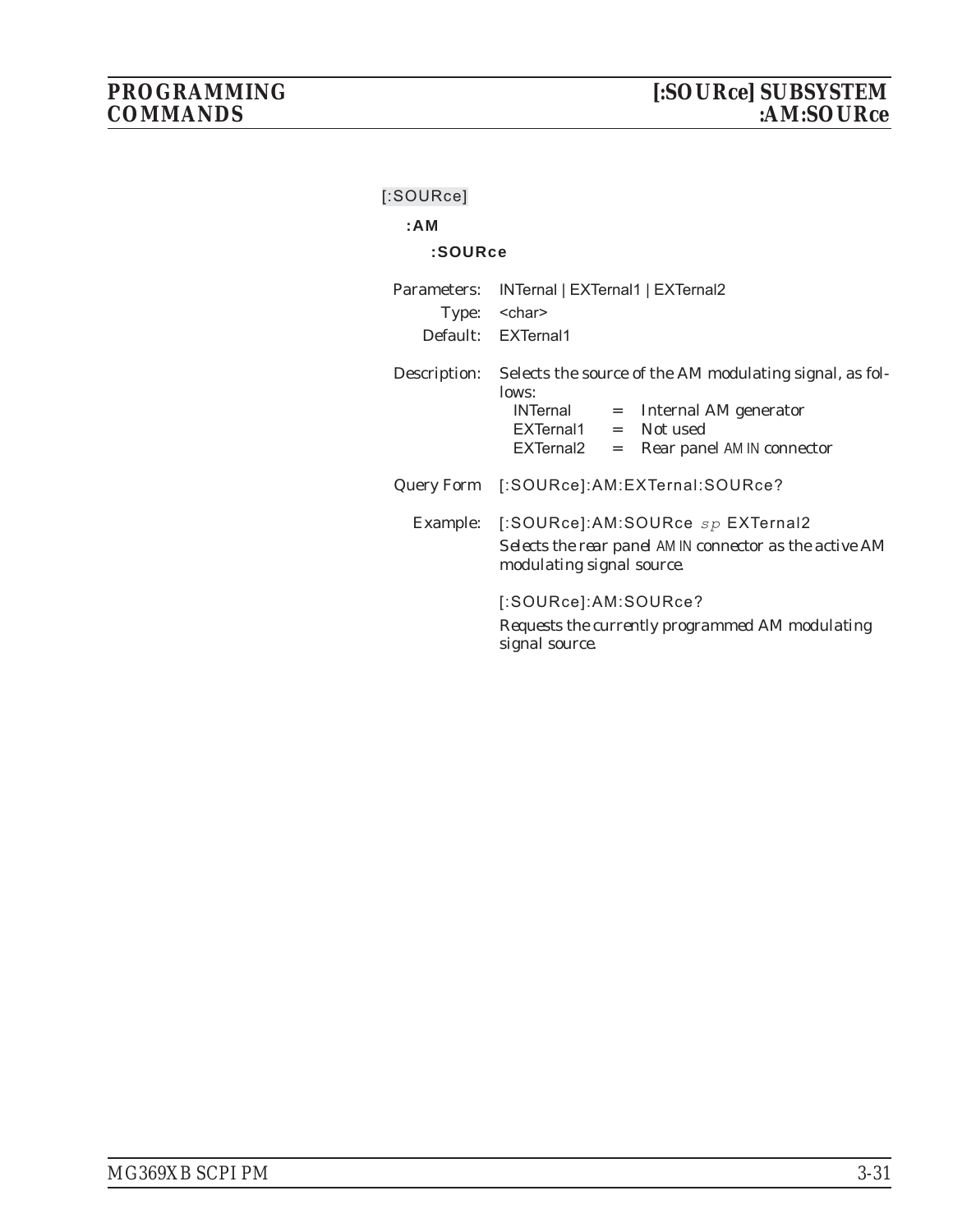| [:SOURce]                   |                                                                                                |
|-----------------------------|------------------------------------------------------------------------------------------------|
| : A M                       |                                                                                                |
| :STATe                      |                                                                                                |
| Parameters:<br>Default: OFF | $ON$   OFF   1   0<br>Type: <boolean></boolean>                                                |
| Description:                | Enable/disable amplitude modulation of MG369XB<br>RF output signal.                            |
|                             | Query Form [:SOURce]:AM:STATe?                                                                 |
|                             | Example: $[$ :SOURce]:AM:STATe $sp$ ON<br>Turns amplitude modulation on.                       |
|                             | [:SOURce]:AM:STATe?<br>Requests currently programmed amplitude modula-<br>tion state (on/off). |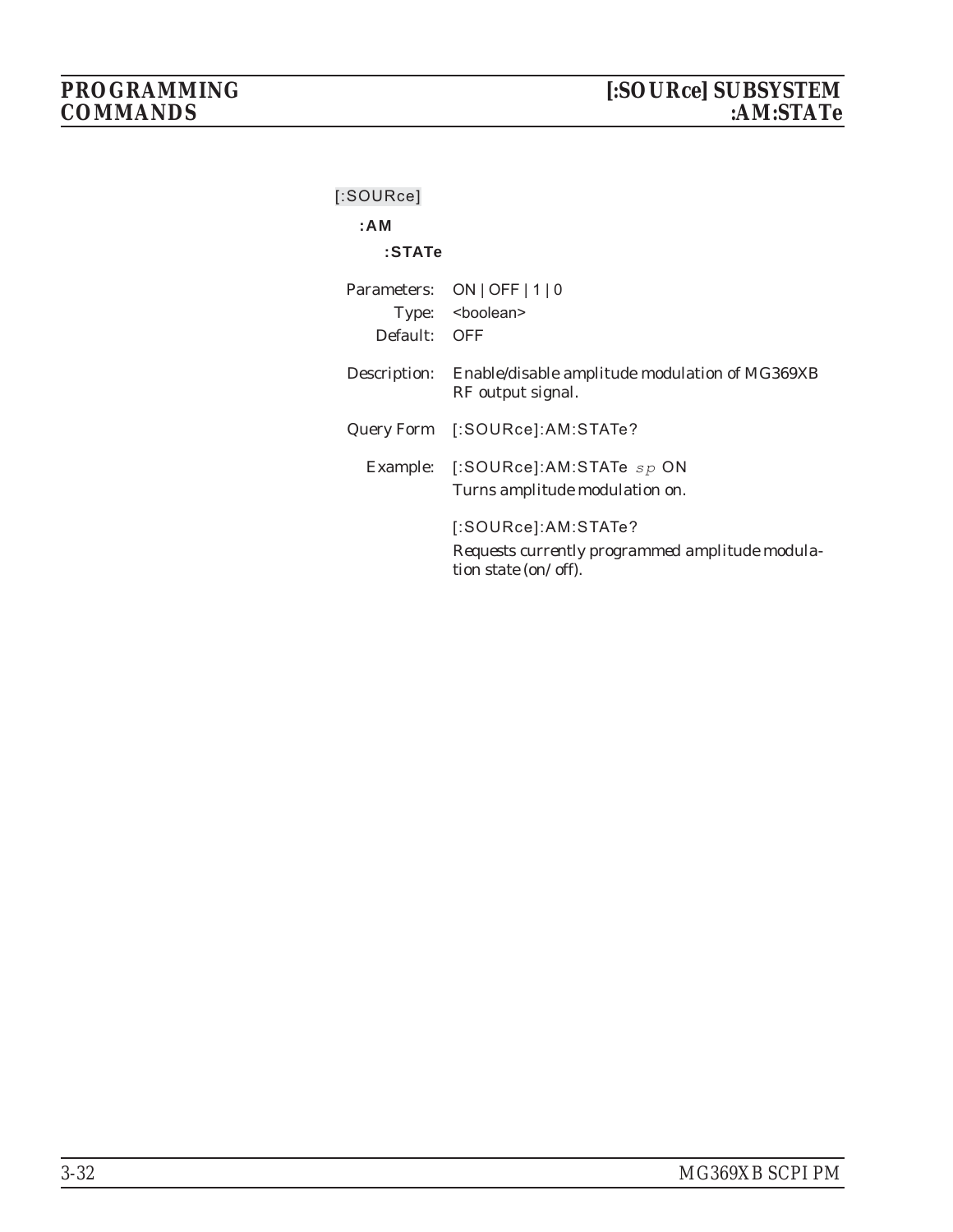| $[$ :SOURce]    |                                                                               |
|-----------------|-------------------------------------------------------------------------------|
| : A M           |                                                                               |
| $:$ TYPE        |                                                                               |
|                 | Parameters: LINear   LOGarithmic                                              |
|                 | Type: < char>                                                                 |
| Default: LINear |                                                                               |
|                 | Description: Selects the AM operating mode.                                   |
|                 | Query Form [:SOURce]:AM:TYPE?                                                 |
|                 | Example: [:SOURce]:AM:TYPE sp LOGarithmic<br>Selects the AM Log mode.         |
|                 | [:SOURec].AM:TYPE?<br>Requests the currently programmed AM operating<br>mode. |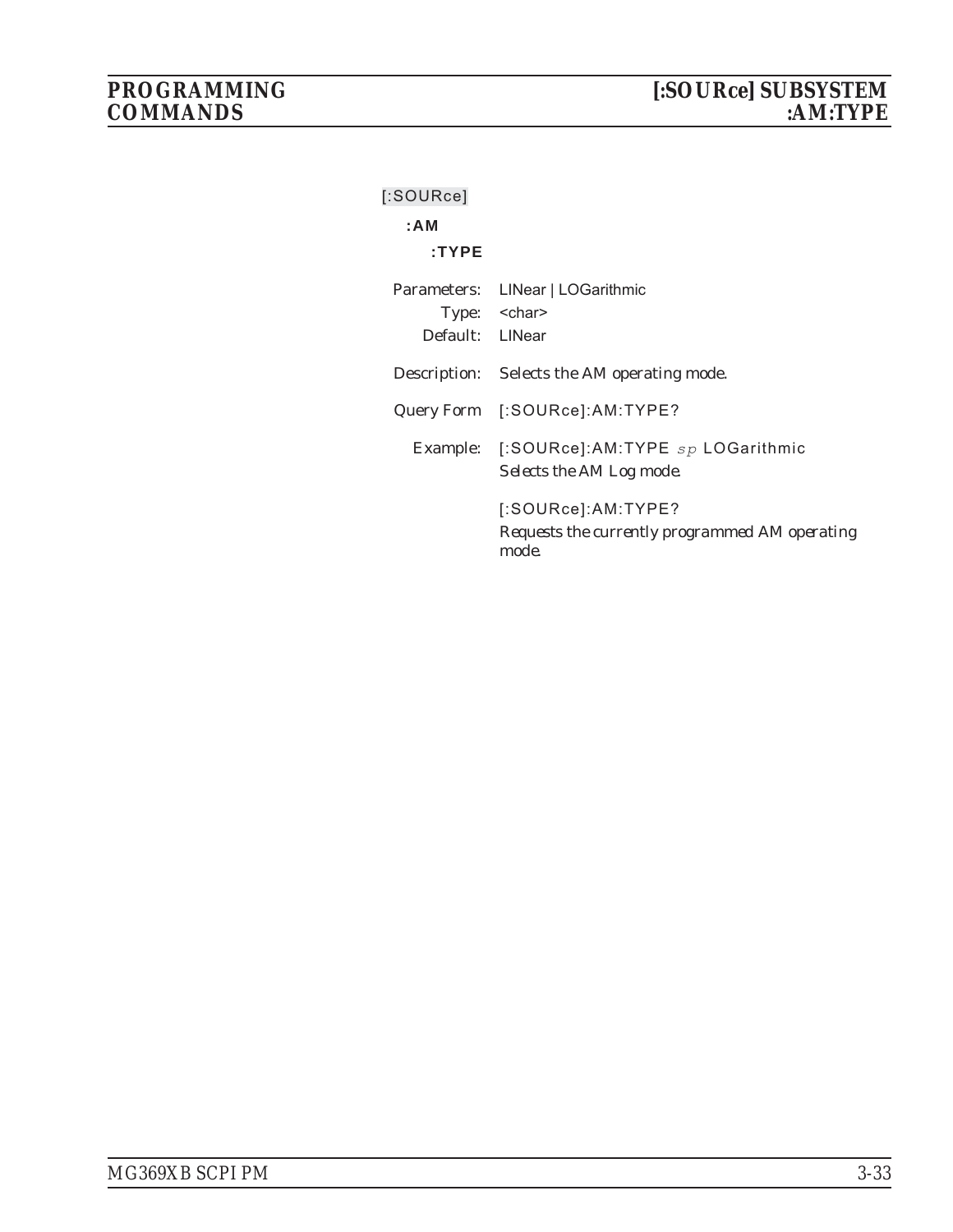The [:SOURce]:CORRection command and its subcommands comprise the Correction Subsystem within the :SOURce subsystem. These commands are used to select and apply level flatness correction to the MG369XB RF output. (Refer to "Leveling Operations" in Chapter 3 of the MG369XB Operation Manual.)

## **:CORRection**

**[:STATe]**

| Default: OFF | Parameters: ON   OFF   1   0<br>Type: <boolean></boolean>                                              |
|--------------|--------------------------------------------------------------------------------------------------------|
| Description: | Turns the selected user level flatness correction<br>power-offset table on/off.                        |
|              | Query Form [:SOURce]:CORRection[:STATe]?                                                               |
| Example:     | [:SOURce]:CORRection:STATe sp ON<br>Turns on the selected user level correction power-offset<br>table. |

NOTE:

If :CORRection:CSET:SELect is NONE, sending the command :COR-Rection:STATe ON returns an error.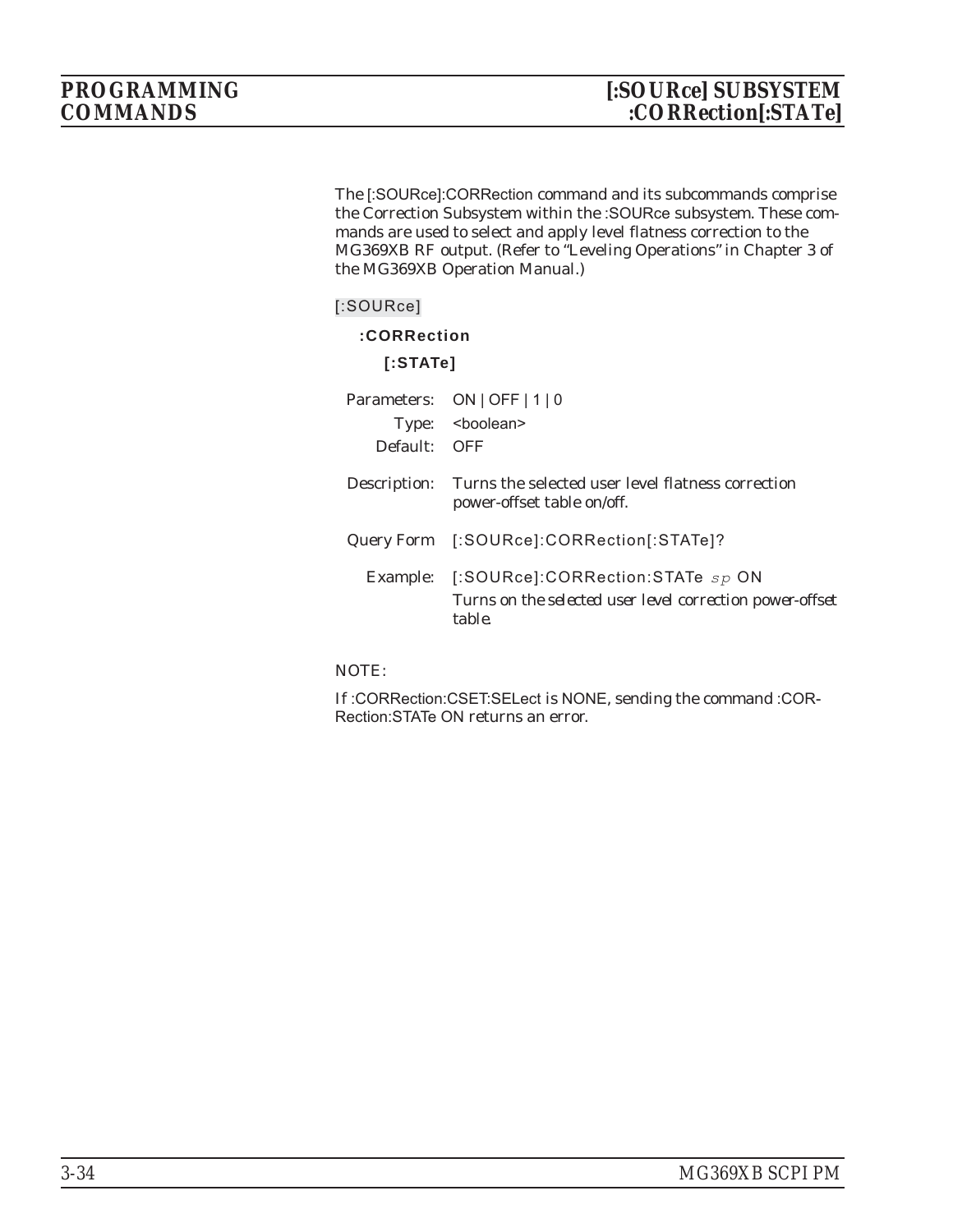| [:SOURce]                        |                                                                                                                                                          |
|----------------------------------|----------------------------------------------------------------------------------------------------------------------------------------------------------|
| :CORRection                      |                                                                                                                                                          |
| $:$ CSET                         |                                                                                                                                                          |
| :SELect                          |                                                                                                                                                          |
| Parameters:<br>Type:<br>Default: | NONE   USER1   USER2   USER3   USER4   USER5<br><char><br/><b>NONE</b></char>                                                                            |
| Description:                     | Selects the user level flatness correction power-offset<br>table to be applied to the MG369XB output by the<br>command [:SOURce]:CORRection:STATe sp ON. |
| Query Form                       | [:SOURce]:CORRection:CSET:SELect?                                                                                                                        |
| Example:                         | [:SOURce]:CORRection:CSET:SELect sp<br>USER3<br>Selects user level flatness correction power-offset ta-<br>$ble \#3.$                                    |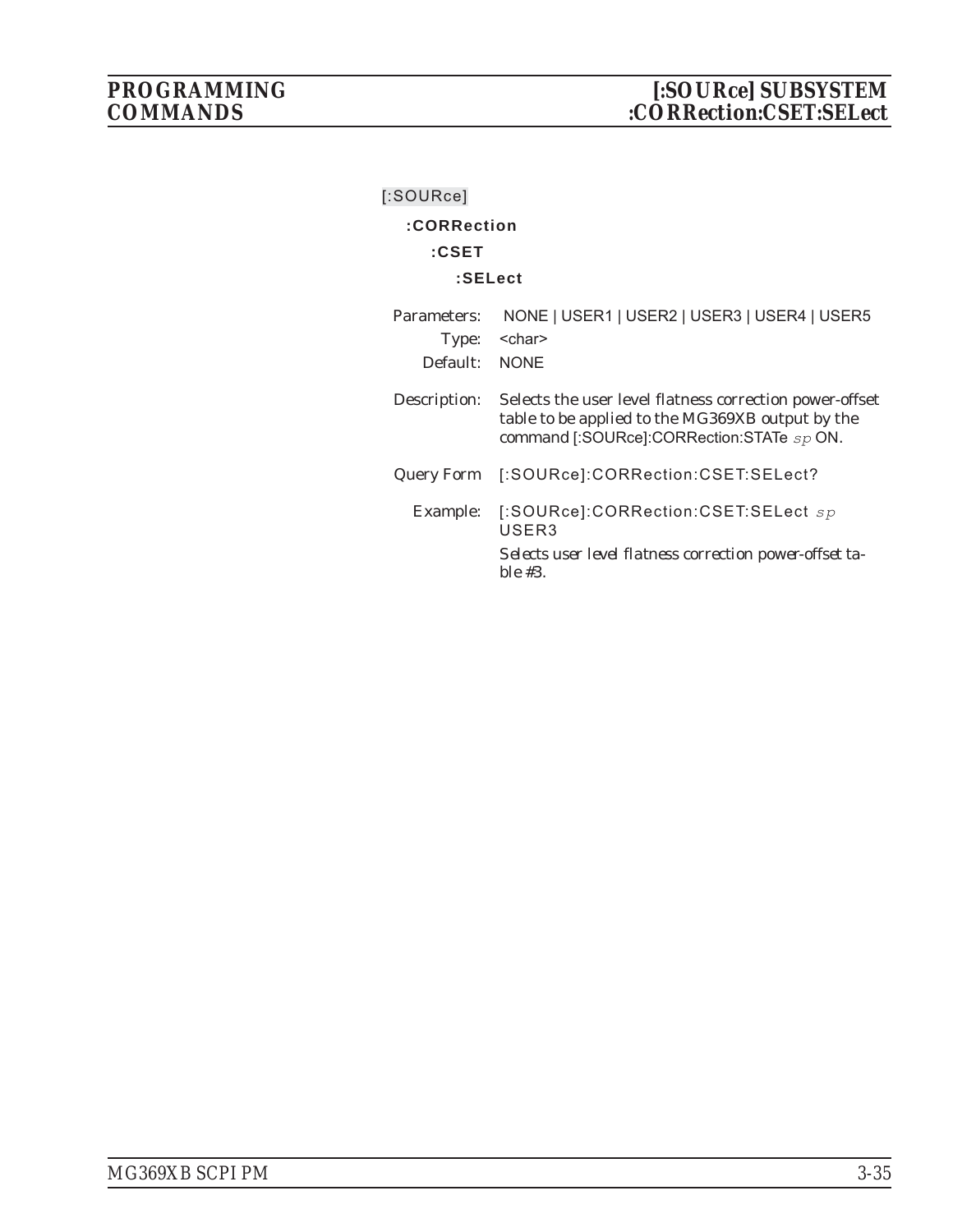The [:SOURce]:FM command and its subcommands comprise the FM Subsystem within the :SOURce subsystem. These commands control the Frequency Modulation function of the MG369XB.

## **[:SOURce]**

## **:INTernal**

## **:WAVE**

| Parameters: SINE   GAUSsian   RDOWn   RUP   SQUare |
|----------------------------------------------------|

Description: Selects the modulating waveform (from the internal FM generator) for the internal FM function, as follows:

|          | <b>SINE</b>               | $=$ $\qquad$ | Sine wave                                            |
|----------|---------------------------|--------------|------------------------------------------------------|
|          |                           |              | GAUSsian = Guassian noise                            |
|          | RDOWn                     | $=$          | Negative ramp                                        |
|          | RUP.                      |              | $=$ Positive ramp                                    |
|          | SQUare                    | $=$          | Square wave                                          |
|          |                           |              | $TR$ langle $=$ Triangle wave                        |
|          |                           |              | $UNIForm = Uniform noise$                            |
|          |                           |              | Query Form: [:SOURce]:FM:INTernal:WAVE?              |
| Example: |                           |              | [:SOURce]:FM:INTernal:WAVE sp SQUare                 |
|          | the internal FM function. |              | Selects a square wave as the modulating waveform for |

[:SOURce]:FM:INTernal:WAVE? *Requests the currently selected modulating waveform for the internal FM function.*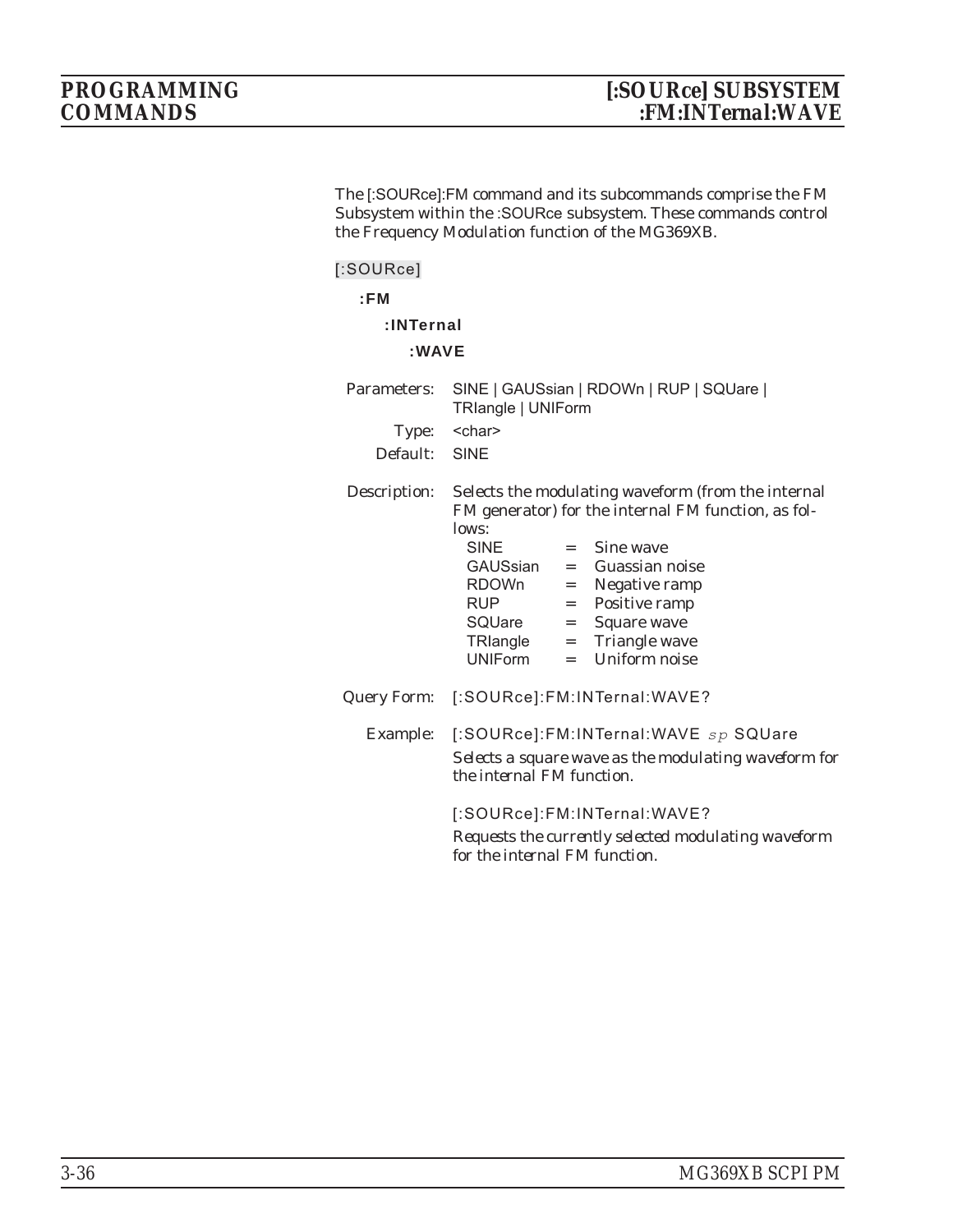## **:FM**

## **:INTernal**

## **:FREQuency**

| Parameters:     | frequency                                                                                                                                    |
|-----------------|----------------------------------------------------------------------------------------------------------------------------------------------|
| Type:<br>Range: | $<$ NRf $>$<br>0.1 Hz to 1 MHz for sine wave;<br>0.1 Hz to 100 kHz for square, triangle, and ramp wave-<br>forms                             |
| Default:        | 1 kHz                                                                                                                                        |
| Description:    | Sets the frequency of the modulating waveform for the<br>internal FM function (see :FM:INTernal:WAVE).                                       |
| Query Form:     | [:SOURce]:FM:INTernal:FREQuency?                                                                                                             |
| Example:        | [:SOURce]:FM:INTernal:FREQuency sp 50 kHz<br>Sets the frequency of the modulating waveform for the<br>internal FM function to 50 kHz.        |
|                 | [:SOURce]:FM:INTernal:FREQuency?<br>Requests the currently programmed modulating wave-<br>form frequency value for the internal FM function. |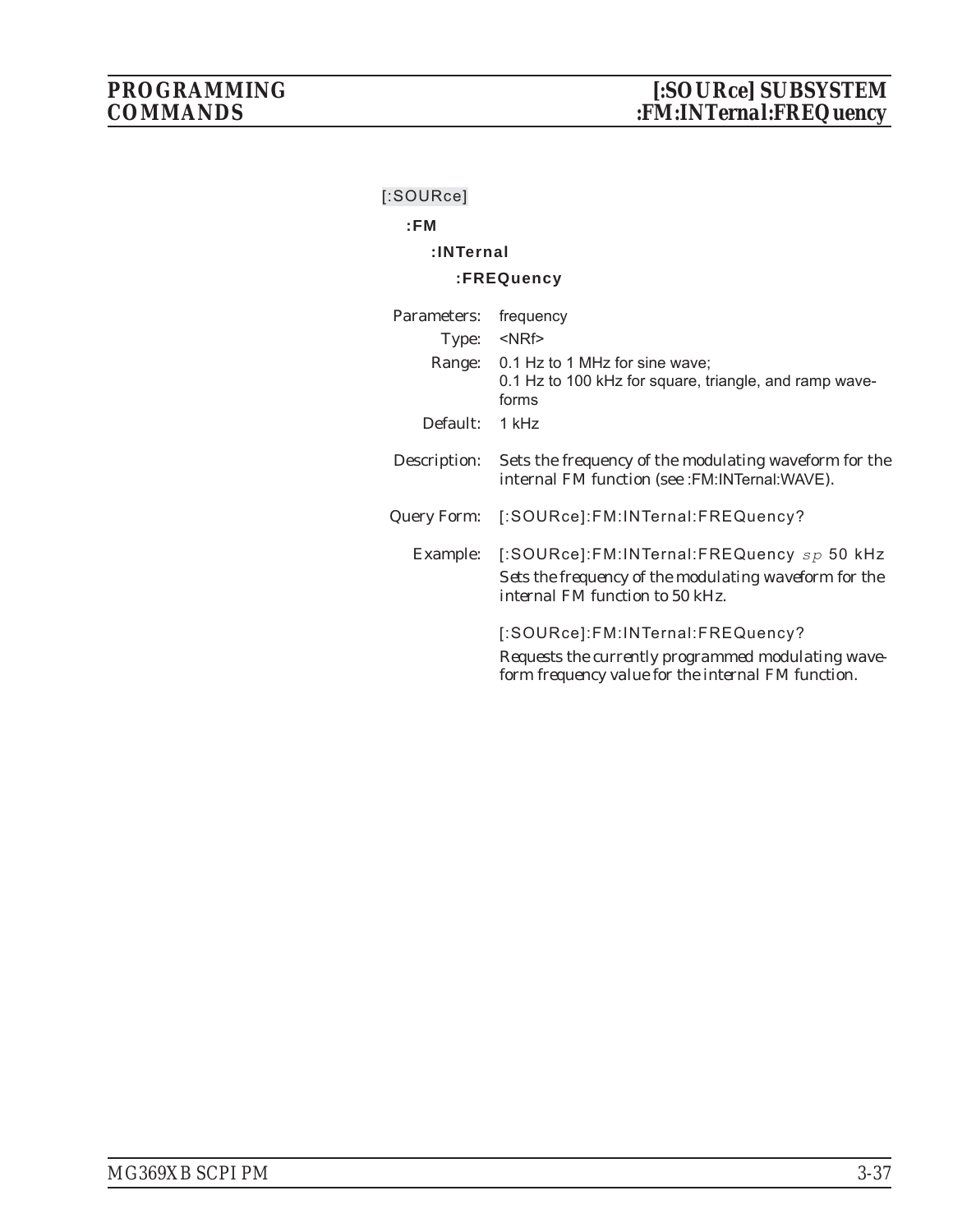## **:FM**

## **:DEViation**

| Parameters:  | modulation deviation (in Hz)                                                                                                          |  |
|--------------|---------------------------------------------------------------------------------------------------------------------------------------|--|
| Type:        | $<$ NRf $>$                                                                                                                           |  |
| Range:       | 10 kHz to 20 MHz in Locked, Locked Low-Noise, and<br>Unlocked Narrow modes;<br>100 kHz to 100 MHz in Unlocked Wide mode               |  |
| Default:     | 1 MHz                                                                                                                                 |  |
| Description: | Set the modulation deviation of the FM signal for the<br>internal FM function.                                                        |  |
|              | Query Form [:SOURce]: FM: DEViation?                                                                                                  |  |
| Example:     | [:SOURce]:FM:DEViation $sp$ 10 MHz<br>Set the modulation deviation of the FM signal for the<br><i>internal FM function to 10 MHz.</i> |  |
|              | [:SOURce]:FM:DEViation?<br>Requests the currently programmed modulation devia-<br>tion of the FM signal for the internal FM function. |  |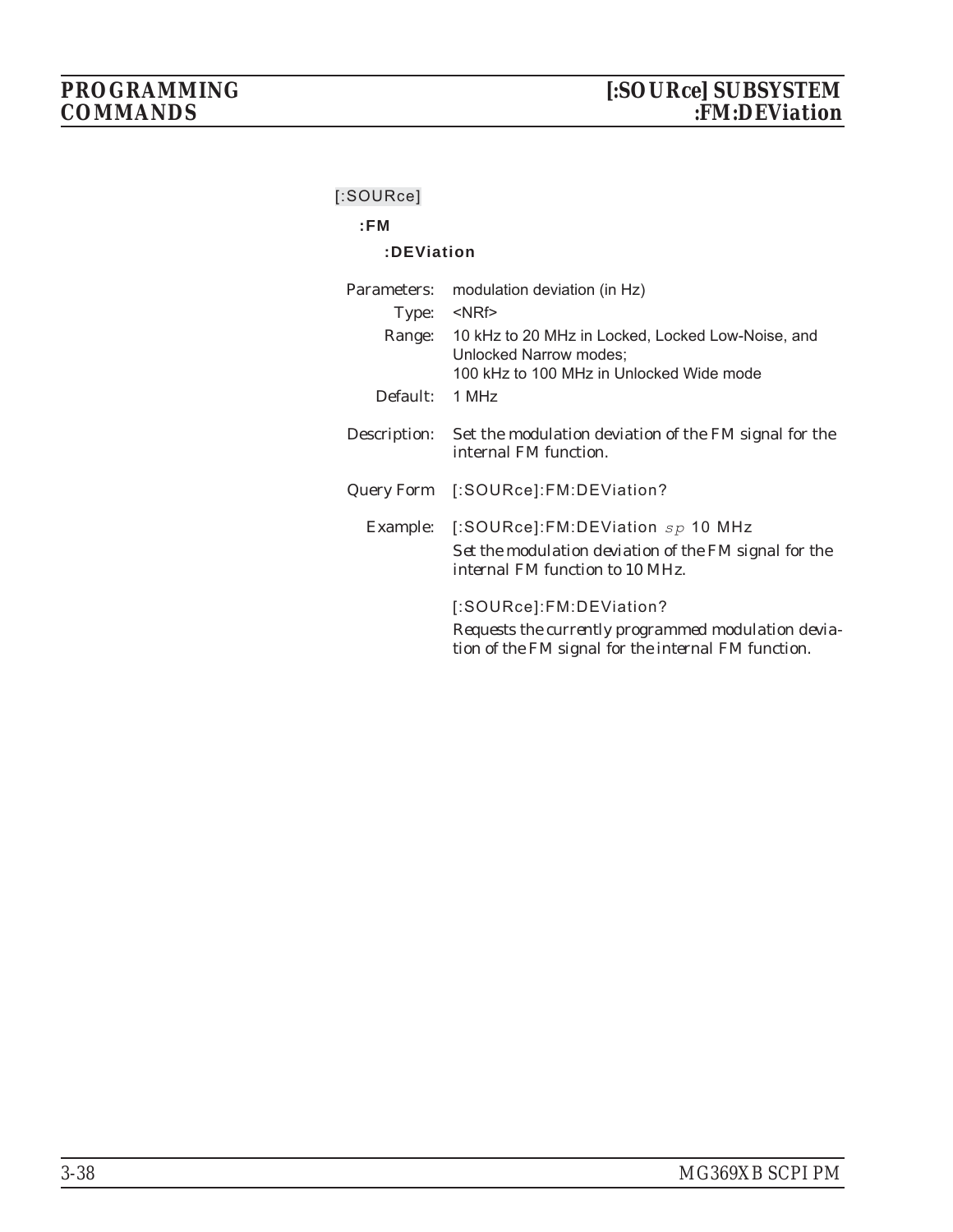| $[$ :SOURce] |                                                                                                                                                                                                                                                                                                                                                                                                                                                                                  |
|--------------|----------------------------------------------------------------------------------------------------------------------------------------------------------------------------------------------------------------------------------------------------------------------------------------------------------------------------------------------------------------------------------------------------------------------------------------------------------------------------------|
| :FM          |                                                                                                                                                                                                                                                                                                                                                                                                                                                                                  |
| :MODE        |                                                                                                                                                                                                                                                                                                                                                                                                                                                                                  |
| Parameters:  | LOCKed[1]   LOCKed2   UNLocked                                                                                                                                                                                                                                                                                                                                                                                                                                                   |
| Type:        | <char></char>                                                                                                                                                                                                                                                                                                                                                                                                                                                                    |
|              | Default: UNLocked                                                                                                                                                                                                                                                                                                                                                                                                                                                                |
| Description: | Sets the synthesis mode employed in generating the<br>FM signal, as follows:<br>LOCKed[1]<br>$=$ Locked Narrow FM<br>LOCKed2 = Locked Narrow Low-Noise FM<br>$UNLocked = Unlocked FM$<br>If LOCKed[1] or LOCKed2 is set, the YIG phase-locked<br>loop is used in synthesizing the FM signal. If UN-<br>Locked is set, the YIG phase-lock loop is disabled and<br>the FM signal is obtained by applying the modulating<br>signal to the tuning coils of the YIG-tuned oscillator. |
|              |                                                                                                                                                                                                                                                                                                                                                                                                                                                                                  |
| Query Form   | [:SOURce]:FM:MODE?                                                                                                                                                                                                                                                                                                                                                                                                                                                               |
| Example:     | [:SOURce]:FM:MODE $sp$ LOCKed[1]<br>Set the synthesis mode used to generate the FM signal<br>to Locked Narrow FM.                                                                                                                                                                                                                                                                                                                                                                |
|              | [:SOURce]:FM:MODE?<br>Requests the currently programmed synthesis mode<br>used to generate the FM signal.                                                                                                                                                                                                                                                                                                                                                                        |
|              |                                                                                                                                                                                                                                                                                                                                                                                                                                                                                  |

### NOTES:

UNLocked FM synthesis mode can be set for wide or narrow mode of operation. (See [:SOURce]:FM:BWIDth)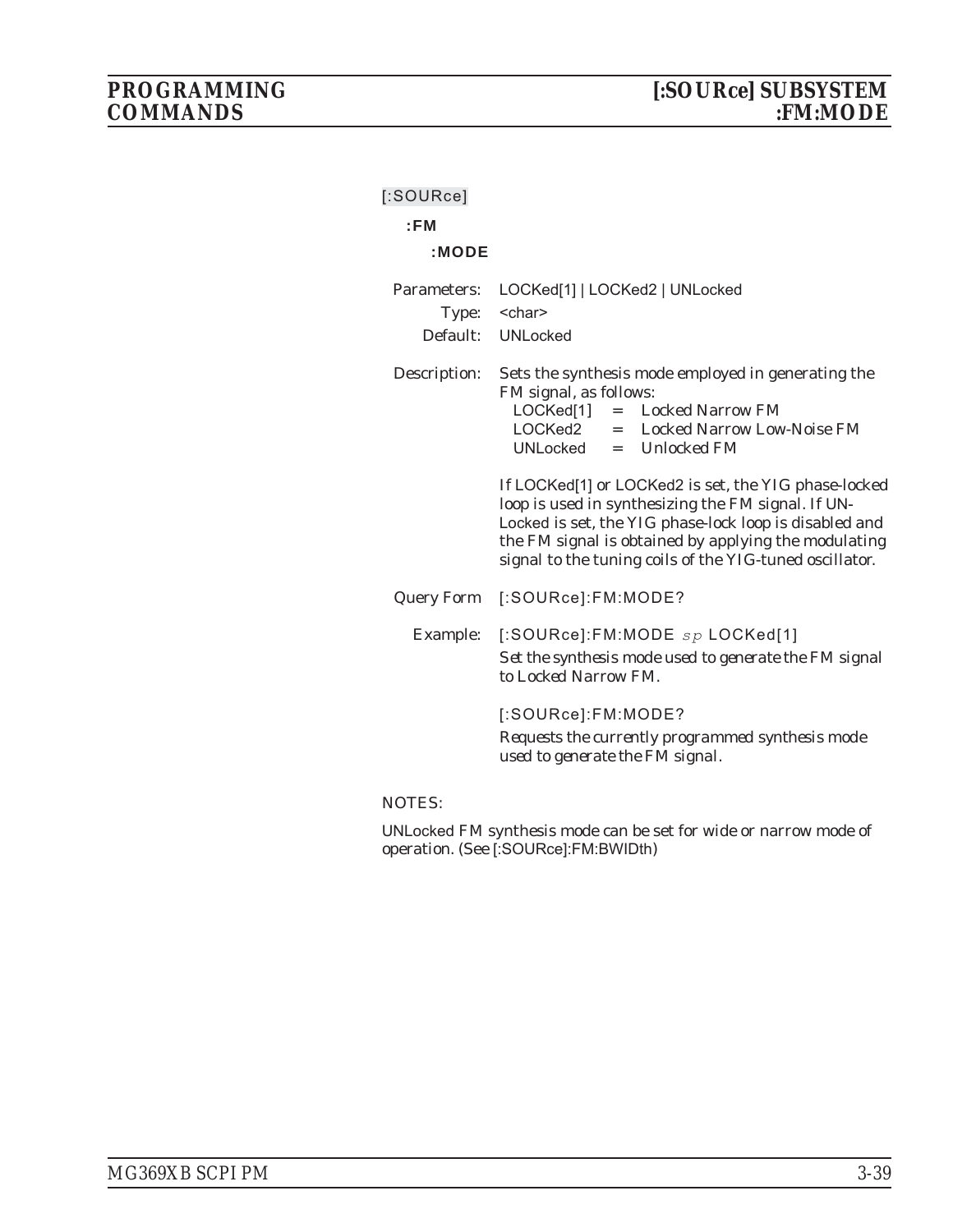| SUURCEI           |                                                                                                                          |
|-------------------|--------------------------------------------------------------------------------------------------------------------------|
| :FM               |                                                                                                                          |
| :BWIDth           |                                                                                                                          |
| Parameters:       | MIN   MAX                                                                                                                |
| Type:             | $ny$                                                                                                                     |
| Range:            | $MIN = narrow mode$ ; $MAX = wide mode$                                                                                  |
| Default:          | <b>MIN</b>                                                                                                               |
| Description:      | Sets the Unlocked FM synthesis mode to wide or nar-<br>row mode of operation.                                            |
|                   | The Unlocked Wide FM synthesis mode allows maxi-<br>mum deviations of $\pm 100$ MHz for DC to 100 Hz rates.              |
|                   | The Unlocked Narrow FM synthesis mode allows<br>maximum deviations of $\pm 10$ MHz for DC to 8 MHz<br>rates.             |
| <b>Query Form</b> | [:SOURce]:FM:BWIDth?                                                                                                     |
| Example:          | [:SOURce]:FM:BWIDth sp MAX<br>Set the Unlocked FM synthesis mode to Wide mode of<br>operation.                           |
|                   | [:SOURce]:FM:BWIDth?<br>Requests the currently programmed Unlocked FM syn-<br>thesis mode of operation (narrow or wide). |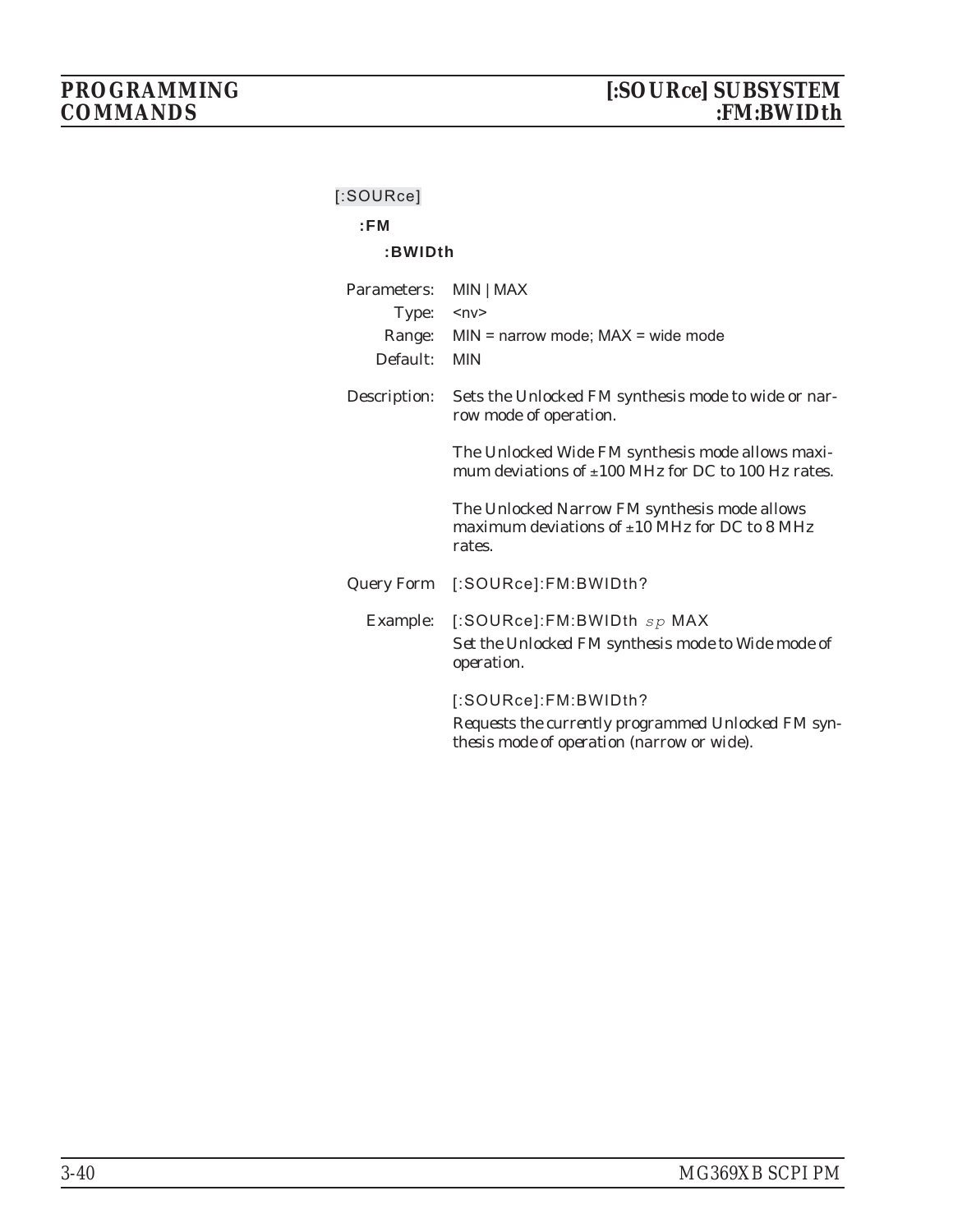## **:FM**

## **:SENSitivity**

| Parameters: | sensitivity (in Hz/V)                                                                                                                                   |
|-------------|---------------------------------------------------------------------------------------------------------------------------------------------------------|
| Type:       | $<$ NRf $>$                                                                                                                                             |
| Range:      | $\pm$ 10 kHz/V to $\pm$ 20 MHz/V in Locked, Locked Low-Noise,<br>and Unlocked Narrow modes;<br>$\pm$ 100 kHz/V to $\pm$ 100 MHz/V in Unlocked Wide mode |
| Default:    | 1 MHz/Volt                                                                                                                                              |
|             | Description: Sets the FM sensitivity for the external FM function.                                                                                      |
|             | Query Form [:SOURce]: FM: SENSitivity?                                                                                                                  |
|             | Example: [:SOURce]:FM:SENSitivity sp 20 MHz/V<br>Set the FM sensitivity for the external FM function to<br>20 MHz/Volt.                                 |
|             | [:SOURce]:FM:SENSitivity?<br>Requests the currently programmed FM sensitivity for<br>the external FM function.                                          |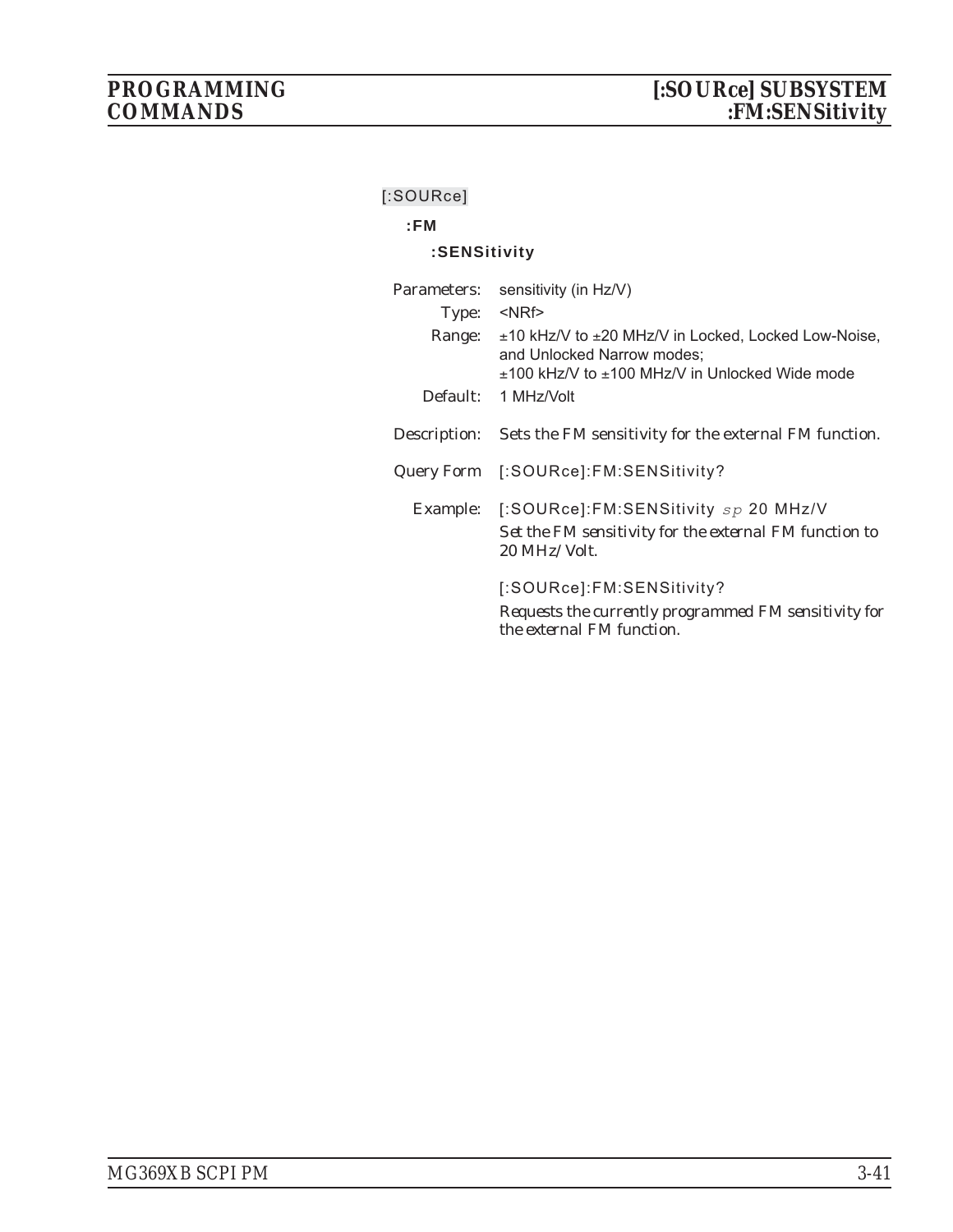| $[$ :SOURce]<br>:FM |                                                                                                                                                                             |
|---------------------|-----------------------------------------------------------------------------------------------------------------------------------------------------------------------------|
| :SOURce             |                                                                                                                                                                             |
| Parameters:         | INTernal   EXTernal1   EXTernal2<br>Type: < char><br>Default: EXTernal1                                                                                                     |
| Description:        | Selects the source of the FM modulating signal, as fol-<br>lows:<br>$INTernal = Internal FM generator$<br>EXTernal1 = Not used<br>EXTernal2<br>= Rear panel FM IN connector |
|                     | Query Form [:SOURce]:FM:SOURce?                                                                                                                                             |
|                     | Example: [:SOURce]:FM:SOURce sp EXTernal2<br>Selects the rear panel FM IN connector as the active ex-<br>ternal FM modulating signal source.                                |
|                     | [:SOURce]:FM:SOURce?<br>Requests the currently programmed FM modulating<br>signal source.                                                                                   |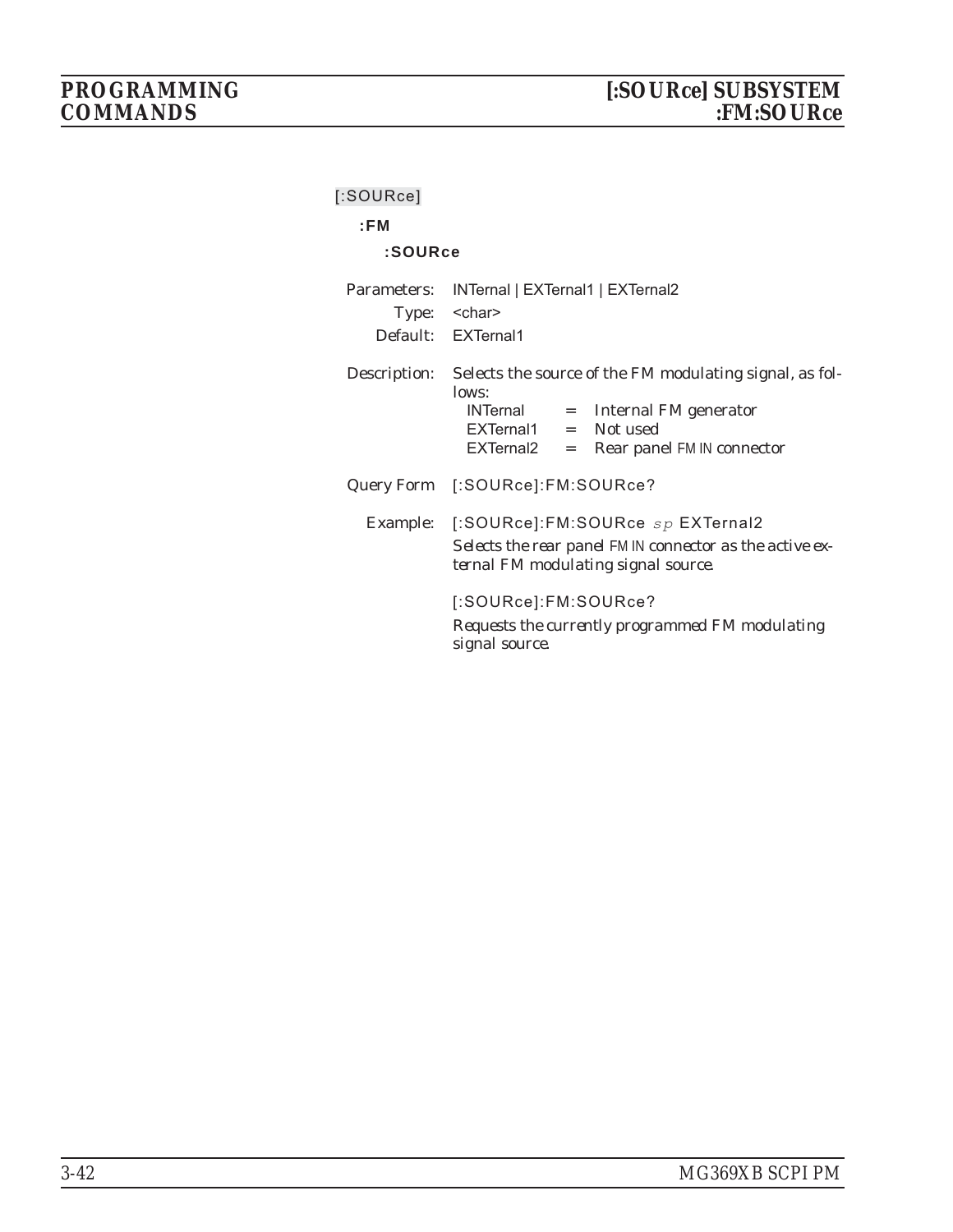| $[$ :SOURce] |                                                                                                    |
|--------------|----------------------------------------------------------------------------------------------------|
| :FM          |                                                                                                    |
| $:$ STATe    |                                                                                                    |
|              | Parameters: ON   OFF   1   0                                                                       |
|              | Type: <boolean></boolean>                                                                          |
| Default: OFF |                                                                                                    |
|              | Description: Enable/disable frequency modulation of MG369XB RF<br>output signal.                   |
|              | Query Form [:SOURce]:FM:STATe?                                                                     |
|              | Example: [:SOURce]:FM:STATe sp ON<br>Turns frequency modulation on.                                |
|              | [:SOURec]:FM:STATE?<br>Requests the currently programmed frequency modula-<br>tion state (on/off). |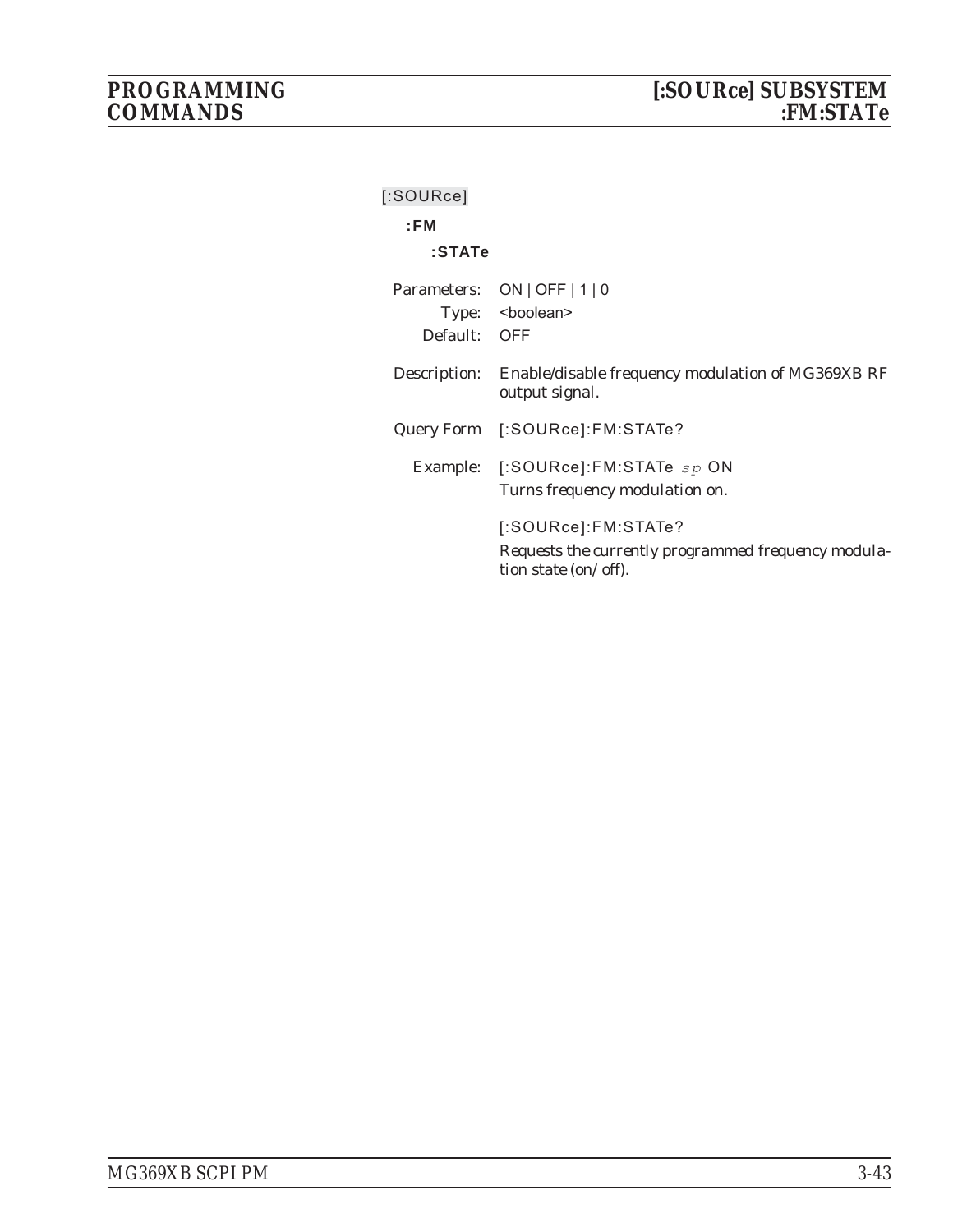The [:SOURce]:FREQuency command and its subcommands make up the Frequency Subsystem within the :SOURce subsystem. These commands control the frequency characteristics of the MG369XB.

### **[:SOURce]**

## **:FREQuency**

**[:CW | :FIXed]**

| Parameters:  | frequency (in Hz)   UP   DOWN   MIN   MAX                                                                                                                                                           |
|--------------|-----------------------------------------------------------------------------------------------------------------------------------------------------------------------------------------------------|
| Type:        | $<$ n $v$ >                                                                                                                                                                                         |
|              | Range: MIN to MAX (see notes below)                                                                                                                                                                 |
| Default:     | $(MIN + MAX)/2$                                                                                                                                                                                     |
| Description: | Sets the RF output frequency of the MG369XB to the<br>value entered. Parameters UP   DOWN increment/dec-<br>rement the frequency by the value set by<br>[:SOURce]:FREQuency:STEP:INCRement command. |
|              | Query Form: [:SOURce]:FREQuency[:CW]?                                                                                                                                                               |
|              | Examples: [:SOURce]:FREQuency:CW sp 3 GHz<br>:FREQ $sp$ 3 GHz<br>or:<br>Sets the RF output frequency to 3 GHz.                                                                                      |
|              | [:SOURce]:FREQuency:CW?<br>Requests the current value of the frequency parameter.                                                                                                                   |

#### NOTES:

Keywords :CW and :FIXed are equivalent and may be used interchangeably; they also are optional and may be omitted.

 $MIN \leq frequency \geq MAX$ ; values for the MINimum and MAXimum frequencies for each MG369XB model are listed in the table on the following page.

The query [:SOURce]:FREQuency:CW? *sp* MAX will return the upper frequency to which the particular model MG369XB may be programmed. Similarly, the query [:SOURce]:FREQuency:CW? *sp* MIN will return the lower frequency limit.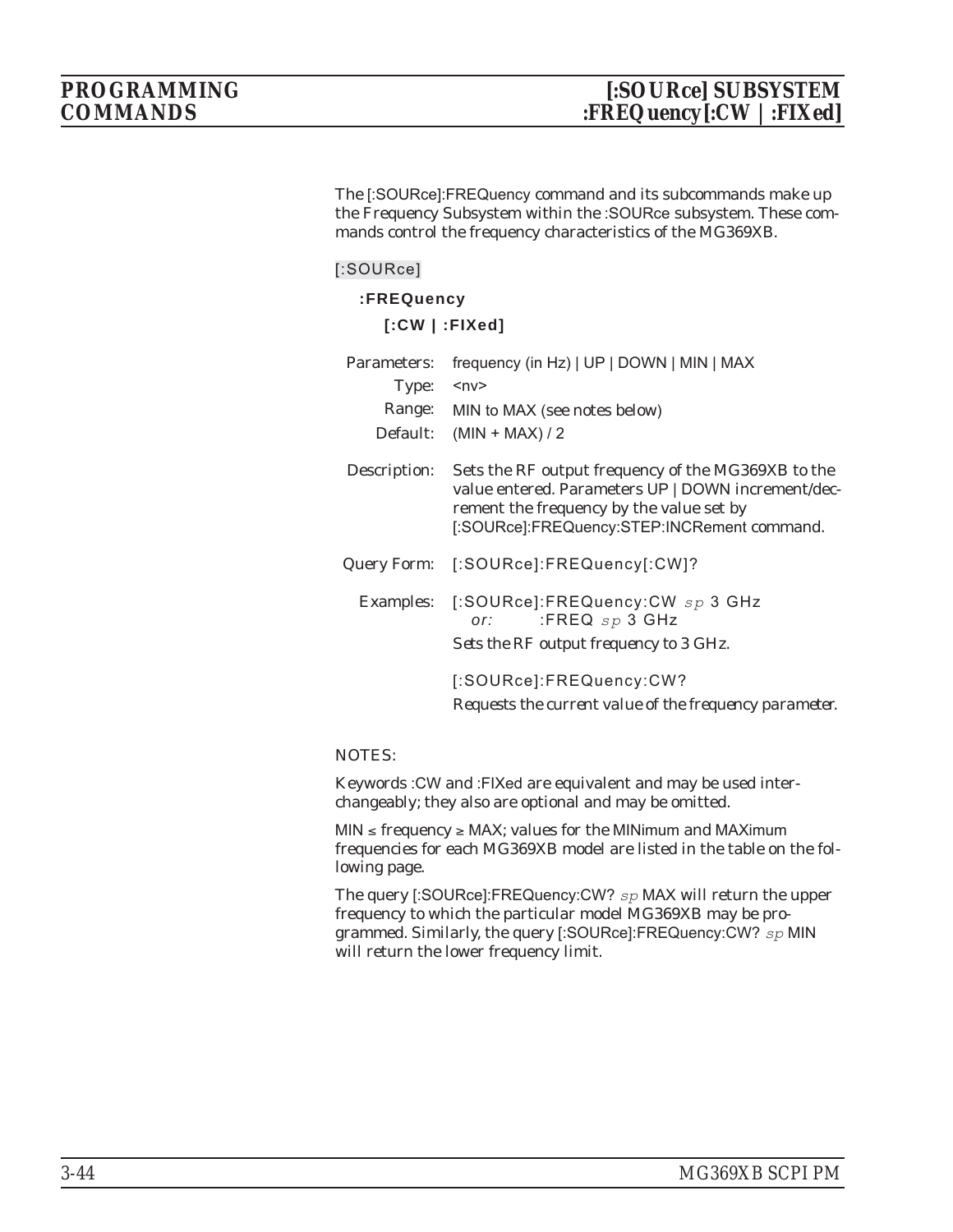| Model   | Minimum* | <b>Maximum</b> |
|---------|----------|----------------|
| MG3691B | 10 MHz   | 8.4 GHz        |
| MG3692B | 10 MHz   | 20 GHz         |
| MG3693B | 10 MHz   | 30 GHz         |
| MG3694B | 10 MHz   | 40 GHz         |
| MG3695B | 10 MHz   | 50 GHz         |
| MG3696B | 10 MHz   | 65 GHz         |

#### *Model MG369XB Minimum and Maximum Frequencies*

\* Minimum frequencies listed with Option 4 or Option 5 installed.

Instruments with Option 22 have a minimum frequency of 0.01 Hz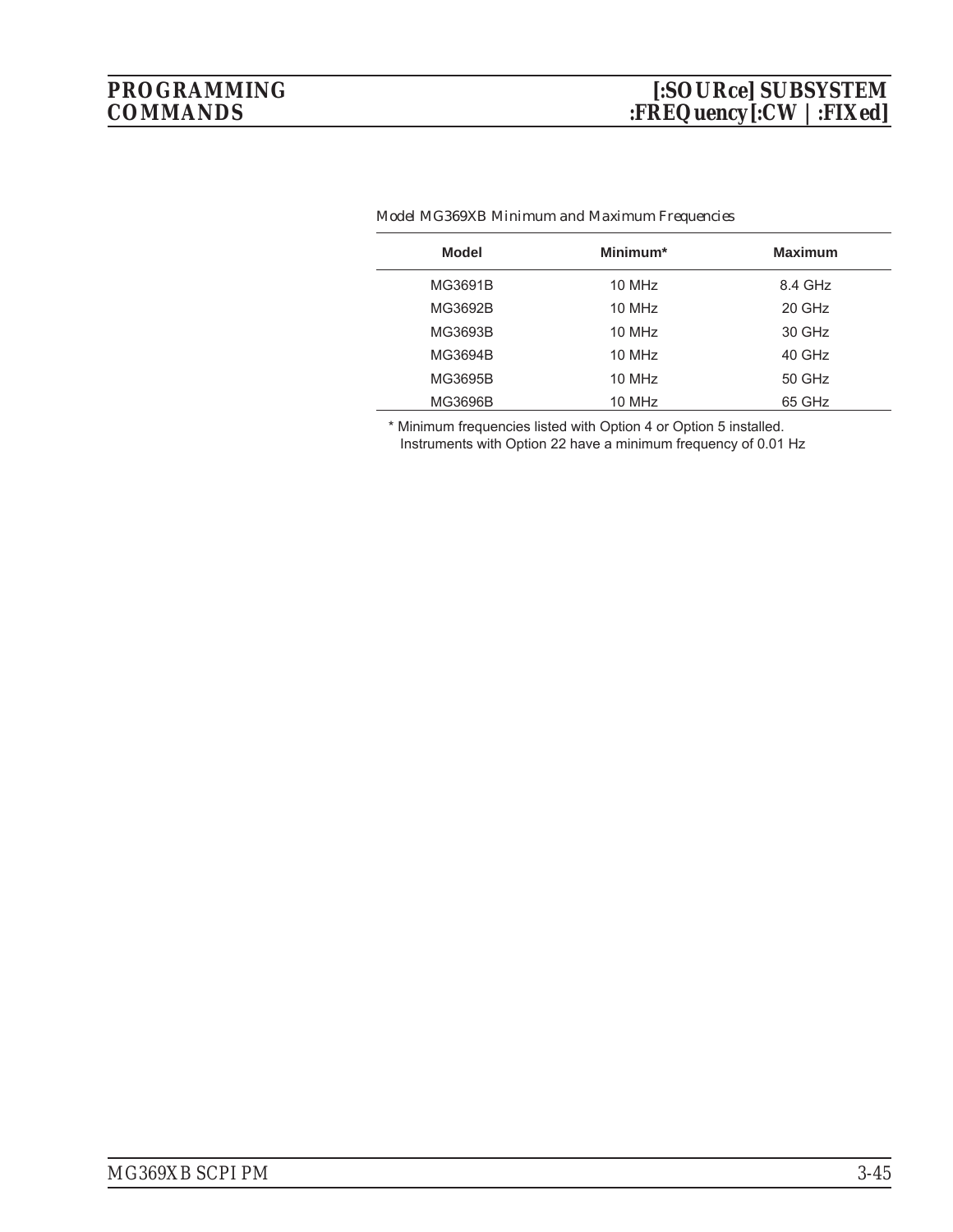## *PROGRAMMING [:SOURce] SUBSYSTEM COMMANDS :FREQuency[:CW |:FIXed]:STEP[:INCRement]*

## **[:SOURce]**

## **:FREQuency**

## **[:CW | :FIXed]**

## **:STEP**

## **[:INCRement]**

| Default: 0.1 GHz | Parameters: frequency (in Hz)<br>Type: <nrf><br/>Range: 1 kHz to (MAX – MIN) (see note below)</nrf>                                                      |
|------------------|----------------------------------------------------------------------------------------------------------------------------------------------------------|
|                  | Description: Sets the step increment size used with the<br>:FREQuency:CW command.                                                                        |
|                  | Query Form: [:SOURce]:FREQuency[:CW]:STEP<br>[:INCRement]?                                                                                               |
|                  | Examples: [:SOURce]:FREQuency:CW:STEP<br>:INCRement $sp$ 1 MHz<br>:FREQ:STEP $sp$ 1 MHz<br>or:<br>Set the step increment value for the frequency parame- |
|                  | ter to 1 MHz.                                                                                                                                            |
|                  | [:SOURce]:FREQuency:CW:STEP:INCRement?<br>$:$ FREQ: STEP?<br>or:                                                                                         |
|                  | Requests the current step increment value of the fre-<br>quency parameter.                                                                               |

## NOTE:

For MG369XBs equipped with Option 11, the minimum value for frequency step increment is 0.1 Hz. (The frequency resolution for standard models is 1.0 kHz; for models with Option 11 it is 0.1 Hz.)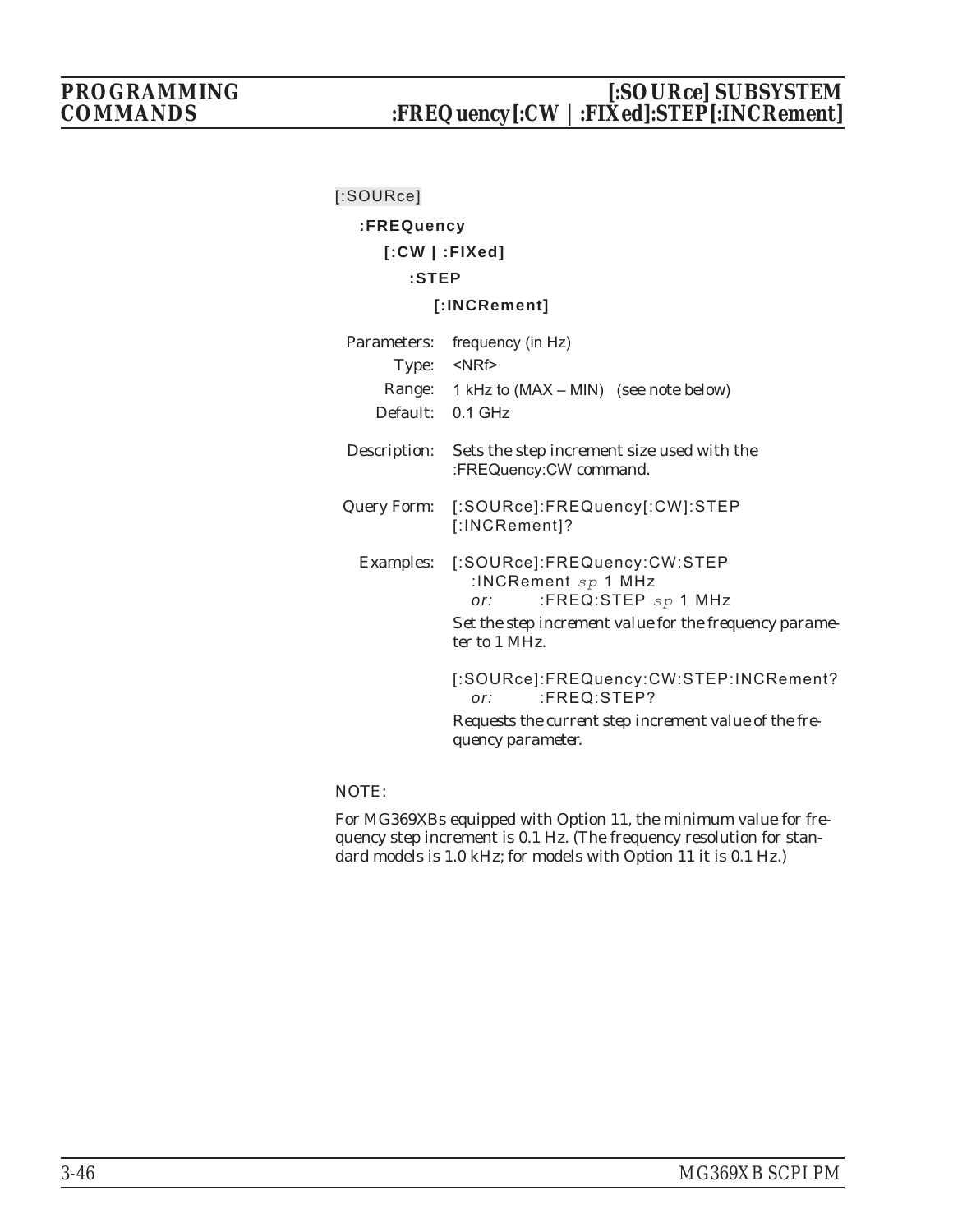## **:FREQuency**

## **:CENTer**

| Parameters: frequency (in Hz)       |
|-------------------------------------|
| Type: <nrf></nrf>                   |
| Range: MIN to MAX (see notes below) |
| Default: $(MIN + MAX)/2$            |
|                                     |

Description: Sets the MG369XB RF output center frequency to the value entered. :CENTER and :SPAN frequencies are coupled values. Entering the value for one will cause the other to be recalculated. (See notes under :FREQuency :SPAN)

Query Form: [:SOURce]:FREQuency:CENTer?

Examples: [:SOURce]:FREQuency:CENTer *sp* 4GHz *Set the MG369XB RF output center frequency to 4 GHz.*

> [:SOURce]:FREQuency:CENTer? *Requests the current value of the RF output center frequency.*

#### NOTES:

Stepped Sweep Center Range = MIN to MAX, where:  $MIN = MIN + minimum step size$ MAX = MAX – minumum step size

Analog Sweep Center Range = MIN to MAX, where;  $MIN = MIN + (minimum analog span)/2$  $MAX = MAX - (minimum analog span)/2$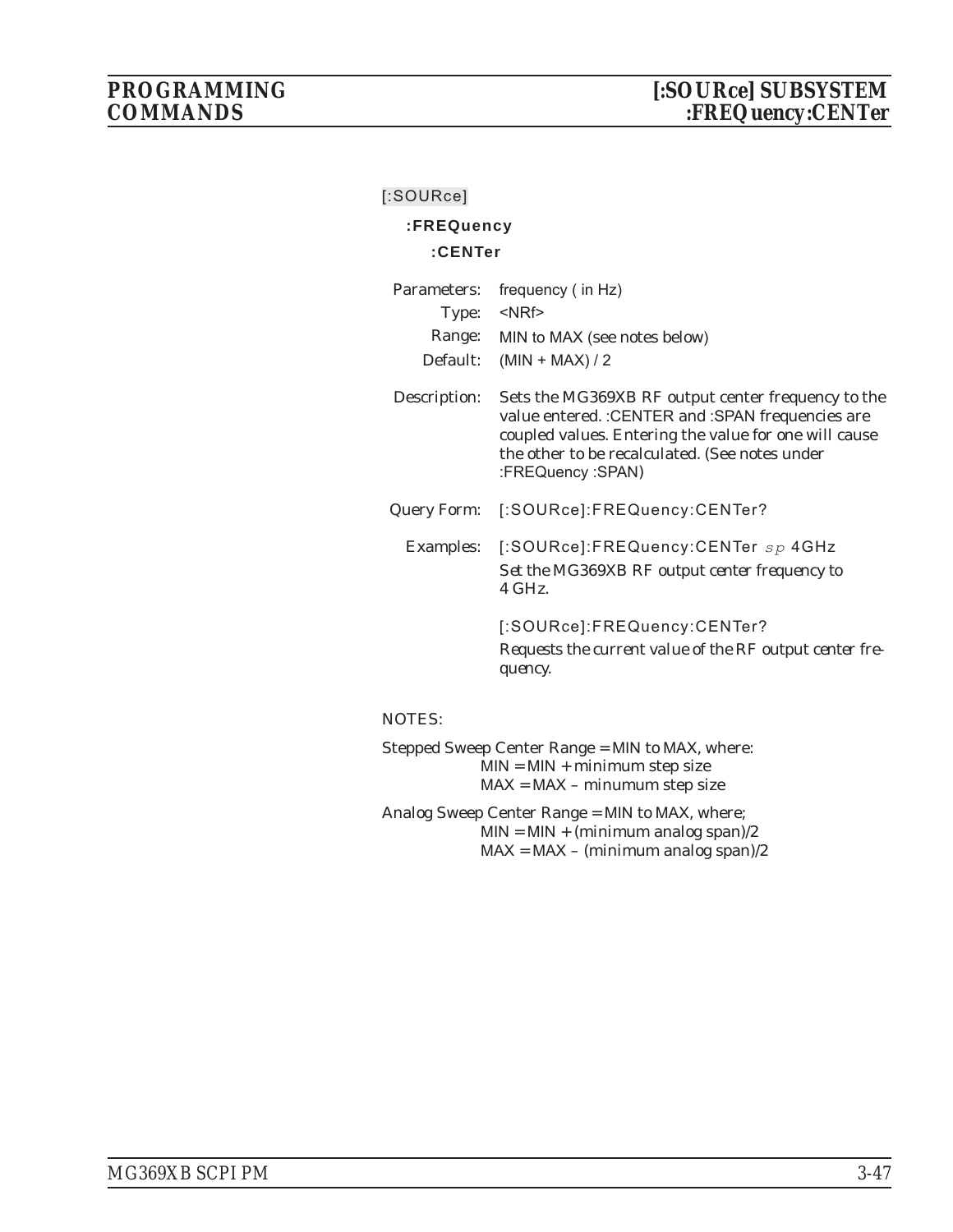## **:FREQuency**

#### **:MODE**

| Parameters:<br>Type:<br>Default: | CW   FIXed   SWEep[1]   SWCW   ALSW   LIST[1]  <br>LIST2   LIST3   LIST4<br><char><br/><b>CW</b></char>                                                                                                                                                                                                                                  |
|----------------------------------|------------------------------------------------------------------------------------------------------------------------------------------------------------------------------------------------------------------------------------------------------------------------------------------------------------------------------------------|
| Description:                     | Specifies which command subsystem controls the<br>MG369XB frequency, as follows:<br>CW   FIXed = [:SOURce]:FREQuency:CW   FIXed<br>SWEep[1] = [:SOURce]:SWEep[1] (see notes)<br>SWCW = (see notes)<br>$\angle$ ALSW = (see notes)<br>LIST <n> = [:SOURce]:LIST<n> (see notes)<br/>:SWEep and :SWEep1may be used interchangeably.</n></n> |
| Query Form:                      | [:SOURce]:FREQuency:MODE?                                                                                                                                                                                                                                                                                                                |
|                                  | Examples: [:SOURce]:FREQuency:MODE sp CW<br>Specifies that the MG369XB RF frequency output is to<br>be controlled by [:SOURce]:FREQuency:CW   FIXed<br>commands.<br>[:SOURce]:FREQuency:MODE?                                                                                                                                            |
|                                  | Requests the currently selected programming mode for<br>frequency control.                                                                                                                                                                                                                                                               |

#### NOTES:

In SWEep[1] mode, frequency will be determined by programmed values for the following :FREQuency subsystem commands: :CENTer and :SPAN, or, :STARt and :STOP.

In LIST mode, frequency is determined by programmed values for :LIST<n>:FREQuency, where LIST<n> = LIST[1], LIST2, LIST3, or LIST4. :LIST and :LIST1 may be used interchangeably.

Setting ALSW will cause the MG369XB to do alternate sweeping when properly triggered.

Setting FIXed will return CW upon query.

Setting SWCW will set CW and turn on CW ramp, the same as the command statement :FREQuency:MODE CW;:CONTrol:RAMP ON A query returns CW.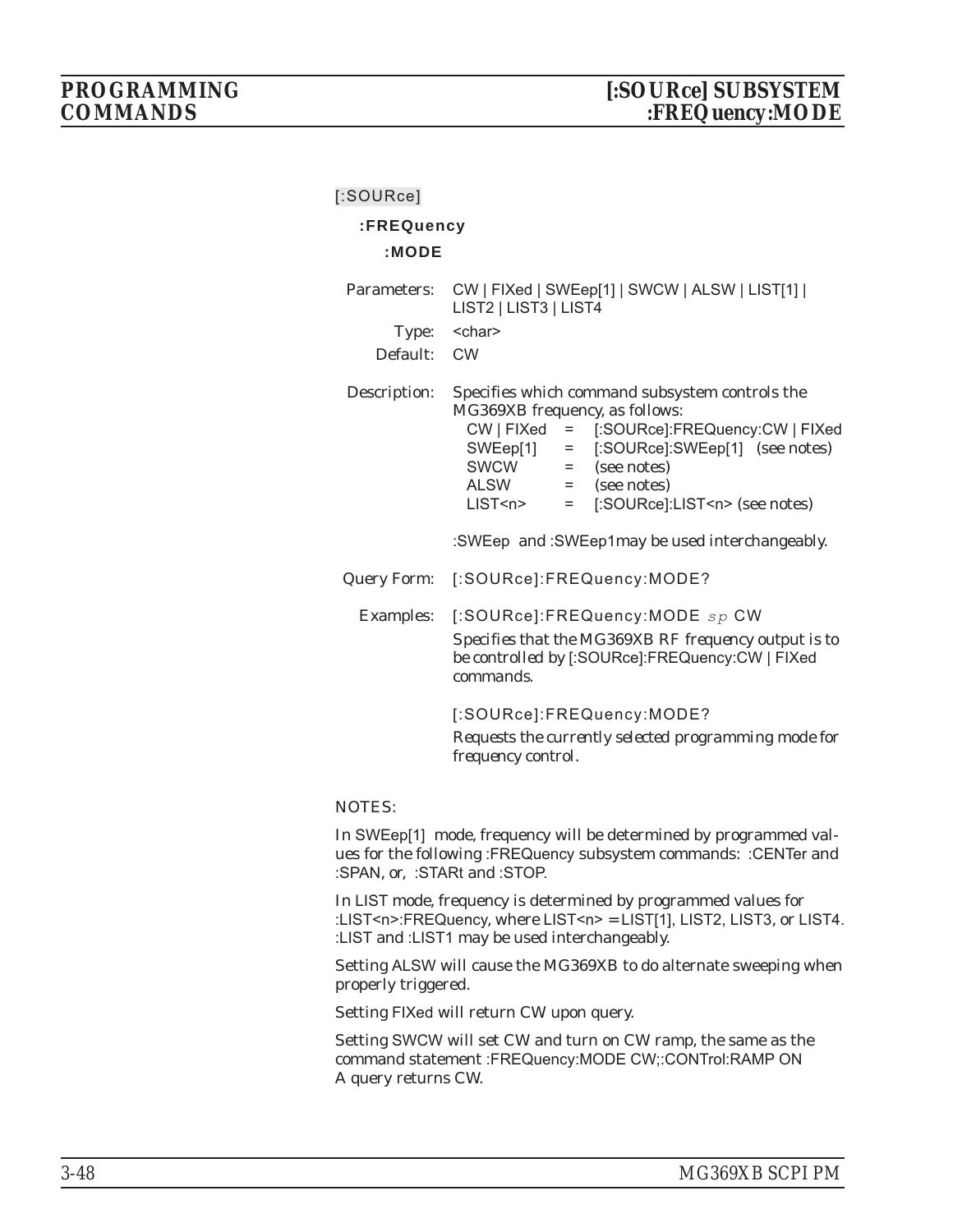## **:FREQuency**

## **:SPAN**

| Parameters:  | frequency (in Hz)                                                                                                    |
|--------------|----------------------------------------------------------------------------------------------------------------------|
| Type:        | <nrf></nrf>                                                                                                          |
|              | Range: $1$ kHz to (MAX – MIN)                                                                                        |
|              | Default: MAX - MIN                                                                                                   |
| Description: | Sets sweep span for SWEep[1] to value entered. : SPAN<br>and : CENTer are coupled values (see notes below).          |
| Query Form:  | [:SOURce]:FREQuency:SPAN?                                                                                            |
|              | Examples: [:SOURce]:FREQuency:SPAN sp 2 GHz<br>:FREQ:SPAN $sp 2$ GHz<br>or:<br>Set the SWEep[1] sweep span to 2 GHz. |
|              | [:SOURce]:FREQuencySPAN:?<br>Requests the current value for SWEep[1] sweep span.                                     |

## NOTES:

:SPAN, :CENTer, :STARt, and :STOP are coupled values. Entering the value for :SPAN causes the values for :STARt and :STOP to be recalculated.

At \*RST, :SPAN = Fmax – Fmin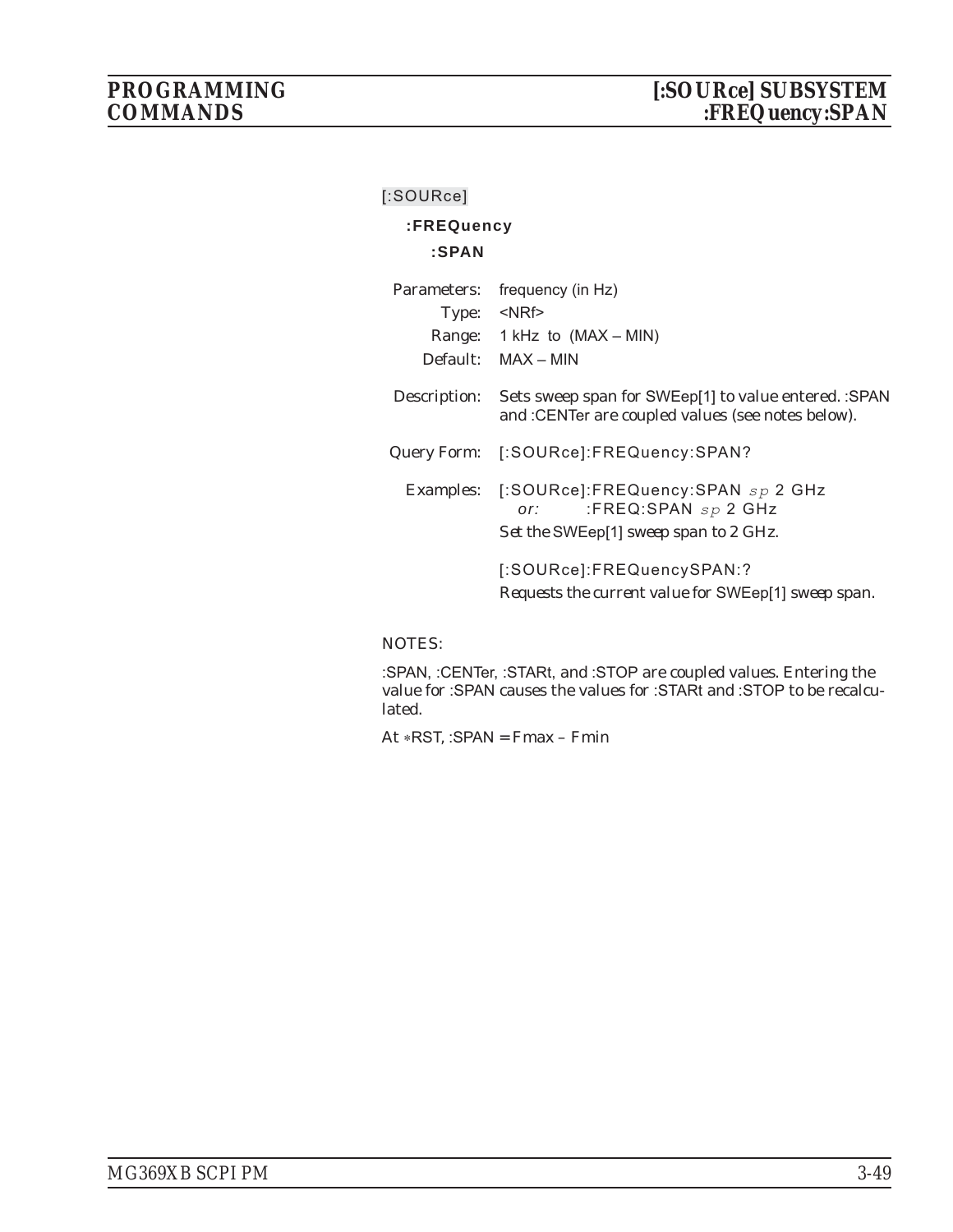| [:SOURce]        |                                                                                                      |
|------------------|------------------------------------------------------------------------------------------------------|
| :FREQuency       |                                                                                                      |
| :SPAN            |                                                                                                      |
| :FULL            |                                                                                                      |
| Parameters:      | <b>None</b>                                                                                          |
| Description:     | Sets frequency span for SWEep[1] to (MAX – MIN)<br>(see notes under [:SOURce]:FREQuency:CW   FIXed). |
| Query Form: None |                                                                                                      |
|                  | Example: [:SOURce]:FREQuency:SPAN:FULL<br>Set the SWEep[1] frequency span to its maximum<br>value.   |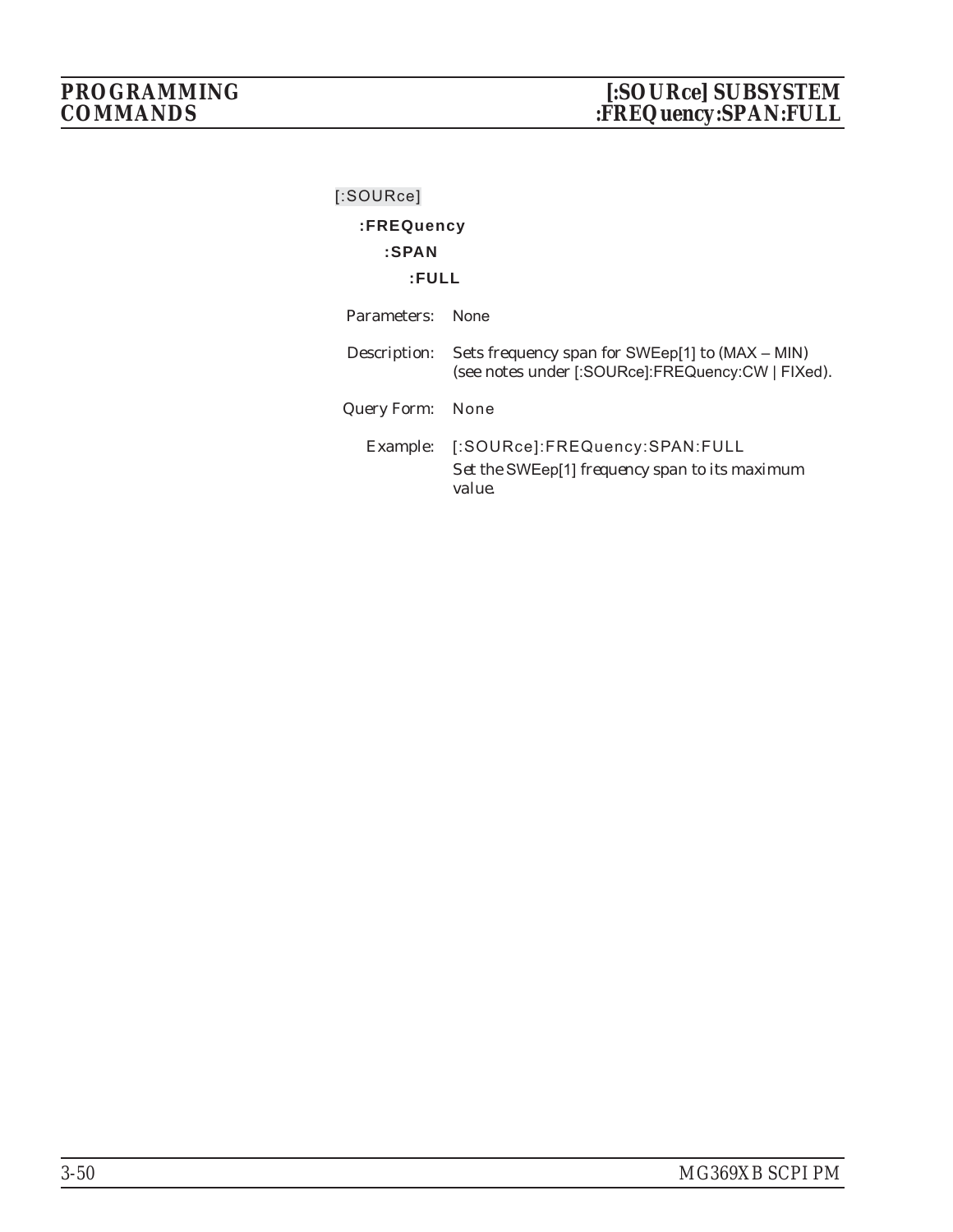## **:FREQuency**

## **:SPAN2**

| Parameters:  | frequency (in Hz)                                                                                                              |
|--------------|--------------------------------------------------------------------------------------------------------------------------------|
|              | Type: <nrf></nrf>                                                                                                              |
|              | Range: 1 kHz to (MAX – MIN)                                                                                                    |
|              | Default: MAX - MIN                                                                                                             |
| Description: | Sets sweep span for the alternate sweep to value en-<br>tered. : SPAN and : CENTer are coupled values (see<br>notes below).    |
| Query Form:  | [:SOURce]:FREQuency:SPAN2?                                                                                                     |
| Examples:    | [:SOURce]:FREQuency:SPAN2 sp 2 GHz<br>:FREQ:SPAN2 $_{SP}$ 2 GHz<br>or:<br>Set the sweep span for the alternate sweep to 2 GHz. |
|              | [:SOURce]:FREQuencySPAN2:?<br>Requests the current value of the sweep span for the al-<br>ternate sweep.                       |

## NOTES:

:SPAN, :CENTer, :STARt, and :STOP are coupled values. Entering the value for :SPAN causes the values for :STARt and :STOP to be recalculated.

At \*RST, :SPAN = Fmax – Fmin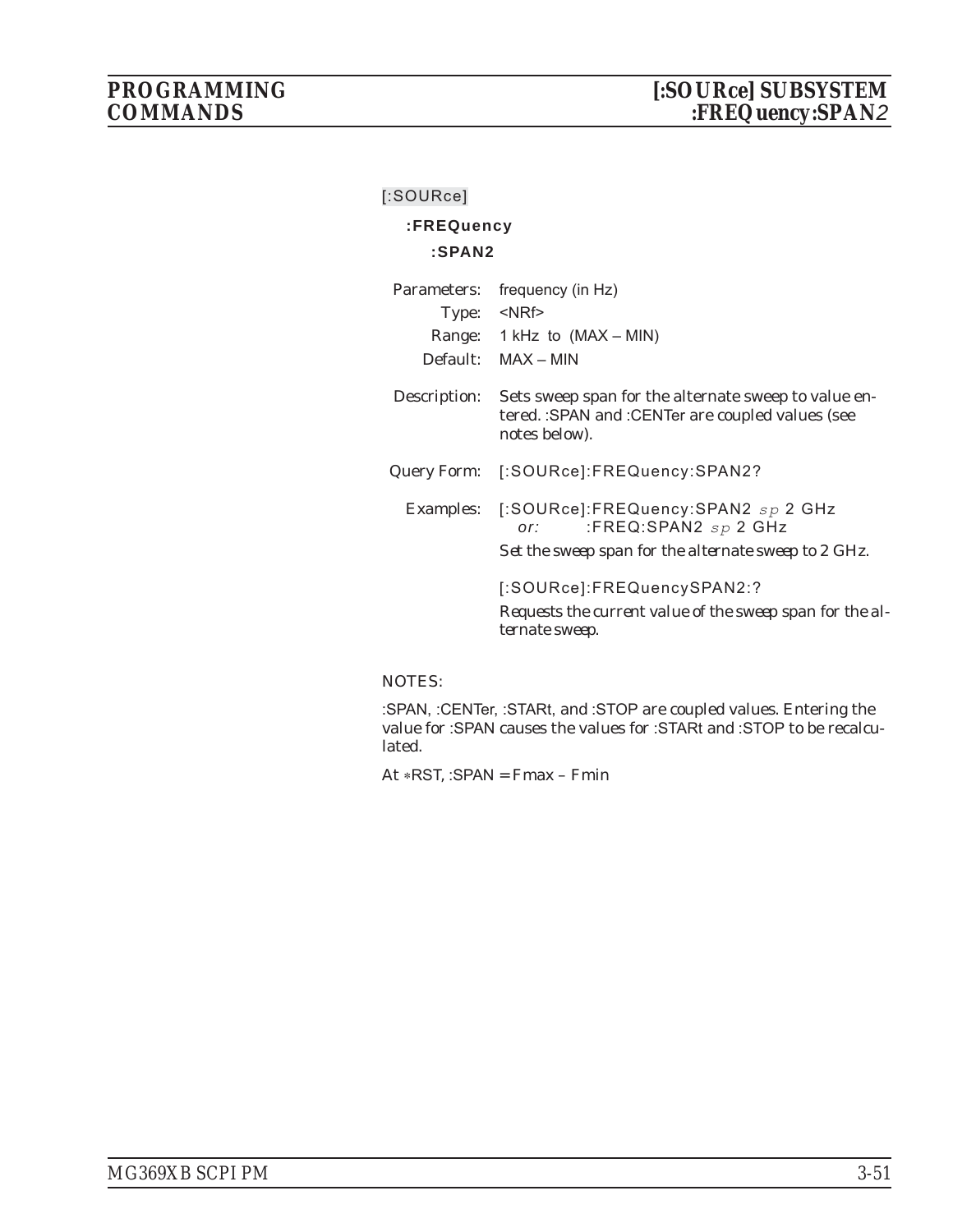| [:SOURce]   |                                                                                                                                   |
|-------------|-----------------------------------------------------------------------------------------------------------------------------------|
| :FREQuency  |                                                                                                                                   |
| :SPAN2      |                                                                                                                                   |
| :FULL       |                                                                                                                                   |
| Parameters: | <b>None</b>                                                                                                                       |
|             | Description: Sets frequency span for the alternate sweep to<br>$(MAX - MIN)$<br>(see notes under [:SOURce]:FREQuency:CW   FIXed). |
| Query Form: | None                                                                                                                              |
| Example:    | [:SOURce]:FREQuency:SPAN:FULL<br>Set the frequency span for the alternate sweep to its<br><i>maximum value.</i>                   |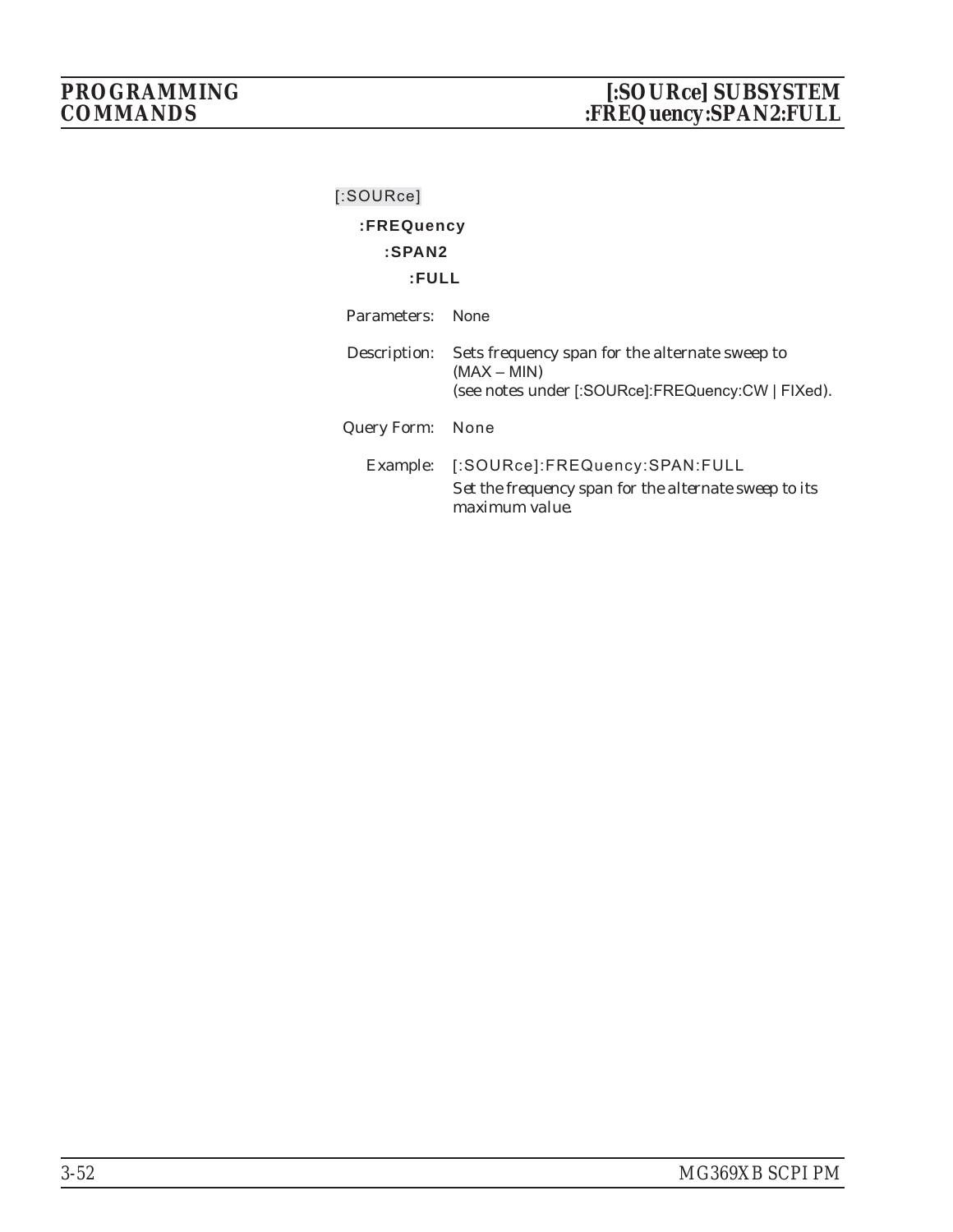## **:FREQuency**

## **:STARt**

| Parameters:  | frequency (in Hz)   MIN                                                                                                              |
|--------------|--------------------------------------------------------------------------------------------------------------------------------------|
| Type:        | ≺nv>                                                                                                                                 |
|              | Range: MIN to MAX (See Notes)                                                                                                        |
| Default:     | <b>MIN</b>                                                                                                                           |
| Description: | Sets start frequency for SWEep[1] to the value en-<br>tered. (MIN is defined in the notes under [:SOURce]<br>:FREQuency:CW   FIXed). |
| Query Form:  | [:SOURce]:FREQuency:STARt?                                                                                                           |
|              | Examples: [:SOURce]:FREQuency:STARt sp 2.5 GHz<br>Set the start frequency for SWEep[1] to 2.5 GHz.                                   |
|              | [:SOURce]:FREQuency:STARt?<br>Requests the current value for SWEep[1] start fre-<br>quency.                                          |

## NOTES:

Stepped Sweep Start Range = MIN to MAX, where:  $MAX = MAX - 2 \times minimum frequency step size$ 

Analog Sweep Start Range = MIN to MAX, where;  $MAX = MAX - minimum analog span$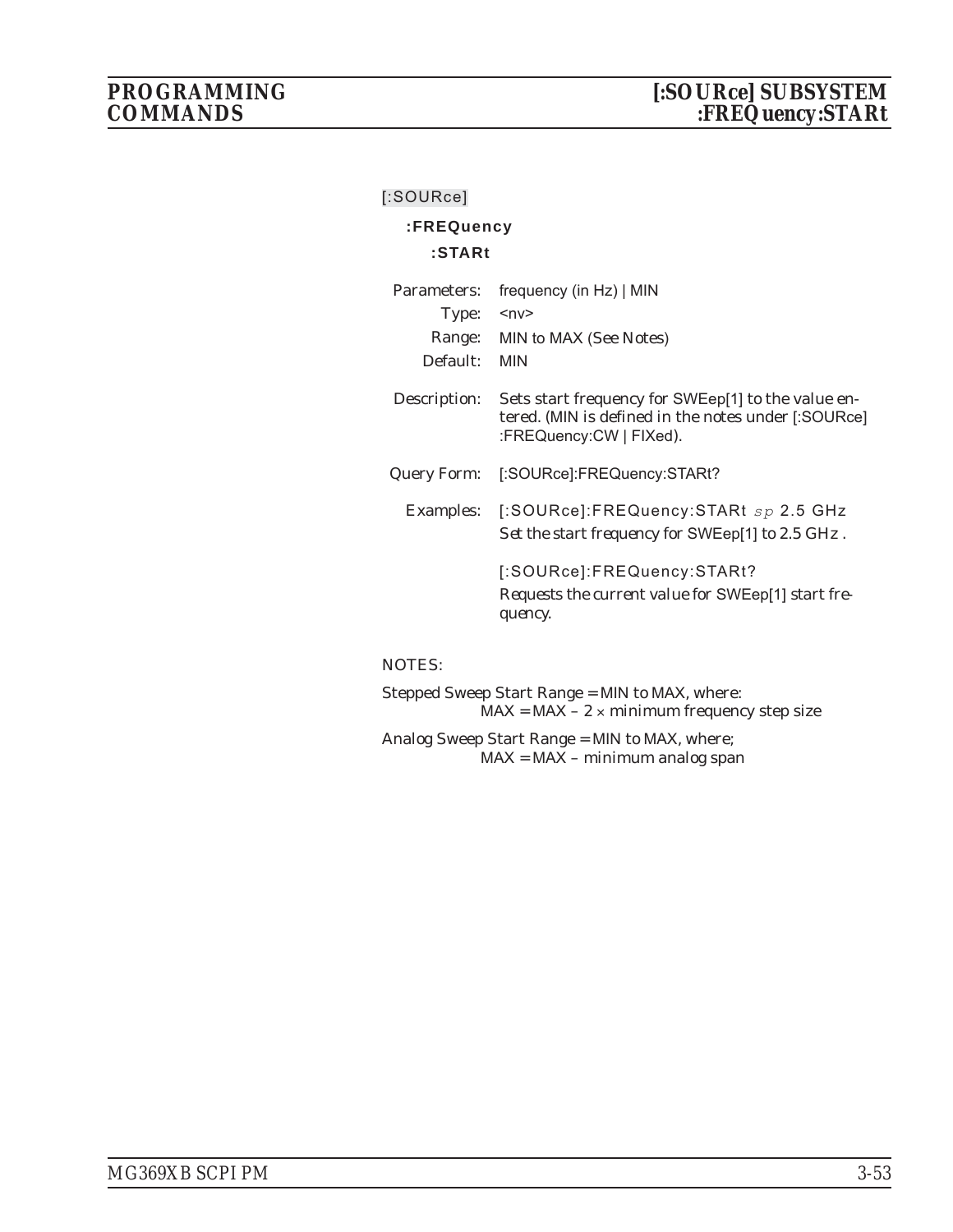## **:FREQuency**

#### **:STARt2**

| Parameters:  | frequency (in Hz)   MIN                                                                                                                      |
|--------------|----------------------------------------------------------------------------------------------------------------------------------------------|
| Type:        | ≺n∨>                                                                                                                                         |
|              | Range: MIN to MAX (See Notes)                                                                                                                |
| Default:     | <b>MIN</b>                                                                                                                                   |
| Description: | Sets start frequency for the alternate sweep to the<br>value entered. (MIN is defined in the notes under<br>[:SOURce]:FREQuency:CW   FIXed). |
| Query Form:  | [:SOURce]:FREQuency:STARt2?                                                                                                                  |
|              | Examples: [:SOURce]:FREQuency:STARt2 sp 3.5 GHz<br>Set the start frequency for the alternate sweep to<br>$3.5$ GHz.                          |
|              | [:SOURce]:FREQuency:STARt2?<br>Requests the current value for the alternate sweep start<br><i>frequency.</i>                                 |

## NOTES:

Stepped Sweep Start Range = MIN to MAX, where:  $MAX = MAX - 2 \times minimum frequency step size$ Analog Sweep Start Range = MIN to MAX, where;

MAX = MAX – minimum analog span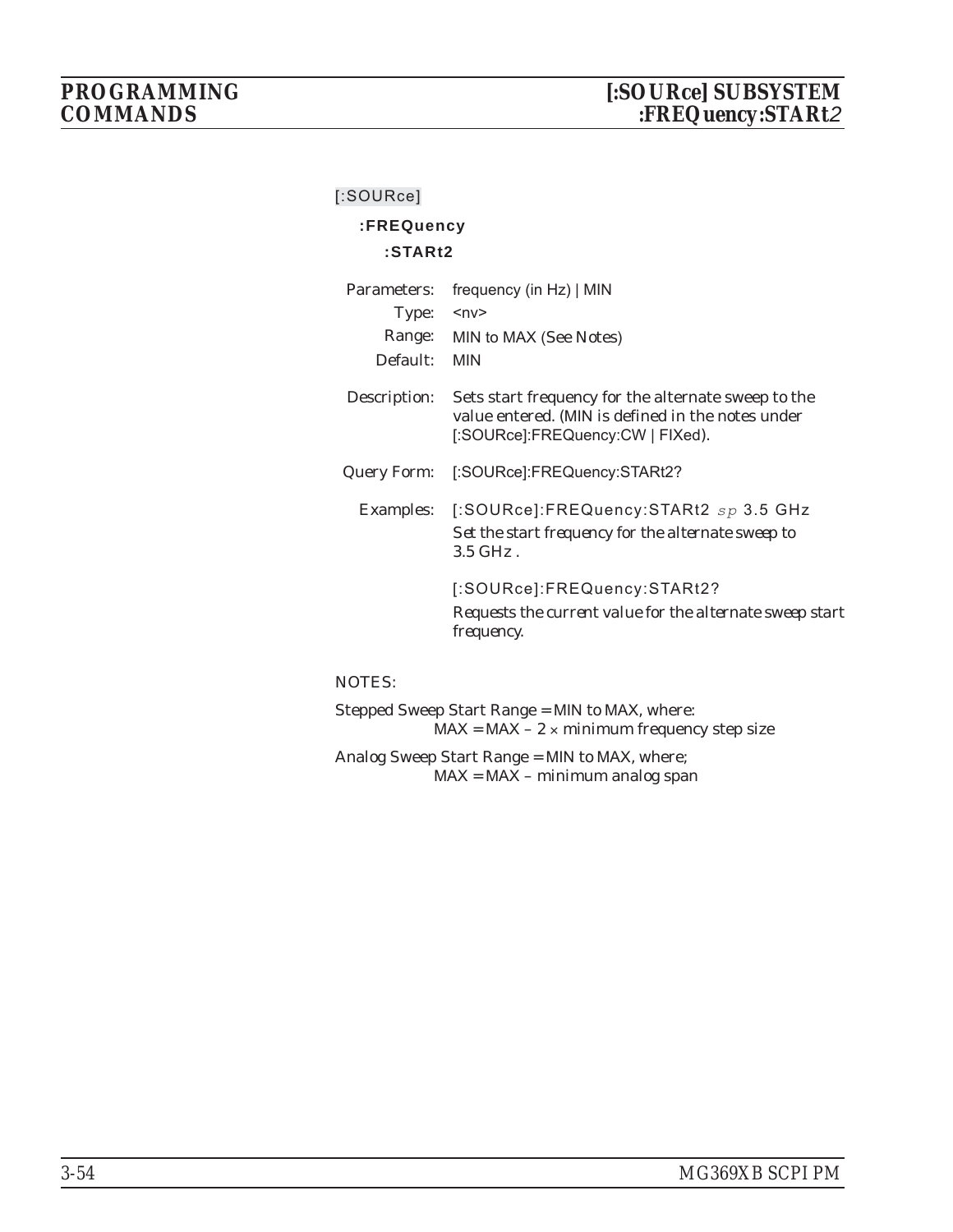## **:FREQuency**

## **:STOP**

| Parameters:  | frequency (in Hz)   MAX                                                                                                           |
|--------------|-----------------------------------------------------------------------------------------------------------------------------------|
| Type:        | $<$ n $v$ >                                                                                                                       |
|              | Range: MIN to MAX (See Notes)                                                                                                     |
| Default:     | MAX                                                                                                                               |
| Description: | Sets stop frequency for SWEep[1] to the value entered.<br>(MAX is defined in the notes under [:SOURce]<br>:FREQuency:CW   FIXed). |
| Query Form:  | [:SOURce]:FREQuency:STOP?                                                                                                         |
|              | Examples: [:SOURce]:FREQuency:STOP sp 15 GHz<br>Set the stop frequency (for SWEep[1] to 15 GHz.                                   |
|              | [:SOURce]:FREQuency:STOP?<br>Requests the current value for SWEep[1] stop fre-<br>quency.                                         |

## NOTES:

Stepped Sweep Stop Range = MIN to MAX, where:  $MIN = MIN + 2 \times minimum frequency step size$ 

Analog Sweep Stop Range = MIN to MAX, where; MIN = MIN + minimum analog span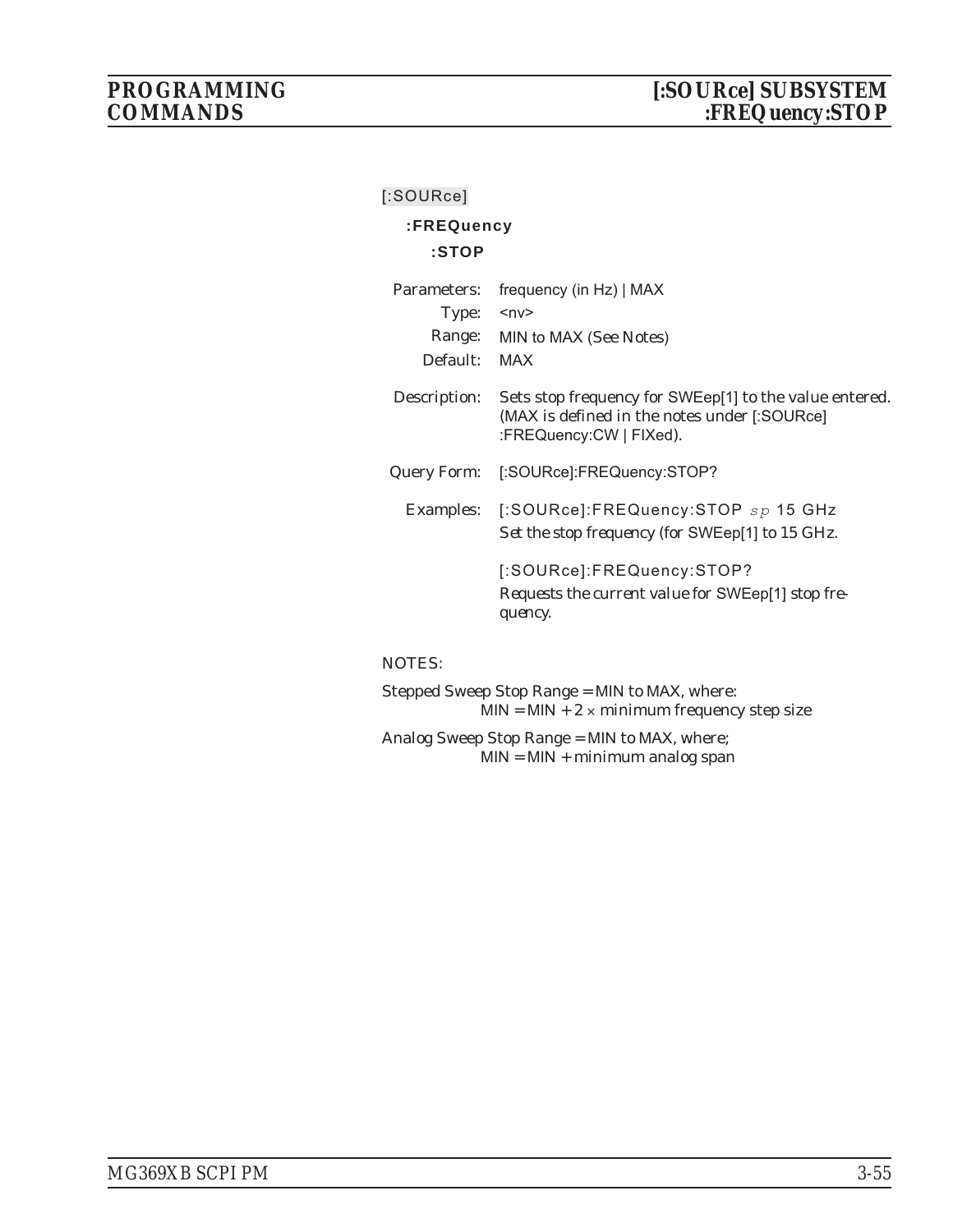## **:FREQuency**

#### **:STOP2**

| Parameters:  | frequency (in Hz)   MAX                                                                                                                     |
|--------------|---------------------------------------------------------------------------------------------------------------------------------------------|
| Type:        | ≺nv>                                                                                                                                        |
|              | Range: MIN to MAX (See Notes)                                                                                                               |
| Default:     | MAX                                                                                                                                         |
| Description: | Sets stop frequency for the alternate sweep to the<br>value entered. (MAX is defined in the notes under<br>[:SOURce]:FREQuency:CW   FIXed). |
| Query Form:  | [:SOURce]:FREQuency:STOP2?                                                                                                                  |
|              | Examples: [:SOURce]:FREQuency:STOP2 sp 13 GHz<br>Set the stop frequency for the alternate sweep to 13<br>GHz                                |
|              | [:SOURce]:FREQuency:STOP2?<br>Requests the current value for the alternate sweep stop<br><i>frequency.</i>                                  |

#### NOTES:

Stepped Sweep Stop Range = MIN to MAX, where:  $MIN = MIN + 2 \times minimum frequency step size$ Analog Sweep Stop Range = MIN to MAX, where;

MIN = MIN + minimum analog span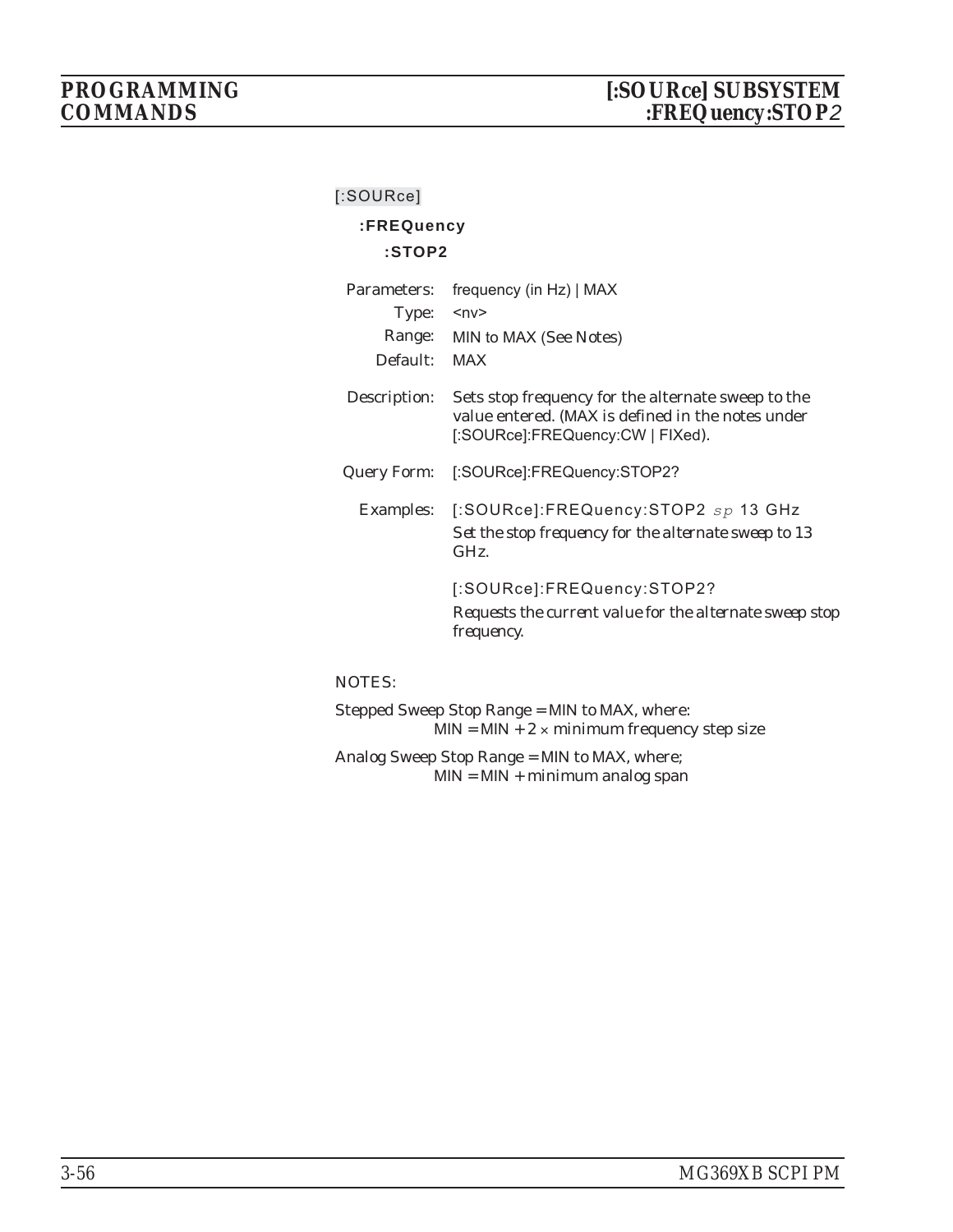## **:FREQuency :MULTiplier**

| Parameters:  | reference multiplier value   MIN   MAX                                                                                                                                                                       |
|--------------|--------------------------------------------------------------------------------------------------------------------------------------------------------------------------------------------------------------|
| Type:        | $<$ n $v$ >                                                                                                                                                                                                  |
|              | Range: $0.1$ to 14; MIN = 0.1; MAX = 14                                                                                                                                                                      |
| Default:     | 1                                                                                                                                                                                                            |
| Description: | Sets the value of the reference multiplier for the fre-<br>quency scaling function. This command affects all en-<br>tered and displayed frequencies, but it does not affect<br>the output of the instrument. |
| Query Form:  | [:SOURce]:FREQuency:MULTiplier?                                                                                                                                                                              |
| Examples:    | [:SOURce]:FREQuency:MULTiplier sp 4<br>Set the frequency scaling reference multiplier value to<br>$\boldsymbol{\varLambda}$ .                                                                                |
|              | [:SOURce]:FREQuency:MULTiplier?<br>Requests the current value for the frequency scaling<br><i>reference multiplier.</i>                                                                                      |

## NOTES:

The coupling equation is: *Entered/Displayed Frequency = (Hardware Frequency x Multiplier)*

At \*RST, the value is set to 1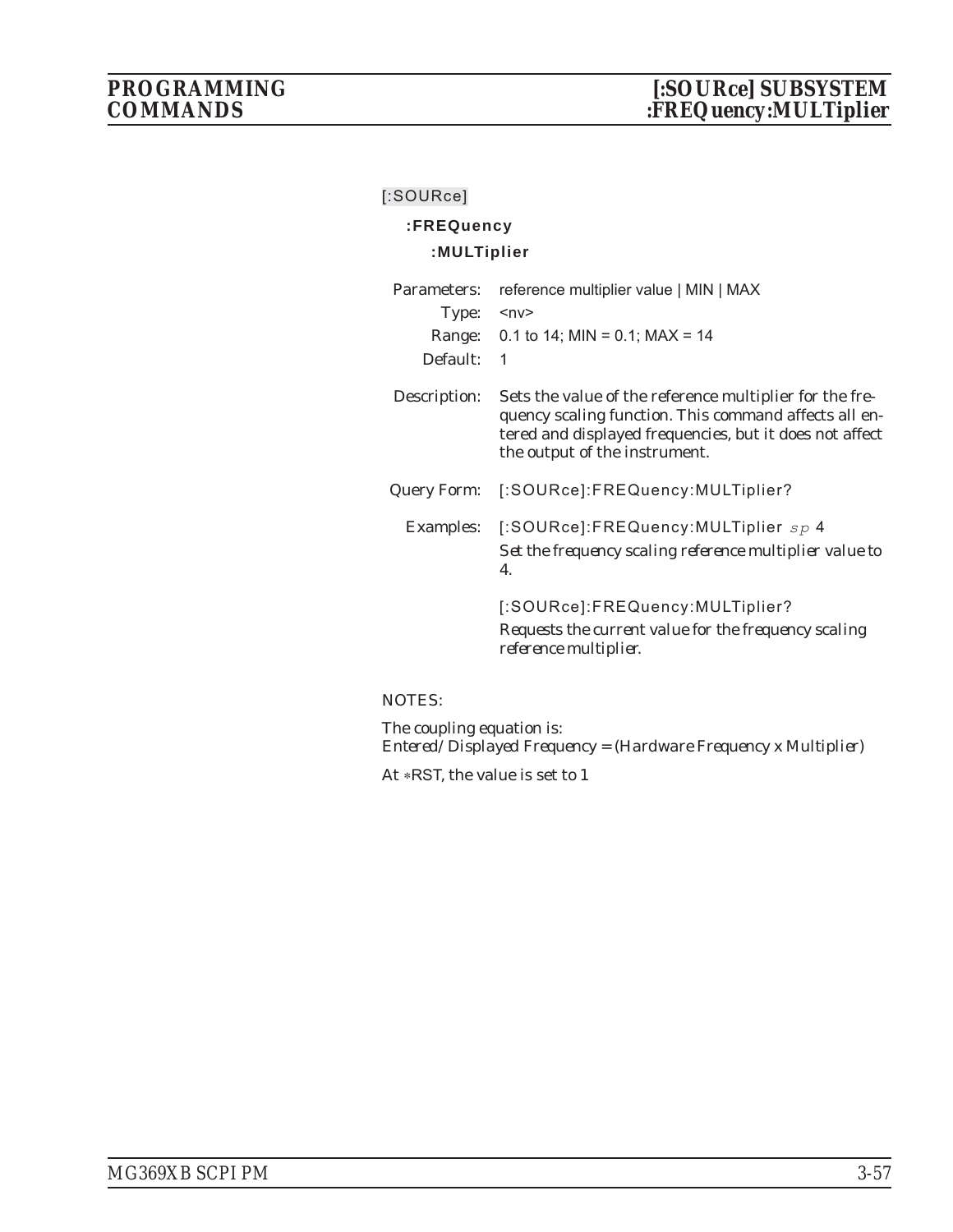The [:SOURce]:LIST command and its subcommands comprise the List Subsystem within the :SOURce subsystem. These commands control the List Sweep function of the MG369XB (see notes below).

| [:SOURce]                                                 |                                                                                         |
|-----------------------------------------------------------|-----------------------------------------------------------------------------------------|
| :LIST <n><br/>: <b>INDEX</b></n>                          | $(1 \le n \le 4$ = selected list, see notes)                                            |
| Parameters:<br>Type: $\langle n \vee \rangle$<br>Default: | List index number   MIN   MAX<br>Range: 0 to 1999; MIN = 0; MAX= 1999<br>$\overline{0}$ |
|                                                           | Description: Sets index of selected list to value entered.                              |
|                                                           | Query Form: [:SOURce]:LIST <n>:INDex?</n>                                               |
|                                                           | Examples: [:SOURce]:LIST2:INDex $sp$ 122<br>Sets list 2 index number to 122.            |
|                                                           | [:SOURce]:LIST3:INDex?<br>Requests the currently programmed index value for<br>list 3.  |

## NOTES:

In list sweep mode, up to four lists (LIST[1], LIST2, LIST3, and LIST4) of 2000 non-sequential frequency/power level sets can be stored and accessed. A list index (0 thru 1999) identifies each frequency/power level set in a list. When commanded, the MG369XB generates a phaselocked stepped sweep of the active list between the specified list start index and list stop index, dwelling at each list index for the specified dwell time.

LIST[1] is the same list that is available via local (front panel) control. This list is stored in non-volatile RAM to preserve any settings after the signal generator is powered off.

LIST2, LIST3, and LIST4 are stored in volatile RAM and all settings are lost when power to the MG369XB is turned off. At power up, these lists are set to their default state of 2000 index entries of 5 GHz at 0 dBm.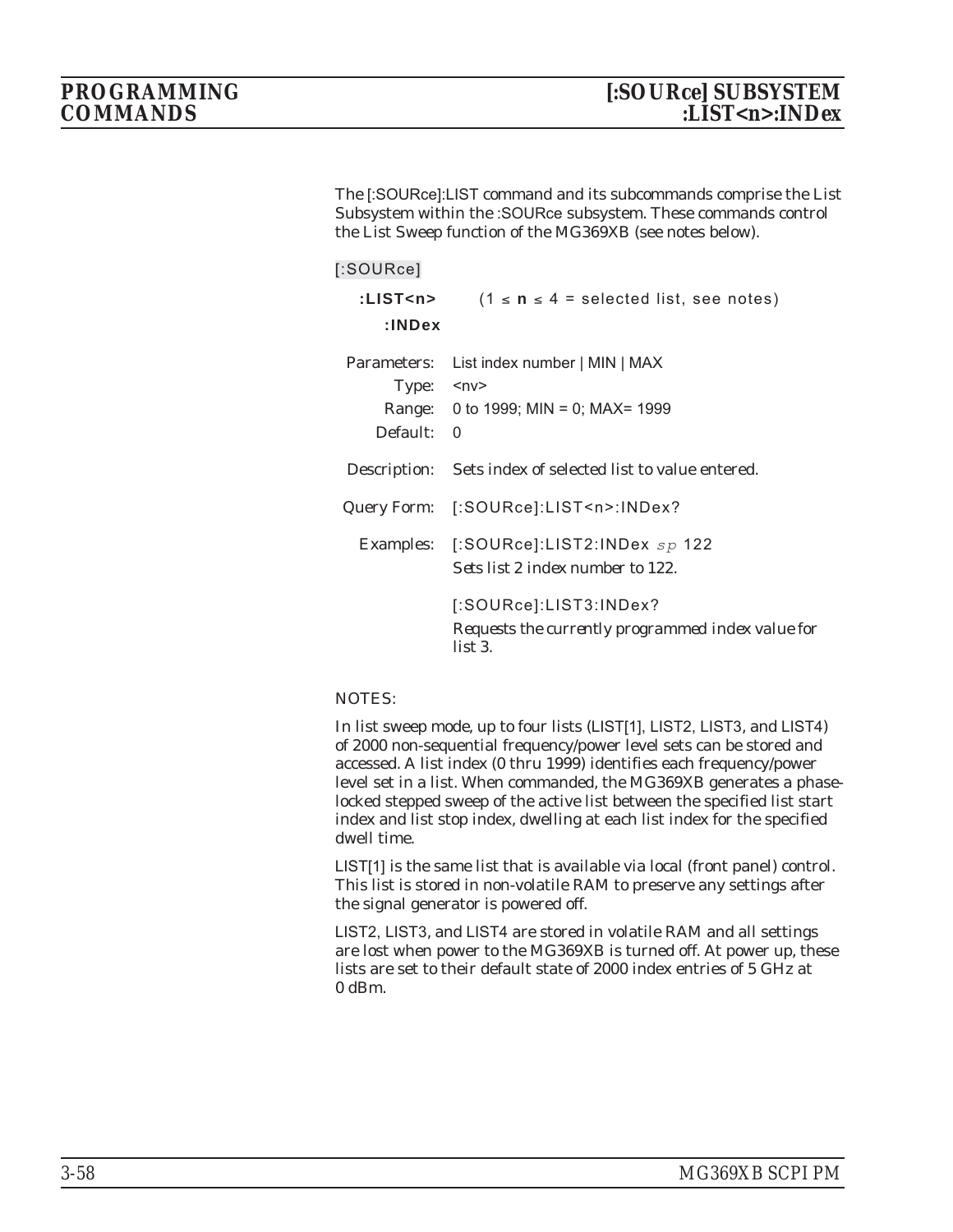| $[$ :SOURce]       |                                                                                                                                                                                                                                                |
|--------------------|------------------------------------------------------------------------------------------------------------------------------------------------------------------------------------------------------------------------------------------------|
| :LIST <n></n>      | $(1 \le n \le 4 = \text{selected list})$                                                                                                                                                                                                       |
| :FREQuency         |                                                                                                                                                                                                                                                |
| Parameter:         | frequency (in Hz)   MIN   MAX                                                                                                                                                                                                                  |
| Type:              | $<$ nv>{, <nv>}</nv>                                                                                                                                                                                                                           |
|                    | Range: MIN to MAX (see notes below)                                                                                                                                                                                                            |
| Default: 5 GHz     |                                                                                                                                                                                                                                                |
| Description:       | Sets the list frequencies of the selected list starting at<br>the list index specified by :LIST <n>:INDex or at list in-<br/>dex 0 if no list index is specified.<br/>Any number of frequencies can follow this command.</n>                   |
| <b>Query Form:</b> | [:SOURce]:LIST <n>:FREQuency?</n>                                                                                                                                                                                                              |
|                    | Examples: [:SOURce]:LIST2:INDex sp 122;[:SOURce]<br>:LIST2:FREQuency sp 8 GHz, 3 GHz, 11 GHz<br>Sets list 2 index to 122, then sets the frequency of list<br>index 122 to 8 GHz, list index 123 to 3 GHz, and list<br>index $124$ to $11$ GHz. |
|                    | [:SOURce]:LIST3:INDex $sp$ 1235<br>[:SOURce]:LIST3:FREQuency?<br>Requests the frequency set at list 3 index 1235.                                                                                                                              |

## NOTES:

 $\textsf{MIN} \leq \textit{frequency} \geq \textsf{MAX}$ ; values for the MINimum and MAXimum frequencies for each MG369XB model are listed in the table on page 3-49.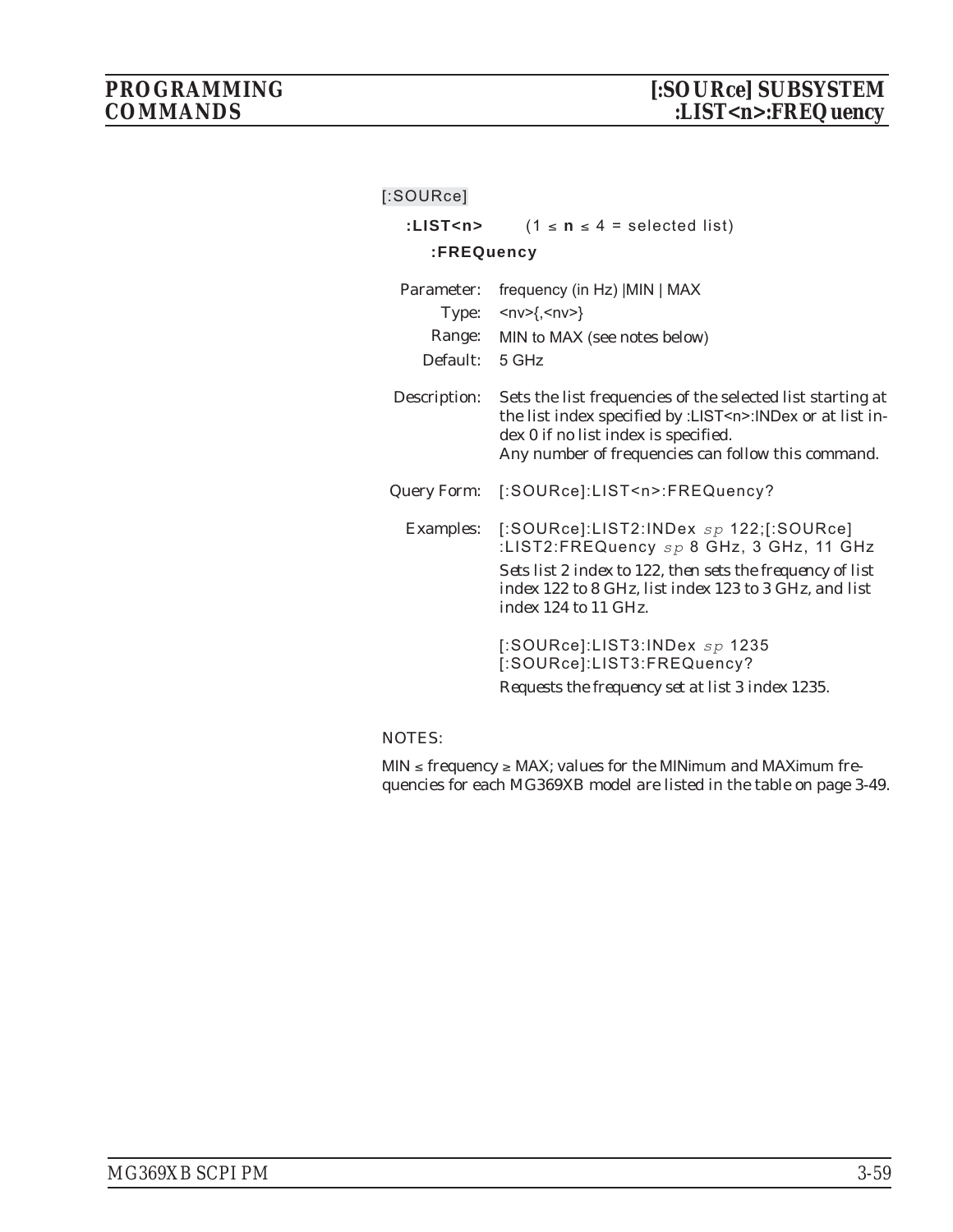## :LIST<n>  $(1 \le n \le 4 =$  selected list) **:FREQuency :POINts? Parameters**

| Parameters | Returned: number of frequency points<br>Type: <nr1></nr1>                                                                     |
|------------|-------------------------------------------------------------------------------------------------------------------------------|
|            | Description: Querys the number of frequency points in the selected<br>list. The number of points is 2000 and is not settable. |
|            | Query Form: [:SOURce]:LIST <n>:FREQuency:POINts?</n>                                                                          |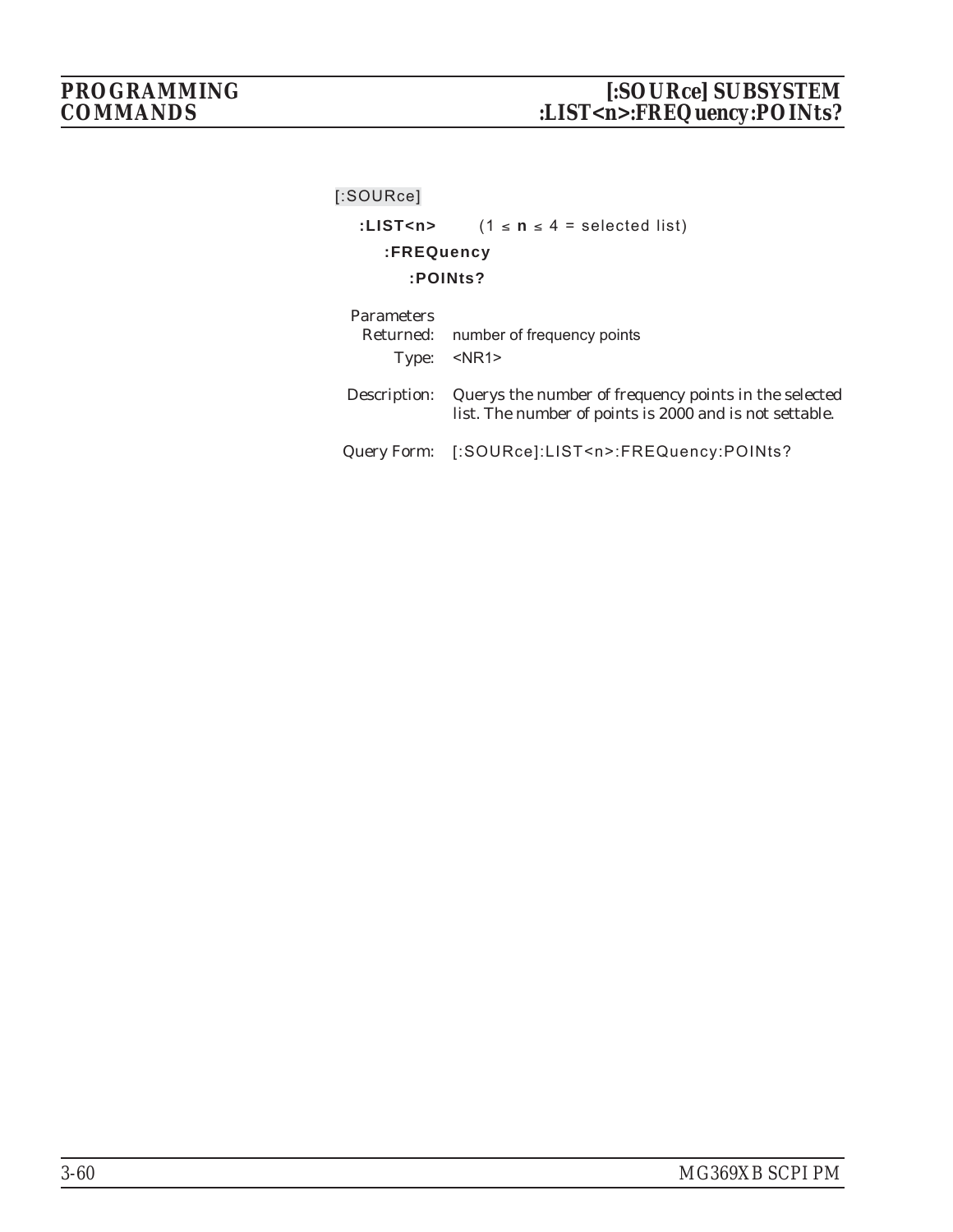| [:SOURce]      |                                                                                                                                                                                                                                              |
|----------------|----------------------------------------------------------------------------------------------------------------------------------------------------------------------------------------------------------------------------------------------|
| :LIST <n></n>  | $(1 \le n \le 4 = \text{selected list})$                                                                                                                                                                                                     |
| :POWer         |                                                                                                                                                                                                                                              |
| Parameters:    | power level (in dBm)   MIN   MAX                                                                                                                                                                                                             |
|                | Type: $\langle n \vee \rangle$ {, $\langle n \vee \rangle$ }                                                                                                                                                                                 |
|                | Range: MIN to MAX (see notes below)                                                                                                                                                                                                          |
| Default: 0 dBm |                                                                                                                                                                                                                                              |
| Description:   | Sets the list power levels of the selected list starting<br>at the list index specified by :LIST <n>:INDex or at list<br/>index 0 if no list index is specified.</n>                                                                         |
|                | Query Form: [:SOURce]:LIST <n>:POWer?</n>                                                                                                                                                                                                    |
|                | Examples: [:SOURce]:LIST2:INDex sp 122;[:SOURce]<br>:LIST2:POWer $sp$ 2 dBm, 9 dBm, $-3$ dBm<br>Sets list 2 index to 122, then sets the power level of list<br>index 122 to 2 dBm, list index 123 to 9 dBm, and list<br>index 124 to -3 dBm. |
|                | [:SOURce]:LIST3:INDEX $sp$ 1235<br>[:SOURce]:LIST3:POWer?<br>Requests the power level set at list 3 index 1235.                                                                                                                              |

## NOTES:

 $\textsf{MIN} \leq \texttt{power level} \geq \textsf{MAX};$  values for MINimum and MAXimum power levels for each MG369XB model are listed in the table on page 3-81.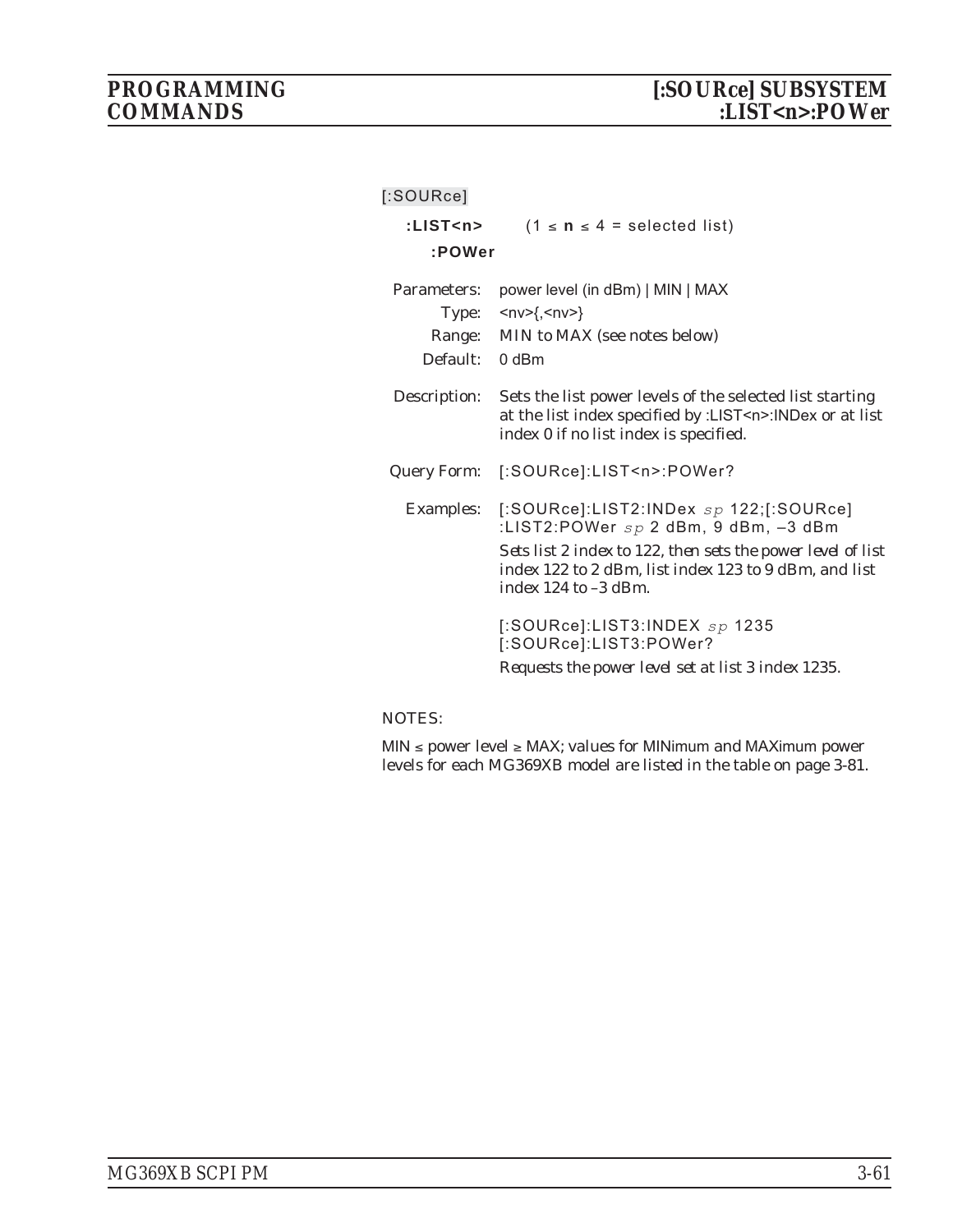| [:SOWRec]                      |                                                                                                                         |
|--------------------------------|-------------------------------------------------------------------------------------------------------------------------|
| :LIST <n></n>                  | $(1 \le n \le 4 = \text{selected list})$                                                                                |
| :POWer                         |                                                                                                                         |
| :POINts?                       |                                                                                                                         |
| <b>Parameters</b><br>Returned: | number of power level points<br>Type: <nr1></nr1>                                                                       |
| Description:                   | Querys the number of power level points in the se-<br>lected list. The number of points is 2000 and is not<br>settable. |
| Query Form:                    | [:SOURce]:LIST <n>:POWer:POINts?</n>                                                                                    |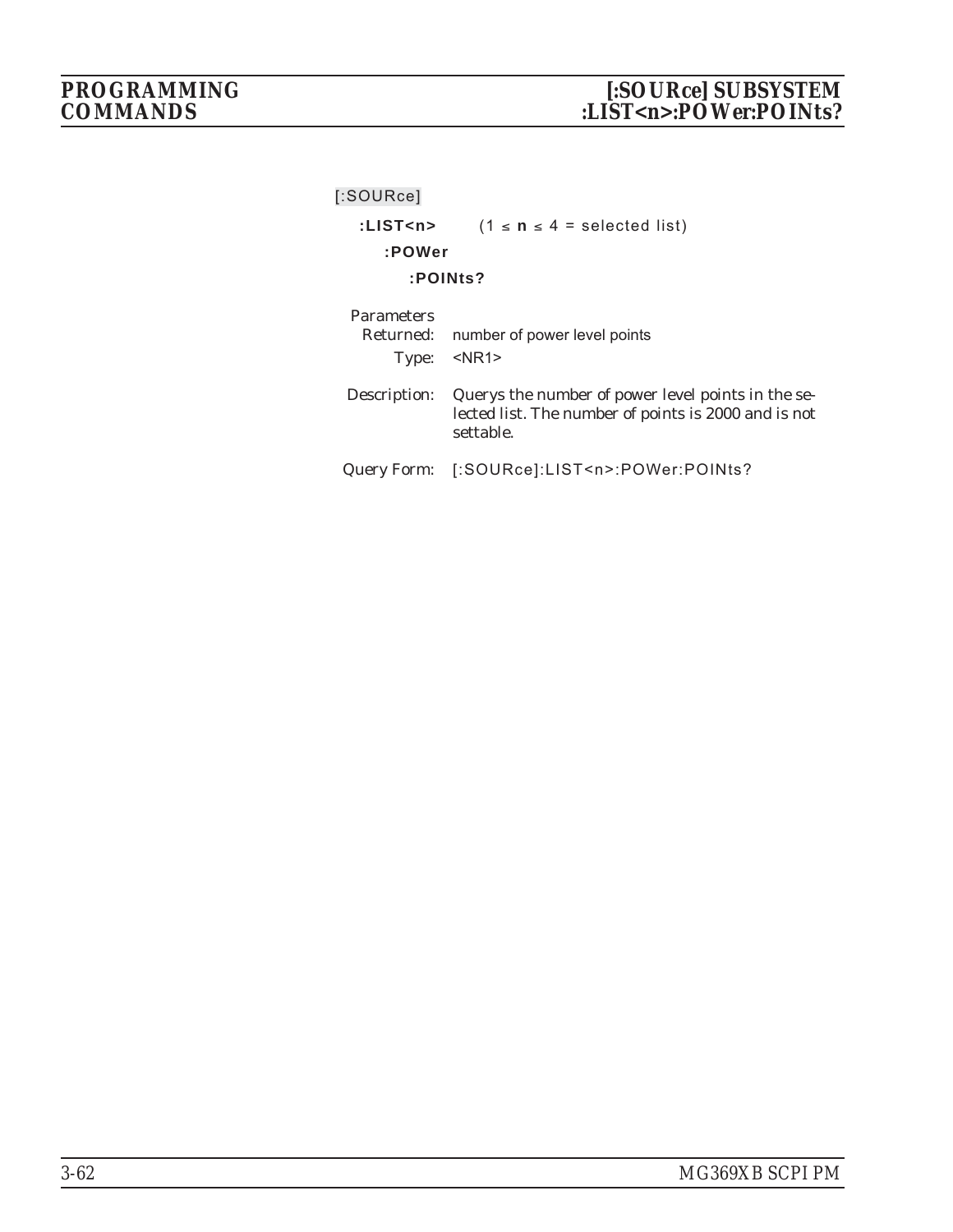| $[$ :SOURce]                           |                                                                                                                     |
|----------------------------------------|---------------------------------------------------------------------------------------------------------------------|
| :LIST <n></n>                          | $(1 \le n \le 4 = \text{selected list})$                                                                            |
| :DWELI                                 |                                                                                                                     |
| Parameters:<br>Type:<br>Default: 50 ms | dwell time (in seconds)   MIN   MAX<br>$<$ n $v$ ><br>Range: 0 ms to 99 sec                                         |
| Description:                           | Sets the dwell time for each step in a sweep of the<br>selected list to the value entered.                          |
|                                        | Query Form: [:SOURce]:LIST <n>:DWELI?</n>                                                                           |
|                                        | Examples: [:SOURce]:LIST2:DWELI sp 30 ms<br>Set dwell time for each step in a sweep of list 2 to<br>$30 \text{ ms}$ |
|                                        | [:SOURce]:LIST3:DWELI?<br>Requests the currently programmed value for list 3<br>sweep step dwell time.              |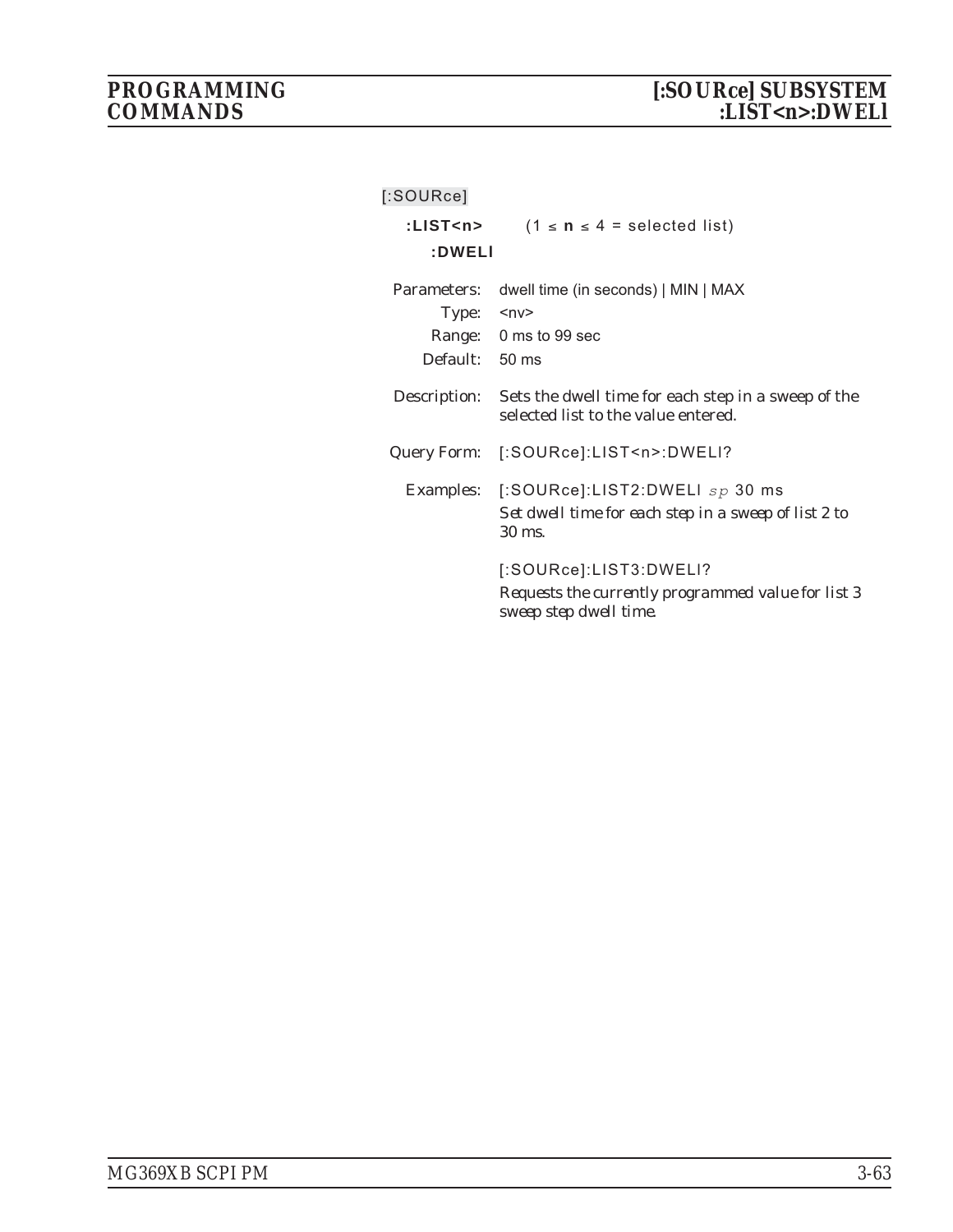| $[$ :SOURce]  |                                                                                            |
|---------------|--------------------------------------------------------------------------------------------|
| :LIST <n></n> | $(1 \le n \le 4 = \text{selected list})$                                                   |
| $:$ STARt     |                                                                                            |
| Parameters:   | List index number   MIN   MAX                                                              |
| Type:         | $nv$                                                                                       |
| Range:        | 0 to 1999; MIN = 0; MAX= 1999                                                              |
| Default:      | $\Omega$                                                                                   |
| Description:  | Sets list start index for a sweep of the selected list to<br>the value entered.            |
| Query Form:   | [:SOURce]:LIST <n>:STARt?</n>                                                              |
|               | Examples: [:SOURce]:LIST2:STARt $sp 85$                                                    |
|               | Set the list start index for a sweep of list 2 to 85.                                      |
|               | [:SOURce]:LIST3:STARt?                                                                     |
|               | Requests the currently programmed value for the list<br>start index for a sweep of list 3. |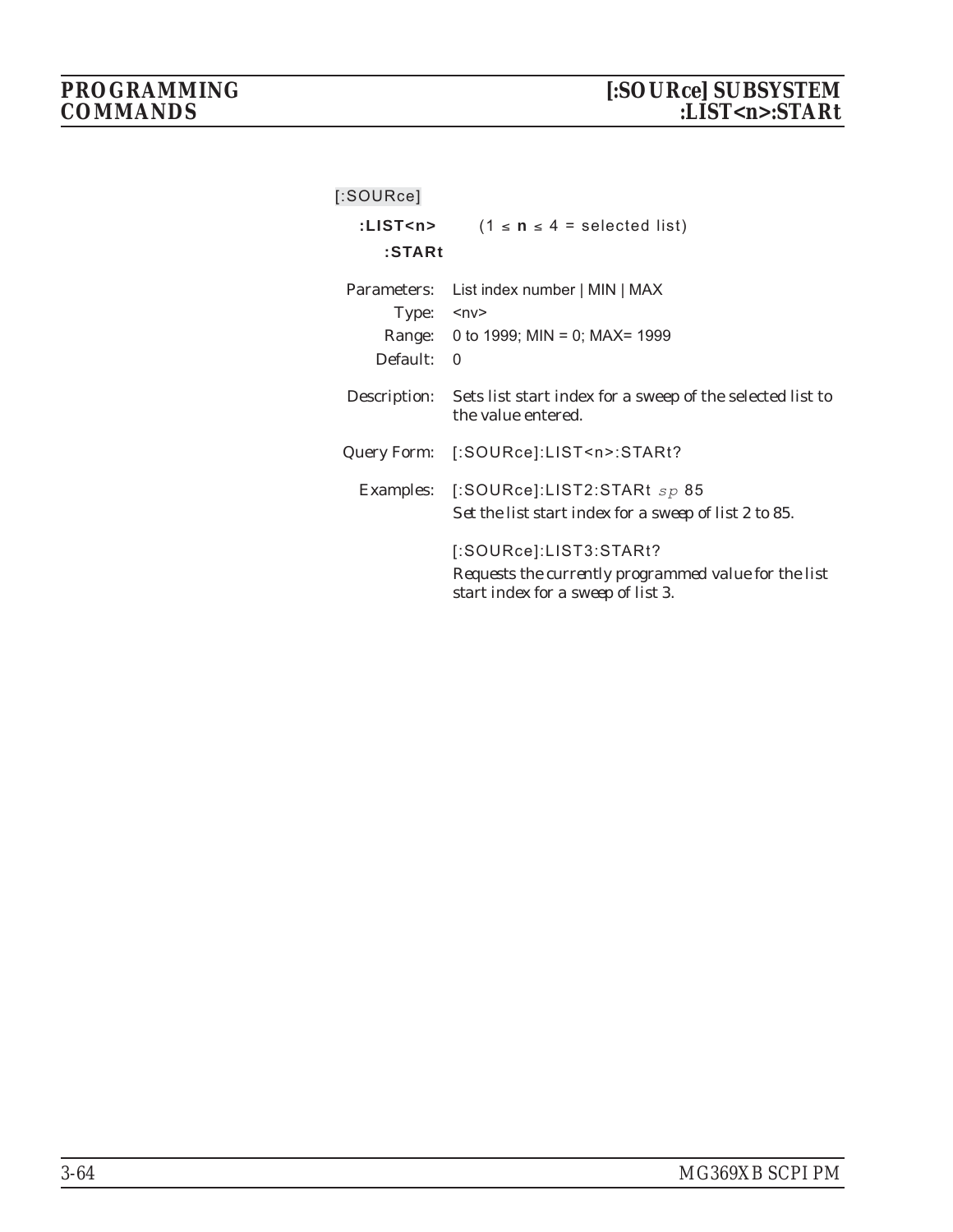| [:SOURce]                        |                                                                                                                    |
|----------------------------------|--------------------------------------------------------------------------------------------------------------------|
| :LIST <n><br/>:STOP</n>          | $(1 \le n \le 4 = \text{selected list})$                                                                           |
| Parameters:<br>Type:<br>Default: | List index number   MIN   MAX<br>$nv$<br>Range: 0 to 1999; MIN = 0; MAX = 1999<br>1999                             |
| Description:                     | Sets list stop index for a sweep of the selected list to<br>the value entered.                                     |
|                                  | Query Form: [:SOURce]:LIST <n>:STOP?</n>                                                                           |
|                                  | Examples: [:SOURce]:LIST2:STOP $sp$ 1035<br>Set the list stop index for a sweep of list 2 to 1035.                 |
|                                  | [:SOURce]:LIST3:STOP?<br>Requests the currently programmed value for the list<br>stop index for a sweep of list 3. |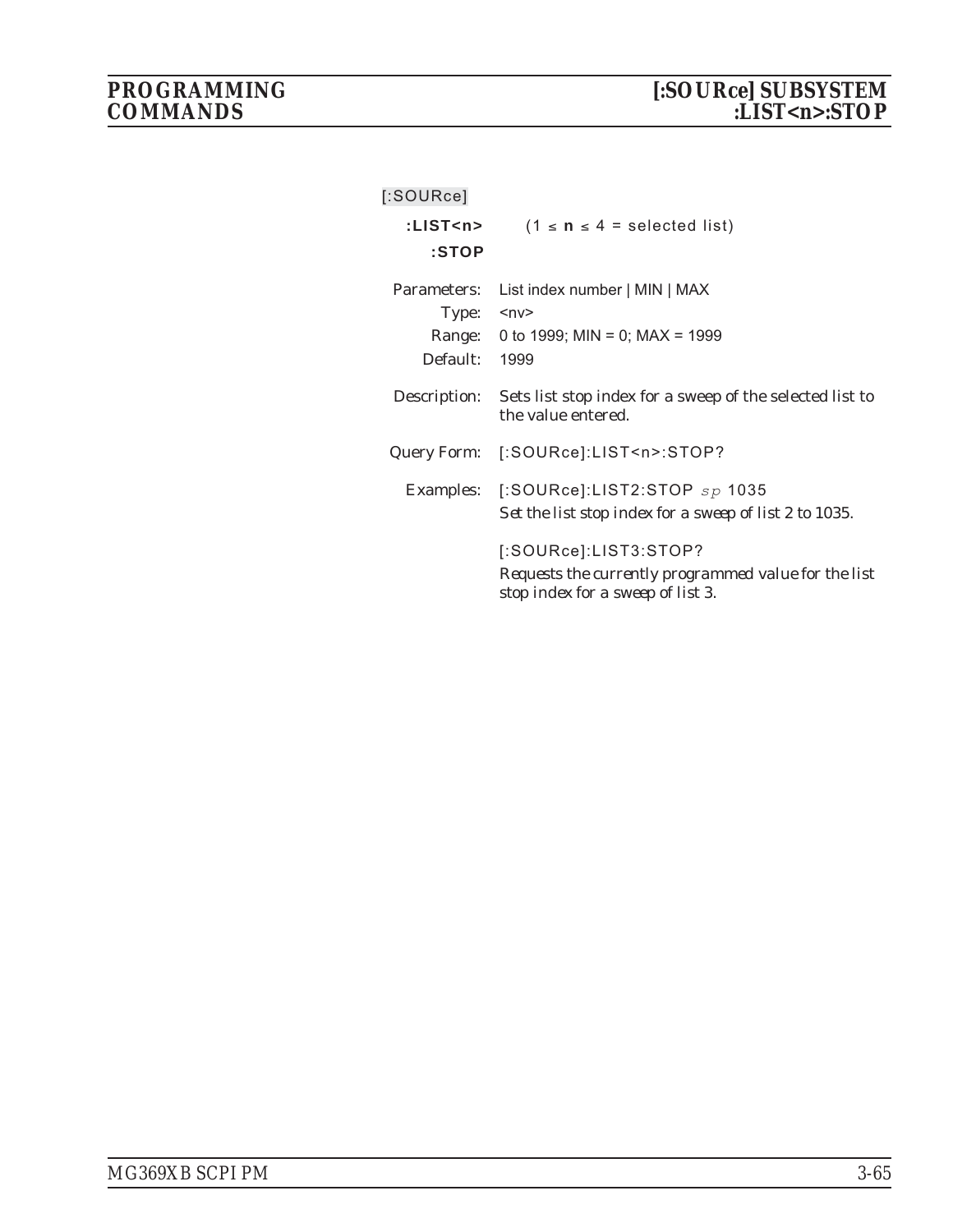|                  | :LIST <n> <math>(1 \le n \le 4 =</math> active list)</n>                                                                                                                |  |
|------------------|-------------------------------------------------------------------------------------------------------------------------------------------------------------------------|--|
| :CALCulate       |                                                                                                                                                                         |  |
| Parameters:      | <b>None</b>                                                                                                                                                             |  |
| Description:     | Performs all the calculations necessary to set the fre-<br>quencies and power levels for the active list (see notes<br>below).                                          |  |
| Query Form: None |                                                                                                                                                                         |  |
|                  | Example: $[$ :SOURce]:FREQuency:MODE $sp$ LIST2<br>[:SOURce]:LIST2:CALCulate<br>Performs the calculations to set the frequencies and<br><i>power levels for list 2.</i> |  |

#### NOTES:

During the initial sweep of the active list, the MG369XB performs calculations to set the frequencies and power levels. This causes the initial list sweep to take longer than each subsequent sweep. The command, [:SOURce]:LIST<n>:CALCulate (where  $n =$  the active list), initiates a process that examines every index in the active list and performs all calculations necessary to set the frequencies and power levels. This lets the initial list sweep be as fast as each subsequent sweep.

The list calculations are for the current index entries of the active list only. Any changes to the index entries of the active list or the selection of a different active list requires the calculations to be performed again.

The calculations are stored only in volatile RAM and are lost when power to the MG369XB is turned off.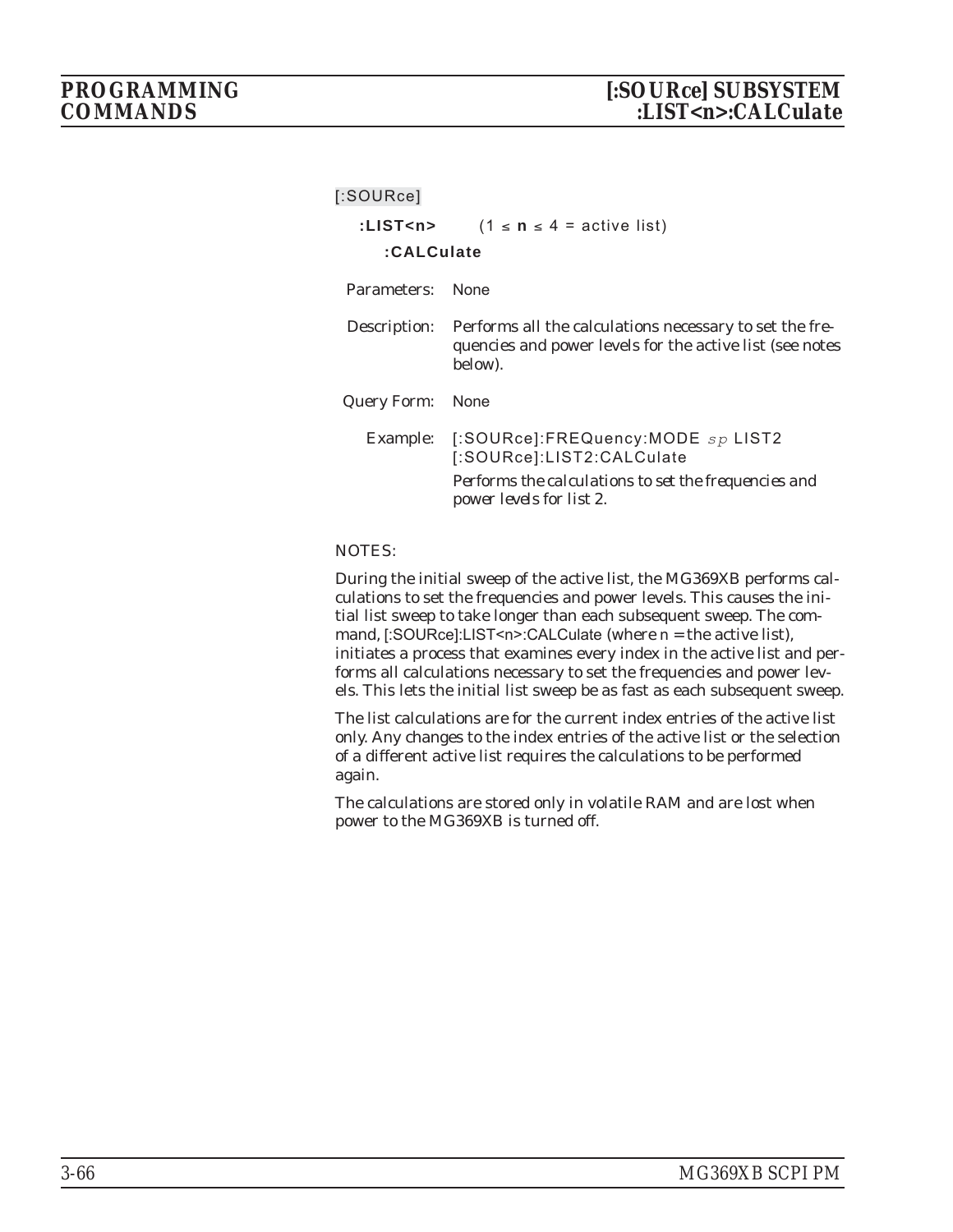The [:SOURce]:MARKer command and its subcommands comprise the Marker Subsystem within the :SOURce subsystem. These commands control the Frequency Marker function of the MG369XB.

### **[:SOURce]**

| :AOFF            | :MARKer <n> (see note)</n>                                                                                            |
|------------------|-----------------------------------------------------------------------------------------------------------------------|
| Parameters:      | <b>None</b>                                                                                                           |
| Description:     | Turns <i>all</i> markers off. This command is an event,<br>therefore there is no data parameter and no query<br>form. |
| Query Form: None |                                                                                                                       |
|                  | Examples: [:SOURce]:MARKer:AOFF<br>Turn all markers off                                                               |

## NOTE:

A numeric suffix <n> may be appended to any of the MARKer command headers. This specifies which of the 10 markers (1 to 10) is being altered by the command. In some cases, the command function is global to all 10 markers, such as the command :MARKers<n>:AOFF (all markers off). In these cases, the <n> in the command header is ignored.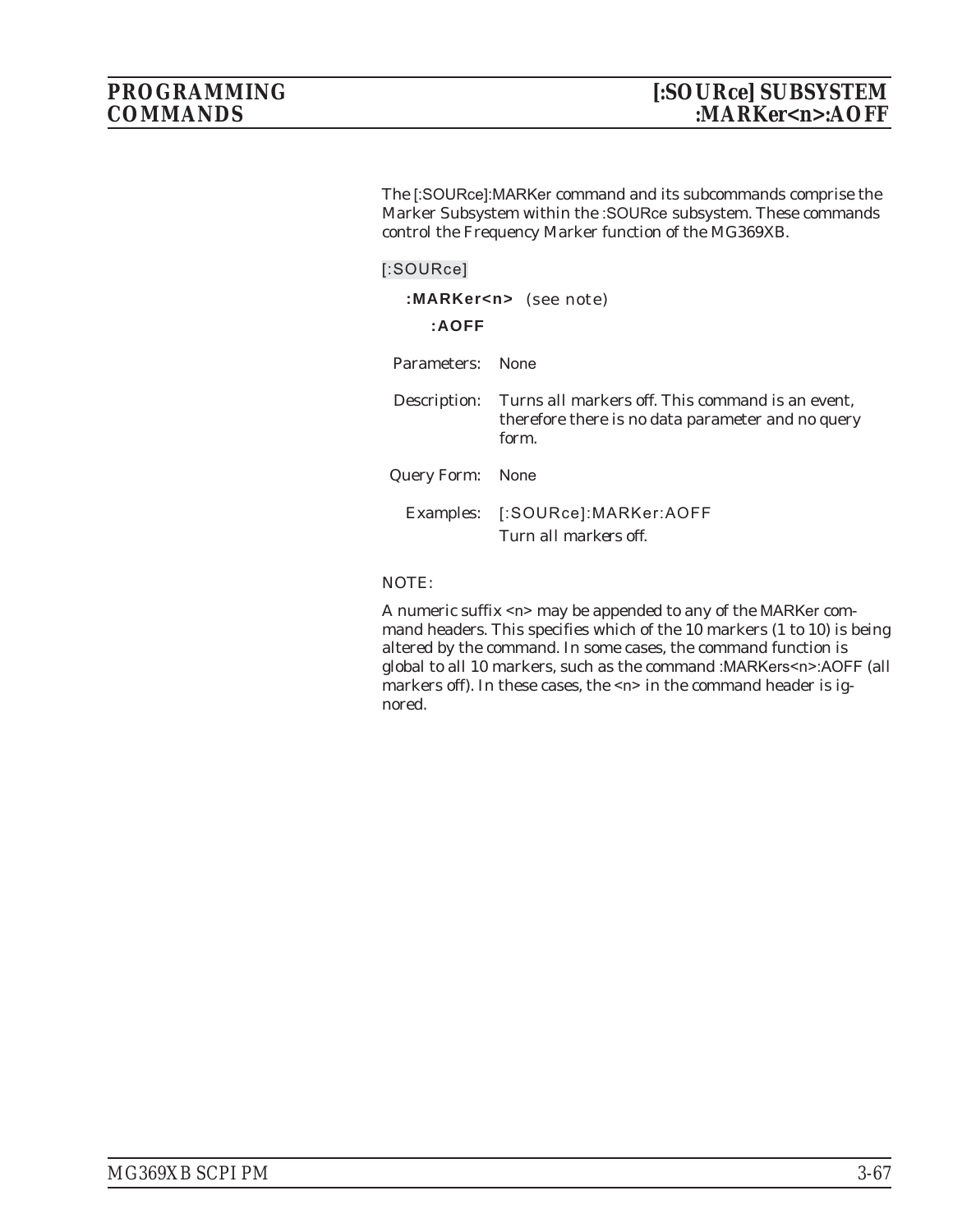|                   | :MARKer <n> <math>(1 \le n \le 10)</math> = selected marker; see notes)</n>                                                            |
|-------------------|----------------------------------------------------------------------------------------------------------------------------------------|
| <b>:FREQuency</b> |                                                                                                                                        |
| Parameters:       | frequency (in Hz)   MIN   MAX                                                                                                          |
| Type:             | $ny$                                                                                                                                   |
|                   | Range: MIN to MAX                                                                                                                      |
|                   | Default: See default values in notes below                                                                                             |
| Description:      | Sets frequency of selected marker to value entered.<br>(MIN and MAX are defined in the notes under<br>[:SOURce]:FREQuency:CW   FIXed). |
| Query Form:       | [:SOURce]:MARKer <n>:FREQuency?</n>                                                                                                    |
|                   | Examples: [:SOURce]:MARKer3:FREQuency sp 2 GHz<br>Set the frequency of marker #3 to 2 GHz.                                             |
|                   | [:SOURce]:MARKer5:FREQuency?<br>Requests the current frequency value of marker #5.                                                     |

## NOTES:

:MARKer (or :MARK) is equivalent to :MARKer1 (or :MARK1).

When MG369XB is powered up, or when \*RST command is issued, markers 1 – 10 are set to their default frequency values as follows:

| <b>MARKER:</b> M1 M2 M3 M4 M5 M6 M7 M8 M9 M10       |  |  |  |  |  |
|-----------------------------------------------------|--|--|--|--|--|
| FREQ (GHz): 2.0 8.4 2.0 5.0 8.4 8.4 8.4 8.4 8.4 3.5 |  |  |  |  |  |

Marker 10 accesses what is displayed as Marker 0 on the MG369XB front panel data display.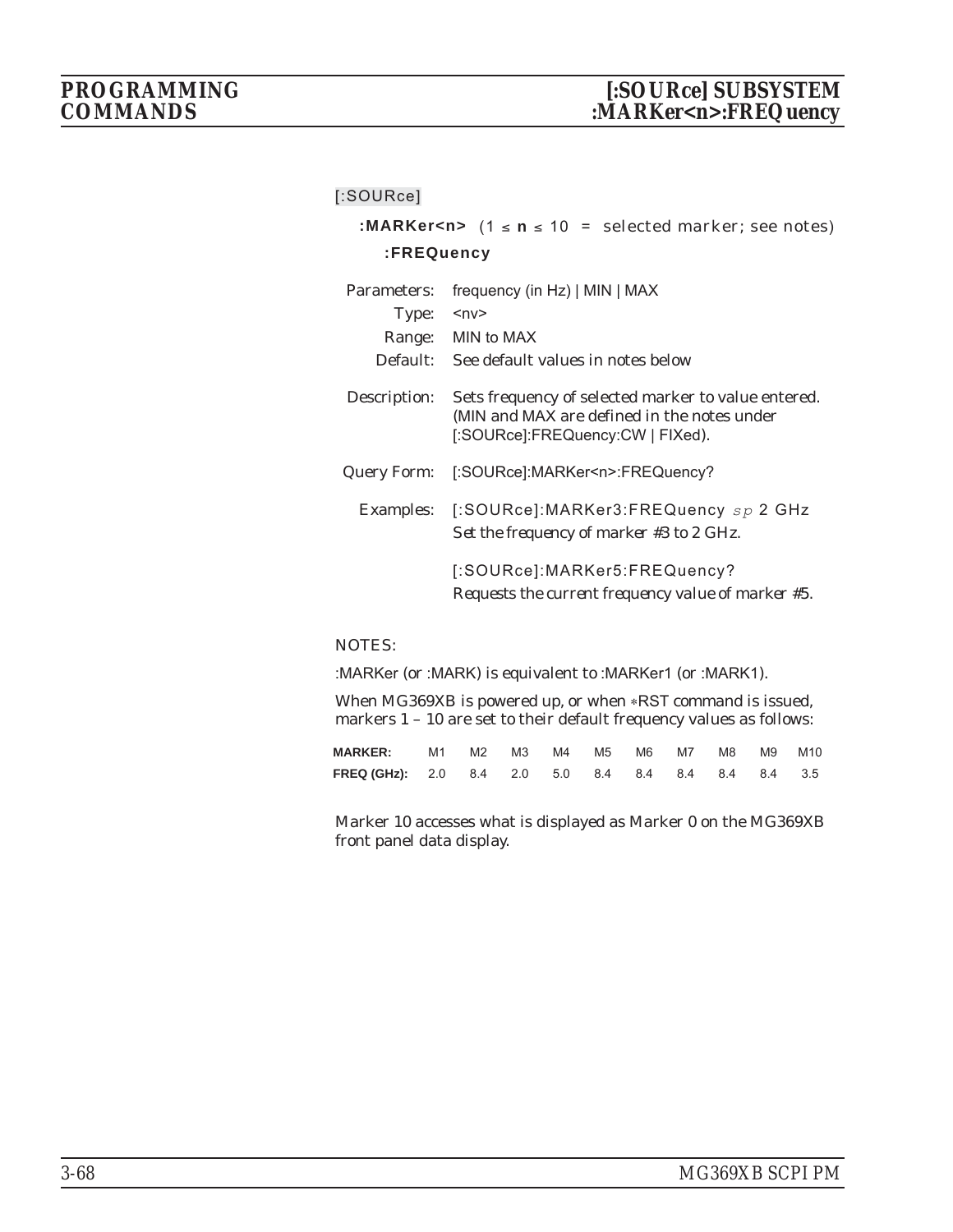| $[$ :SOURce]                                                    |                                                                                 |  |  |  |
|-----------------------------------------------------------------|---------------------------------------------------------------------------------|--|--|--|
| :MARKer <n> <math>(1 \le n \le 10</math> = selected marker)</n> |                                                                                 |  |  |  |
| :STATe                                                          |                                                                                 |  |  |  |
| Default: OFF                                                    | Parameters: ON   OFF   1   0<br>Type: <boolean></boolean>                       |  |  |  |
|                                                                 | Description: Turns selected marker on/off (tags/untags the selected<br>marker). |  |  |  |
|                                                                 | Query Form: [:SOURce]:MARKer <n>:STATe?</n>                                     |  |  |  |
|                                                                 | Examples: [:SOURce]:MARKer4:STATe sp ON<br>Turn marker #4 on.                   |  |  |  |
|                                                                 | [:SOURce]:MARKer7:STATe?<br>Requests current state of marker #7.                |  |  |  |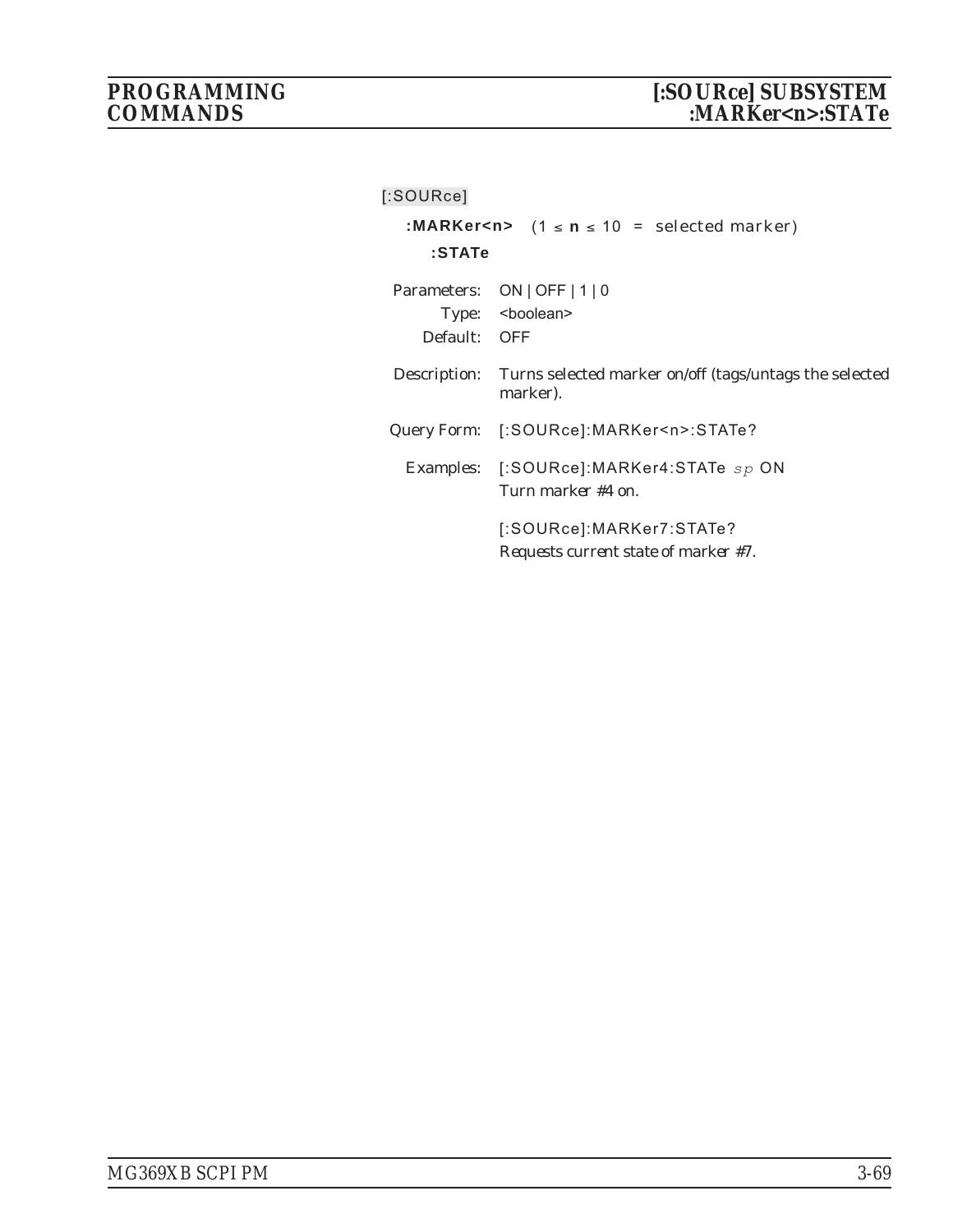# **:MARKer<n>**

## **:INTensity**

| Parameters:<br>Type:<br>Default: | $ON$   OFF   1   0<br><boolean><br/><b>OFF</b></boolean>                                                                                                                                                                                                                                                                                     |
|----------------------------------|----------------------------------------------------------------------------------------------------------------------------------------------------------------------------------------------------------------------------------------------------------------------------------------------------------------------------------------------|
| Description:                     | Turns intensity markers on/off. Intensity markers are<br>available only in analog sweep frequency mode; i.e.<br>only with : SWEep[1] mode of operation (refer to<br>:FREQuency: MODE command). For further informa-<br>tion about frequency markers, refer to Frequency<br>Markers in Chapter 3 of the Series MG369XB Opera-<br>tion Manual. |
| Query Form:                      | [:SOURce]:MARKer:INTensity?                                                                                                                                                                                                                                                                                                                  |
| Examples:                        | [:SOURce]:MARKer:INTensity sp ON<br>Turns on intensity markers. Turns off video markers if<br>previously active.                                                                                                                                                                                                                             |

## NOTE:

[:SOURce]:MARKer:INTensity and [:SOURce]:MARKer:VIDeo are mutually exclusive commands. That is, turning on one turns the other off. Turning both off turns off all markers.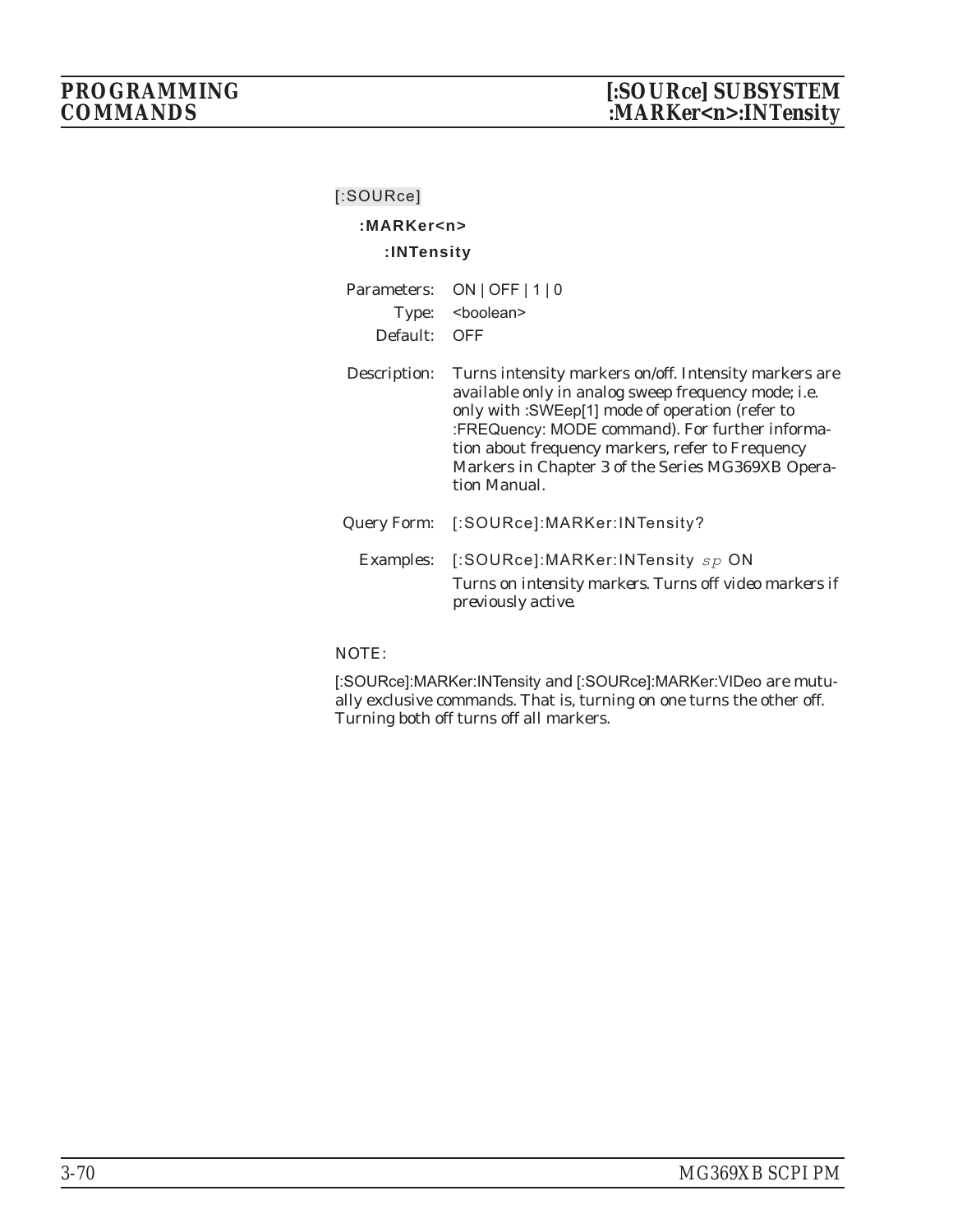| $[$ :SOURce]    |                                                                                                                                                                                                                                                               |
|-----------------|---------------------------------------------------------------------------------------------------------------------------------------------------------------------------------------------------------------------------------------------------------------|
| :MARKer <n></n> |                                                                                                                                                                                                                                                               |
| :VIDeo          |                                                                                                                                                                                                                                                               |
|                 | Parameters: ON   OFF   1   0                                                                                                                                                                                                                                  |
|                 | Type: <boolean></boolean>                                                                                                                                                                                                                                     |
| Default: OFF    |                                                                                                                                                                                                                                                               |
| Description:    | Turns video markers on/off. Video markers are avail-<br>able in both analog and step sweep frequency mode.<br>For further information about frequency markers, re-<br>fer to Frequency Markers in Chapter 3 of the Series<br><b>MG369XB Operation Manual.</b> |
|                 | Query Form: [:SOURce]:MARKer:VIDeo?                                                                                                                                                                                                                           |
|                 | Examples: [:SOURce]:MARKer:VIDeo sp ON<br>Turns on video markers. Turns off intensity markers if<br><i>previously active.</i>                                                                                                                                 |

# NOTE:

[:SOURce]:MARKer:INTensity and [:SOURce]:MARKer:VIDeo are mutually exclusive commands. That is, turning on one turns the other off. Turning both off turns off all markers.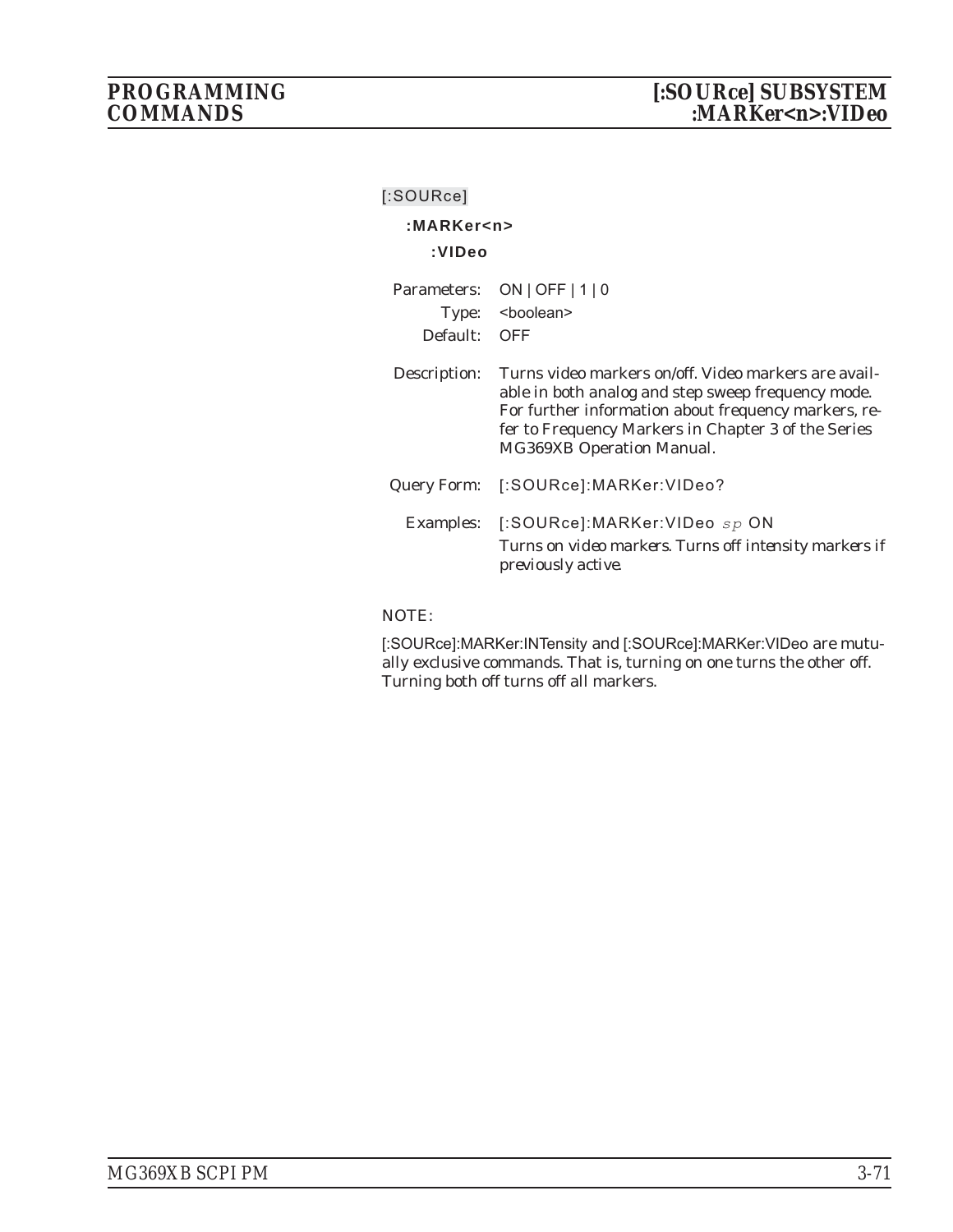# **:MARKer<n>**

# **:POLarity**

| Parameters:  | POSitive   NEGative                                                                                                                                                                                                                                                                       |
|--------------|-------------------------------------------------------------------------------------------------------------------------------------------------------------------------------------------------------------------------------------------------------------------------------------------|
|              | Type: <char></char>                                                                                                                                                                                                                                                                       |
| Default:     | POSitive                                                                                                                                                                                                                                                                                  |
| Description: | Selects +5V or -5V pulse output for each video marker<br>as follows:<br>POSitive selects $a + 5V$ pulse output for each marker.<br>NEGative selects a -5V pulse output for each marker.<br>This command is active <i>only</i> in the video marker<br>mode (see : MARKer : VIDeo command). |
| Query Form:  | [:SOURce]:MARKer:POLarity?                                                                                                                                                                                                                                                                |
|              | Examples: [:SOURce]:MARKer:POLarity sp NEGative<br>Specifies -5V pulse output for each video marker.                                                                                                                                                                                      |
|              | [:SOURce]:MARKer:POLarity?<br>Requests current polarity of the pulse output for each<br>video marker.                                                                                                                                                                                     |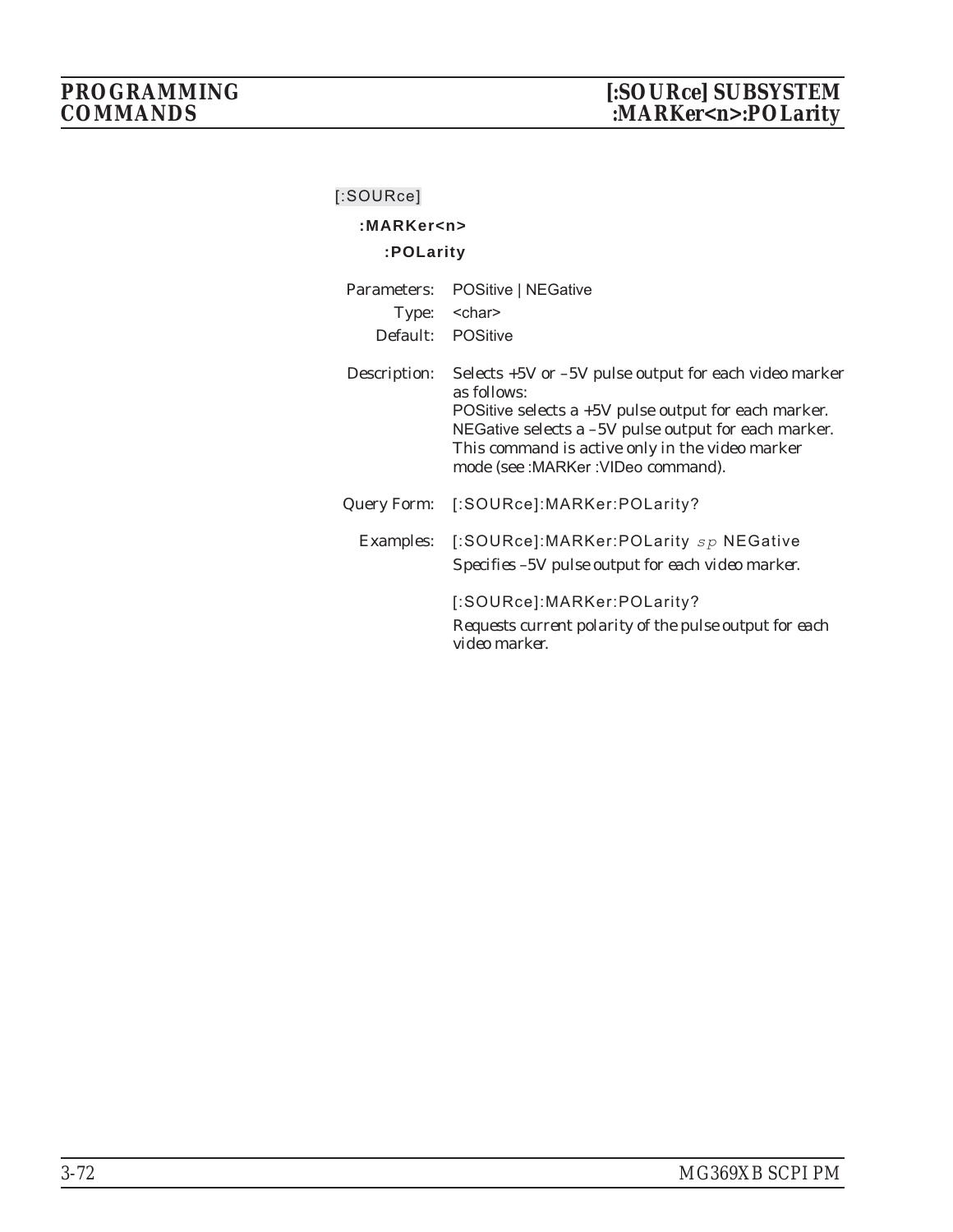The [:SOURce]:PM command and its subcommands comprise the Phase Modulation Subsystem with the :SOURce subsystem. These commands control the phase modulation subsystem function of the MG369XB.

## **[:SOURce]**

## **:PM**

## **:BWIDth**

| Parameters:  | MIN   MAX                                                                                            |
|--------------|------------------------------------------------------------------------------------------------------|
| Type:        | $<$ n $v$ >                                                                                          |
| Range:       | $MIN =$ narrow mode; $MAX =$ wide mode                                                               |
| Default:     | <b>MIN</b>                                                                                           |
| Description: | Selects the phase modulation $(\Phi M)$ operating mode.                                              |
|              | The Narrow ΦM mode allows maximum deviations of<br>$\pm 3$ radians for DC to 8 MHz rates.            |
|              | The Wide <b>ΦM</b> mode allows maximum deviations of<br>$\pm 400$ radians for DC to 1 MHz rates.     |
| Query Form:  | [:SOURce]:PM:BWIDth?                                                                                 |
| Example:     | [:SOURce]:PM:BWIDth $sp$ MAX<br>Selects the phase modulation wide operating mode.                    |
|              | [:SOURce]:PM:BWIDth?<br>Requests the currently programmed phase modulation<br><i>operating mode.</i> |

## NOTE: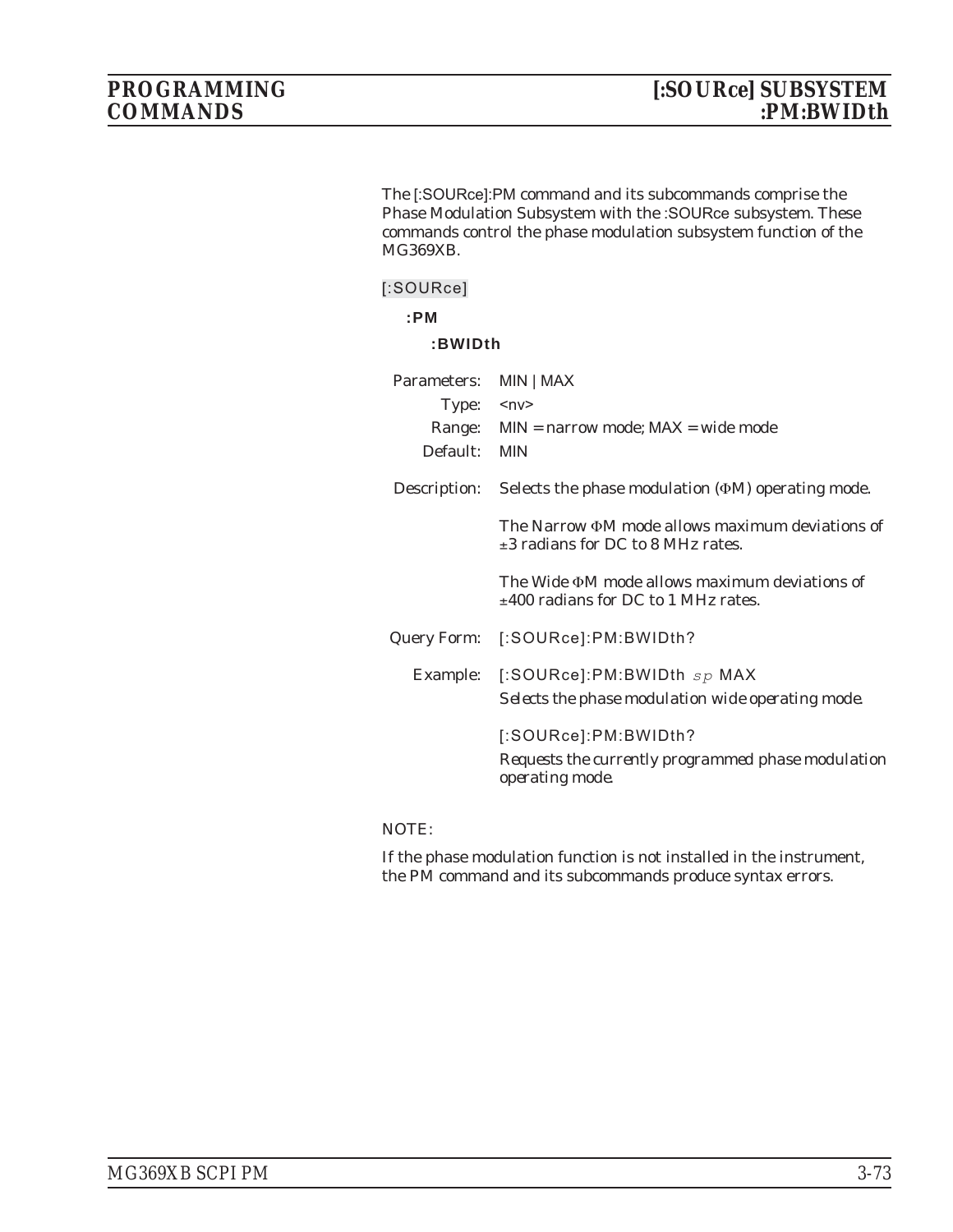## **:PM**

## **:DEViation**

| Parameters:  | modulation deviation (in radians)                                                                                                        |
|--------------|------------------------------------------------------------------------------------------------------------------------------------------|
| Type:        | $<$ NRf $>$                                                                                                                              |
| Range:       | 0.0025 to 5.0 radians in narrow mode;<br>0.25 to 500.0 radians in wide mode                                                              |
| Default:     | $1.0000$ radians                                                                                                                         |
| Description: | Set the modulation deviation of the $\Phi M$ signal for the<br>internal phase modulation function.                                       |
| Query Form:  | [:SOURce]:PM:DEViation?                                                                                                                  |
| Example:     | [:SOURce]:PM:DEViation $sp$ 1.25 RAD<br>Set the modulation deviation for the internal phase<br>modulation function to 1.25 radians.      |
|              | [:SOURce]:PM:DEViation?<br>Requests the currently programmed modulation devia-<br>tion value for the internal phase modulation function. |

## NOTE: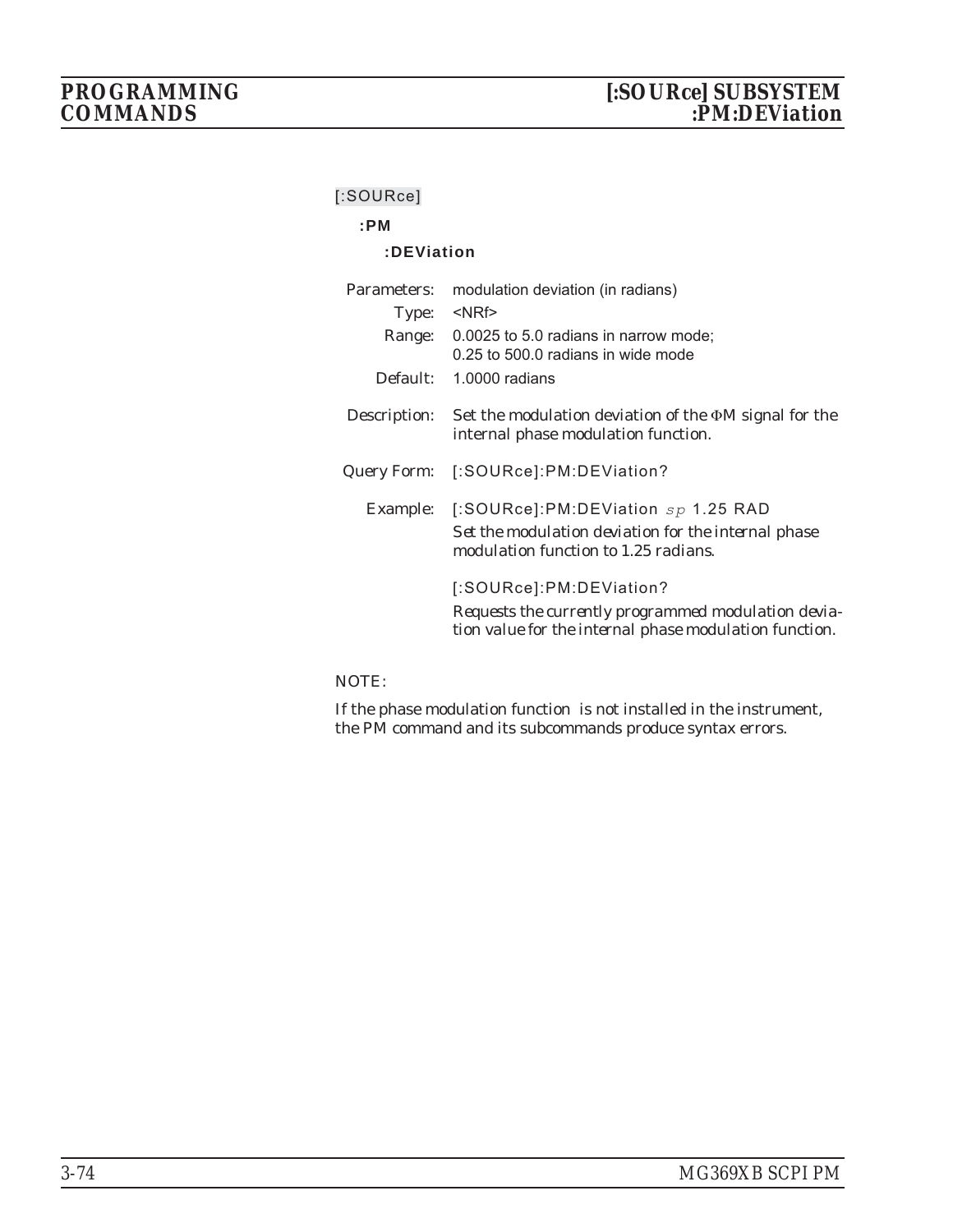| [:SOURce]                        |                                                                                                                                                                                                                                                                                                                                                                   |
|----------------------------------|-------------------------------------------------------------------------------------------------------------------------------------------------------------------------------------------------------------------------------------------------------------------------------------------------------------------------------------------------------------------|
| :PM                              |                                                                                                                                                                                                                                                                                                                                                                   |
| :INTernal                        |                                                                                                                                                                                                                                                                                                                                                                   |
| :WAVE                            |                                                                                                                                                                                                                                                                                                                                                                   |
| Parameters:<br>Type:<br>Default: | SINE   GAUSsian   RDOWn   RUP   SQUare   TRIangle  <br><b>UNIForm</b><br><char><br/>SINE</char>                                                                                                                                                                                                                                                                   |
|                                  |                                                                                                                                                                                                                                                                                                                                                                   |
| Description:                     | Selects the modulating waveform (from the internal<br><b>ΦM</b> generator) for the internal phase modulation<br>function, as follows:<br><b>SINE</b><br>Sine wave<br>$=$<br>GAUSsian<br>$=$ Gaussian noise<br>RDOWn = Negative ramp<br>$=$ Positive ramp<br><b>RUP</b><br>SQUare = Square wave<br>TRlangle = Triangle wave<br>$=$ Uniform noise<br><b>UNIForm</b> |
| <b>Query Form:</b>               | [:SOURce]:PM:INTernal:WAVE?                                                                                                                                                                                                                                                                                                                                       |
| Example:                         | [:SOURce]:PM:INTernal:WAVE sp TRIangle<br>Selects a triangle wave as the modulating waveform<br>for the internal phase modulation function.<br>[:SOURce]:PM:INTernal:WAVE?<br>Requests the currently selected modulating waveform<br>for the internal phase modulation function.                                                                                  |
|                                  |                                                                                                                                                                                                                                                                                                                                                                   |

## NOTE: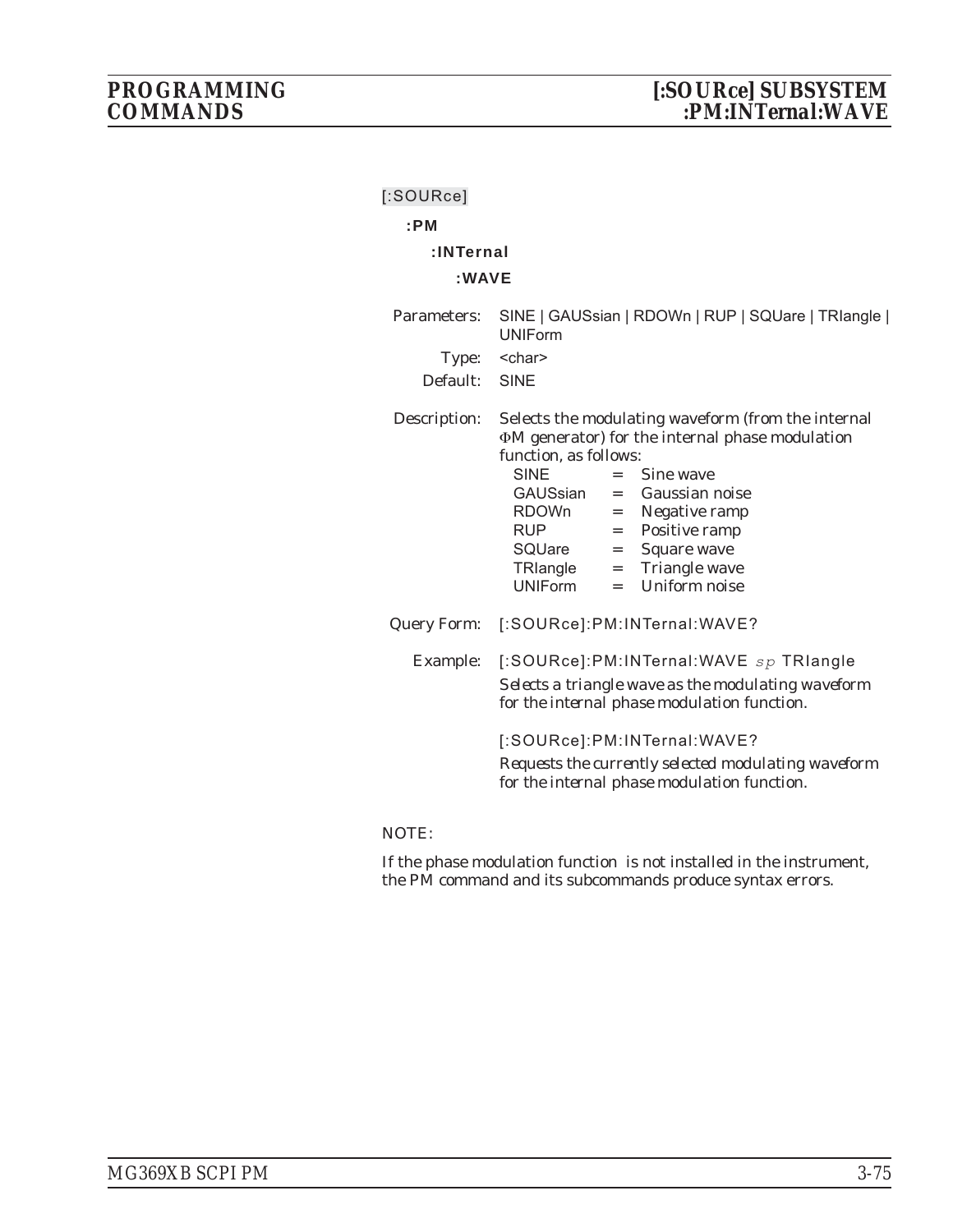# **:PM**

# **:INTernal**

## **:FREQuency**

| Parameter:   | frequency (in Hz)                                                                                                                                               |
|--------------|-----------------------------------------------------------------------------------------------------------------------------------------------------------------|
| Type:        | $<$ NRf $>$                                                                                                                                                     |
| Range:       | 0.1 Hz to 1 MHz for sine wave;<br>0.1 Hz to 100 kHz for square, triangle, and ramp wave-<br>forms.                                                              |
| Default:     | 1 kHz                                                                                                                                                           |
| Description: | Sets the frequency of the modulating waveform for the<br>internal phase modulation (see :PM:INTernal:WAVE)                                                      |
| Query Form:  | [:SOURce]:PM:INTernal:FREQuency?                                                                                                                                |
| Example:     | [:SOURce]:PM:INTernal:FREQuency sp 55 kHz<br>Sets the frequency of the modulating waveform for the<br>internal phase modulation function to 55 kHz.             |
|              | [:SOURce]:PM:INTernal:FREQuency?<br>Requests the currently programmed modulating wave-<br>form frequency value for the internal phase modula-<br>tion function. |

## NOTE: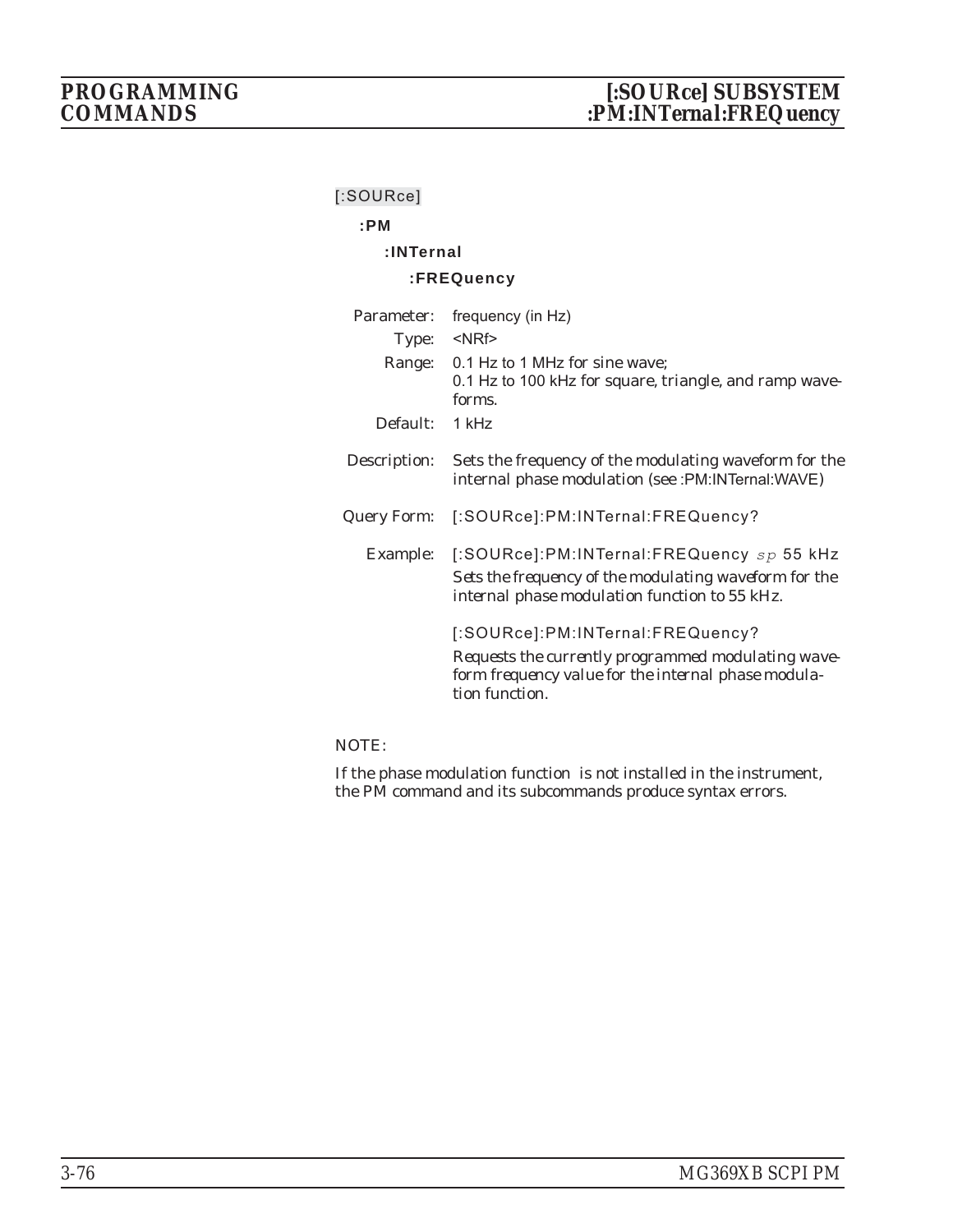# **:PM**

## **:SENSitivity**

| Parameters:  | sensitivity (in radians/V)                                                                                                                |
|--------------|-------------------------------------------------------------------------------------------------------------------------------------------|
| Type:        | <nrf></nrf>                                                                                                                               |
| Range:       | $\pm$ 0.0025 to $\pm$ 5.0 radians/V in narrow mode<br>$\pm$ 0.25 to $\pm$ 500.0 radians/V in wide mode                                    |
| Default:     | 1.0000 radians/ $V$                                                                                                                       |
| Description: | Sets the $\Phi$ M sensitivity for the external phase modu-<br>lation function.                                                            |
| Query Form:  | [:SOURce]:PM:SENSitivity?                                                                                                                 |
| Example:     | [:SOURce]:PM:SENsitivity $sp$ 1.25 RAD/V<br>Sets the DM sensitivity for the external phase modula-<br>tion function to 1.25 radians/volt. |
|              | [:SOURce]:PM:SENSitivity?<br>Requests the currently programmed OM sensitivity for<br>the the external phase modulation function.          |

## NOTE: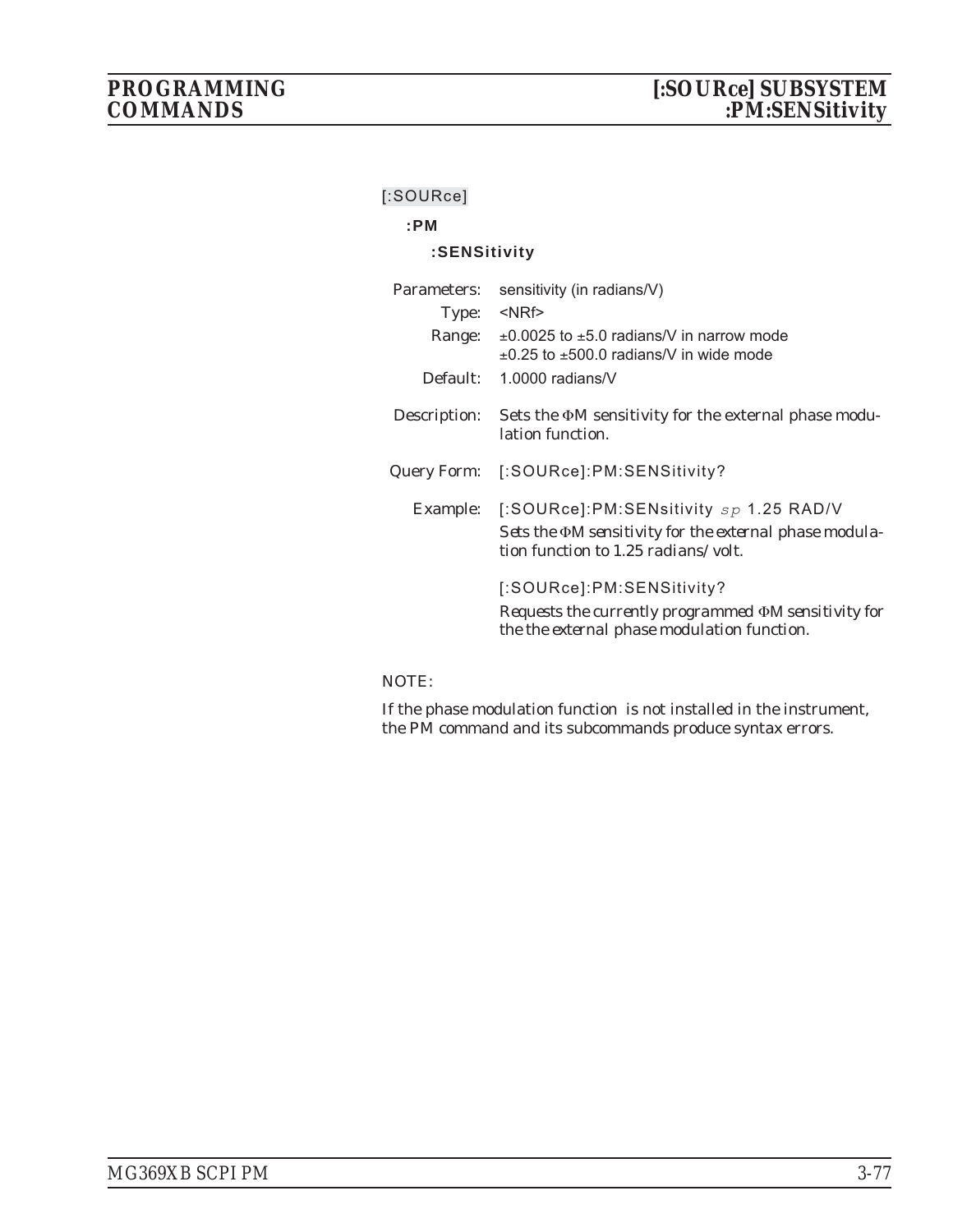| $[$ :SOURce]         |                                                                                                                                                                                   |
|----------------------|-----------------------------------------------------------------------------------------------------------------------------------------------------------------------------------|
| :PM                  |                                                                                                                                                                                   |
| :SOURce              |                                                                                                                                                                                   |
| Parameters:<br>Type: | INTernal   EXTernal1   EXTernal2<br><char><br/>Default: EXTernal1</char>                                                                                                          |
| Description:         | Selects the source of the $\Phi M$ modulating signal, as fol-<br>lows:<br>INTernal = Internal FM generator<br>$EXTernal1 = Not used$<br>EXTernal2 = Rear Panel FM/ΦM IN connector |
|                      | Query Form: [:SOURce]:PM:SOURce?                                                                                                                                                  |
|                      | Example: [:SOURce]:PM:SOURce sp EXTernal2<br>Selects the rear panel FM/ $\Phi$ M IN connector as the ac-<br>tive external <b>DM</b> modulating signal source.                     |
|                      | [:SOURce]:PM:SOURce?<br>Requests the currently programmed $\Phi$ M modulating<br>signal source.                                                                                   |

NOTE: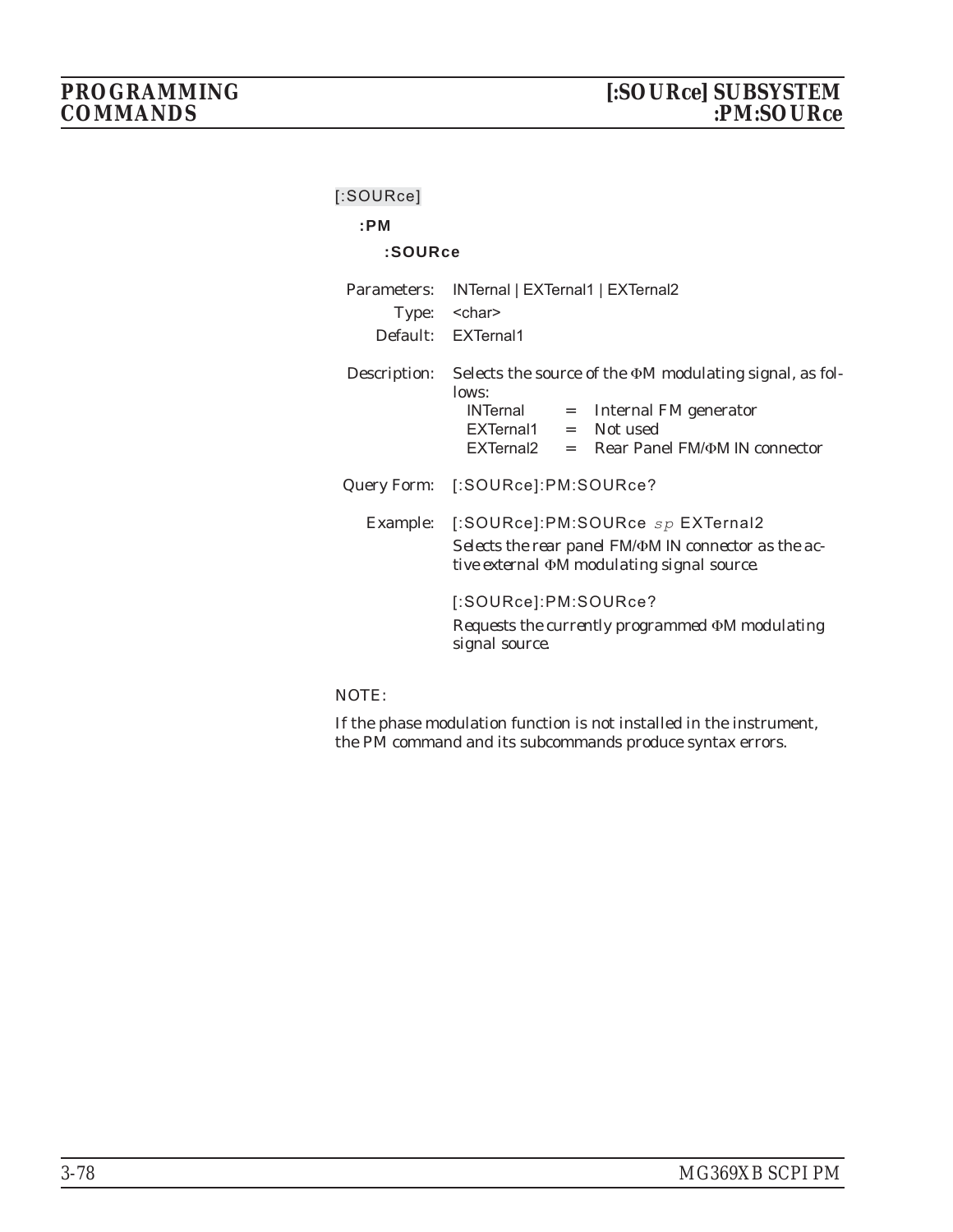| [:SOURce]    |                                                                                             |
|--------------|---------------------------------------------------------------------------------------------|
| :PM          |                                                                                             |
| :STATe       |                                                                                             |
| Default: OFF | Parameters: ON   OFF   1   0<br>Type: <boolean></boolean>                                   |
|              | Description: Enable/disable phase modulation of the MG369XB RF<br>output signal.            |
|              | Query Form: [:SOURce]:PM:STATe?                                                             |
| Example:     | $[$ :SOURce]:PM:STATe $sp$ ON<br>Turns phase modulation on.                                 |
|              | [:SOURce]:PM:STATe?<br>Requests the currently programmed phase modulation<br>state (on/off) |

## NOTE: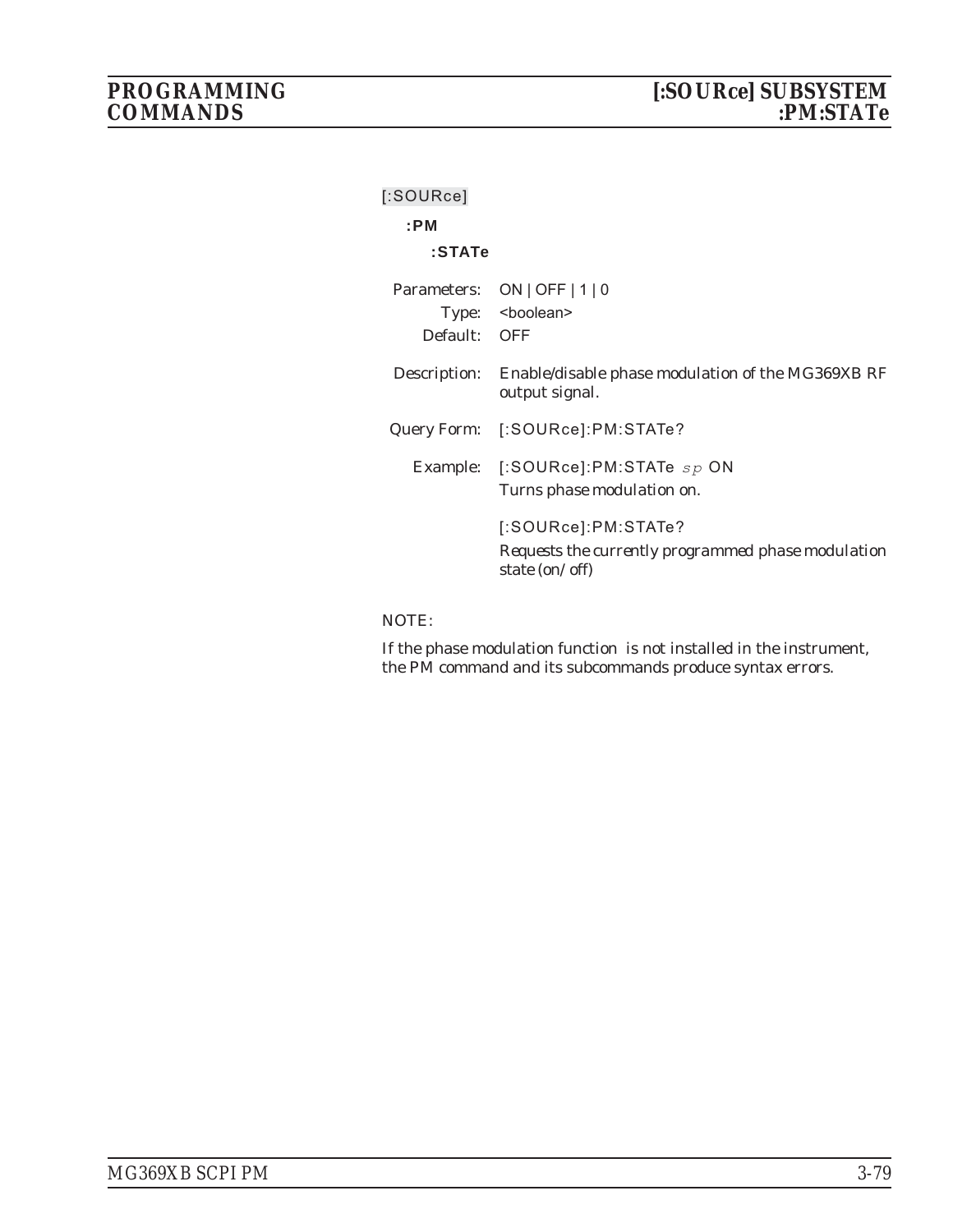The [:SOURce]:POWer command and its subcommands comprise the Power Subsystem within the :SOURce subsystem. These commands control the RF power output level of the MG369XB.

## **[:SOURce]**

## **:POWer**

**[:LEVel]**

## **[:IMMediate]**

## **[:AMPLitude]**

| Parameters:      | power level (in dBm)   UP   DOWN   MIN   MAX                                                                    |  |  |
|------------------|-----------------------------------------------------------------------------------------------------------------|--|--|
| Type:            | $ny$                                                                                                            |  |  |
| Range:           | MIN to MAX (see notes below)                                                                                    |  |  |
| Default:         | $0$ dBm                                                                                                         |  |  |
| Description:     | Sets the power level of the unswept RF output signal<br>(see notes below).                                      |  |  |
| Query Form:      | [:SOURce]:POWer[:LEVel][:IMMediate]<br>[:AMPLitude]?                                                            |  |  |
| <b>Examples:</b> | [:SOURce]:POWer:LEVel:IMMediate<br>:AMPLitude $sp$ 10 dBm<br>Sets the RF output power level to $+10$ dBm.       |  |  |
|                  | [:SOURce]:POWer:LEVel:IMMediate<br>:AMPLitude?                                                                  |  |  |
|                  | Requests the value currently programmed for the RF<br>output power level.                                       |  |  |
|                  | [:SOURce]:POWer? MAX                                                                                            |  |  |
|                  | Requests the maximum RF output power level value<br>that can be programmed for the particular MG369XB<br>model. |  |  |

## NOTES:

The MINimum and MAXimum RF output power levels that can be entered for each MG369XB model are listed in the table on the following page. Note that these power levels are the limits of what can be entered, *but do not guarantee leveled operation*.

For units equipped with an attenuator (Option 2), changes in RF power output level >10 dB may change attenuator setting (see command [:SOURce]:POWer:ATTenuation:AUTO).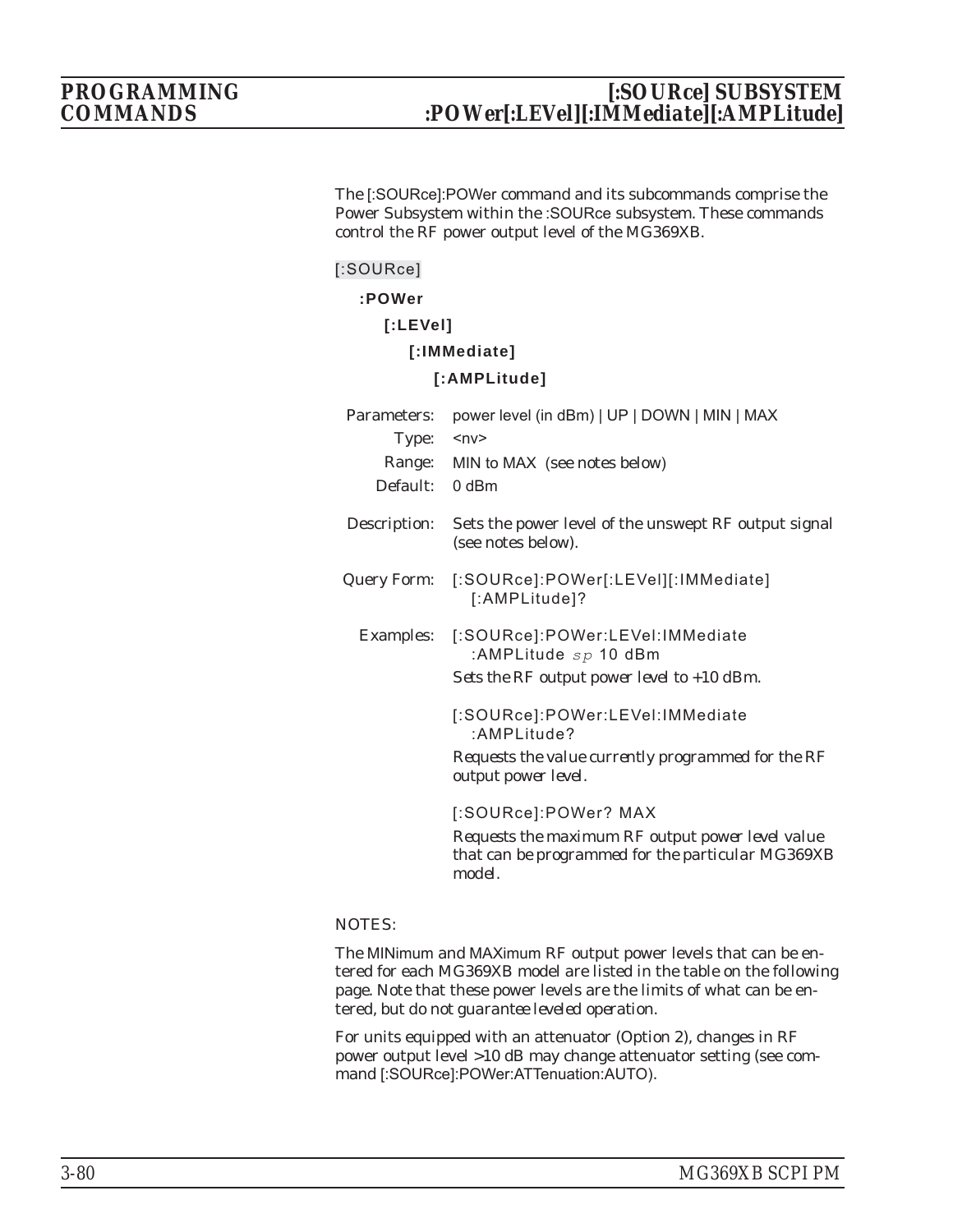# *PROGRAMMING [:SOURce] SUBSYSTEM COMMANDS :POWer[:LEVel][:IMMediate][:AMPLitude]*

Use related command :OUTPut[:STATe] *sp* ON | OFF to turn the MG369XB RF power output on/off.

| <b>Model</b> | <b>W/O Step Attenuator</b> |                | <b>W/Step Attenuator (Option 2)</b> |                |
|--------------|----------------------------|----------------|-------------------------------------|----------------|
|              | <b>Minimum</b>             | <b>Maximum</b> | <b>Minimum</b>                      | <b>Maximum</b> |
| MG3691B      | $-20$ dBm                  | $+20$ dBm      | $-120$ dBm                          | $+20$ dBm      |
| MG3692B      | $-20$ dBm                  | $+20$ dBm      | $-120$ dBm                          | $+20$ dBm      |
| MG3693B      | $-20$ dBm                  | $+20$ dBm      | $-120$ dBm                          | $+20$ dBm      |
| MG3694B      | $-20$ dBm                  | $+20$ dBm      | $-120$ dBm                          | $+20$ dBm      |
| MG3695B      | $-20$ dBm                  | $+20$ dBm      | $-110$ dBm                          | $+20$ dBm      |
| MG3696B      | $-20$ dBm                  | $+20$ dBm      | $-110$ dBm                          | $+20$ dBm      |

### *Model MG369XB Minimum and Maximum Settable Power Levels*

### **With Option 15 (High Power) Installed**

| $+30$ dBm     |  |  |
|---------------|--|--|
| $+30$ dBm     |  |  |
| $+30$ dBm     |  |  |
| $+30$ dBm     |  |  |
| Not Available |  |  |
| Not Available |  |  |
|               |  |  |

### Notes:

The power levels listed above represent the maximum and minimum front panel settings. Refer to the Series MG369XB Synthesized Signal Generators Operation Manual for instrument performance specifications.

<sup>À</sup> *or* units with a step attenuator (Option 2) and :POWer:ATTenuation:AUTO OFF <sup>Á</sup> :POWer:ATTenuation:AUTO ON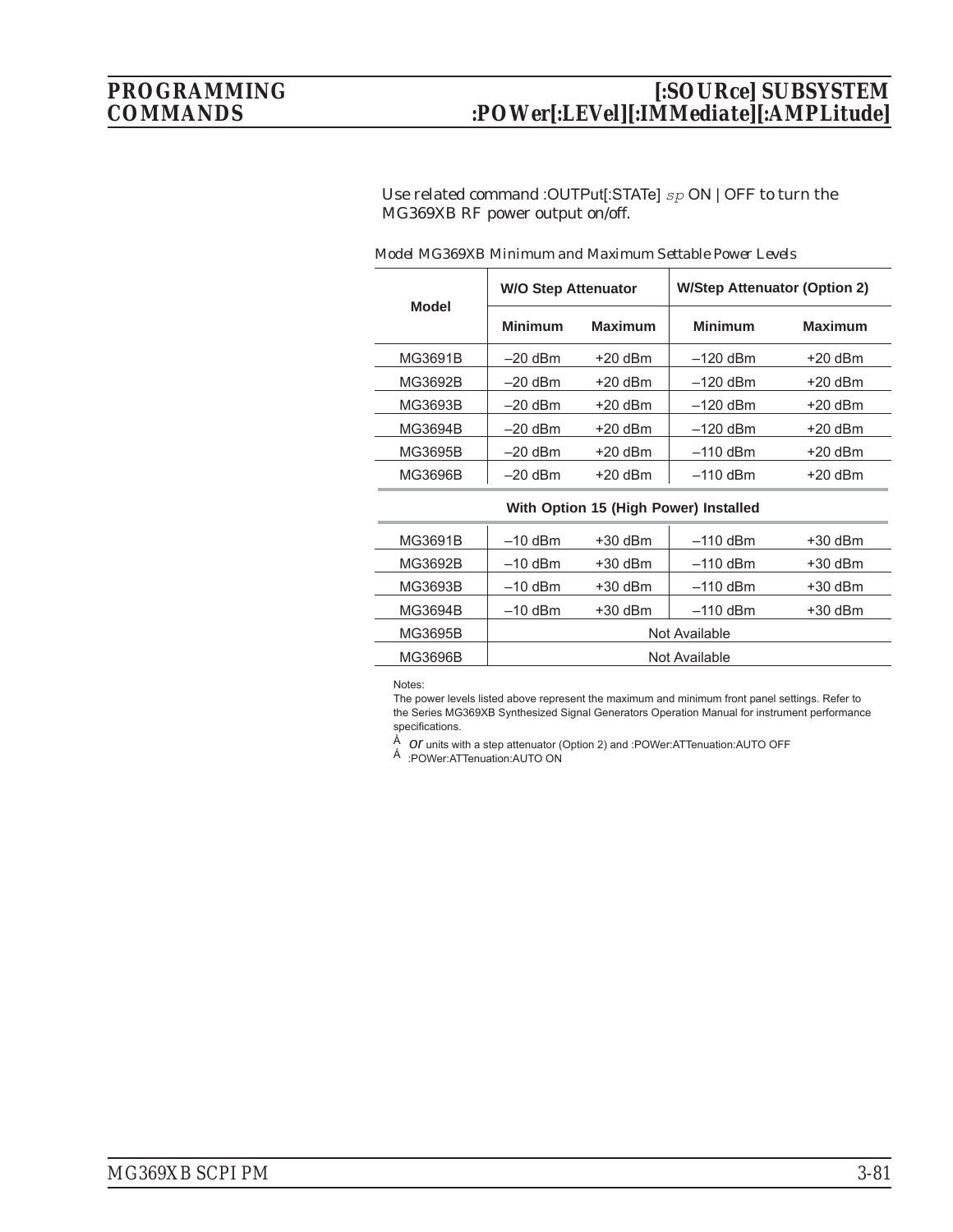# *PROGRAMMING [:SOURce] SUBSYSTEM COMMANDS :POWer[:LEVel][:IMMediate][:AMPlitude]:STEP[:INCRement]*

# **[:SOURce] :POWer [:LEVel] [:IMMediate] [:AMPLitude] :STEP [:INCRement]** Parameters: power level ( in dB) Type: <NRf> Range Model dependent (see notes below) Default: 0.1 dB Description: Sets the step increment size used with the :POWer:LEVel:IMMediate:AMPLitude command. Query Form: [:SOURce]:POWer[:LEVel][:IMMediate] [:AMPLitude]:STEP[:INCRement]? Examples: [:SOURce]:POWer:LEVel:IMMediate :AMPLitude:STEP:INCRement *sp* 5 dBm *Set the step increment value for RF output power level parameter to 5 dBm.* [:SOURce]:POWer:LEVel:IMMediate :AMPLitude:STEP:INCRement? *Requests the current step increment value for the RF output power level parameter.*

## NOTES:

To determine the maximum step size for your instrument, refer to Appendix B—Performance Specification—in the Series MG369XB Operation Manual.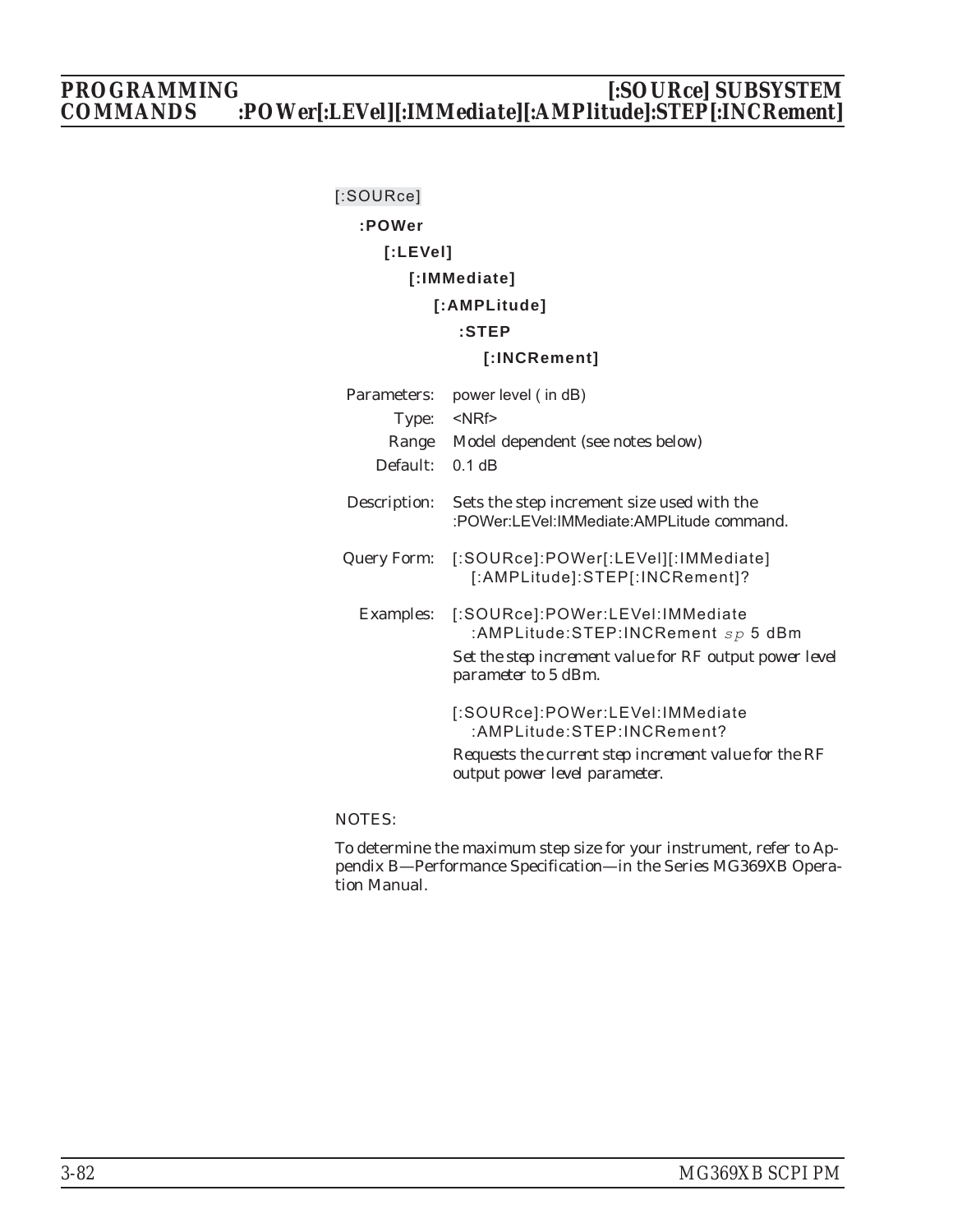| $[$ :SOURce] |                                                                                                                                 |
|--------------|---------------------------------------------------------------------------------------------------------------------------------|
| :POWer       |                                                                                                                                 |
| [:LEVe]      |                                                                                                                                 |
|              | :ALTernate                                                                                                                      |
| Parameters:  | power level (in dBm)   MIN   MAX                                                                                                |
| Type:        | $nv$                                                                                                                            |
|              | Range: MIN to MAX (see notes below)                                                                                             |
| Default:     | 0 dBm                                                                                                                           |
| Description: | Sets the RF output power level for the alternate<br>sweep if the command :POWer:MODE sp ALSW is set.                            |
| Query Form:  | [:SOURce]:POWer[:LEVel]:ALTernate?                                                                                              |
|              | Examples: [:SOURce]:POWer:LEVel:ALTernate sp 5 dBm<br>Sets the RF output power level for the alternate sweep<br>to $+5$ dBm.    |
|              | [:SOURce]:POWer:LEVel:ALTernate?<br>Requests the currently programmed value for the alter-<br>nate sweep RF output power level. |

### NOTES:

The MINimum and MAXimum RF output power levels that can be entered for each MG369XB model are listed in the table on page 3-81. Note that these power levels are the limits of what can be entered, *but do not guarantee leveled operation*.

For units equipped with an attenuator (Option 2), changes in RF power output level >10 dB may change attenuator setting (see command [:SOURce]:POWer:ATTenuation:AUTO).

Use related command :OUTPut[:STATe] *sp* ON | OFF to turn the MG369XB RF power output on/off.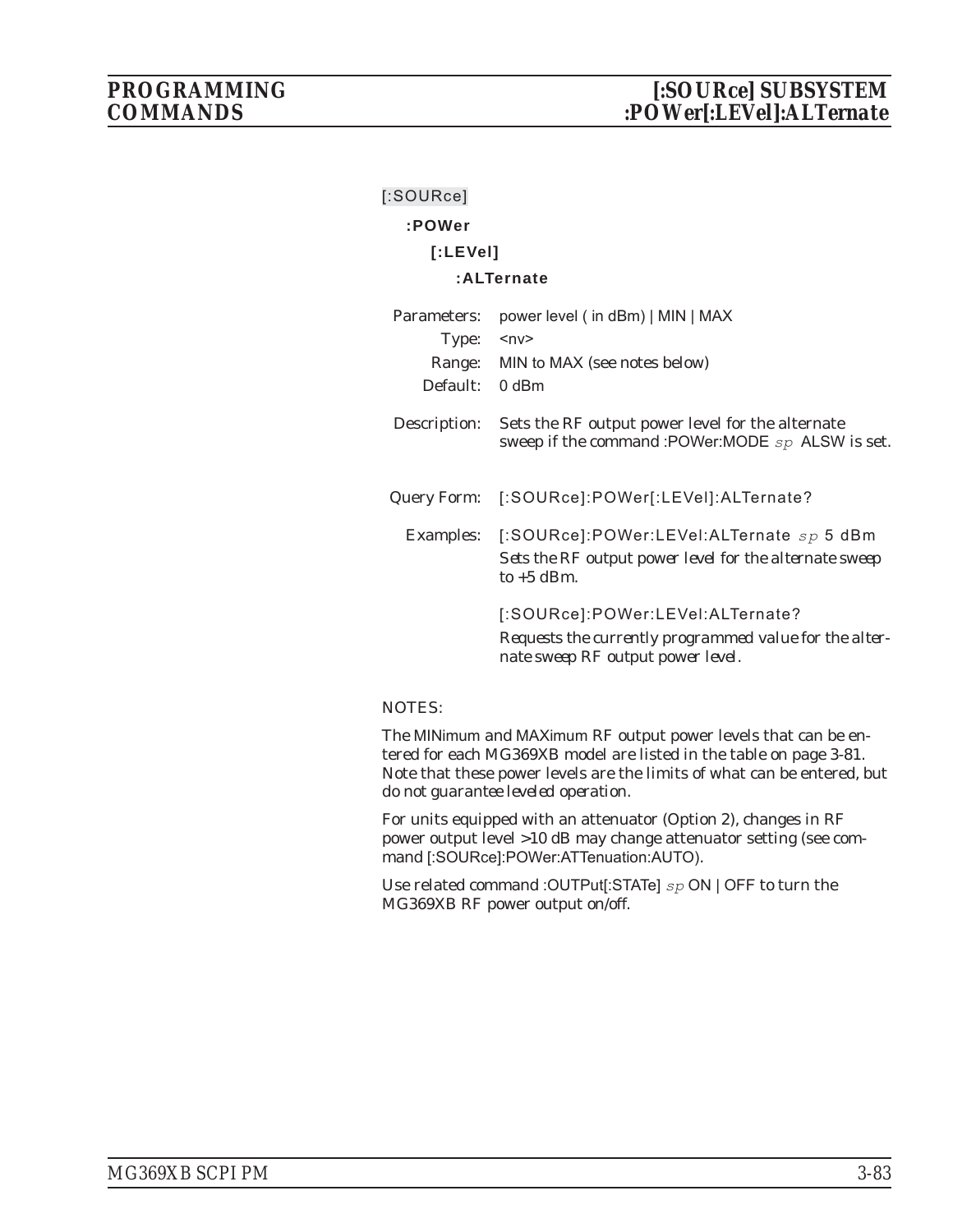| $[$ :SOURce]       |                          |     |                                                                                                                                                                                                                                                                                                                                              |
|--------------------|--------------------------|-----|----------------------------------------------------------------------------------------------------------------------------------------------------------------------------------------------------------------------------------------------------------------------------------------------------------------------------------------------|
| :POWer             |                          |     |                                                                                                                                                                                                                                                                                                                                              |
| :ALC               |                          |     |                                                                                                                                                                                                                                                                                                                                              |
|                    | :SOURce                  |     |                                                                                                                                                                                                                                                                                                                                              |
| Parameters:        | PMETer2   FIXed          |     | INTernal   DIODe[1]   DIODe2   PMETer[1]                                                                                                                                                                                                                                                                                                     |
| Type:              | <char></char>            |     |                                                                                                                                                                                                                                                                                                                                              |
| Default:           | <b>INTernal</b>          |     |                                                                                                                                                                                                                                                                                                                                              |
| Description:       | for the ALC.             |     | Selects (1) whether the ALC loop controls the output<br>power level and (2) the source of the feedback signal                                                                                                                                                                                                                                |
|                    | desired level.           |     | FIXed places the instrument in a fixed gain power<br>level mode (ALC off). RF output power is unleveled;<br>use the [:SOURce]:POWer[:LEVel][:IMMediate]<br>[:AMPLitude] command to set the output power to the                                                                                                                               |
|                    | follows:                 |     | The other parameters turn on the ALC function and<br>select the source of the ALC feedback signal. INTernal<br>specifies the ALC feedback signal from the instru-<br>ment's internal level detector. The remaining parame-<br>ter choices select an external detector or power meter<br>signal as the feedback signal source for the ALC, as |
|                    | DIODe[1]                 | $=$ | Detector output connected to the<br>front panel EXTERNAL ALC input                                                                                                                                                                                                                                                                           |
|                    | PMETer[1]                | $=$ | Power Meter output connected to                                                                                                                                                                                                                                                                                                              |
|                    | DIODe2                   | $=$ | the front panel EXTERNAL ALC input<br>Detector output connected to the                                                                                                                                                                                                                                                                       |
|                    | PMETer <sub>2</sub>      | $=$ | rear panel EXT ALC IN input<br>Power Meter output connected to<br>the rear panel EXT ALC IN input                                                                                                                                                                                                                                            |
| <b>Query Form:</b> |                          |     | [:SOURce]:POWer:ALC:SOURce?                                                                                                                                                                                                                                                                                                                  |
| <b>Examples:</b>   | the ALC.                 |     | [:SOURce]:POWer:ALC:SOURce sp PMETer2<br>Select external power meter output connected to the<br>rear panel EXT ALC IN input as the feedback signal for                                                                                                                                                                                       |
|                    | back signal for the ALC. |     | [:SOURce]?:POWer:ALC:SOURce?<br>Requests the currently programmed source of the feed-                                                                                                                                                                                                                                                        |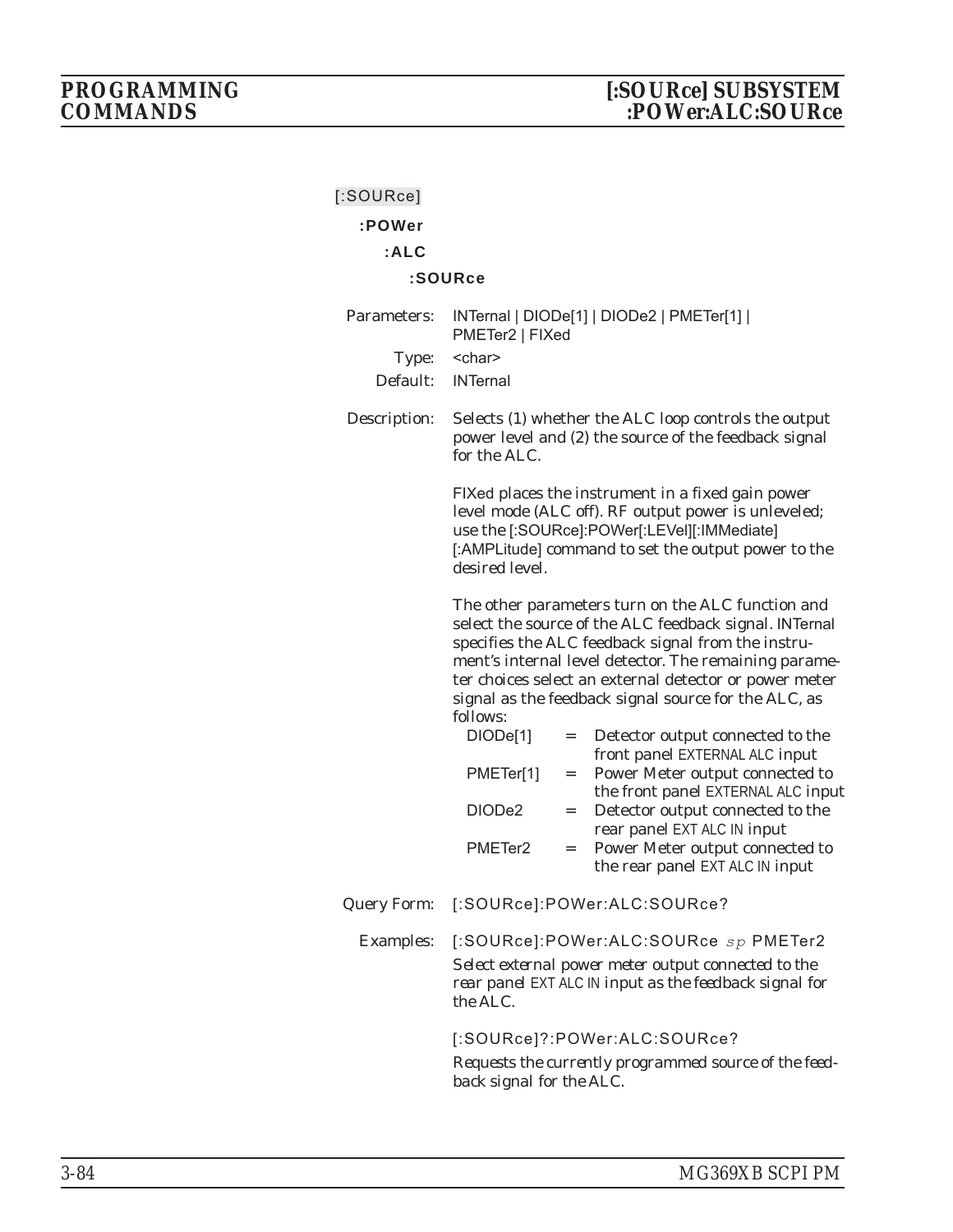## **:POWer**

## **:ATTenuation**

| Parameters:  | attenuation (in dB)   UP   DOWN   MIN   MAX                                                                                                                                                                                                                                                                                                                                                              |  |
|--------------|----------------------------------------------------------------------------------------------------------------------------------------------------------------------------------------------------------------------------------------------------------------------------------------------------------------------------------------------------------------------------------------------------------|--|
| Type:        | $<$ n $v$ >                                                                                                                                                                                                                                                                                                                                                                                              |  |
|              | Range: $0 - 110$ dB<br>$(0 - 90$ dB for MG3695B and MG3696B models)                                                                                                                                                                                                                                                                                                                                      |  |
| Default:     | 0 dB                                                                                                                                                                                                                                                                                                                                                                                                     |  |
| Description: | This command applies only to MG369XBs equipped<br>with an internal step attenuator (Option 2). This com-<br>mand sets the step attenuator (in 10 dB increments)<br>throughout its 110 dB range (90 dB range for<br>MG3695B and MG3696B models).<br>This command decouples the step attenuator from the<br>automatic leveling control (ALC) system (see the com-<br>mand :POWer:ATTenuation:AUTO sp OFF). |  |
| Query Form:  | [:SOURce]:POWer:ATTenuation?                                                                                                                                                                                                                                                                                                                                                                             |  |
| Examples:    | [:SOURce]:POWer:ATTenuation $sp$ 100<br>Sets the step attenuator setting to 100 dB.                                                                                                                                                                                                                                                                                                                      |  |
|              | [:SOURce]:POWer:ATTenuation?<br>Requests the currently programmed value for the step<br>attenuator setting.                                                                                                                                                                                                                                                                                              |  |

## *WARNING*

If POWer:ATTenuation:AUTO was set ON, the command POWer:ATTenuation <arg> will momentarily set output power and attenuation to 0 before going to the programmed attenuation. If this could possibly damage equipment, set :OUTput[:STATe] *sp* OFF before issuing this command.

## NOTES:

Values entered for parameter<dB> must be exact multiples of 10 db. Parameters UP and DOWN can be used to increase/decrease the step attenuator setting in 10 dB steps.

 $MIN = 0$  dB attenuation,  $MAX = 110$  dB(or 90 dB) attenuation.

If the MG369XB does not have a step attenuator installed, sending this command will result in

–241,"Hardware missing;Attenuator" .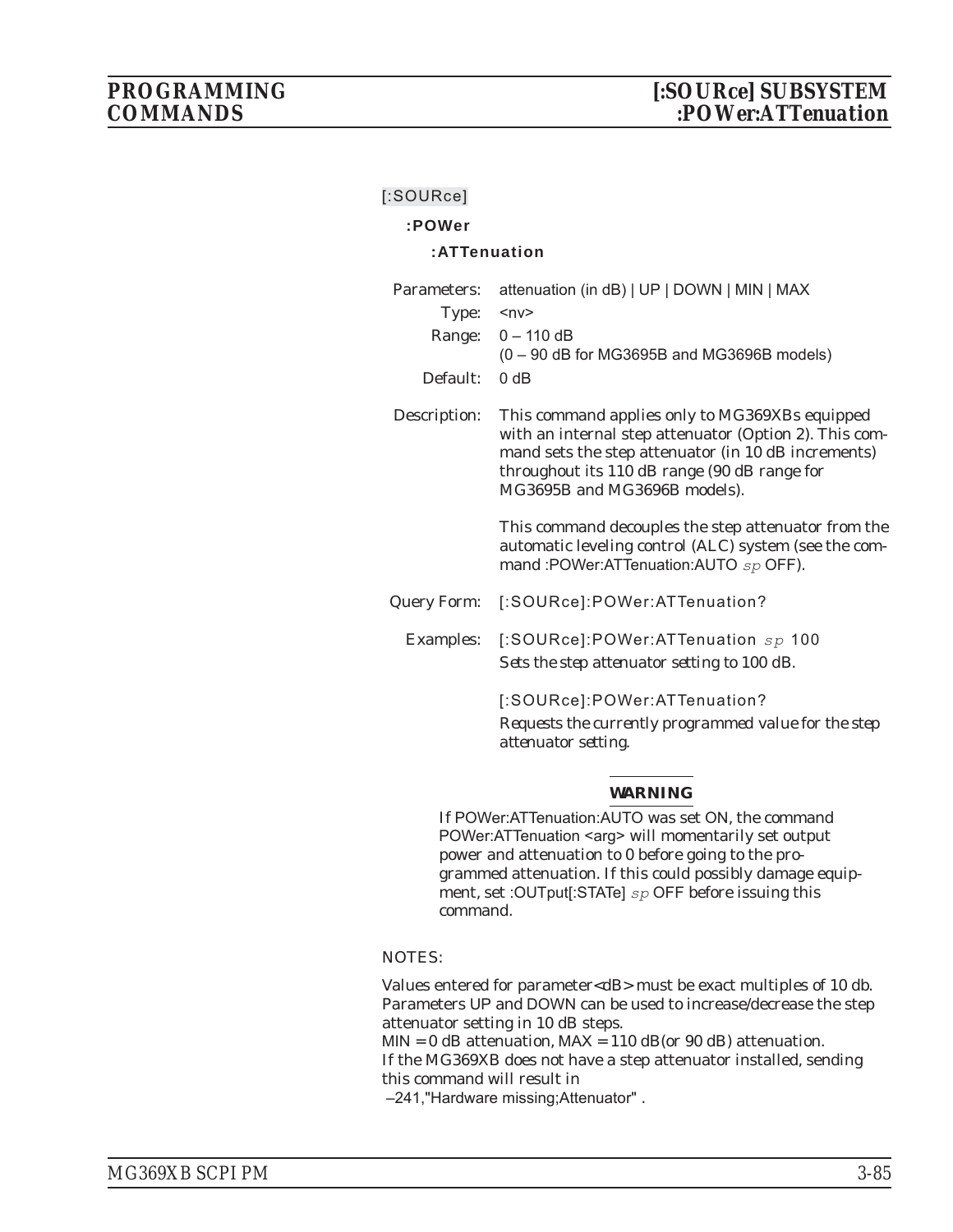# **:POWer**

# **:ATTenuation**

# **:STEP**

## **[:INCRement]**

| Parameters:  | attenuator step increment size (in dB)                                                                                                  |  |  |
|--------------|-----------------------------------------------------------------------------------------------------------------------------------------|--|--|
|              | Type: <nr1></nr1>                                                                                                                       |  |  |
|              | Range: $0 dB   10 dB$                                                                                                                   |  |  |
| Default:     | 10dB                                                                                                                                    |  |  |
| Description: | Sets the attenuator step increment size used with the<br>:POWer:ATTenuation command. The step size can only<br>be set to 0 dB or 10 dB. |  |  |
|              | Query Form: [:SOURce]:POWer:ATTenuation:STEP<br>[:INCRement]?                                                                           |  |  |
| Examples:    | [:SOURce]:POWer:ATTenuation:STEP<br>:INCRement $sp$ 10                                                                                  |  |  |
|              | Sets the step increment value to 10 dB.                                                                                                 |  |  |
|              | [:SOURce]:POWer:ATTenuation:STEP<br>$: INCR$ ement?                                                                                     |  |  |
|              | Requests the current step increment size for the step<br>attenuator.                                                                    |  |  |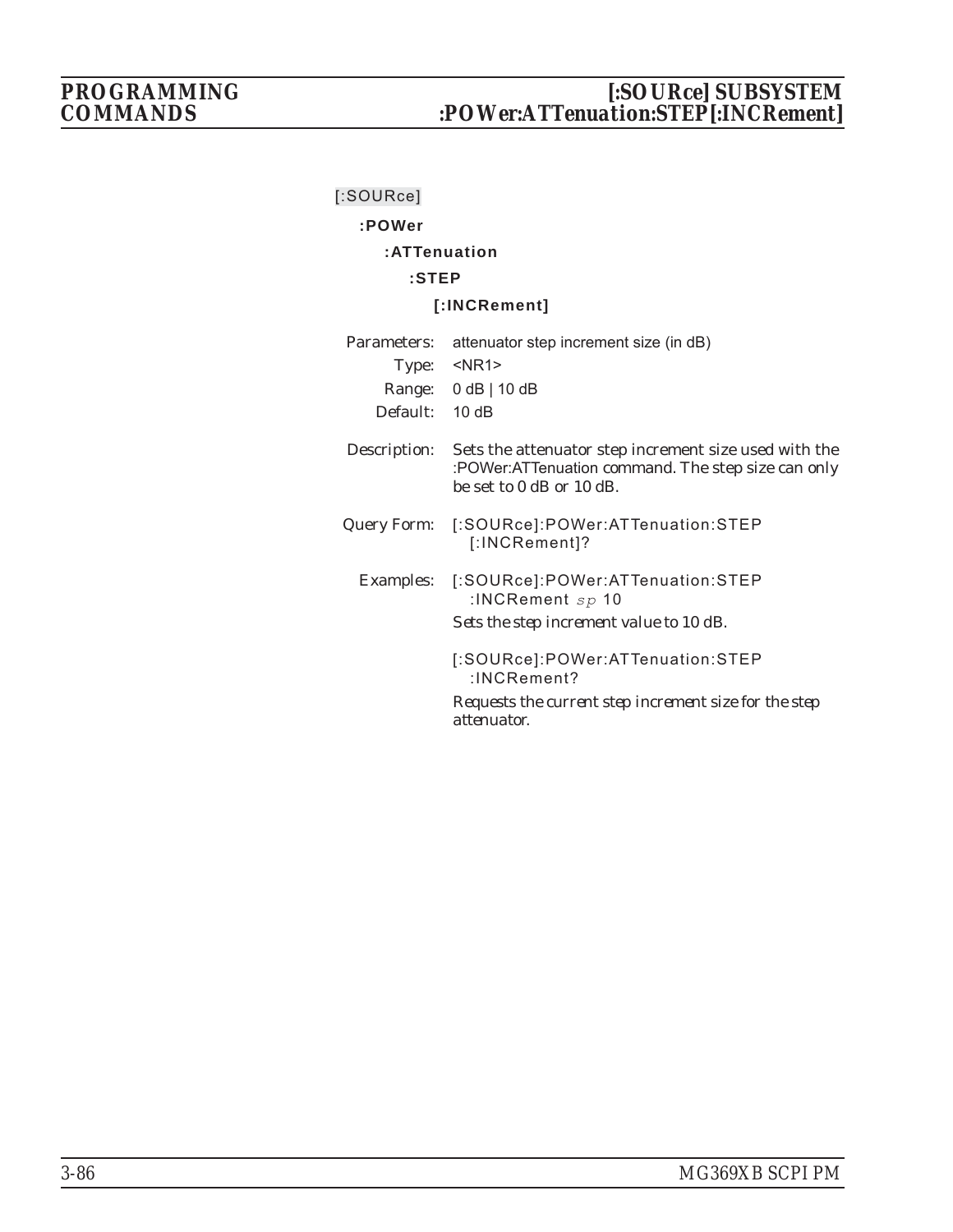# **:POWer**

# **:ATTenuation**

## **:AUTO**

|             | Parameters: ON   OFF   1   0 |
|-------------|------------------------------|
|             | Type: $\lt$ boolean>         |
| Default: ON |                              |
|             |                              |

Description: *This command applies only to MG369XBs equipped with an internal step attenuator (Option 2)*. Setting to ON couples the step attenuator to the ALC system; setting to OFF decouples the step attenuator from the ALC system.

- Query Form: [:SOURce]:POWer:ATTenuation:AUTO?
	- Examples: [:SOURce]:POWer:ATTenuation:AUTO *sp* ON *Couple the step attenuator to the ALC system.*

[:SOURce]:POWer:ATTenuation:AUTO? *Requests the currently programmed coupling state for the step attenuator.*

## *WARNING*

POWer:ATTenuation:AUTO *sp* OFF/ON sets the output power and attenuation to 0. If this could possibly damage equipment, set :OUTput[:STATe] *sp* OFF before issuing this command.

## NOTES:

In MG369XBs without a step attenuator, this command's value is always OFF. Attempting to set it ON results in the error message –241,"Hardware missing;Attenuator".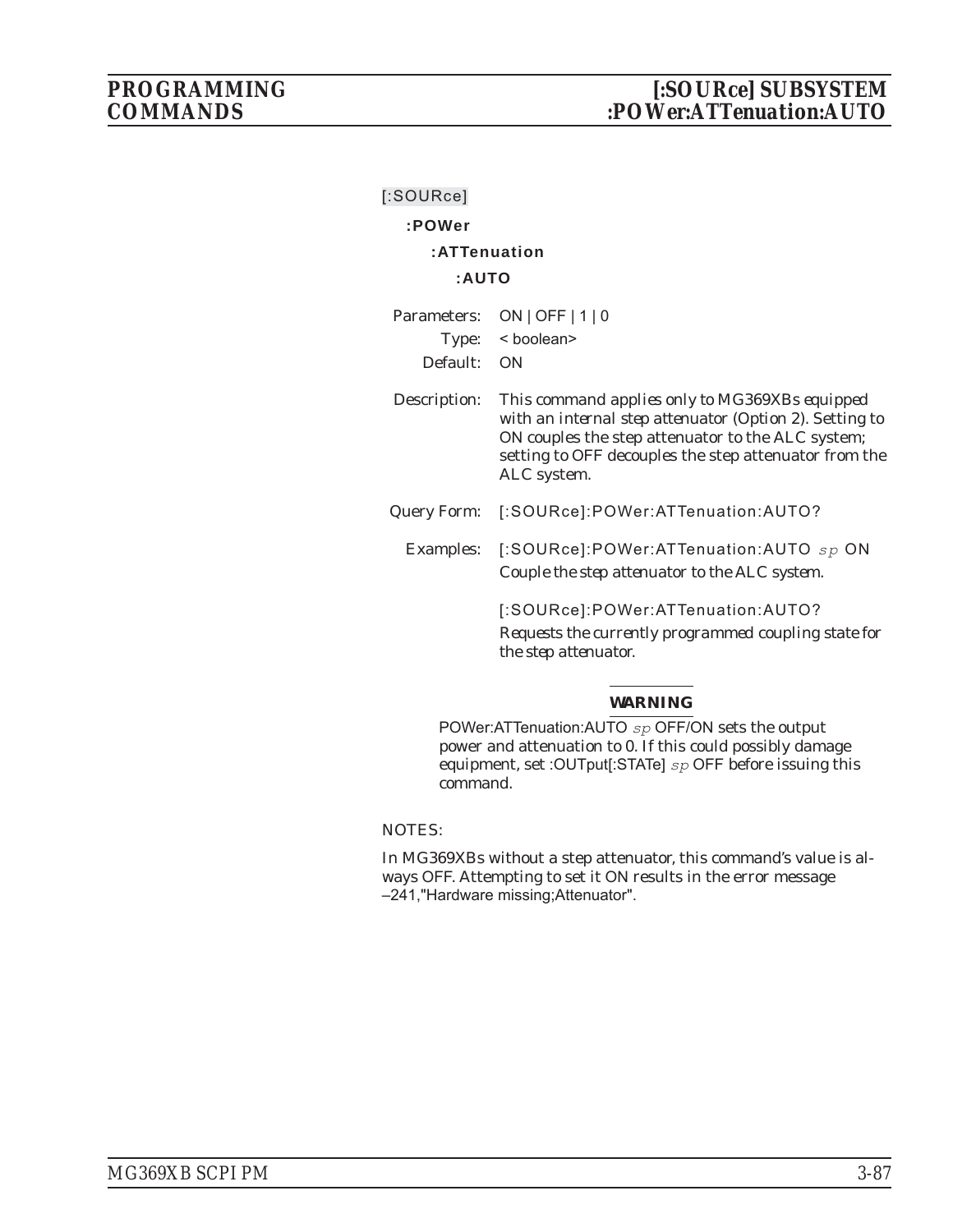# **:POWer :DISPlay**

## **:OFFSet**

| Parameters:  | power level display offset (in dB)                                                                          |
|--------------|-------------------------------------------------------------------------------------------------------------|
| Type:        | $<$ NRf $>$                                                                                                 |
| Range:       | $-100.00$ to $+100.00$ dB                                                                                   |
| Default:     | 0 dB                                                                                                        |
| Description: | Sets the offset value for the power level display offset<br>function (see :POWer:DISPlay:OFFSet:STATe).     |
| Query Form:  | [:SOURce]:POWer:DISPlay:OFFSet?                                                                             |
|              | Examples: [:SOURce]:POWer:DISPlay:OFFSet $sp 3$ dB<br>Sets the power level display offset value to $+3$ dB. |
|              | [:SOURce]:POWer:DISPlay:OFFSet?<br>Requests the current power level display offset value.                   |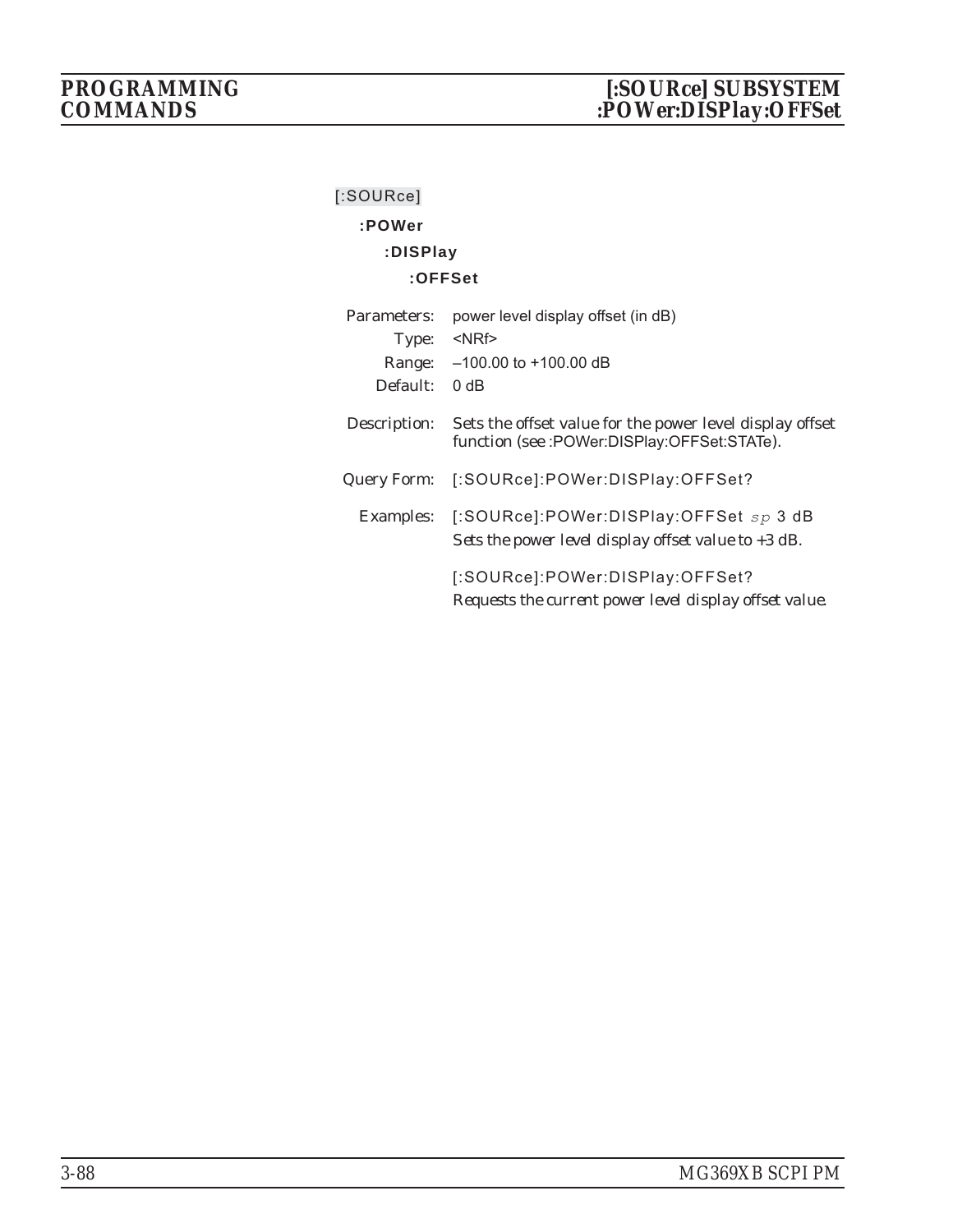| $[$ :SOURce]       |                                                                                                                                                                                                                                                                                             |
|--------------------|---------------------------------------------------------------------------------------------------------------------------------------------------------------------------------------------------------------------------------------------------------------------------------------------|
| :POWer             |                                                                                                                                                                                                                                                                                             |
| :DISPlay           |                                                                                                                                                                                                                                                                                             |
|                    | $:$ OFFSet                                                                                                                                                                                                                                                                                  |
|                    | :STATe                                                                                                                                                                                                                                                                                      |
| Parameters:        | $ON$   OFF   1   0                                                                                                                                                                                                                                                                          |
| Type:              | <boolean></boolean>                                                                                                                                                                                                                                                                         |
| Default:           | <b>OFF</b>                                                                                                                                                                                                                                                                                  |
| Description:       | Turns the power level display offset function on/off.<br>When the function it turned on, the offset value, set by<br>the command :POWer:DISPlay:OFFSet <arg>, is added<br/>to the displayed RF output power level. A negative off-<br/>set value decreases the displayed power level.</arg> |
| <b>Query Form:</b> | [:SOURce]:POWer:DISPlay:OFFSet:STATe?                                                                                                                                                                                                                                                       |
| Examples:          | [:SOURce]:POWer:DISPlay:OFFSet<br>:STATe $sp$ ON<br>Turns on the power level display offset function.                                                                                                                                                                                       |
|                    | [:SOURce]:POWer:DISPlay:OFFSet:STATe?<br>Requests the current state of the power level display<br>offset function.                                                                                                                                                                          |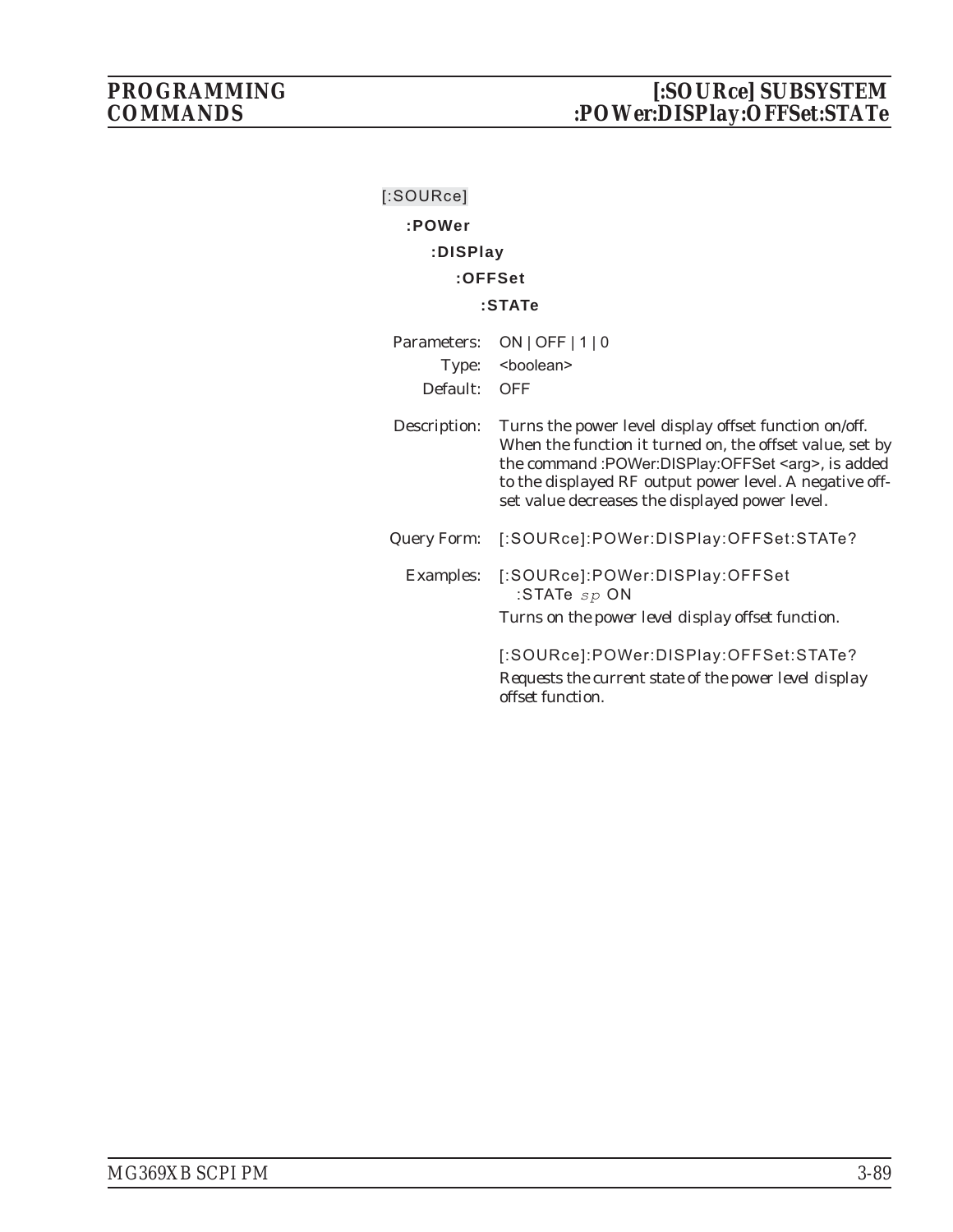| [:SOURce] |
|-----------|
|           |

## **:POWer**

## **:SLOPe**

| Parameters:        | slope characteristic value   UP   DOWN   MIN   MAX  <br><b>DEF</b>                                                                                                                                                                                                                                                                                                                                                                                                |
|--------------------|-------------------------------------------------------------------------------------------------------------------------------------------------------------------------------------------------------------------------------------------------------------------------------------------------------------------------------------------------------------------------------------------------------------------------------------------------------------------|
| Type:              | $<\nup$ n $v$                                                                                                                                                                                                                                                                                                                                                                                                                                                     |
| Range:             | 0 to 255; MIN = 0; MAX = $255$                                                                                                                                                                                                                                                                                                                                                                                                                                    |
| Default:           | 128                                                                                                                                                                                                                                                                                                                                                                                                                                                               |
| Description:       | Sets the value of the slope characteristic parameter<br>for the ALC power slope function (refer to "Leveling<br>Operations" in Chapter 3 of the MG369XB Operation<br>Manual). This parameter is a relative number that de-<br>fines the slope characteristic; a value of 128 produces<br>a 0 dB/V slope. Parameters UP   DOWN increment/<br>decrement the characteristic parameter by the value<br>set by the [:SOURce]:POWer:SLOPe:STEP<br>[:INCRement] command. |
| <b>Query Form:</b> | [:SOURce]:POWer:SLOPe?                                                                                                                                                                                                                                                                                                                                                                                                                                            |
| <b>Examples:</b>   | [:SOURce]:POWer:SLOPe sp 140<br>Sets the value of the slope characteristic for the power<br>slope function to 140.                                                                                                                                                                                                                                                                                                                                                |
|                    | [:SOURce]:POWer:SLOPe?<br>Requests the current value of the slope characteristic<br>for the power slope function.                                                                                                                                                                                                                                                                                                                                                 |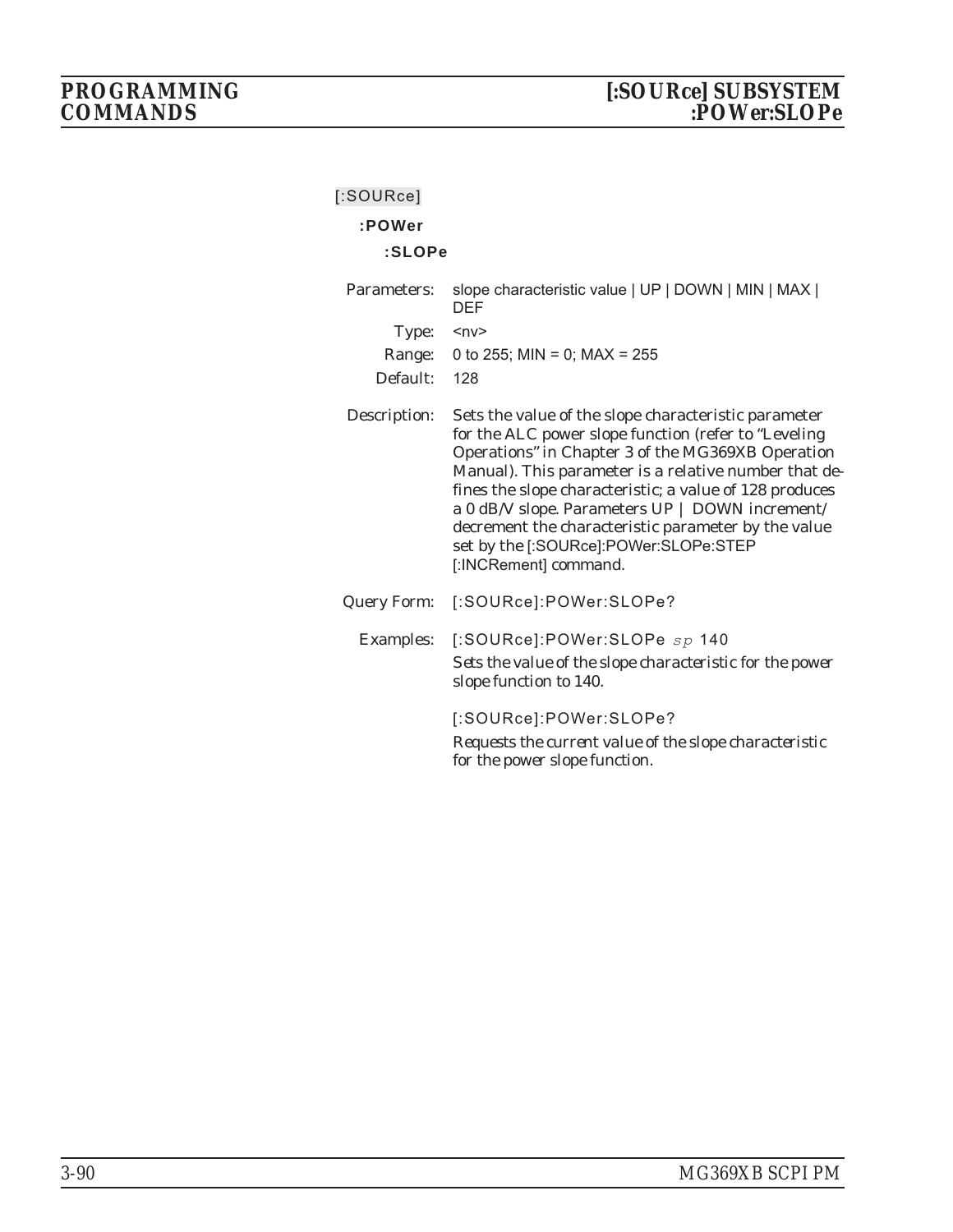| $[$ :SOURce] |                                                                                                                         |
|--------------|-------------------------------------------------------------------------------------------------------------------------|
| :POWer       |                                                                                                                         |
| :SLOPe       |                                                                                                                         |
| $:$ STEP     |                                                                                                                         |
|              | [:INCRement]                                                                                                            |
| Parameters:  | slope step increment size                                                                                               |
|              | Type: <nr1></nr1>                                                                                                       |
|              | Range: 0 to 255                                                                                                         |
| Default:     | $\mathbf 1$                                                                                                             |
| Description: | Sets the step increment size used with the :POWer<br>:SLOPe command (ALC power slope function).                         |
|              | Query Form: [:SOURce]:POWer:SLOPe:STEP[:INCRement]?                                                                     |
|              | Examples: [:SOURce]:POWer:SLOPe:STEP<br>:INCRement $sp$ 5                                                               |
|              | Sets the step increment size to 5 for the ALC power<br>slope function parameter.                                        |
|              | [:SOURce]:POWer:SLOPe:STEP:INCRement?<br>Requests the current step increment size for the ALC<br>power slope parameter. |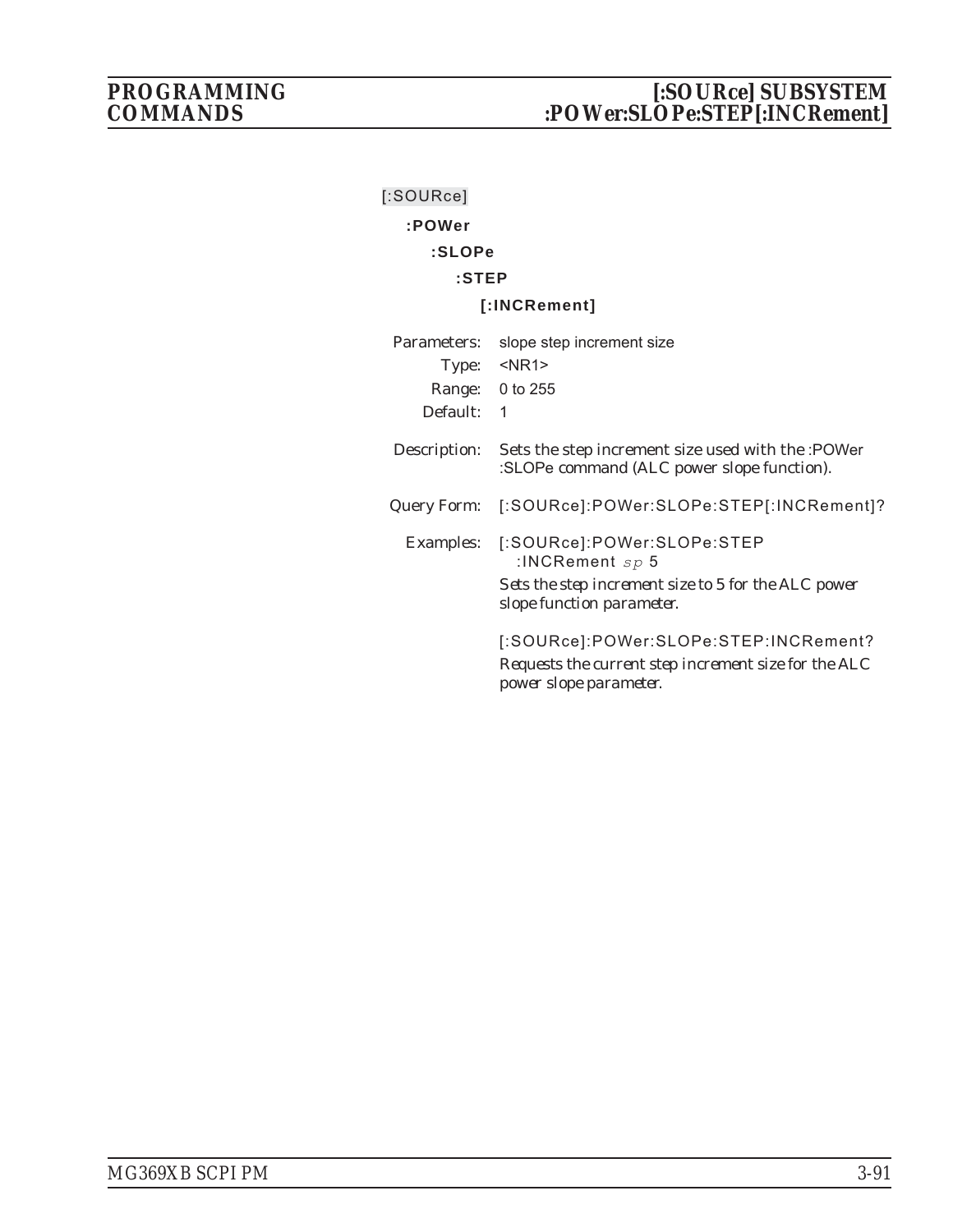| [:SOURce]    |                                                                                                                                |
|--------------|--------------------------------------------------------------------------------------------------------------------------------|
| :POWer       |                                                                                                                                |
| :SLOPe       |                                                                                                                                |
| $:$ STAT $e$ |                                                                                                                                |
|              | Parameters: ON   OFF   1   0                                                                                                   |
|              | Type: <boolean></boolean>                                                                                                      |
| Default: OFF |                                                                                                                                |
| Description: | Turns ALC power slope function on/off (refer to "Lev-<br>eling Operations" in Chapter 3 of the MG369XB Oper-<br>ation Manual). |
| Query Form:  | [:SOURce]:POWer:SLOPe:STATe?                                                                                                   |
|              | Examples: [:SOURce]:POWer:SLOPe:STATe sp ON<br>Turns the ALC power slope function on.                                          |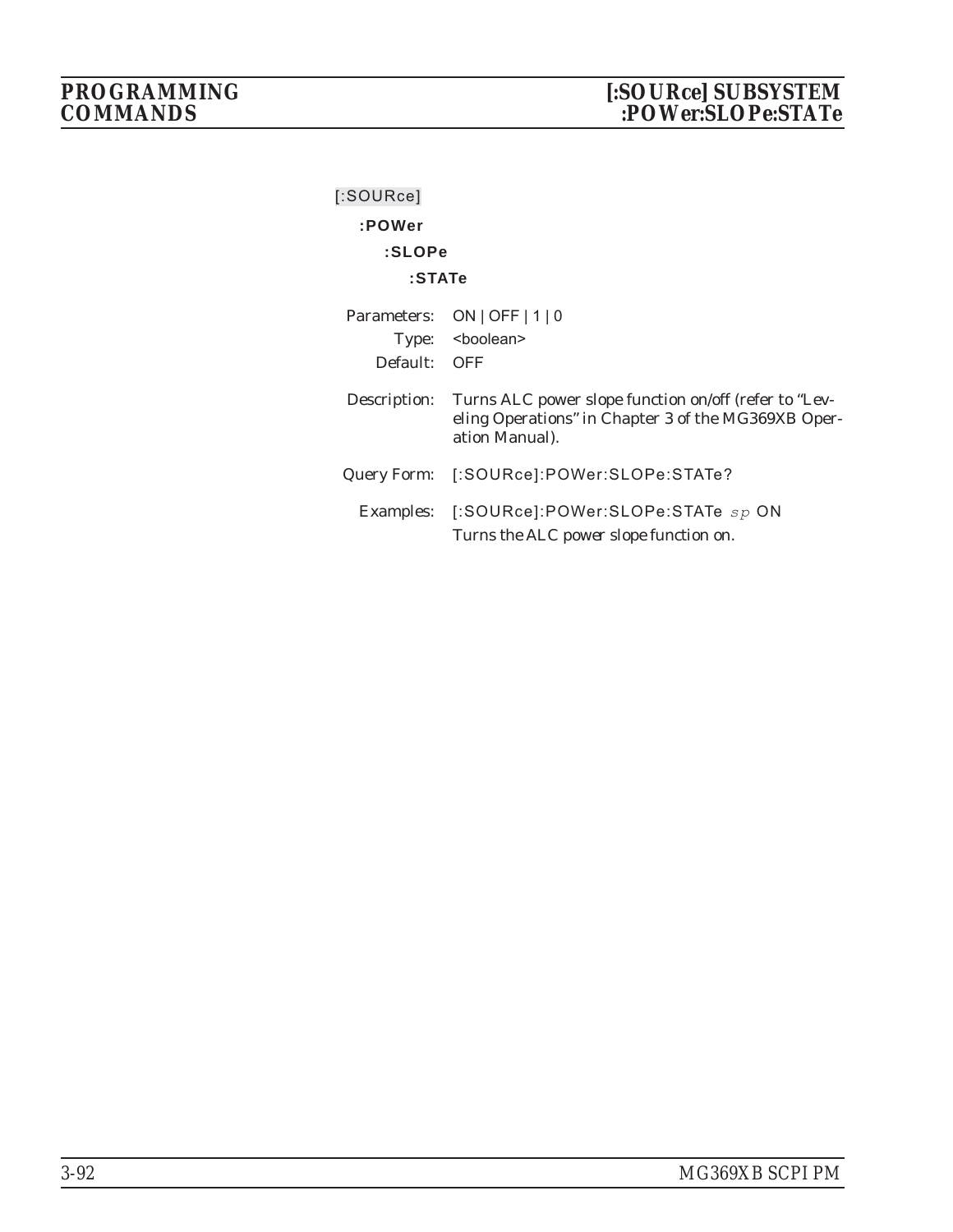| $[$ :SOURce]   |                                                                                                                                                                                                                  |
|----------------|------------------------------------------------------------------------------------------------------------------------------------------------------------------------------------------------------------------|
| :POWer         |                                                                                                                                                                                                                  |
| :SLOPe         |                                                                                                                                                                                                                  |
| :PIVot         |                                                                                                                                                                                                                  |
| Parameters:    | frequency (in Hz)                                                                                                                                                                                                |
|                | Type: <nr1></nr1>                                                                                                                                                                                                |
|                | Range: Frequency range of the MG369XB model                                                                                                                                                                      |
| Default: 2 GHz |                                                                                                                                                                                                                  |
| Description:   | Sets the frequency where the ALC power slope func-<br>tion correction is zero (pivot point). The frequency<br>range for this function is model dependent (see notes<br>under [:SOURce]:FREQuency[:CW   :FIXed]). |
| Query Form:    | [:SOURce]:POWer:SLOPe:PIVot?                                                                                                                                                                                     |
|                | Examples: [:SOURce]:POWer:SLOPe:PIVot $sp 5$ GHz<br>Sets the ALC power slope function pivot point to<br>5 GHz                                                                                                    |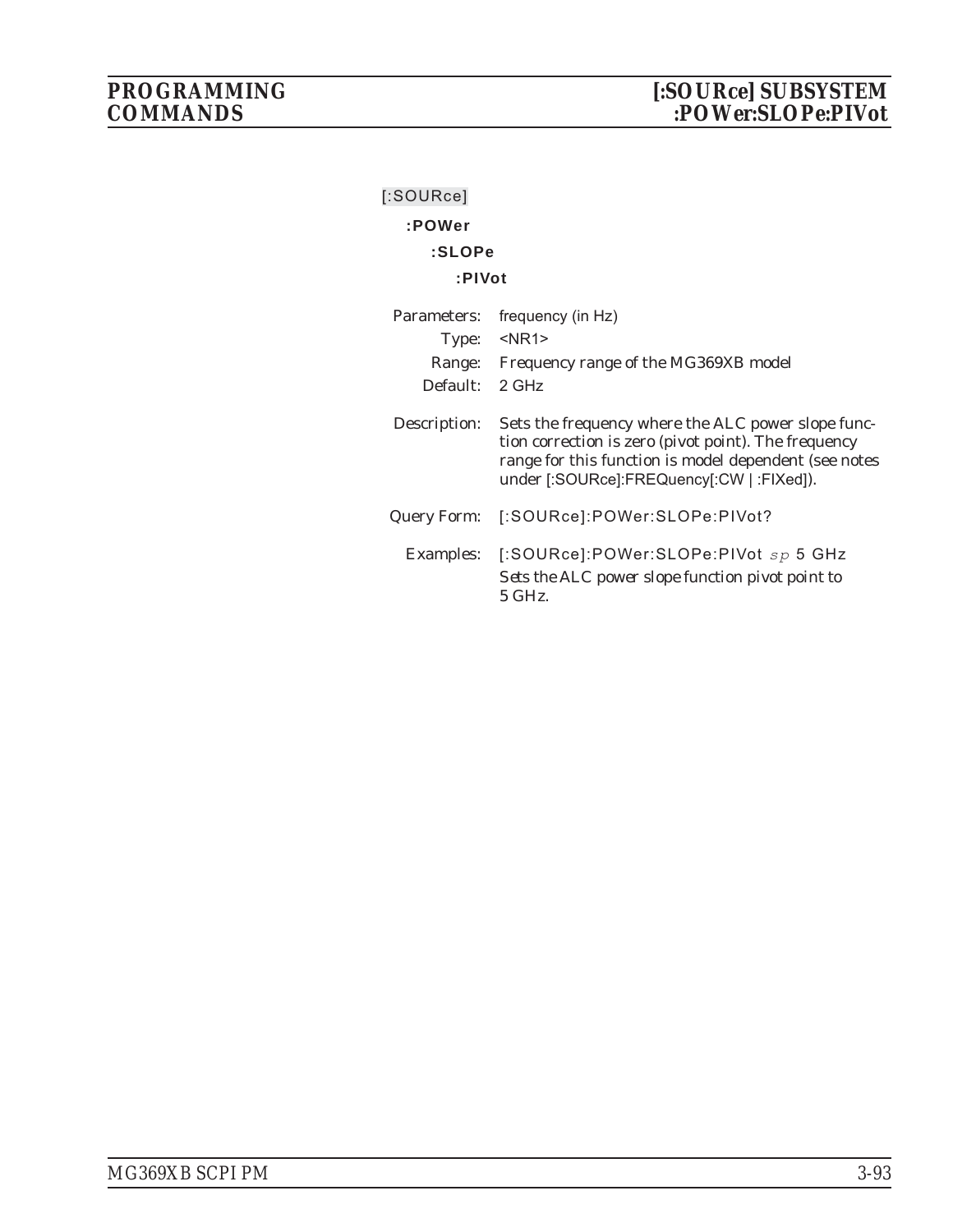# **[:SOURce] :POWer :MODE** Parameters: CW | FIXed | SWEep[1] | SWEep2 | ALSW | LIST[1] | LIST2 | LIST3 | LIST4 Type: < char> Default: FIXed Description: Specifies which set of commands controls the MG369XB RF output power level determining func-

|                                   |     | MG309AD RF 00tput power level determining func- |
|-----------------------------------|-----|-------------------------------------------------|
| tion, as follows:                 |     |                                                 |
|                                   |     | CW   FIXed = [:SOURce]:POWer[:LEVel]            |
|                                   |     | [: IMMediate][: AMPLitude]                      |
| SWEep[1]                          | $=$ | [:SOURce]:SWEep[1] (see notes)                  |
| SWEep2                            | $=$ | [:SOURce]:SWEep2 (see notes)                    |
| <b>ALSW</b>                       | $=$ | [:SOURce]:POWer[:LEVel]                         |
|                                   |     | :ALTernate                                      |
| LIST < n >                        |     | [:SOURce]:LIST <n> (see notes)</n>              |
| Query Form: [:SOURce]:POWer:MODE? |     |                                                 |

Examples: [:SOURce]:POWer:MODE *sp* CW *Specifies that the MG369XB RF output power level is to be controlled by* [:SOURce]:POWer:CW | FIXed *commands.*

[:SOURce]:POWer:MODE?

*Requests the currently selected programming mode for RF output power level control.*

## NOTES:

In SWEep[1] and SWEep2 modes, RF output power level is determined by programmed values for the following :POWer subsystem commands: :CENTer and :SPAN, or, :STARt and :STOP.

In LIST mode, RF output power level is determined by programmed values for :LIST<n>:POWer where LIST<n> is LIST[1]. LIST2, LIST3, or LIST4. :LIST and :LIST1 may be used interchangeably.

When [:SOURce]:POWer:Mode is set to CW, the query [:SOURce] :POWer:MODE? will return FIXed.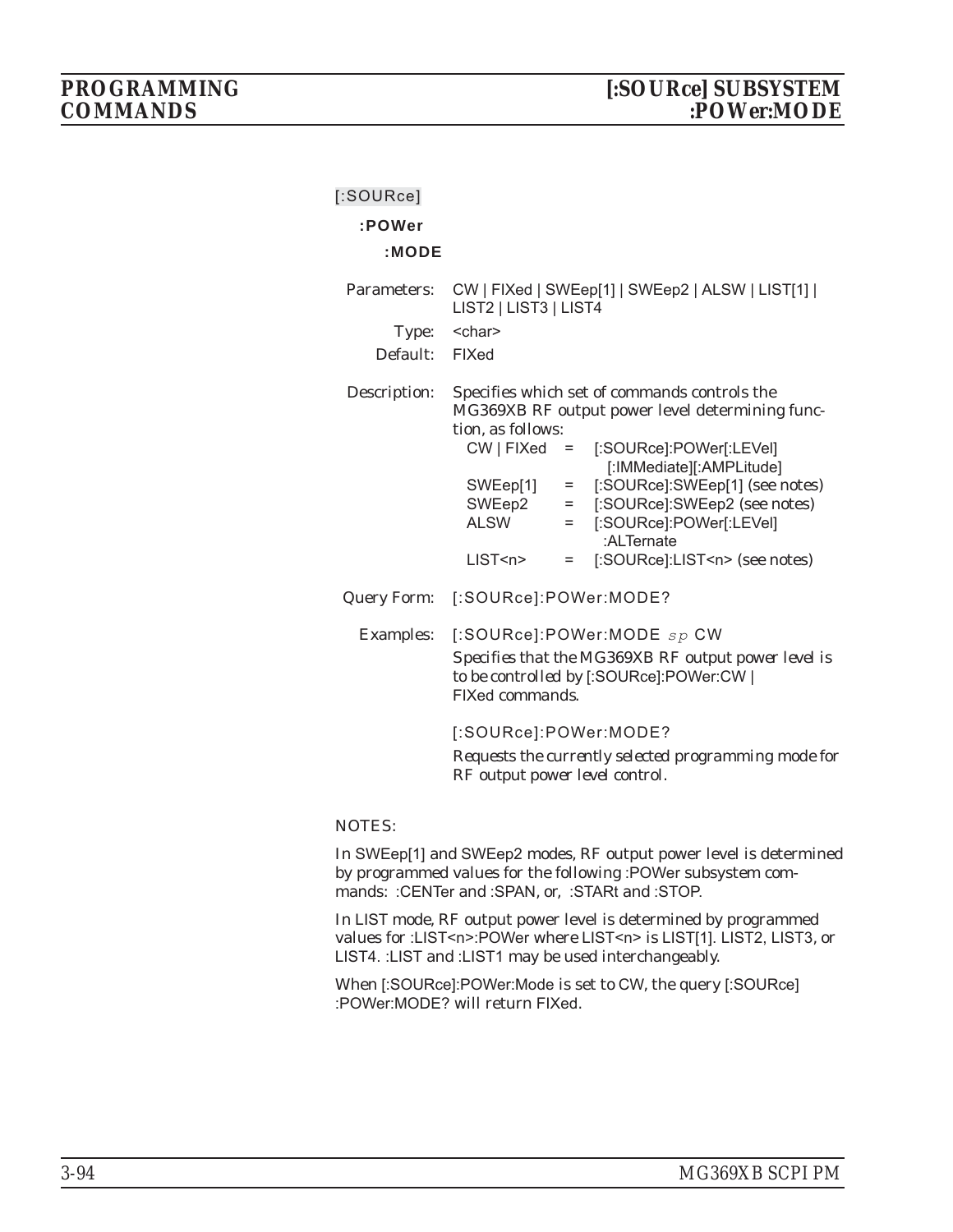| [:SOURce]    |                                                                                                                                               |
|--------------|-----------------------------------------------------------------------------------------------------------------------------------------------|
| :POWer       |                                                                                                                                               |
| :CENTer      |                                                                                                                                               |
| Parameters:  | power level (in dbm)                                                                                                                          |
|              | Type: <nrf></nrf>                                                                                                                             |
|              | Range: MIN to MAX (see notes below)                                                                                                           |
|              | Default: $(MIN + MAX)/2$                                                                                                                      |
| Description: | Sets the RF output power level at the center of the<br>power sweep to the value entered. See notes below.                                     |
|              | Query Form: [:SOURce]:POWer:CENTer?                                                                                                           |
|              | Examples: [:SOURce]:POWer:CENTer $sp-20$ dBm<br>Set the RF output power level at the center of the<br>power sweep span to -20 dBm.            |
|              | [:SOURce]:POWer:CENTer?<br>Requests the currently programmed value for the RF<br>output power level at the center of the power sweep<br>span. |

## NOTES:

The MINimum and MAXimum RF output power levels that can be entered for each MG369XB model are listed in the table on page 3-81. Note that these power levels are the limits of what can be entered, but *do not guarantee leveled operation*.

:CENTer and :SPAN are coupled values. Setting the value for one will cause the other to be recalculated. See notes for the command :POWer:SPAN.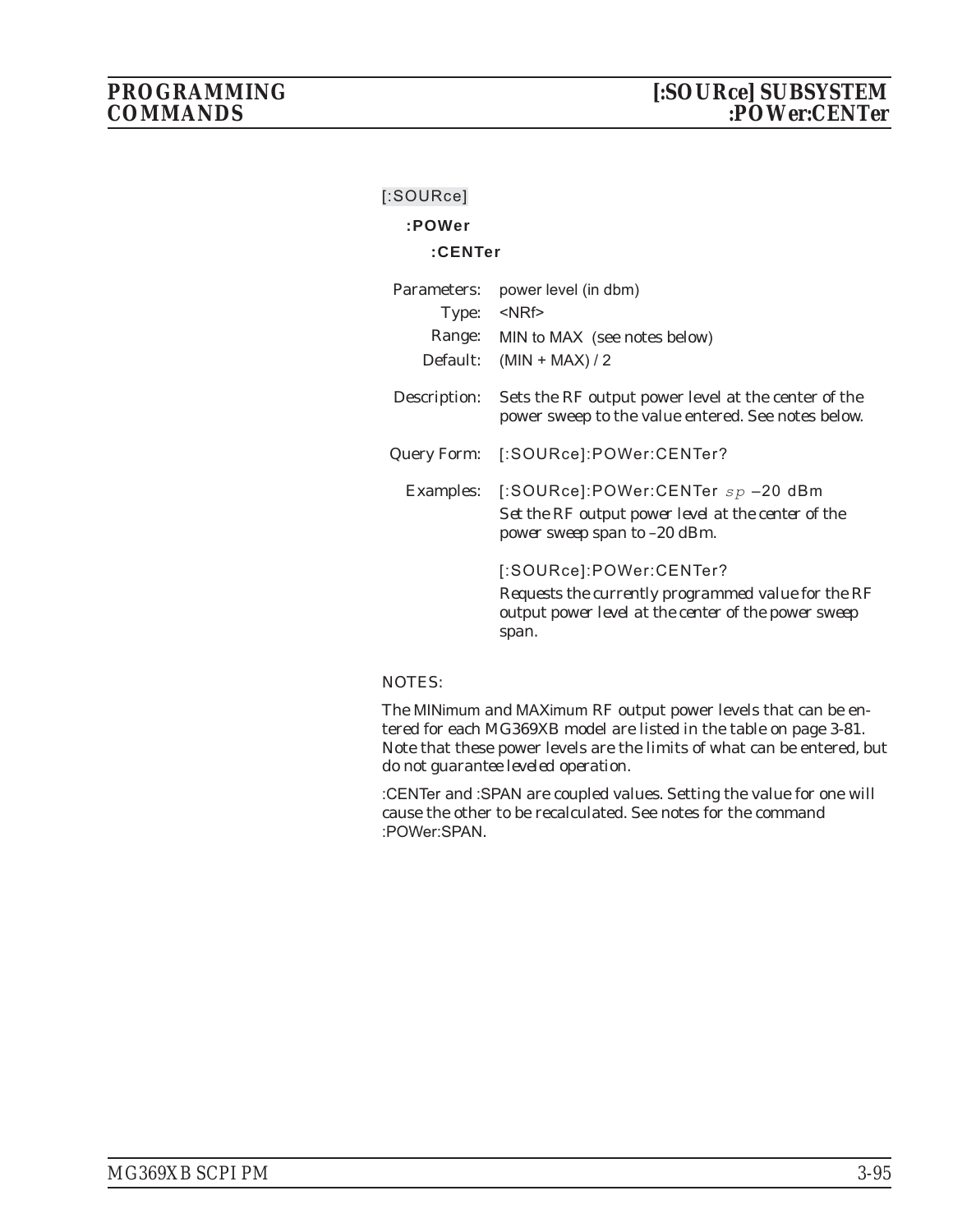# **:POWer**

## **:SPAN**

| Parameters:<br>Type: <nrf></nrf> | power level (in dBm)                                                            |
|----------------------------------|---------------------------------------------------------------------------------|
| Default:                         | Range: MIN to MAX (see text).<br>Leveled power span of the instrument           |
| Description:                     | Sets sweep span for power sweep to value entered. See<br>notes below.           |
| Query Form:                      | [:SOURce]:POWer:SPAN?                                                           |
|                                  | Examples: [:SOURce]:POWer:SPAN sp 10 dBm<br>Set the power sweep span to 10 dBm. |
|                                  | [:SOURce]:POWer:SPAN:?<br>Requests the current value for power sweep span.      |

## NOTES:

:SPAN, :CENTer, :STARt, and :STOP are coupled values. Entering the value for :SPAN cause the values for :STARt and :STOP to be recalculated.

When the MG369XB is powered up, or when \*RST command is issued, :SPAN is set to the leveled power span of the instrument, and :CENTer is set to  $(MIN + MAX) / 2$ .

The MINimum and MAXimum RF output power levels that can be entered for each MG369XB model are listed in the table on page 3-81. Note that these power levels are the limits of what can be entered, but *do not guarantee leveled operation*.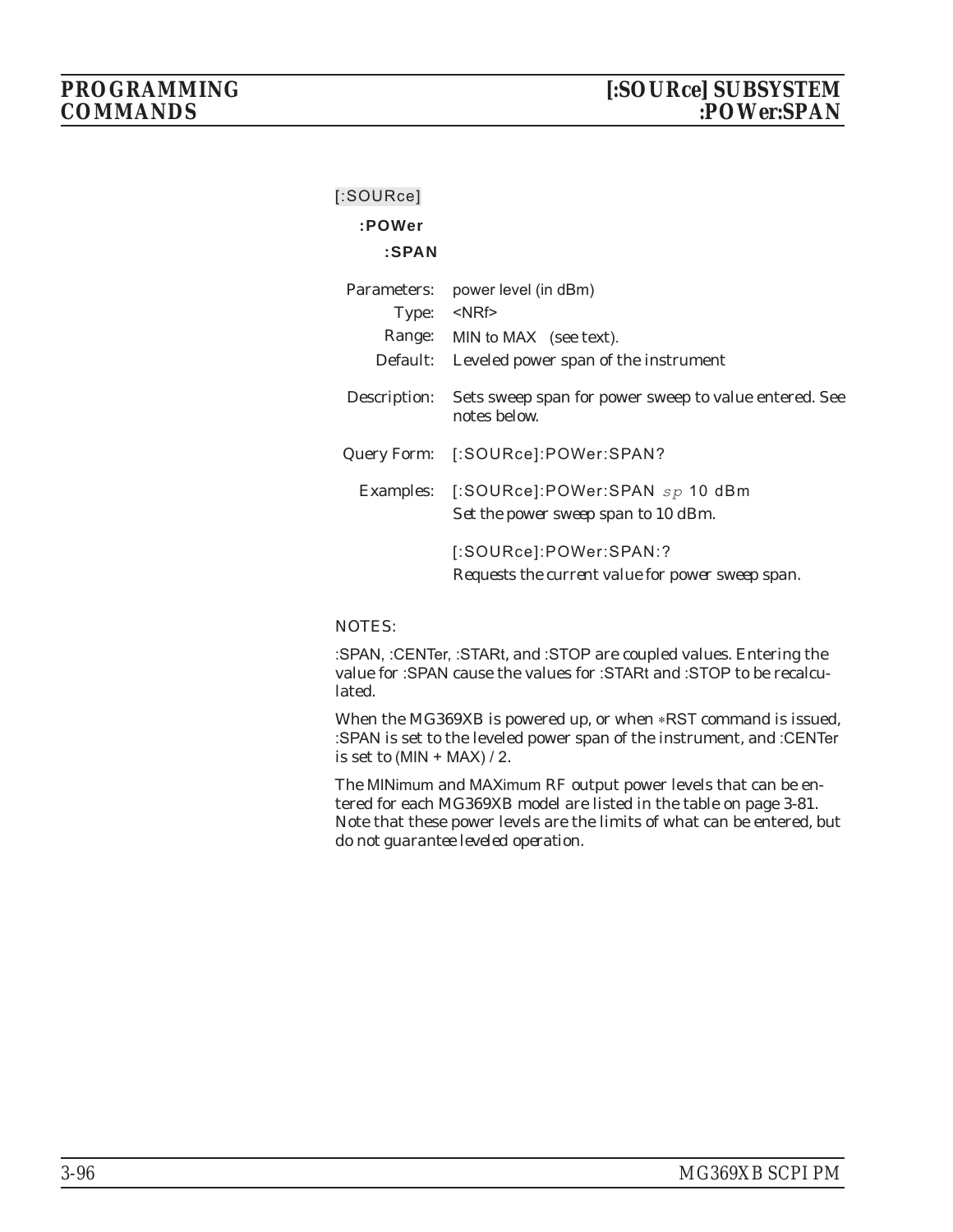| [:SOWRec]        |                                                                                                 |
|------------------|-------------------------------------------------------------------------------------------------|
| :POWer           |                                                                                                 |
| :SPAN            |                                                                                                 |
| :FULL            |                                                                                                 |
| Parameters:      | – None                                                                                          |
|                  | Description: Sets the power sweep span to (MAX – MIN). See notes<br>under: POWer: SPAN command. |
| Query Form: None |                                                                                                 |
|                  | Example: [:SOURce]:POWer:SPAN:FULL<br>Set the power sweep span to its maximum value.            |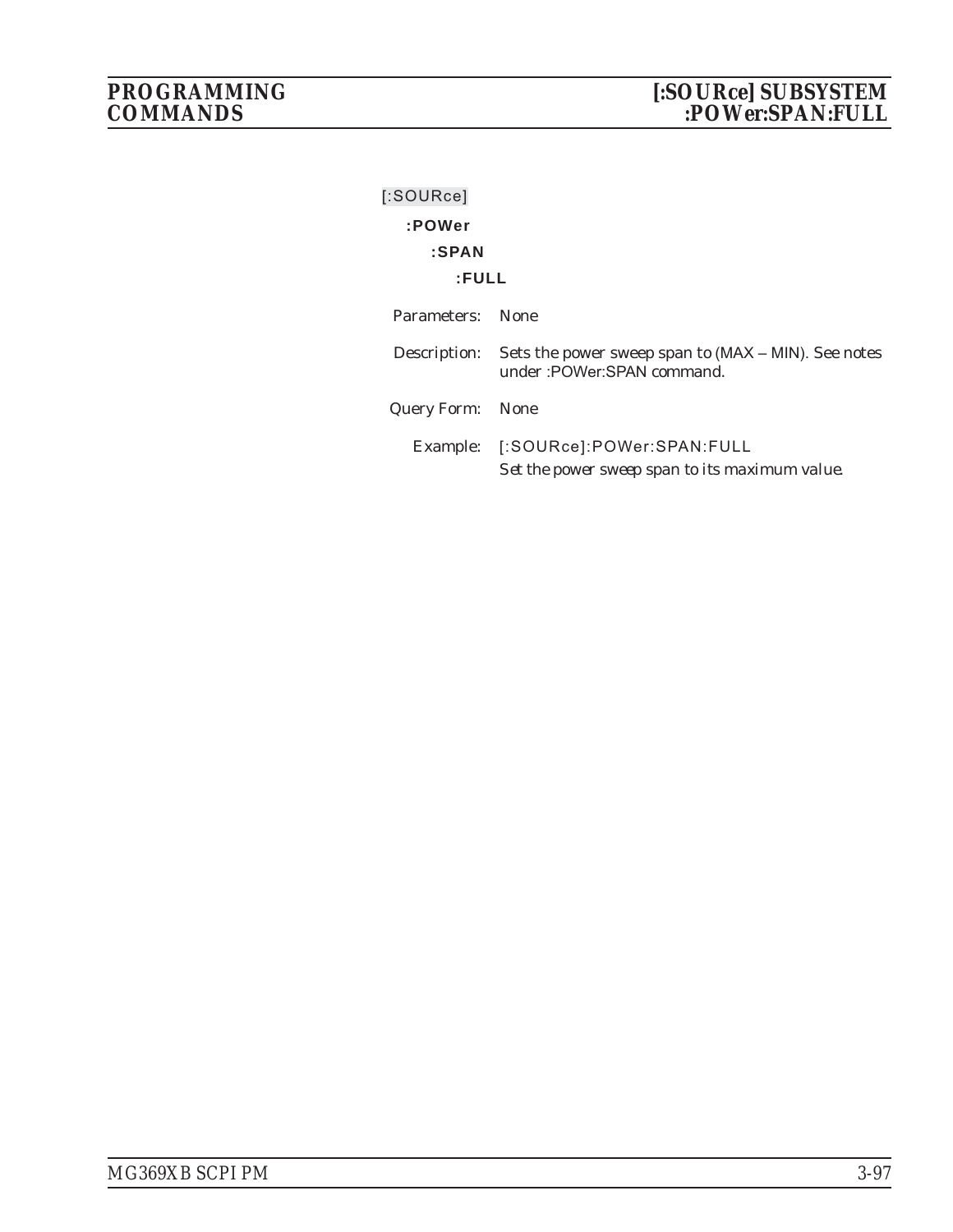| [:SOWRece]       |                                                                                                                         |
|------------------|-------------------------------------------------------------------------------------------------------------------------|
| :POWer           |                                                                                                                         |
| :STARt           |                                                                                                                         |
| Parameters:      | power level (in dBm)   MIN                                                                                              |
| Type:            | $<$ n $v$                                                                                                               |
|                  | Range: MIN to MAX                                                                                                       |
| Default:         | <b>MIN</b>                                                                                                              |
| Description:     | Sets start RF output power level for the power sweep<br>to the value entered. See notes under : POWer: SPAN<br>command. |
| Query Form:      | [:SOURce]:POWer:STARt?                                                                                                  |
| <b>Examples:</b> | [:SOURce]:POWer:STARt $sp$ –10 dBm<br>Set the start RF output power level for the power sweep<br>to $-10$ dBm.          |
|                  | [:SOURce]:POWer:STARt?<br>Requests the currently programmed start RF output<br>power level for the power sweep.         |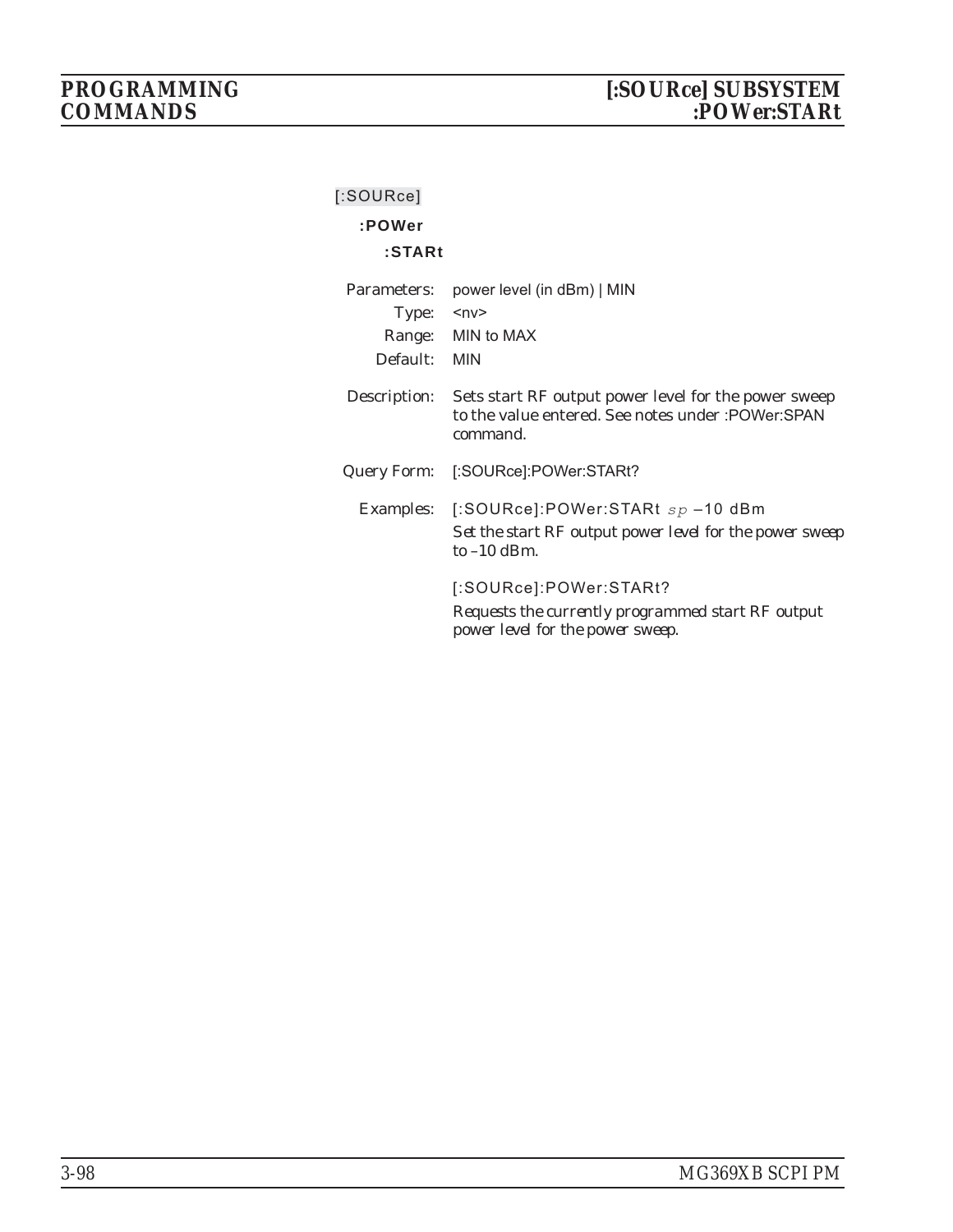| $[$ :SOURce] |                                                                                                                        |
|--------------|------------------------------------------------------------------------------------------------------------------------|
| :POWer       |                                                                                                                        |
| :STOP        |                                                                                                                        |
| Parameters:  | power level (in dBm)   MAX                                                                                             |
| Type:        | $ny$                                                                                                                   |
|              | Range: MIN to MAX                                                                                                      |
| Default:     | MAX                                                                                                                    |
| Description: | Sets stop RF output power level for the power sweep<br>to the value entered. See notes under : POWer: SPAN<br>command. |
| Query Form:  | [:SOURce]:POWer:STOP?                                                                                                  |
|              | Examples: [:SOURce]:POWer:STOP sp 10 dBm<br>Set the stop RF output power level for the power sweep<br>to $+10$ dBm.    |
|              | [:SOURce]:POWer:STOP?<br>Requests the currently programmed stop RF output<br>power level for the power sweep.          |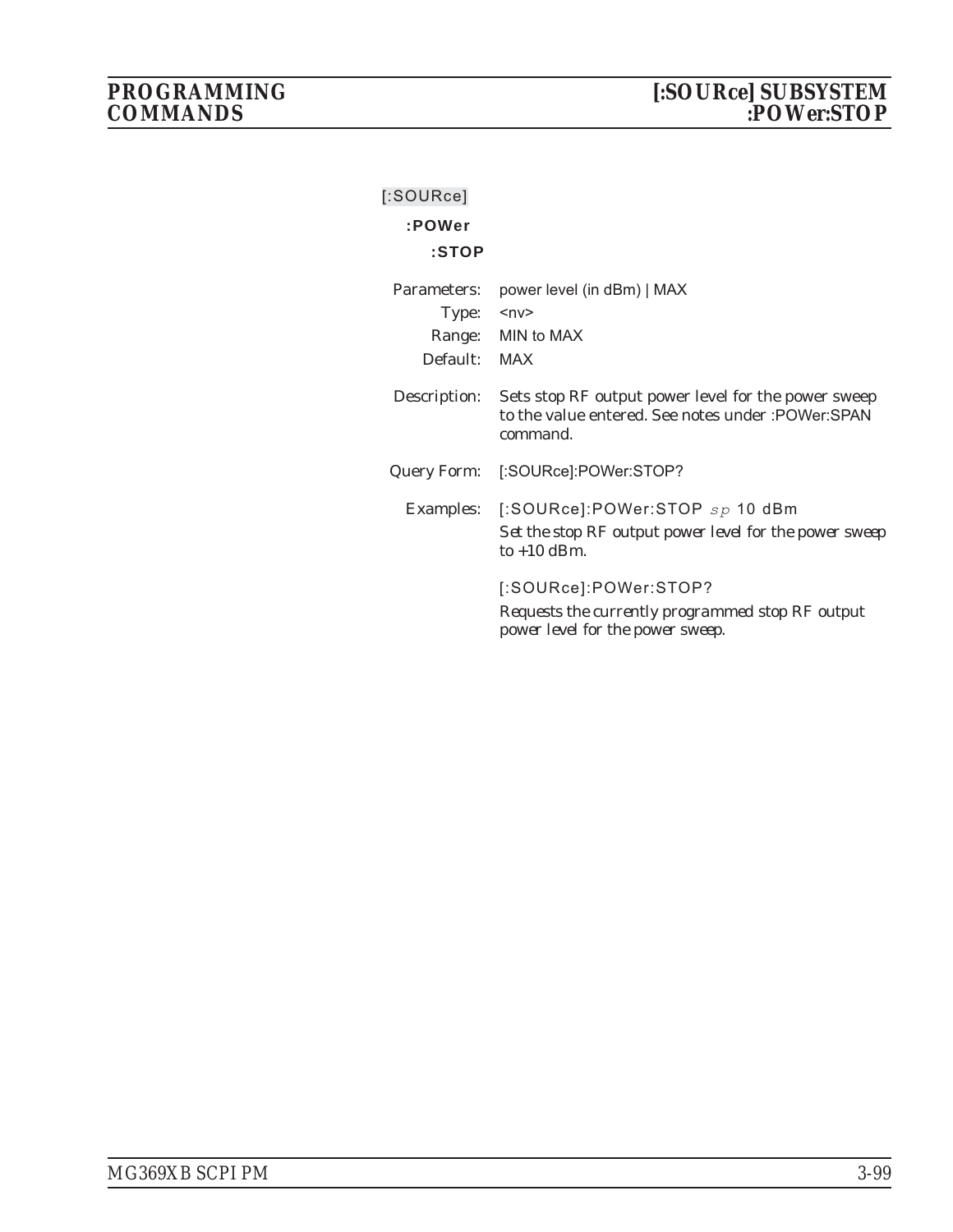The [:SOURce]:PULM command and its subcommands make up the Pulse Modulation Subsystem within the :SOURce subsystem. These commands control the pulse modulation function of the MG369XB.

**[:SOURce]**

**:PULM**

**:INTernal**

## **:FREQuency**

| Parameters:       | frequency (in Hz)                                                                                                                                                                   |
|-------------------|-------------------------------------------------------------------------------------------------------------------------------------------------------------------------------------|
| Type: <nrf></nrf> |                                                                                                                                                                                     |
|                   | Range: 5.96 Hz to 25 MHz (at 100 MHz pulse generator clock<br>rate);<br>0.597 Hz to 1.66 MHz (at 10 MHz pulse generator clock<br>rate)                                              |
| Default: 1 kHz    |                                                                                                                                                                                     |
| Description:      | Sets the pulse repetition frequency (PRF) of the inter-<br>nal pulse generator to the value entered. The PRF<br>range is determined by the pulse generator clock rate<br>(see note) |
|                   | Query Form: [:SOURce]:PULM:INTernal:FREQuency?                                                                                                                                      |
|                   | Examples: [:SOURce]:PULM:INTernal:FREQuency<br>$sp$ 50 kHz<br>Sets the internal PRF to 50 kHz.                                                                                      |
|                   | [:SOURce]:PULM:INTernal:FREQuency?<br>Requests the value currently programmed for the inter-<br>nal PRF                                                                             |

NOTE:

[:SOURce]:PULM:SOURce *sp* INTernal1 | INTernal2 is used to select the internal pulse generator and its clock rate. Setting INTernal1 selects the internal pulse generator operating at a 100 MHz clock rate; setting INTernal2 selects the internal pulse generator operating at a 10 MHz clock rate.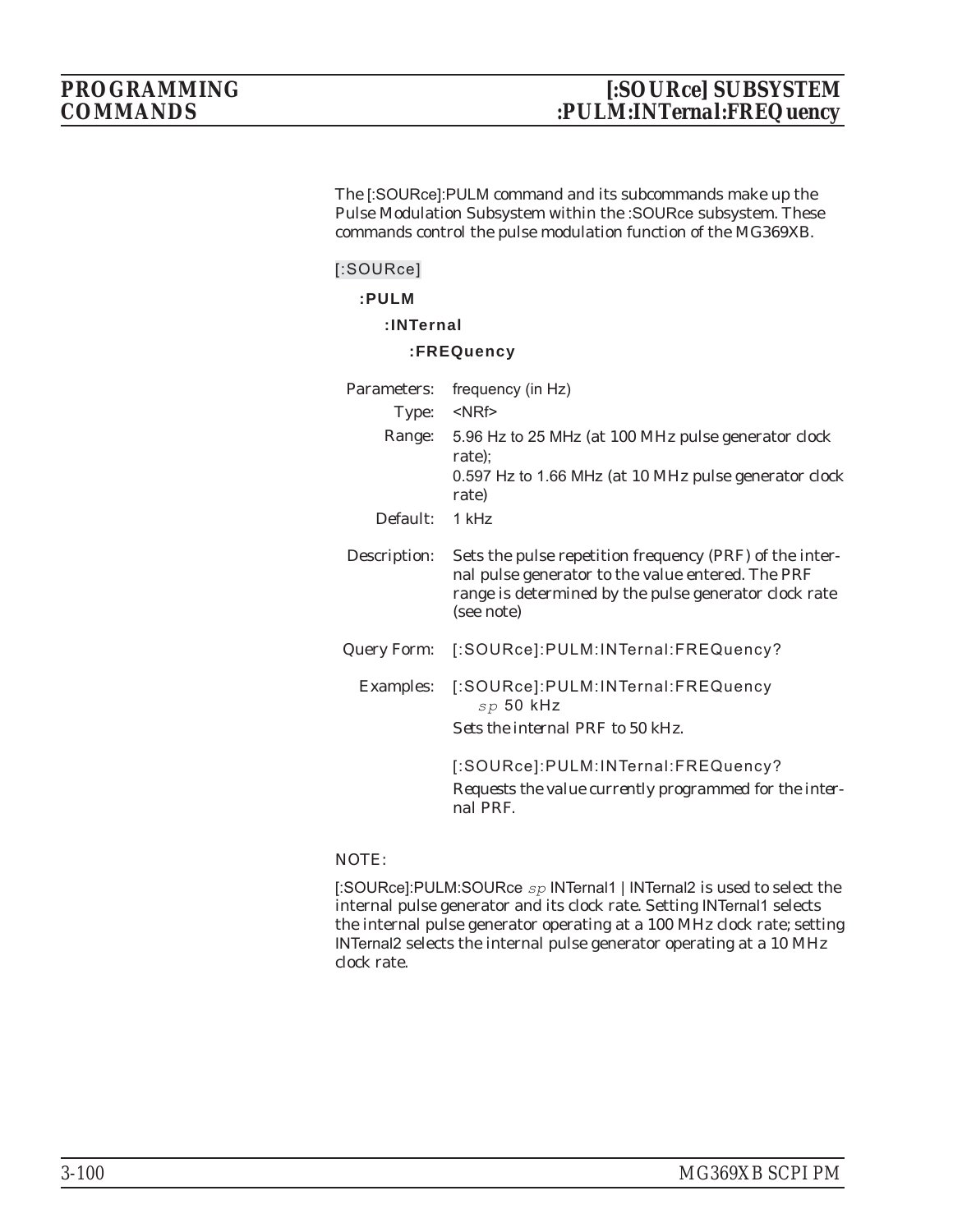| [:SOURce]        |                                                                                                                                                                                                                                                                                                          |  |
|------------------|----------------------------------------------------------------------------------------------------------------------------------------------------------------------------------------------------------------------------------------------------------------------------------------------------------|--|
| :PULM            |                                                                                                                                                                                                                                                                                                          |  |
| :POLarity        |                                                                                                                                                                                                                                                                                                          |  |
| Parameters:      | NORMal   INVerted                                                                                                                                                                                                                                                                                        |  |
| Type:            | <char></char>                                                                                                                                                                                                                                                                                            |  |
|                  | Default: NORMal                                                                                                                                                                                                                                                                                          |  |
| Description:     | Selects the polarity of the signal that turns the RF on<br>during pulse modulation, as follows:<br>NORMAL specifies positive-true operation; a TTL-<br>high level will turn on the RF output signal<br>INVerted specifies negative-true operation; a TTL-<br>low level will turn on the RF output signal |  |
| Query Form:      | [:SOURce]:PULM:POLarity?                                                                                                                                                                                                                                                                                 |  |
| <b>Examples:</b> | [:SOURce]:PULM:POLarity $sp$ INVerted<br>Selects a negative true (TTL-low level) signal to turn<br>the RF on during pulse modulation.                                                                                                                                                                    |  |
|                  | [:SOURce]:PULM:POLarity?<br>Requests the currently programmed signal polarity<br>that will turn the RF on during pulse modulation.                                                                                                                                                                       |  |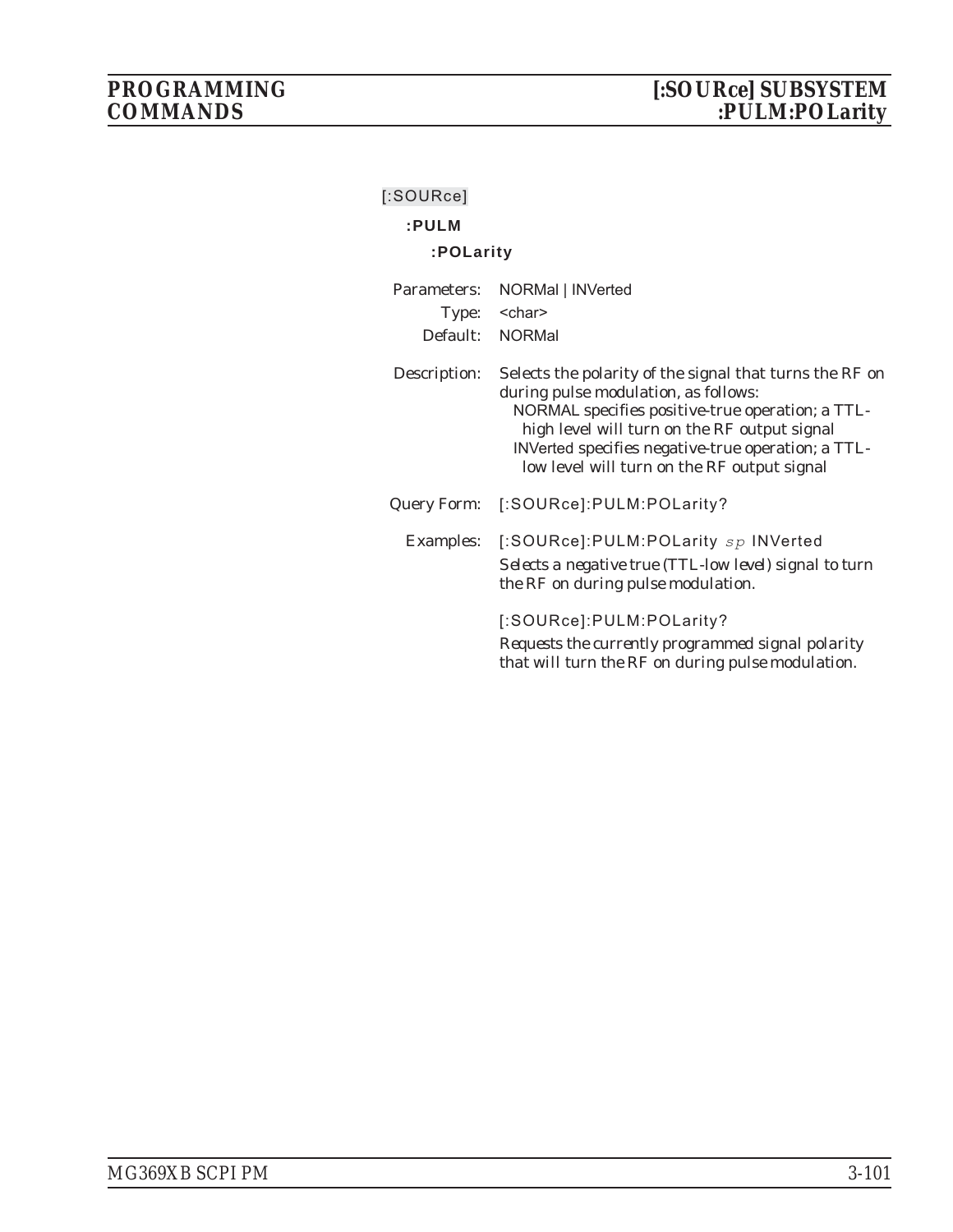|  | [:SOURce] |  |
|--|-----------|--|
|  |           |  |

# **:PULM**

## **:SOURce**

| Parameters:<br>Type:<br>Default: | INTernal1   INTernal2   EXTernal1   EXTernal2<br><char><br/><b>INTernal1</b></char>                                                                                                                                                                                                                                                                                                           |
|----------------------------------|-----------------------------------------------------------------------------------------------------------------------------------------------------------------------------------------------------------------------------------------------------------------------------------------------------------------------------------------------------------------------------------------------|
| Description:                     | Selects the pulse modulation signal source, as follows:<br>INTernal1 selects the signal from the internal pulse<br>generator operating at a 100 MHz clock rate<br>INTernal2 selects the signal from the internal pulse<br>generator operating at a 10 MHz clock rate<br>EXTernal1 selects the front panel external pulse<br>input<br>EXTernal2 selects the rear panel external pulse<br>input |
| Query Form:                      | [:SOURce]:PULM:SOURce?                                                                                                                                                                                                                                                                                                                                                                        |
|                                  | Examples: [:SOURce]:PULM:SOURce sp EXTernal2<br>Selects the rear panel pulse input as the pulse modula-<br>tion signal source.                                                                                                                                                                                                                                                                |
|                                  | [:SOURce]:PULM:SOURce?<br>Requests the currently programmed pulse modulation<br>signal source.                                                                                                                                                                                                                                                                                                |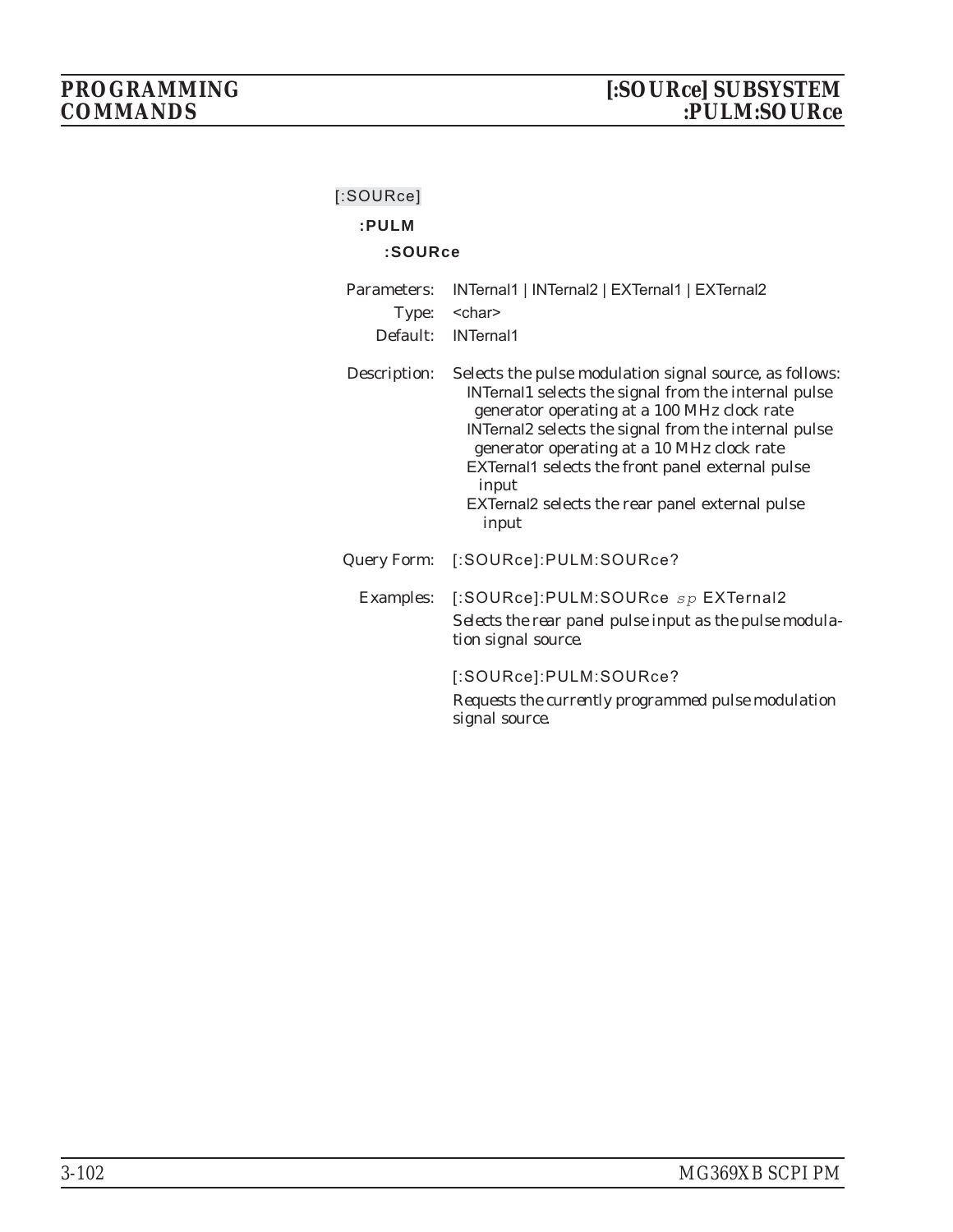| $[$ :SOURce] |                                                                                                       |
|--------------|-------------------------------------------------------------------------------------------------------|
| :PULM        |                                                                                                       |
| $:$ STAT $e$ |                                                                                                       |
|              | Parameters: ON   OFF   1   0<br>Type: <boolean></boolean>                                             |
| Default: ON  |                                                                                                       |
| Description: | Turns the MG369XB pulse modulation function on/off.                                                   |
|              | Query Form: [:SOURce]:PULM:STATe?                                                                     |
|              | Examples: [:SOURce]:PULM:STATe $sp$ ON<br>Turns on the MG369XB pulse modulation function.             |
|              | [:SOURce]:PULM:STATe?<br>Requests the currently programmed state of the pulse<br>modulation function. |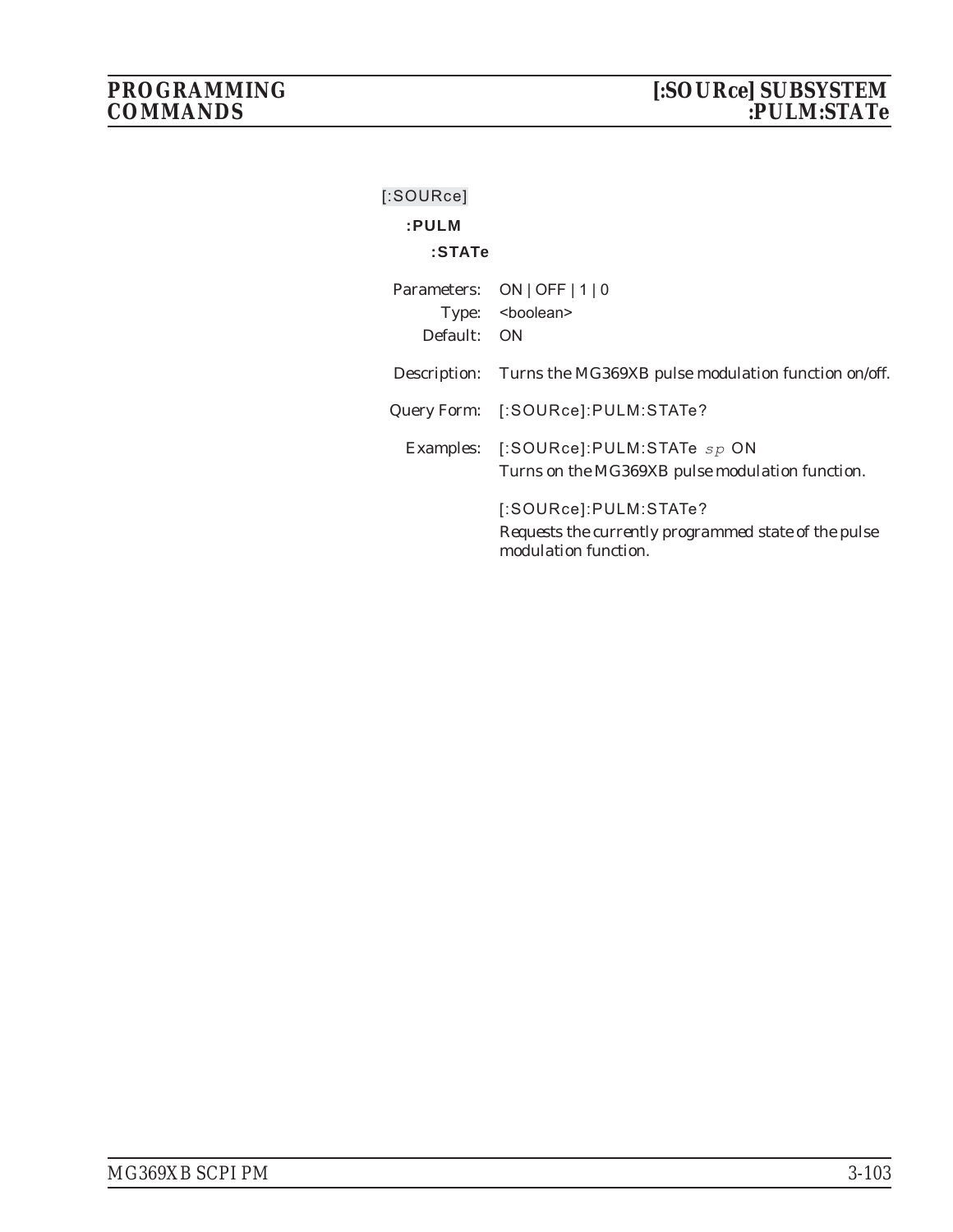The [:SOURce]:PULSe command and its subcommands make up the Pulse Subsystem within the :SOURce subsystem. These commands control the internal pulse generation function of the MG369XB.

| $[$ :SOURce]<br>:PULSe<br>:COUNt |                                                                                                                                                       |
|----------------------------------|-------------------------------------------------------------------------------------------------------------------------------------------------------|
| Range: 1 to 4<br>Default:        | Parameters: number of pulses<br>Type: $\leq$ NR1><br>1                                                                                                |
| Description:                     | Sets the number of pulses generated by the internal<br>pulse generator for each period of the pulsed wave-<br>form.                                   |
|                                  | Query Form: [:SOURce]:PULSe:COUNt?<br>Examples: [:SOURce]:PULSe:COUNt $sp 2$                                                                          |
|                                  | Set the number of pulses per pulse period to 2.<br>[:SOURce]:PULSe:COUNTt?<br>Requests the currently programmed number of pulses<br>per pulse period. |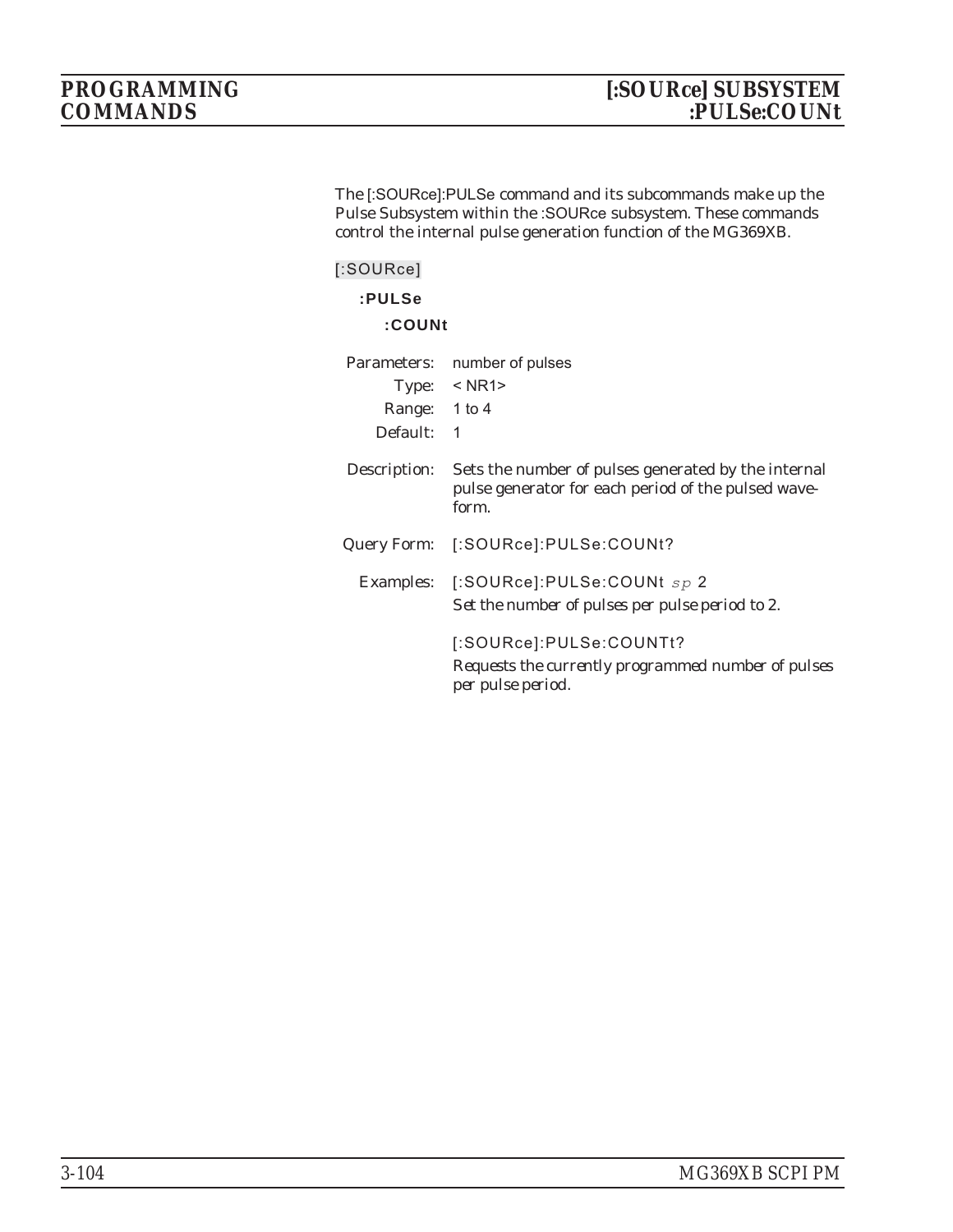| [:SOURce]       |                                                                                                                                                                            |
|-----------------|----------------------------------------------------------------------------------------------------------------------------------------------------------------------------|
| :PULSe          |                                                                                                                                                                            |
|                 | :DELay <n> <math>(1 \le n \le 4)</math></n>                                                                                                                                |
|                 | Parameters: pulse delay (in seconds)                                                                                                                                       |
|                 | Type: $\leq$ NRf>                                                                                                                                                          |
|                 | Range: See Notes                                                                                                                                                           |
| Default: 100 µs |                                                                                                                                                                            |
| Description:    | Sets the pulse delay for the selected pulse to the value<br>entered. The pulse delay range for each pulse is deter-<br>mined by the pulse generator clock rate (see note). |
| Query Form:     | [:SOURce]:PULSe:DELay <n>?</n>                                                                                                                                             |
|                 | Examples: [:SOURce]:PULSe:DELay2 sp 200 US<br>Set the pulse 2 delay to 200 µs.                                                                                             |
|                 | [:SOURce]:PULSe:DELay3?<br>Requests the currently programmed pulse 3 delay.                                                                                                |

[:SOURce]:PULM:SOURce *sp* INTernal1 | INTernal2 is used to select the internal pulse generator and its clock rate. Setting INTernal1 selects the internal pulse generator operating at a 100 MHz clock rate; setting INTernal2 selects the internal pulse generator operating at a 10 MHz clock rate.

The pulse delay range for each pulse is shown in the following table.

|                    | <b>Clock Rate</b> |                |
|--------------------|-------------------|----------------|
| <b>Pulse Delay</b> | <b>100 MHz</b>    | 10 MHz         |
| Pulse 1            | 30 to 167 ms      | 0 to 1.6s      |
| Pulse 2            | 30 ns to 167 ms   | 300 ns to 1.6s |
| Pulse 3            | 30 ns to 167 ms   | 300 ns to 1.6s |
| Pulse 4            | 30 ns to 167 ms   | 300 ns to 1.6s |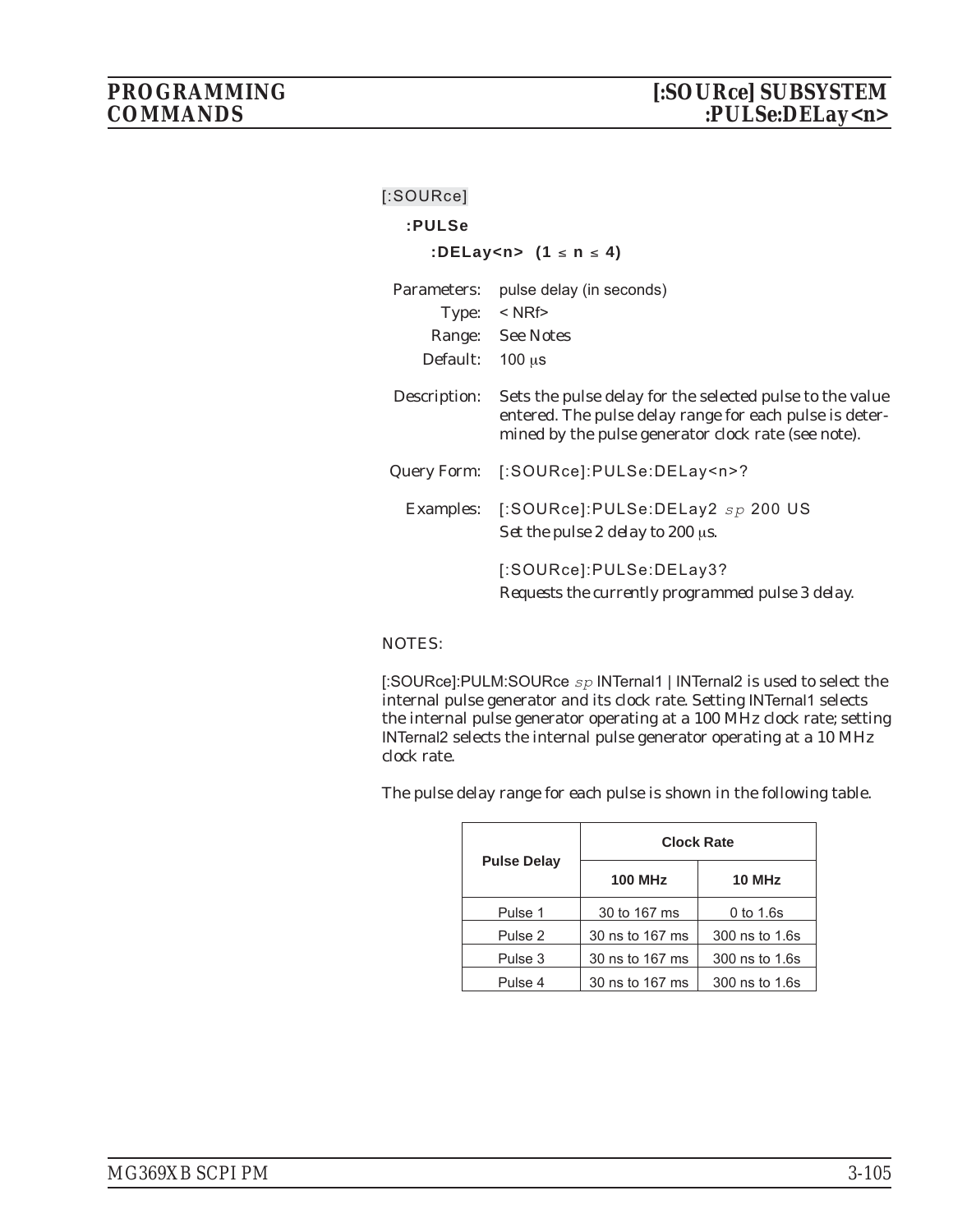### **[:SOURce]**

# **:PULSe**

#### **:PERiod**

| Parameters:  | pulse period (in seconds)                                                                                                                                               |
|--------------|-------------------------------------------------------------------------------------------------------------------------------------------------------------------------|
| Type:        | $<$ NRf $>$                                                                                                                                                             |
| Range:       | 40 ns to 167 ms (at 100 MHz pulse generator clock<br>rate);<br>600 ns to 1.6s (at 10 MHz pulse generator clock rate)                                                    |
| Default:     | 1 <sub>ms</sub>                                                                                                                                                         |
| Description: | Sets the pulse period of the internal pulse generator<br>to the value entered. The pulse period range is deter-<br>mined by the pulse generator clock rate (see notes). |
| Query Form:  | [:SOURce]:PULSe:PERiod?                                                                                                                                                 |
|              | Examples: [:SOURce]:PULSe:PERiod sp 50 MS<br>Set the pulse period to 50 ms.                                                                                             |
|              | [:SOURce]:PULSe:PERiod?<br>Requests the currently programmed pulse period.                                                                                              |

#### NOTES:

[:SOURce]:PULM:SOURce *sp* INTernal1 | INTernal2 is used to select the internal pulse generator and its clock rate. Setting INTernal1 selects the internal pulse generator operating at a 100 MHz clock rate; setting INTernal2 selects the internal pulse generator operating at a 10 MHz clock rate.

The pulse period must be longer than the sum of the pulse delay and pulse width by a minimum of five clock cycles.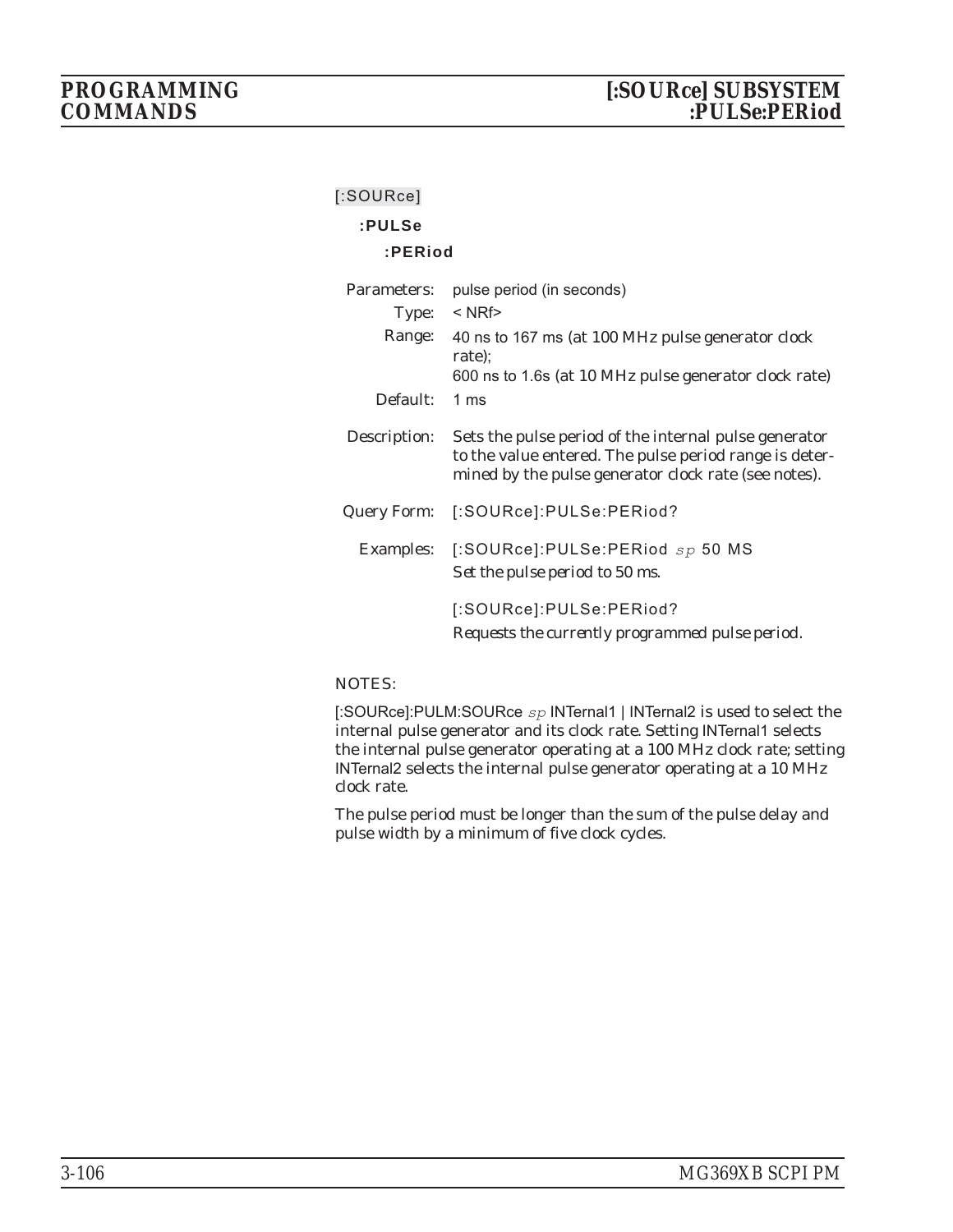| [:SOURce]    |                                                                                                                                                           |
|--------------|-----------------------------------------------------------------------------------------------------------------------------------------------------------|
| :PULSe       |                                                                                                                                                           |
|              | :WIDTh <n> <math>(1 \le n \le 4)</math></n>                                                                                                               |
| Parameters:  | pulse width (in seconds)                                                                                                                                  |
|              | Type: $\leq$ NRf>                                                                                                                                         |
|              | Range: 30 ns to 167 ms (at 100 MHz pulse generator clock<br>rate);                                                                                        |
|              | 300 ns to 1.6s (at 10 MHz pulse generator clock rate.)                                                                                                    |
| Default:     | $500 \mu s$                                                                                                                                               |
| Description: | Sets the pulse width for the selected pulse to the<br>value entered. The pulse width range is determined by<br>the pulse generator clock rate (see note). |
| Query Form:  | [:SOURce]:PULSe:WIDTh <n>?</n>                                                                                                                            |
| Examples:    | $[$ :SOURce]:PULSe:WIDTh1 $_{sp}$ 250 US<br>Set the width of pulse 1 to $250 \,\mu s$ .                                                                   |
|              | [:SOURce]:PULSe:WIDTh2?<br>Requests the currently programmed width of pulse 2.                                                                            |
|              |                                                                                                                                                           |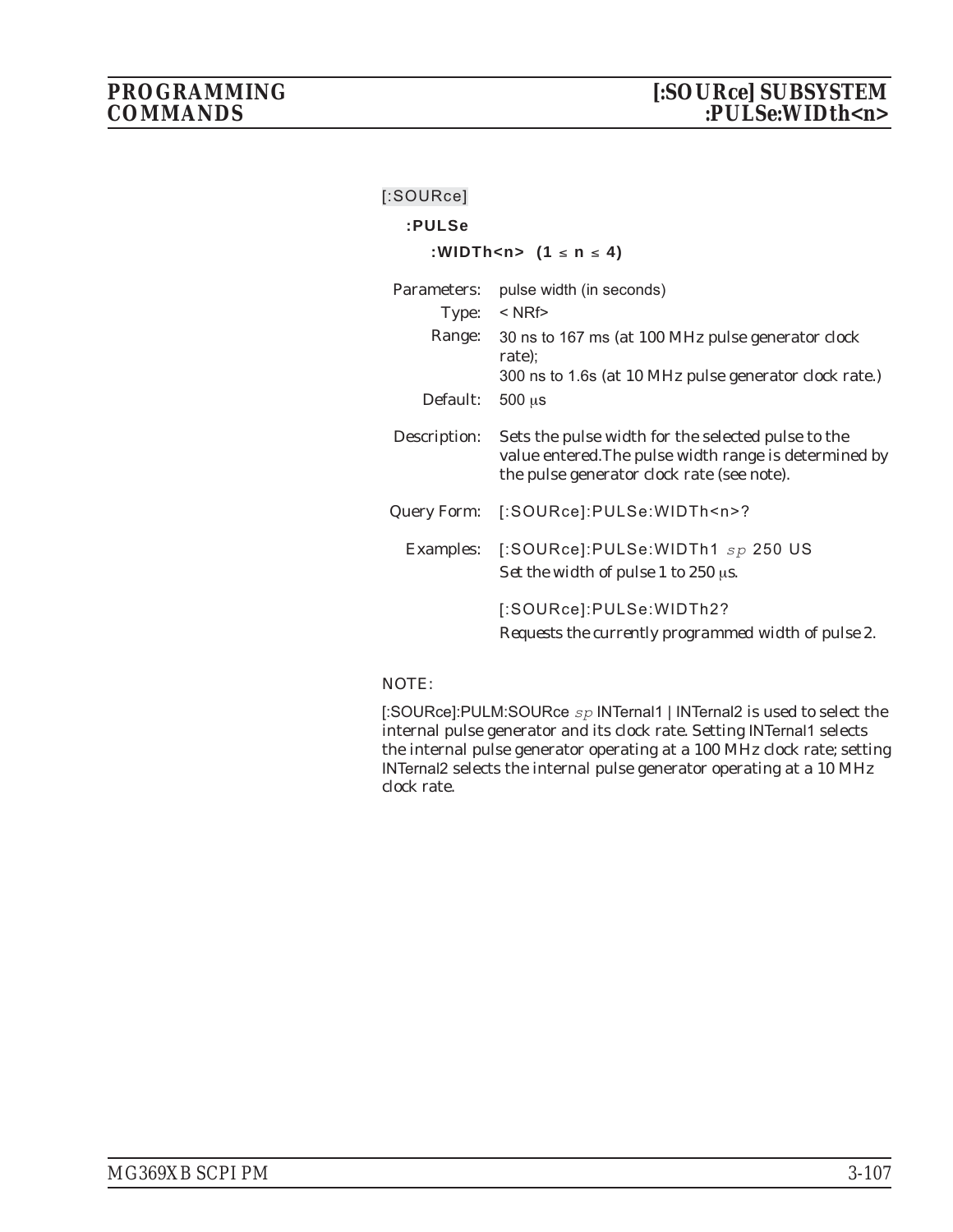| $[$ :SOURce] |                                                                                                                                                                                                                   |
|--------------|-------------------------------------------------------------------------------------------------------------------------------------------------------------------------------------------------------------------|
| :PULSe       |                                                                                                                                                                                                                   |
| $:$ STEP     |                                                                                                                                                                                                                   |
|              | Parameters: ON   OFF   1   0                                                                                                                                                                                      |
|              | Type: <boolean></boolean>                                                                                                                                                                                         |
| Default: OFF |                                                                                                                                                                                                                   |
| Description: | Turns the internal pulse stepped delay mode on/off.<br>When on, stepped delay mode automatically incre-<br>ments or decrements the pulse delay 1 value accord-<br>ing to step delay parameters (see notes below). |
|              | Query Form: [:SOURce]:PULSe:STEP?                                                                                                                                                                                 |
|              | Example: [:SOURce]:PULSe:STEP sp ON<br>Turn the internal pulse stepped delay mode on.                                                                                                                             |
|              | [:SOURce]:PULSe:STEP?<br>Requests currently programmed internal pulse stepped<br>delay mode state (on/off).                                                                                                       |

This mode is only available when one of the following triggering modes is specified:

Delayed (:TRIGger:SEQuence3:TYPE *sp* DELayed) or Triggered w/delay (:TRIGger:SEQuence3:TYPE *sp* TRGDelay).

If the step delay parameters that are set result in a fractional number of increments, then the last (fractional) one is not taken.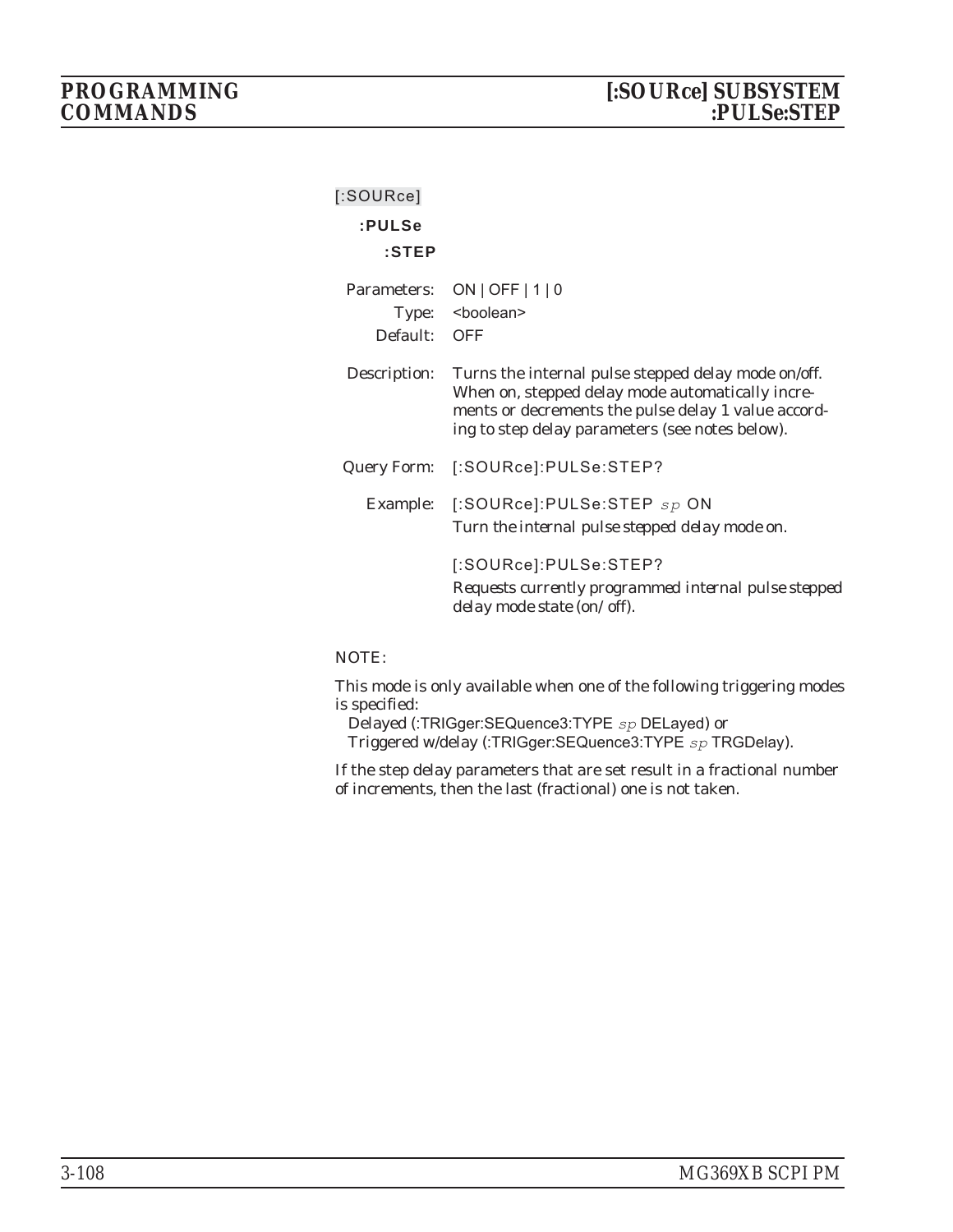| $[$ :SOURce]         |                                                                                                                                                                                           |
|----------------------|-------------------------------------------------------------------------------------------------------------------------------------------------------------------------------------------|
| :PULSe               |                                                                                                                                                                                           |
| $:$ STEP             |                                                                                                                                                                                           |
| :STARt               |                                                                                                                                                                                           |
| Parameters:<br>Type: | pulse delay 1 starting time (in seconds)<br><nrf></nrf>                                                                                                                                   |
| Range:               | 30 ns to 167 ms (at 100 MHz pulse generator clock<br>rate);                                                                                                                               |
| Default:             | 300 ns to 1.6s (at 10 MHz pulse generator clock rate)<br>$100 \mu s$                                                                                                                      |
| Description:         | Sets the pulse delay 1 starting time used with the<br>:PULSe:STEP command to the value entered. The<br>pulse delay range is determined by the pulse genera-<br>tor clock rate (see note). |
| Query Form:          | [:SOURce]:PULSe:STEP:STARt?                                                                                                                                                               |
| Examples:            | [:SOURce]:PULSe:STEP:STARt sp 80 US<br>Set the stepped delay mode pulse delay 1 starting time<br>to $80 \,\mathrm{u}$ s.                                                                  |
|                      | [:SOURce]:PULSe:STEP:STARt?<br>Requests the currently programmed stepped delay<br>mode pulse delay 1 starting time.                                                                       |
|                      |                                                                                                                                                                                           |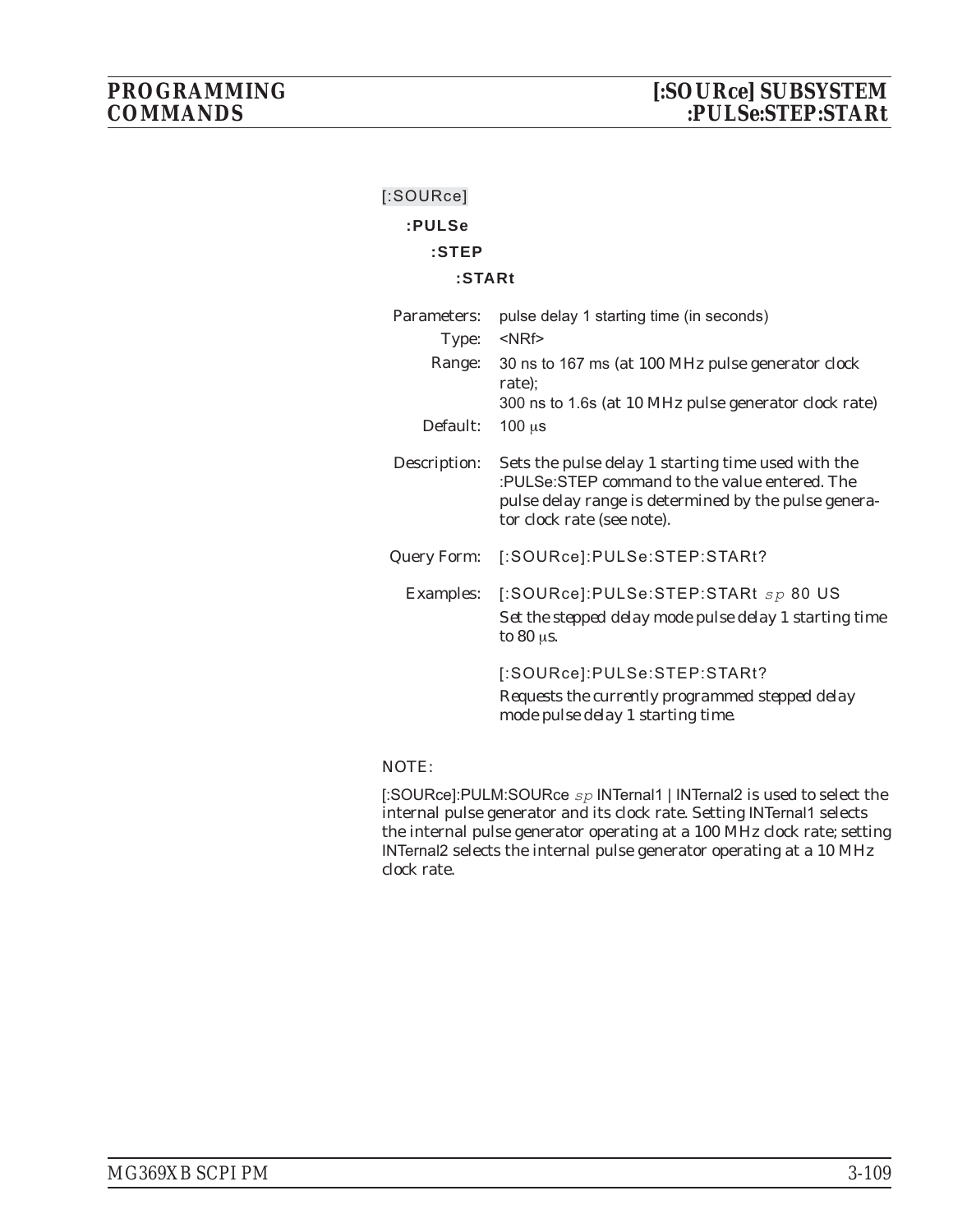| $[$ :SOURce]       |                                                                                                                                                                                         |
|--------------------|-----------------------------------------------------------------------------------------------------------------------------------------------------------------------------------------|
| :PULSe             |                                                                                                                                                                                         |
| $:$ STEP           |                                                                                                                                                                                         |
| :STOP              |                                                                                                                                                                                         |
| Parameters:        | pulse delay 1 ending time (in seconds)                                                                                                                                                  |
| Type:              | $<$ NRf $>$                                                                                                                                                                             |
|                    | Range: 30 ns to 167 ms (at 100 MHz pulse generator clock<br>rate);                                                                                                                      |
|                    | 300 ns to 1.6s (at 10 MHz pulse generator clock rate)                                                                                                                                   |
| Default:           | $100 \mu s$                                                                                                                                                                             |
| Description:       | Sets the pulse delay 1 ending time used with the<br>:PULSe:STEP command to the value entered. The<br>pulse delay range is determined by the pulse genera-<br>tor clock rate (see note). |
| <b>Query Form:</b> | [:SOURce]:PULSe:STEP:STOP?                                                                                                                                                              |
|                    | Example: [:SOURce]:PULSe:STEP:STOP sp 120 US<br>Set the stepped delay mode pulse delay 1 ending time<br>to $120 \mu s$ .                                                                |
|                    | [:SOURce]:PULSe:STEP:STOP?<br>Requests the currently programmed stepped delay<br>mode pulse delay 1 ending time.                                                                        |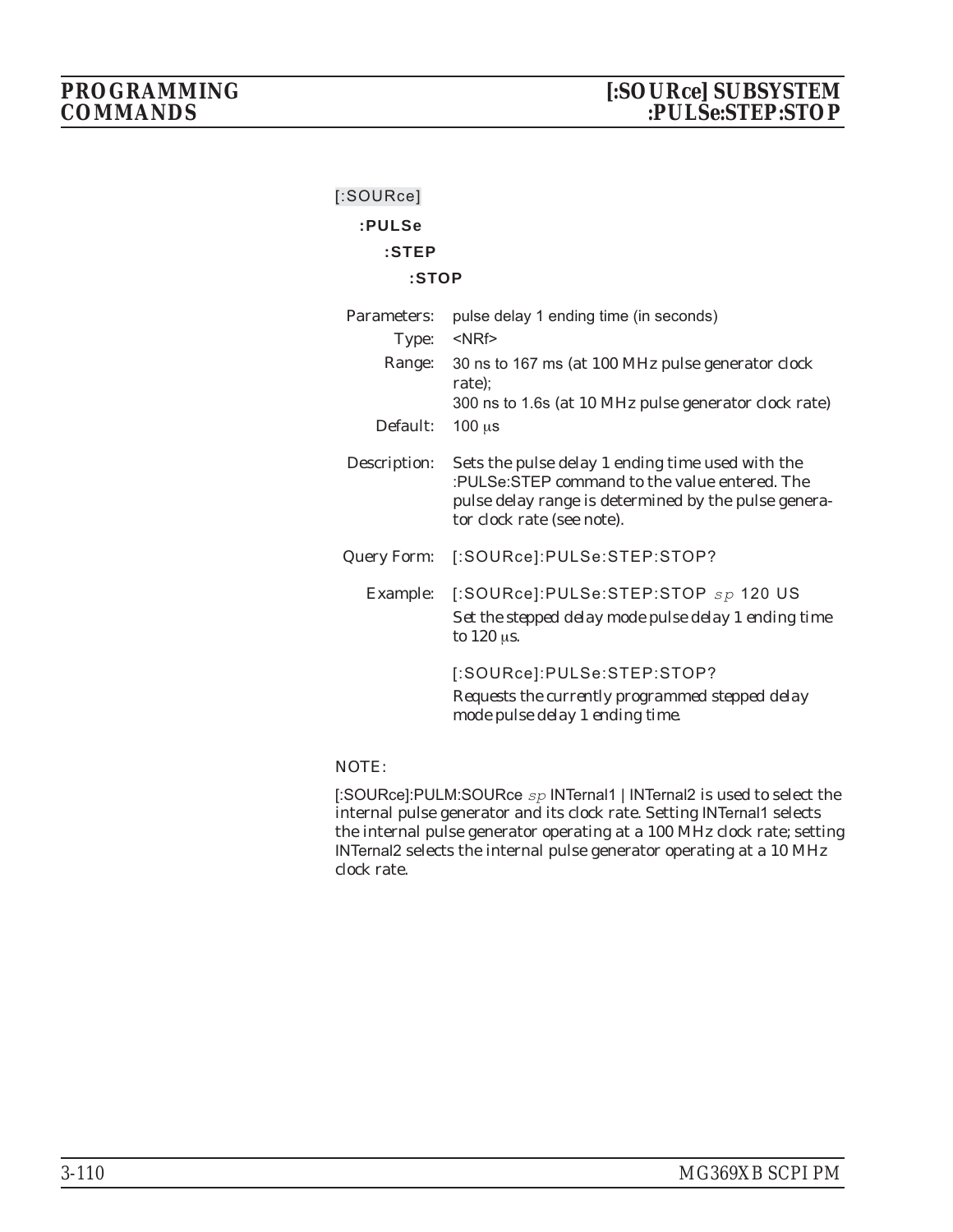| $[$ :SOURce]       |                                                                                                                                                                                   |
|--------------------|-----------------------------------------------------------------------------------------------------------------------------------------------------------------------------------|
| :PULSe             |                                                                                                                                                                                   |
| $:$ STEP           |                                                                                                                                                                                   |
|                    | :INCRement                                                                                                                                                                        |
| Parameters:        | step size time (in seconds)                                                                                                                                                       |
| Type:              | $<$ NRf $>$                                                                                                                                                                       |
| Range:             | 10 ns to 10 ms (at 100 MHz pulse generator clock<br>rate);                                                                                                                        |
|                    | 100 ns to 1s (at 10 MHz pulse generator clock rate)                                                                                                                               |
| Default:           | $100 \mu s$                                                                                                                                                                       |
| Description:       | Sets the step increment size used with the<br>:PULSe:STEP command to the value entered. The<br>pulse delay range is determined by the pulse genera-<br>tor clock rate (see note). |
| <b>Query Form:</b> | [:SOURce]:PULSe:STEP:INCRement?                                                                                                                                                   |
| <b>Examples:</b>   | [:SOURce]:PULSe:STEP:INCRement sp 10 US<br>Set the step increment size for the stepped delay mode<br>to $10$ $\mu$ s.                                                             |
|                    | [:SOURce]:PULSe:STEP:INCRement?<br>Requests the currently programmed stepped delay<br>mode step increment size.                                                                   |
|                    |                                                                                                                                                                                   |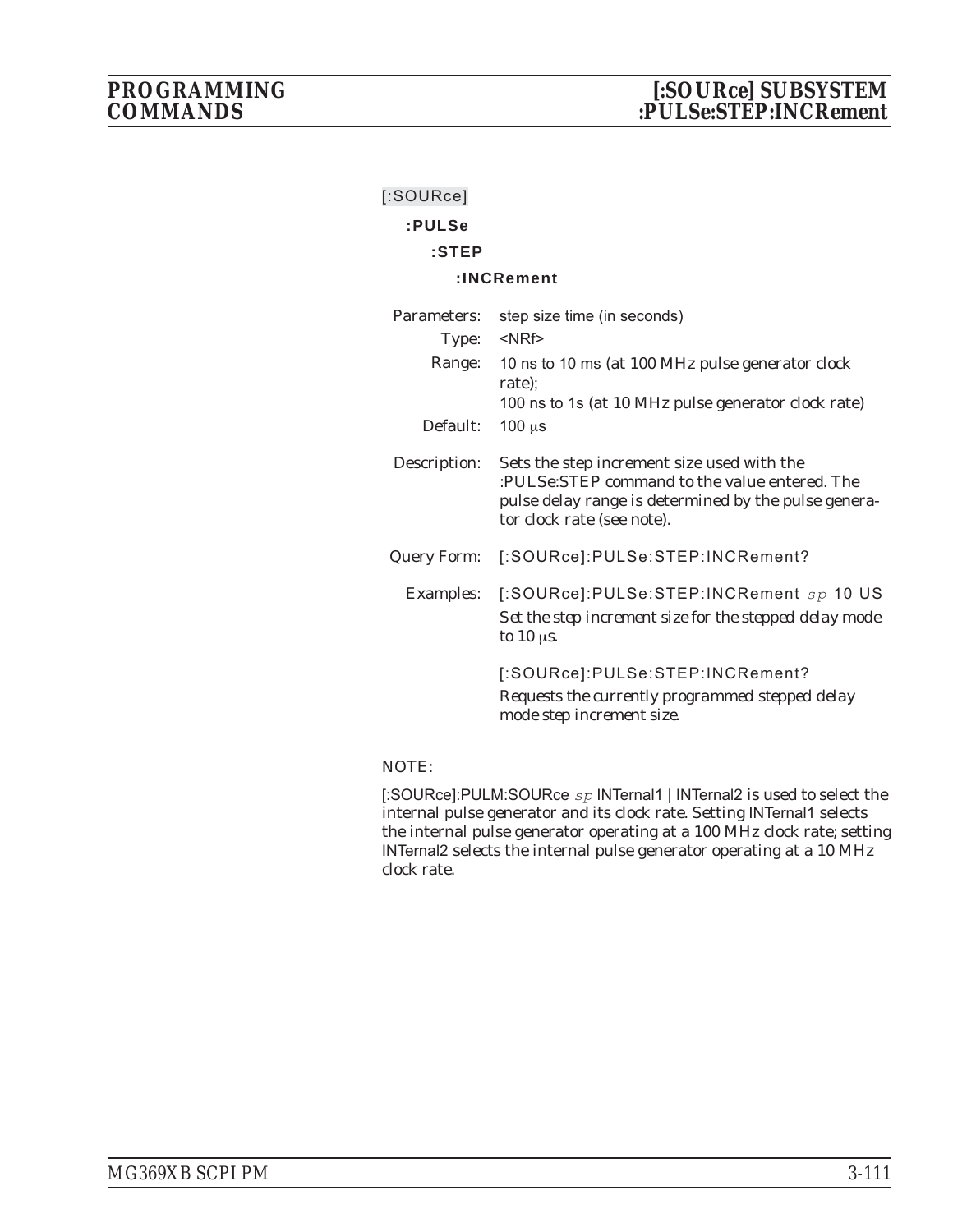| $[$ :SOURce]  |                                                                                                                       |
|---------------|-----------------------------------------------------------------------------------------------------------------------|
| :PULSe        |                                                                                                                       |
| $:$ STEP      |                                                                                                                       |
| : TIME        |                                                                                                                       |
| Parameters:   | dwell time (in seconds)   MIN   MAX                                                                                   |
| Type:         | $ny$                                                                                                                  |
|               | Range: $100 \mu s$ to 10 sec                                                                                          |
| Default: 1 ms |                                                                                                                       |
| Description:  | Sets the dwell time for each step used with the<br>:PULSe:STEP command to the value entered.                          |
|               | Query Form: [:SOURce]:PULSe:STEP:TIME?                                                                                |
|               | Examples: [:SOURce]:PULSe:STEP:TIME sp 100 MS<br>Set the dwell-time-per-step for the stepped delay mode<br>to 100 ms. |
|               | [:SOURce]:PULSe:STEP:TIME?<br>Requests the currently programmed stepped delay<br>mode dwell-time-per-step.            |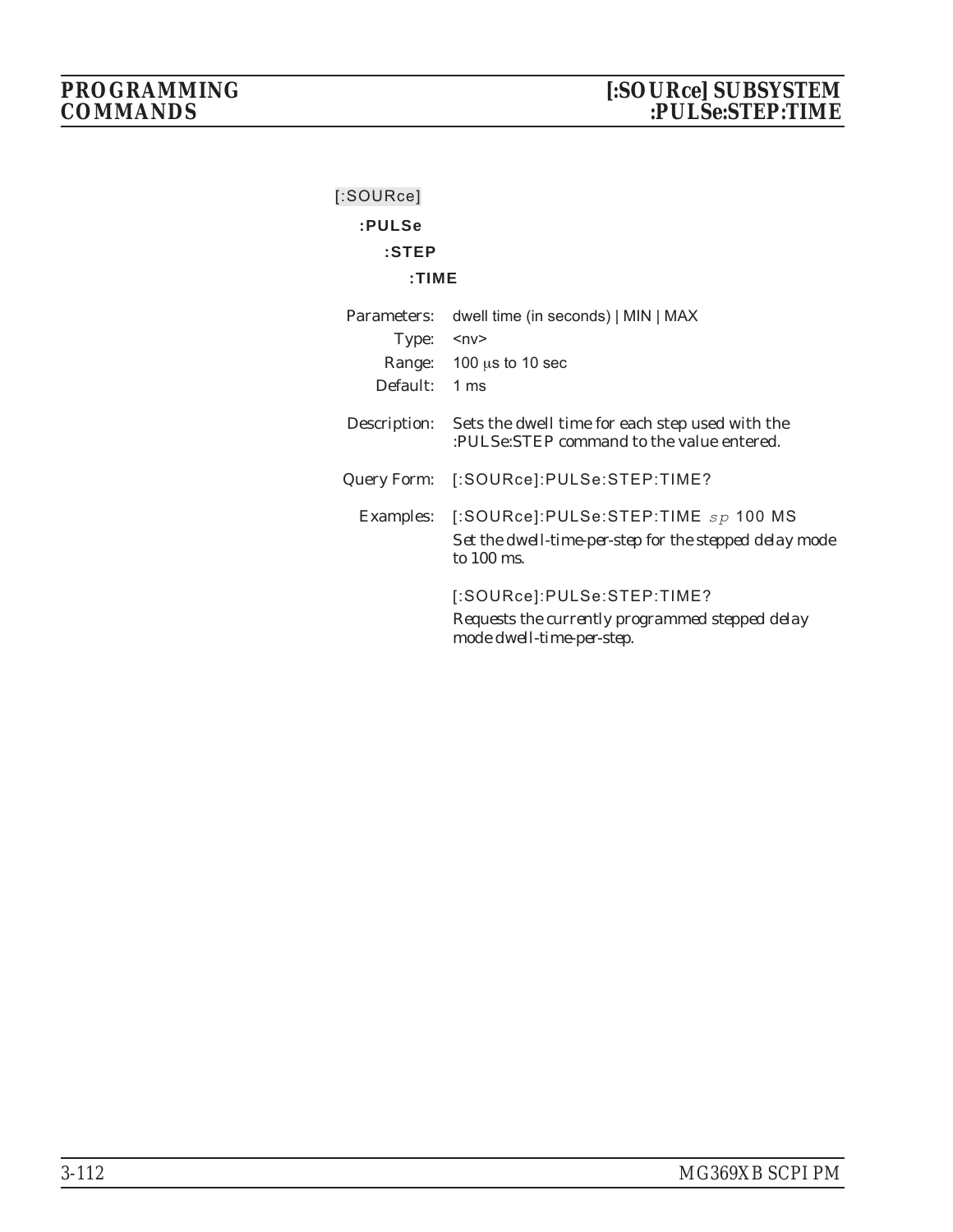The [:SOURce]:ROSCillator command and its subcommands comprise the Reference Oscillator subsystem within the :SOURce subsystem. These commands control the reference oscillator function of the MG369XB.

#### **[:SOURce]**

**:ROSCillator**

#### **:BANDwidth**

#### **:EXTernal**

| Parameters:      | bandwidth (in Hz) 10   30   100   300                                  |
|------------------|------------------------------------------------------------------------|
|                  | Type: <integer></integer>                                              |
|                  | Range: 10 Hz to 300 Hz                                                 |
| Default:         | $100$ Hz                                                               |
| Description:     | Sets the loop bandwidth for an external reference<br>oscillator.       |
| Query Form:      | [:SOURce]:ROSCillator:BANDwidth:EXTernal?                              |
| <b>Examples:</b> | [:SOURce]:ROSCillator:BANDwidth:EXTernal<br>sp <sub>10</sub>           |
|                  | Set the external reference oscillator loop bandwidth to<br>$10$ Hz.    |
|                  | [:SOURce]:ROSCillator:BANDwidth:EXTernal?                              |
|                  | Request the currently programmed external reference<br>loop bandwidth. |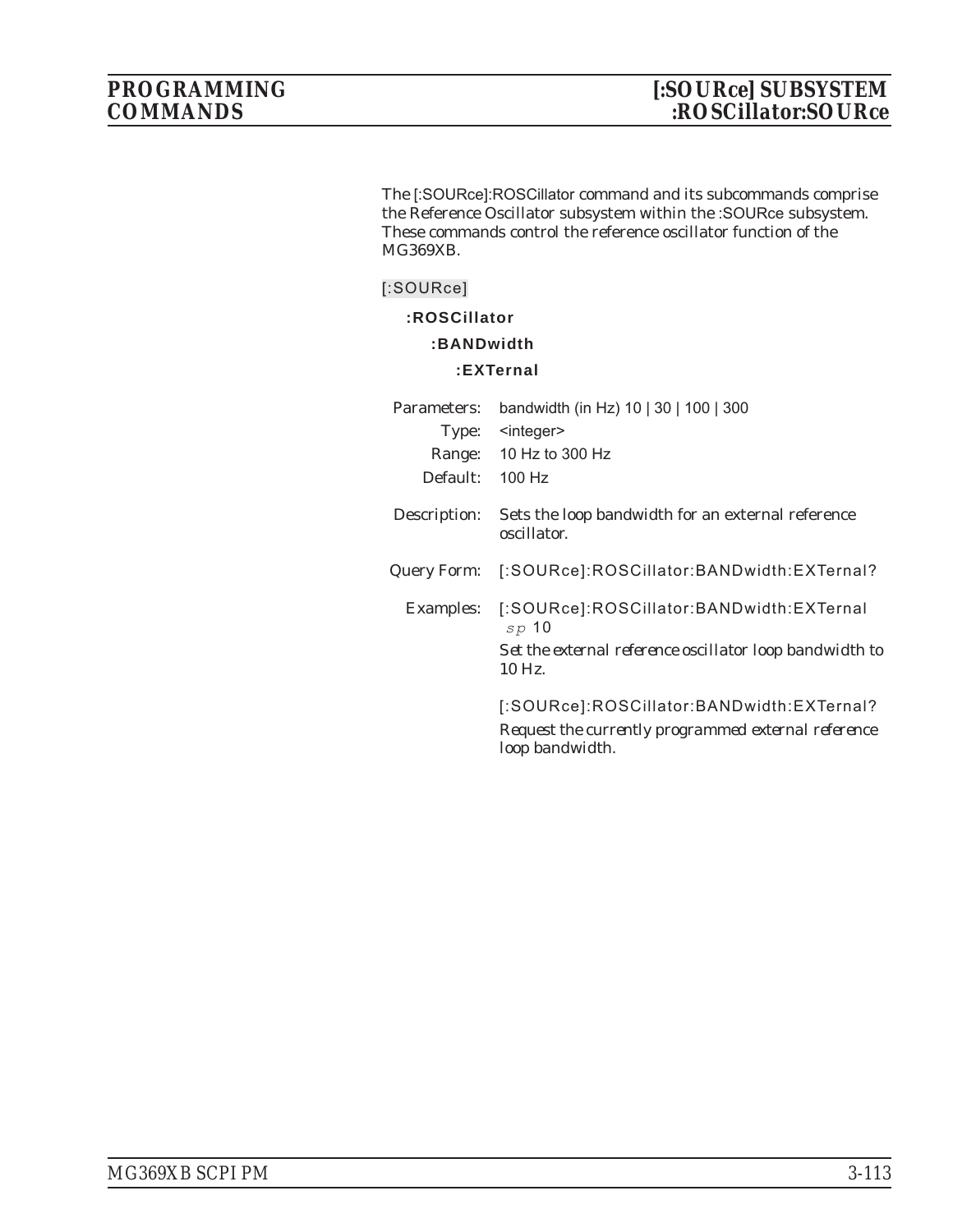# *PROGRAMMING [:SOURce] SUBSYSTEM COMMANDS :ROSCillator:BANDwidth:EXTernal*

# **[:SOURce]**

# **:ROSCillator**

#### **:SOURce?**

| <b>Parameters</b><br>Returned: INT   EXT | Type: <char></char>                                                                                |
|------------------------------------------|----------------------------------------------------------------------------------------------------|
|                                          | Description: Returns the current setting for the reference oscillator<br>source of the instrument. |
|                                          | Query Form: [:SOURce]:ROSCillator:SOURce?                                                          |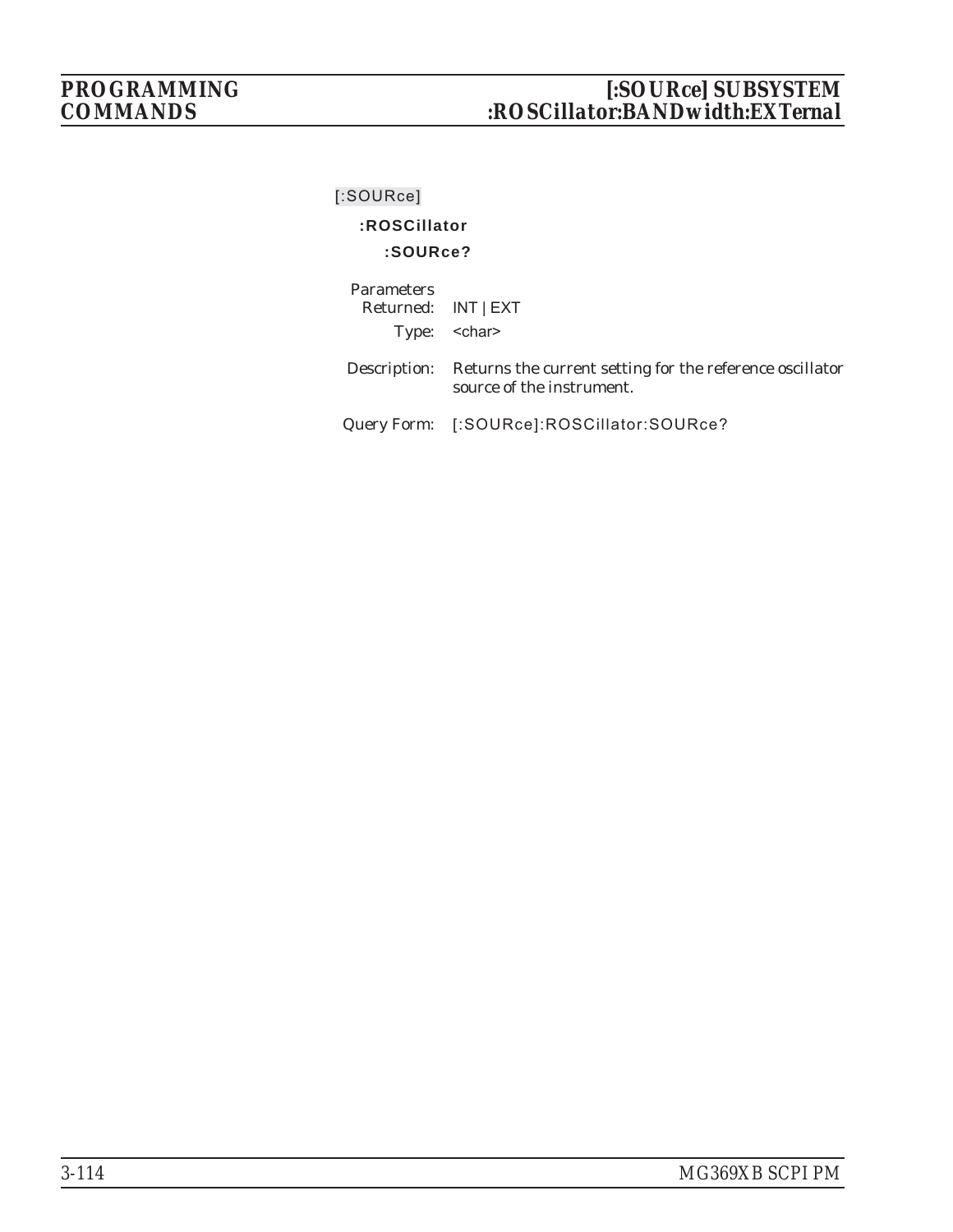The [:SOURce]:SCAN command and its subcommand comprise the Scan Modulation Subsystem within the :SOURce subsystem. These commands control the scan modulation function of the MG369XB.

| [:SOWRece]   |                                                                                                           |
|--------------|-----------------------------------------------------------------------------------------------------------|
| :SCAN        |                                                                                                           |
| :STATe       |                                                                                                           |
|              | Parameters: ON   OFF   1   0                                                                              |
|              | Type: <boolean></boolean>                                                                                 |
| Default: OFF |                                                                                                           |
|              | Description: Enables/disables scan modulation of the MG369XB<br>RF output signal (see notes below).       |
|              | Query Form: [:SOURce]:SCAN:STATe?                                                                         |
|              | Examples: [:SOURce]:SCAN:STATe sp ON<br>Sets scan modulation on.                                          |
|              | [:SOURce]:SCAN:STATe?<br>Requests currently programmed scan modulation state<br>$\frac{on\sqrt{off}}{on}$ |

#### NOTES:

Scan modulation uses an internal SCAN modulator to amplitude modulate RF output signals from 1 to 20 GHz at modulation depths up to 60 dB. It requires a modulating signal from an external source.

If the SCAN modulator is not installed in the instrument, this command produces a syntax error.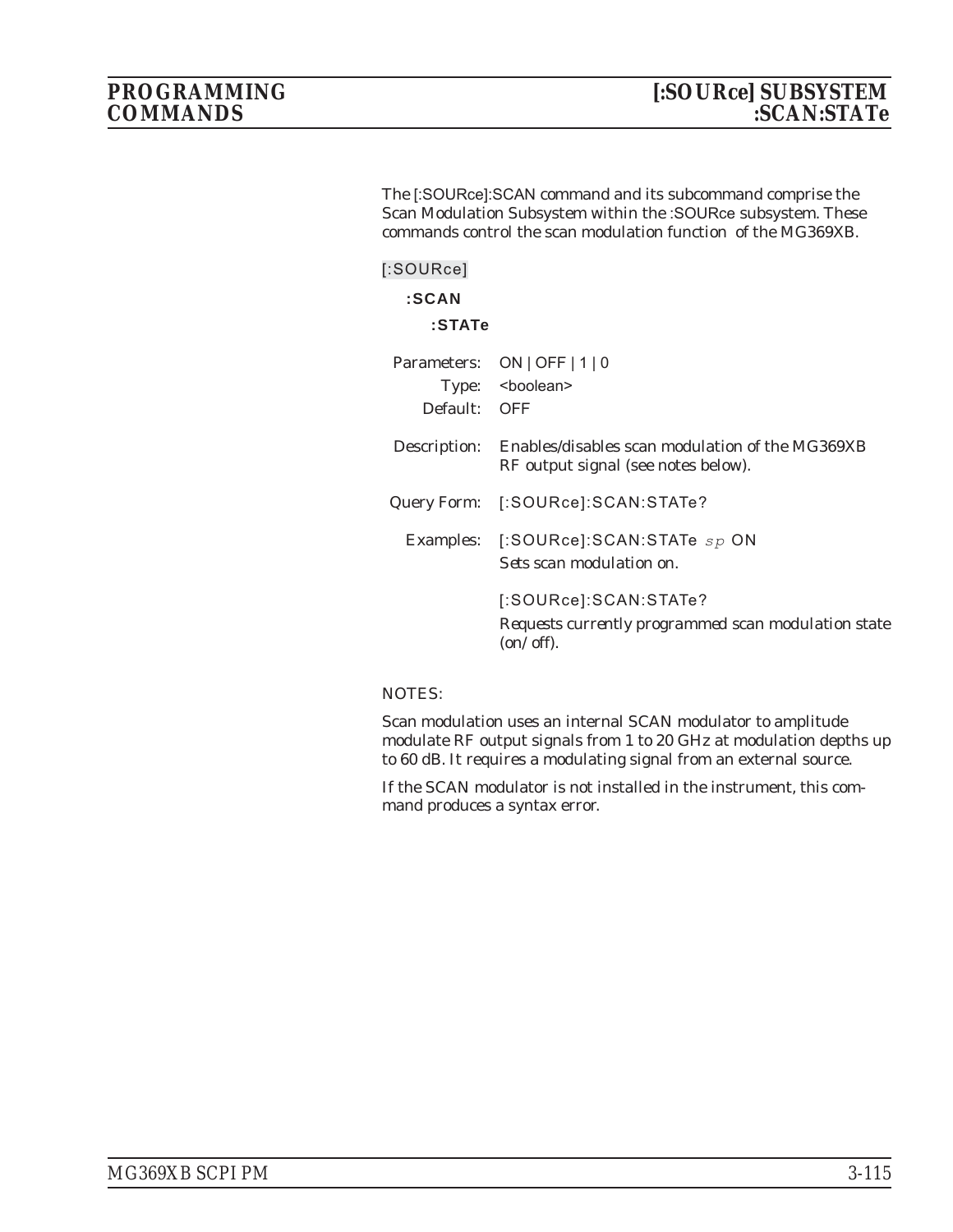The [:SOURce]:SWEep command and its subcommands comprise the Sweep Subsystem within the :SOURce subsystem. These commands control the standard stepped and analog frequency sweep functions and the step power level sweep function of the MG369XB.

#### **[:SOURce]**

| :SWEep <n> <math>(1 \le n \le 2;</math> see note)<br/>:DIRection</n> |                                                                                                                                                 |  |
|----------------------------------------------------------------------|-------------------------------------------------------------------------------------------------------------------------------------------------|--|
| Parameters:<br>Default: UP                                           | UP   DOWN<br>Type: < char>                                                                                                                      |  |
| Description:                                                         | Selects the direction of sweep, in the power level<br>sweep mode only. (Sweep direction is always in the UP<br>direction for frequency sweeps.) |  |
| Query Form:                                                          | [:SOURce]:SWEep:DIRection?                                                                                                                      |  |
|                                                                      | Examples: [:SOURce]:SWEep:DIRection sp DOWN<br>Set the power level sweep from a high level to a low<br>level.                                   |  |
|                                                                      | [:SOURce]:SWEep:DIRection?<br>Requests the currently programmed sweep direction.                                                                |  |

### NOTE:

:SWEep1 (or :SWEep) signifies frequency sweep; :SWEep2 signifies power sweep.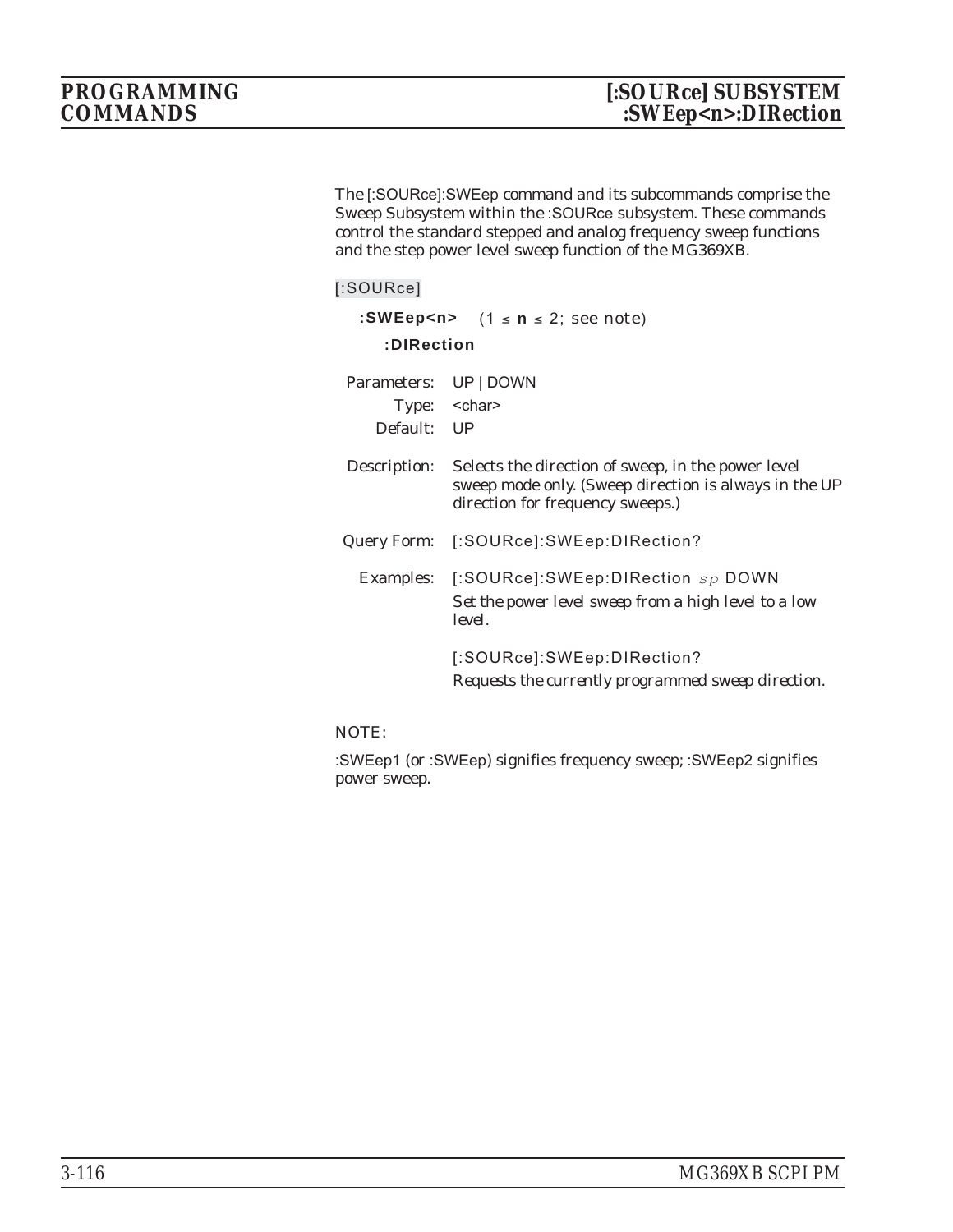| $[$ :SOURce]                     |                                                                                                                                     |
|----------------------------------|-------------------------------------------------------------------------------------------------------------------------------------|
| :DWELI                           | SWEep <n> <math>(1 \le n \le 2)</math></n>                                                                                          |
| Parameters:<br>Type:<br>Default: | dwell time (in seconds)   MIN   MAX<br>∽nv><br>Range: 1 ms to 99 sec<br>1 ms                                                        |
| Description:                     | Sets the dwell time for each step in a stepped fre-<br>quency sweep or power level sweep to the value<br>entered (see notes below). |
|                                  | Query Form: [:SOURce]:SWEep:DWELI?                                                                                                  |
|                                  | Examples: [:SOURce]:SWEep:DWELI sp 100 ms<br>Set dwell time for each step in the sweep to 100 milli-<br>seconds.                    |
|                                  | [:SOURce]:SWEep:DWELI?<br>Requests the currently programmed value for sweep<br>step dwell time.                                     |

The value entered for dwell time cannot be less than :TIME/:POINts.

When encountered, the command :SWEep:DWELI <param> command sets :SWEep:DWELl:AUTO to off.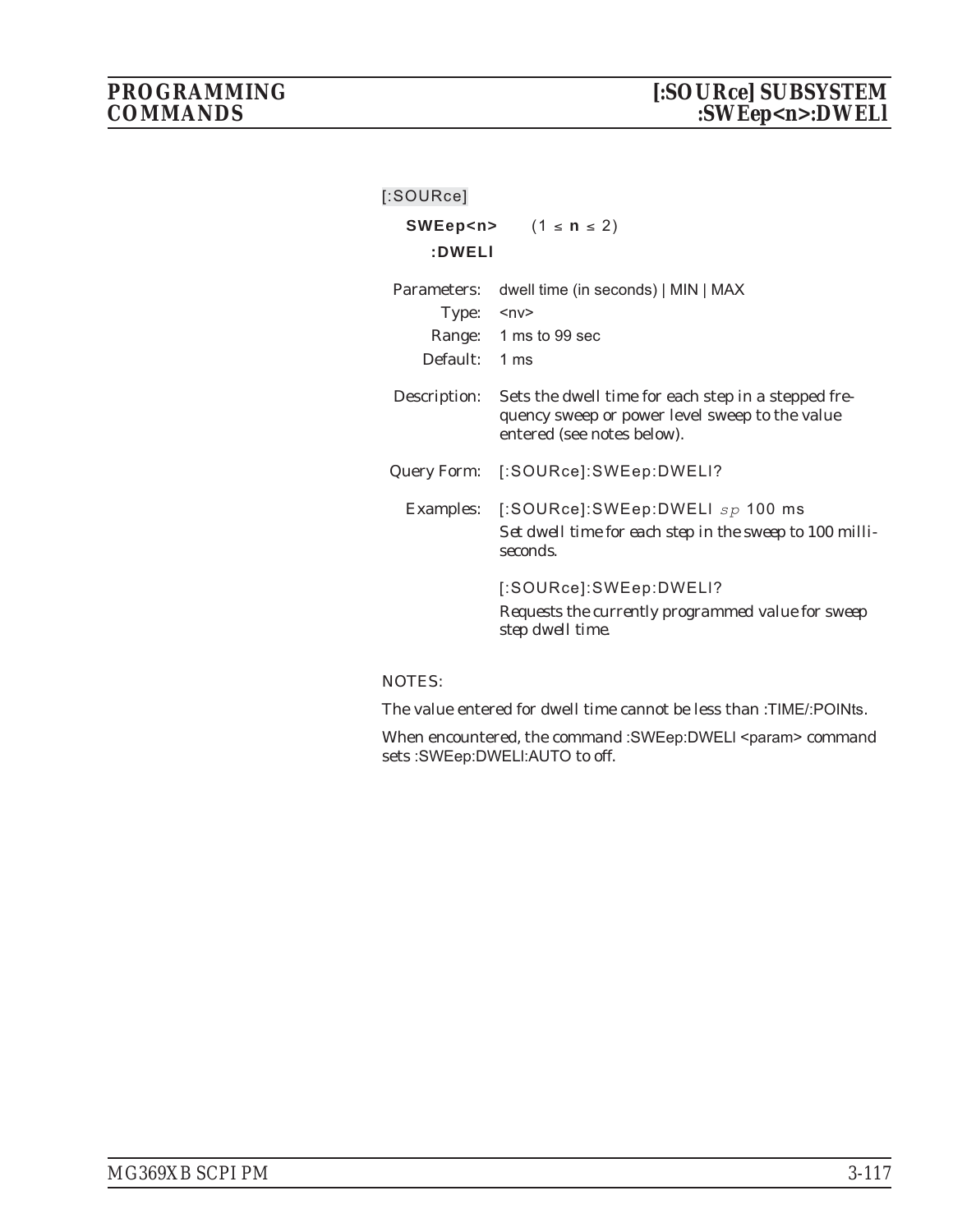# *PROGRAMMING [:SOURce] SUBSYSTEM COMMANDS :SWEep<n>:DWELl*

| :SWEep:XXXX:AUTO<br>switches |            | Interaction                                                                                                                                                                                                                                                                                                                                                                                                                                                         |
|------------------------------|------------|---------------------------------------------------------------------------------------------------------------------------------------------------------------------------------------------------------------------------------------------------------------------------------------------------------------------------------------------------------------------------------------------------------------------------------------------------------------------|
| :DWELI                       | :TIME      |                                                                                                                                                                                                                                                                                                                                                                                                                                                                     |
| <b>OFF</b>                   | <b>OFF</b> | No coupling between : SWEep: DWELI, : SWEep: TIME, and<br>:SWEep:POINts.                                                                                                                                                                                                                                                                                                                                                                                            |
| OFF                          | ON         | :SWEep:TIME is always set to the minimum value that is<br>compatible with other settings, as follows:<br>If :SWEep:GENeration ANALog, then :SWEep:TIME =<br>the larger of :SWEep:TIME:LLIMit or 30 ms<br>If :SWEep:GENeration STEPped, then :SWEep:TIME =<br>$($ :DWELI $\times$ :POINts)                                                                                                                                                                           |
| ON                           | <b>OFF</b> | When :SWEep:TIME or :SWEep:POINts are changed,<br>:SWEep:DWELI is set to the larger of<br>(:DWELI = :TIME/:POINts) or :DWELI Min.                                                                                                                                                                                                                                                                                                                                   |
| ON                           | ON         | :SWEep:TIME is always set to minimum. In stepped sweep<br>mode, :SWEep:DWELI is adjusted to its minimum value,<br>then : SWEep: TIME is computed.<br>If :SWEep:GENerator ANALog, then :SWEep:TIME =<br>the larger of :SWEep:TIME:LLIMit or 30 ms<br>SWEep:DWELI is unaffected by changes in :TIME<br>or:POINts<br>If :SWEep:GENerator STEPped, then :SWEep:DWELI =<br>:DWELI Min (the larger of .001 or :TIME:LLIMit/:POINts)<br>:SWEep:TIME = :DWELI Min x :POINts |

*Interaction between Dwell, Sweep Time, and Points*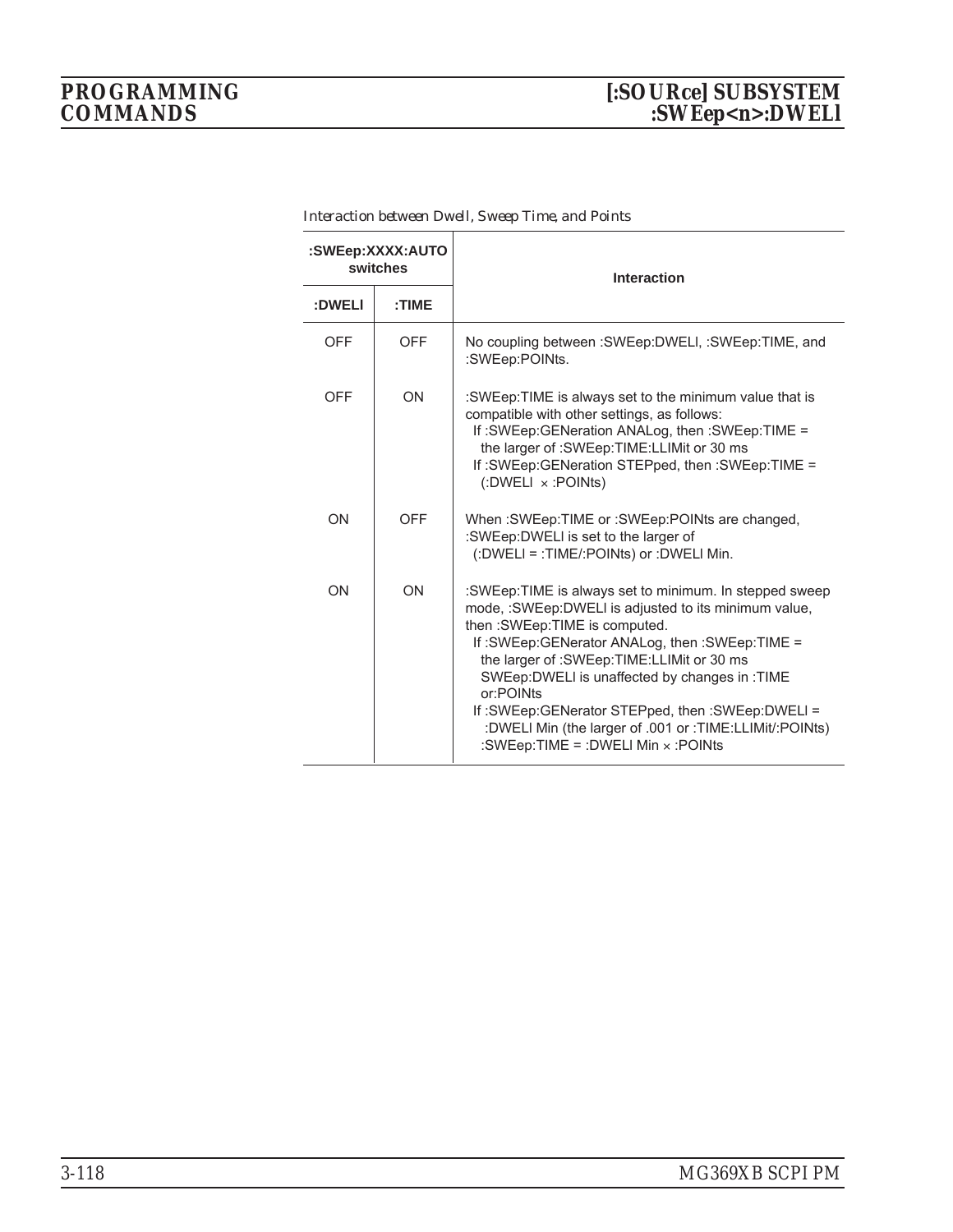| [:SOURce]    |                                                                        |  |  |
|--------------|------------------------------------------------------------------------|--|--|
|              | :SWEep <n> <math>(1 \le n \le 2)</math></n>                            |  |  |
| :DWELI       |                                                                        |  |  |
| :AUTO        |                                                                        |  |  |
|              | Parameters: ON   OFF   1   0                                           |  |  |
|              | Type: <boolean></boolean>                                              |  |  |
| Default: ON  |                                                                        |  |  |
| Description: | ON signifies that :DWELI $\approx$ :TIME/:POINts. See note be-<br>low. |  |  |
|              | Query Form: [:SOURce]:SWEep:DWELI:AUTO?                                |  |  |
|              | Examples: [:SOURce]:SWEep:DWELI:AUTO sp ON                             |  |  |
|              | Set:SWEep:DWELI to its default value.                                  |  |  |
|              | [:SOURce]:SWEep:DWELI:AUTO?                                            |  |  |
|              | Requests the currently programmed: SWEep: DWELI<br>setting (on/off).   |  |  |
|              |                                                                        |  |  |

:DWELl = (:TIME/:POINts – internal settling time)

:DWELl, :SPAN, :TIME, :STEP, and :POINts are all interrelated. Entering too large a value for :DWELl may invalidate the setting for :TIME.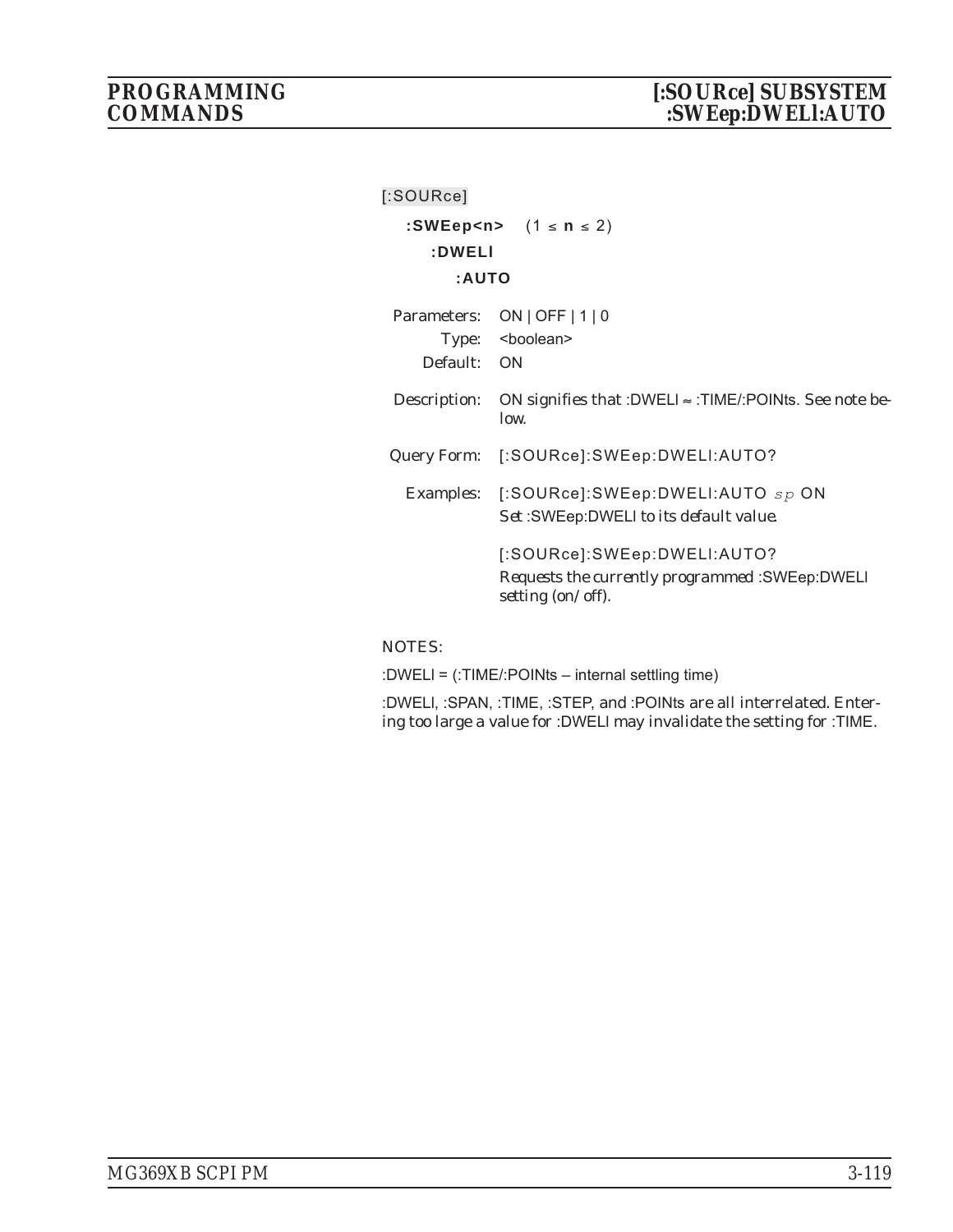### **[:SOURce]**

| :SWEep <n> <math>(1 \le n \le 2)</math></n> |                                                                                                      |  |
|---------------------------------------------|------------------------------------------------------------------------------------------------------|--|
| :GENeration                                 |                                                                                                      |  |
| Parameters:                                 | ANALog   STEPped (see notes)<br>Type: <char><br/>Default: SWEep1 is ANAlog; SWEep2 is STEPped</char> |  |
| Description:                                | Selects between analog and stepped frequency sweeps,<br>in the SWEep[1] (frequency sweep) mode only. |  |
| Query Form:                                 | [:SOURce]:SWEep:GENeration?                                                                          |  |
|                                             | Examples: [:SOURce]:SWEep:GENeration sp ANAlog<br>Set SWEep[1] for analog frequency sweep.           |  |
|                                             | [:SOURce]:SWEep:GENeration?<br>Requests the currently programmed frequency sweep<br>mode.            |  |

NOTES:

SWEep2 (power level sweeps) are *always* stepped sweeps.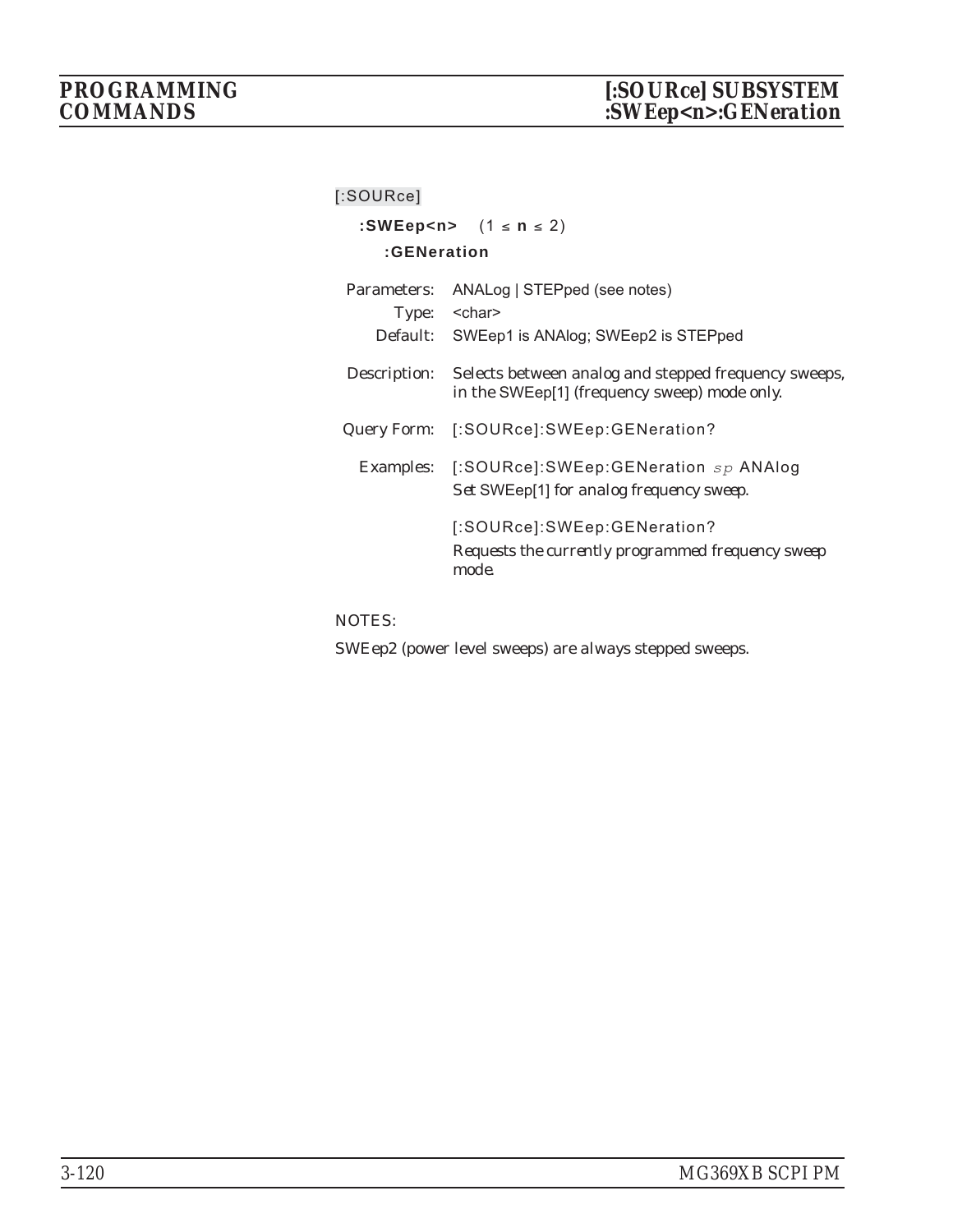| <b>Mode</b> |                  | <b>Sweep</b> |             |                                                      |                                                                               |
|-------------|------------------|--------------|-------------|------------------------------------------------------|-------------------------------------------------------------------------------|
| :FREQ       | :POW             | :SWE:GEN     | :SWE2:GEN   | <b>Frequency Action</b>                              | <b>Power Action</b>                                                           |
| <b>CW</b>   | <b>FIX</b>       | X            | X           | CW, F1                                               | Fixed, L0                                                                     |
| SWCW        | <b>FIX</b>       | X            | X           | CW, F1, Ramp on                                      | Fixed, L0                                                                     |
| <b>SWE</b>  | <b>FIX</b>       | <b>ANAL</b>  | X           | Analog Sweep, F1-F2                                  | Fixed, L0                                                                     |
| <b>SWE</b>  | <b>FIX</b>       | <b>STEP</b>  | X           | Stepped Sweep, F1-F2                                 | Fixed, L0                                                                     |
| <b>SWE</b>  | <b>SWE</b>       | <b>STEP</b>  | X           | Stepped Sweep<br>$F1-F2$<br>:SWE:POINts<br>:SWE:STEP | Step Power after each Freq Sweep<br>$L1-L2$<br>:SWE:POINts<br>:SWE:POW:STEP   |
| <b>SWE</b>  | SWE <sub>2</sub> | <b>ANAL</b>  | <b>STEP</b> | Analog Sweep<br>$F1-F2$                              | Step Power after each Freq Sweep<br>$L1-L2$<br>:SWE2:POINts<br>:SWE2:POW:STEP |
| <b>SWE</b>  | SWE <sub>2</sub> | STEP         | <b>STEP</b> | Stepped Sweep<br>$F1-F2$<br>:SWE:POINts<br>:SWE:STEP | Step Power after each Freq Sweep<br>$L1-L2$<br>:SWE2:POINts<br>:SWE2:POW:STEP |
| <b>CW</b>   | <b>SWE</b>       | <b>STEP</b>  | X           | CW, F0                                               | Step Power Sweep L1-L2                                                        |
| <b>SWCW</b> | <b>SWE</b>       | <b>STEP</b>  | X           | CW, F0, Ramp on                                      | Step Power Sweep L1-L2                                                        |
| <b>CW</b>   | SWE <sub>2</sub> | X            | <b>STEP</b> | CW, F0                                               | Step Power Sweep L1-L2                                                        |
| <b>SWCW</b> | SWE <sub>2</sub> | X            | <b>STEP</b> | CW, F0, Ramp on                                      | Step Power Sweep L1-L2                                                        |
| <b>ALSW</b> | <b>FIX</b>       | X            | X           | Alternate X Sweep<br>$F1-F2$<br>F3-F4                | Fixed<br>L <sub>0</sub><br>Trigger n<br>Trigger n+1<br>L <sub>0</sub>         |
| <b>ALSW</b> | <b>ALSW</b>      | <b>ANAL</b>  | X           | Alternate Analog Sweep<br>$F1-F2$<br>F3-F4           | Alternate values<br>L <sub>0</sub><br>Trigger n<br>L1<br>Trigger n+1          |
| <b>ALSW</b> | <b>ALSW</b>      | <b>STEP</b>  | X           | Alternate Stepped Sweep<br>$F1-F2$<br>F3-F4          | Alternate values<br>L <sub>0</sub><br>Trigger n<br>L1<br>Trigger n+1          |

*Sweep Mode Compatibility and Action Chart*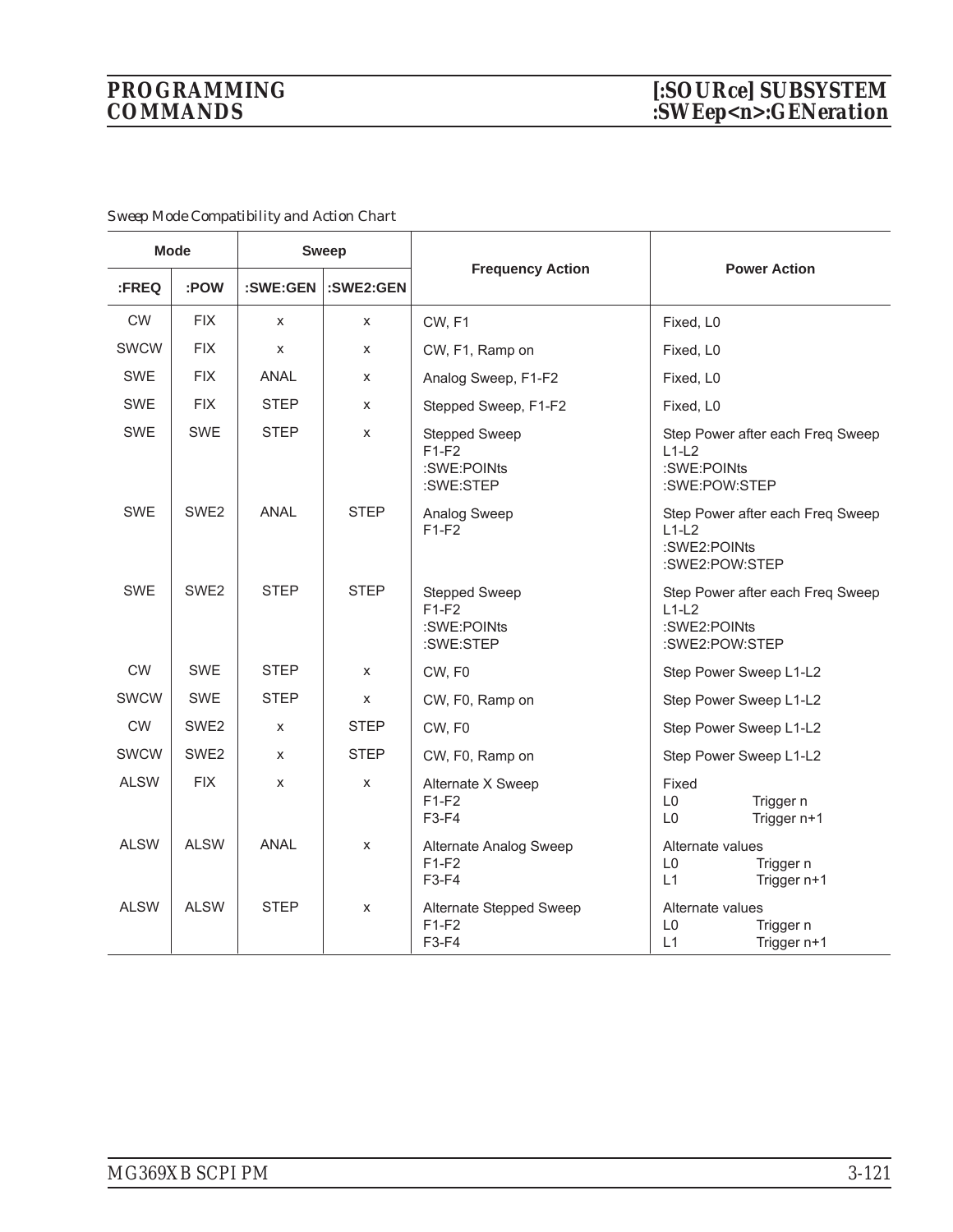### **[:SOURce] :SWEep<n>** (1 **n** 2)

|                  | :SWEEP <n> <math>(1 \leq n \leq 2)</math></n>                                                                                             |
|------------------|-------------------------------------------------------------------------------------------------------------------------------------------|
| :POINts          |                                                                                                                                           |
|                  |                                                                                                                                           |
| Parameters:      | number of points   MIN   MAX                                                                                                              |
| Type:            | $<\nup$ n $v$                                                                                                                             |
|                  | Range: 2 to 10,001 (MAXimum) for Stepped Frequency<br>sweeps                                                                              |
|                  | Default: 10,001 for SWEep1<br>The default value for SWEep2 depends on the power<br>range of the particular MG369XB model (see notes).     |
| Description:     | Sets the number of points in each sweep in the<br>stepped frequency sweep or power level sweep to the<br>valued entered. See notes below. |
| Query Form:      | [:SOURce]:SWEep:POINts?                                                                                                                   |
| <b>Examples:</b> | [:SOURce]:SWEep:POINts $sp$ 500<br>Set the number of points for each sweep to 500.                                                        |
|                  | [:SOURce]:SWEep:POINts?<br>Requests the currently programmed value for<br>points/sweep.                                                   |

#### NOTES:

The default values for SWEep2 points and time are set up to give the maximum number of points at the minimum step size for the particular MG369XB model. The default values are dependent on the instrument's available power range.

:POINts and :STEP are coupled values. Entering the value for one will cause the other to be recalculated, per formula below. Entering a new value for either parameter will not change :SPAN.

:POINts = (:SPAN/:STEP) + 1

An error will be generated if the :POINts value entered results in a step size (1) less than 1 kHz (or 0.1 Hz for models with Option 11) for a stepped frequency sweep or (2) less than 0.01 dB for a power level sweep.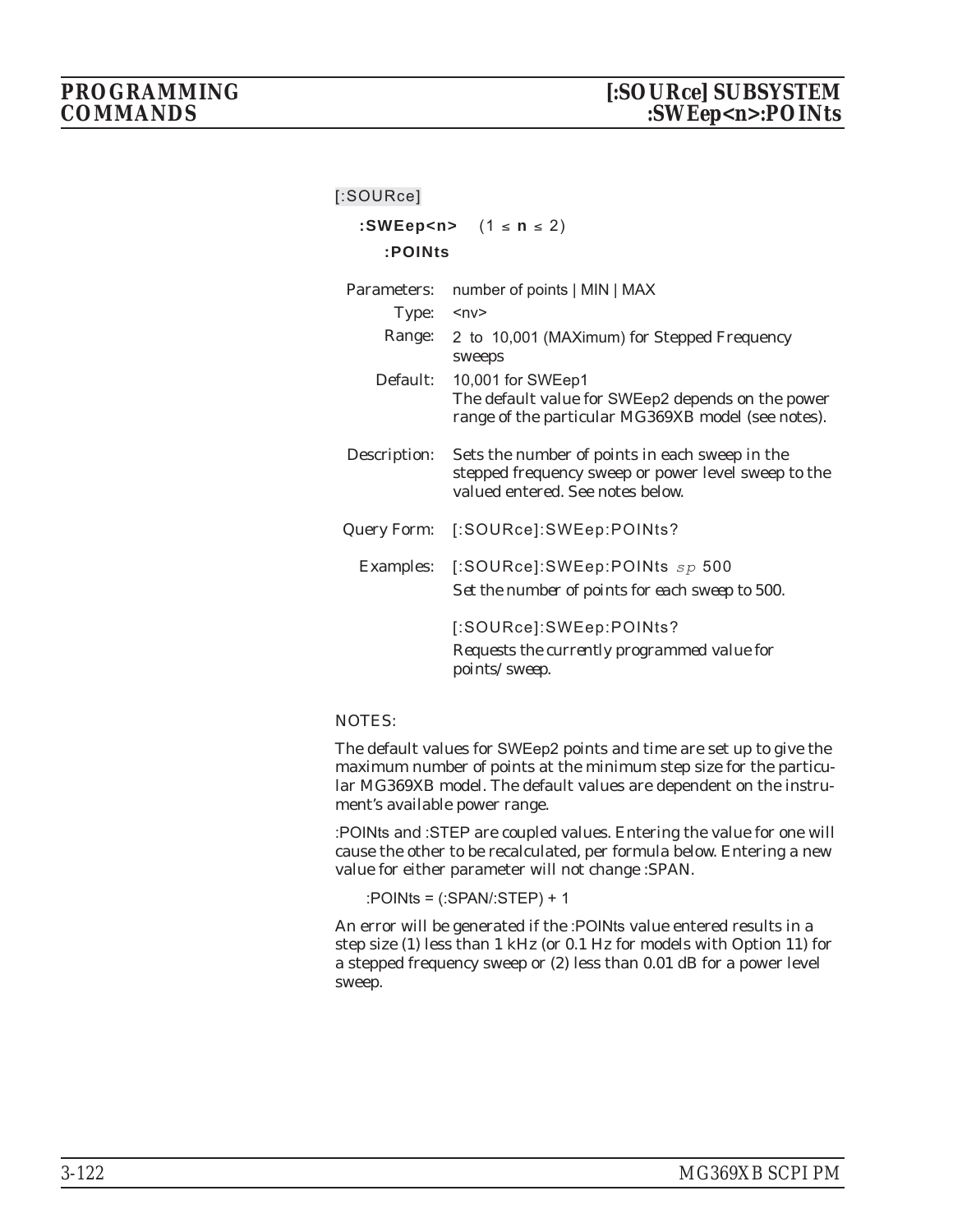#### **[:SOURce]**

**:SWEep<n>** (1 ≤ **n** ≤ 1) **[:FREQuency] :STEP**

| Parameters:  | frequency (in Hz)   MIN   MAX                                                                                                          |  |  |
|--------------|----------------------------------------------------------------------------------------------------------------------------------------|--|--|
| Type:        | $ny$                                                                                                                                   |  |  |
| Range:       | (see notes below)                                                                                                                      |  |  |
| Default:     | MAX-MIN<br>10,000                                                                                                                      |  |  |
| Description: | Sets the step size for each step in SWEep[1] (fre-<br>quency) linear stepped sweep to the value entered.<br>See notes below.           |  |  |
| Query Form:  | [:SOURce]:SWEep:FREQuency:STEP?                                                                                                        |  |  |
| Examples:    | [:SOURce]:SWEep:FREQuency:STEP sp 5 GHz<br>Set the step size for each step in the linear stepped<br>frequency sweep to 5 GHz.          |  |  |
|              | [:SOURce]:SWEep:FREQuency:STEP?<br>Requests the currently programmed step size for each<br>step in the linear stepped frequency sweep. |  |  |

#### NOTES:

:SWEep2 is not valid for this command; only :SWEep[1] will be recognized.

This parameter is not used if :SWEep:SPACing is LOGarithmic.

:POINts and :STEP are coupled values. Entering the value for one will cause the other to be recalculated; see notes under :SWEep:POINts command.

The maximum frequency sweep step size is equal to the maximum frequency span for the particular MG369XB model/(minimum points – 1). For the models with Option 4 or Option 5, the minimum step size is 0.1 Hz and the maximum step size is 19,990,000,000 Hz.

Refer to notes under :FREQuency:CW | :FIXed command for the frequency span values for each MG369XB model.

An error will be generated if the :STEP size value entered exceeds the value for :SPAN.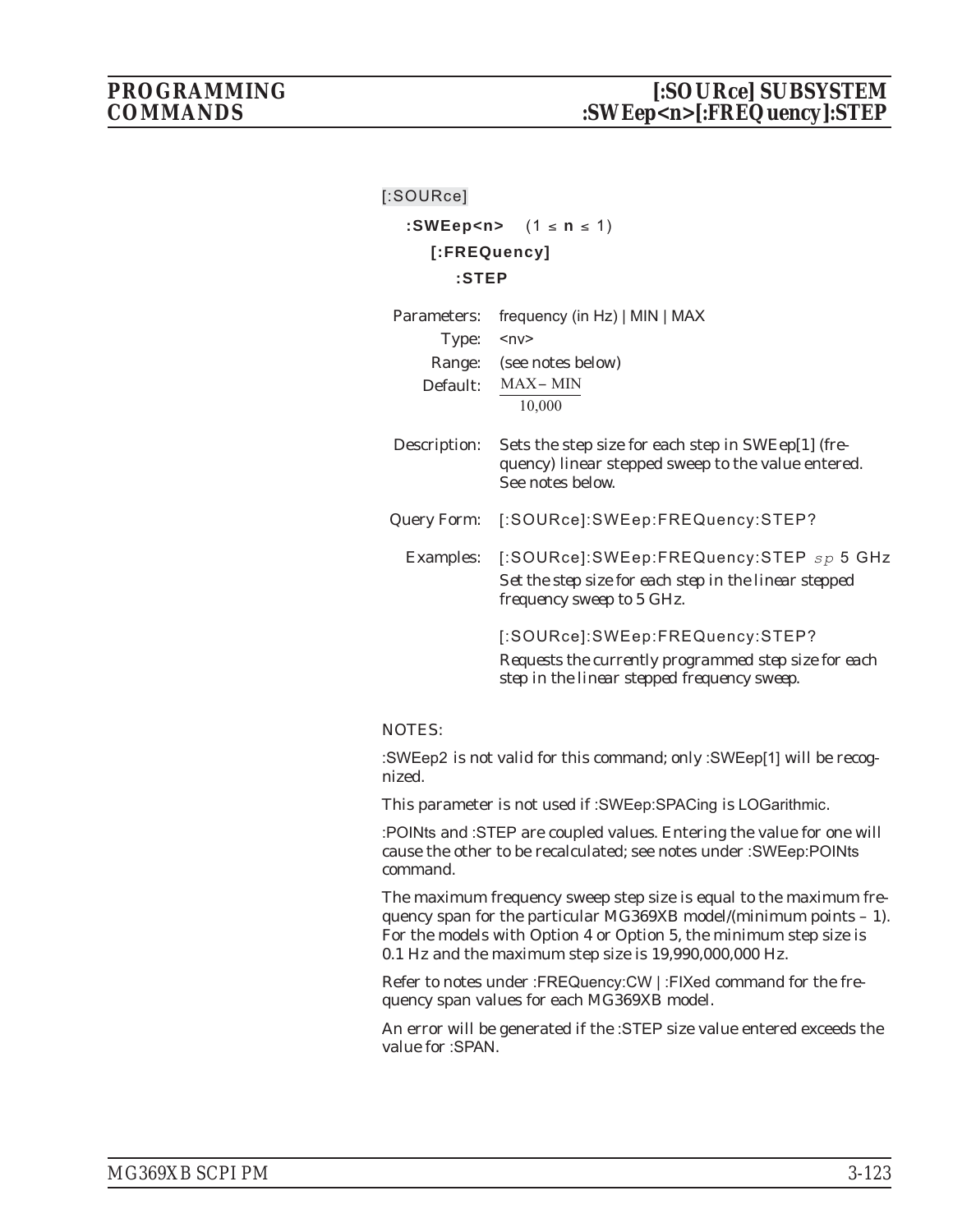| [:SOURce]    |                                                                                                                                |
|--------------|--------------------------------------------------------------------------------------------------------------------------------|
|              | :SWEep <n> <math>(1 \le n \le 2)</math></n>                                                                                    |
| :POWer       |                                                                                                                                |
| :STEP        |                                                                                                                                |
| Parameters:  | power level (in dB)   MIN   MAX                                                                                                |
| Type:        | $ny$                                                                                                                           |
|              | Range: MINimum = 0.01 dB<br>MAXimum is model dependent (see notes below)                                                       |
|              | Default: 0.01 dB for SWEep1<br>0.02 dB for SWEep2                                                                              |
| Description: | Sets the step size for each step in a power level sweep<br>to the value entered. See notes below.                              |
|              | Query Form: [:SOURce]:SWEep <n>:POWer:STEP?</n>                                                                                |
|              | Examples: [:SOURce]:SWEep2:POWer:STEP sp 10 dB<br>Set the step size for each step in the SWEep2 power<br>level sweep to 10 dB. |
|              | [:SOURce]:SWEep2:POWer:STEP?                                                                                                   |
|              | Requests the currently programmed step size for each<br>step in the SWEep2 power level sweep.                                  |

:STEP and :POINts are coupled values. Entering the value for one will cause the other to be recalculated; see notes under :SWEep:POINts command.

For standard MG369XB models, a maximum step size up to 33 dB may be used (up to 149 dB for models with Option 2 step attenuator). For MG369XB models with Option 15, a maximum step size up to 27 dB can be used (up to 141 dB with Option 2 step attenuator). However, the step size, in conjunction with the initial RF power output setting, must not produce a programmed power level below the minimum leveled output power for the particular MG369XB model. Refer to Appendix B—Performance Specifications—in the Series MG369XB Synthesized Signal Generator Operation Manual.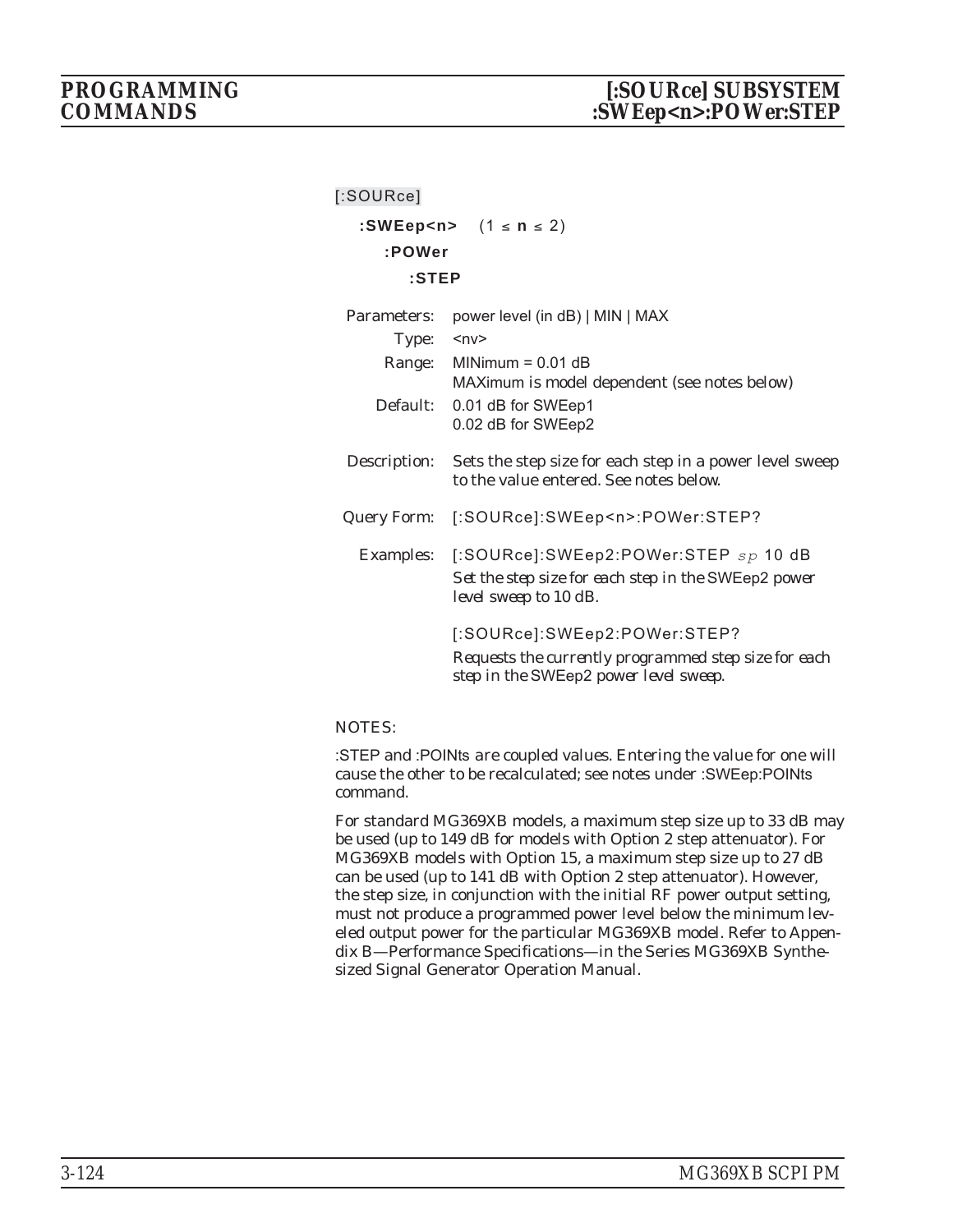| [:SOURce]       |                                                                                                       |  |
|-----------------|-------------------------------------------------------------------------------------------------------|--|
|                 | :SWEep <n> <math>(1 \le n \le 1)</math></n>                                                           |  |
| :SPACing        |                                                                                                       |  |
| Default: LINear | Parameters: LINear   LOGarithmic<br>Type: < char>                                                     |  |
| Description:    | Selects the type of SWEep[1] stepped frequency sweep<br>(see notes).                                  |  |
|                 | Query Form: [:SOURce]:SWEep:SPACing?                                                                  |  |
|                 | Examples: [:SOURce]:SWEep:SPACing sp LOGarithmic<br>Selects logarithmic type stepped frequency sweep. |  |
|                 | [:SOURce]:SWEep:SPACing?<br>Requests the currently programmed type of stepped fre-<br>quency sweep.   |  |

In LINear stepped sweep mode, the frequency sweep is linearly incremented by the step size from the start frequency to the stop frequency. The size of each step of the linear stepped sweep can be set using either the :SWEep[:FREQuency]:STEP command or the :SWEep:POINts command.

In LOGarithmic stepped sweep mode, step size increases logarithmically with frequency and is determined by a logarithmic curve fitted between the sweep start and stop frequencies. The number of steps is set using the command :SWEep:POINts.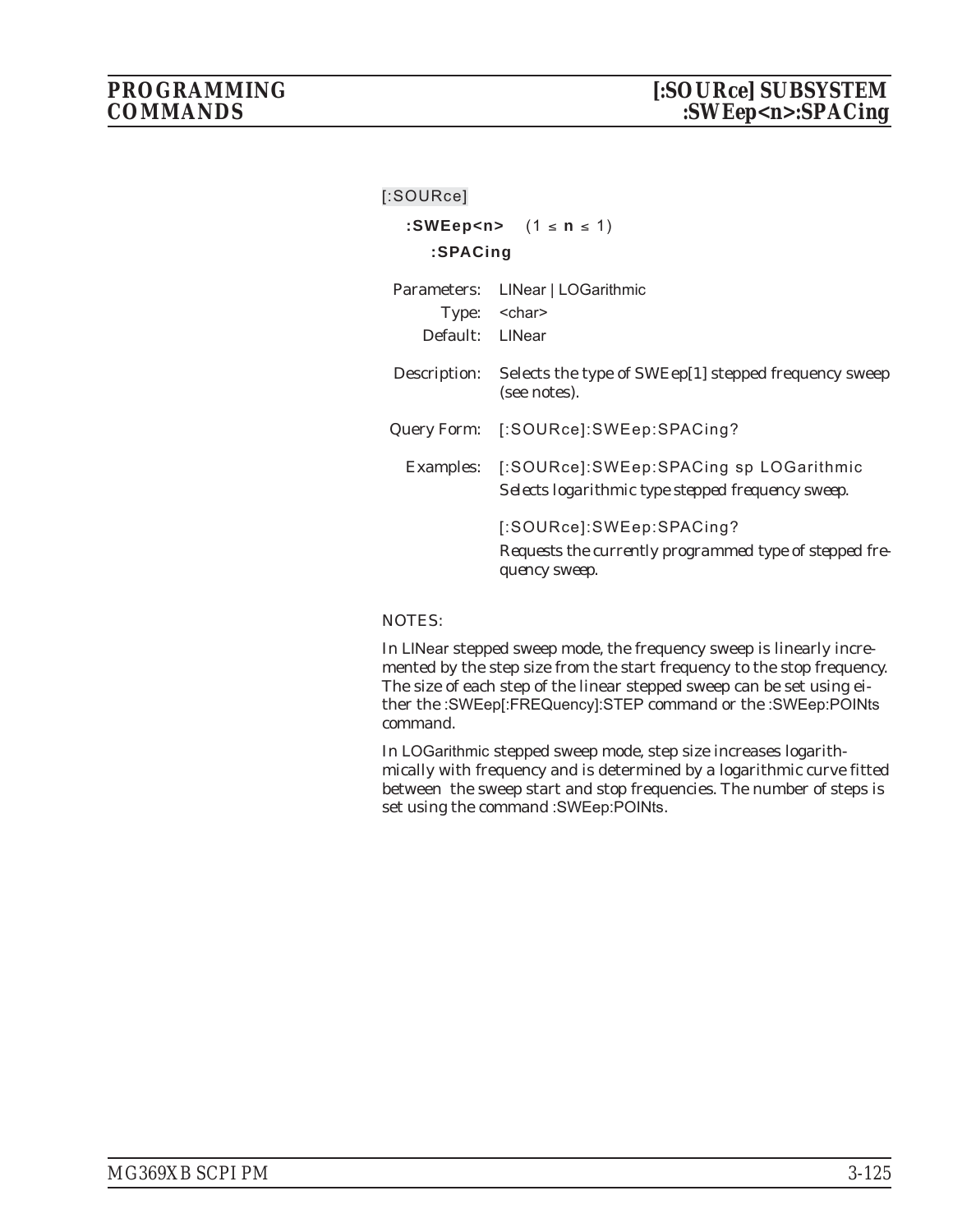| $[$ :SOURce] |                                                                                                                                      |
|--------------|--------------------------------------------------------------------------------------------------------------------------------------|
|              | :SWEep <n> <math>(1 \le n \le 2)</math></n>                                                                                          |
| $:$ TIME     |                                                                                                                                      |
| Parameters:  | sweep time (in seconds)   MIN   MAX                                                                                                  |
| Type:        | $<\nup$ n $v$                                                                                                                        |
|              | Range: 30 ms to 99 sec                                                                                                               |
|              | Default: 30 ms for SWEep1<br>The default value for SWEep2 depends on the power<br>range of the particular MG369XB model (see notes). |
| Description: | Sets the sweep time for the associated SWEep[1] or<br>SWEep2 sweep to the value entered. See notes below.                            |
|              | Query Form: [:SOURce]:SWEep <n>:TIME?</n>                                                                                            |
|              | Examples: [:SOURce]:SWEep1:TIME $sp$ 100 ms<br>Set the sweep time for SWEep1 sweep to 100 ms.                                        |
|              | [:SOURce]:SWEep2:TIME?<br>Requests the currently programmed time for SWEep2<br>sweep.                                                |

The default values for SWEep2 points and time are set up to give the maximum number of points at the minimum step size for the particular MG369XB model. The default values are dependent on the instrument's available power range.

When :SWEep<n>:TIME <param> is implemented, :SWEep<n>:TIME :AUTO is set to OFF.

:TIME, :DWELl, :SPAN, :STEP, and :POINts are all interrelated. Entering too large a value for any of the four other parameters may invalidate the entered value for :TIME.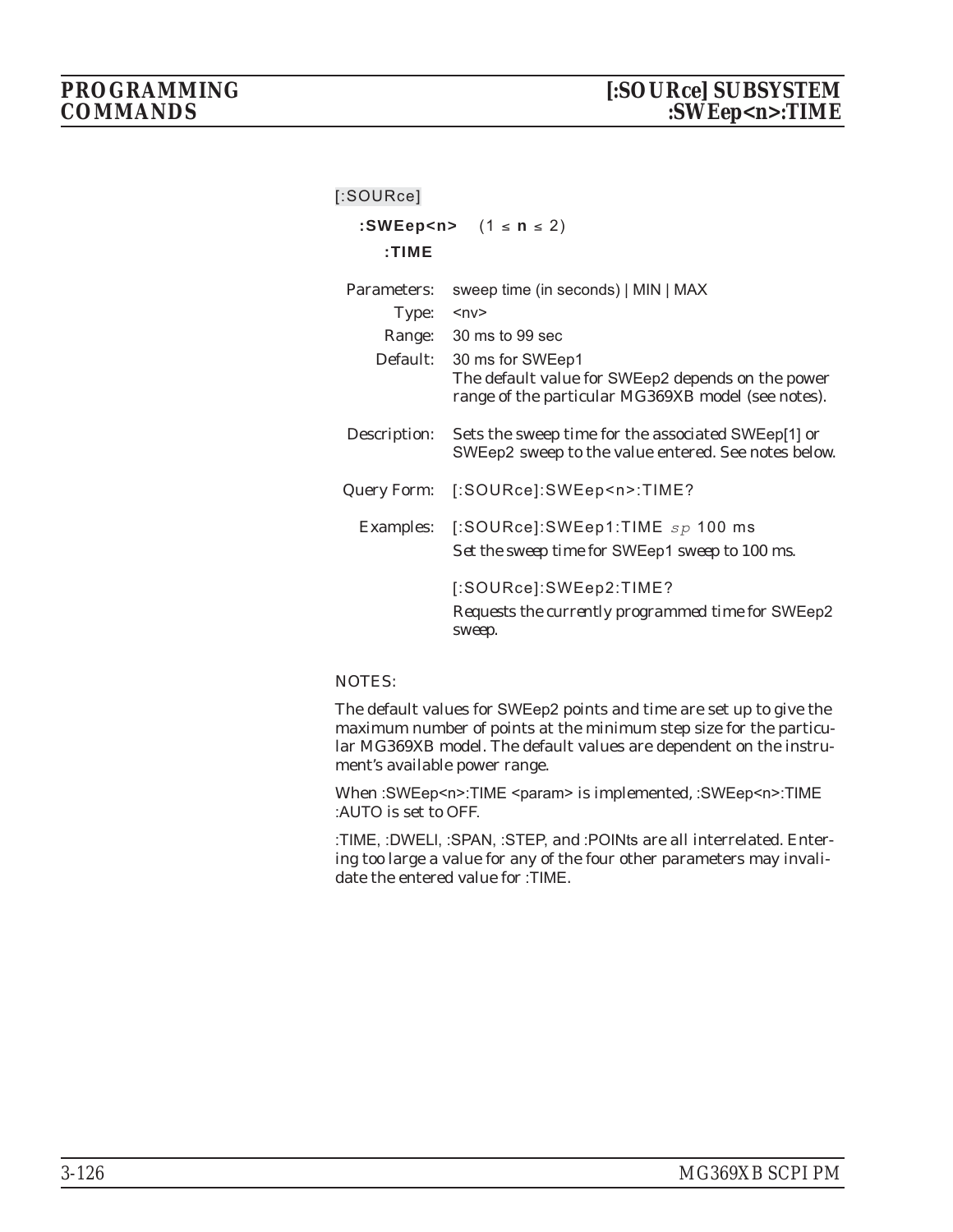| $[$ :SOURce]  |                                                                                                                                            |  |
|---------------|--------------------------------------------------------------------------------------------------------------------------------------------|--|
|               | :SWEep <n> <math>(1 \le n \le 2)</math></n>                                                                                                |  |
| : TIME        |                                                                                                                                            |  |
| :LLIMit       |                                                                                                                                            |  |
| Parameters:   | sweep time (in seconds)   MIN   MAX                                                                                                        |  |
| Type:         | ∽nv>                                                                                                                                       |  |
|               | Range: 2 ms to 98.998 sec                                                                                                                  |  |
| Default: 2 ms |                                                                                                                                            |  |
| Description:  | Sets the lower limit for :SWEep <n>:TIME to the value<br/>entered. No sweep time will be shorter than this<br/>value. See notes below.</n> |  |
|               | Query Form: [:SOURce]:SWEep <n>:TIME:LLIMit?</n>                                                                                           |  |
|               | Examples: [:SOURce]:SWEep1:TIME:LLIMit $sp 80$ ms<br>Set the lower limit for SWEep1 sweep time to 80 ms.                                   |  |
|               | [:SOURce]:SWEep2:TIME:LLIMit?<br>Requests the currently programmed lower limit for<br>SWEep2 sweep time.                                   |  |

When :SWEep<n>:TIME:AUTO is set ON, the internally computed sweep time will not be smaller than the sweep time set with the :SWEep<n>:Time:LLIMit command

:SWEep2:TIME:LLIMit will be set to the same value as :SWEep:TIME :LLImit and vice versa.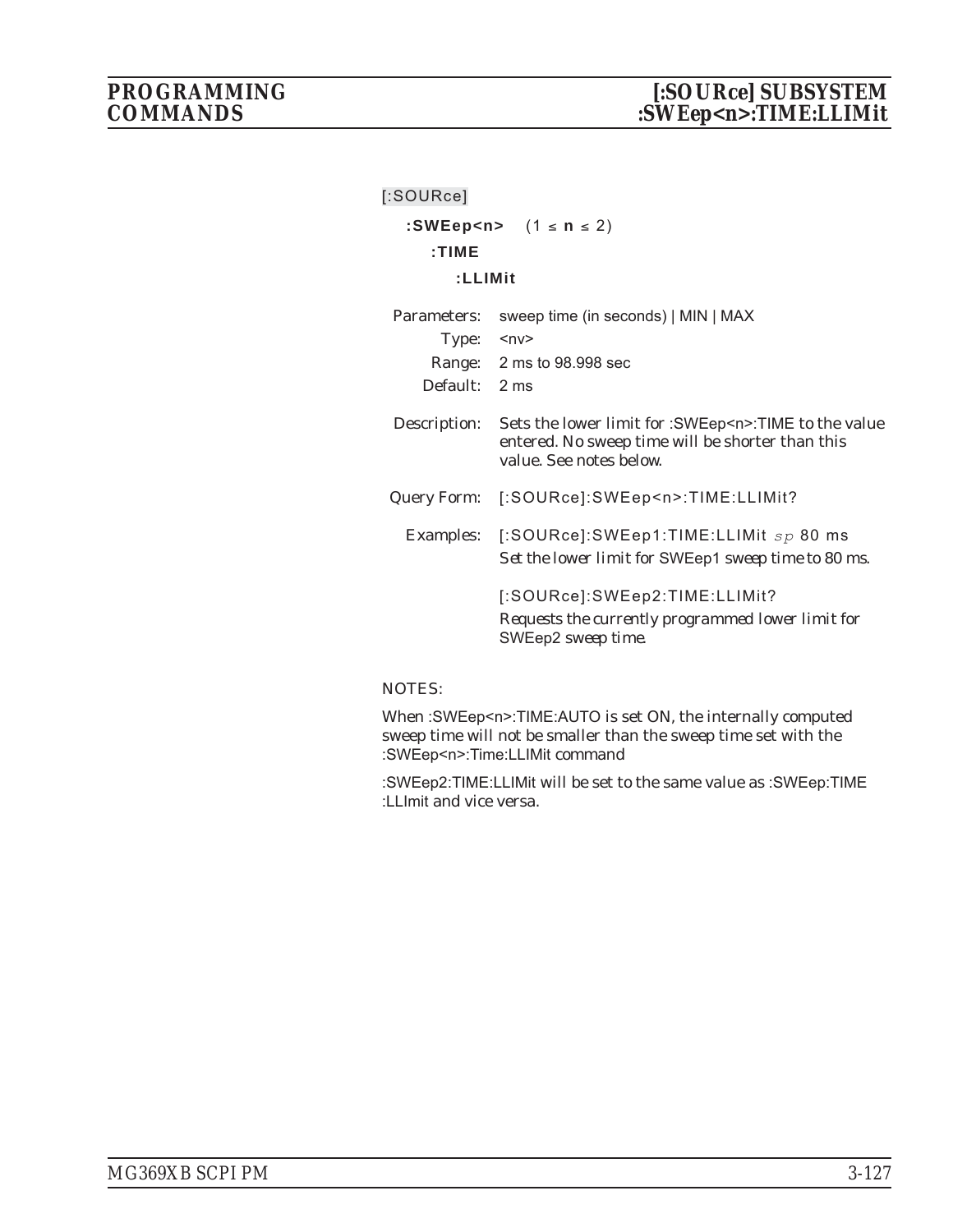| [:SOURce]                           |                                                                                                                                                                                    |
|-------------------------------------|------------------------------------------------------------------------------------------------------------------------------------------------------------------------------------|
| : TIME                              | :SWEep <n> <math>(1 \le n \le 2)</math></n>                                                                                                                                        |
| :AUTO                               |                                                                                                                                                                                    |
| Parameters:<br>Type:<br>Default: ON | ON   OFF   $1$   0<br><boolean></boolean>                                                                                                                                          |
| Description:                        | ON specifies that the sweep time for the associated<br>sweep (SWEep[1] or SWEep2) is to be calculated inter-<br>nally and is dependent on the sweep SPAN value.<br>See note below. |
|                                     | Query Form: [:SOURce]:SWEep:TIME:AUTO?                                                                                                                                             |
| <b>Examples:</b>                    | $[$ :SOURce]:SWEep:TIME:AUTO $_{SP}$ ON<br>Specifies that the SWEep[1] sweep time is to be calcu-<br>lated internally.                                                             |
|                                     | [:SOURce]:SWEep:TIME:AUTO?<br>Requests the currently programmed mode for sweep<br>time determination                                                                               |

When the MG369XB is powered up, or when \*RST command is issued, :SWEep:TIME:AUTO is set to ON.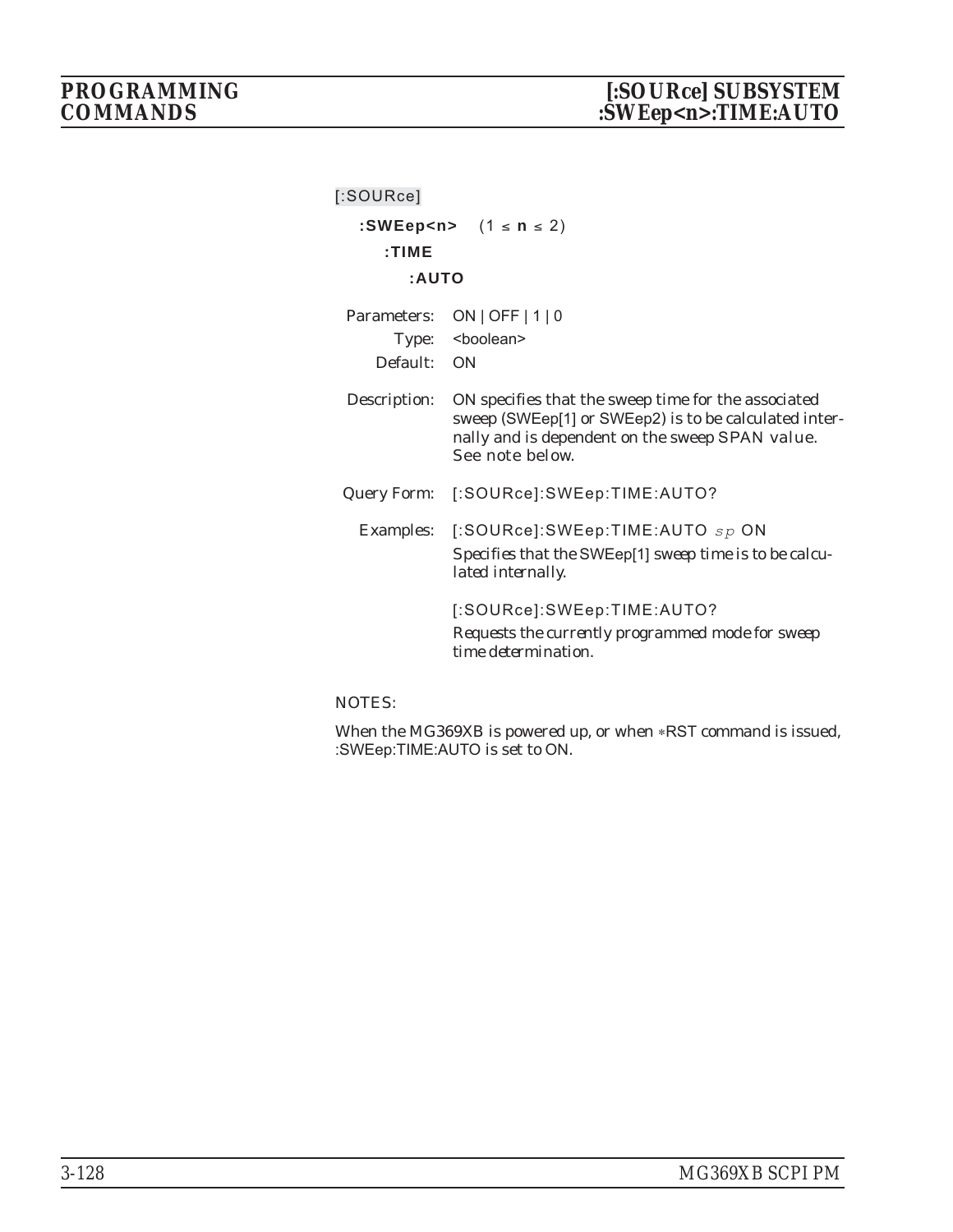*3-11 STATUS SUBSYSTEM* The :STATus subsystem controls the SCPI-defined status-reporting stuctures of the MG369XB. The subsystem commands and parameters are described below.

| <b>KEYWORD</b> | <b>PARAMETER FORM</b>           | <b>NOTES</b>   |
|----------------|---------------------------------|----------------|
| :STATus        |                                 |                |
| :OPERation     |                                 |                |
| $[:EVENt]$ ?   |                                 |                |
| :CONDition?    |                                 |                |
| :ENABle        | <numeric value=""></numeric>    | Default: 0     |
| :PTRansition   | <numeric_value></numeric_value> | Default: 32767 |
| :NTRansition   | <numeric value=""></numeric>    | Default: 0     |
| :PRESet        |                                 |                |
| :QUEStionable  |                                 |                |
| $[:EVENt]$ ?   |                                 |                |
| :CONDition?    |                                 |                |
| :ENABle        | <numeric_value></numeric_value> | Default: 0     |
| :PTRansition   | <numeric_value></numeric_value> | Default: 32767 |
| :NTRransition  | <numeric value=""></numeric>    | Default: 0     |
| :QUEue         |                                 |                |
| $[$ :NEXT]?    |                                 |                |

#### **:STATus**

# **:OPERation [:EVENt]?**

| <b>Parameters</b><br>Type: | Returned: event register contents<br>$<$ NR1 $>$                                                                                               |
|----------------------------|------------------------------------------------------------------------------------------------------------------------------------------------|
| Description:               | Returns the the contents of the MG369XB Opera-<br>tional Event register. When executed, this command<br>clears the Operational Event register. |
| Example:                   | :STATus:OPERation:EVENt?<br>Requests that the contents of the the Operational Event<br>register be returned.                                   |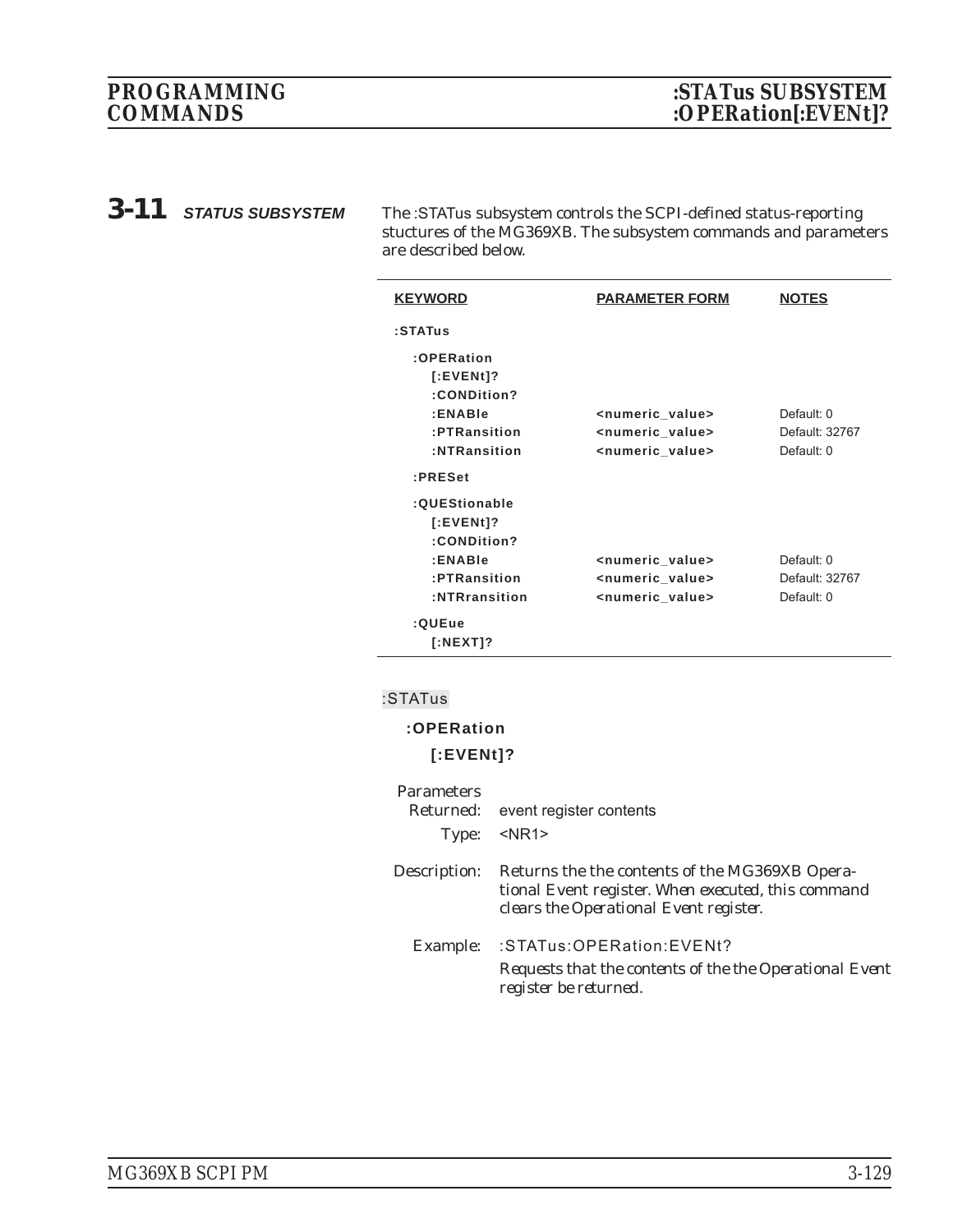# **:OPERation**

### **:CONDition?**

| <b>Parameters</b><br>Returned:<br>Type: | condition register contents<br>$<$ NR1 $>$                                                                                                                            |
|-----------------------------------------|-----------------------------------------------------------------------------------------------------------------------------------------------------------------------|
| Description:                            | Returns the the contents of the MG369XB Opera-<br>tional Condition register. When executed, this com-<br>mand does not clear the Operational Condition regis-<br>ter. |
| Example:                                | :STATus:OPERation:CONDition?<br>Requests that the contents of the the Operational<br>Condition register be returned.                                                  |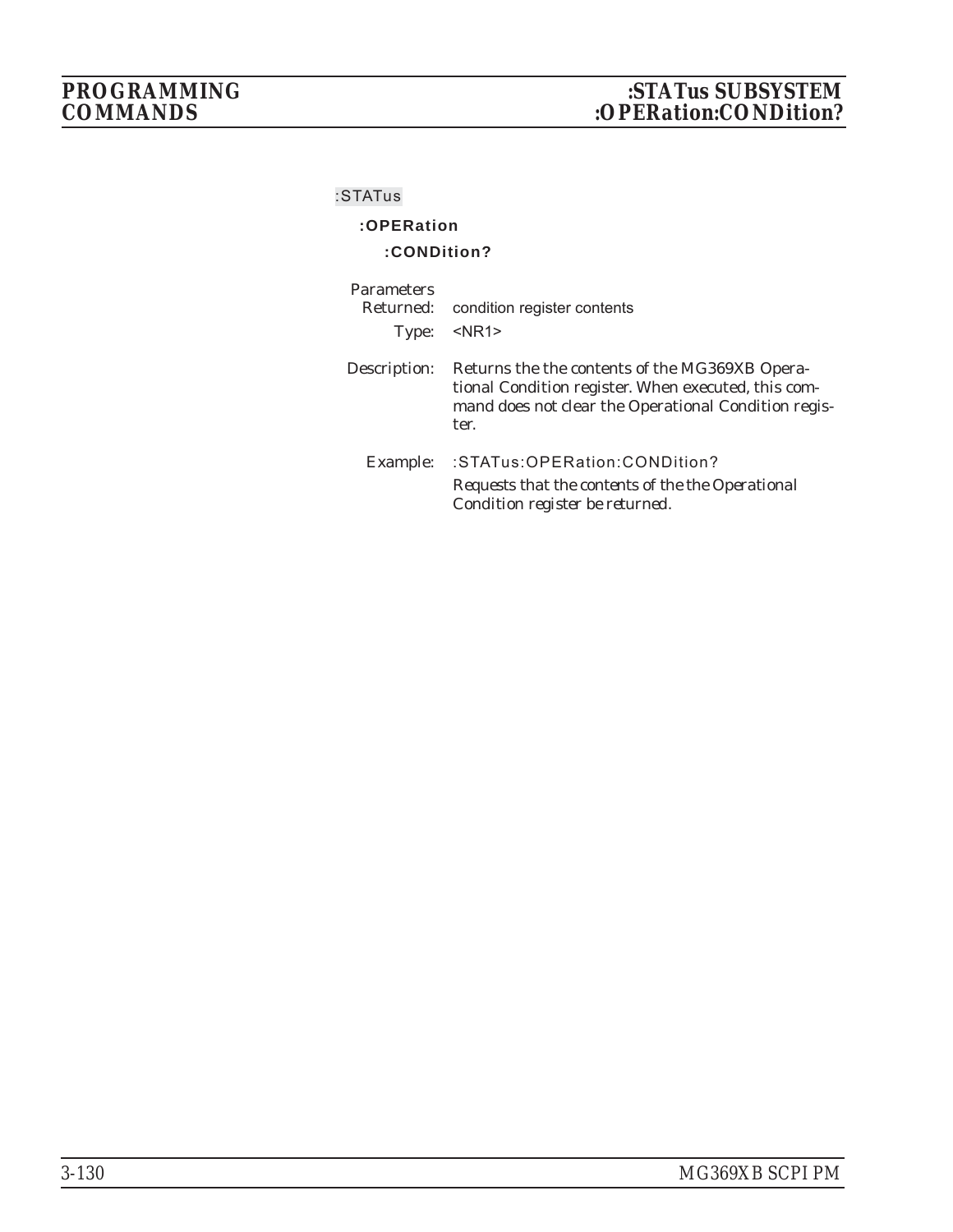# **:OPERation :ENABle**

| Parameters:  | mask                                                                                                                                                                                 |
|--------------|--------------------------------------------------------------------------------------------------------------------------------------------------------------------------------------|
| Type:        | $<$ NRf $>$                                                                                                                                                                          |
|              | Range: 0 - 32767                                                                                                                                                                     |
| Default:     | $0$ (All $0's$ )                                                                                                                                                                     |
| Description: | Sets the bits of the Operational Enable register asso-<br>ciated with the Operational Event register to the bi-<br>nary weighted integer value specified by the mask pa-<br>rameter. |
| Query Form   | :STATus:OPERation:ENABle?                                                                                                                                                            |
| Example:     | :STATus:OPERation:ENABle $sp 8$<br>Set the MG369XB Operational Enable register to a                                                                                                  |
|              | value of 8. (This will unmask the Sweeping status bit).                                                                                                                              |
| Example:     | :STATus:OPERation:ENABle?                                                                                                                                                            |
|              | Requests the current value of the MG369XB Opera-<br>tional Enable register.                                                                                                          |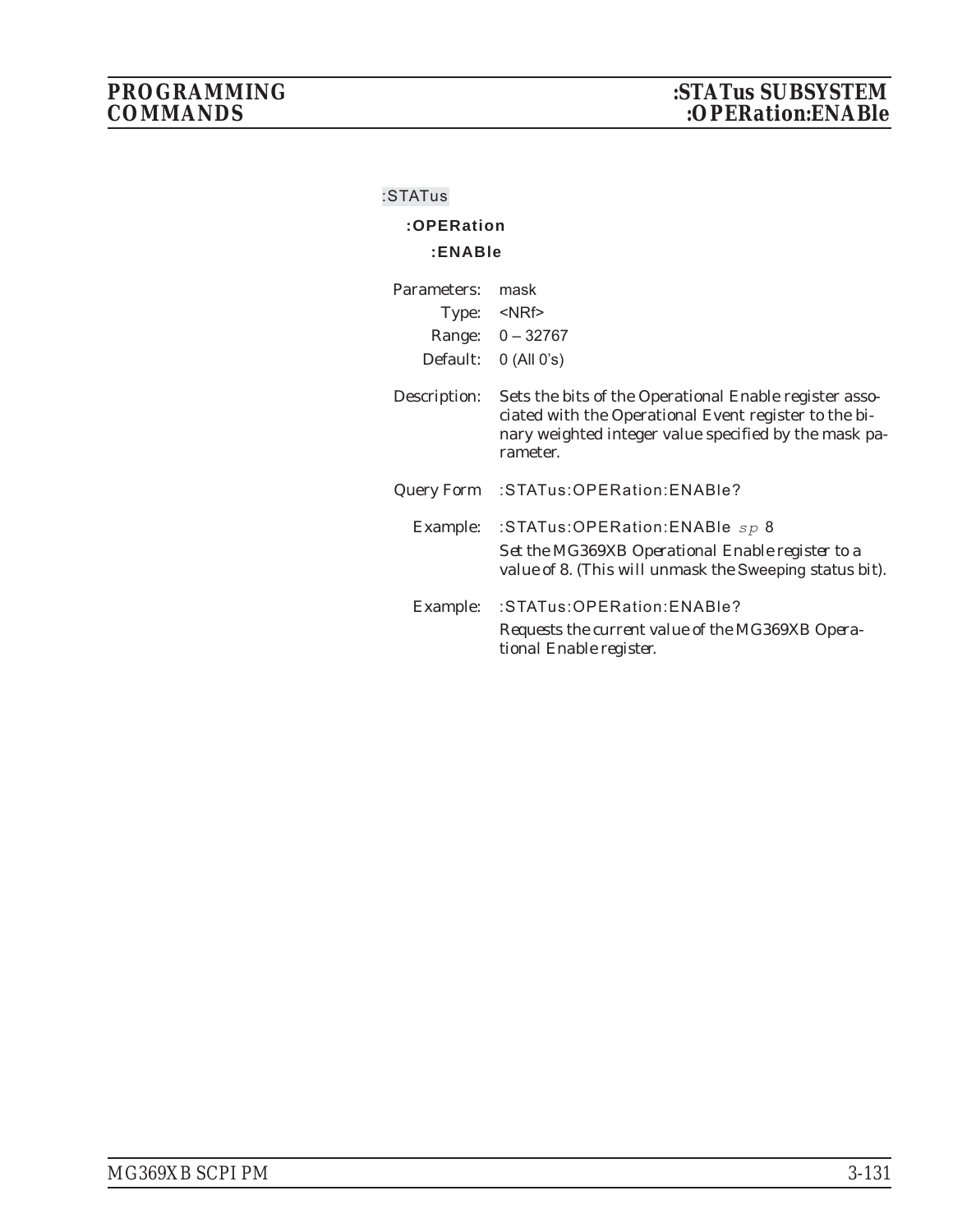# **:OPERation**

#### **:PTRansition**

| Parameters:<br>Type:<br>Range:<br>Default: | mask<br>$<$ NRf $>$<br>$0 - 32767$<br>32767 (All 1's)                                                                                                                                                                                                                                                                                                                             |
|--------------------------------------------|-----------------------------------------------------------------------------------------------------------------------------------------------------------------------------------------------------------------------------------------------------------------------------------------------------------------------------------------------------------------------------------|
| Description:                               | Sets the bits of the positive transition filter for the<br>Operational Condition register to the binary weighted<br>integer value specified by the mask parameter.                                                                                                                                                                                                                |
| Query Form                                 | :STATus:OPERation:PTRansition?                                                                                                                                                                                                                                                                                                                                                    |
| Example:                                   | :STATus:OPERation:PTRansition $sp$ 512<br>Sets the MG369XB Positive Transition Filter for the<br>Operational Condition register to a value of 512. When<br>the filter detects a False to True transition in bit 9 of<br>the Operational Condition register, indicating that<br>MG369XB self-test is in progress, bit 9 of the Opera-<br>tional Event register will be set to "1". |
| Example:                                   | :STATus:OPERation:PTRansition?<br>Requests the current value of the MG369XB Positive<br>Transition Filter for the Operational Condition regis-<br>ter.                                                                                                                                                                                                                            |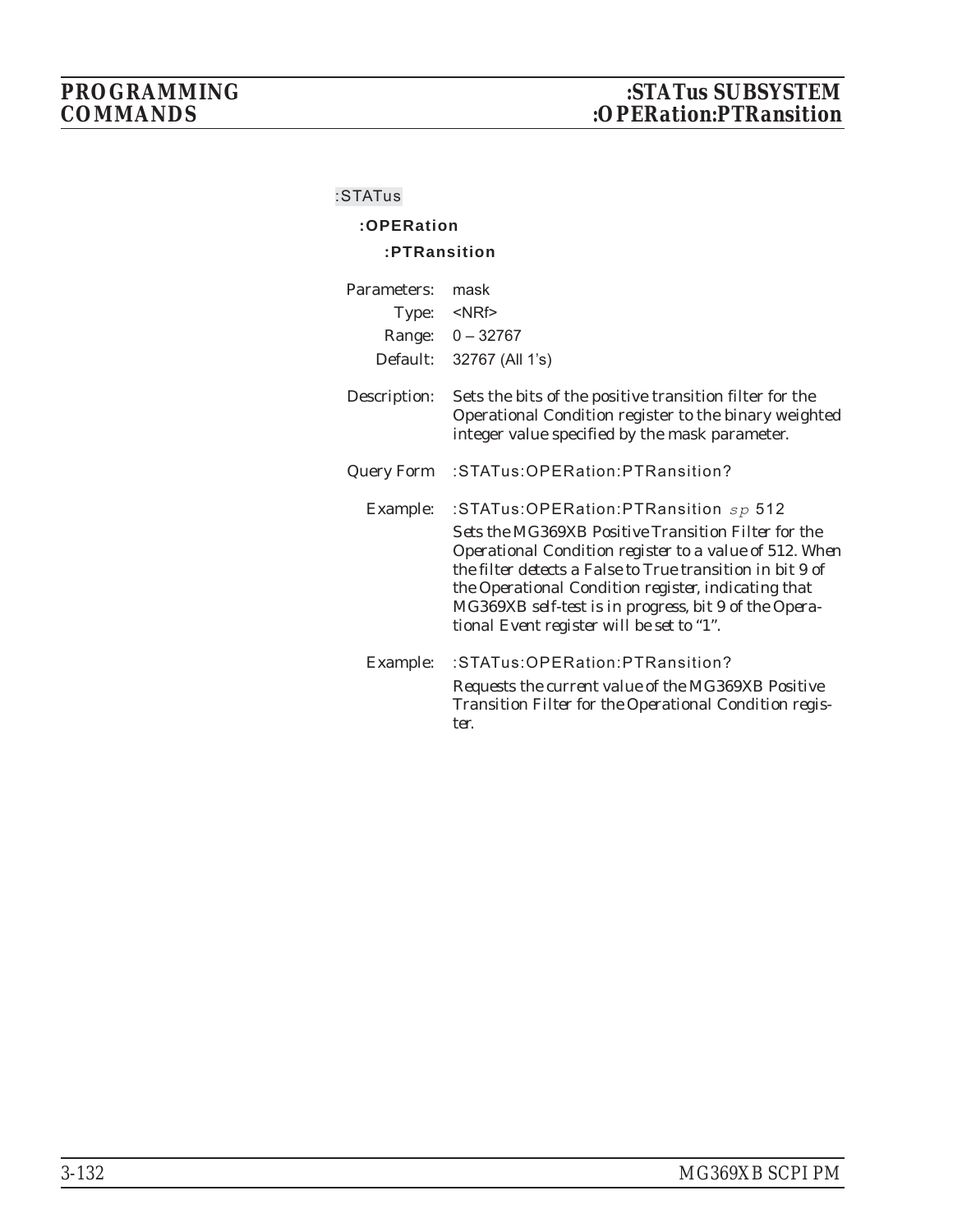# **:OPERation :NTRansition**

| Parameters:<br>Type:<br>Range:<br>Default: | mask<br>$<$ NRf $>$<br>$0 - 32767$<br>$0$ (All $0's$ )                                                                                                                                                                                                                                                                                                                      |
|--------------------------------------------|-----------------------------------------------------------------------------------------------------------------------------------------------------------------------------------------------------------------------------------------------------------------------------------------------------------------------------------------------------------------------------|
| Description:                               | Sets the bits of the negative transition filter for the<br>Operational Condition register to the binary weighted<br>integer value specified by the mask parameter.                                                                                                                                                                                                          |
| Query Form                                 | :STATus:OPERation:NTRansition?                                                                                                                                                                                                                                                                                                                                              |
| Example:                                   | :STATus:OPERation:NTRansition sp 8<br>Sets the MG369XB Negative Transition Filter for the<br>Operational Condition register to a value of 8. When<br>the filter detects a True to False transition in bit 3 of<br>the Operational Condition register, indicating that the<br>MG369XB is finished sweeping, bit 3 of the Opera-<br>tional Event register will be set to "1". |
| Example:                                   | :STATus:OPERation:PTRansition?<br>Requests the current value of the MG369XB Negative<br>Transition Filter for the Operational Condition regis-<br>ter.                                                                                                                                                                                                                      |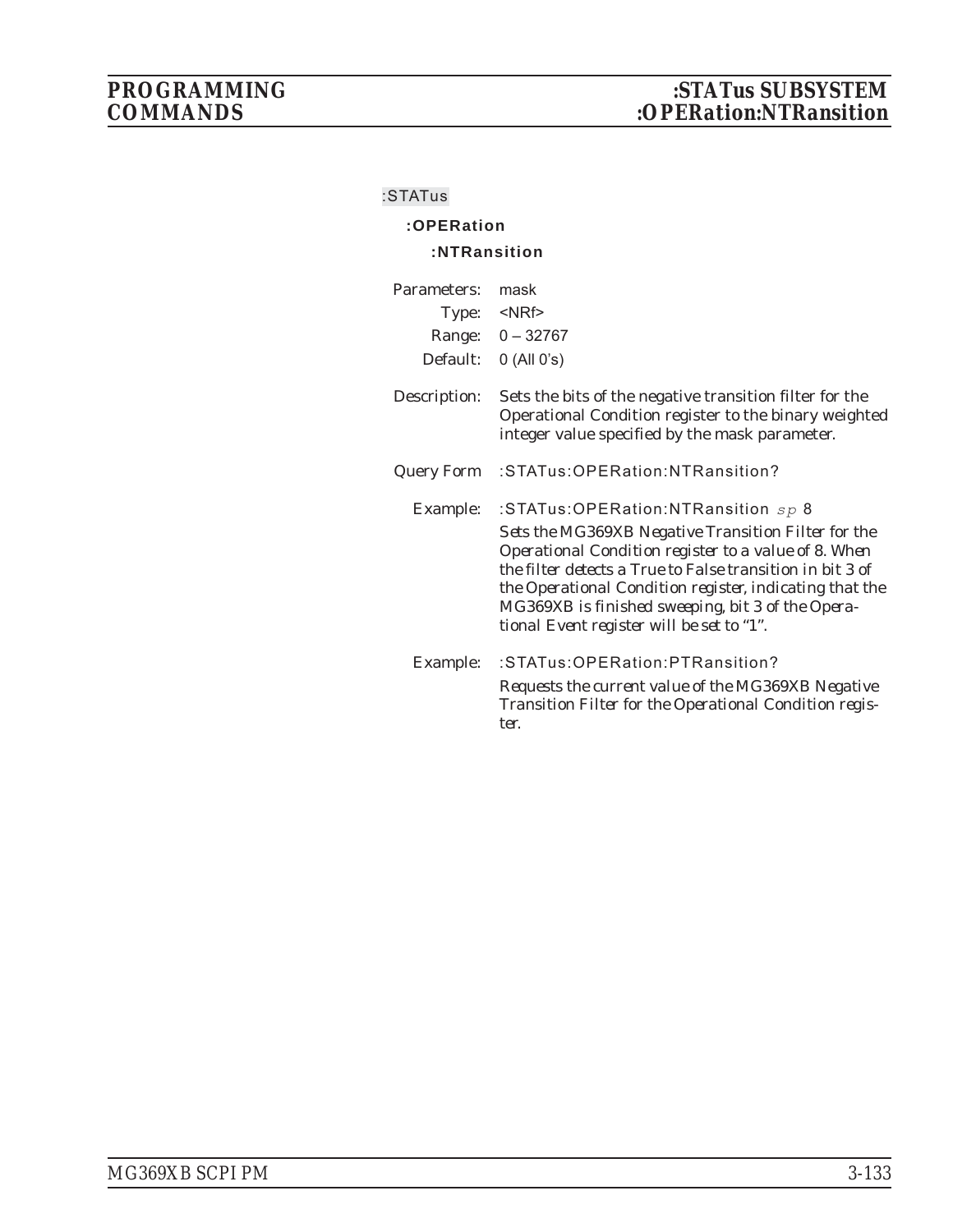# $COMMANDS$

#### **:STATus**

#### **:PRESet**

Parameters: None

Description: This command is an event that configures the SCPI and device-dependent status reporting structures so that device-dependent events are summarized and reported. This command performs the following functions: Sets the Operational Enable register to all 0's.

Sets the Operational Positive Transition Filter to all 1's.

Sets the Operational Negative Transition Filter to all 0's.

Sets the Questionable Enable register to all 0's. Sets the Questionable Positive Transition Filter to all 1's.

Sets the Questionable Negative Transition Filter to all 0's.

#### Query Form None

Example: :STATus:PRESet

*Configure the status reporting structures for devicedependent event reporting.*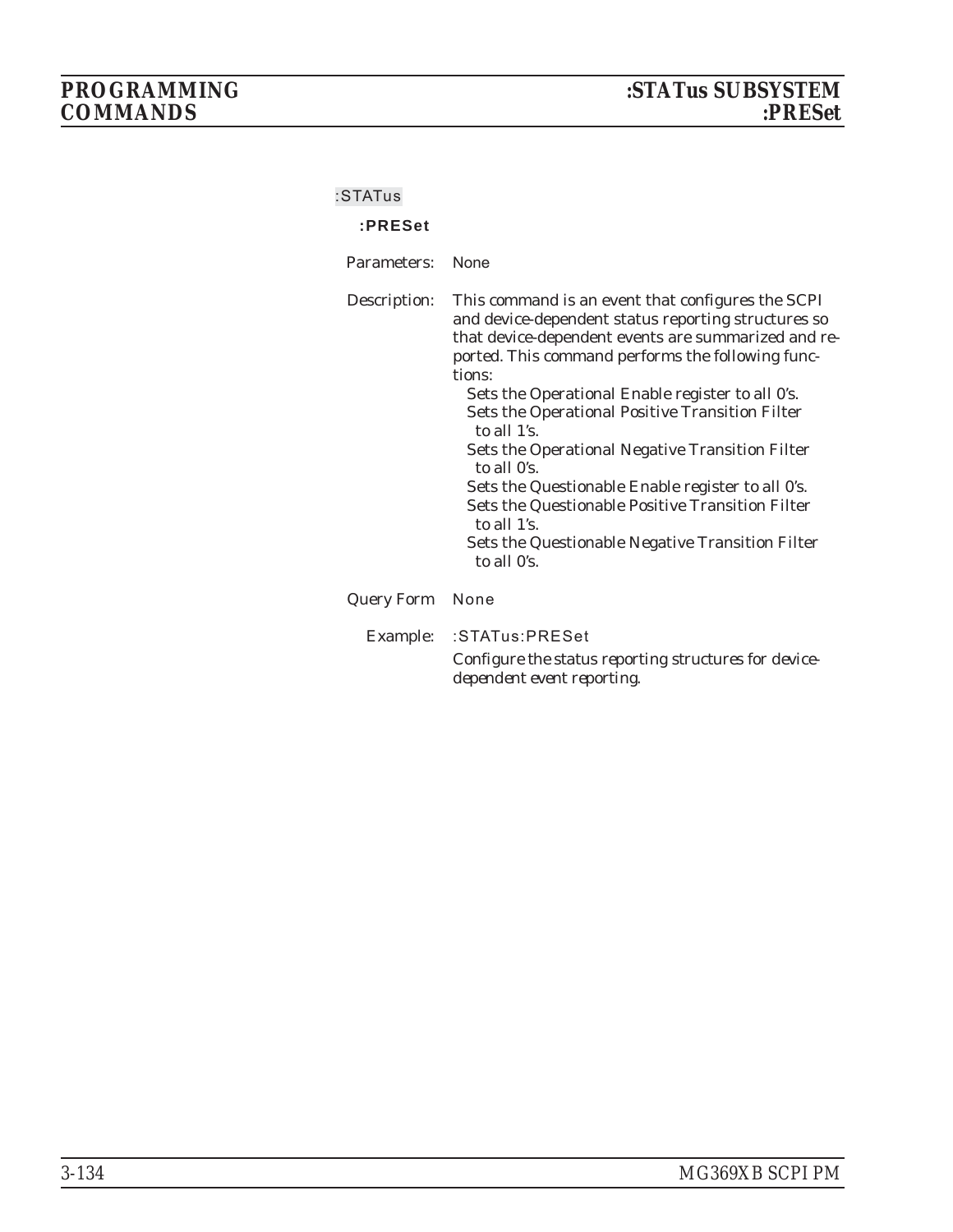# **:QUEStionable [:EVENt]?**

| <b>Parameters</b><br>Type: | Returned: event register contents<br>$<$ NR1>                                                                                                    |
|----------------------------|--------------------------------------------------------------------------------------------------------------------------------------------------|
| Description:               | Returns the the contents of the MG369XB Question-<br>able Event register. When executed, this command<br>clears the Questionable Event register. |
| Example:                   | :STATus:QUEStionable:EVENt?<br>Requests that the contents of the the Questionable<br>Event register be returned.                                 |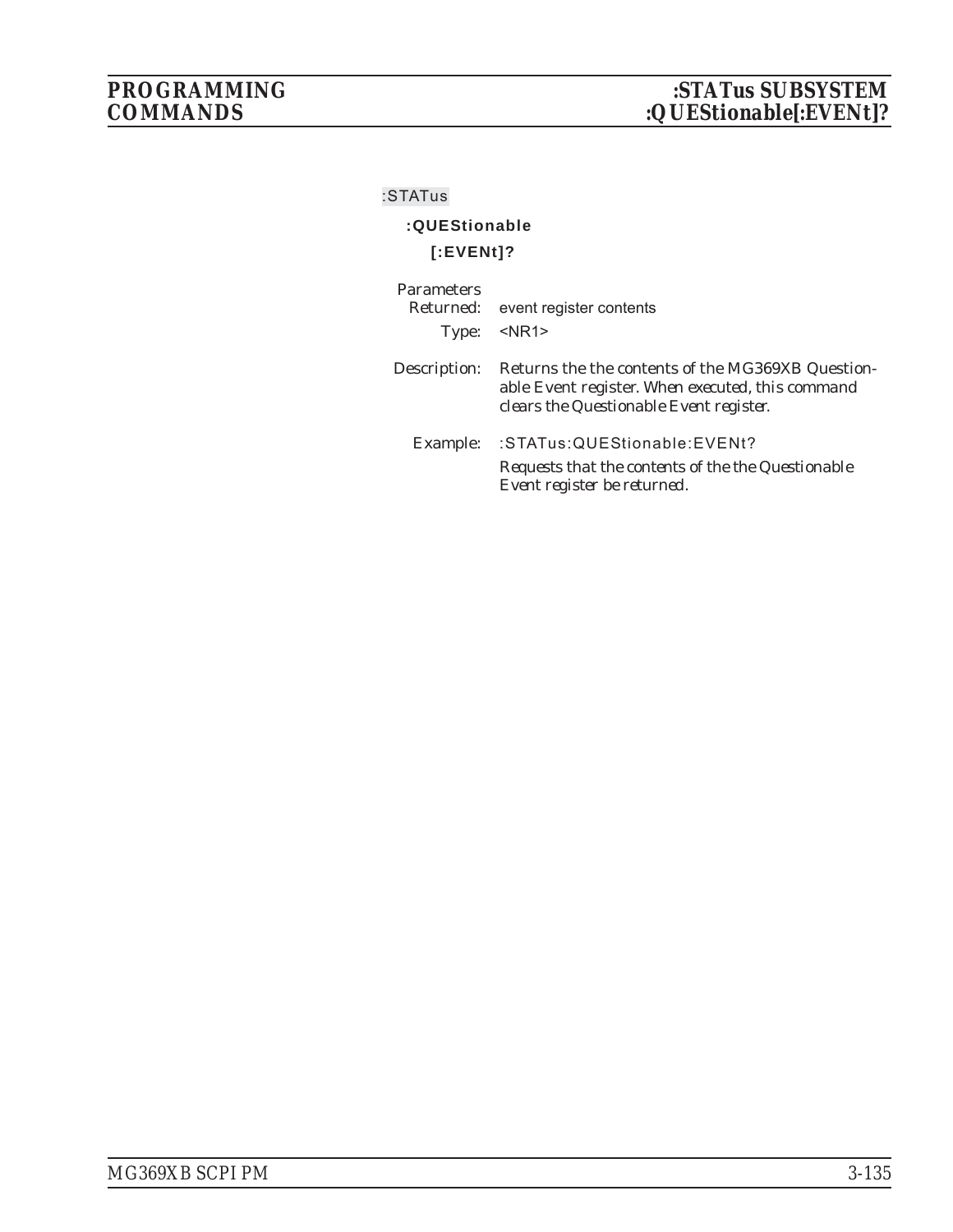# **:QUEStionable**

#### **:CONDition?**

| <b>Parameters</b><br>Type: | Returned: condition register contents<br>$<$ NR1 $>$                                                                                                                    |
|----------------------------|-------------------------------------------------------------------------------------------------------------------------------------------------------------------------|
| Description:               | Returns the the contents of the MG369XB Question-<br>able Condition register. When executed, this command<br>does <i>not</i> clear the Questionable Condition register. |
| Example:                   | :STATus:QUEStionable:CONDition?<br>Requests that the contents of the the Questionable Con-<br>dition register be returned.                                              |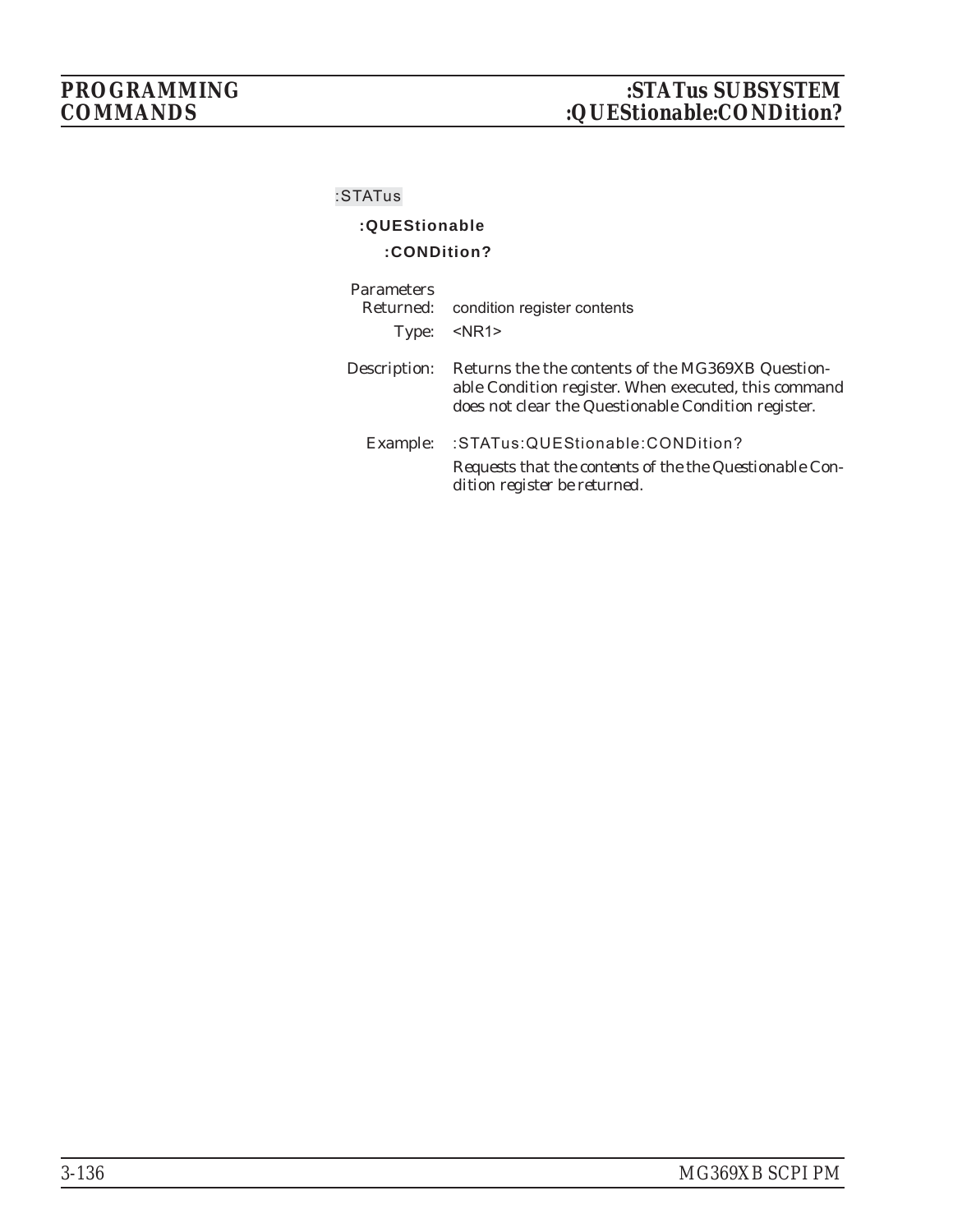# **:QUEStionable :ENABle**

| Parameters:<br>Type:<br>Default: | mask<br><nrf><br/>Range: 0 - 32767<br/><math>0</math> (All <math>0's</math>)</nrf>                                                                                                     |
|----------------------------------|----------------------------------------------------------------------------------------------------------------------------------------------------------------------------------------|
| Description:                     | Sets the bits of the Questionable Enable register asso-<br>ciated with the Questionable Event register to the bi-<br>nary weighted integer value specified by the mask pa-<br>rameter. |
| Query Form                       | :STATus:QUEStionable:ENABle?                                                                                                                                                           |
| Example:                         | :STATus:QUEStionable:ENABle sp 32<br>Set the MG369XB Questionable Enable register to a<br>value of 32. (This will unmask the Lock Error or RF Un-<br>locked <i>status bit)</i> .       |
| Example:                         | :STATus:QUEStionable:ENABle?<br>Requests the current value of the MG369XB Question-<br>able Enable register.                                                                           |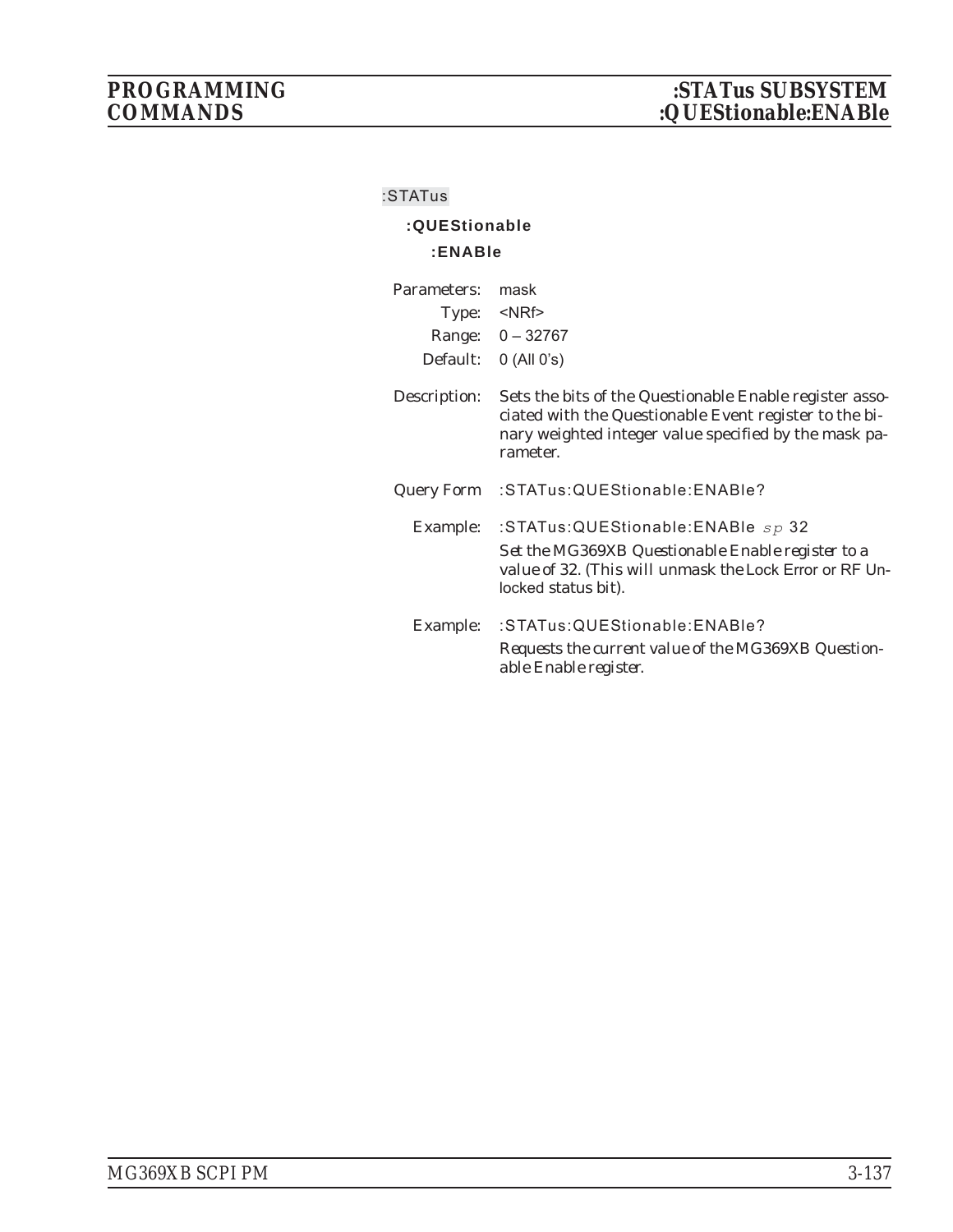# **:QUEStionable :PTRansition**

| Parameters:<br>Type: | mask<br>$<$ NRf $>$<br>Range: 0 - 32767<br>Default: 32767 (All 1's)                                                                                                                                                                                                                                                                                                           |
|----------------------|-------------------------------------------------------------------------------------------------------------------------------------------------------------------------------------------------------------------------------------------------------------------------------------------------------------------------------------------------------------------------------|
| Description:         | Sets the bits of the positive transition filter for the<br>Questionable Condition register to the binary<br>weighted integer value specified by the mask parame-<br>ter.                                                                                                                                                                                                      |
| <b>Query Form</b>    | :STATus:QUEStionable:PTRansition?                                                                                                                                                                                                                                                                                                                                             |
| Example:             | :STATus:QUEStionable:PTRansition sp 512<br>Sets the MG369XB Positive Transition Filter for the<br>Questionable Condition register to a value of 512.<br>When the filter detects a False to True transition in bit<br>9 of the Questionable Condition register, indicating<br>that MG369XB self-test failed, bit 9 of the Question-<br>able Event register will be set to "1". |
| Example:             | :STATus:QUEStionable:PTRansition?<br>Requests the current value of the MG369XB Positive<br>Transition Filter for the Questionable Condition regis-<br>ter.                                                                                                                                                                                                                    |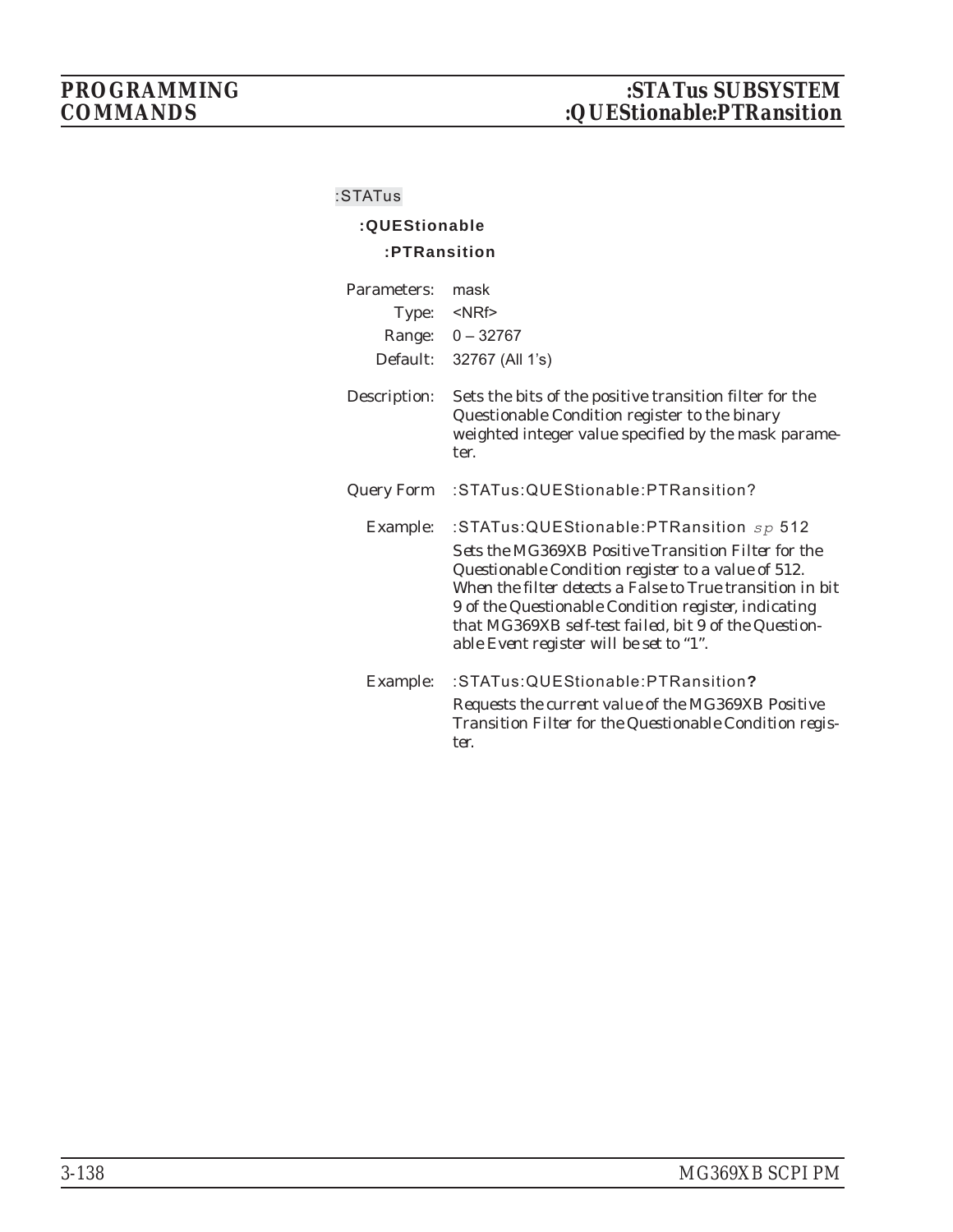### **:STATus**

## **:QUEStionable :NTRansition**

| Parameters:<br>Type:<br>Default: | mask<br>$<$ NRf $>$<br>Range: 0 - 32767<br>$0$ (All $0's$ )                                                                                                                                                                                                                                                                                                                    |
|----------------------------------|--------------------------------------------------------------------------------------------------------------------------------------------------------------------------------------------------------------------------------------------------------------------------------------------------------------------------------------------------------------------------------|
| Description:                     | Sets the bits of the negative transition filter for the<br>Questionable Condition register to the binary<br>weighted integer value specified by the mask parame-<br>ter.                                                                                                                                                                                                       |
| <b>Query Form</b>                | :STATus:QUEStionable:NTRansition?                                                                                                                                                                                                                                                                                                                                              |
| Example:                         | :STATus:QUEStionable:NTRansition $sp 8$<br>Sets the MG369XB Negative Transition Filter for the<br>Questionable Condition register to a value of 8. When<br>the filter detects a True to False transition in bit 3 of<br>the Questionable Condition register, indicating that<br>the RF is no longer unleveled, bit 3 of the Questionable<br>Event register will be set to "1". |
| Example:                         | :STATus:QUEStionable:PTRansition?<br>Requests the current value of the MG369XB Negative<br>Transition Filter for the Questionable Condition regis-<br>ter.                                                                                                                                                                                                                     |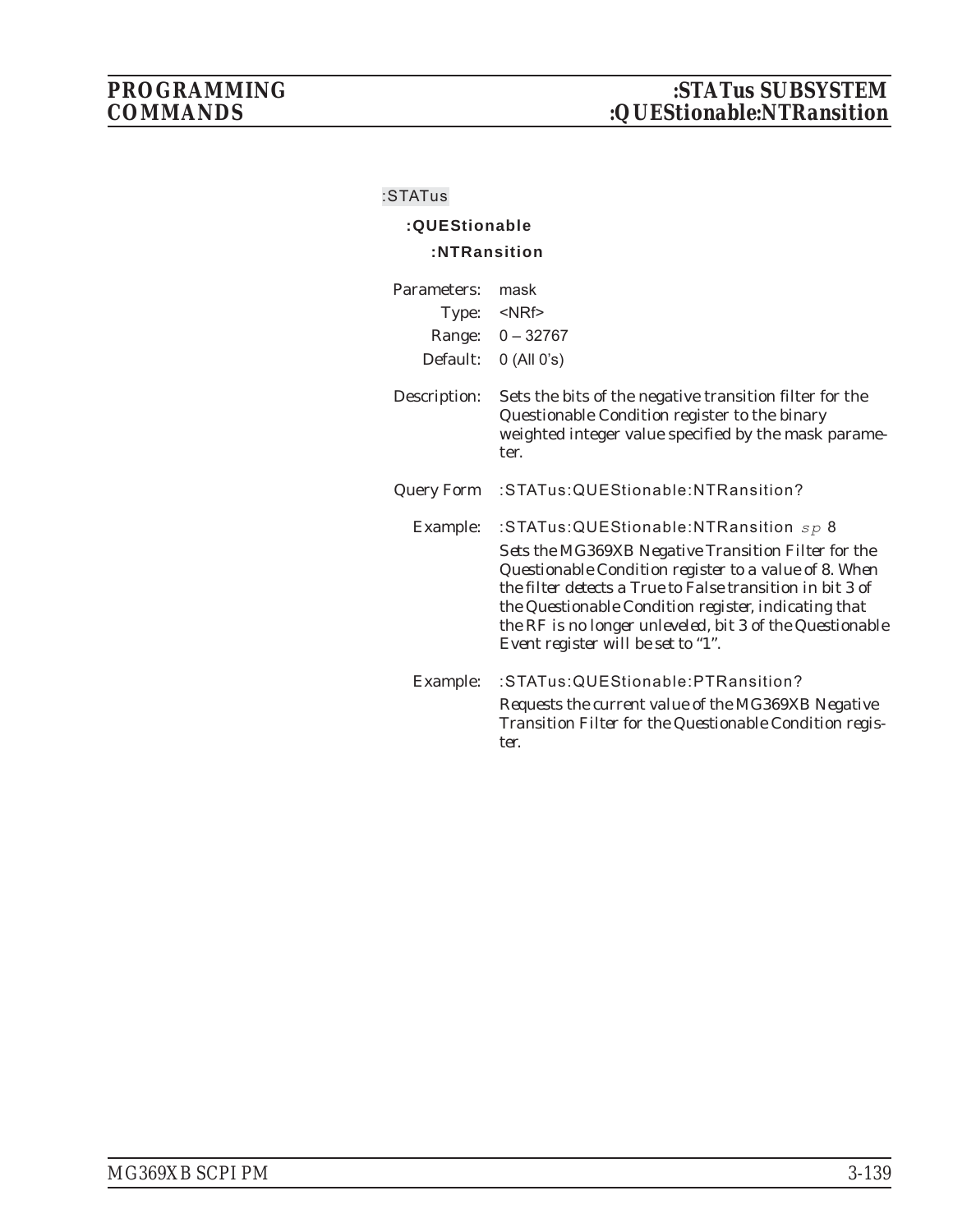#### **:STATus**

## **:QUEue**

### **[:NEXT]?**

| <b>Parameters</b><br>Returned:<br>Type: | error code, error message string<br><nr1> &lt; string &gt;</nr1>                                                                                                                                                                                                                                             |
|-----------------------------------------|--------------------------------------------------------------------------------------------------------------------------------------------------------------------------------------------------------------------------------------------------------------------------------------------------------------|
| Description:                            | Returns and deletes the oldest uncleared error code<br>and error description from the error queue. Optional<br>device dependent information about the error event<br>may also be included. See notes below. The error codes<br>and error description information for the MG369XB<br>are listed in Chapter 4. |
| Example:                                | :STATus:QUEue:NEXT?<br>Requests that the oldest error code/error description<br>be returned from the error queue.                                                                                                                                                                                            |

#### NOTES:

As errors are detected, they are placed in the error queue. The queue is first in, first out and can hold a maximum of 10 messages.

If the error queue is not empty, bit 2 of the Summary Status Byte is set.

A query returns only the oldest error code and associated error description information from the error queue. To return all error codes and associated description information, use repetitive queries until an error value of zero is returned, or until bit 2 of the status byte is 0.

If the error queue overflows, the last error message in the queue is replaced by the error –350, "Queue overflow"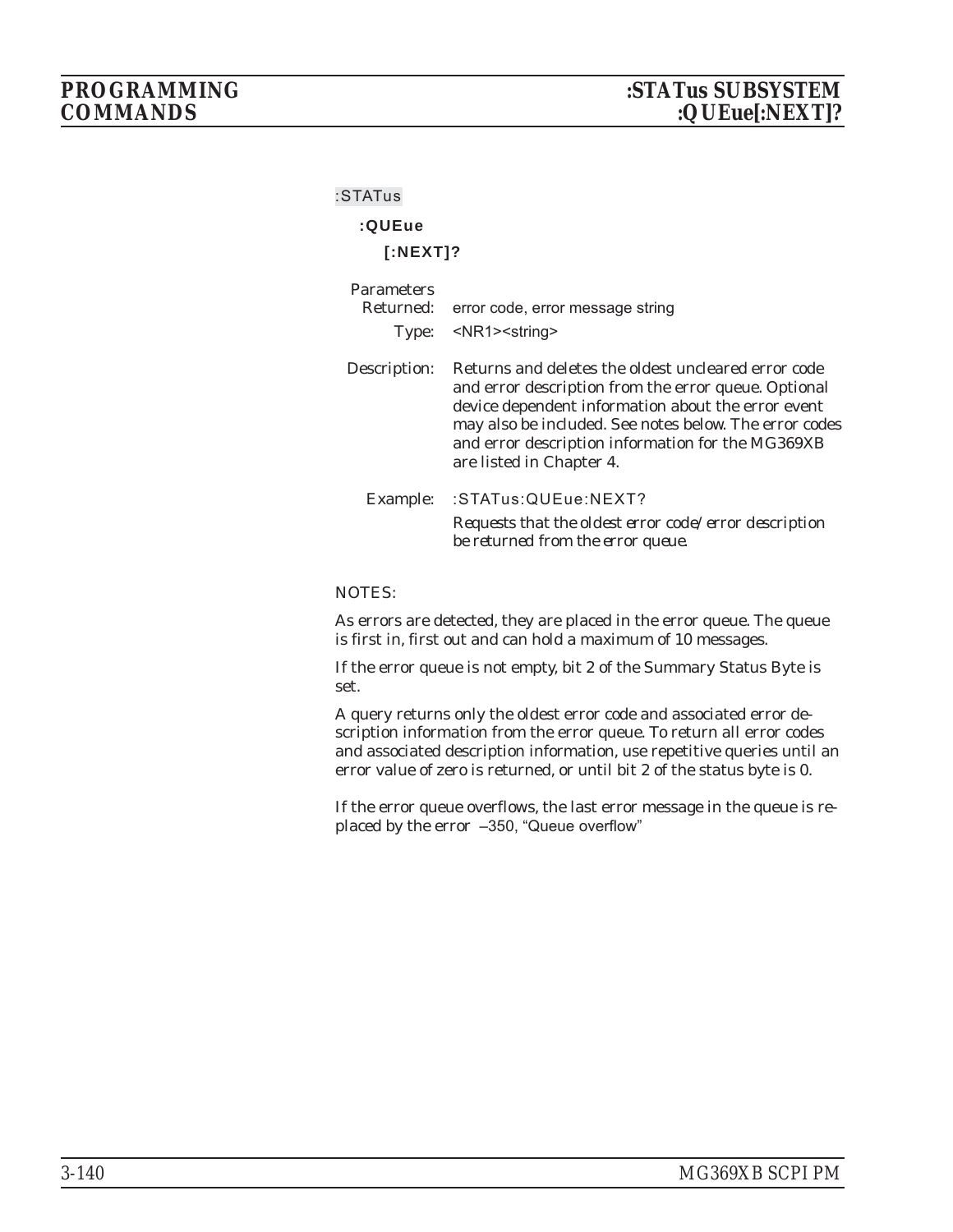**3-12** SYSTEM SUBSYSTEM The :SYSTem subsystem commands are used to implement functions that are not related to MG369XB performance. These include error query, interface language selection, system preset, and version query. The subsystem commands and parameters are described below.

| <b>KEYWORD</b>    | <b>PARAMETER FORM</b><br><b>NOTES</b>                                                                                                                                                                                                                                                                        |  |
|-------------------|--------------------------------------------------------------------------------------------------------------------------------------------------------------------------------------------------------------------------------------------------------------------------------------------------------------|--|
| :SYSTem           |                                                                                                                                                                                                                                                                                                              |  |
| :ERRor?           |                                                                                                                                                                                                                                                                                                              |  |
| :LANGuage         | <string></string>                                                                                                                                                                                                                                                                                            |  |
| :PRESet           |                                                                                                                                                                                                                                                                                                              |  |
| :VERSion?         |                                                                                                                                                                                                                                                                                                              |  |
| :SYSTem           |                                                                                                                                                                                                                                                                                                              |  |
| :ERRor?           |                                                                                                                                                                                                                                                                                                              |  |
|                   |                                                                                                                                                                                                                                                                                                              |  |
| <b>Parameters</b> |                                                                                                                                                                                                                                                                                                              |  |
| Returned:         | error code, error message string                                                                                                                                                                                                                                                                             |  |
| Type:             | <nr1><string></string></nr1>                                                                                                                                                                                                                                                                                 |  |
| Description:      | Returns and deletes the oldest uncleared error code<br>and error description from the error queue. Optional<br>device dependent information about the error event<br>may also be included. See notes below. The error codes<br>and error description information for the MG369XB<br>are listed in Chapter 4. |  |
| Example:          | :SYSTem:ERRor?                                                                                                                                                                                                                                                                                               |  |
|                   | Requests that the oldest error code/error description<br>be returned from the error queue.                                                                                                                                                                                                                   |  |
| NIATEA            |                                                                                                                                                                                                                                                                                                              |  |

### NOTES:

As errors are detected, they are placed in the error queue. The queue is first in, first out and can hold a maximum of 10 messages. If the error queue is not empty, bit 2 of the Summary Status Byte is set.

A query returns only the oldest error code and associated error description information from the error queue. To return all error codes and associated description information, use repetitive queries until an error value of zero is returned, or until bit 2 of the status byte is 0.

If the error queue overflows, the last error message in the queue is replaced by the error –350, "Queue overflow"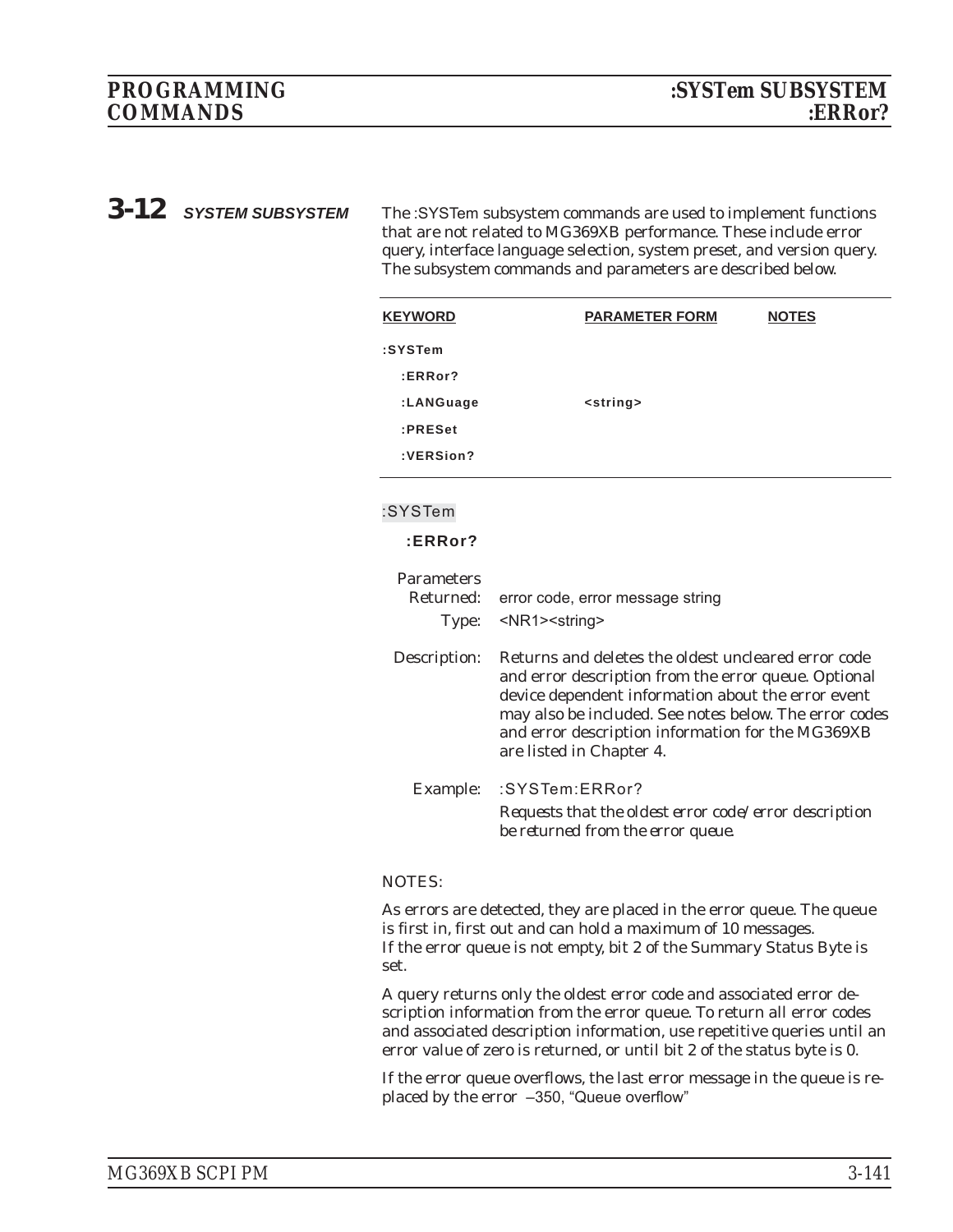#### **:SYSTem**

### **:LANGuage**

| Parameters:  | "SCPI"   "NATIVE"   "TMSL"                                                                                                                                                                                                   |  |  |
|--------------|------------------------------------------------------------------------------------------------------------------------------------------------------------------------------------------------------------------------------|--|--|
| Type:        | <string></string>                                                                                                                                                                                                            |  |  |
| Default:     | Dependent upon the selection made at the MG369XB<br>front panel Configure GPIB menu.                                                                                                                                         |  |  |
| Description: | Selects the instrument's external interface language.<br>"TMSL" is an alias for "SCPI". Entering either will re-<br>turn "SCPI" when queried. The double quotes are re-<br>quired and will be returned with the query reply. |  |  |
|              | "NATIVE" changes the instrument's external interface<br>language to the MG369XB GPIB mode. Any com-<br>mands issued within 1 second of the change may be<br>garbled or lost.                                                 |  |  |
| Query Form:  | :SYSTem:LANGuage?                                                                                                                                                                                                            |  |  |
| Examples:    | :SYSTem:LANGuage sp "NATIVE"<br>Selects "NATIVE" (MG369XB GPIB mode) as the exter-<br>nal interface language.                                                                                                                |  |  |
|              | :SYSTem:LANGuage?                                                                                                                                                                                                            |  |  |
|              | Requests the current selection for MG369XB external                                                                                                                                                                          |  |  |

#### NOTES:

When changing from NATIVE to SCPI interface language, use the command SYST:LANG "SCPI" . Do *not* use the long form of the command and do *not* use a leading colon (:) with the command. The command :SYSTem:LANGuage "SCPI" results in a syntax error.

*interface language.*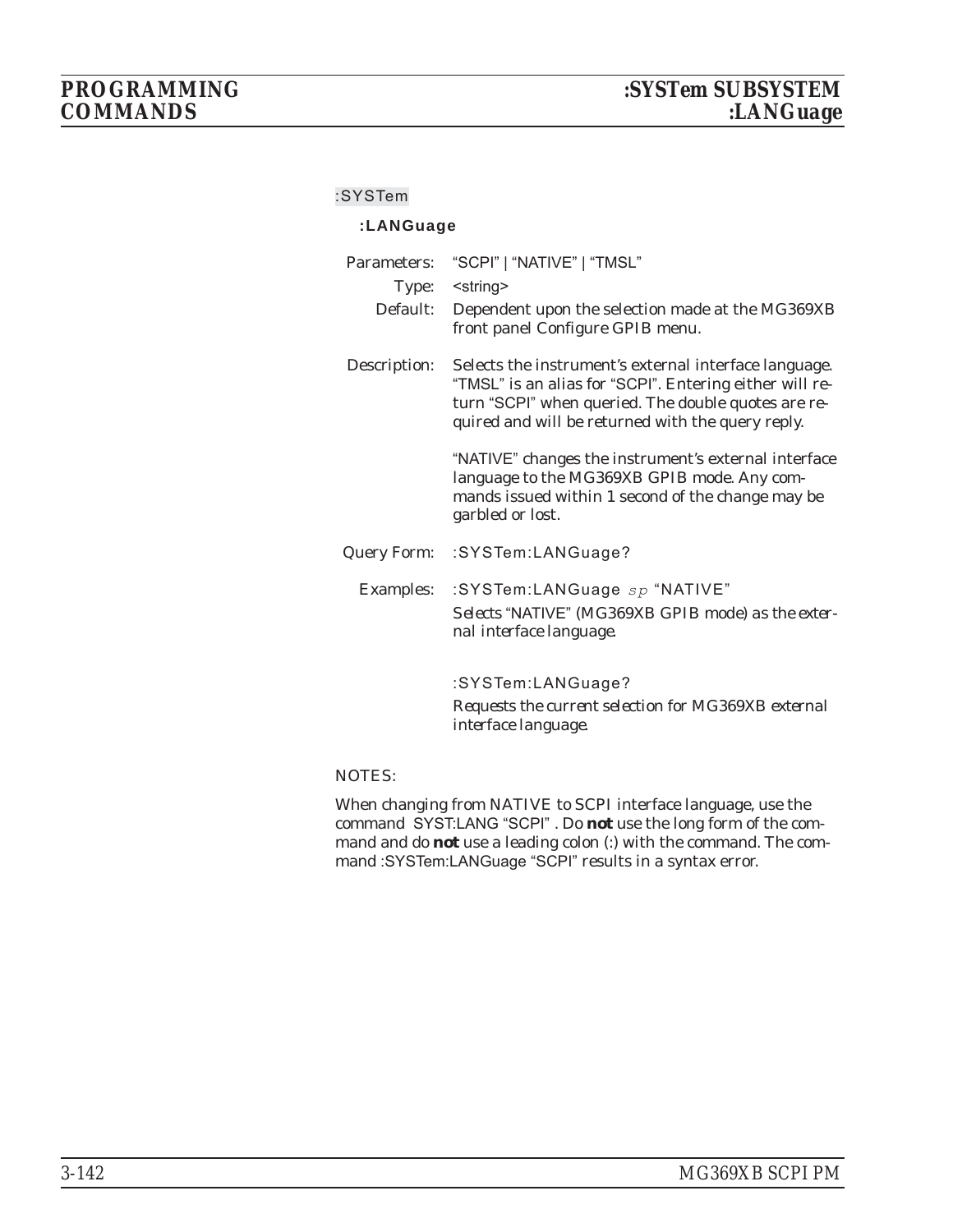| :SYSTem     |                                                                                                                                   |
|-------------|-----------------------------------------------------------------------------------------------------------------------------------|
| :PRESet     |                                                                                                                                   |
| Parameters: | – None                                                                                                                            |
|             | Description: This command is synonomous with *RST and is in-<br>cluded for programming compatibility with other in-<br>struments. |
|             | <b>Query Form:</b> None                                                                                                           |
|             | Example: : SYSTem: PRESet                                                                                                         |
|             | Sets all user programmable MG369XB parameters to<br>their default values.                                                         |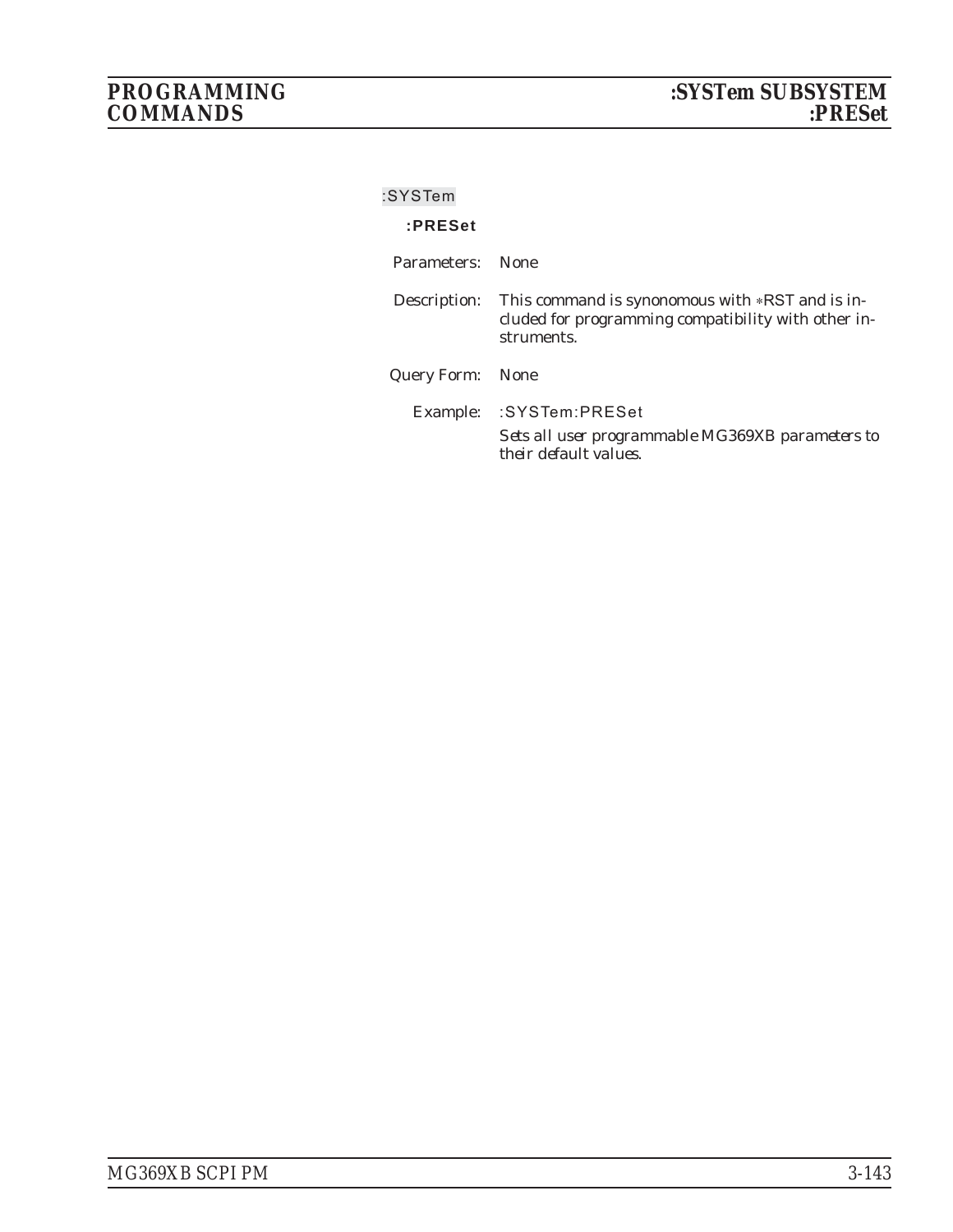#### **:SYSTem**

### **:VERSion?**

| <b>Parameters</b> | Returned: version number (see note)<br>Type: <nr2></nr2>                                                       |
|-------------------|----------------------------------------------------------------------------------------------------------------|
|                   | Description: Returns the SCPI version number that the instru-<br>ment software complies with.                  |
|                   | Example: : SYSTem: VERSion?<br>Requests the SCPI version number that the instrument<br>software complies with. |

### NOTE:

The query response shall have the form *YYYY.V* where the *Y*s represent the year-version (i.e.1993) and the *V* represents the approved revision number for that year.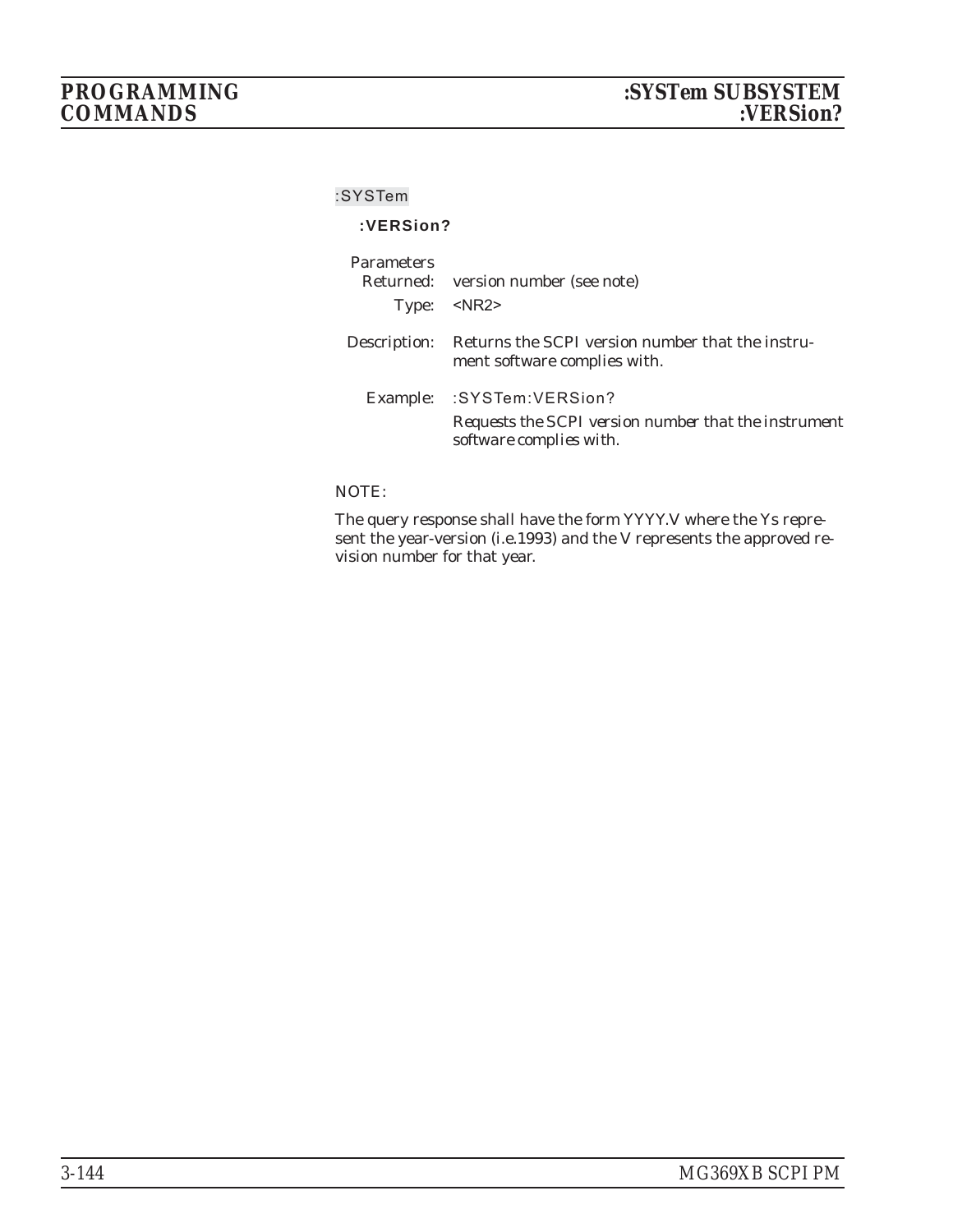*3-13 TRIGGER SUBSYSTEM* The :TRIGger subsystem commands are used to control the sweep triggering functions of the MG369XB. The subsystem commands and parameters are described below. The :TRIGger command, along with the :ABORt and :INITiate commands, comprise the Trigger Group of commands.

| <b>KEYWORD</b>     | <b>PARAMETER FORM</b>         | <b>NOTES</b>      |
|--------------------|-------------------------------|-------------------|
| :TRIGGer           |                               |                   |
| [:IMMediate]       | N/A                           |                   |
| :SOURce            | <b>BUS   IMMediate   HOLD</b> | Default: BUS      |
| :SEQuence3         |                               |                   |
| $: \mathsf{SLOPE}$ | <b>POSitive   NEGative</b>    | Default: POSitive |
| :TYPE              | FREerun   TRIGgered           | Default: FRFerun  |
|                    | TRGDelay   GATed              |                   |
|                    | <b>DELayed   COMPosite</b>    |                   |
| :SOURce            | <b>EXTernal1   EXTernal2</b>  | Default: EXTer-   |
|                    |                               | nal1              |
|                    |                               |                   |

#### **:TRIGger**

| [:IMMediate]            |                                                                                                                                                                                 |
|-------------------------|---------------------------------------------------------------------------------------------------------------------------------------------------------------------------------|
| <b>Parameters</b>       | <b>None</b>                                                                                                                                                                     |
| Description:            | Causes the previously selected sweep to be triggered<br>immediately if trigger system is in armed state due to<br>previous : INITiate: IMMediate command. See notes be-<br>low. |
| Query Form              | <b>None</b>                                                                                                                                                                     |
|                         | Example: :TRIGger:IMMediate<br>Trigger selected sweep immediately if MG369XB is in<br>trigger armed state.                                                                      |
| Associated<br>commands: | :ABORt and : INITiate                                                                                                                                                           |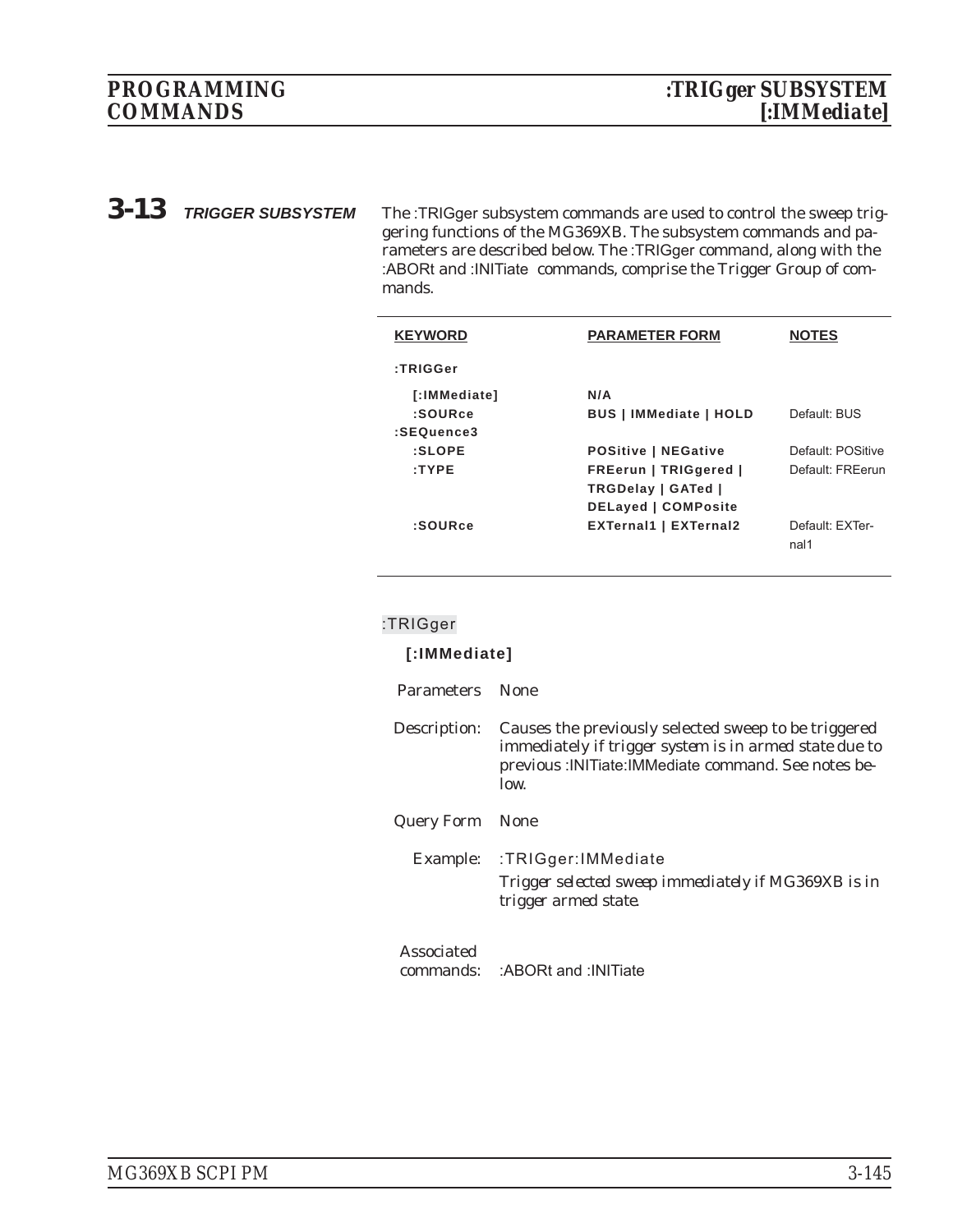### **:TRIGger**

### **:SOURce**

| Parameters<br>Default: | BUS   IMMediate   HOLD<br>Type: < char><br><b>BUS</b>                                                                                                                                                                                                                                                                                                  |
|------------------------|--------------------------------------------------------------------------------------------------------------------------------------------------------------------------------------------------------------------------------------------------------------------------------------------------------------------------------------------------------|
| Description:           | Selects the trigger source for the previously selected<br>sweep. The source selections are:<br>BUS – The source is the group execute trigger com-<br>mand from the GPIB. The trigger will occur when ei-<br>ther a <get> or *TRG command is received.<br/>IMMediate – The trigger signal is always true.<br/>HOLD - Do not trigger on any sweep.</get> |
|                        | Query Form : TRIGger: SOURce?                                                                                                                                                                                                                                                                                                                          |
|                        | Example: :TRIGger:SOURce sp IMMediate<br>Select the trigger signal to be true.                                                                                                                                                                                                                                                                         |
| Example:               | :TRIGger:SOURce?<br>Requests the currently programmed sweep trigger<br>source.                                                                                                                                                                                                                                                                         |

#### NOTES:

Only one trigger source can be specified at a time, and all others will be ignored.

Sending :TRIGger:SOURce IMM;INITiate:CONTinuous ON places the selected sweep in auto trigger mode.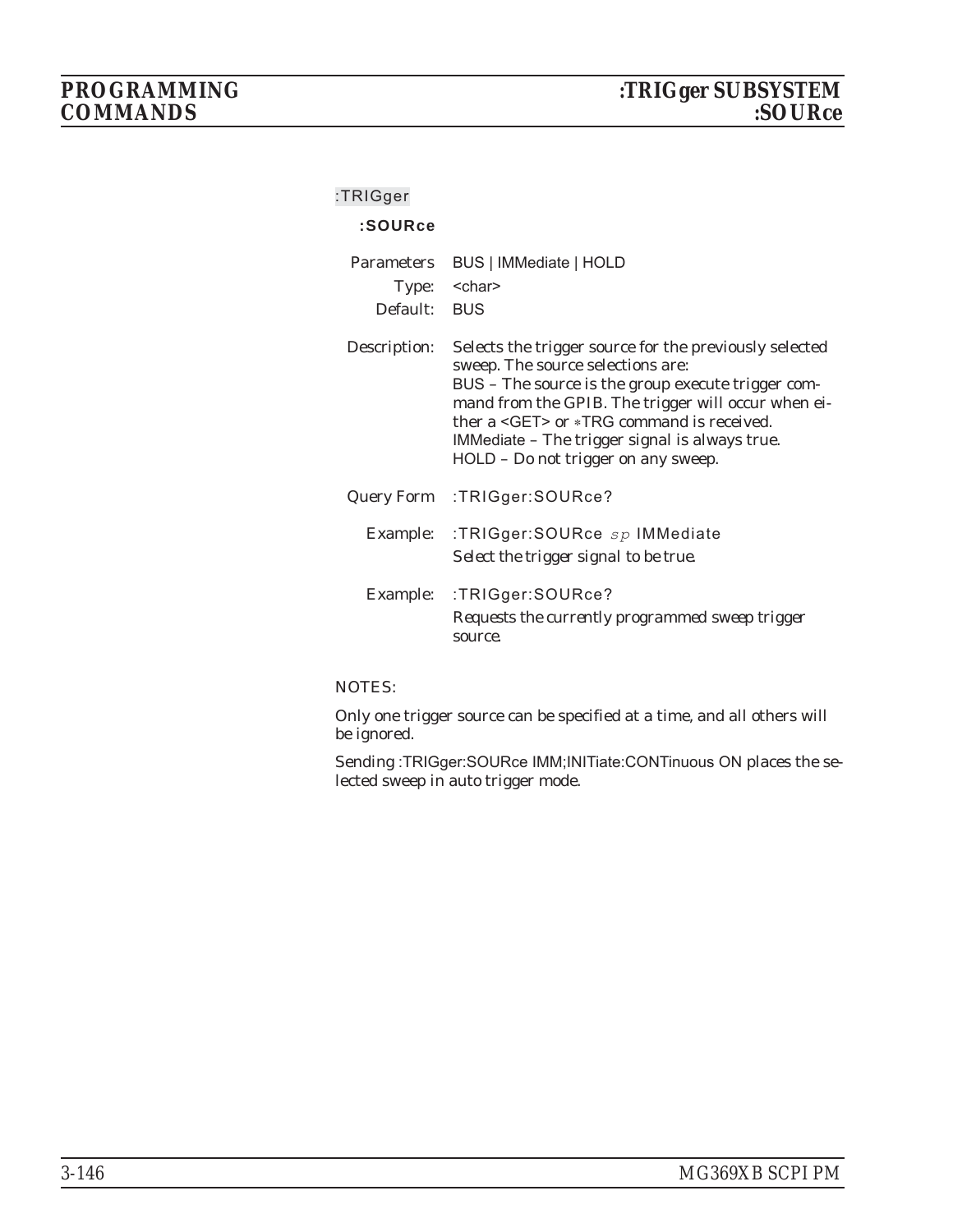| :TRIGger          |                                                                                                                                                            |  |
|-------------------|------------------------------------------------------------------------------------------------------------------------------------------------------------|--|
|                   | :SEQuence3 (see notes)                                                                                                                                     |  |
| :SLOPe            |                                                                                                                                                            |  |
| <b>Parameters</b> | POSitive   NEGative                                                                                                                                        |  |
|                   | Type: <char></char>                                                                                                                                        |  |
|                   | Default: POSitive                                                                                                                                          |  |
| Description:      | Selects whether the internal pulse generator is trig-<br>gered on the rising edge (POSitive) or falling edge<br>(NEGative) of the external trigger signal. |  |
|                   | Query Form : TRIGger: SEQuence 3: SLOPe?                                                                                                                   |  |
|                   | Example: :TRIGger:SEQuence3:SLOPe sp NEGative<br>Select triggering of the internal pulse generator on the<br>falling edge of the external trigger signal.  |  |

### NOTES:

:SEQuence3 is the trigger sequence for the internal pulse generation function of the MG369XB (see the [:SOURce]:PULSe subsystem commands).

The command :TRIGger:SEQuence3:SLOPe *sp* POSitive | NEGative only affects the triggering of the internal pulse generator when :TRIGger:SEQuence3:TYPE is set to GATed, TRIGgered, or TRGDelay.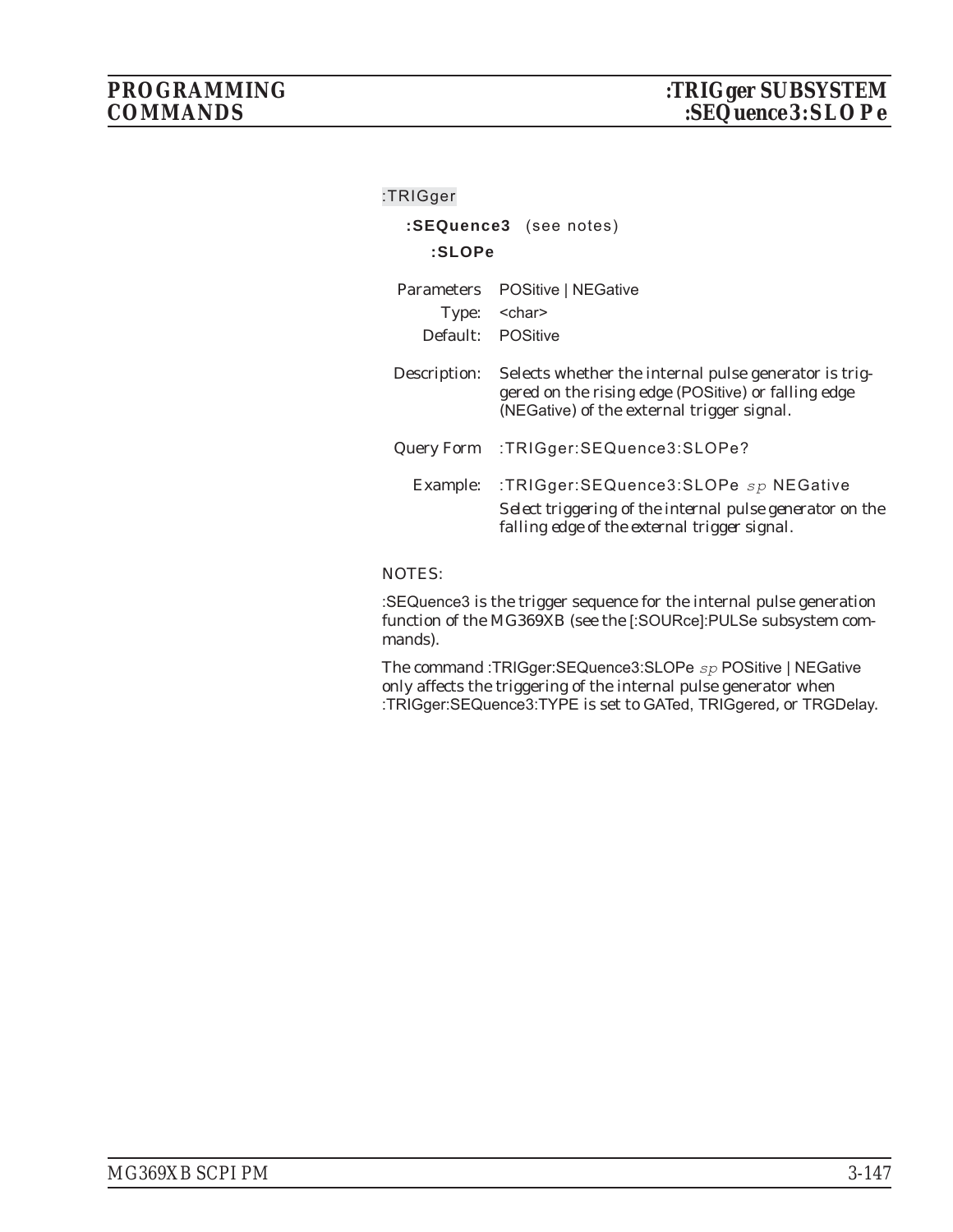## **:TRIGger :SEQuence3 :TYPE** Parameters FREerun | GATed | DELayed | TRIGgered | TRGDelay | **COMPosite** Type: < char> Default: FREerun Description: Selects the mode of triggering the internal pulse generator. The selections are: FREerun – the pulse generator produces pulses at the internal PRF. GATed – an external pulse gates the internal pulse generator on and off. When gated on, the pulse generator produces a single pulse at the internal PRF. DELayed – the pulse generator produces pulses delayed by pulse delay1( [:SOURce]:PULSe:DELay1) at the internal PRF. TRIGgered – the pulse generator is triggered by an external trigger signal to produce pulses. TRGDelay – the pulse generator is triggered by an external trigger signal to produce pulses delayed by pulse delay1 ([:SOURce]:PULSe:DELay1). COMPosite – an external pulse triggers the internal pulse generator and also pulse modulates the output signal. The internal pulse generator produces a singlepulse delayed by pulse delay1([:SOURce] :PULSe:DELay1) which also pulse modulates the output signal. Query Form :TRIGger:SEQuence3:TYPE? Example: :TRIGger:SEQuence3:TYPE *sp* TRIGgered *Selects triggering of the pulse generator by an external trigger signal.*

#### NOTES:

Only one mode of triggering can be specified at a time, and all others will be ignored.

GATed and COMPosite triggering modes are available in single pulse ([:SOURce]:PULSe:COUNt *sp* 1) mode only.

Pulse delay1 ([:SOURce]:PULSe:DELay1) is not used with FREerun, GATed, and TRIGgered modes of triggering.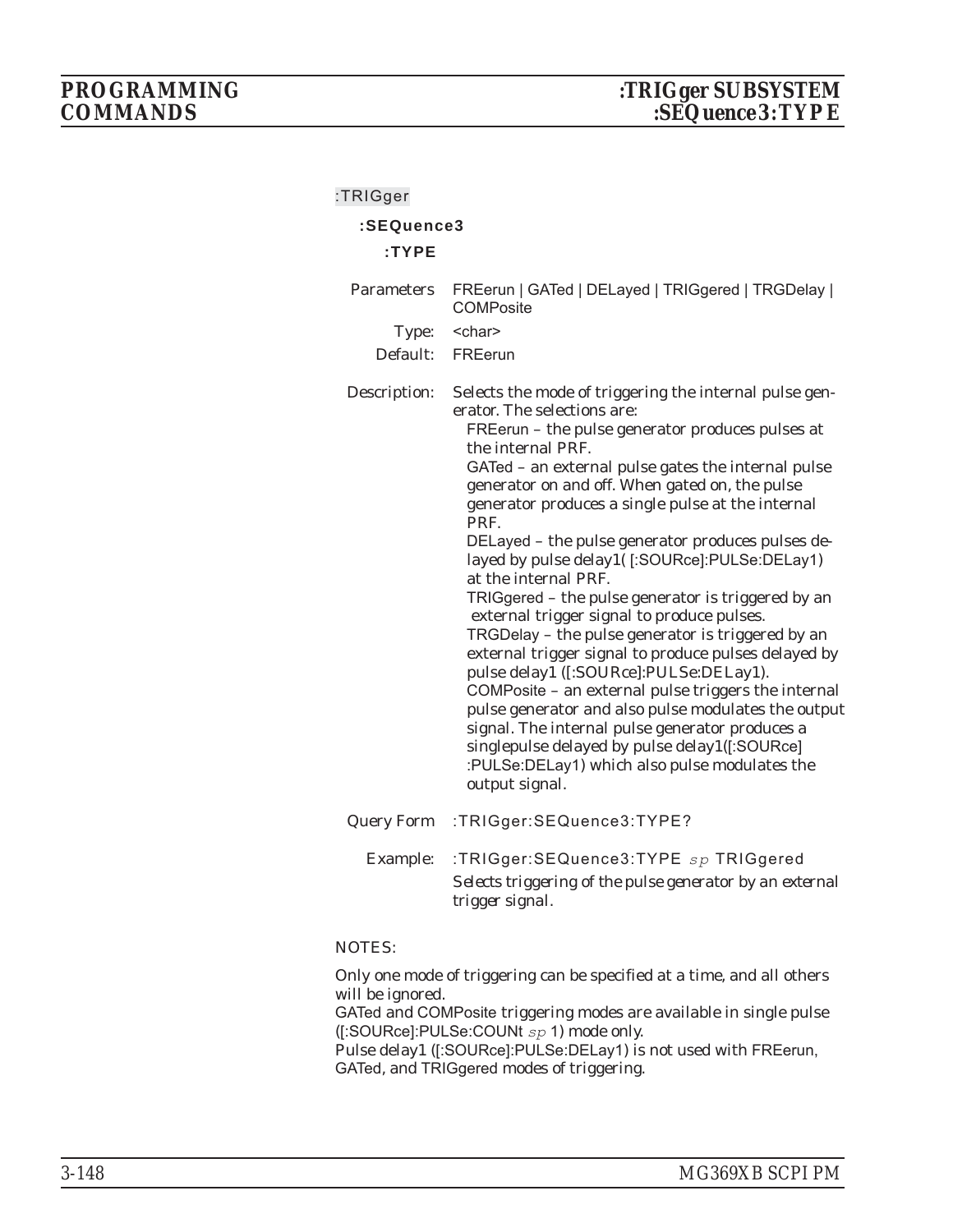| :TRIGger          |                                                                                                                                                                                                                              |
|-------------------|------------------------------------------------------------------------------------------------------------------------------------------------------------------------------------------------------------------------------|
| :SEQuence3        |                                                                                                                                                                                                                              |
| :SOURce           |                                                                                                                                                                                                                              |
| <b>Parameters</b> | EXTernal1   EXTernal2                                                                                                                                                                                                        |
| Type:             | <char></char>                                                                                                                                                                                                                |
|                   | Default: EXTernal1                                                                                                                                                                                                           |
| Description:      | Selects the source of the external trigger signal for the<br>internal pulse generator as follows:<br>EXTernal1 - the front panel PULSE TRIGGER IN<br>connector.<br>EXTernal2 - the rear panel PULSE TRIGGER IN<br>connector. |
|                   | Query Form : TRIGger: SEQuence 3: SOURce?                                                                                                                                                                                    |
| Example:          | :TRIGger:SEQuence3:SOURce $sp$ EXTernal2<br>Selects the external trigger signal from the rear panel<br>PULSE TRIGGER IN <i>connector</i> :                                                                                   |

#### NOTES:

The command :TRIGger:SEQuence3:SOURce *sp* EXTernal1 | EXTernal2 is only active when :TRIGger:SEQuence3:TYPE is set to GATed, TRIGgered, TRGDelay, or COMPosite.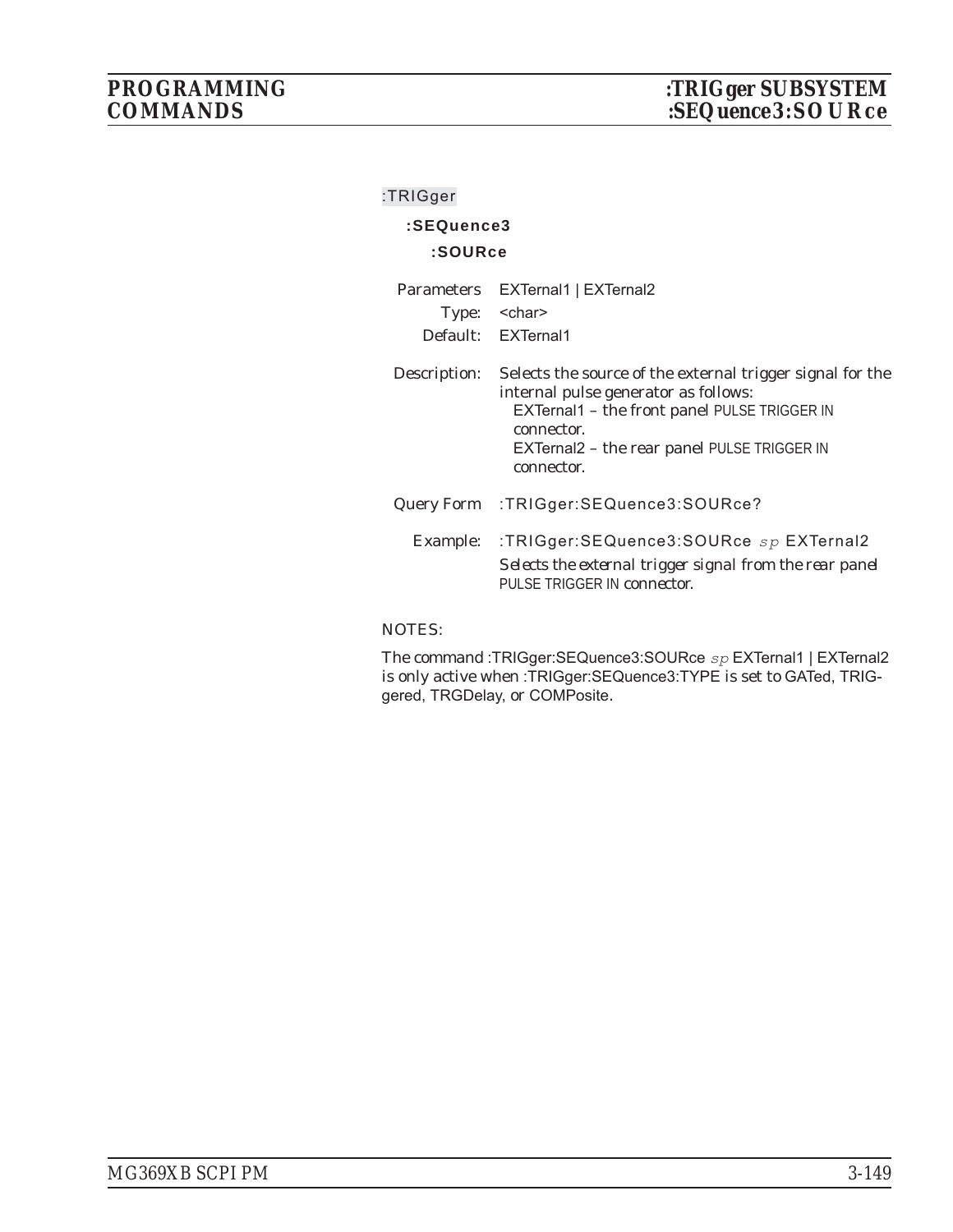*3-14 :TSWeep COMMAND* The :TSWeep command is a convenience command. It is equivalent to sending :ABORt;:INITiate[:IMMediate].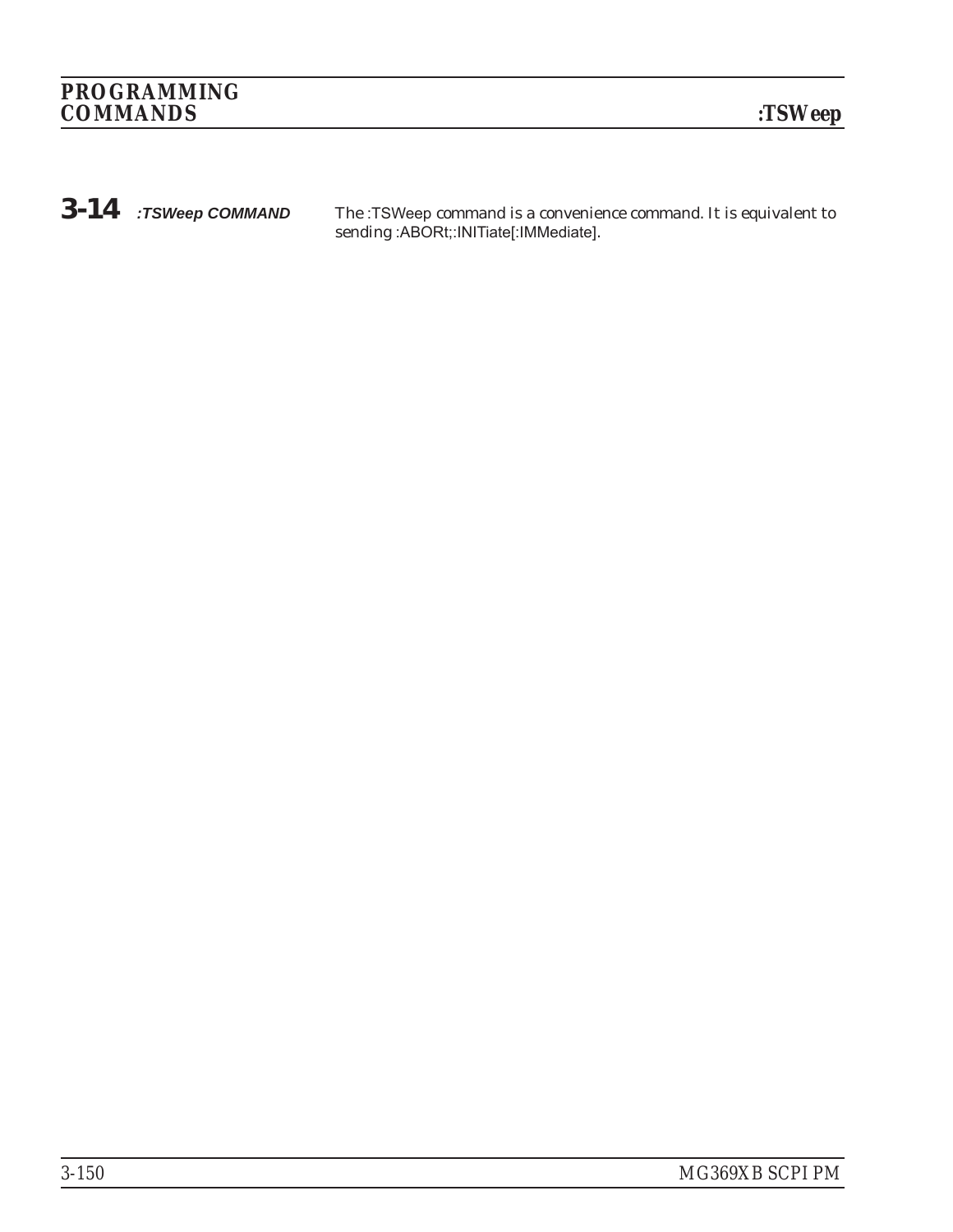**3-15** *UNIT SUBSYSTEM* The :UNIT subsystem commands set the default units for the frequency and time parameters that are used with all MG369XB SCPI commands described in this manual. The units selected apply to the designated command parameters for both command and response. The subsystem commands and parameters are described below.

| <b>KEYWORD</b> | <b>PARAMETER FORM</b>  | <b>NOTES</b> |
|----------------|------------------------|--------------|
| :UNIT          |                        |              |
| :FREQuency     | $HZ$   KHZ   MHZ   GHz | Default: HZ  |
| :TIME          | $S$   MS   US   NS     | Default: S   |
|                |                        |              |

### **:UNIT**

#### **:FREQuency**

| Type:<br>Default: | Parameters HZ   KHZ   MHZ   GHz<br><char><br/>HZ</char>                                                                            |
|-------------------|------------------------------------------------------------------------------------------------------------------------------------|
|                   |                                                                                                                                    |
| Description:      | Selects the global default frequency unit for all fre-<br>quency related parameters used with all MG369XB<br><b>SCPI</b> commands. |
|                   | Query Form : UNIT: FREQuency?                                                                                                      |
| Example:          | :UNIT:FREQuency sp GHz<br>Select GHz as default frequency unit for all MG369XB<br>frequency related command parameters.            |
| Example:          | : UNIT: FREQuency?<br>Requests the currently selected frequency unit.                                                              |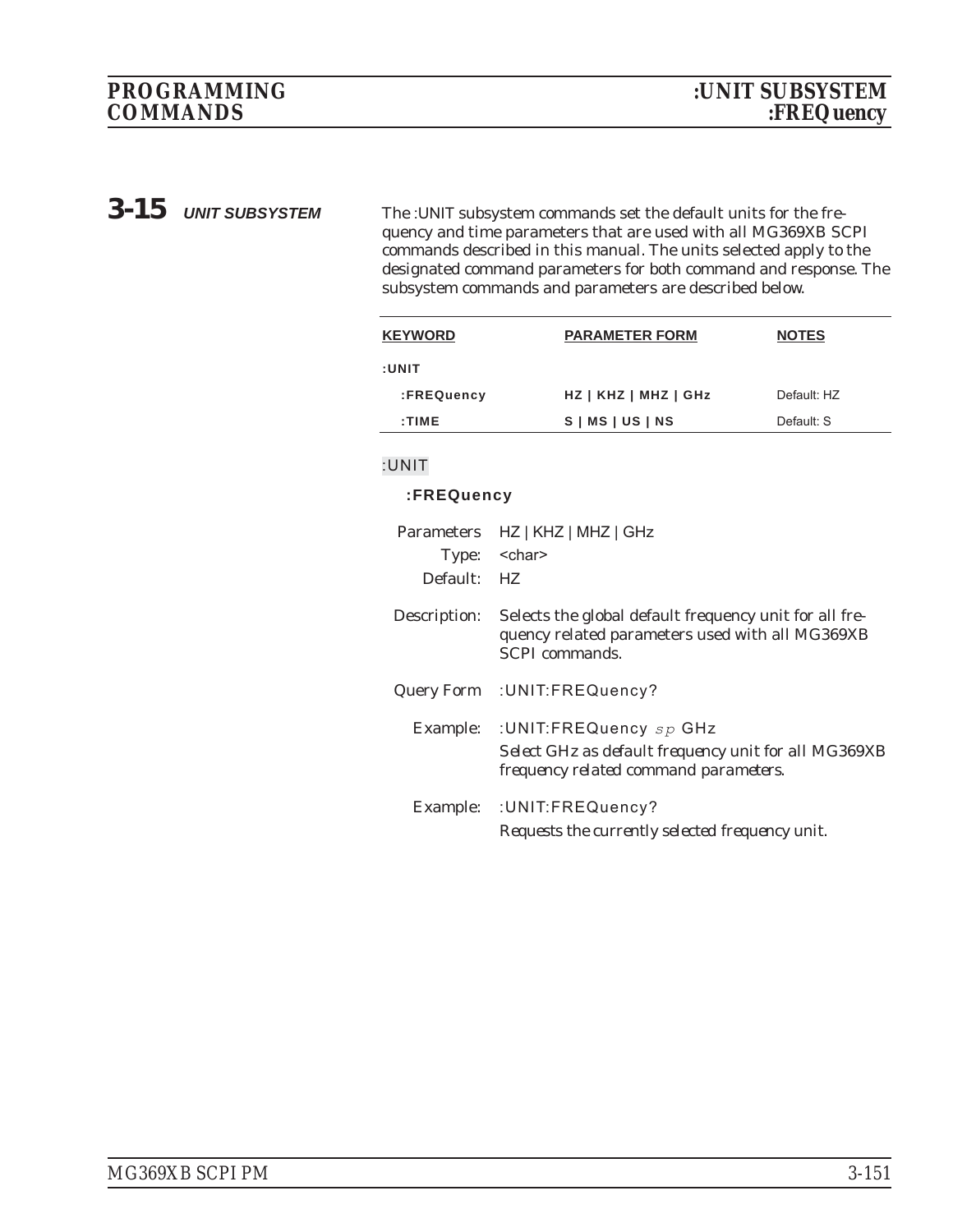### **:UNIT**

## **:TIME**

| Default: S   | Parameters S   MS   US   NS<br>Type: < char>                                                                                                                                          |
|--------------|---------------------------------------------------------------------------------------------------------------------------------------------------------------------------------------|
| Description: | Selects the global default for all time related parame-<br>ters used with all MG369XB SCPI commands.<br>$S =$ second<br>$MS =$ millisecond<br>$US = microsecond$<br>$NS = nanosecond$ |
|              | Query Form : UNIT: TIME?                                                                                                                                                              |
|              | Example: : UNIT: TIME $sp$ MS<br>Select millisecond as default time unit for all<br>MG369XB time related command parameters.                                                          |
|              | Example: : UNIT: TIME?<br>Requests the currently selected time unit.                                                                                                                  |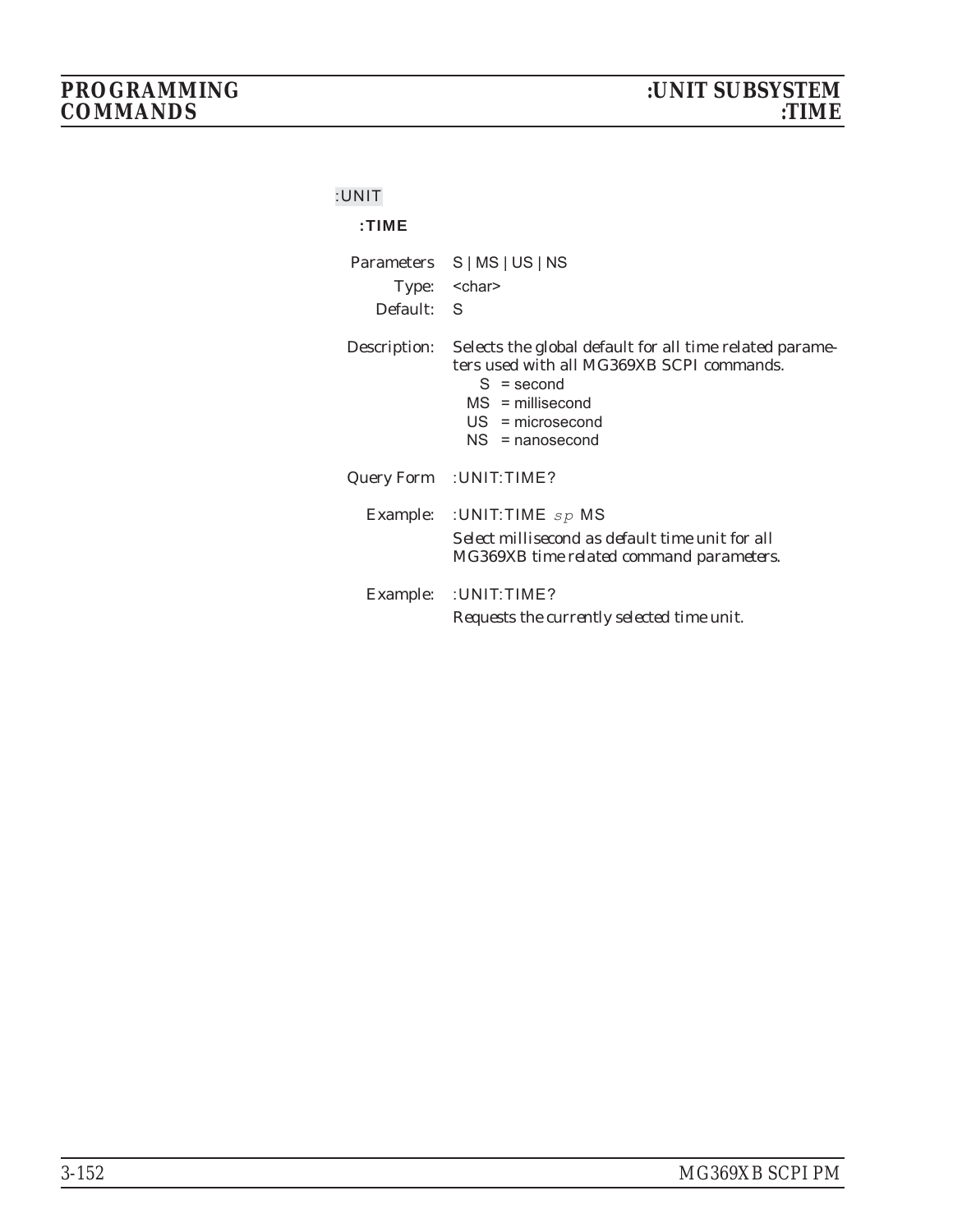# *Chapter 4 Error Messages*

# *Table of Contents*

| $4 - 1$  |                              |
|----------|------------------------------|
| $4 - 2$  |                              |
| $4 - 3$  |                              |
| $4 - 4$  |                              |
| $4 - 5$  |                              |
| $4 - 6$  | COMMAND ERRORS. 4-5          |
| $4 - 7$  | EXECUTION ERRORS 4-10        |
| $4 - 8$  | DEVICE-SPECIFIC ERRORS. 4-16 |
| $4 - 9$  | QUERY ERRORS 4-18            |
| $4 - 10$ | PARSER ERRORS. 4-19          |
| $4 - 11$ | SELF-TEST ERRORS4-20         |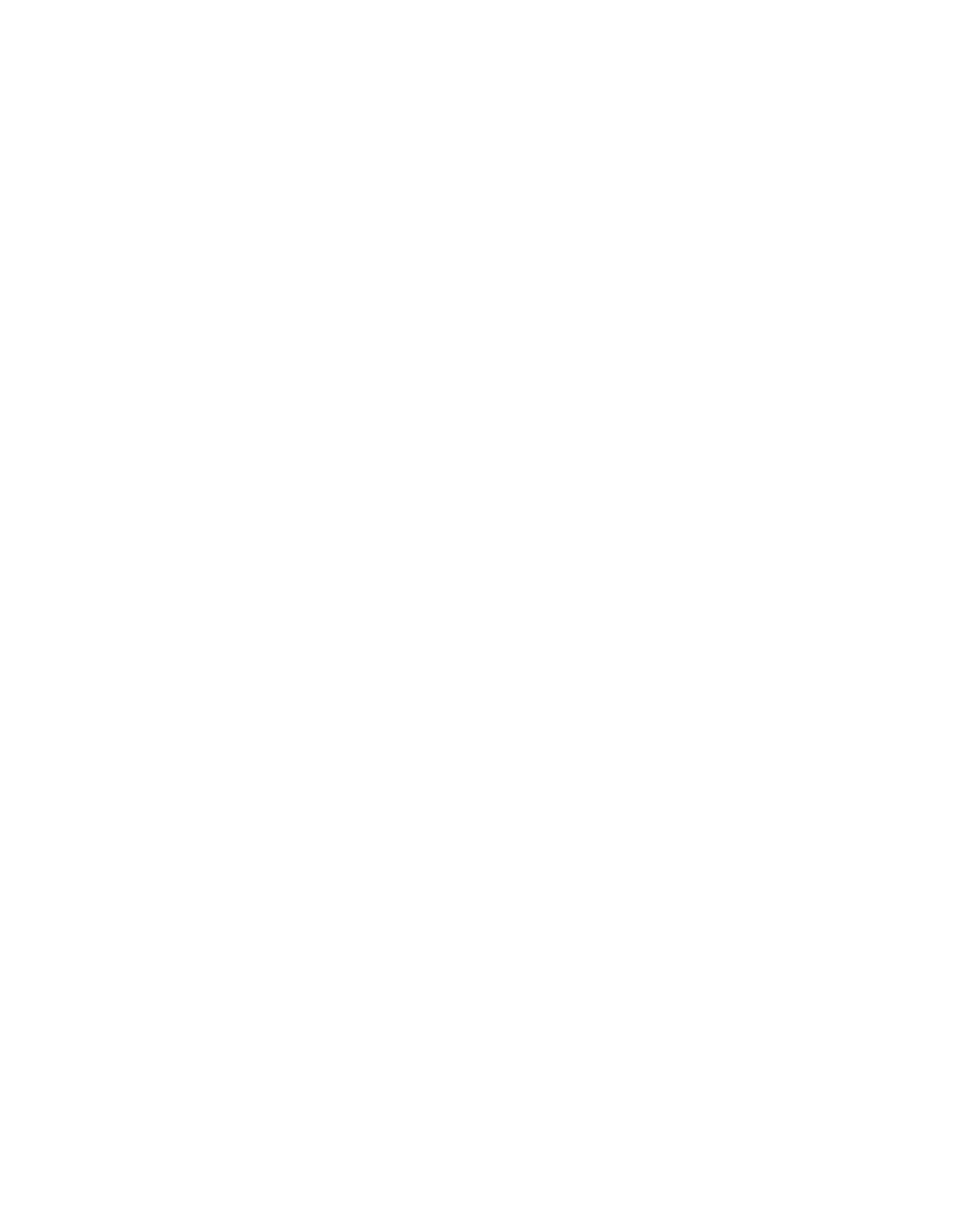# *Chapter 4 Error Messages*

| 4-1 INTRODUCTION  | This chapter lists and describes each of the error messages related to<br>MG369XB signal generator operation. In addition, it provides informa-<br>tion about the error message elements, the error query command, the<br>error queue, and the classes of error messages.                                                                                                                                                                                                                                                                              |
|-------------------|--------------------------------------------------------------------------------------------------------------------------------------------------------------------------------------------------------------------------------------------------------------------------------------------------------------------------------------------------------------------------------------------------------------------------------------------------------------------------------------------------------------------------------------------------------|
| $4-2$ ERROR QUERY | The :SYSTem:ERRor? query command is a request for the next entry<br>in the instrument's error queue. Error messages in the queue contain<br>an integer in the range [-32768, 32768] denoting an error code and<br>associated descriptive text. Negative codes are reserved by the SCPI<br>standard and defined first in this chapter. Positive error codes are<br>instrument-dependent. An error code value of zero indicates that no<br>error has occurred (see Section 4-3).                                                                         |
|                   | The :SYSTem:ERRor? query command is required of all SCPI imple-<br>mentations. The :STATus:QUEue[:NEXT]? query command when imple-<br>mented is an alias to :SYSTem:ERRor?.                                                                                                                                                                                                                                                                                                                                                                            |
|                   | The instrument responds to the :SYSTem:ERRor? query command<br>with an error message in the following format:                                                                                                                                                                                                                                                                                                                                                                                                                                          |
|                   | <error code="">,"<error description="">;<device-dependent info="">"</device-dependent></error></error>                                                                                                                                                                                                                                                                                                                                                                                                                                                 |
|                   | The <error code=""> is a unique error descriptor. Certain standard error<br/>codes are described in this chapter. The <error description=""> is a short<br/>description of the error, (optionally) followed by further information<br/>about the error. Short descriptions of the standard error codes are<br/>given in this chapter. The <device-dependent information=""> part of the<br/>response may contain information which will allow the user to deter-<br/>mine the exact error and context. For example:</device-dependent></error></error> |
|                   | -241, "Hardware missing; Attenuator"                                                                                                                                                                                                                                                                                                                                                                                                                                                                                                                   |
|                   | The maximum string length of <error description=""> plus <device-<br>dependent information&gt; is 255 characters. The <error description=""><br/>shall be sent exactly as indicated in this chapter including case.</error></device-<br></error>                                                                                                                                                                                                                                                                                                       |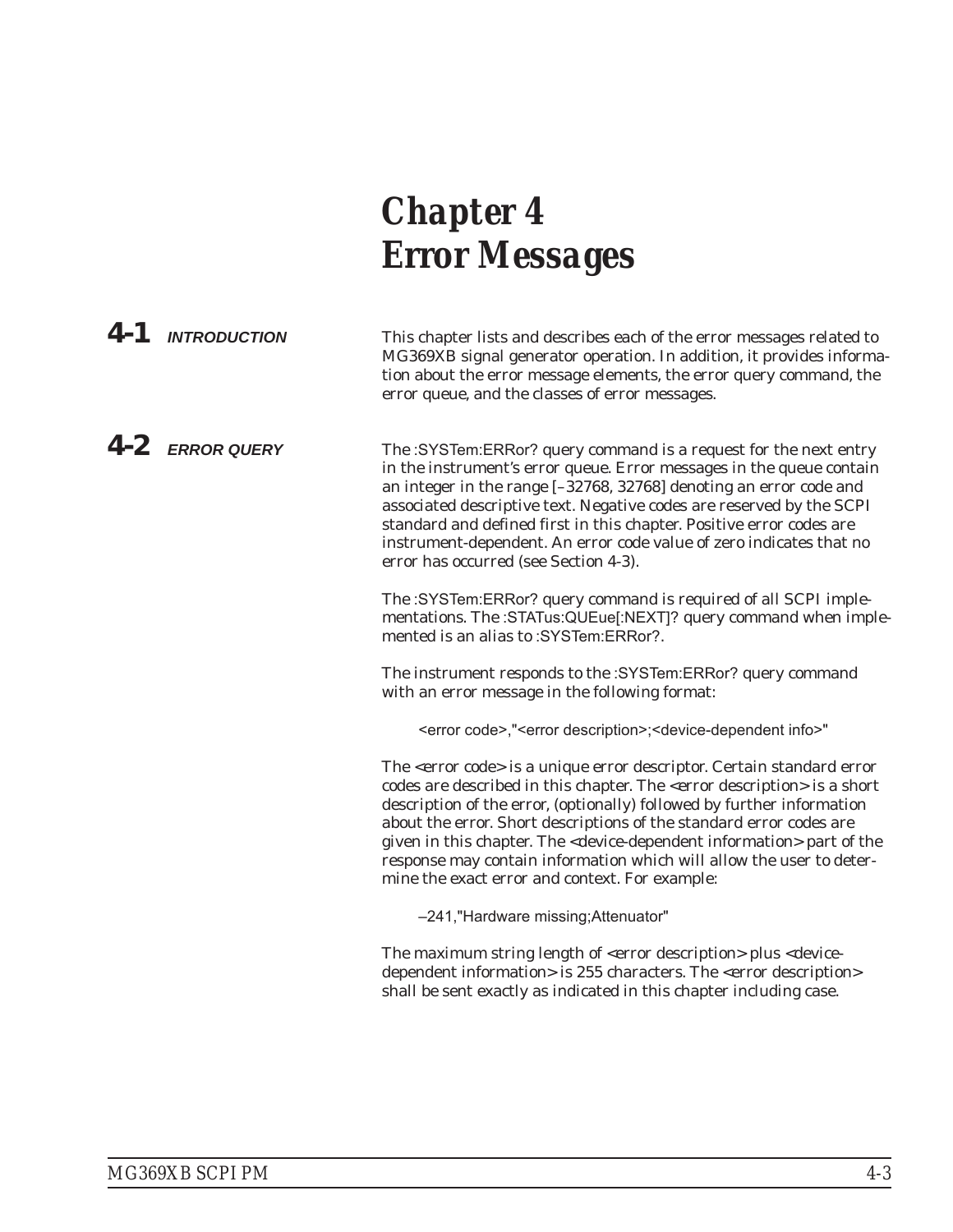| $4-3$ ERROR QUEUE | As errors are detected, error messages are placed in a queue. This<br>queue is first in, first out and can hold a maximum of 10 messages. If<br>the queue overflows, the last error message in the queue is replaced<br>with the error message |                                                                                                                                                                                                                                                                                                                                                                                                                                                                                                                                      |  |
|-------------------|------------------------------------------------------------------------------------------------------------------------------------------------------------------------------------------------------------------------------------------------|--------------------------------------------------------------------------------------------------------------------------------------------------------------------------------------------------------------------------------------------------------------------------------------------------------------------------------------------------------------------------------------------------------------------------------------------------------------------------------------------------------------------------------------|--|
|                   | -350, "Queue overflow"                                                                                                                                                                                                                         |                                                                                                                                                                                                                                                                                                                                                                                                                                                                                                                                      |  |
|                   |                                                                                                                                                                                                                                                | Any time the queue overflows, the least recent error messages remain<br>in the queue, and the most recent error message is discarded. Reading<br>an error message from the head of the queue removes that error mes-<br>sage from the queue, and opens a position at the tail of the queue for a<br>new error message, if one is subsequently detected.                                                                                                                                                                              |  |
|                   | queries shall return                                                                                                                                                                                                                           | When all error messages have been read from the queue, further error                                                                                                                                                                                                                                                                                                                                                                                                                                                                 |  |
|                   | 0, "No error"                                                                                                                                                                                                                                  |                                                                                                                                                                                                                                                                                                                                                                                                                                                                                                                                      |  |
|                   | (IEEE 488.2, section 11.4.3.4):                                                                                                                                                                                                                | The error queue shall be cleared when any of the following occur                                                                                                                                                                                                                                                                                                                                                                                                                                                                     |  |
|                   | $\Box$ Upon power up                                                                                                                                                                                                                           |                                                                                                                                                                                                                                                                                                                                                                                                                                                                                                                                      |  |
|                   |                                                                                                                                                                                                                                                | □ Upon receipt of a *CLS command                                                                                                                                                                                                                                                                                                                                                                                                                                                                                                     |  |
|                   |                                                                                                                                                                                                                                                | $\Box$ Upon reading the last error message from the queue                                                                                                                                                                                                                                                                                                                                                                                                                                                                            |  |
| $4-4$ ERROR CODES |                                                                                                                                                                                                                                                | The system-defined error codes are chosen on an enumerated $("1 of N")$<br>basis. The SCPI-defined error codes and the <error description=""> por-<br/>tions of the query response are listed here. The first error described in<br/>each class (for example <math>-100</math>, <math>-200</math>, <math>-300</math>, <math>-400</math>) is a "generic" error. In<br/>selecting the proper error code to report, more specific error codes are<br/>preferred, and the generic error is used if the others are inappropriate.</error> |  |
| $4-5$ NO ERROR    |                                                                                                                                                                                                                                                | This message indicates that the device has no errors.                                                                                                                                                                                                                                                                                                                                                                                                                                                                                |  |
|                   | <b>Error</b><br>Code                                                                                                                                                                                                                           | <b>Error Description</b><br>[description/explanation/examples]                                                                                                                                                                                                                                                                                                                                                                                                                                                                       |  |
|                   | $\mathbf 0$                                                                                                                                                                                                                                    | "No error"<br>The queue is completely empty. Every error in the<br>queue has been read or the queue was purposely<br>cleared by power-on, *CLS, etc.                                                                                                                                                                                                                                                                                                                                                                                 |  |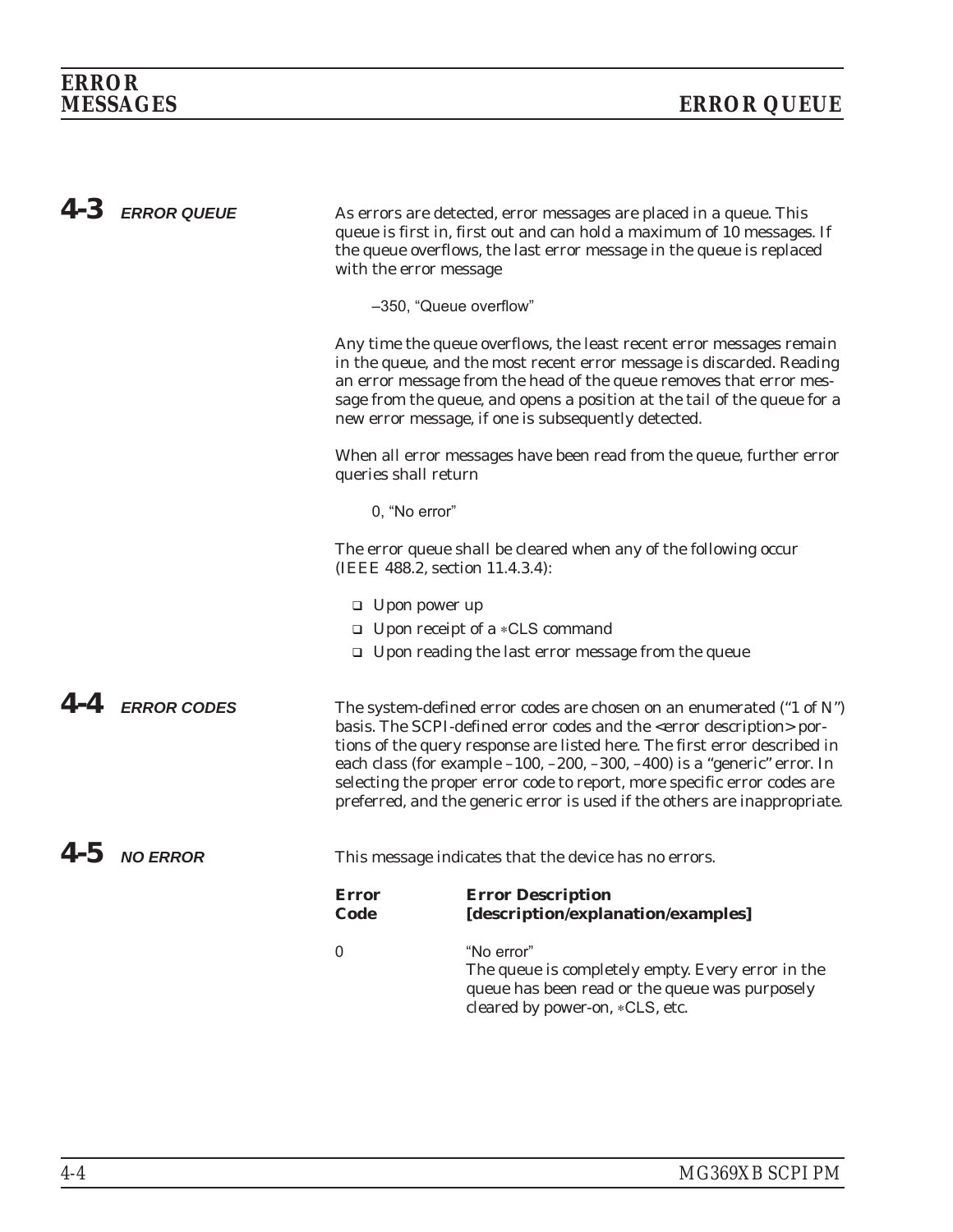4-6 *COMMAND ERRORS* An <error code> in the range [-199, -100] indicates that an IEEE 488.2 syntax error has been detected by the instrument's parser. The occurrence of any error in this class should cause the command error bit (bit 5) in the standard event status register to be set. One of the following events has occurred:

- □ An IEEE 488.2 syntax error has been detected by the parser. That is, a controller-to-device message is received which is in violation of the IEEE 488.2 standard. Possible violations include a data element which violates the device listening formats or whose type is unacceptable to the device
- □ An unrecognized header was received. Unrecognized headers include incorrect device-specific headers and incorrect or unimplemented IEEE 488.2 common commands
- □ A Group Execute Trigger (GET) was entered into the input buffer inside of an IEEE 488.2<PROGRAM MESSAGE>

Events that generate command errors shall not generate execution errors, device-specific errors, or query errors; see the other error definitions in this chapter.

| <b>Error</b><br>Code | <b>Error Description</b><br>[description/explanation/examples]                                                                                                                                      |
|----------------------|-----------------------------------------------------------------------------------------------------------------------------------------------------------------------------------------------------|
| $-102$               | "Syntax error"<br>An unrecognized command or data type was encoun-<br>tered; for example, a string was received when the<br>device does not accept strings.                                         |
| $-104$               | "Data type error"<br>The parser recognized a data element different than<br>one allowed; for example, numeric or string data<br>was expected but block data was encountered.                        |
| $-105$               | "GET not allowed"<br>A Group Execute Trigger was received within a pro-<br>gram message (see IEEE 488.2, 7.7).                                                                                      |
| $-108$               | "Parameter not allowed"<br>More parameters were received than expected for<br>the header; for example, the *SAV command only ac-<br>cepts one parameter, so receiving *SAV 0,1 is not al-<br>lowed. |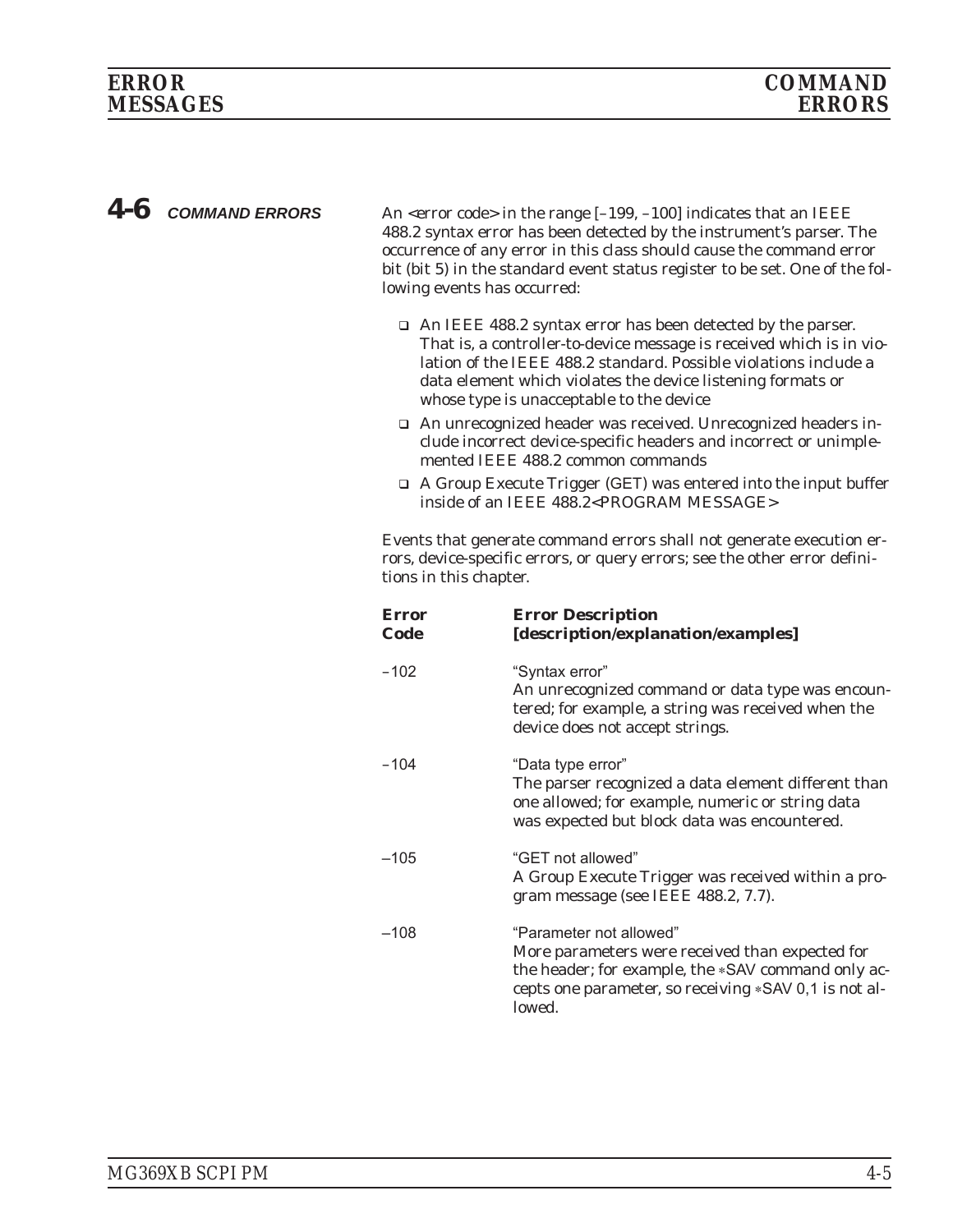| $-109$ | "Missing parameter"<br>Fewer parameters were received than required for<br>the header; for example, the *SAV common com-<br>mand requires one parameter, so receiving *SAV is<br>not allowed.                                                                                                      |
|--------|----------------------------------------------------------------------------------------------------------------------------------------------------------------------------------------------------------------------------------------------------------------------------------------------------|
| $-110$ | "Command Header Error"<br>An error was detected in the header. This error mes-<br>sage should be used when the device cannot detect<br>the more specific errors described for errors -111<br>through $-119$ .                                                                                      |
| $-111$ | "Header Separator Error"<br>A character which is not a legal header separator<br>was encountered while parsing the header; for ex-<br>ample, no white space followed the header, thus<br>*GMC"MACRO" is an error.                                                                                  |
| $-112$ | "Program mnemonic too long"<br>The header contains more than 12 characters (see<br>IEEE 488.2, 7.6.1.4.1).                                                                                                                                                                                         |
| $-113$ | "Undefined header"<br>The header is syntactically correct, but it is unde-<br>fined for this specific device; for example, *XYZ is<br>not defined for any device.                                                                                                                                  |
| $-114$ | "Header suffix out of range"<br>The value of the numeric suffix attached to a pro-<br>gram mnemonic makes the header invalid.                                                                                                                                                                      |
| $-120$ | "Numeric data error"<br>This error, as well as errors $-121$ through $-129$ , are<br>generated when parsing a data element which ap-<br>pears to be numeric, including the nondecimal types.<br>This particular error message should be used if the<br>device cannot detect a more specific error. |
| $-121$ | "Invalid character in number"<br>An invalid character for the data type being parsed<br>was encountered; for example, an alpha in a decimal<br>numeric or a "9" in octal data.                                                                                                                     |
| $-123$ | "Exponent too large"<br>The magnitude of the exponent was larger than<br>32000 (see IEEE 488.2, 7.7.2.4.1).                                                                                                                                                                                        |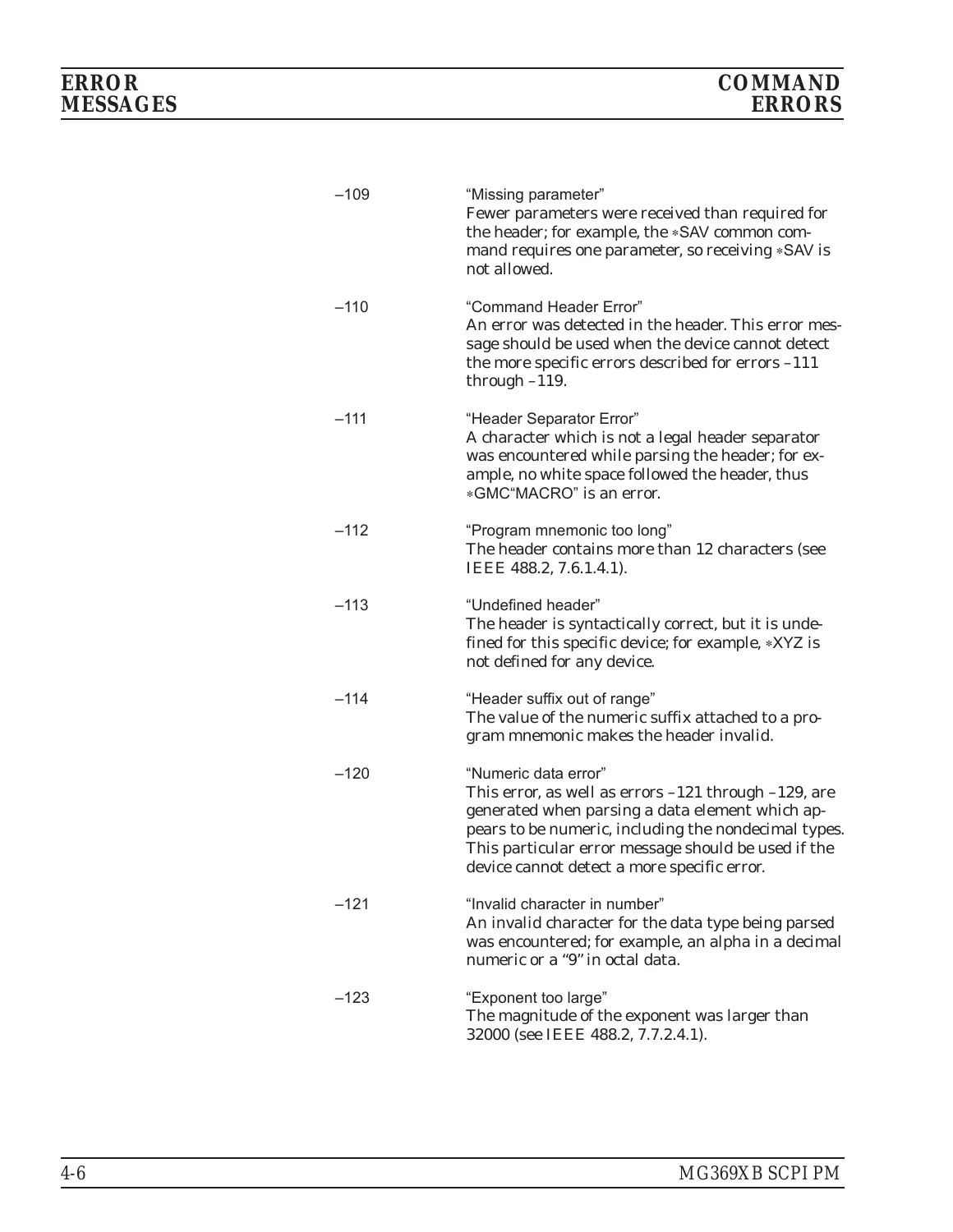| $-124$ | "Too many digits"<br>The mantissa of a decimal numeric data element<br>contained more than 255 digits excluding leading<br>zeros (see IEEE 488.2, 7.7.2.4.1).                                                                          |
|--------|----------------------------------------------------------------------------------------------------------------------------------------------------------------------------------------------------------------------------------------|
| $-128$ | "Numeric data not allowed"<br>A legal numeric data element was received, but the<br>device does not accept one in this position for the<br>header.                                                                                     |
| $-130$ | "Suffix error"<br>This error, as well as errors $-131$ through $-139$ , are<br>generated when parsing a suffix. This particular er-<br>ror message should be used if the device cannot de-<br>tect a more specific error.              |
| $-131$ | "Invalid suffix"<br>The suffix does not follow the syntax described in<br>IEEE 488.2, 7.7.3.2, or the suffix is inappropriate for<br>this device.                                                                                      |
| $-134$ | "Suffix too long"<br>The suffix contained more than 12 characters (see<br>IEEE 488.2, 7.7.3.4).                                                                                                                                        |
| $-138$ | "Suffix not allowed"<br>A suffix was encountered after a numeric element<br>which does not allow suffixes.                                                                                                                             |
| $-140$ | "Character data error"<br>This error, as well as errors 141 through 149, are<br>generated when parsing a character data element.<br>This particular error message should be used if the<br>device cannot detect a more specific error. |
| –141   | "Invalid character data"<br>Either the character data element contains an<br>invalid character or the particular element received<br>is not valid for the header.                                                                      |
| $-144$ | "Character data too long"<br>The character data element contains more than 12<br>characters (see IEEE 488.2, 7.7.1.4).                                                                                                                 |
| –148   | "Character data not allowed"<br>A legal character data element was encountered<br>where prohibited by the device.                                                                                                                      |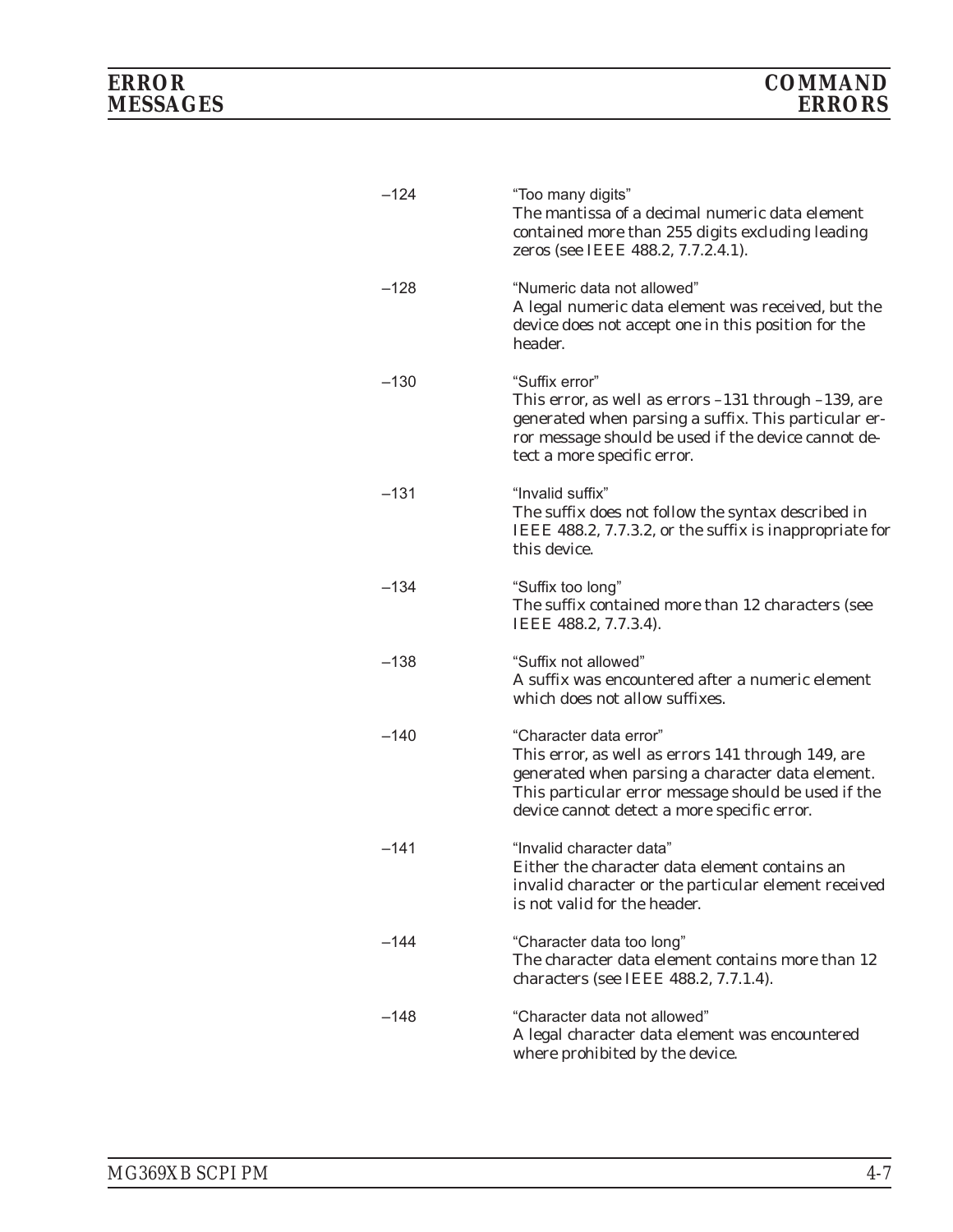| $-150$ | "String data error"<br>This error, as well as errors $-151$ through $-159$ , are<br>generated when parsing a string data element. This<br>particular error message should be used if the de-<br>vice cannot detect a more specific error.     |
|--------|-----------------------------------------------------------------------------------------------------------------------------------------------------------------------------------------------------------------------------------------------|
| $-151$ | "Invalid string data"<br>A string data element was expected, but was invalid<br>for some reasons (see IEEE 488.2, 7.7.5.2); for exam-<br>ple, an END message was received before the termi-<br>nal quote character.                           |
| $-158$ | "String data not allowed"<br>A legal string data element was encountered but<br>was not allowed by the device at this point in pars-<br>ing.                                                                                                  |
| $-160$ | "Block data error"<br>This error, as well as errors $-161$ through $-169$ , are<br>generated when parsing a block data element. This<br>particular error message should be used if the de-<br>vice cannot detect a more specific error.       |
| $-161$ | "Invalid block data"<br>A block data element was expected, but invalid for<br>some reason (see IEEE 488.2, 7.7.6.2); for example,<br>an END message was received before the length was<br>satisfied.                                          |
| $-168$ | "Block data not allowed"<br>A legal block data element was encountered but was<br>not allowed by the device at this point in parsing.                                                                                                         |
| $-170$ | "Expression error"<br>This error, as well as errors $-171$ through $-179$ , are<br>generated when parsing an expression data ele-<br>ment. This particular error message should be used<br>if the device cannot detect a more specific error. |
| $-171$ | "Invalid expression"<br>The expression data element was invalid (see IEEE<br>488.2, 7.7.7.2); for example, unmatched parentheses<br>or an illegal character.                                                                                  |
| $-178$ | "Expression data not allowed"<br>A legal expression data element was encountered<br>but was not allowed by the device at this point in<br>parsing.                                                                                            |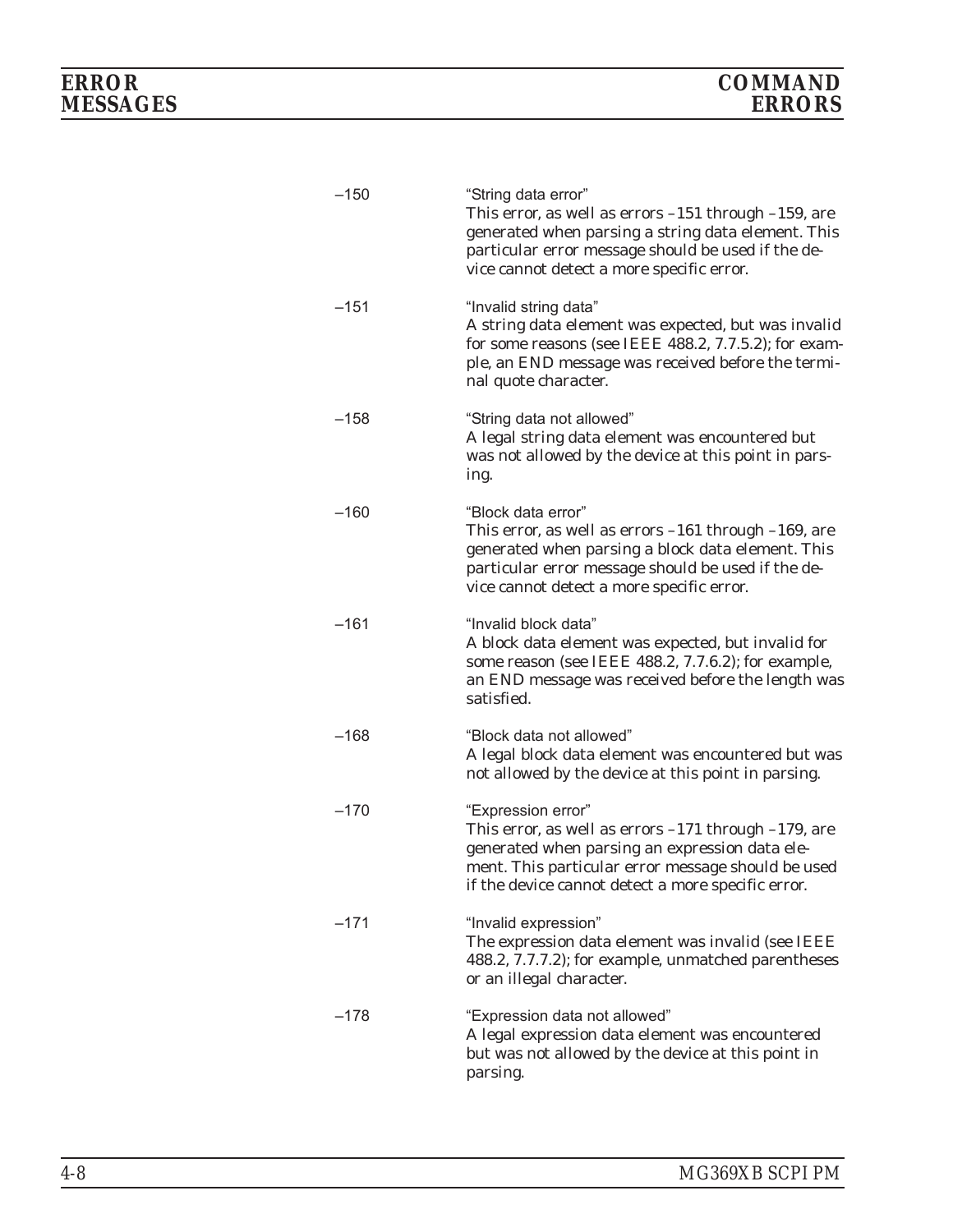| $-180$ | "Macro error"<br>This error, as well as errors $-181$ through $-189$ , are<br>generated when defining a macro or executing a<br>macro. This particular error message should be used<br>if the device cannot detect a more specific error. |
|--------|-------------------------------------------------------------------------------------------------------------------------------------------------------------------------------------------------------------------------------------------|
| $-181$ | "Invalid outside macro definition"<br>Indicates that a macro parameter placeholder<br>(\$ <number) a="" encountered="" macro<br="" of="" outside="" was="">definition.</number)>                                                          |
| $-183$ | "Invalid inside macro definition"<br>Indicates that the program message unit sequence,<br>sent with a *DDT or *DMC command, is syntacti-<br>cally invalid (see IEEE 488.2, 10.7.6.3).                                                     |
| $-184$ | "Macro parameter error"<br>Indicates that a command inside the macro defini-<br>tion had the wrong number or type of parameters.                                                                                                          |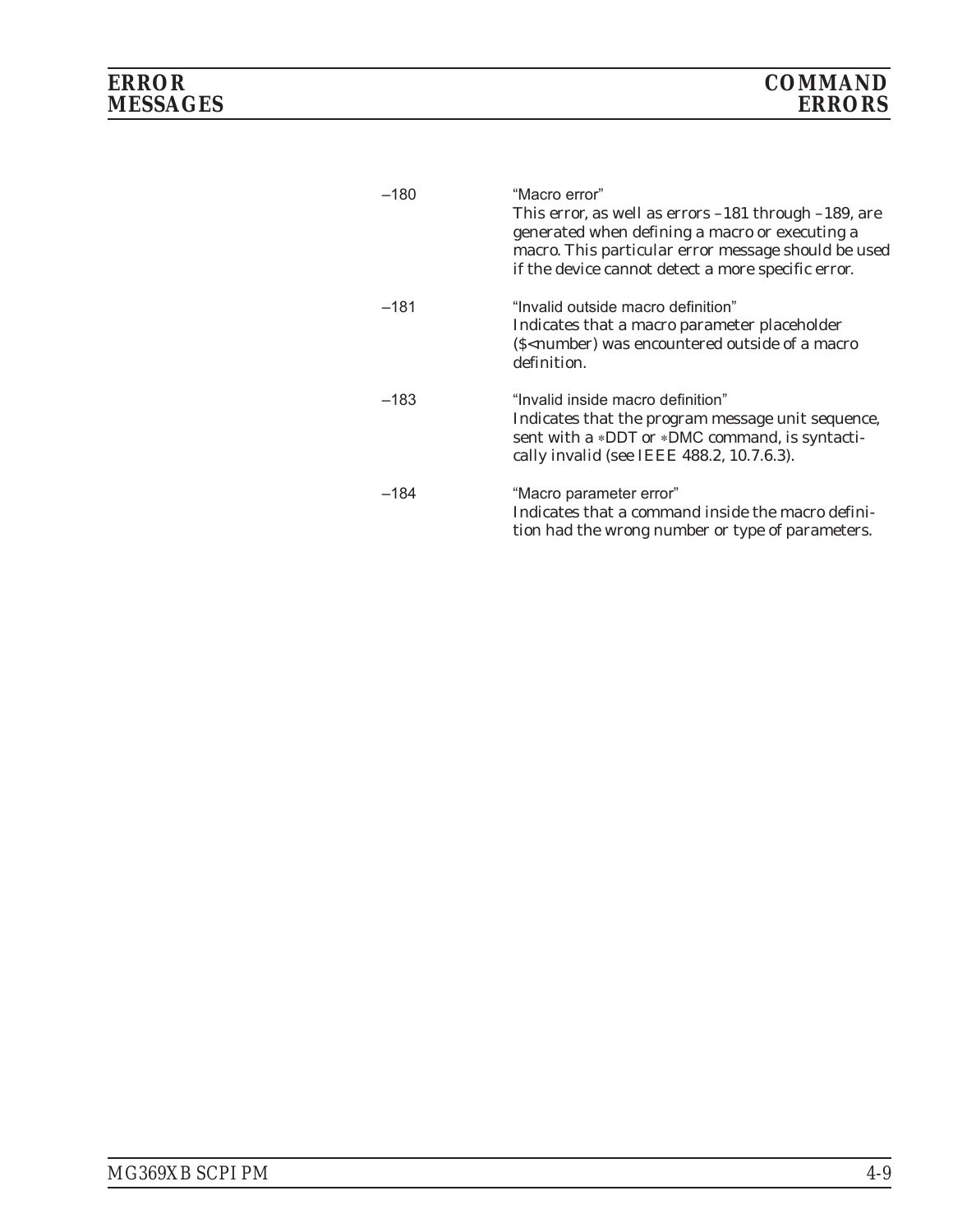*4-7 EXECUTION ERRORS* An <error code> in the range [–299,–200] indicates that an error has been detected by the instrument's execution control block. The occurrence of any error in this class should cause the execution error bit (bit 4) of the standard event status register to be set. One of the following events has occurred:

- □ A <PROGRAM DATA> element following a header was evaluated by the device as outside its legal input range or is otherwise inconsistent with the device's capability
- □ A valid program message could not be properly executed due to some device condition

Execution errors shall be reported by the device after rounding and expression evaluation operations have taken place. Rounding a numeric data element, for example, shall not be reported as an execution error. Events that generate execution errors shall not generate command errors, device-specific errors, or query errors; see the other error definitions in this chapter.

| <b>Error</b><br>Code | <b>Error Description</b><br>[description/explanation/examples]                                                                                                                                                                                                                                                                                 |
|----------------------|------------------------------------------------------------------------------------------------------------------------------------------------------------------------------------------------------------------------------------------------------------------------------------------------------------------------------------------------|
| $-200$               | "Execution error"<br>This is a generic syntax error for devices that cannot<br>detect more specific errors. This code indicates only<br>that an execution error as defined in IEEE 488.2,<br>11.5.1.1.5 has occurred.                                                                                                                          |
| $-201$               | "Invalid while in local"<br>Indicates that a command is not executable while<br>the device is in local due to a hard local control (see<br>IEEE 488.2, 5.6.1.5); for example, a device with a ro-<br>tary switch receives a message which would change<br>the switches state, but the device is in local so the<br>message cannot be executed. |
| $-202$               | "Settings lost due to rtl"<br>Indicates that a setting associated with a hard local<br>control (see IEEE 488.2, 5.6.1.5) was lost when the<br>device was changed to LOCS from REMS or to LWLS<br>from RWLS.                                                                                                                                    |
| $-210$               | "Trigger error"<br>A trigger error occurred in the signal generator.                                                                                                                                                                                                                                                                           |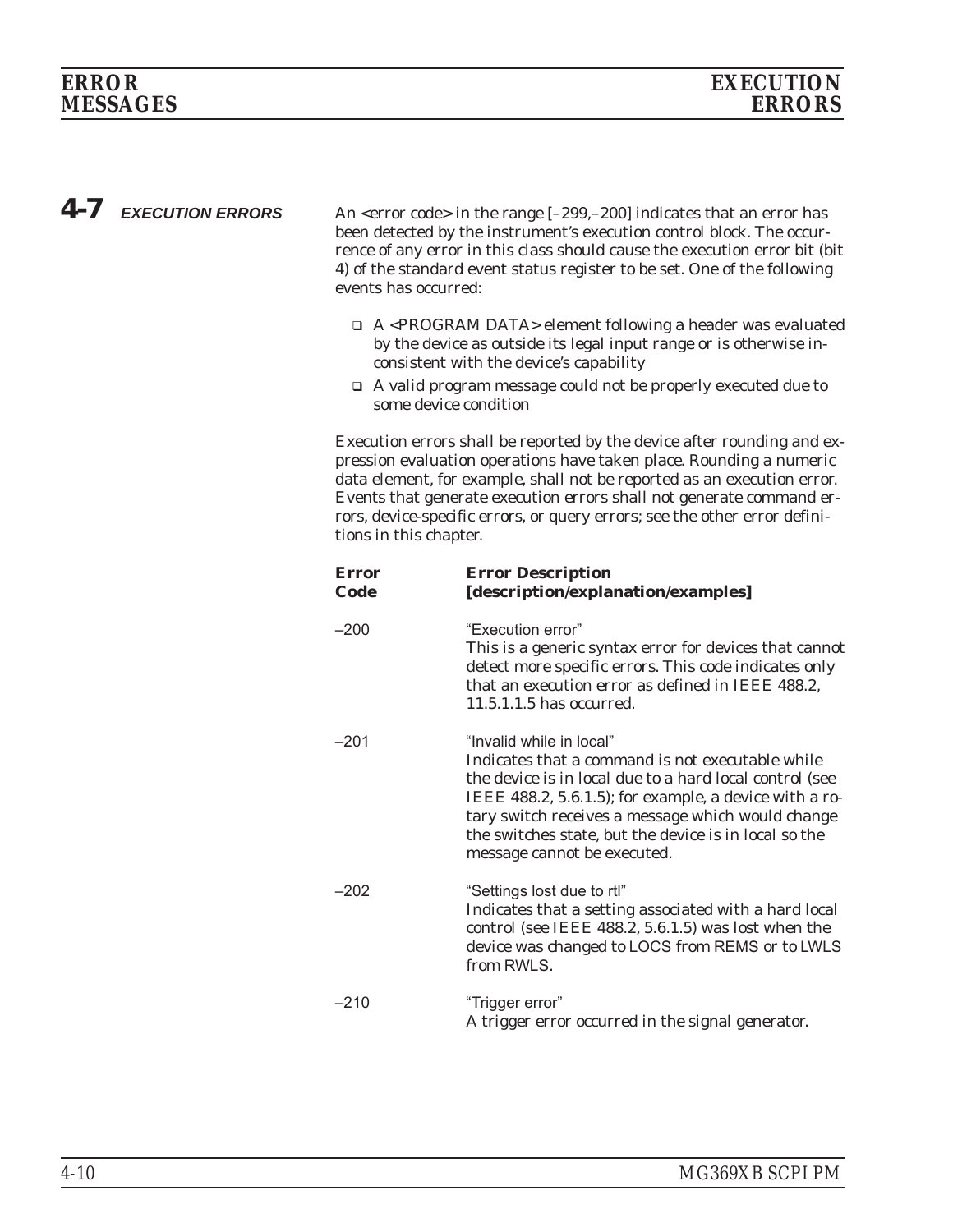| $-211$ | "Trigger Ignored"<br>Indicates that a GET, *TRG, or triggering signal was<br>received and recognized by the device but was ig-<br>nored because of device timing considerations; for<br>example, the device was not ready to respond. Note:<br>a DTO device always ignores GET and treats *TRG<br>as a command error. |
|--------|-----------------------------------------------------------------------------------------------------------------------------------------------------------------------------------------------------------------------------------------------------------------------------------------------------------------------|
| $-212$ | "Arm ignored"<br>Indicates that an arming signal was received and<br>recognized by the device but was ignored.                                                                                                                                                                                                        |
| $-213$ | "Init ignored"<br>Indicates that a request for measurement initiation<br>was ignored as another measurement was already<br>in progress.                                                                                                                                                                               |
| $-214$ | "Trigger deadlock"<br>Indicates that the trigger source for the initiation of<br>a measurement is set to GET and subsequent meas-<br>urement query is received. The measurement cannot<br>be started until a GET is received, but the GET<br>would cause an INTERRUPTED error.                                        |
| $-215$ | "Arm deadlock"<br>Indicates that the arm source for the initiation of a<br>measurement is set to GET and subsequent meas-<br>urement query is received. The measurement cannot<br>be started until a GET is received, but the GET<br>would cause an INTERRUPTED error.                                                |
| –220   | "Parameter error"<br>Indicates that a program data element related error<br>occurred. This error message should be used when<br>the device cannot detect the more specific errors de-<br>scribed for errors $-221$ to $-229$ .                                                                                        |
| -221   | "Settings conflict"<br>Indicates that a legal program data element was<br>parsed but could not be executed due to the current<br>device state (see IEEE 488.2, 6.4.5.3 and 11.5.1.1.5).                                                                                                                               |
| $-222$ | "Data out of range"<br>Indicates that a legal program data element was<br>parsed but could not be executed because the inter-<br>preted value was outside the legal range as defined<br>by the device (see IEEE 488.2, 11.5.1.1.5).                                                                                   |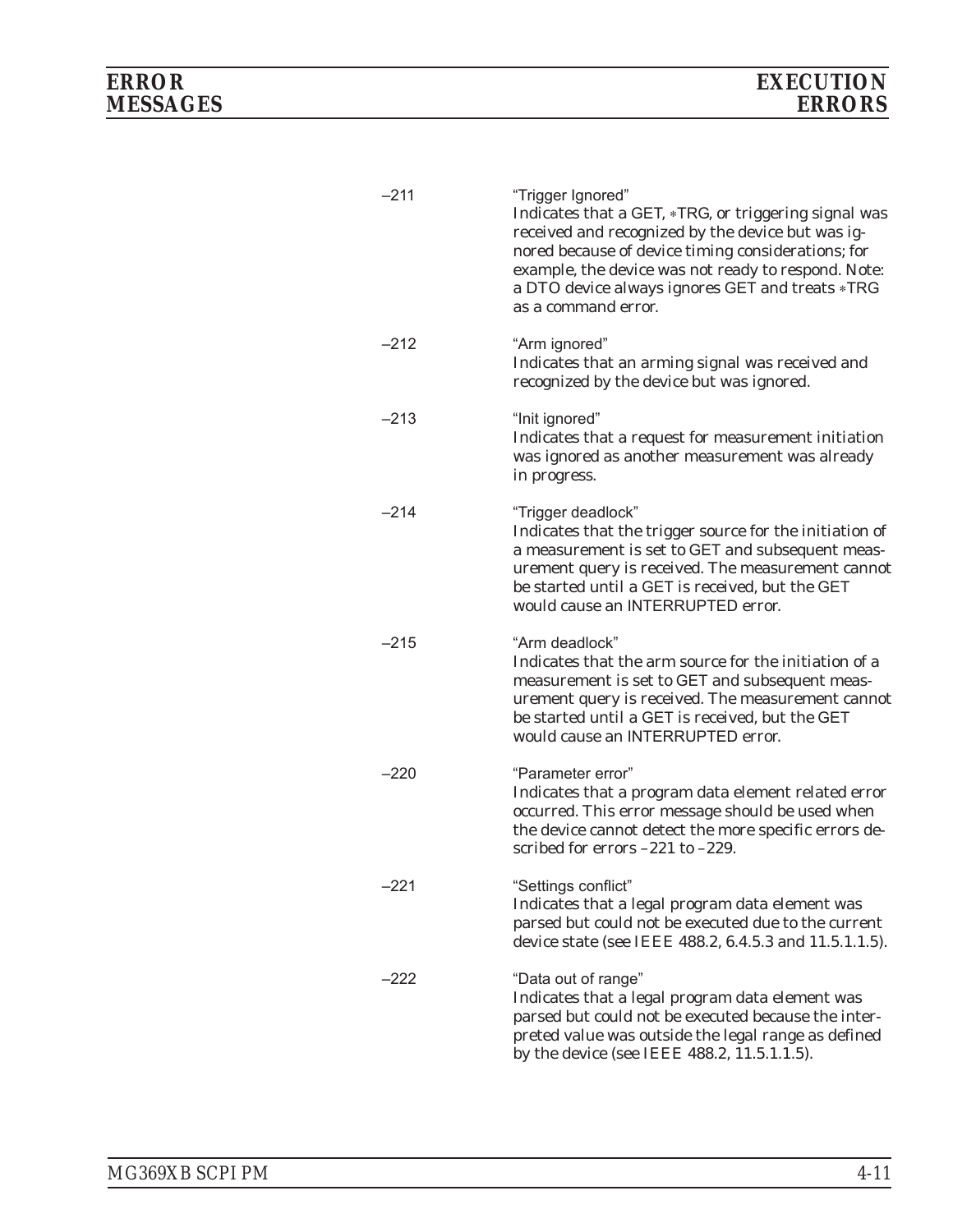| –223   | "Too much data"<br>Indicates that a legal program data element of<br>block, expression, or string type was received that<br>contained more data than the device could handle<br>due to memory or related device-specific require-<br>ments.                                                                                                                                           |
|--------|---------------------------------------------------------------------------------------------------------------------------------------------------------------------------------------------------------------------------------------------------------------------------------------------------------------------------------------------------------------------------------------|
| –224   | "Illegal parameter value"<br>Used where exact value, from a list of possibles, was<br>expected.                                                                                                                                                                                                                                                                                       |
| $-230$ | "Data corrupt or stale"<br>Possibly invalid data; new reading started but not<br>completed since last access.                                                                                                                                                                                                                                                                         |
| $-231$ | "Data questionable"<br>Indicates that measurement accuracy is suspect.                                                                                                                                                                                                                                                                                                                |
| $-240$ | "Hardware error"<br>Indicates that a legal program command or query<br>could not be executed because of a hardware prob-<br>lem in the device. Definition of what constitutes a<br>hardware problem is completely device-specific. This<br>error message should be used when the device can-<br>not detect the more specific errors described for er-<br>rors $-241$ through $-249$ . |
| $-241$ | "Hardware missing"<br>Indicates that a legal program command or query<br>could not be executed because of missing device<br>hardware; for example, an option was not installed.<br>Definition of what constitutes missing hardware is<br>completely device specific.                                                                                                                  |
| $-250$ | "Mass storage error"<br>Indicates that a mass storage error occurred. This<br>error message should be used when the device can-<br>not detect the more specific errors described for er-<br>rors $-251$ through $-259$ .                                                                                                                                                              |
| $-251$ | "Missing mass storage"<br>Indicates that a legal program command or query<br>could not be executed because of missing mass stor-<br>age; for example, an option that was not installed.<br>Definition of what constitutes missing mass storage<br>is device-specific.                                                                                                                 |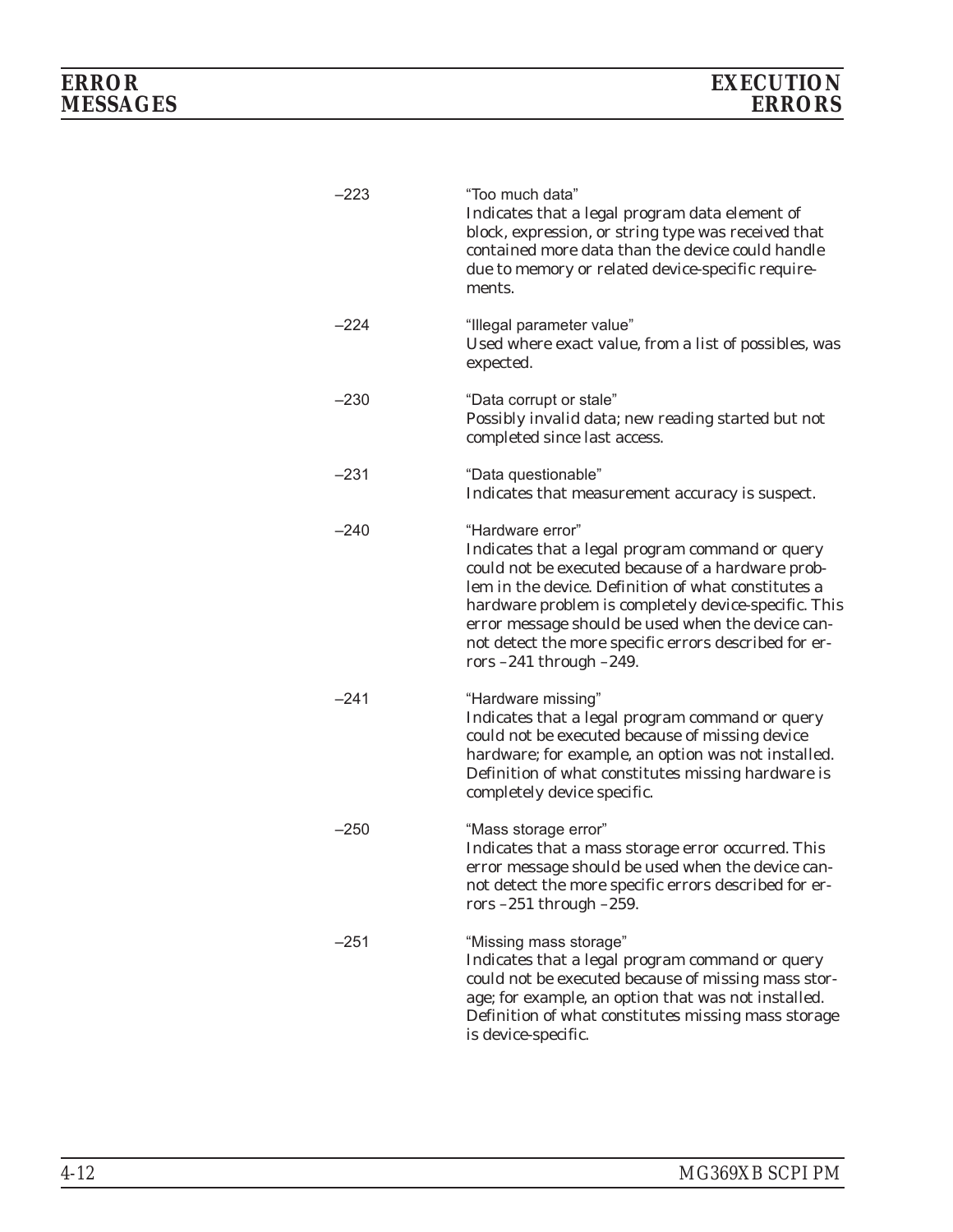| $-252$ | "Missing media"<br>Indicates that a legal program command or query<br>could not be executed because of missing media; for<br>example, no disk. Definition of what constitutes<br>missing media is device-specific.                                                                                                        |
|--------|---------------------------------------------------------------------------------------------------------------------------------------------------------------------------------------------------------------------------------------------------------------------------------------------------------------------------|
| –253   | "Corrupt media"<br>Indicates that a legal program command or query<br>could not be executed because of corrupt media; for<br>example, bad disk or wrong format. Definition of<br>what constitutes corrupt media is device-specific.                                                                                       |
| –254   | "Media full"<br>Indicates that a legal program command or query<br>could not be executed because the media was full;<br>for example, there is no room on the disk. The defi-<br>nition of what constitutes a full media is device-<br>specific.                                                                           |
| $-255$ | "Directory full"<br>Indicates that a legal program command or query<br>could not be executed because the media directory<br>was full. The definition of what constitutes a full<br>media directory is device-specific.                                                                                                    |
| –256   | "File name not found"<br>Indicates that a legal program command or query<br>could not be executed because the file name on the<br>device media was not found; for example, an attempt<br>was made to read or copy a nonexistent file. The<br>definition of what constitutes a file not being found<br>is device-specific. |
| $-257$ | "File name error"<br>Indicates that a legal program command or query<br>could not be executed because the file name on the<br>device media was in error; for example, an attempt<br>was made to copy to a duplicate file name. The defi-<br>nition of what constitutes a file name error is<br>device-specific.           |
| $-258$ | "Media protected"<br>Indicates that a legal program command or query<br>could not be executed because the media was pro-<br>tected; for example, the write-protect tab on a disk<br>was present. The definition of what constitutes pro-<br>tected media is device-specific.                                              |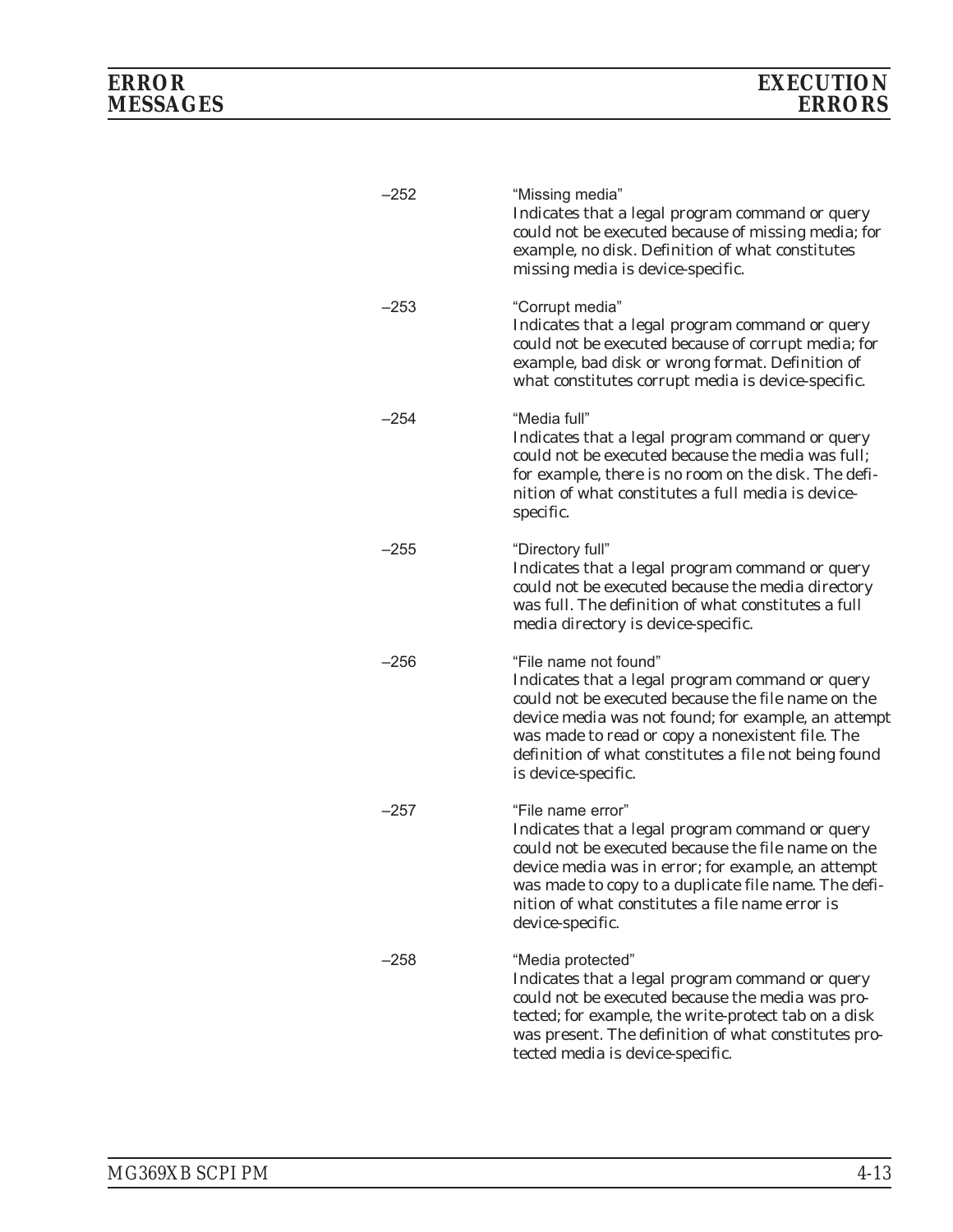| $-260$ | "Expression error"<br>Indicates that an expression program data element<br>related error occurred. This error message should be<br>used when the device cannot detect the more spe-<br>cific errors described for errors -261 through -269.                                                                                |
|--------|----------------------------------------------------------------------------------------------------------------------------------------------------------------------------------------------------------------------------------------------------------------------------------------------------------------------------|
| $-261$ | "Math error in expression"<br>Indicates that a syntactically legal expression pro-<br>gram data element could not be executed due to a<br>math error; for example, a divide-by-zero was at-<br>tempted. The definition of math error is device<br>-specific.                                                               |
| –270   | "Macro error"<br>Indicates that a macro-related execution error oc-<br>curred. This error message should be used when the<br>device cannot detect the more specific errors de-<br>scribed for errors -271 through -279.                                                                                                    |
| $-271$ | "Macro syntax error"<br>Indicates that a syntactically legal macro program<br>data sequence, according to IEEE 488.2, 10.7.2,<br>could not be executed due to a syntax error within<br>the macro definition (see IEEE 488.2, 10.7.6.3).                                                                                    |
| –272   | "Macro execution error"<br>Indicates that a syntactically legal macro program<br>data sequence could not be executed due to a some<br>error in the macro definition (see IEEE 488.2,<br>$10.7.6.3$ ).                                                                                                                      |
| –273   | "Illegal macro label"<br>Indicates that the macro label defined in the *DMC<br>command was a legal string syntax, but could not be<br>accepted by the device (see IEEE 488.2, 10.7.3 and<br>10.7.6.2); for example, the label was too long, the<br>same as a common command header, or contained<br>invalid header syntax. |
| –274   | "Macro parameter error"<br>Indicates that the macro definition improperly used<br>a macro parameter placeholder (see IEEE 488.2,<br>$10.7.3$ ).                                                                                                                                                                            |
| –275   | "Macro definition too long"<br>Indicates that a syntactically legal macro program<br>data sequence could not be executed because the<br>string or block contents were too long for the device<br>to handle (see IEEE 488.2, 10.7.6.1).                                                                                     |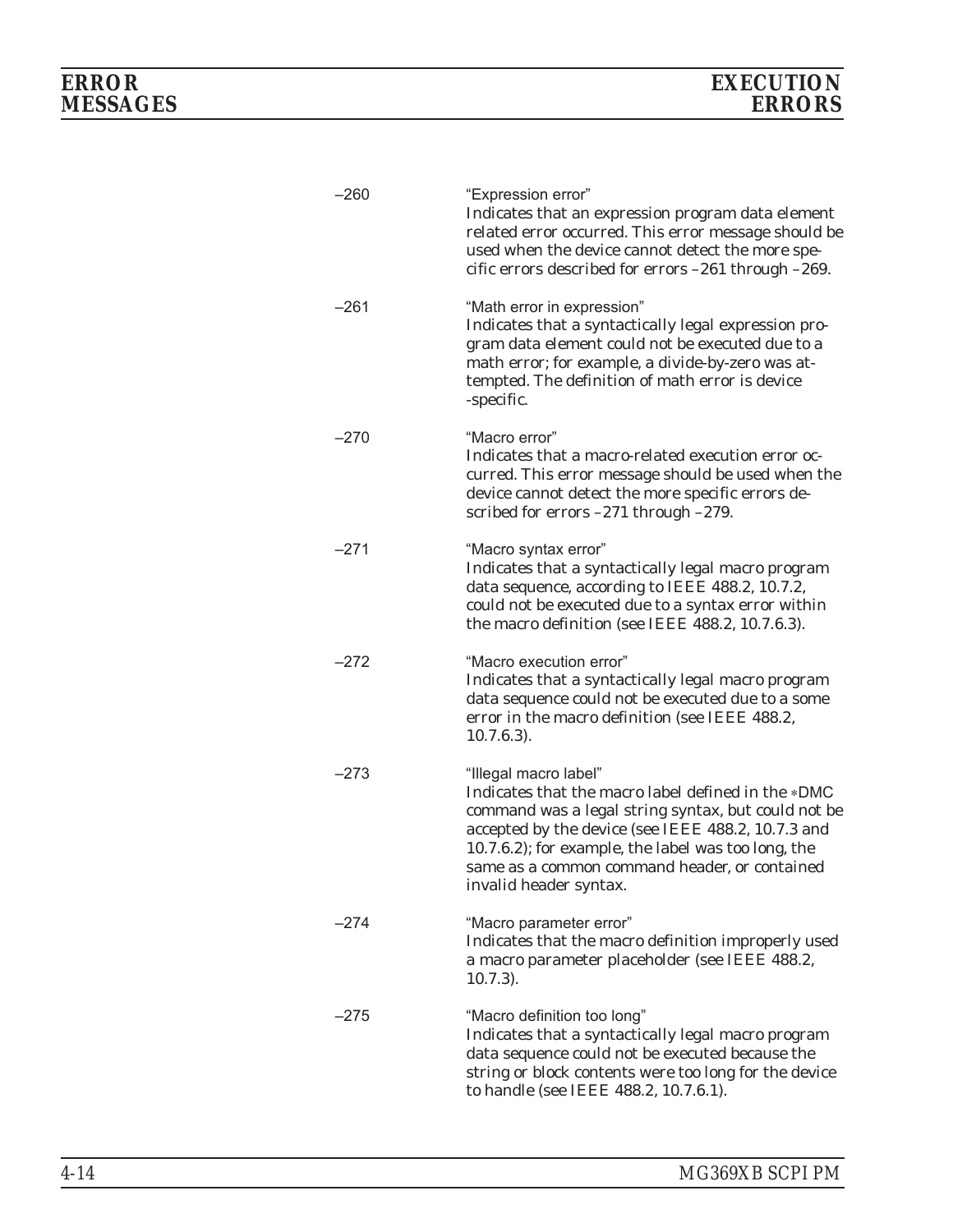| $-276$ | "Macro recursion error"<br>Indicates that a syntactically legal macro program<br>data sequence could not be executed because the de-<br>vice found it to be recursive (see IEEE 488.2,<br>$10.7.6.6$ ).                                |
|--------|----------------------------------------------------------------------------------------------------------------------------------------------------------------------------------------------------------------------------------------|
| –277   | "Macro redefinition not allowed"<br>Indicates that a syntactically legal macro label in<br>the *DMC command could not be executed because<br>the macro label was already defined (see IEEE<br>488.2, 10.7.6.4).                        |
| –278   | "Macro header not found"<br>Indicates that a syntactically legal macro label in<br>the *GMC? query could not be executed because the<br>header was not previously defined.                                                             |
| –280   | "Program error"<br>Indicates that a downloaded program-related execu-<br>tion error occurred. This error message should be<br>used when the device cannot detect the more spe-<br>cific errors described for errors -281 through -289. |
| –281   | "Cannot create program"<br>Indicates that an attempt to create a program was<br>unsuccessful. A reason for the failure might include<br>not enough memory.                                                                             |
| –282   | "Illegal program name"<br>The name used to reference a program was invalid;<br>for example, redefining an existing program, delet-<br>ing a nonexistent program, or in general, referenc-<br>ing a nonexistent program.                |
| –283   | "Illegal variable name"<br>An attempt was made to reference a nonexistent<br>variable in a program.                                                                                                                                    |
| –284   | "Program currently running"<br>Certain operations dealing with programs may be il-<br>legal while the program is running; for example, de-<br>leting a running program might not be possible.                                          |
| –285   | "Program syntax error"<br>Indicates that a syntax error appears in a down-<br>loaded program. The syntax used when parsing the<br>downloaded program is device-specific.                                                               |
| $-286$ | "Program runtime error"                                                                                                                                                                                                                |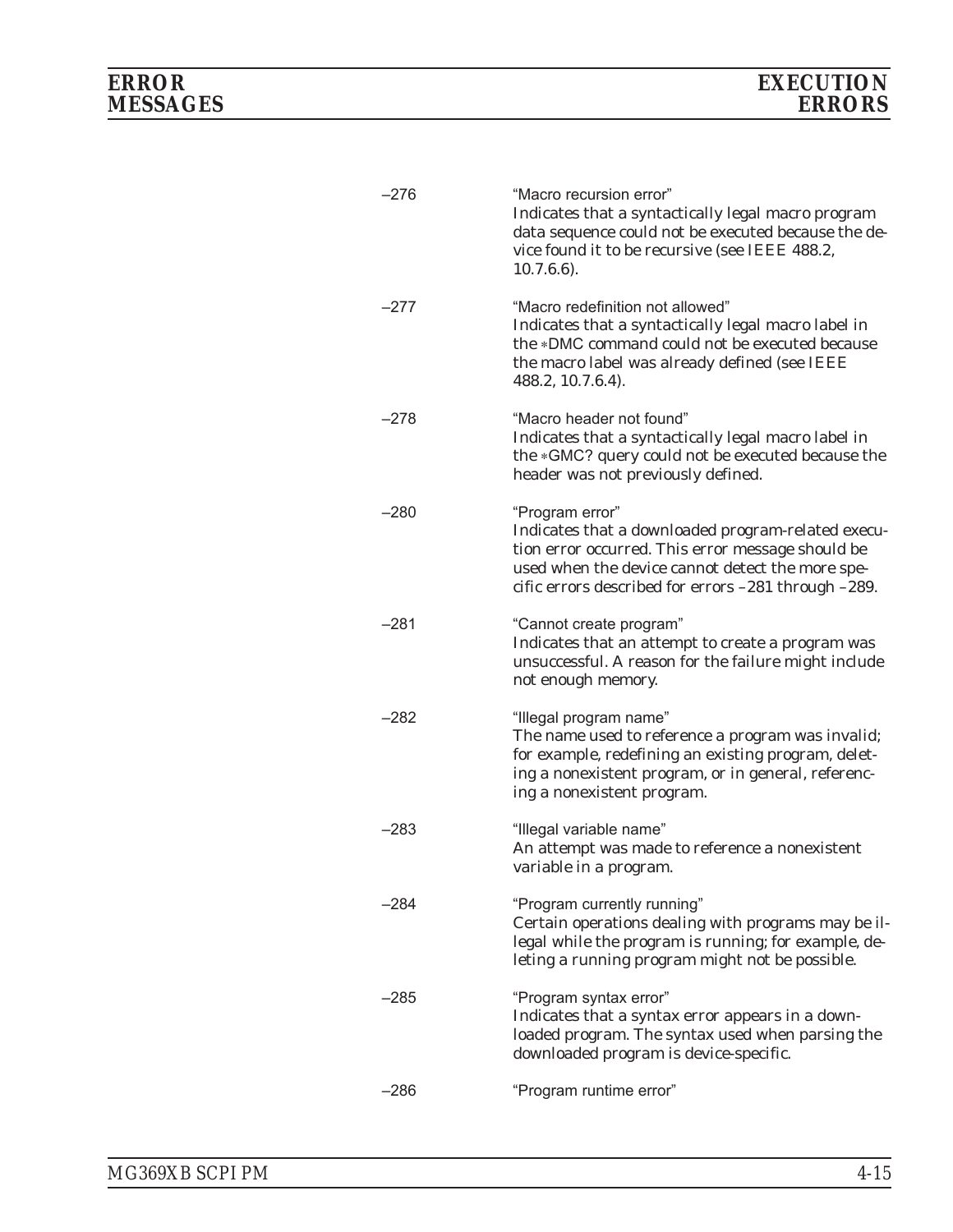# **MESSAGES**

*4-8 DEVICE-SPECIFIC ERRORS*

An <error code> in the range [–399,–300] or [1, 32767] indicates that the instrument has detected an error which is not a command error, a query error, or an execution error; some device operations did not properly complete, possibly due to an abnormal hardware or firmware condition. These codes are also used for self-test response errors. The occurrence of any error in this class should cause the device-specific error bit (bit 3) in the standard event status register to be set. The meaning of positive error codes is device-dependent and may be enumerated or bit mapped; the <error message> string for positive error codes is not defined by SCPI and available to the device designer. Note that the string is not optional; if the designer does not wish to implement a string for a particular error, the null string should be sent (for example, 42,""). The occurrence of any error in this class should cause the device-specific error bit (bit 3) in the standard event status register to be set. Events that generate device-specific errors shall not generate command errors, execution errors, or query errors; see the other error definitions in this chapter.

| <b>Error</b><br>Code | <b>Error Description</b><br>[description/explanation/examples]                                                                                                                                                                                  |
|----------------------|-------------------------------------------------------------------------------------------------------------------------------------------------------------------------------------------------------------------------------------------------|
| $-300$               | "Device-specific error"<br>This is the generic device-dependent error for de-<br>vices that cannot detect more specific errors. This<br>code indicates only that a Device-Dependent Error<br>as defined in IEEE 488.2, 11.5.1.1.6 has occurred. |
| $-310$               | "System error"<br>Indicates that some error, termed "system error" by<br>the device, has occurred. This code is device-<br>dependent.                                                                                                           |
| $-311$               | "Memory error"<br>Indicates that an error was detected in the device's<br>memory. The scope of this error is device-dependent.                                                                                                                  |
| $-312$               | "PUD memory lost"<br>Indicates that the protected user data saved by the<br>*PUD command has been lost.                                                                                                                                         |
| $-313$               | "Calibration memory lost"<br>Indicates that nonvolatile calibration data used by<br>the *CAL? command has been lost.                                                                                                                            |
| $-314$               | "Save/recall memory lost"<br>Indicates that the nonvolatile data saved by the<br>*SAV? command has been lost.                                                                                                                                   |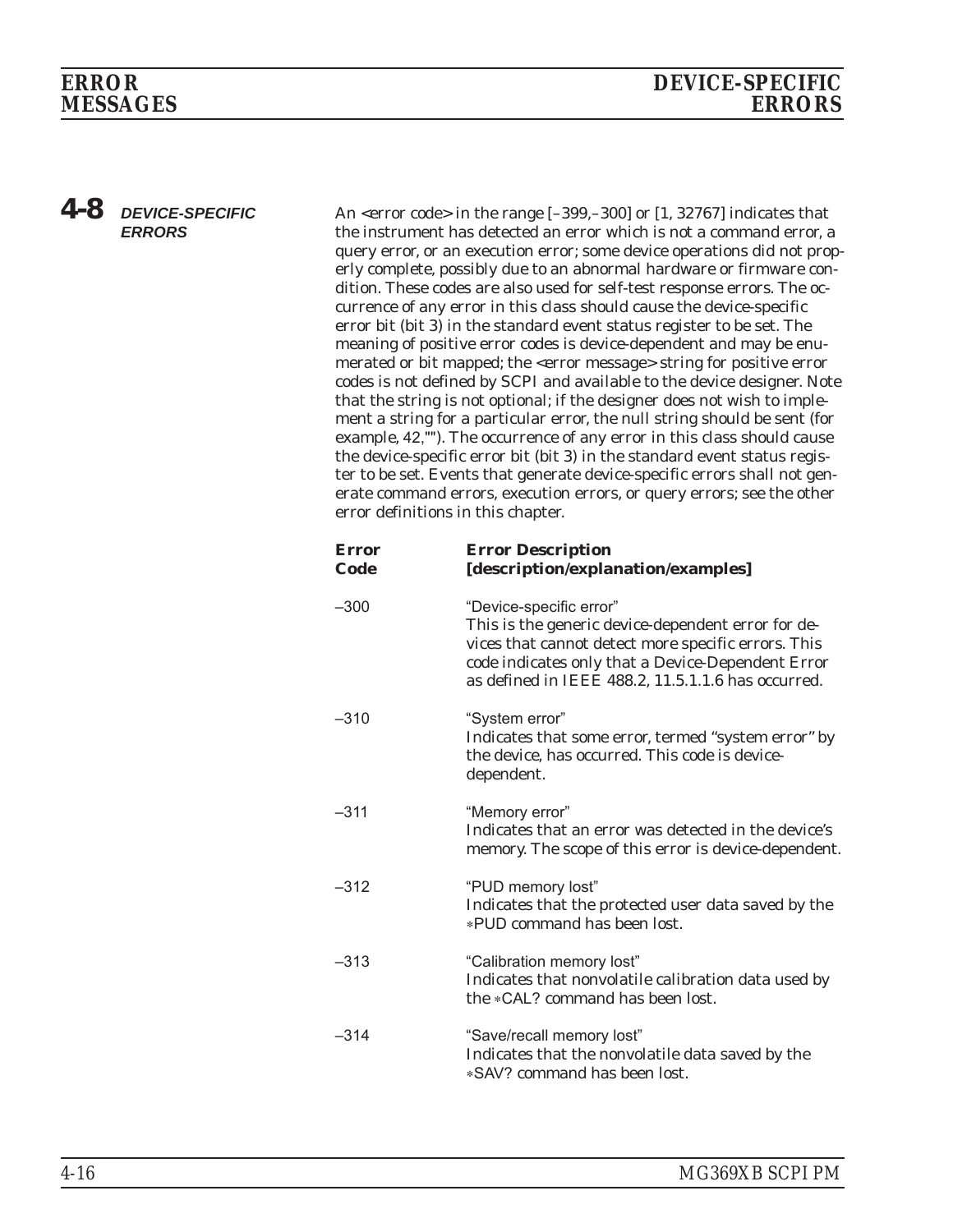| $-315$ | "Configuration memory lost"<br>Indicates that nonvolatile configuration data saved<br>by the device has been lost. The meaning of this er-<br>ror is device-specific.                                             |
|--------|-------------------------------------------------------------------------------------------------------------------------------------------------------------------------------------------------------------------|
| $-330$ | "Self-test failed"                                                                                                                                                                                                |
| $-350$ | "Queue overflow"<br>A specific code entered into the queue in lieu of the<br>code that caused the error. This code indicates that<br>there is no room in the queue and an error occurred<br>but was not recorded. |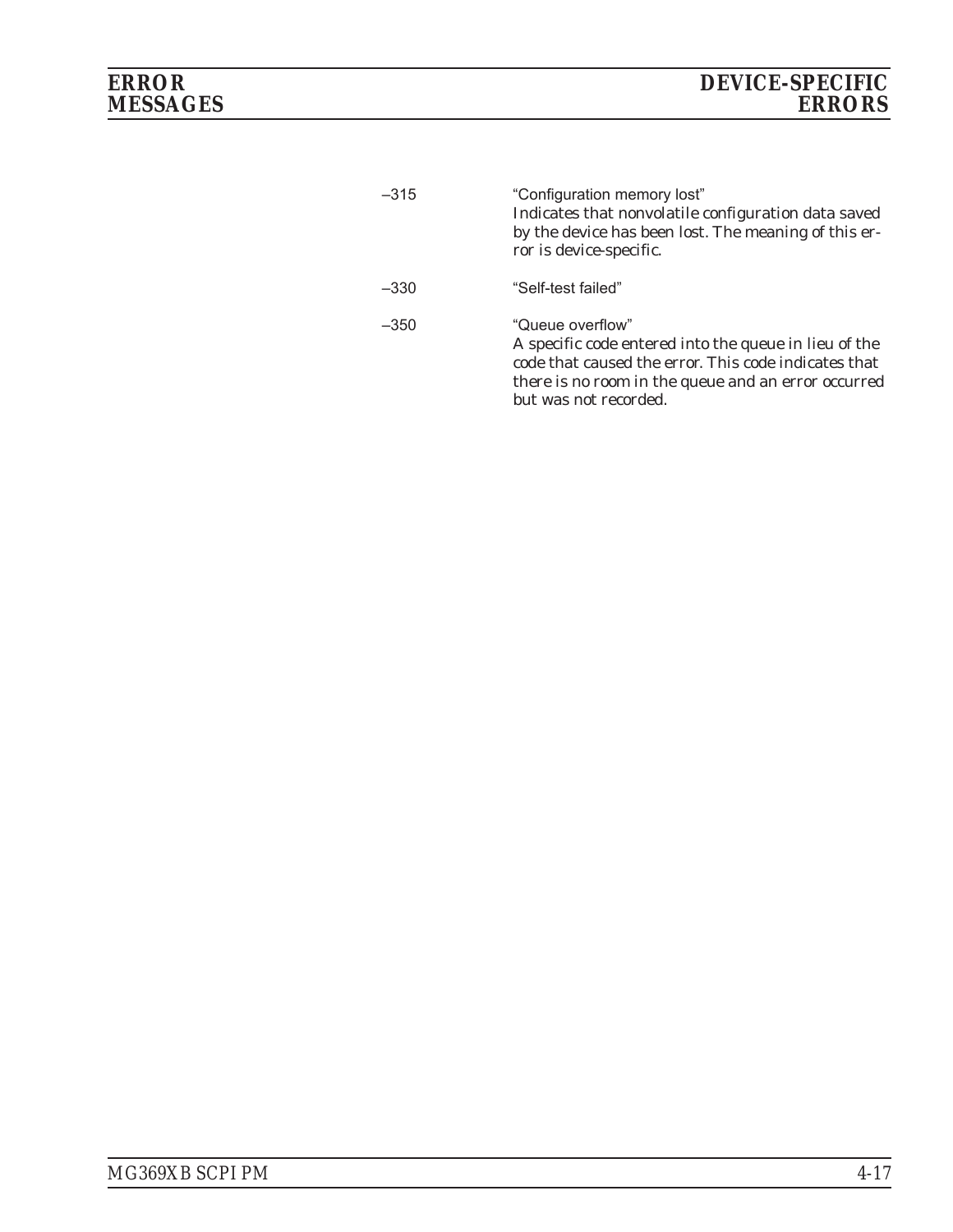*4-9 QUERY ERRORS* An <error code> in the range [–499,–400] indicates that the output queue control of the instrument has detected a problem with the message exchange protocol described in IEEE 488.2, Chapter 6. The occurrence of any error in this class should cause the query error bit (bit 2) in the standard event status register to be set. These errors correspond to message exchange protocol errors described in IEEE 488.2, Section 6.5. One of the following is true:

- □ An attempt is being made to read data from the output queue when no output is either present or pending
- □ Data in the output queue has been lost

Events that generate query errors shall not generate command errors, execution errors, or device-specific errors; see the other error definitions in this chapter.

| <b>Error</b><br>Code | <b>Error Description</b><br>[description/explanation/examples]                                                                                                                                                                           |
|----------------------|------------------------------------------------------------------------------------------------------------------------------------------------------------------------------------------------------------------------------------------|
| $-400$               | "Query error"<br>This is the generic query error for devices that can-<br>not detect more specific errors. This code indicates<br>only that a Query Error as defined in IEEE 488.2,<br>11.5.1.1.7 and 6.3 has occurred.                  |
| $-410$               | "Query INTERRUPTED"<br>Indicates that a condition causing an INTER-<br>RUPTED Query error occurred (see IEEE 488.2,<br>6.3.2.3); for example, a query followed by a DAB or<br>GET before a response was completely sent.                 |
| $-420$               | "Query UNTERMINATED"<br>Indicates that a condition causing as UNTERMI-<br>NATED Query error occurred (see IEEE 488.2,<br>6.3.2.2); for example, the device was addressed to<br>talk and an incomplete program message was re-<br>ceived. |
| -430                 | "Query DEADLOCKED"<br>Indicates that a condition causing a DEADLOCKED<br>Query error occurred (see IEEE 488.2, 6.3.1.7); for<br>example, both input and output buffer are full and<br>the device cannot continue.                        |
| -440                 | "Query UNTERMINATED after indefinite response"<br>Indicates that a query was received in the same pro-<br>gram message after a query requesting an indefinite<br>response was executed (see IEEE 488.2, 6.5.7.5.7).                      |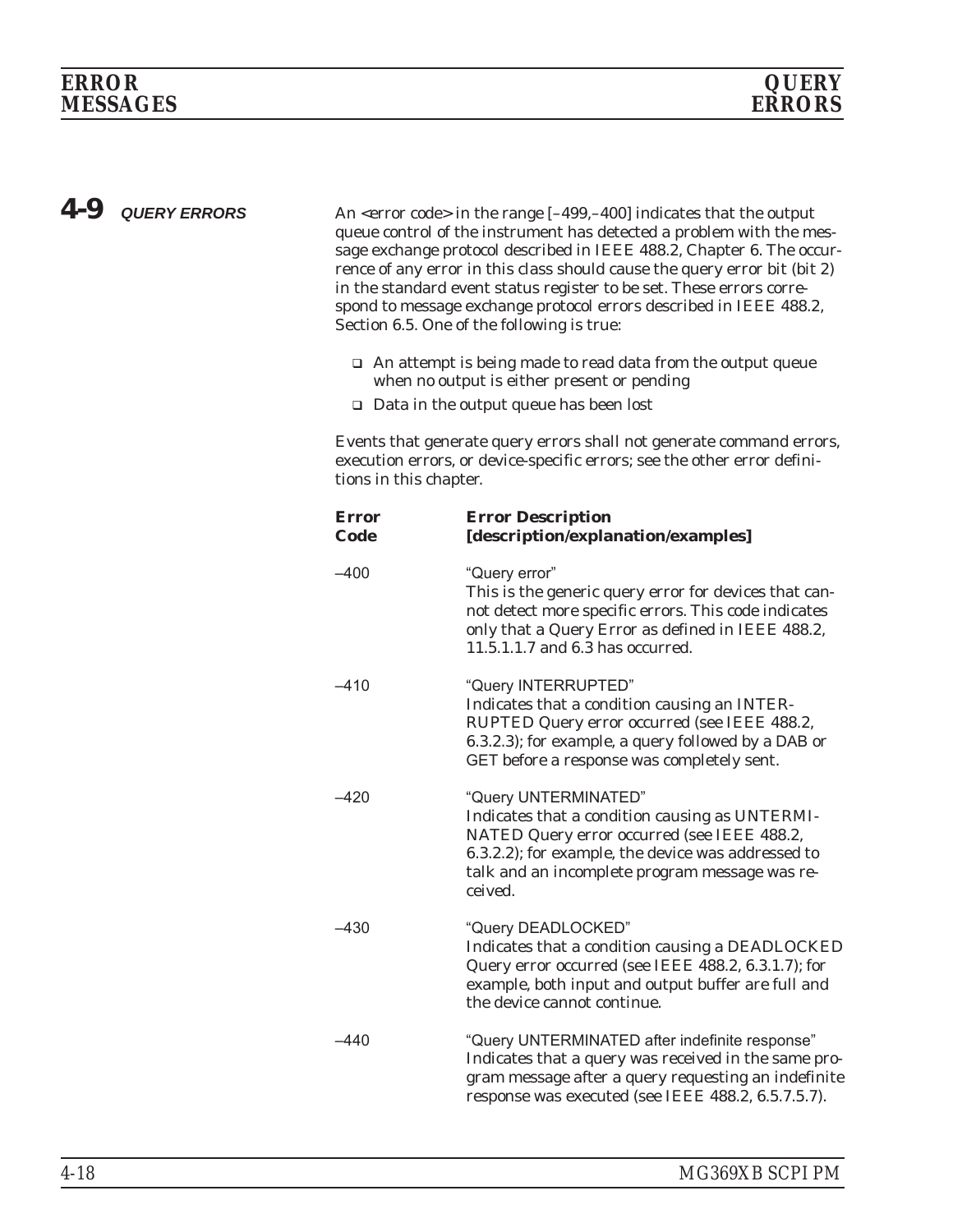*4-10 PARSER ERRORS* An <error code> in the range [201, 212] is generated by the instrument's parser in response to the error condition described.

| <b>Error</b><br>Code | <b>Error Description</b><br>[description/explanation/examples]                                              |
|----------------------|-------------------------------------------------------------------------------------------------------------|
| 201                  | "Query only"<br>Indicates the command is a query command only.                                              |
| 202                  | "No query allowed"<br>Indicates that a query form of the command is not<br>available.                       |
| 203                  | "Parameter(s) not expected"<br>Indicates that the command does not take any pa-<br>rameter(s).              |
| 204                  | "Constant not allowed in STATUS subsystem"                                                                  |
| 207                  | "Enumeric value not in union"<br>Indicates an illegal parameter was sent with the<br>command.               |
| 208                  | "Illegal number of parameters"<br>Indicates an illegal number of parameters was sent<br>with the command.   |
| 210                  | "Run out of memory handle"<br>Indicates an internal parser problem.                                         |
| 211                  | "Unit not matched"<br>Indicates the parameter unit does not match any de-<br>fined unit for this parameter. |
| 212                  | "Unit not required"<br>Indicates no unit is required with this parameter.                                   |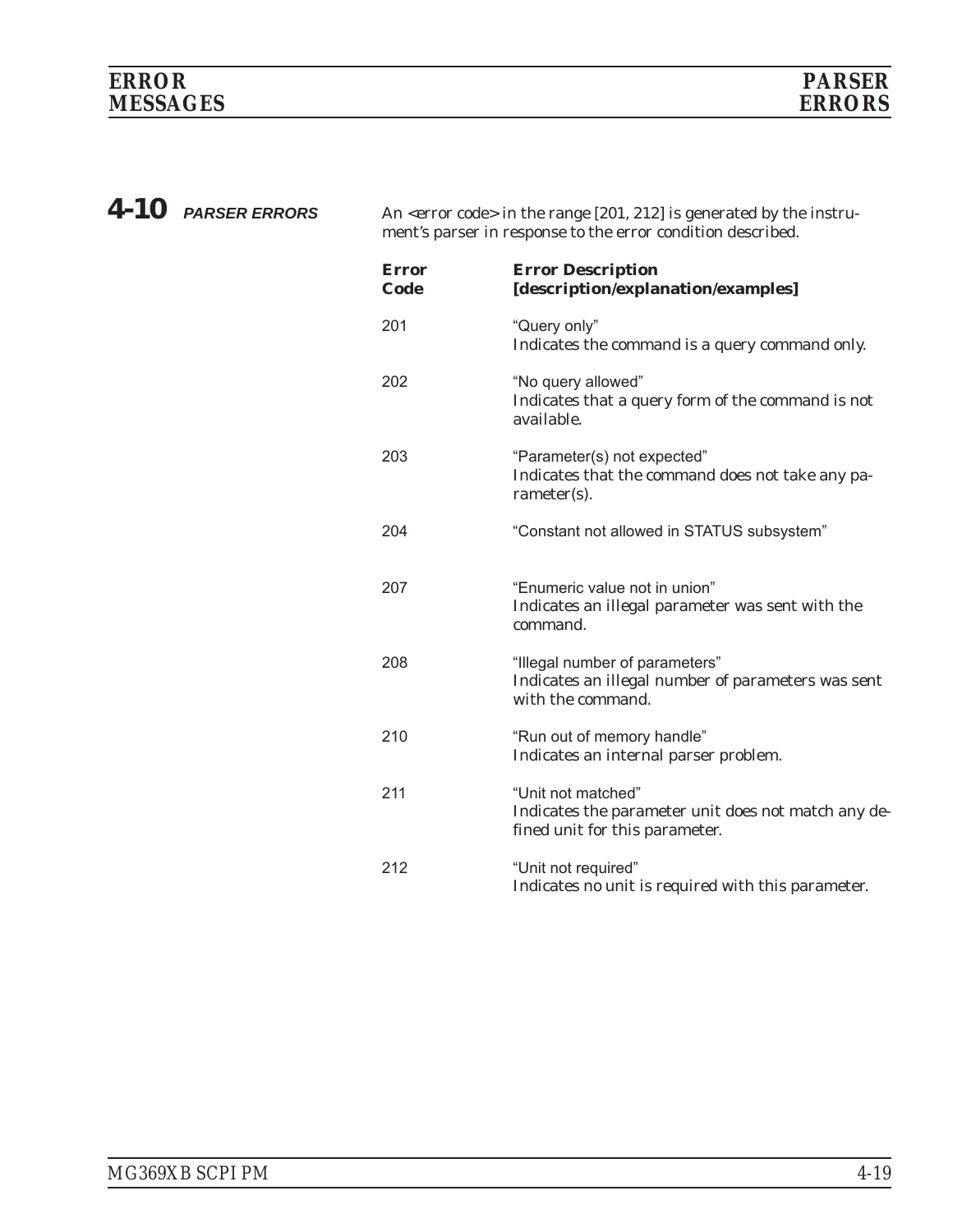*4-11 SELF-TEST ERRORS* An <error code> in the range [100, 199] indicates that a failure has occurred during instrument self-test. The error messages are placed in the error queue in the order they occur.

| <b>Error</b><br>Code | <b>Error Description</b><br>[description/explanation/examples]                                                                                                              |
|----------------------|-----------------------------------------------------------------------------------------------------------------------------------------------------------------------------|
| 100                  | "Failed: DVM ground offset"<br>Indicates self-test failed because of a calibration-<br>related problem.                                                                     |
| 101                  | "Failed: DVM +10V ref."<br>Indicates self-test failed because of either a<br>calibration-related problem or a defective +10 Volt<br>reference.                              |
| 102                  | "Failed: DVM -10V ref."<br>Indicates self-test failed because of either a<br>calibration-related problem or a defective -10 Volt<br>reference.                              |
| 105                  | "Failed: Power Supply Voltages(s) out of regulation"<br>Indicates one or more of the voltages from the power<br>supply is out of regulation.                                |
| 106                  | "Not locked: Power supply"<br>Indicates the power supply is not phase-locked to<br>the 400 kHz reference frequency.                                                         |
| 107                  | "Failed; Sweep time circuitry"<br>Indicates the sweep timing is out of tolerance or has<br>failed.                                                                          |
| 108                  | "Not ready: Crystal oven cold"<br>Indicates the 100 MHz crystal oven or the Option 16<br>high-stability 10 MHz crystal oscillator has not<br>reached operating temperature. |
| 109                  | "Not locked: Ext 10MHZ"<br>Indicates the reference loop is not phase-locked to<br>the external 10 MHz reference.                                                            |
| 110                  | "Not locked: High Stability crystal"<br>Indicates the reference loop is not phase-locked to<br>the high stability 10 MHz crystal oscillator.                                |
| 111                  | "Not locked: Fine Loop"<br>Indicates one or more of the oscillators within the<br>fine loop is not phase-locked.                                                            |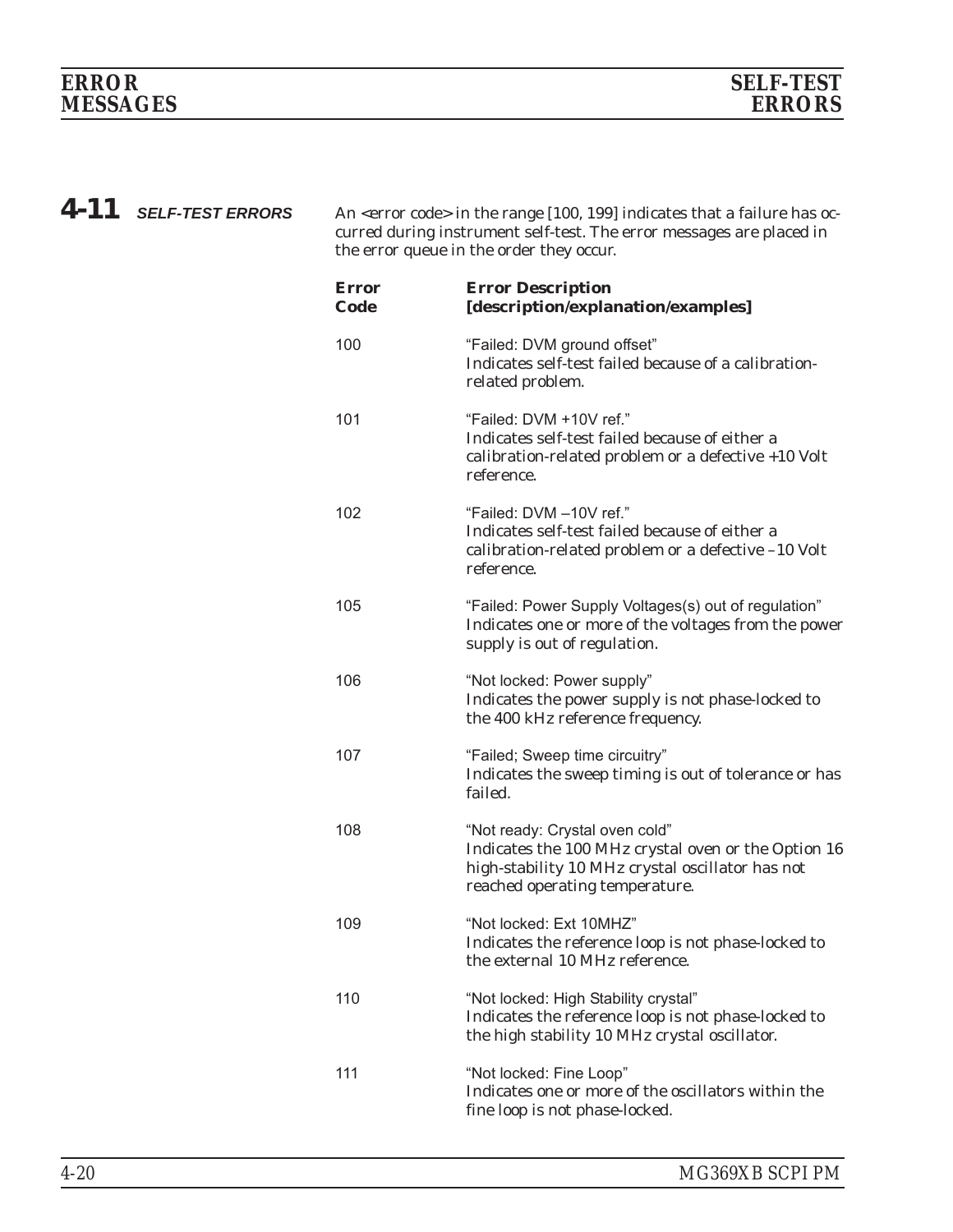# *ERROR SELF-TEST MESSAGES ERRORS*

| 112 | "Not locked: Coarse Loop"<br>Indicates the coarse loop oscillator is not phase-<br>locked.                            |
|-----|-----------------------------------------------------------------------------------------------------------------------|
| 113 | "Not locked: YIG Loop"<br>Indicates the YIG loop is not phase-locked.                                                 |
| 114 | "Not locked: Down Converter"<br>Indicates the local oscillator in the down converter<br>assembly is not phase-locked. |
| 115 | "Failed: Not Locked indicator"<br>Indicates failure of the not phase-locked indicator<br>circuit.                     |
| 116 | "Failed: FM loop gain circuit"<br>Indicates the FM loop has failed or the loop gain is<br>out of tolerance.           |
| 117 | "Failed: Linearizer circuit"<br>Indicates failure of the Linearizer circuit on the A12<br>PCB.                        |
| 118 | "Failed: Marker Switch Point circuit"<br>Indicates failure of the Marker Switch Point circuit<br>on the A12 PCB.      |
| 119 | "Failed: Center Frequency circuit"<br>Indicates failure of the Center Frequency circuit on<br>the A12 PCB.            |
| 120 | "Failed: Delta-F Ramp circuit"<br>Indicates failure of the $\Delta F$ Ramp circuit on the A12<br>PCB.                 |
| 121 | "Failed: Unleveled indicator"<br>Indicates failure of the not leveled detector circuit<br>on the A10 PCB.             |
| 122 | "Failed: Level reference"<br>Indicates failure of the level reference circuit on the<br>A10 PCB.                      |
| 123 | "Failed: Detector log amp"<br>Indicates failure of the level detector log amplifier<br>circuit on the A10 PCB.        |
| 124 | "Unleveled and not locked: Full band"<br>Indicates failure of both YIG-tuned oscillators.                             |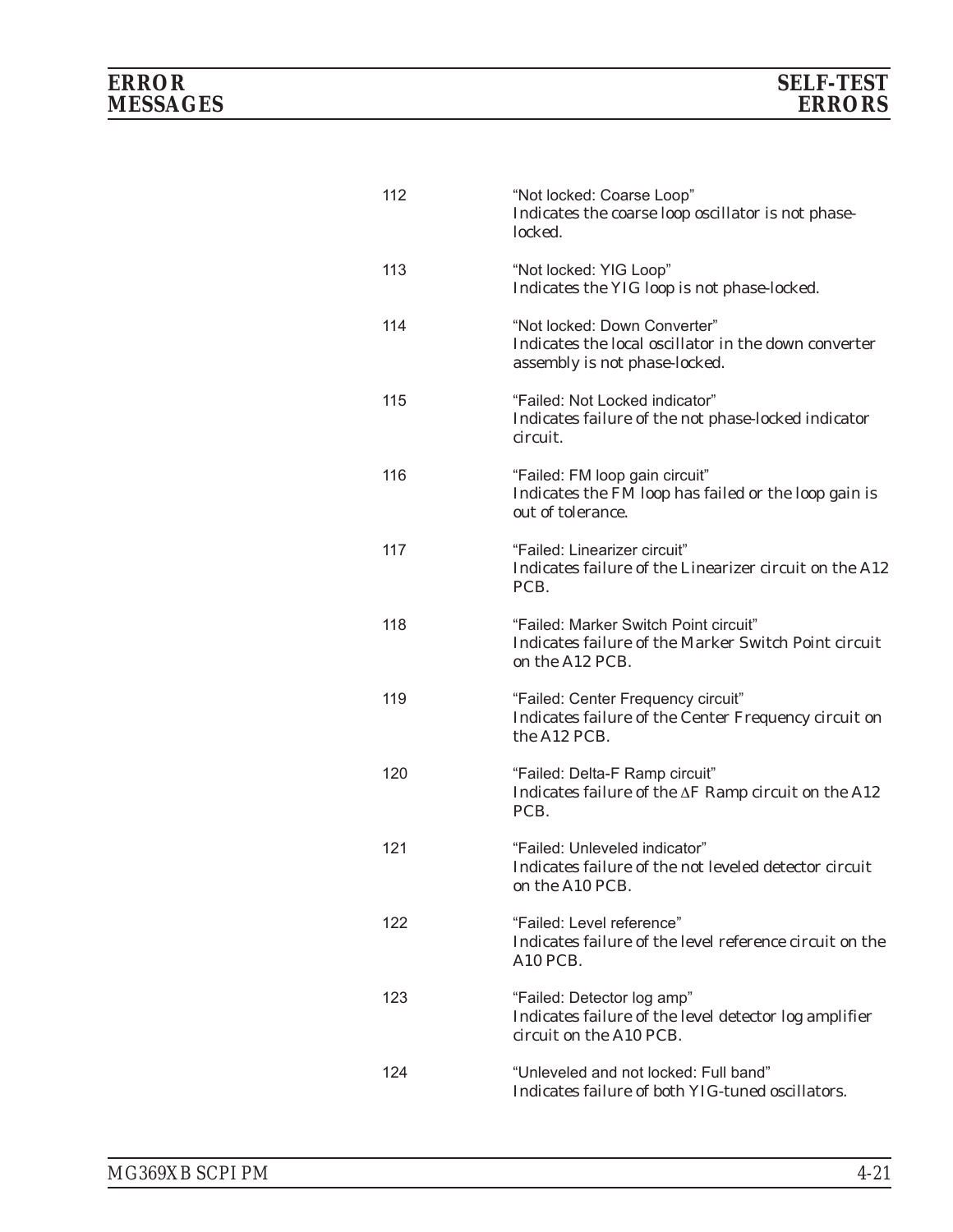| 125 | "Unleveled and not locked: 8.4-20 GHz range"<br>Indicates failure of the 8.4 to 20 GHz YIG-tuned<br>oscillator.                                                                   |
|-----|-----------------------------------------------------------------------------------------------------------------------------------------------------------------------------------|
| 126 | "Unleveled and not locked: 2-8.4 GHz range"<br>Indicates failure of the 2 to 8.4 GHz YIG-tuned<br>oscillator.                                                                     |
| 127 | "Failed: A10 Detector input circuit"<br>Indicates failure of the level detector input circuit<br>on the A10 PCB.                                                                  |
| 128 | "Failed: 0.01-2 GHz range unleveled"<br>Indicates failure of the Down Converter leveling<br>circuitry.                                                                            |
| 129 | "Failed: Switched filter or level detector"<br>Indicates failure of either the switched filter or level<br>detector circuitry.                                                    |
| 130 | "Failed: 2-3.3 GHz Switched filter section or level<br>detector"<br>Indicates failure of either the 2 to 3.3 GHz switched<br>filter path or the level detector circuitry.         |
| 131 | "Failed: 3.3-5.5 GHz Switched filter section or level<br>detector"<br>Indicates failure of either the 3.3 to 5.5 GHz<br>switched filter path or the level detector circuitry.     |
| 132 | "Failed: 5.5-8.4 GHz Switched filter section or level<br>detector"<br>Indicates failure of either the 5.5 to 8.4 GHz<br>switched filter path or the level detector circuitry.     |
| 133 | "Failed: 8.4-13.25 GHz Switched filter section or level<br>detector"<br>Indicates failure of either the 8.4 to 13.25 GHz<br>switched filter path or the level detector circuitry. |
| 134 | "Failed: 13.25-20 GHz Switched filter section or level<br>detector"<br>Indicates failure of either the 13.25 to 20 GHz<br>switched filter path or the level detector circuitry.   |
| 135 | "Failed: A9 modulator or driver"<br>Indicates failure of either the modulator in the<br>switched filter assembly or the modulator driver cir-<br>cuitry on the A9 PCB.            |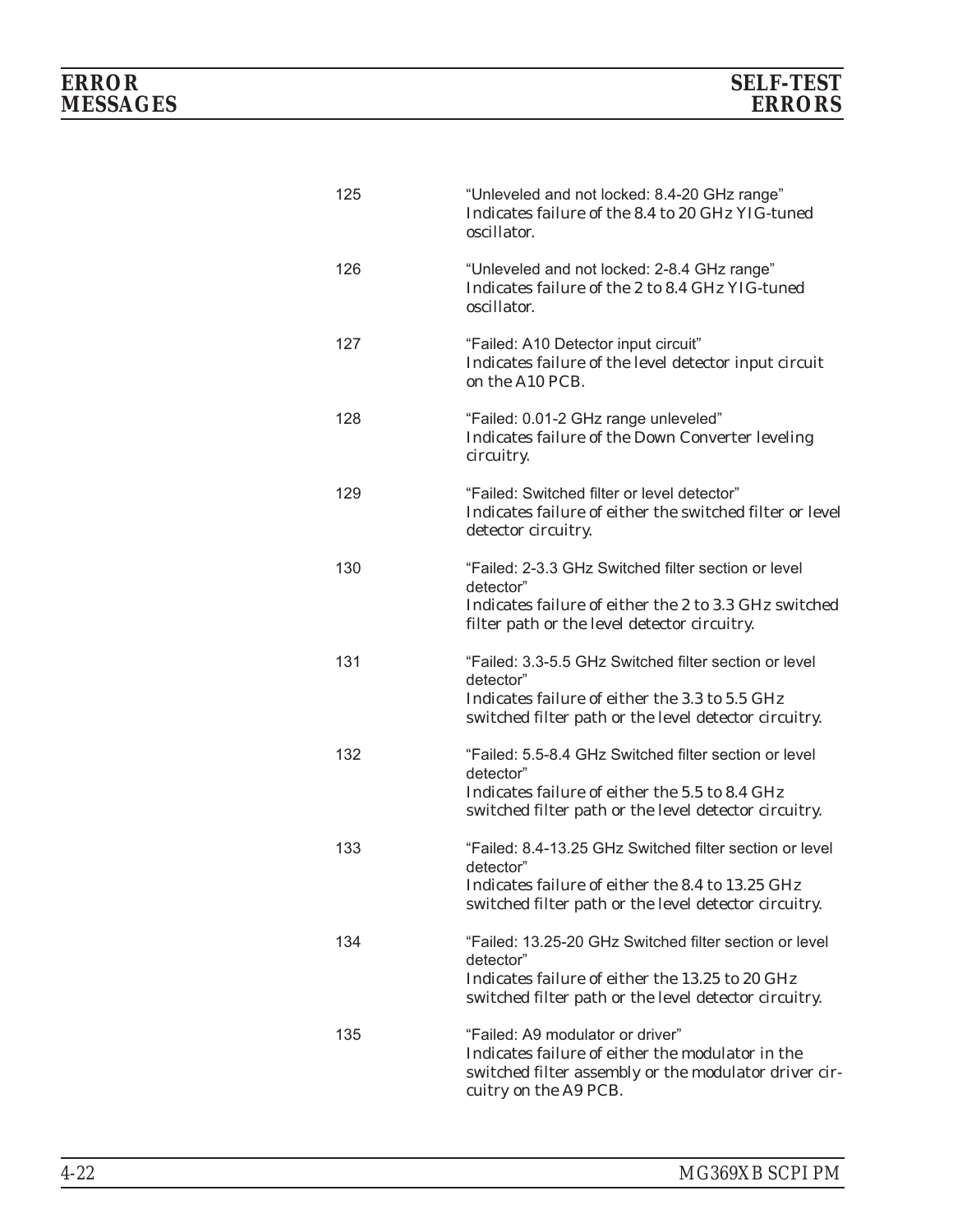| 138 | "Failed: Freq extension unit or driver"<br>Indicates failure of the frequency extension unit<br>(FEU) or FEU driver circuitry on the A9 PCB.                            |
|-----|-------------------------------------------------------------------------------------------------------------------------------------------------------------------------|
| 139 | "Failed: 33-40 GHz section of freq extension unit"<br>Indicates failure of the 33 to 40 GHz section of the<br>FEU.                                                      |
| 140 | "Failed: 26.5-33 GHz section of freq extension unit"<br>Indicates failure of the 26.5 to 33 GHz section of the<br>FEU.                                                  |
| 141 | "Failed: 20-26.5 GHz section of freq extension unit"<br>Indicates failure of the 20 to 26.5 GHz section of the<br>FEU.                                                  |
| 142 | "Failed: Sample and hold circuit"<br>Indicates failure of the sample and hold circuitry on<br>the A10 PCB.                                                              |
| 143 | "Failed: Slope DAC or associated circuit"<br>Indicates failure of the level slope DAC circuitry on<br>the A10 PCB.                                                      |
| 144 | "Failed: RF was off when self test started"<br>Indicates that some tests were not performed be-<br>cause the RF Output was selected OFF when self-<br>test was started. |
| 145 | "Failed: A12 +10V ref."<br>Indicates failure of the +10 Volt reference circuit on<br>the A12 PCB.                                                                       |
| 146 | "Failed: A12-10V ref."<br>Indicates failure of the -10 Volt reference circuit on<br>the A12 PCB.                                                                        |
| 199 | "Self Test Complete"                                                                                                                                                    |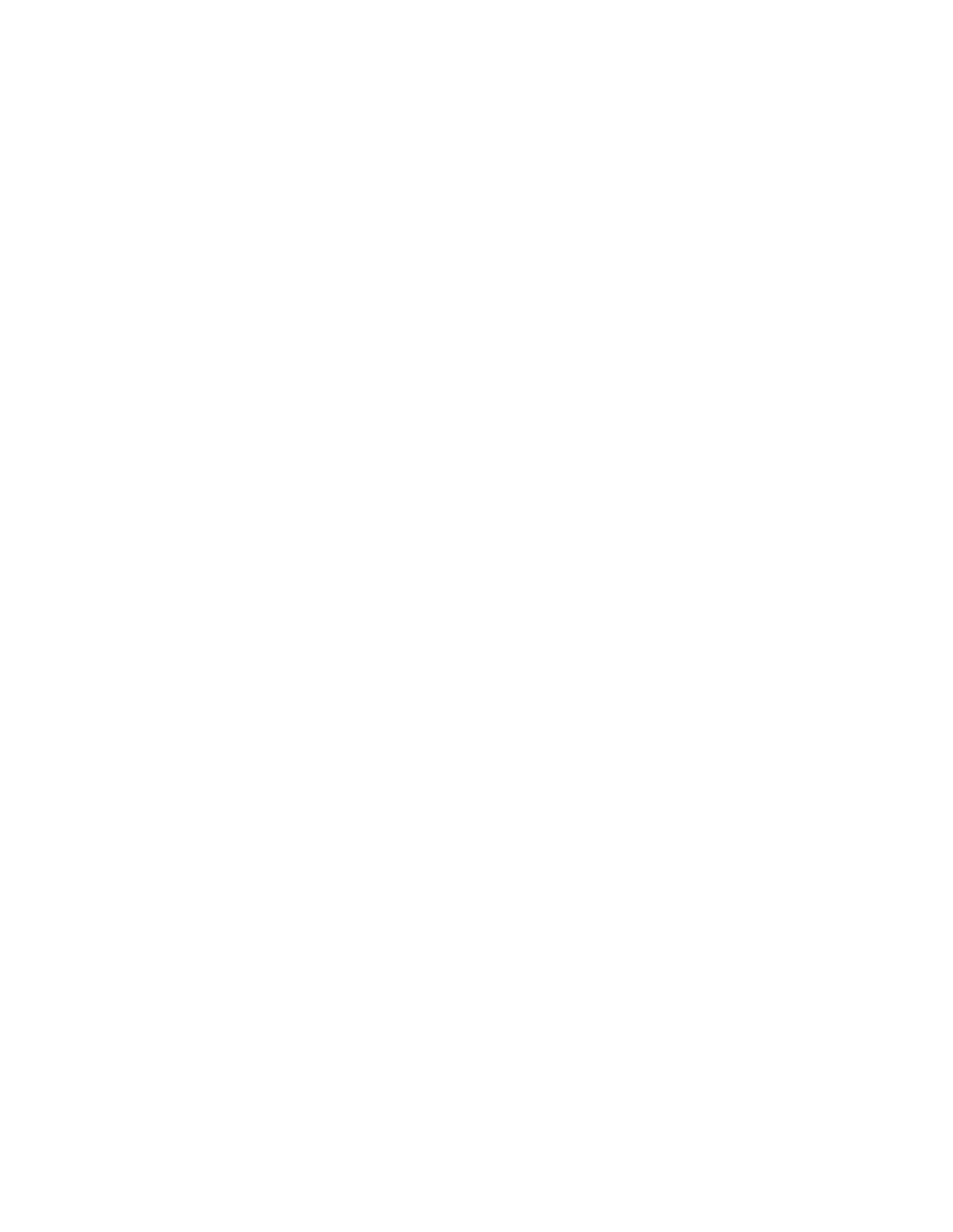# <span id="page-218-0"></span>*Appendix A Overall Command Tree*

*A-1 INTRODUCTION* This appendix provides an overall command tree for the Series MG369XB Synthesized High Performance Signal Generator SCPI command set. The command tree is shown in Figure A-1. Refer to Chapter 3 for information on the individual SCPI commands.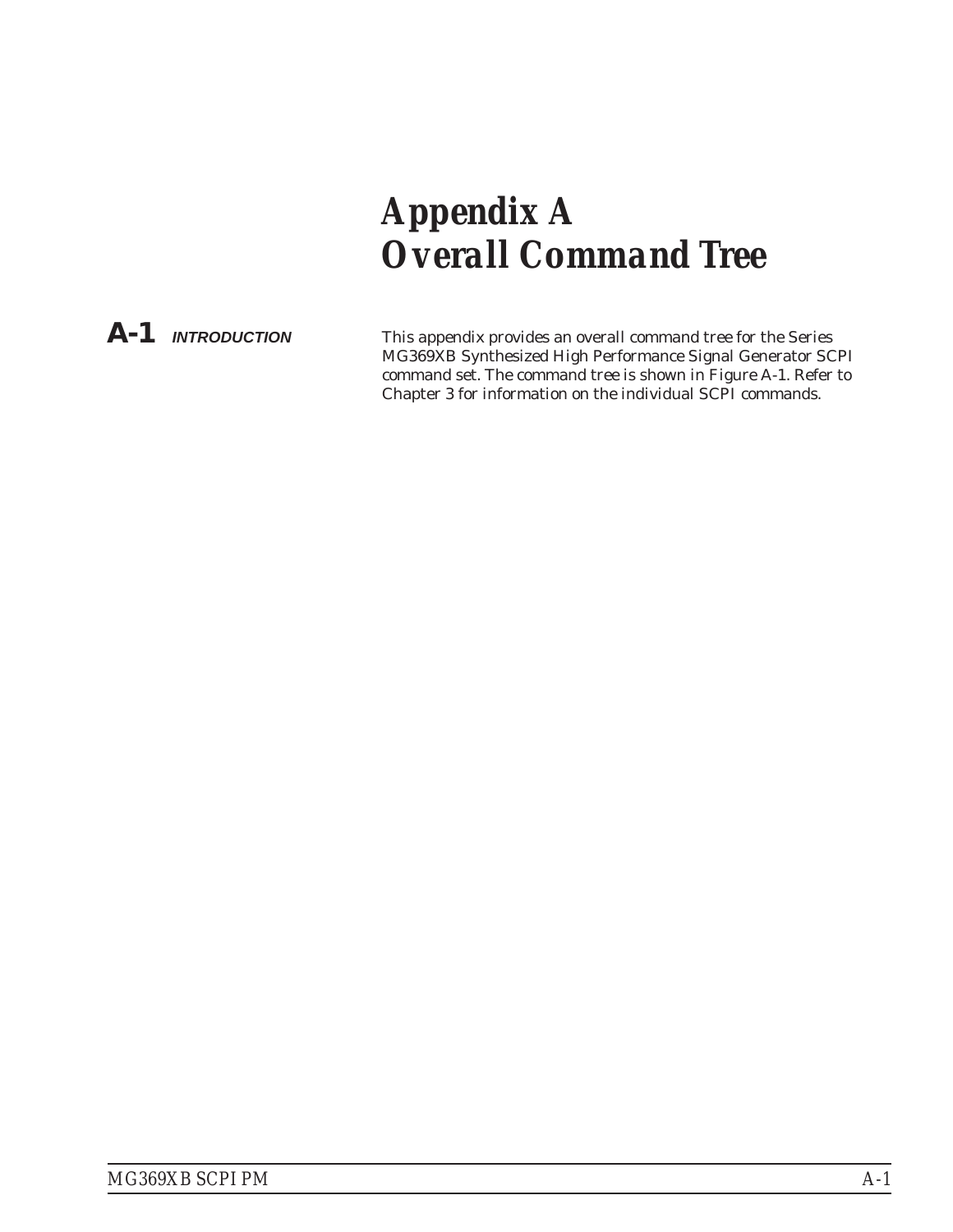*Figure A-1. Overall MG369XB SCPI Command Tree (Sheet <sup>1</sup> of 2)*



#### *OVERALL COMMAND TREE*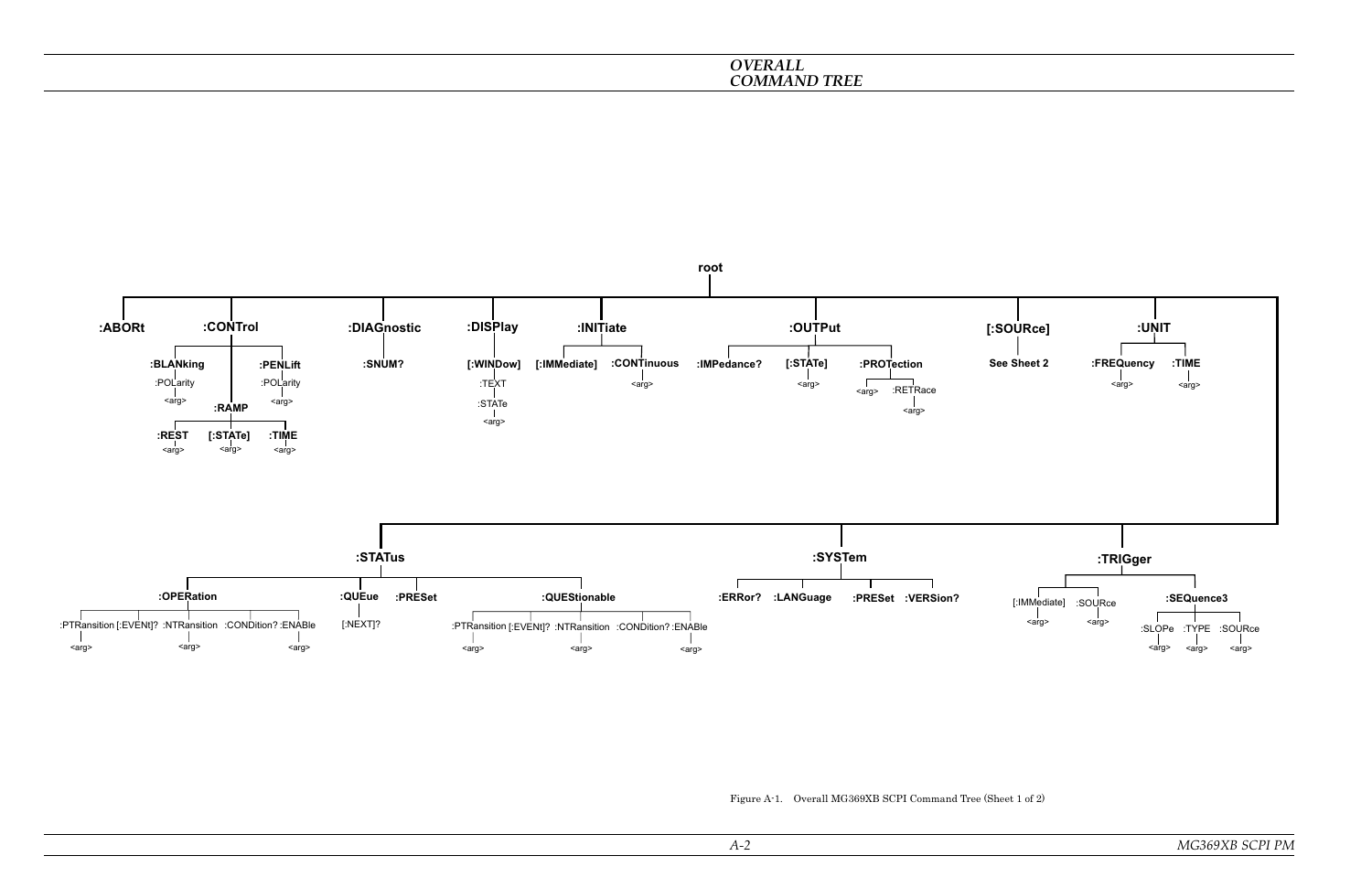

*Figure A-1. Overall MG369XB SCPI Command Tree (Sheet 2 of 2)*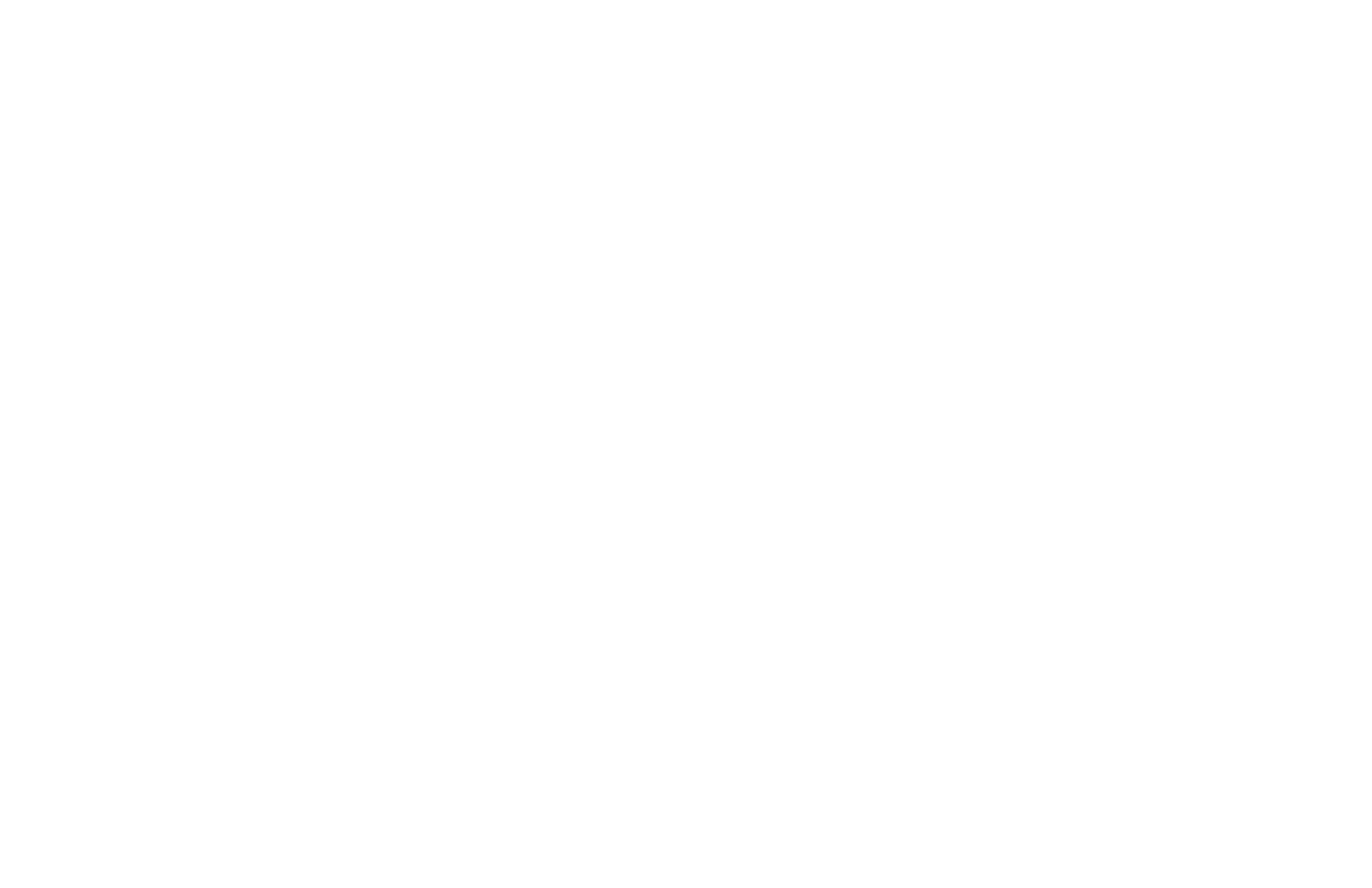## <span id="page-222-0"></span>*Appendix B SCPI Conformance Information*

*B-1 INTRODUCTION* This appendix provides SCPI conformance information for the MG369XB SCPI command set in the form of a command summary. The MG369XB SCPI command set commands and queries are described individually in Chapter 3—Programming Commands.

> The SCPI version that the MG369XB software supports is *Standard Commands for Programmable Instruments (SCPI) 1993.0*. The first part of the table lists the SCPI Common Commands along with the conformance information for each command. The categories used for these commands are: IEEE 488.2 Required, and IEEE 488.2 Optional. The remainder of the table lists all SCPI commands and queries in the command set. The conformance categories used are: SCPI Confirmed and Non-SCPI.

#### *NOTE*

In the table, a question mark enclosed in parentheses [**(?)**] at the end of an entry indicates that the the particular command exists in both command and query forms.

*MG369XB SCPI Command Conformance (1 of 6)*

| <b>SCPI Command</b> | <b>Status</b>       |
|---------------------|---------------------|
| $*CLS$              | IEEE 488.2 Required |
| *ESE <nv></nv>      | IEEE 488.2 Required |
| $*ESE?$             | IEEE 488.2 Required |
| $*ESR?$             | IEEE 488.2 Required |
| $*IDN?$             | IEEE 488.2 Required |
| *OPC                | IEEE 488.2 Required |
| *OPC?               | IEEE 488.2 Required |
| *RST                | IEEE 488.2 Required |
| *SRE <nv></nv>      | IEEE 488.2 Required |
| $*SRE?$             | IEEE 488.2 Required |
| *STB?               | IEEE 488.2 Required |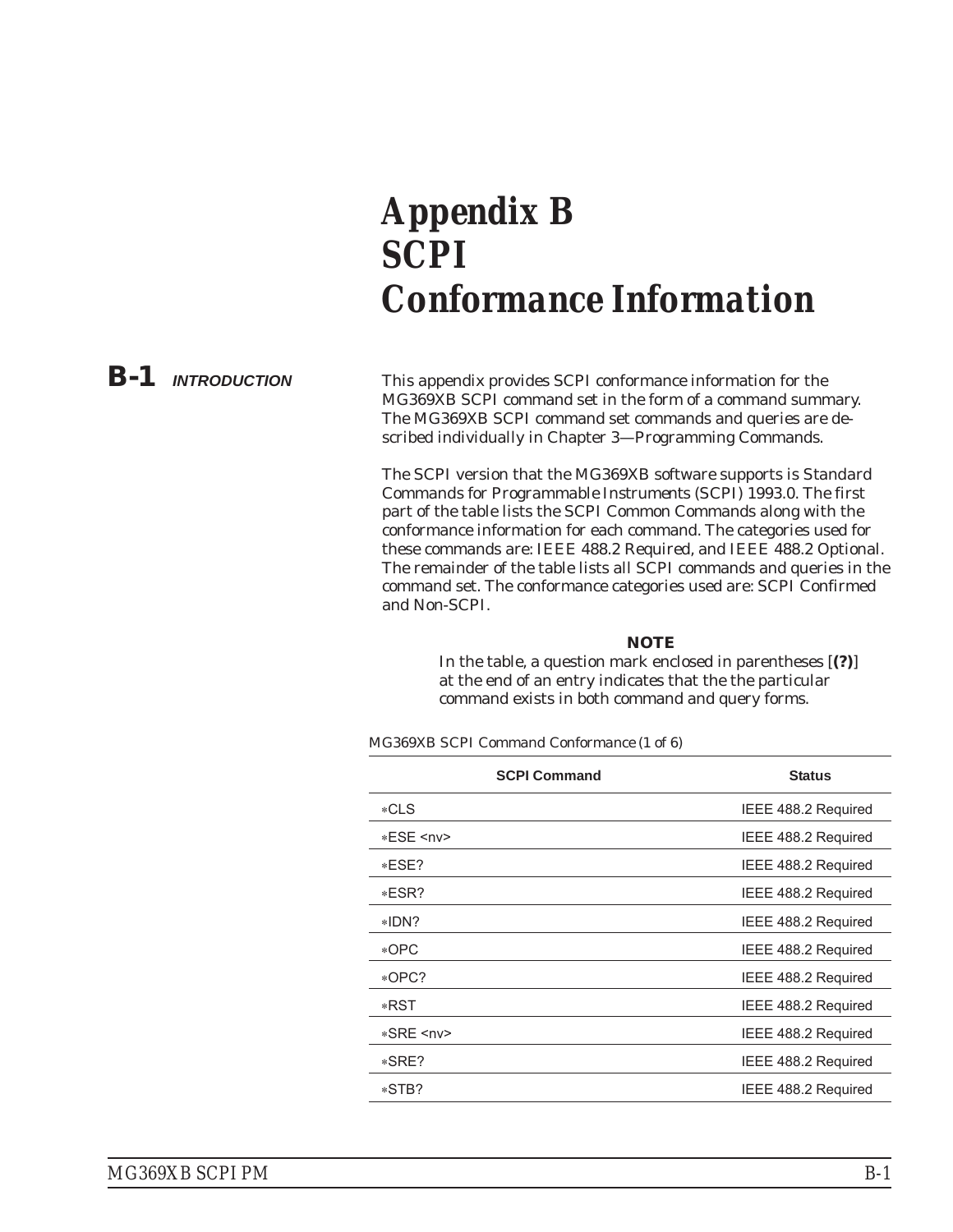| <b>SCPI Command</b>                 | <b>Status</b>         |
|-------------------------------------|-----------------------|
| *TST?                               | IEEE 488.2 Required   |
| *WAI                                | IEEE 488.2 Required   |
| *OPT?                               | IEEE 488.2 Optional   |
| $*RCL < n$                          | IEEE 488.2 Optional   |
| *SAV <n></n>                        | IEEE 488.2 Optional   |
| *TRG                                | IEEE 488.2 Optional   |
|                                     |                       |
| :ABORt                              | <b>SCPI Confirmed</b> |
| :CONTrol:BLANking:POLarity(?)       | Non-SCPI              |
| :CONTrol:PENLift:POLarity(?)        | Non-SCPI              |
| :CONTrol:RAMP:REST(?)               | Non-SCPI              |
| :CONTrol:RAMP[:STATe](?)            | Non-SCPI              |
| :CONTrol:RAMP:TIME(?)               | Non-SCPI              |
| :DIAGnostic:SNUM?                   | Non-SCPI              |
| :DISPlay[:WINDow]:TEXT:STATe(?)     | <b>SCPI Confirmed</b> |
| :INITiate[:IMMediate]               | <b>SCPI Confirmed</b> |
| :INITiate:CONTinuous(?)             | <b>SCPI Confirmed</b> |
| :OUTPut[:STATe](?)                  | <b>SCPI Confirmed</b> |
| :OUTPut:PROTection(?)               | Non-SCPI              |
| :OUTPut:PROTection:RETRace(?)       | Non-SCPI              |
| [:SOURce]:AM:LOGSens(?)             | Non-SCPI              |
| [:SOURce]:AM:SENSitivity(?)         | <b>SCPI Confirmed</b> |
| [:SOURce]:AM:LOGDepth(?)            | Non-SCPI              |
| [:SOURce]:AM:INTernal:WAVE(?)       | Non-SCPI              |
| [:SOURce]:AM:INTernal:FREQuency(?)  | <b>SCPI Confirmed</b> |
| [:SOURce]:AM:DEPTh(?)               | <b>SCPI Confirmed</b> |
| [:SOURce]:AM:SOURce(?)              | <b>SCPI Confirmed</b> |
| [:SOURce]:AM:STATe(?)               | <b>SCPI Confirmed</b> |
| [:SOURce]:AM:TYPE(?)                | <b>SCPI Confirmed</b> |
| [:SOURce]:CORRection[:STATe](?)     | <b>SCPI Confirmed</b> |
| [:SOURce]:CORRection:CSET:SELect(?) | <b>SCPI Confirmed</b> |

*MG369XB SCPI Command Conformance (2 of 6)*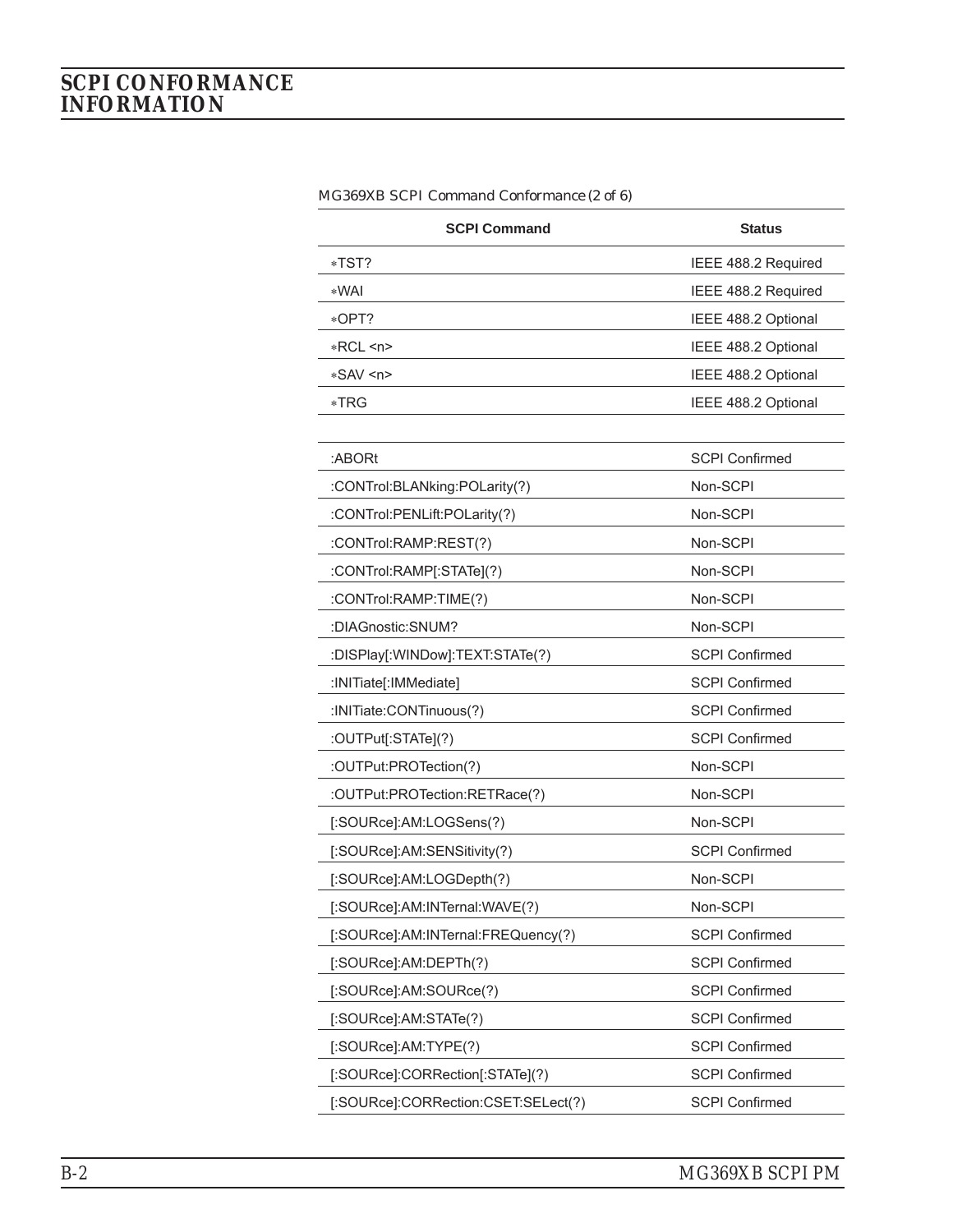| <b>SCPI Command</b>                                    | <b>Status</b>         |
|--------------------------------------------------------|-----------------------|
| [:SOURce]:FM:INTernal:WAVE(?)                          | Non-SCPI              |
| [:SOURce]:FM:INTernal:FREQuency(?)                     | <b>SCPI Confirmed</b> |
| [:SOURce]:FM:DEViation(?)                              | <b>SCPI Confirmed</b> |
| [:SOURce]:FM:MODE(?)                                   | <b>SCPI Confirmed</b> |
| [:SOURce]:FM:BWIDth(?)                                 | Non-SCPI              |
| [:SOURce]:FM:SOURce(?)                                 | <b>SCPI Confirmed</b> |
| [:SOURce]:FM:SENSitivity(?)                            | <b>SCPI Confirmed</b> |
| [:SOURce]:FM:STATe(?)                                  | <b>SCPI Confirmed</b> |
| [:SOURce]:FREQuency[:CW FIXed](?)                      | <b>SCPI Confirmed</b> |
| [:SOURce]:FREQuency[:CW FIXed]<br>:STEP[:INCRement](?) | Non-SCPI              |
| [:SOURce]:FREQuency:CENTer(?)                          | <b>SCPI Confirmed</b> |
| [:SOURce]:FREQuency:MODE(?)                            | <b>SCPI Confirmed</b> |
| [:SOURce]:FREQuency:SPAN(?)                            | <b>SCPI Confirmed</b> |
| [:SOURce]:FREQuency:SPAN:FULL                          | <b>SCPI Confirmed</b> |
| [:SOURce]:FREQuency:STARt(?)                           | <b>SCPI Confirmed</b> |
| [:SOURce]:FREQuency:STOP(?)                            | <b>SCPI Confirmed</b> |
| [:SOURce]:FREQuency:MULTiplier(?)                      | <b>SCPI Confirmed</b> |
| [:SOURce]:LIST <n>:INDex(?)</n>                        | Non-SCPI              |
| [:SOURce]:LIST <n>:FREQuency(?)</n>                    | <b>SCPI Confirmed</b> |
| [:SOURce]:LIST <n>:FREQuency:POINts?</n>               | <b>SCPI Confirmed</b> |
| [:SOURce]:LIST <n>:POWer(?)</n>                        | <b>SCPI Confirmed</b> |
| [:SOURce]:LIST <n>:POWer:POINts?</n>                   | <b>SCPI Confirmed</b> |
| [:SOURce]:LIST <n>:DWELI(?)</n>                        | Non-SCPI              |
| [:SOURce]:LIST <n>:STARt(?)</n>                        | Non-SCPI              |
| [:SOURce]:LIST <n>:STOP(?)</n>                         | Non-SCPI              |
| [:SOURce]:LIST <n>:CALCulate</n>                       | Non-SCPI              |
| [:SOURce]MARKer <n>:AOFF</n>                           | <b>SCPI Confirmed</b> |
| [:SOURce]MARKer <n>:FREQuency(?)</n>                   | <b>SCPI Confirmed</b> |
| [:SOURce]MARKer <n>:STATe(?)</n>                       | <b>SCPI Confirmed</b> |
| [:SOURce]MARKer <n>:INTensity(?)</n>                   | Non-SCPI              |

| MG369XB SCPI Command Conformance (3 of 6) |  |  |  |  |  |  |
|-------------------------------------------|--|--|--|--|--|--|
|-------------------------------------------|--|--|--|--|--|--|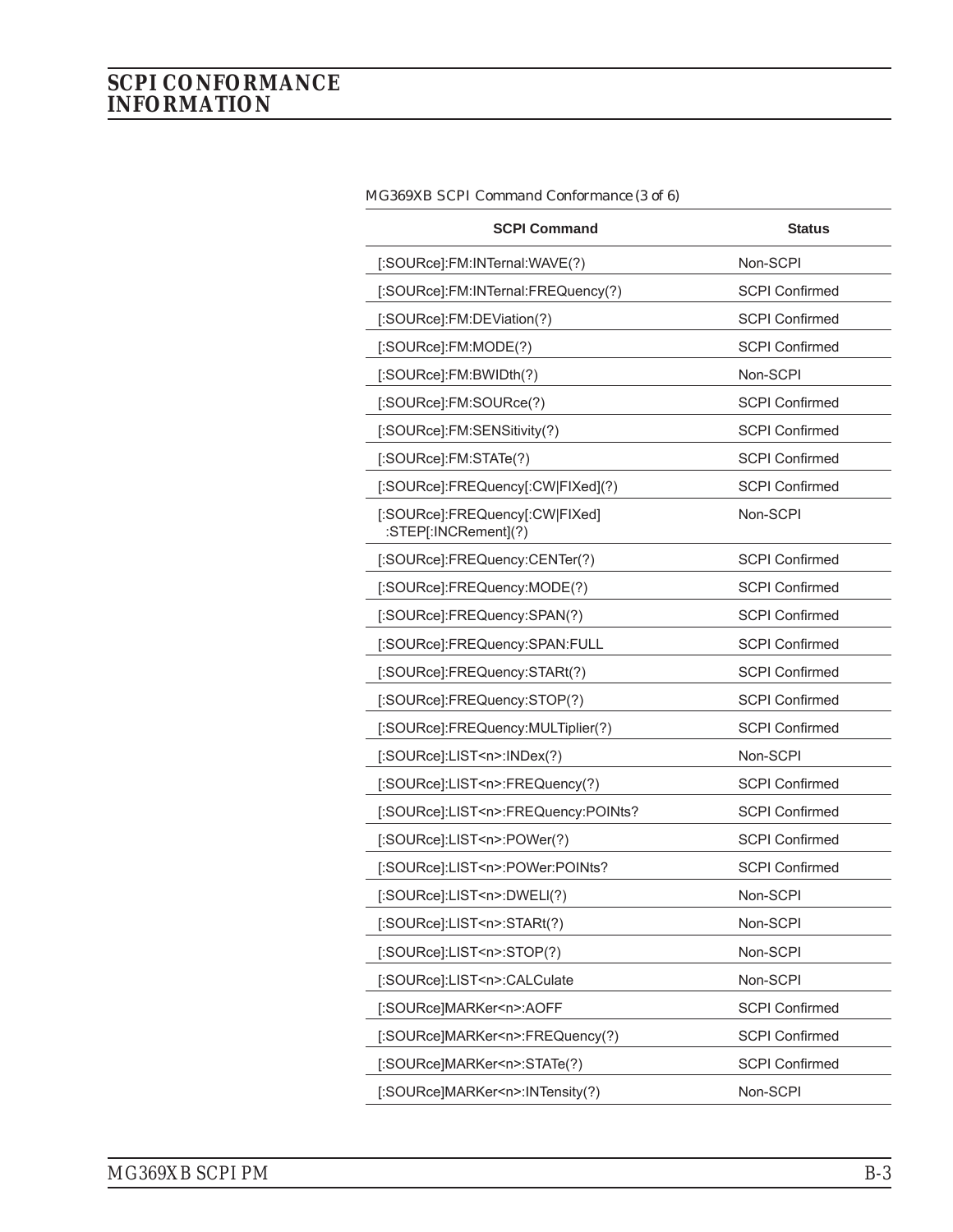| <b>SCPI Command</b>                                                     | <b>Status</b>         |
|-------------------------------------------------------------------------|-----------------------|
| [:SOURce]MARKer <n>: VIDeo(?)</n>                                       | Non-SCPI              |
| [:SOURce]MARKer <n>:POLarity(?)</n>                                     | Non-SCPI              |
| [:SOURce]PM:BWIDth(?)                                                   | Non-SCPI              |
| [:SOURce]:PM:DEViation(?)                                               | <b>SCPI Confirmed</b> |
| [:SOURce]:PM:INTernal:WAVE(?)                                           | Non-SCPI              |
| [:SOURce]:PM:INTernal:FREQuency(?)                                      | <b>SCPI Confirmed</b> |
| [:SOURce]:PM:SENSitivity(?)                                             | <b>SCPI Confirmed</b> |
| [:SOURce]:PM:SOURce(?)                                                  | <b>SCPI Confirmed</b> |
| [:SOURce]:PM:STATe(?)                                                   | <b>SCPI Confirmed</b> |
| [:SOURce]:POWer[:LEVel][:IMMediate][:AMPLitude](?)                      | <b>SCPI Confirmed</b> |
| [:SOURce]:POWer[:LEVel][:IMMediate]<br>[:AMPLitude]:STEP[:INCRement](?) | Non-SCPI              |
| [:SOURce]:POWer[:LEVel]:ALTernate(?)                                    | Non-SCPI              |
| [:SOURce]:POWer:ALC:SOURce(?)                                           | <b>SCPI Confirmed</b> |
| [:SOURce]:POWer:ATTenuation(?)                                          | <b>SCPI Confirmed</b> |
| [:SOURce]:POWer:ATTenuation:STEP[:INCRement](?)                         | Non-SCPI              |
| [:SOURce]:POWer:ATTenuation:AUTO (?)                                    | <b>SCPI Confirmed</b> |
| [:SOURce]:POWer:DISPlay:OFFSet (?)                                      | Non-SCPI              |
| [:SOURce]:POWer:DISPlay:OFFSet:STATe(?)                                 | Non-SCPI              |
| [:SOURce]:POWer:SLOPe(?)                                                | Non-SCPI              |
| [:SOURce]:POWer:SLOPe:STEP[:INCRement](?)                               | Non-SCPI              |
| [:SOURce]:POWer:SLOPe:STATe(?)                                          | Non-SCPI              |
| [:SOURce]:POWer:SLOPe:PIVot(?)                                          | Non-SCPI              |
| [:SOURce]:POWer:MODE(?)                                                 | <b>SCPI Confirmed</b> |
| [:SOURce]:POWer:CENTer(?)                                               | <b>SCPI Confirmed</b> |
| [:SOURce]:POWer:SPAN(?)                                                 | <b>SCPI Confirmed</b> |
| [:SOURce]:POWer:SPAN:FULL                                               | <b>SCPI Confirmed</b> |
| [:SOURce]:POWer:START(?)                                                | <b>SCPI Confirmed</b> |
| [:SOURce]:POWer:STOP(?)                                                 | <b>SCPI Confirmed</b> |
| [:SOURce]:PULM:INTernal:FREQuency(?)                                    | <b>SCPI Confirmed</b> |
| [:SOURce]:PULM:POLarity(?)                                              | <b>SCPI Confirmed</b> |

*MG369XB SCPI Command Conformance (4 of 6)*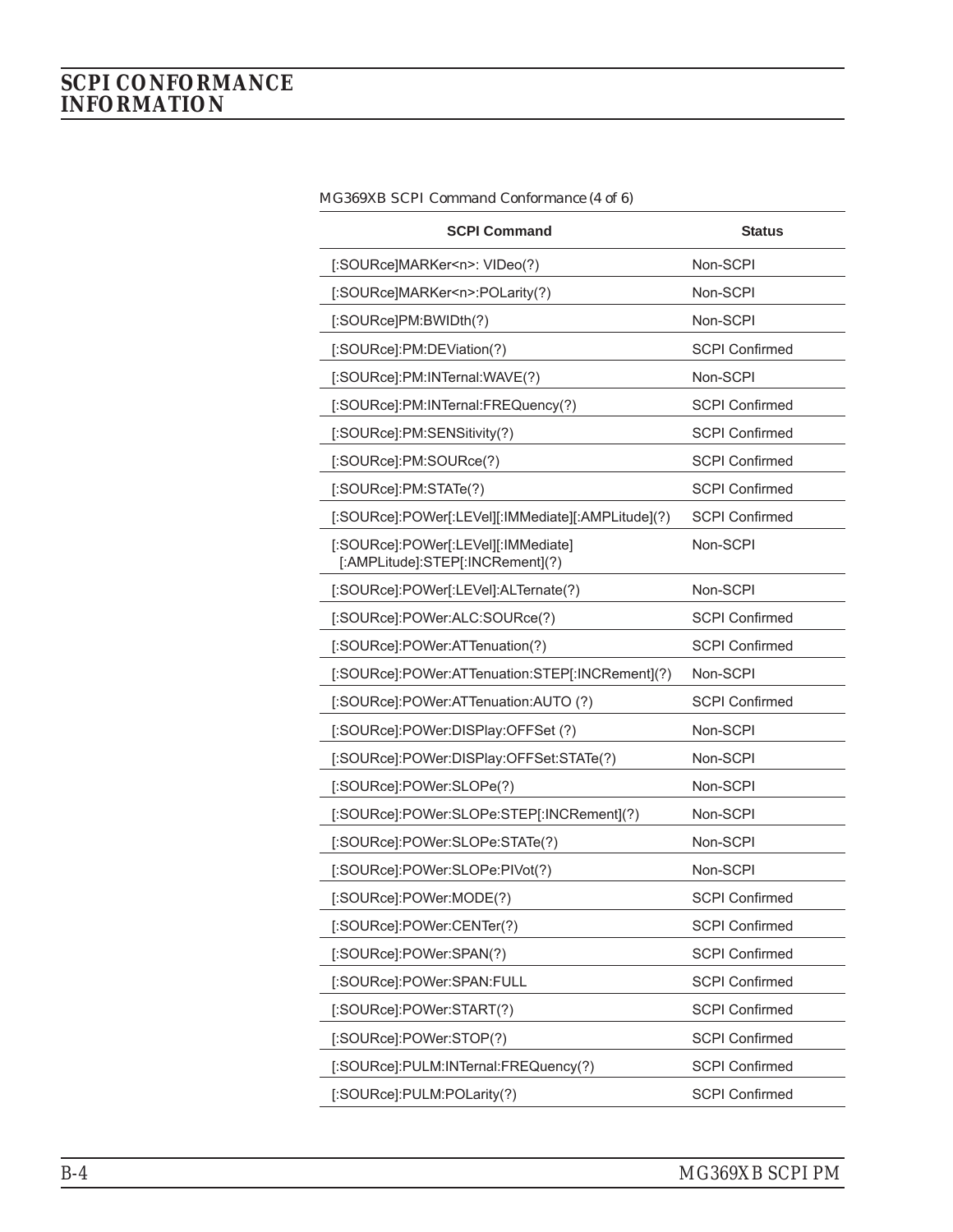| <b>SCPI Command</b>                         | <b>Status</b>         |
|---------------------------------------------|-----------------------|
| [:SOURce]:PULM:SOURce(?)                    | <b>SCPI Confirmed</b> |
| [:SOURce]:PULM:STATe(?)                     | <b>SCPI Confirmed</b> |
| [:SOURce]:PULSe:COUNt(?)                    | Non-SCPI              |
| [:SOURce]:PULSe:DELay <n>(?)</n>            | <b>SCPI Confirmed</b> |
| [:SOURce]:PULSe:PERiod(?)                   | <b>SCPI Confirmed</b> |
| [:SOURce]:PULSe:WIDTh <n>(?)</n>            | <b>SCPI Confirmed</b> |
| [:SOURce]:PULSe:STEP(?)                     | Non-SCPI              |
| [:SOURce]:PULSe:STEP:STARt(?)               | Non-SCPI              |
| [:SOURce]:PULSe:STEP:STOP(?)                | Non-SCPI              |
| [:SOURce]:PULSe:STEP:INCRement(?)           | Non-SCPI              |
| [:SOURce]:PULSe:STEP:TIME(?)                | Non-SCPI              |
| [:SOURce]:ROSCillator:BANDwidth:EXTernal(?) | Non-SCPI              |
| [:SOURce]:ROSCillator:SOURce?               | Non-SCPI              |
| [:SOURce]:SCAN:STATe(?)                     | Non-SCPI              |
| [:SOURce]:SWEep <n>:DIRection(?)</n>        | <b>SCPI Confirmed</b> |
| [:SOURce]:SWEep <n>:DWELI(?)</n>            | <b>SCPI Confirmed</b> |
| [:SOURce]:SWEep <n>:DWELI:AUTO(?)</n>       | <b>SCPI Confirmed</b> |
| [:SOURce]:SWEep <n>:GENeration(?)</n>       | <b>SCPI Confirmed</b> |
| [:SOURce]:SWEep <n>:POINts(?)</n>           | <b>SCPI Confirmed</b> |
| [:SOURce]:SWEep <n>[:FREQuency]:STEP(?)</n> | Non-SCPI              |
| [:SOURce]:SWEep <n>:POWer:STEP(?)</n>       | Non-SCPI              |
| [:SOURce]:SWEep <n>:SPACing</n>             | <b>SCPI Confirmed</b> |
| [:SOURce]:SWEep <n>:TIME(?)</n>             | <b>SCPI Confirmed</b> |
| [:SOURce]:SWEep <n>:TIME:LLIMit(?)</n>      | <b>SCPI Confirmed</b> |
| [:SOURce]:SWEep <n>:TIME:AUTO(?)</n>        | <b>SCPI Confirmed</b> |
| :STATus:OPERation[:EVENt]?                  | <b>SCPI Confirmed</b> |
| :STATus:OPERation:CONDition?                | <b>SCPI Confirmed</b> |
| :STATus:OPERation:ENABle(?)                 | <b>SCPI Confirmed</b> |
| :STATus:OPERation:PTRansition(?)            | <b>SCPI Confirmed</b> |
| :STATus:OPERation:NTRansition(?)            | <b>SCPI Confirmed</b> |
| :STATus:PRESet                              | <b>SCPI Confirmed</b> |

*MG369XB SCPI Command Conformance (5 of 6)*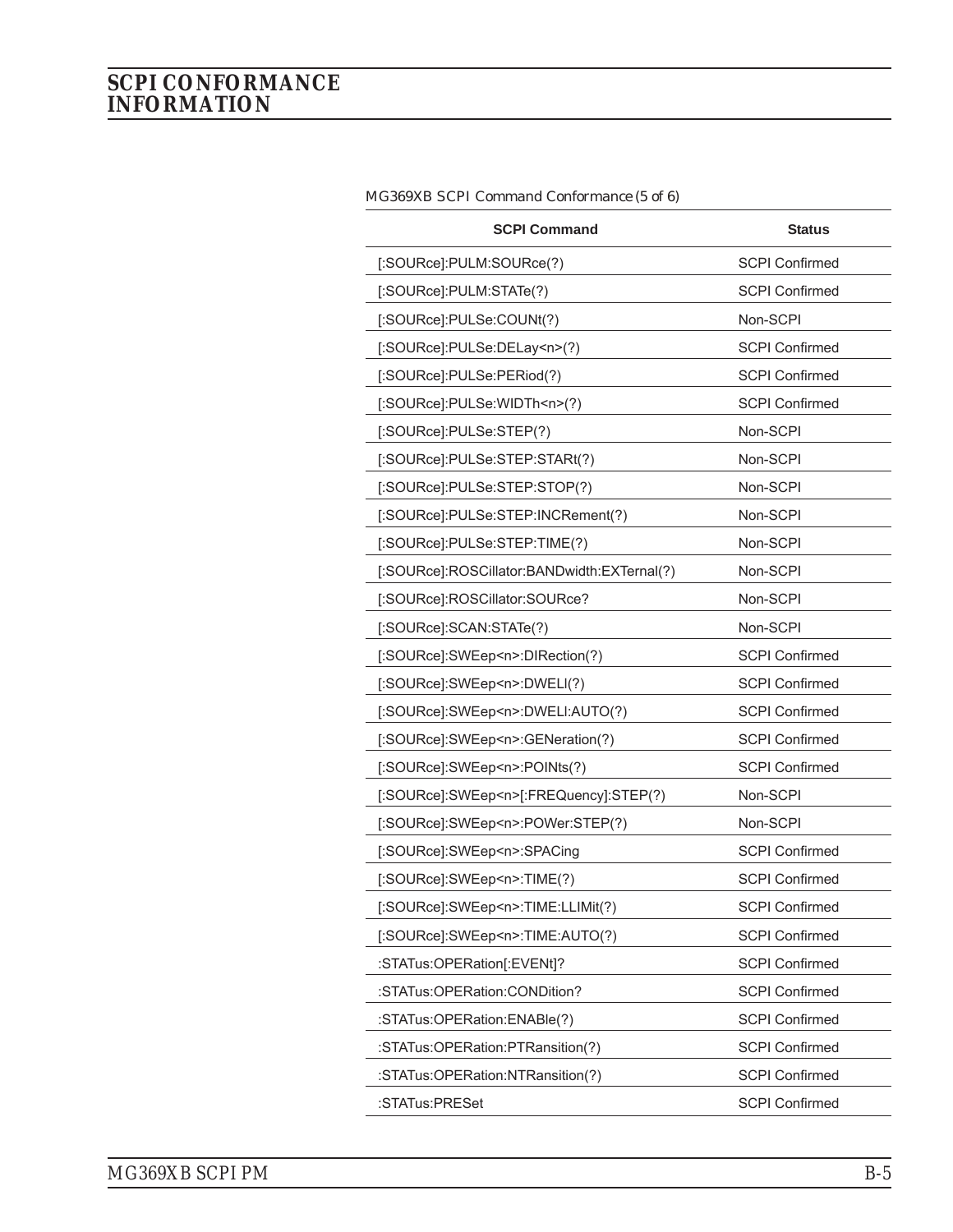| <b>SCPI Command</b>                 | <b>Status</b>         |
|-------------------------------------|-----------------------|
| :STATus:QUEStionable[:EVENt]?       | <b>SCPI Confirmed</b> |
| :STATus:QUEStionable:CONDition?     | <b>SCPI Confirmed</b> |
| :STATus:QUEStionable:ENABle(?)      | <b>SCPI Confirmed</b> |
| :STATus:QUEStionable:PTRansition(?) | <b>SCPI Confirmed</b> |
| :STATus:QUEStionable:NTRansition(?) | <b>SCPI Confirmed</b> |
| :STATus:QUEue[:NEXT]?               | <b>SCPI Confirmed</b> |
| :SYSTem:FRRor?                      | <b>SCPI Confirmed</b> |
| :SYSTem:LANGuage(?)                 | <b>SCPI Confirmed</b> |
| :SYSTem:PRESet                      | <b>SCPI Confirmed</b> |
| :SYSTem:VERSion?                    | <b>SCPI Confirmed</b> |
| :TRIGger[:IMMediate]                | <b>SCPI Confirmed</b> |
| :TRIGger:SOURce(?)                  | <b>SCPI Confirmed</b> |
| :TRIGger:SEQuence3:SLOPe(?)         | <b>SCPI Confirmed</b> |
| :TRIGger:SEQuence3:TYPE(?)          | Non-SCPI              |
| :TRIGger:SEQuence3:SOURce(?)        | <b>SCPI Confirmed</b> |
| :TSWeep                             | Non-SCPI              |
| :UNIT:FREQuency(?)                  | Non-SCPI              |
| :UNIT:TIME(?)                       | <b>SCPI Confirmed</b> |

*MG369XB SCPI Command Conformance (6 of 6)*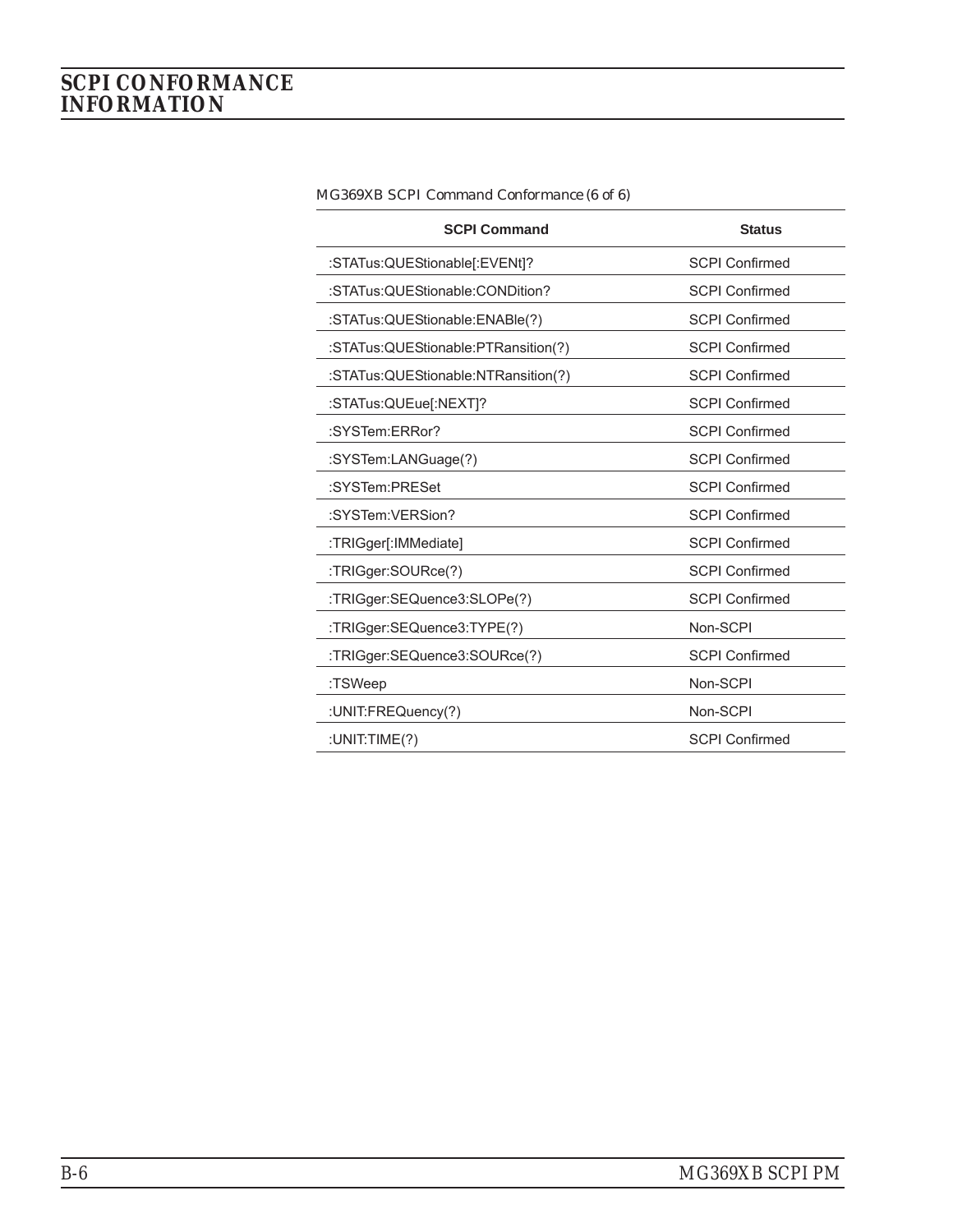### *Subject Index*

#### *A*

[ABORt Command/Subsystem, 3-7](#page-48-0)

#### *C*

[\\*CLS Common Command, 3-3](#page-44-0) Command Syntax [Command Names, 2-5](#page-26-0) [Data Parameters, 2-7](#page-28-0) [Hierarchical Command Structure, 2-6](#page-27-0) [Keywords, 2-5](#page-26-0) [Notational Conventions, 2-8](#page-29-0) [Query Commands, 2-4](#page-25-0) [Unit Suffixes, 2-7](#page-28-0) [Command Tree, SCPI, A-1](#page-218-0) [Command Types, 2-3](#page-24-0) [Common Commands, 2-4](#page-25-0) [Optional Commands, 2-4](#page-25-0) [Required Commands, 2-4](#page-25-0) [Common Commands, 2-4](#page-25-0), [3-3](#page-44-0) [\\*CLS, 3-3](#page-44-0) [\\*ESE/\\*ESE?, 3-3](#page-44-0) [\\*ESR?, 3-3](#page-44-0) [\\*IDN?, 3-3](#page-44-0) [\\*OPC/\\*OPC?, 3-4](#page-45-0) [\\*OPT?, 3-5](#page-46-0) [\\*RCL, 3-5](#page-46-0) [\\*RST, 3-4](#page-45-0) [\\*SAV, 3-5](#page-46-0) [\\*SRE/\\*SRE?, 3-4](#page-45-0) [\\*STB?, 3-5](#page-46-0) [\\*TRG, 3-6](#page-47-0) [\\*TST?, 3-5](#page-46-0) [\\*WAI, 3-5](#page-46-0) [CONTrol Subsystem, 3-8](#page-49-0) [:CONTrol:BLANking:POLarity, 3-8](#page-49-0) [:CONTrol:PENlift:POLarity, 3-9](#page-50-0) [:CONTrol:RAMP\(:STATe\), 3-11](#page-52-0) [:CONTrol:RAMP:REST, 3-10](#page-51-0) [:CONTrol:RAMP:TIME, 3-12](#page-53-0)

#### *D*

[Data Parameters, 2-7](#page-28-0) [DIAGnostic Subsystem, 3-13](#page-54-0)

[:DIAGnostic:SNUM?, 3-13](#page-54-0) [DISPlay Subsystem, 3-14](#page-55-0) [:DISPlay\(:WINDow\):TEXT:STATe, 3-14](#page-55-0)

#### *E*

Error Messages [Command Errors, 4-5](#page-198-0) [Device-Specific Errors, 4-16](#page-209-0) [Error Codes, 4-4](#page-197-0) [Error Query, 4-3](#page-196-0) [Error Queue, 4-4](#page-197-0) [Execution Errors, 4-10](#page-203-0) [Parser Errors, 4-19](#page-212-0) [Query Errors, 4-18](#page-211-0) [Self-Test Errors, 4-20](#page-213-0) [\\*ESE/\\*ESE? Common Command, 3-3](#page-44-0) [\\*ESR? Common Command, 3-3](#page-44-0)

#### *G*

GPIB (IEEE-488 General Purpose Interface Bus) [Bus Description, 1-4](#page-11-0) [Bus Structure, 1-7](#page-14-0) [Device Interface Function Capability, 1-10](#page-17-0) [Functional Elements, 1-6](#page-13-0) [Message Types, 1-11](#page-18-0) [GPIB General Information, 1-3](#page-10-0) [MG369XB GPIB Operation, 1-13](#page-20-0)

#### *H*

[Hierarchical Command Structure, 2-6](#page-27-0) [Command Keywords, 2-6](#page-27-0) [Overall Command Tree, A-1](#page-218-0)

#### *I*

[\\*IDN? Common Command, 3-3](#page-44-0) [INITiate Subsystem, 3-15](#page-56-0) [:INITiate\(:IMMediate\), 3-15](#page-56-0) [:INITiate:CONTinuous, 3-16](#page-57-0)

#### *M*

MG369XB GPIB Operation [Interface Function Capability, 1-10](#page-17-0)

*MG369XB SCPI PM Index 1*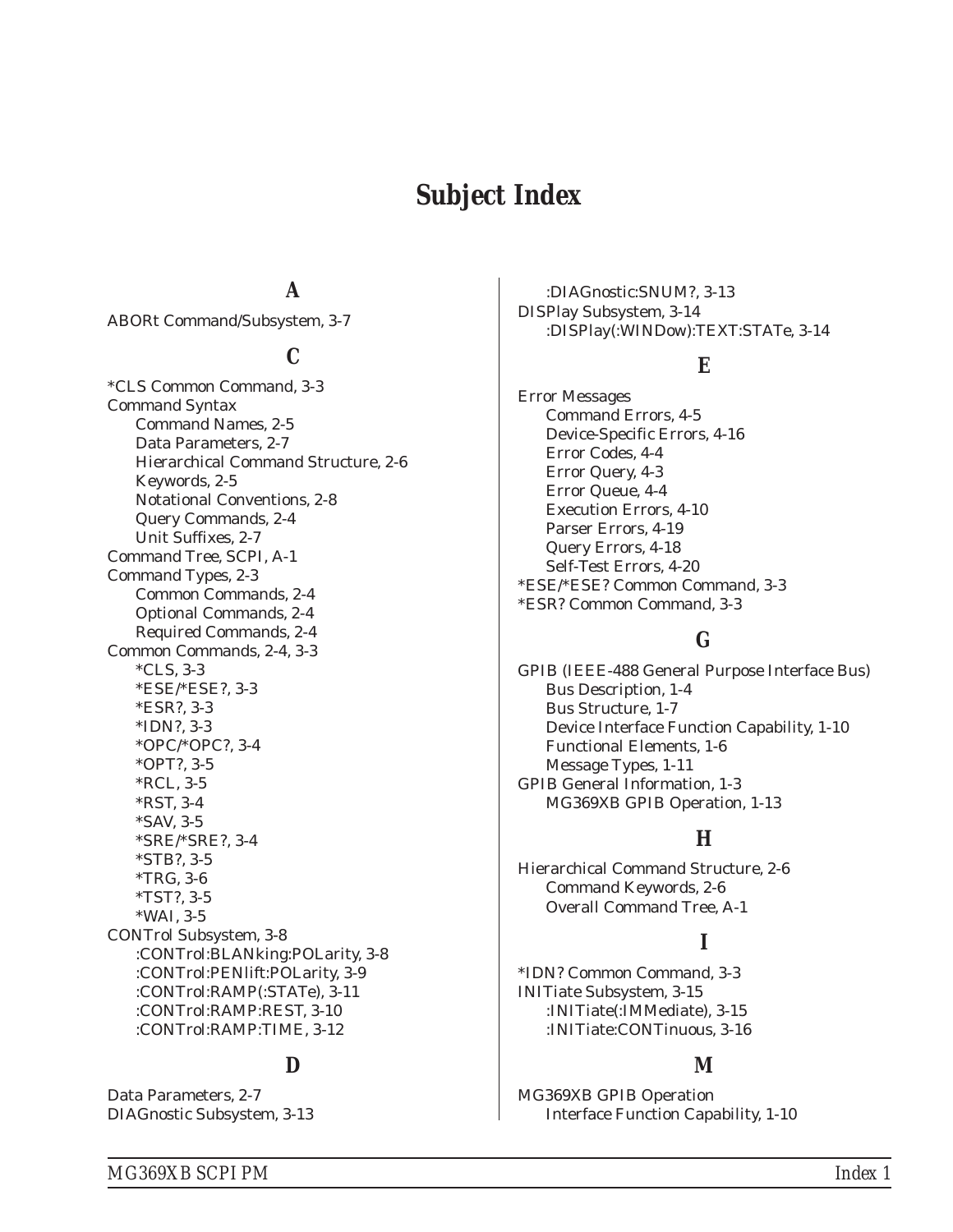[Response to Interface Function Messages, 1-14](#page-21-0) [Selecting the Interface Language, 1-14](#page-21-0), [2-11](#page-32-0) [Setting GPIB Operating Parameters, 1-13](#page-20-0)

#### *N*

Notational Conventions [General Notations, 2-8](#page-29-0) [Notational Examples, 2-10](#page-31-0) [Parameter Notations, 2-9](#page-30-0)

#### *O*

[\\*OPC/\\*OPC? Common Command, 3-4](#page-45-0) [\\*OPT? Common Command, 3-5](#page-46-0) [OUTPut Subsystem, 3-17](#page-58-0) [:OUTPut\(:STATe\), 3-17](#page-58-0) [:OUTPut:IMPedance?, 3-20](#page-61-0) [:OUTPut:PROTection, 3-18](#page-59-0) [:OUTPut:PROTection:RETRace, 3-19](#page-60-0)

#### *Q*

[Query Commands, 2-4](#page-25-0)

#### *R*

[\\*RCL Common Command, 3-5](#page-46-0) [\\*RST Common Command, 3-4](#page-45-0)

#### *S*

[\\*SAV Common Command, 3-5](#page-46-0) [Scope of Manual, 1-3](#page-10-0) [SCPI Command Types, 2-3](#page-24-0) [SCPI Conformance Information, B-1](#page-222-0) [SCPI Error Messages, 4-3](#page-196-0) [SCPI Interface Language Selection, 2-11](#page-32-0) [SCPI Overall Command Tree, A-1](#page-218-0) [SCPI Programming Introduction, 2-3](#page-24-0) [SCPI Subsystem Commands, 3-6](#page-47-0) [SCPI Version Supported, 2-3](#page-24-0), [B-1](#page-222-0) [SOURce Subsystem, 3-21](#page-62-0) [\(:SOURce\):AM, 3-25](#page-66-0) [\(:SOURce\):CORRection, 3-34](#page-75-0) [\(:SOURce\):FM, 3-36](#page-77-0) [\(:SOURce\):FREQuency, 3-44](#page-85-0) [\(:SOURce\):LISTn>, 3-58](#page-99-0) [\(:SOURce\):MARKern>, 3-67](#page-108-0) [\(:SOURce\):PM, 3-73](#page-114-0) [\(:SOURce\):POWer, 3-80](#page-121-0) [\(:SOURce\):PULM, 3-100](#page-141-0)

[\(:SOURce\):PULSe, 3-104](#page-145-0) [\(:SOURce\):ROSCillator, 3-113](#page-154-0) [\(:SOURce\):SCAN, 3-115](#page-156-0) [\(:SOURce\):SWEepn>, 3-116](#page-157-0) (:SOURce):AM [\(:SOURce\):AM: LOGDepth, 3-27](#page-68-0) [\(:SOURce\):AM:DEPTh, 3-30](#page-71-0) [\(:SOURce\):AM:INTernal:FREQuency, 3-29](#page-70-0) [\(:SOURce\):AM:INTernal:WAVE, 3-28](#page-69-0) [\(:SOURce\):AM:LOGSens, 3-25](#page-66-0) [\(:SOURce\):AM:SENSitivity, 3-26](#page-67-0) [\(:SOURce\):AM:SOURce, 3-31](#page-72-0) [\(:SOURce\):AM:STATe, 3-32](#page-73-0) [\(:SOURce\):AM:TYPE, 3-33](#page-74-0) (:SOURce):CORRection [\(:SOURce\):CORRection\(:STATe\), 3-34](#page-75-0) [\(:SOURce\):CORRection:CSET:SELect, 3-35](#page-76-0) (:SOURce):FM [\(:SOURce\):FM:BWIDth, 3-40](#page-81-0) [\(:SOURce\):FM:DEViation, 3-38](#page-79-0) [\(:SOURce\):FM:INTernal:FREQuency, 3-37](#page-78-0) [\(:SOURce\):FM:INTernal:WAVE, 3-36](#page-77-0) [\(:SOURce\):FM:MODE, 3-39](#page-80-0) [\(:SOURce\):FM:SENSitivity, 3-41](#page-82-0) [\(:SOURce\):FM:SOURce, 3-42](#page-83-0) [\(:SOURce\):FM:STATe, 3-43](#page-84-0) [\(:SOURce\):FREQuency\(:CW|:FIXed\), 3-44](#page-85-0) [\(:SOURce\):FREQuency\(:CW|:FIXed\):STEP\(:IN](#page-87-0) [CRement\), 3-46](#page-87-0) [\(:SOURce\):FREQuency:CENTer, 3-47](#page-88-0) [\(:SOURce\):FREQuency:MODE, 3-48](#page-89-0) [\(:SOURce\):FREQuency:MULTiplier, 3-57](#page-98-0) [\(:SOURce\):FREQuency:SPAN, 3-49](#page-90-0) [\(:SOURce\):FREQuency:SPAN:FULL, 3-50](#page-91-0) [\(:SOURce\):FREQuency:SPAN2, 3-51](#page-92-0) [\(:SOURce\):FREQuency:SPAN2:FULL, 3-52](#page-93-0) [\(:SOURce\):FREQuency:STARt, 3-53](#page-94-0) [\(:SOURce\):FREQuency:STARt2, 3-54](#page-95-0) [\(:SOURce\):FREQuency:STOP, 3-55](#page-96-0) [\(:SOURce\):FREQuency:STOP2, 3-56](#page-97-0) (:SOURce):LISTn> [\(:SOURce\):LISTn>:CALCulate, 3-66](#page-107-0) [\(:SOURce\):LISTn>:DWELl, 3-63](#page-104-0) [\(:SOURce\):LISTn>:FREQuency, 3-59](#page-100-0) [\(:SOURce\):LISTn>:FREQuency:POINts?, 3-60](#page-101-0) [\(:SOURce\):LISTn>:INDex, 3-58](#page-99-0) [\(:SOURce\):LISTn>:POWer, 3-61](#page-102-0) [\(:SOURce\):LISTn>:POWer:POINts?, 3-62](#page-103-0) [\(:SOURce\):LISTn>:STARt, 3-64](#page-105-0) [\(:SOURce\):LISTn>:STOP, 3-65](#page-106-0)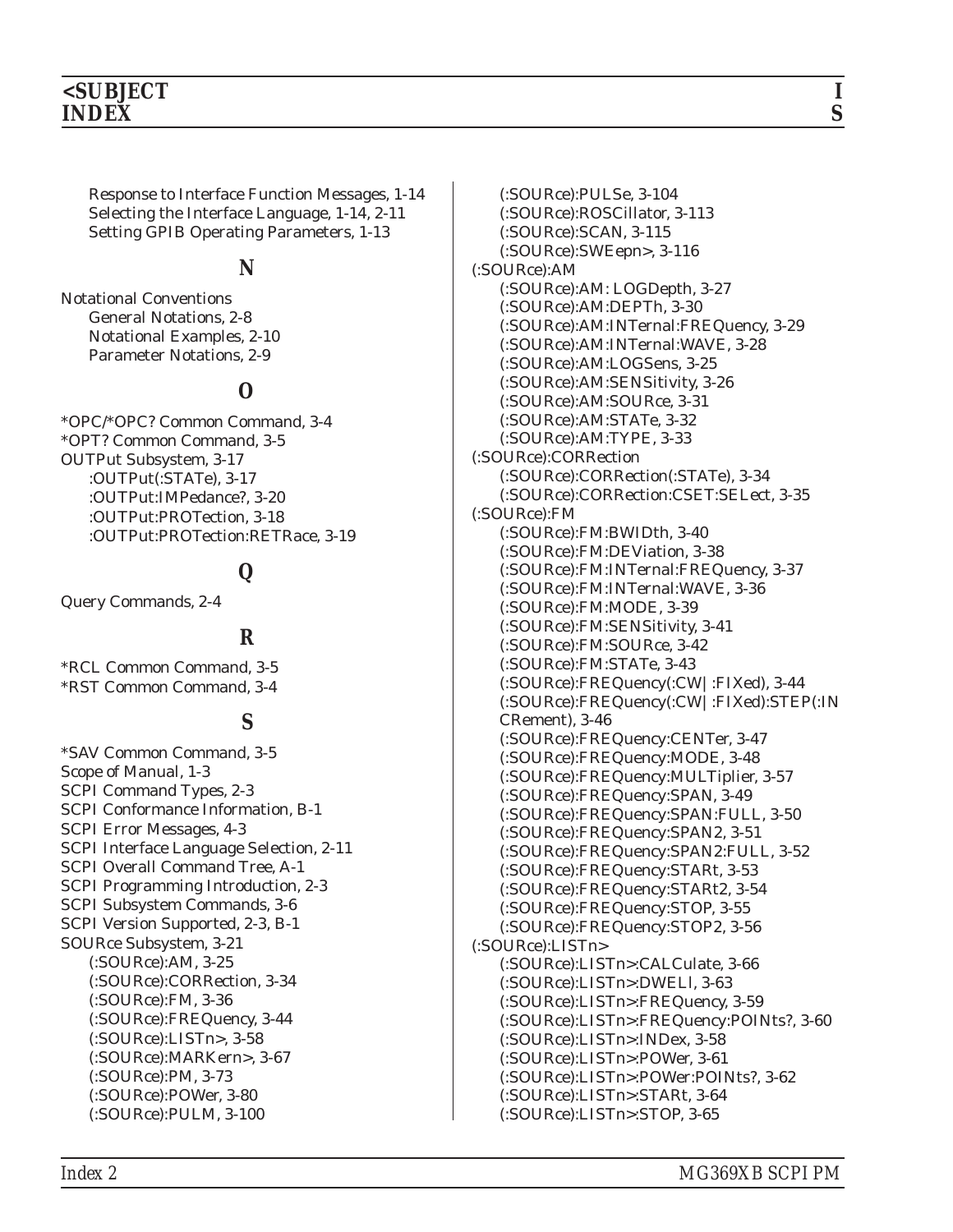#### *SUBJECT INDEX S*

(:SOURce):MARKern> [\(:SOURce\):MARKern>:AOFF, 3-67](#page-108-0) [\(:SOURce\):MARKern>:FREQuency, 3-68](#page-109-0) [\(:SOURce\):MARKern>:INTensity, 3-70](#page-111-0) [\(:SOURce\):MARKern>:POLarity, 3-72](#page-113-0) [\(:SOURce\):MARKern>:STATe, 3-69](#page-110-0) [\(:SOURce\):MARKern>:VIDeo, 3-71](#page-112-0) (:SOURce):PM [\(:SOURce\):PM:BWIDth, 3-73](#page-114-0) [\(:SOURce\):PM:DEViation, 3-74](#page-115-0) [\(:SOURce\):PM:INTernal:FREQuency, 3-76](#page-117-0) [\(:SOURce\):PM:INTernal:WAVE, 3-75](#page-116-0) [\(:SOURce\):PM:SENSitivity, 3-77](#page-118-0) [\(:SOURce\):PM:SOURce, 3-78](#page-119-0) [\(:SOURce\):PM:STATe, 3-79](#page-120-0) [\(:SOURce\):POWer\(:LEVel\)\(:IMMediate\)\(:AMPL](#page-121-0) [itude\), 3-80](#page-121-0) [\(:SOURce\):POWer\(:LEVel\)\(:IMMediate\)\(:AMPL](#page-123-0) [itude\):STEP\(:INCRement\), 3-82](#page-123-0) [\(:SOURce\):POWer\(:LEVel\):ALTernate, 3-83](#page-124-0) [\(:SOURce\):POWer:ALC:SOURce, 3-84](#page-125-0) [\(:SOURce\):POWer:ATTenuation, 3-85](#page-126-0) [\(:SOURce\):POWer:ATTenuation:AUTO, 3-87](#page-128-0) [\(:SOURce\):POWer:ATTenuation:STEP\(:INCRe](#page-127-0) [ment\), 3-86](#page-127-0) [\(:SOURce\):POWer:CENTer, 3-95](#page-136-0) [\(:SOURce\):POWer:DISPlay:OFFSet, 3-88](#page-129-0) [\(:SOURce\):POWer:DISPlay:OFFSet:STATe,](#page-130-0) [3-89](#page-130-0) [\(:SOURce\):POWer:MODE, 3-94](#page-135-0) [\(:SOURce\):POWer:SLOPe, 3-90](#page-131-0) [\(:SOURce\):POWer:SLOPe:PIVot, 3-93](#page-134-0) [\(:SOURce\):POWer:SLOPE:STATe, 3-92](#page-133-0) [\(:SOURce\):POWer:SLOPe:STEP\(:INCRement\),](#page-132-0) [3-91](#page-132-0) [\(:SOURce\):POWer:SPAN, 3-96](#page-137-0) [\(:SOURce\):POWer:SPAN:FULL, 3-97](#page-138-0) [\(:SOURce\):POWer:STARt, 3-98](#page-139-0) [\(:SOURce\):POWer:STOP, 3-99](#page-140-0) [\(:SOURce\):PULM:INTernal:FREQuency, 3-100](#page-141-0) [\(:SOURce\):PULM:POLarity, 3-101](#page-142-0) [\(:SOURce\):PULM:SOURce, 3-102](#page-143-0) [\(:SOURce\):PULM:STATe, 3-103](#page-144-0) [\(:SOURce\):PULSe:COUNt, 3-104](#page-145-0) [\(:SOURce\):PULSe:DELayn>, 3-105](#page-146-0) [\(:SOURce\):PULSe:PERiod, 3-106](#page-147-0) [\(:SOURce\):PULSe:STEP, 3-108](#page-149-0) [\(:SOURce\):PULSe:STEP:INCRement, 3-111](#page-152-0) [\(:SOURce\):PULse:STEP:STARt, 3-109](#page-150-0) [\(:SOURce\):PULSe:STEP:STOP, 3-110](#page-151-0)

[\(:SOURce\):PULSe:STEP:TIME, 3-112](#page-153-0) [\(:SOURce\):PULSe:WIDThn>, 3-107](#page-148-0) [\(:SOURce\):ROSCillator:SOURce, 3-114](#page-155-0) (:SOURce):SCAN [\(:SOURce\):SCAN:STATe, 3-115](#page-156-0) [\(:SOURce\):SWEepn>\(:FREQuency\):STEP,](#page-164-0) [3-123](#page-164-0) [\(:SOURce\):SWEepn>:DIRection, 3-116](#page-157-0) [\(:SOURce\):SWEepn>:DWELl, 3-117](#page-158-0) [\(:SOURce\):SWEepn>:DWELl:AUTO, 3-119](#page-160-0) [\(:SOURce\):SWEepn>:GENeration, 3-120](#page-161-0) [\(:SOURce\):SWEepn>:POINts, 3-122](#page-163-0) [\(:SOURce\):SWEepn>:POWer:STEP, 3-124](#page-165-0) [\(:SOURce\):SWEepn>:SPACing, 3-125](#page-166-0) [\(:SOURce\):SWEepn>:TIME, 3-126](#page-167-0) [\(:SOURce\):SWEepn>:TIME:AUTO, 3-128](#page-169-0) [\(:SOURce\):SWEepn>:TIME:LLIMit, 3-127](#page-168-0) [\\*SRE/\\*SRE? Common Command, 3-4](#page-45-0) Status Registers [Condition Register, 2-12](#page-33-0) [Enable Register, 2-14](#page-35-0) [Event Register, 2-12](#page-33-0) [Transition Filter, 2-12](#page-33-0) [STATus Subsystem, 3-129](#page-170-0) [:STATus:OPERation\(:EVENt\)?, 3-129](#page-170-0) [:STATus:OPERation:CONDition?, 3-130](#page-171-0) [:STATus:OPERation:ENABle, 3-131](#page-172-0) [:STATus:OPERation:NTRansition, 3-133](#page-174-0) [:STATus:OPERation:PTRansition, 3-132](#page-173-0) [:STATus:PRESet, 3-134](#page-175-0) [:STATus:QUEStionable\(:EVENt\)?, 3-135](#page-176-0) [:STATus:QUEStionable:CONDition?, 3-136](#page-177-0) [:STATus:QUEStionable:ENABle, 3-137](#page-178-0) [:STATus:QUEStionable:NTRansition, 3-139](#page-180-0) [:STATus:QUEStionable:PTRansition, 3-138](#page-179-0) [:STATus:QUEue\(:NEXT\)?, 3-140](#page-181-0) Status System [MG369XB Status-Reporting Structure, 2-13](#page-34-0) [Operational Status Group, 2-17](#page-38-0) [Overview, 2-12](#page-33-0) [Questionable Status Group, 2-18](#page-39-0) [Standard Event Status Group, 2-16](#page-37-0) [Status Group Reporting, 2-14](#page-35-0) [Summary Status Byte Group, 2-15](#page-36-0) [\\*STB? Common Command, 3-5](#page-46-0) [SYSTem Subsystem, 3-141](#page-182-0) [:SYSTem:ERRor?, 3-141](#page-182-0) [:SYSTem:LANGuage, 3-142](#page-183-0) [:SYSTem:PRESet, 3-143](#page-184-0) [:SYSTem:VERSion?, 3-144](#page-185-0)